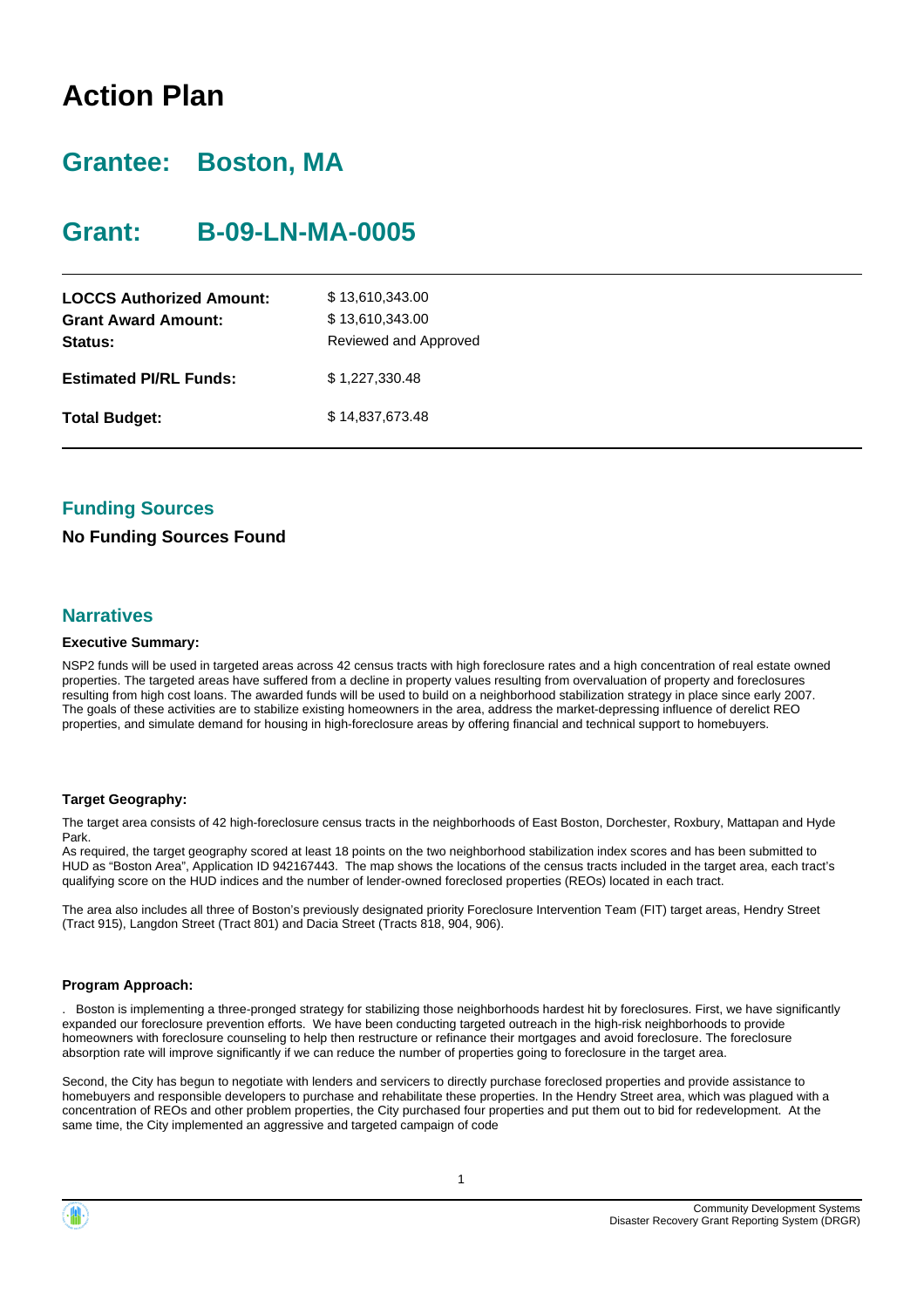enforcement, public safety actions and assistance to owners of adjacent non-foreclosed properties. As a result, there is now only 1 REO property left in the Hendry Street area. With the resources requested in this application, we hope to replicate the Hendry Street strategy on a much broader scale throughout the target area.

Finally, we are also providing financial assistance to individual homebuyers and for-profit and non-profit developers to acquire and rehabilitate REOs.

#### **Consortium Members:**

None.

#### **How to Get Additional Information:**

Additional information can be obtained from the City of Boston, Department of Neighborhood Development, Program Development and Research Division. 26 Court Street, Boston, MA 02108. 617-635-3601

## **Project Summary**

| <b>Project#</b> | <b>Project Title</b>         | <b>Grantee Activity #</b>       | <b>Activity Title</b>                               |
|-----------------|------------------------------|---------------------------------|-----------------------------------------------------|
| $2 - 1$         | Acquisition & Rehabilitation | N <sub>2</sub> 1-01             | 116 Ruskindale Road                                 |
|                 |                              | N <sub>2</sub> 1-0 <sub>2</sub> | 18 Marden Avenue                                    |
|                 |                              | N <sub>2</sub> 1-03             | COMPLETED Locksmith for 47 Alabama<br><b>Street</b> |
|                 |                              | N <sub>2</sub> 1-04             | 53 Havre Street                                     |
|                 |                              | N <sub>2</sub> 1-05             | 2 Capen Place                                       |
|                 |                              | N <sub>2</sub> 1-06             | 29 Leighton Road                                    |
|                 |                              | N <sub>2</sub> 1-07             | 2 Corman Road                                       |
|                 |                              | N <sub>2</sub> 1-08             | 223 Chelsea Street                                  |
|                 |                              | N2 1-09                         | 148 West Street #2                                  |
|                 |                              | N <sub>2</sub> 1-10             | 18 Marden Avenue                                    |
|                 |                              | N <sub>2</sub> 1-11             | 116 Ruskindale Road                                 |
|                 |                              | N <sub>2</sub> 1-12             | 184 Bennington Street                               |
|                 |                              | N <sub>2</sub> 1-13             | 30 Ashton Street                                    |
|                 |                              | N <sub>2</sub> 1-14             | 14 Larchmont Street                                 |
|                 |                              | N <sub>2</sub> 1-15             | 18 Mattapan Street                                  |
|                 |                              | N <sub>2</sub> 1-16             | 6 Selden Street                                     |
|                 |                              | N <sub>2</sub> 1-17             | 72 Esmond Street                                    |
|                 |                              | N <sub>2</sub> 1-18             | 4 Wellesley Park                                    |
|                 |                              | N <sub>2</sub> 1-20             | 76 Wheatland Avenue                                 |
|                 |                              | N <sub>2</sub> 1-21             | 29 Hillis Road                                      |
|                 |                              | N <sub>2</sub> 1-22             | 43B Circuit Street                                  |
|                 |                              | N <sub>2</sub> 1-23             | 34 Bradlee Street                                   |
|                 |                              | N <sub>2</sub> 1-24             | 6 Woodbine Street                                   |
|                 |                              | N <sub>2</sub> 1-26             | 38 Woodhaven                                        |
|                 |                              | N <sub>2</sub> 1-27             | 38 Seminole                                         |
|                 |                              | N <sub>2</sub> 12-01            | 498 Blue Hill Avenue VLI                            |
|                 |                              | N <sub>2</sub> 12-02            | 100 Devon Street VLI                                |
|                 |                              | N2 12-03                        | 96 Bellevue Street VLI                              |
|                 |                              | N <sub>2</sub> 12-04            | 10 Cameron Street VLI                               |
|                 |                              | N <sub>2</sub> 12-05            | 12 Wildwood Street                                  |
|                 |                              | N <sub>2</sub> 12-06            | 618 Dudley Street VLI                               |

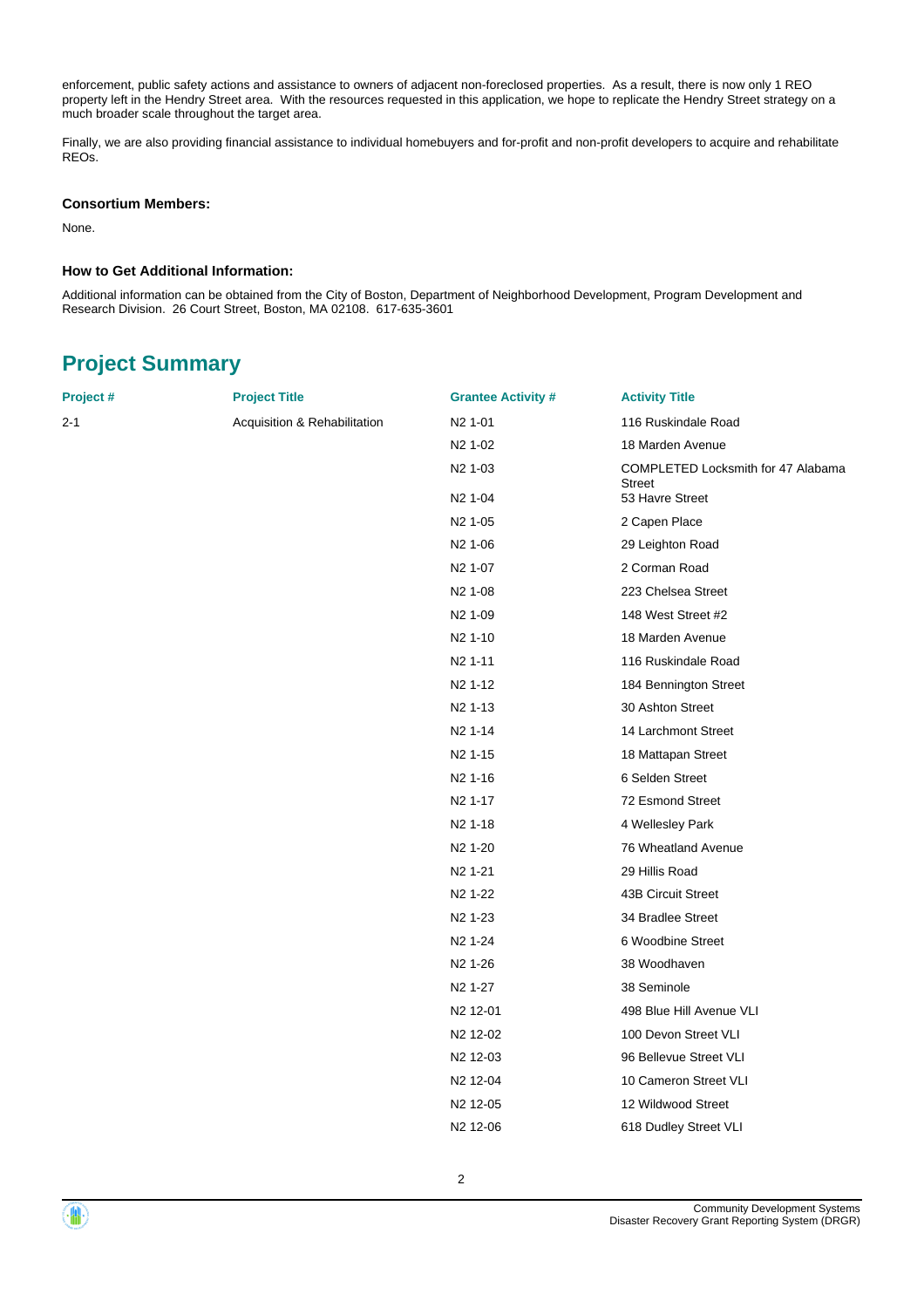| N <sub>2</sub> 12-07              | 24 Alpine Street                     |
|-----------------------------------|--------------------------------------|
| N <sub>2</sub> 12-08              | 17 Dunlap Street                     |
| N <sub>2</sub> 12-09              | 35 Nightingale Street                |
| N <sub>2</sub> 12-10              | 59 Spencer Street                    |
| N <sub>2</sub> 12-11              | 46 Woodbine Street                   |
| N <sub>2</sub> 12-12              | 37 Maywood Street                    |
| N <sub>2</sub> 12-13              | 33 Harold Street                     |
| N <sub>2</sub> 12-14              | 87 Adams Street                      |
| N <sub>2</sub> 12-15              | 257 Humboldt Street                  |
| N <sub>2</sub> 12-16              | 15 Raven Street VLI                  |
| N <sub>2</sub> 1 <sub>2</sub> -17 | 17 Ramsey Street VLI                 |
| N <sub>2</sub> 12-18              | 25 Nelson Street                     |
| N <sub>2</sub> 12-19              | 91 Coleman Street                    |
| N <sub>2</sub> 12-20              | 179 Howard Street                    |
| N <sub>2</sub> 12-21              | 33 Harold Street                     |
| N <sub>2</sub> 12-22              | 81 Wheatland Avenue                  |
| N <sub>2</sub> 2-01               | CANCELLED-16 Quincy Street           |
| N <sub>2</sub> 2-02               | 47 Prescott Street                   |
| N <sub>2</sub> 2-03               | 33 Harold Street                     |
| N <sub>2</sub> 2-04               | 72 Esmond Street                     |
| N <sub>2</sub> 2-05               | 990 River Street                     |
| N <sub>2</sub> 2-06               | 179 Howard Street                    |
| N <sub>2</sub> 2-07               | 36 Hawthorne Street                  |
| N <sub>2</sub> 2-08               | 3 Clarkson Street                    |
| N2 2-09                           | 91 Coleman Street                    |
| N <sub>2</sub> 2-10               | COMPLETED- 6 Selden Street           |
| N <sub>2</sub> 2-11               | 458 Quincy Street                    |
| N <sub>2</sub> 2-12               | 9 Burrell Street                     |
| N <sub>2</sub> 2-13               | 25 Nelson Street                     |
| N <sub>2</sub> 2-15               | 34 Norwell Street                    |
| N2 2-16                           | 35 Nightingale Street                |
| N <sub>2</sub> 2-17               | 59 Spencer Street                    |
| N <sub>2</sub> 2-18               | 46 Woodbine Street                   |
| N <sub>2</sub> 2-19               | 37 Maywood Street                    |
| N <sub>2</sub> 2-20               | 990 River Street                     |
| N <sub>2</sub> 2-21               | 26 Itasca Street                     |
| N <sub>2</sub> 2-22               | 47 Prescott Street                   |
| N <sub>2</sub> 2-23               | 81 Wheatland Avenue                  |
| N <sub>2</sub> 2-24               | 15 Raven Street                      |
| N <sub>2</sub> 2-25               | 17 Ramsey Street                     |
| N <sub>2</sub> 2-26               | 137 Intervale Street                 |
| N <sub>2</sub> 2-27               | 69-71 Fayston                        |
| N <sub>2</sub> 2-28               | 28-30 Hopkins                        |
| N2 2-29                           | 127 Capen Street                     |
| N <sub>2</sub> 2-30               | 302 Fuller Street                    |
| N <sub>2</sub> 3-01               | <b>COMPLETED 34 Brookview Street</b> |
|                                   |                                      |

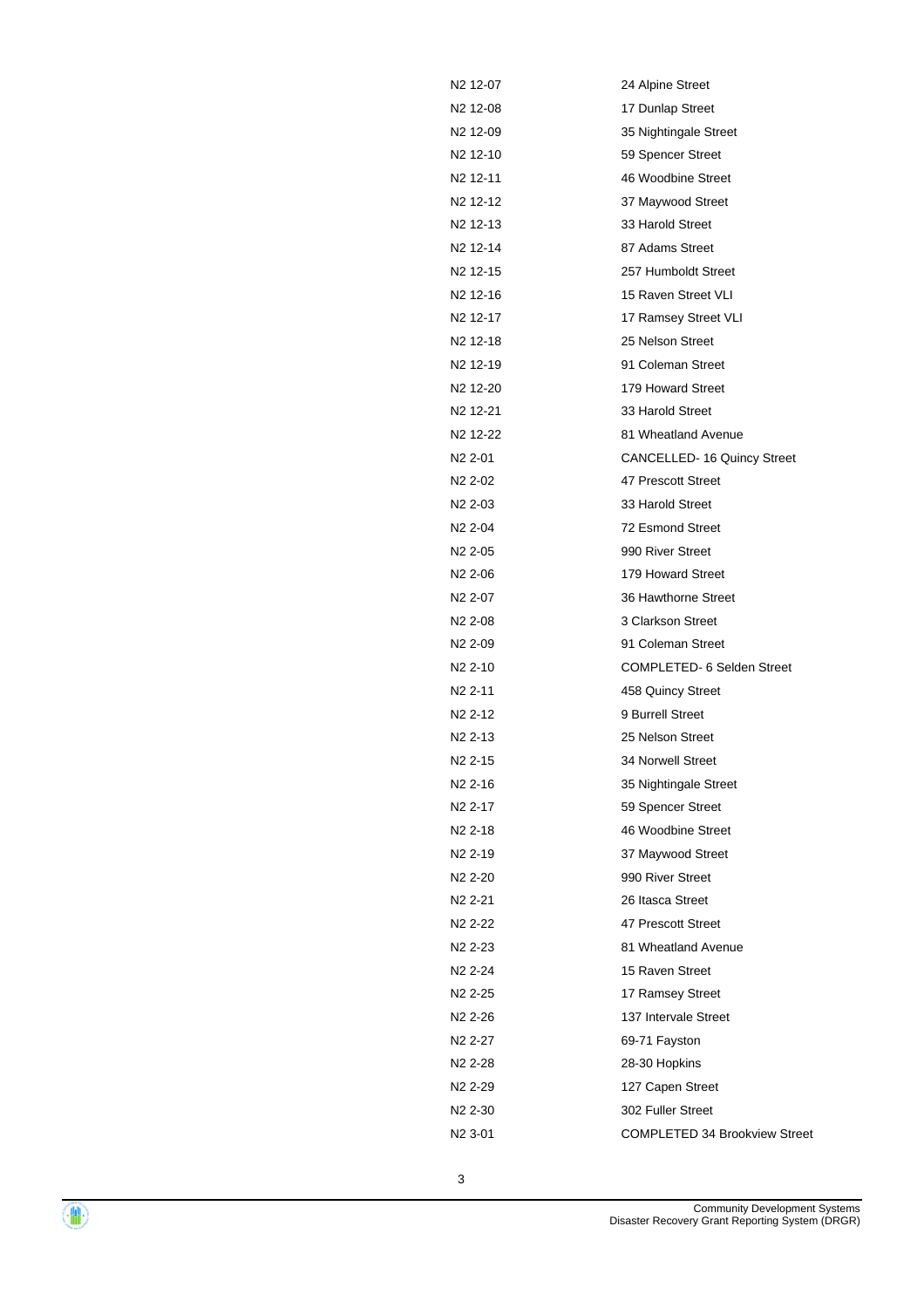|      |                             | N <sub>2</sub> 3-07  | 27 Hopkins Street                            |
|------|-----------------------------|----------------------|----------------------------------------------|
|      |                             | N <sub>2</sub> 3-08  | COMPLETED-148 West Street #2                 |
|      |                             | N <sub>2</sub> 3-10  | 111 Farrar Street                            |
|      |                             | N <sub>2</sub> 3-11  | 42 Mallon Road                               |
|      |                             | N <sub>2</sub> 3-12  | 997-999 River Street                         |
|      |                             | N <sub>2</sub> 3-13  | 14 Larchmont Street                          |
|      |                             | N <sub>2</sub> 3-14  | 45 Algonquin Street                          |
|      |                             | N <sub>2</sub> 3-17  | 36 Brookford Street                          |
|      |                             | N <sub>2</sub> 3-18  | 76 Wheatland Avenue                          |
|      |                             | N <sub>2</sub> 3-19  | 6 Woodbine Street                            |
|      |                             | N <sub>2</sub> 3-20  | <b>COMPLETED-43 B Circuit Street</b>         |
|      |                             | N <sub>2</sub> 3-21  | COMPLETED- 34 Bradlee Street                 |
|      |                             | N <sub>2</sub> 3-22  | COMPLETED-29 Hillis Road                     |
|      |                             | N <sub>2</sub> 3-23  | 2855 Washington Street                       |
|      |                             | N <sub>2</sub> 3-24  | 119 Alabama Street                           |
|      |                             | N <sub>2</sub> 3-25  | 31A Circuit Street                           |
|      |                             | N <sub>2</sub> 3-26  | 38 Woodville Street                          |
|      |                             | N <sub>2</sub> 3-28  | 38 Woodhaven                                 |
|      |                             | N <sub>2</sub> 3-29  | 38 Seminole Street                           |
|      |                             | N <sub>2</sub> 3-30  | 45 Brent Street                              |
|      |                             | N <sub>2</sub> 3-31  | 15 Catawba Street                            |
|      |                             | N <sub>2</sub> 6-01  | 498 Blue Hill Avenue                         |
|      |                             | N <sub>2</sub> 6-02  | 12 Wildwood Street                           |
|      |                             | N <sub>2</sub> 6-03  | COMPLETED-17 Dunlap Street                   |
|      |                             | N <sub>2</sub> 6-04  | 35 Nightingale Street                        |
|      |                             | N <sub>2</sub> 6-05  | 59 Spencer Street                            |
|      |                             | N <sub>2</sub> 6-06  | 742 Hyde Park Avenue                         |
|      |                             | N <sub>2</sub> 6-07  | 33 Harold Street                             |
|      |                             | N <sub>2</sub> 6-08  | 87 Adams Street                              |
|      |                             | N <sub>2</sub> 6-09  | 257 Humboldt Avenue                          |
|      |                             | N <sub>2</sub> 6-10  | 15 Raven Street                              |
|      |                             | N <sub>2</sub> 6-11  | 17 Ramsey Street                             |
|      |                             | N <sub>2</sub> 6-12  | 137 Intervale Street                         |
|      |                             | $N2+6-13$            | 69-71+Fayston                                |
|      |                             | N2-12-23             | <b>Quincy Commons</b>                        |
| 2-24 | Interim Property Management | N <sub>2</sub> 24-01 | Lot Clearance for REO properties             |
|      |                             | N <sub>2</sub> 24-02 | Building Cleanout for REO properties         |
|      |                             | N2 24-03             | Repairs to REO Acquisitions                  |
|      |                             | N <sub>2</sub> 24-04 | EPA Testing/abatement                        |
|      |                             | N <sub>2</sub> 24-05 | <b>REO Utilities</b>                         |
|      |                             | N2 24-06             | <b>REO Extermination Services</b>            |
|      |                             | N <sub>2</sub> 24-09 | <b>Tenant Relocation Consultant Services</b> |
|      |                             | N <sub>2</sub> 24-10 | <b>Translation Services</b>                  |
|      |                             | N <sub>2</sub> 24-11 | <b>Moving Services</b>                       |
|      |                             | N <sub>2</sub> 24-12 | Relocation payments                          |
| 2-29 | Administration & Planning   | N2 29-01             | Administration and Planning                  |
|      |                             |                      |                                              |

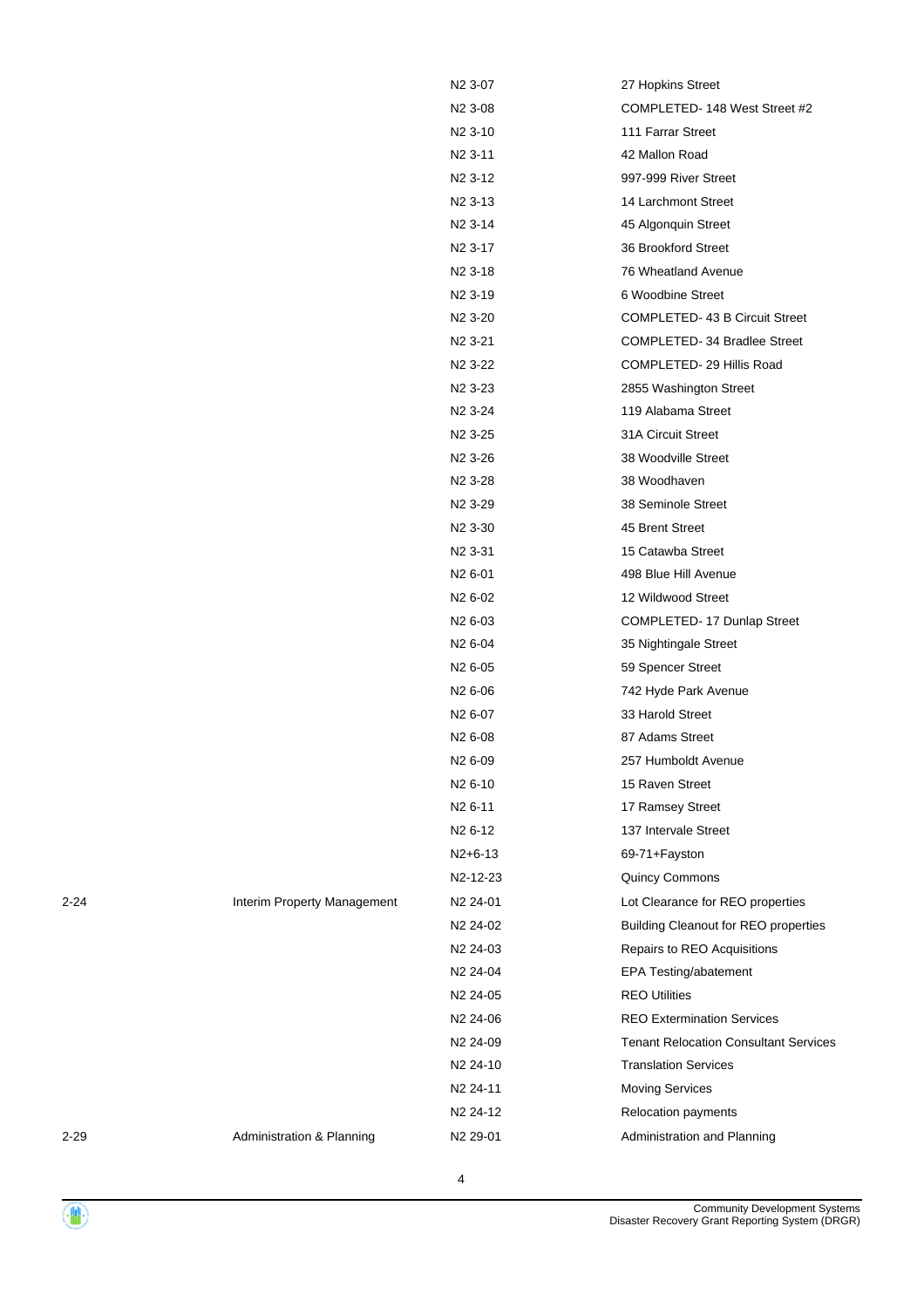| $2 - 3$ | Homebuyer Counseling & Outreach | N <sub>2</sub> 3-02             | REO Appraisals - Homebuyers        |
|---------|---------------------------------|---------------------------------|------------------------------------|
|         |                                 | N <sub>2</sub> 3-03             | 251 Fuller Street                  |
|         |                                 | N <sub>2</sub> 3-05             | COMPLETED-150 Itasca Street        |
|         |                                 | N <sub>2</sub> 4-01             | Marketing NSP property             |
|         |                                 | N <sub>2</sub> 4-0 <sub>2</sub> | <b>NSP Financial Education</b>     |
|         |                                 | N <sub>2</sub> 4-03             | <b>REO Appraisals</b>              |
|         |                                 | N <sub>2</sub> 4-04             | Homebuyer Education-Homebuying 101 |
| 9999    | <b>Restricted Balance</b>       |                                 | No activities in this project      |

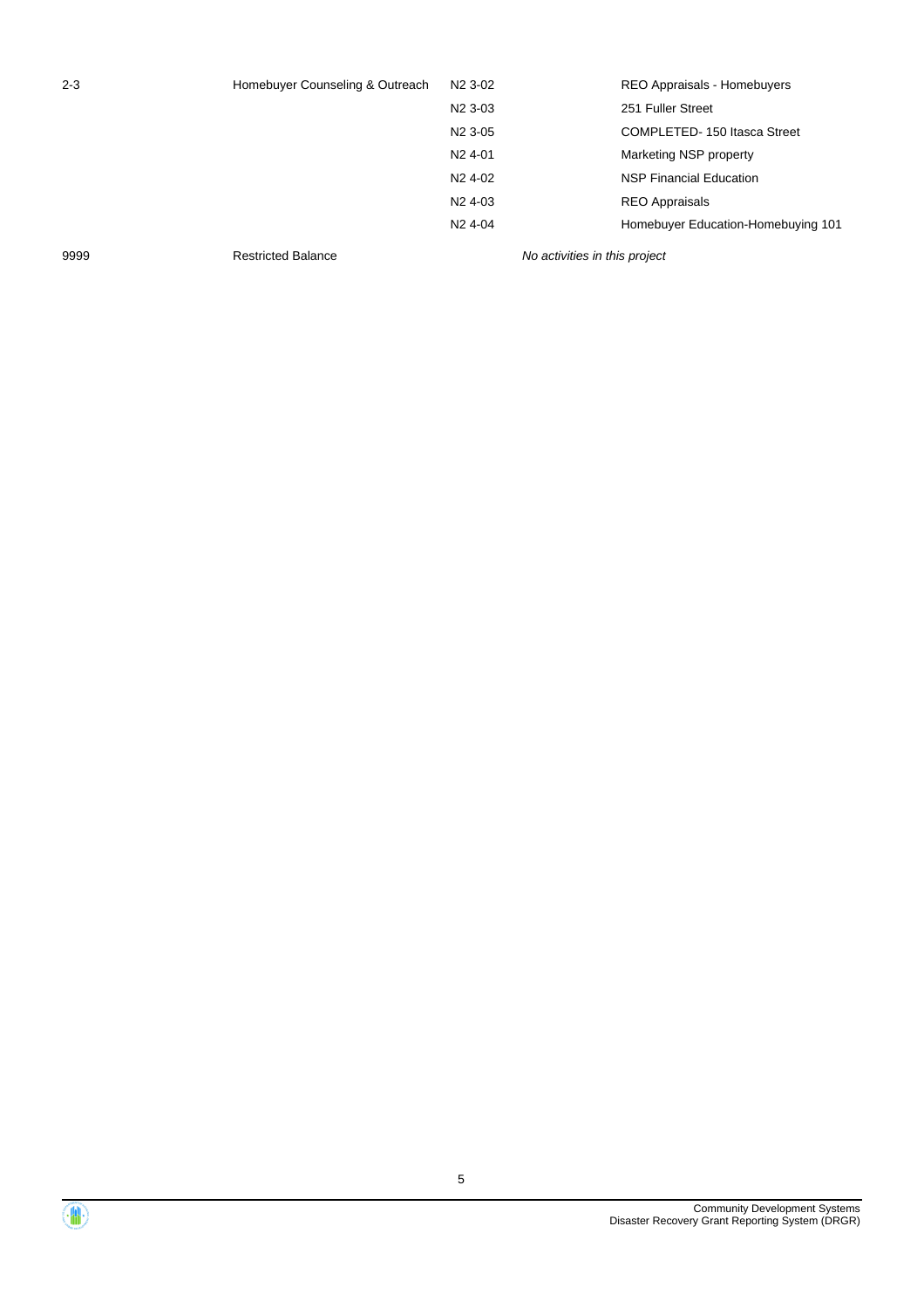# **Activities**

# **Project # / Title: 2-1 / Acquisition & Rehabilitation**

| <b>Grantee Activity Number:</b><br><b>Activity Title:</b>                | N <sub>2</sub> 1-01<br><b>116 Ruskindale Road</b> |                              |                                         |            |              |
|--------------------------------------------------------------------------|---------------------------------------------------|------------------------------|-----------------------------------------|------------|--------------|
| <b>Activitiy Type:</b>                                                   |                                                   |                              | <b>Activity Status:</b>                 |            |              |
| Acquisition - general                                                    |                                                   |                              | Under Way                               |            |              |
| <b>Project Number:</b>                                                   |                                                   |                              | <b>Project Title:</b>                   |            |              |
| $2 - 1$                                                                  |                                                   |                              | Acquisition & Rehabilitation            |            |              |
| <b>Projected Start Date:</b>                                             |                                                   |                              | <b>Projected End Date:</b>              |            |              |
| 04/12/2010                                                               |                                                   |                              | 09/30/2011                              |            |              |
| <b>Project Draw Block by HUD:</b>                                        |                                                   |                              | Project Draw Block Date by HUD:         |            |              |
| Blocked by HQ ADMINISTRATOR                                              |                                                   |                              |                                         |            |              |
| <b>Activity Draw Block by HUD:</b>                                       |                                                   |                              | <b>Activity Draw Block Date by HUD:</b> |            |              |
| <b>Block Drawdown By Grantee:</b>                                        |                                                   |                              |                                         |            |              |
| Not Blocked                                                              |                                                   |                              |                                         |            |              |
| <b>National Objective:</b>                                               |                                                   |                              | \$246,440.04<br><b>Total Budget:</b>    |            |              |
| LMMI: Low, Moderate and Middle Income National Objective for<br>NSP Only |                                                   | <b>Other Funds</b><br>\$0.00 |                                         |            |              |
| <b>Environmental Assessment:</b><br><b>COMPLETED</b>                     |                                                   |                              | <b>Total Funds</b>                      |            | \$246,440.04 |
| <b>Benefit Report Type:</b><br>Direct (Households)                       |                                                   |                              |                                         |            |              |
| <b>Proposed Beneficiaries</b>                                            |                                                   | <b>Total</b>                 | Low                                     | <b>Mod</b> | Low/Mod%     |
| # Owner Households                                                       |                                                   | 1                            |                                         | 1          | 100.00       |
| # of Households                                                          |                                                   | 1                            |                                         | 1          | 100.00       |
| <b>Proposed Accomplishments</b>                                          |                                                   |                              | <b>Total</b>                            |            |              |
| # of Singlefamily Units                                                  |                                                   |                              | 1                                       |            |              |
| # of Housing Units                                                       |                                                   |                              | 1                                       |            |              |
| # of Properties                                                          |                                                   |                              | $\mathbf{1}$                            |            |              |



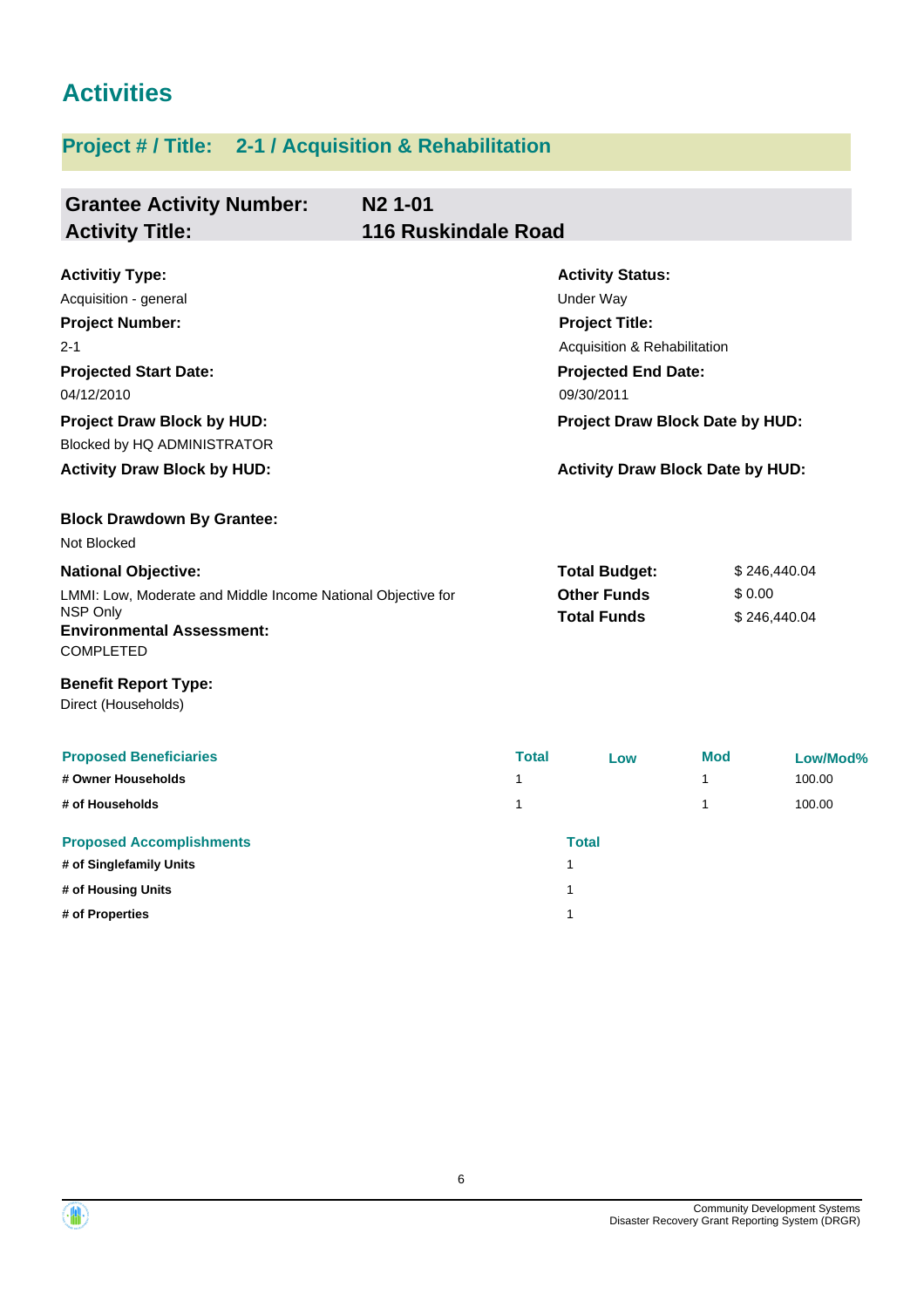### **Activity is being carried out by Grantee:**

### **Activity is being carried out through:**

No

### **Organization carrying out Activity:**

Department of Neighborhood Development1

### **Proposed budgets for organizations carrying out Activity:**

### **Responsible Organization Organization Type Proposed**

Department of Neighborhood Development1 Local Government \$ 163,000.00

### **Location Description:**

116 Ruskindale Road, Hyde Park MA 02136

### **Activity Description:**

Acquisition of a one family REO property to be RFP'd to homeowner or developer for purchase and rehabilitation. The rehab portion of this property is funded with NSP2 and is reported at N2 1-11.



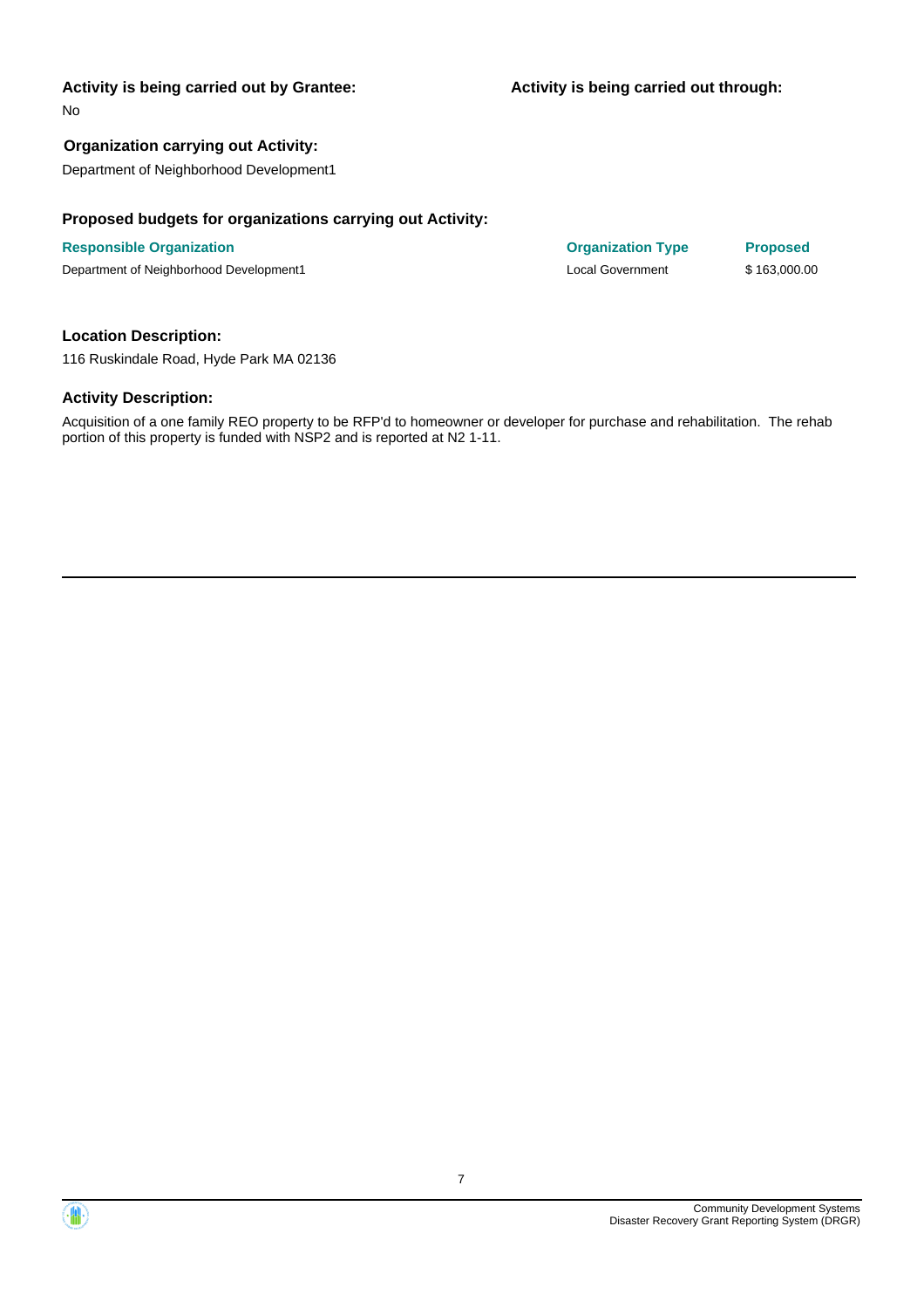**Grantee Activity Number: N2 1-02 Activity Title: 18 Marden Avenue**

| <b>Activity Status:</b>                 |  |  |
|-----------------------------------------|--|--|
| Under Way                               |  |  |
| <b>Project Title:</b>                   |  |  |
| Acquisition & Rehabilitation            |  |  |
| <b>Projected End Date:</b>              |  |  |
| 09/30/2011                              |  |  |
| <b>Project Draw Block Date by HUD:</b>  |  |  |
|                                         |  |  |
| <b>Activity Draw Block Date by HUD:</b> |  |  |
|                                         |  |  |
|                                         |  |  |
| \$68,893.03<br><b>Total Budget:</b>     |  |  |
| \$0.00<br><b>Other Funds</b>            |  |  |
| <b>Total Funds</b><br>\$68,893.03       |  |  |
|                                         |  |  |

#### COMPLETED

Direct (Households) **Benefit Report Type:**

|   | Low          | <b>Mod</b>   | Low/Mod% |
|---|--------------|--------------|----------|
| 1 |              | 1            | 100.00   |
|   |              | и            | 100.00   |
|   |              |              |          |
|   |              |              |          |
|   |              |              |          |
|   |              |              |          |
|   | <b>Total</b> | <b>Total</b> |          |

| <b>Activity is being carried out by Grantee:</b> |
|--------------------------------------------------|
|--------------------------------------------------|

#### No

### **Organization carrying out Activity:**

Department of Neighborhood Development1

### **Proposed budgets for organizations carrying out Activity:**

### **Responsible Organization Organization Type Proposed**

Department of Neighborhood Development1 Local Government \$ 40,000.00

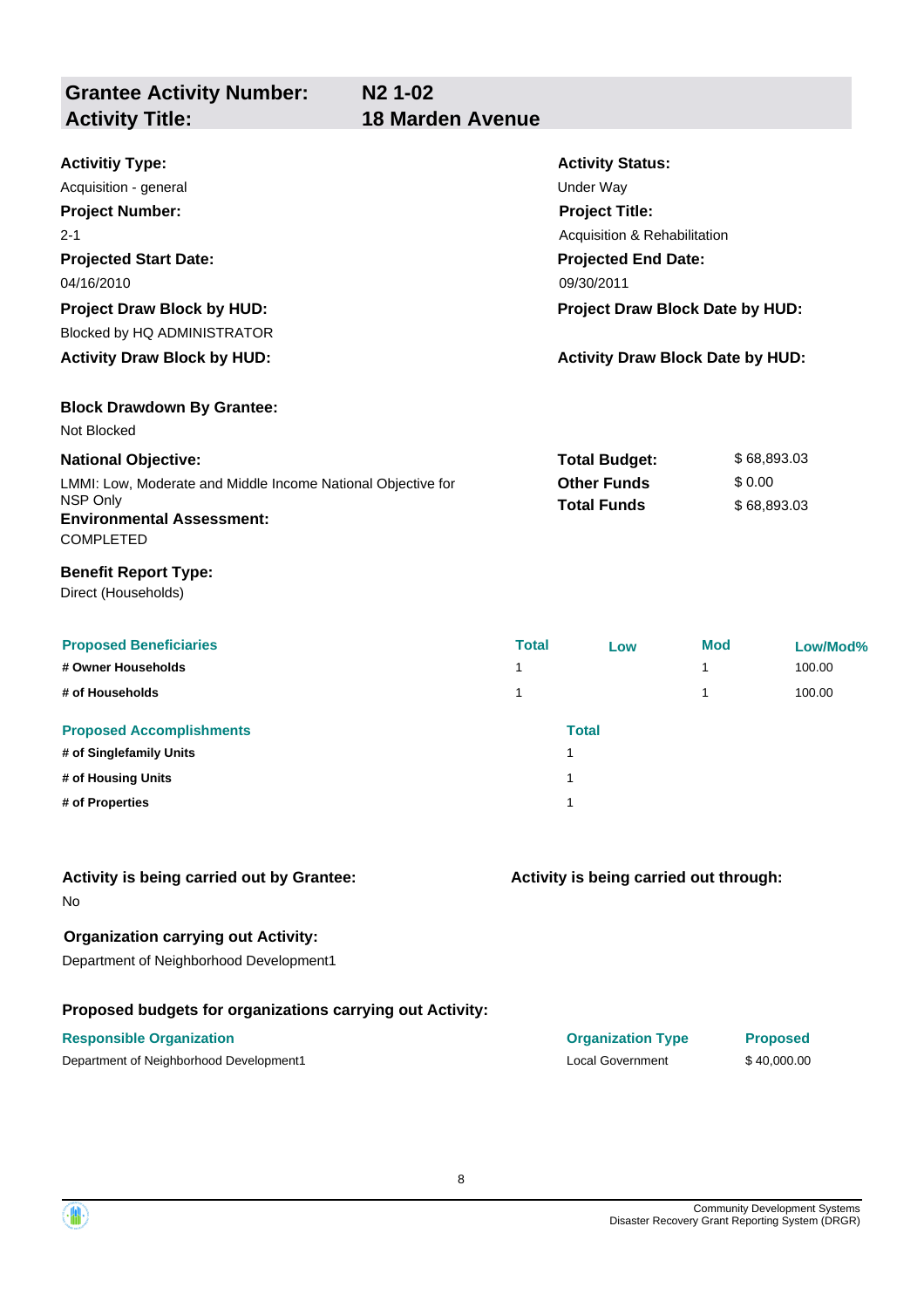18 Marden Avenue, Dorchester, MA 02124

### **Activity Description:**

Acquisition of a foreclosed property to be RFP'd for homeowner purchase and rehab. This property is a former DND affordable unit from 1997 and funded with HOP money. The rehab portion is funded with NSP2 and is reported at N2 1-10.



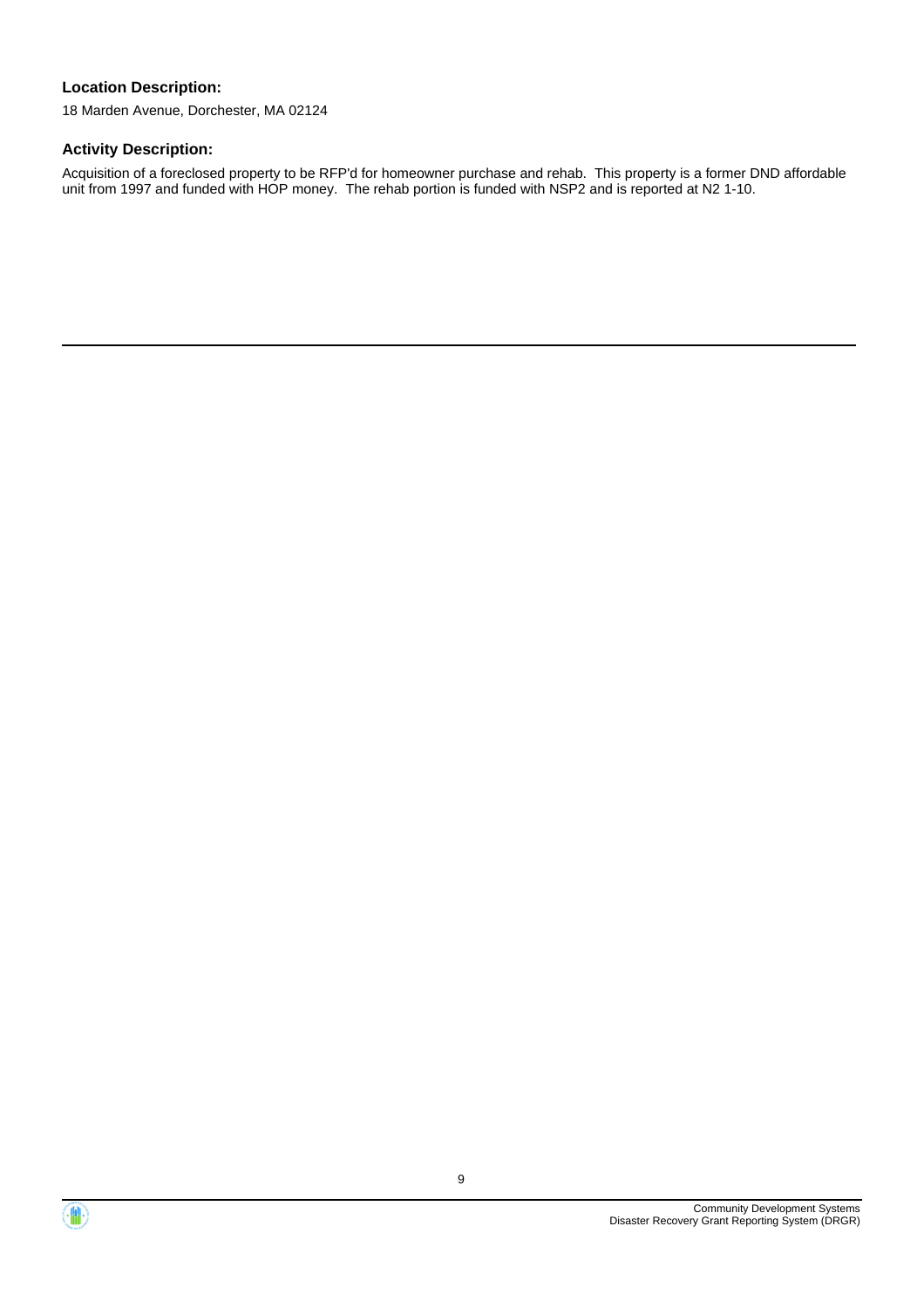**Grantee Activity Number: N2 1-03 Activity Title: COMPLETED Locksmith for 47 Alabama Street**

| <b>Activitiy Type:</b>                                  | <b>Activity Status:</b>                 |
|---------------------------------------------------------|-----------------------------------------|
| Rehabilitation/reconstruction of residential structures | Completed                               |
| <b>Project Number:</b>                                  | <b>Project Title:</b>                   |
| $2 - 1$                                                 | Acquisition & Rehabilitation            |
| <b>Projected Start Date:</b>                            | <b>Projected End Date:</b>              |
| 09/01/2010                                              | 10/01/2010                              |
| <b>Project Draw Block by HUD:</b>                       | Project Draw Block Date by HUD:         |
| Blocked by HQ ADMINISTRATOR                             |                                         |
| <b>Activity Draw Block by HUD:</b>                      | <b>Activity Draw Block Date by HUD:</b> |
|                                                         |                                         |

| <b>Block Drawdown By Grantee:</b> |  |
|-----------------------------------|--|
| Not Blocked                       |  |

| <b>National Objective:</b>                                   | <b>Total Budget:</b> | \$425.00 |
|--------------------------------------------------------------|----------------------|----------|
| LMMI: Low, Moderate and Middle Income National Objective for | <b>Other Funds</b>   | \$0.00   |
| NSP Only                                                     | <b>Total Funds</b>   | \$425.00 |
| <b>Environmental Assessment:</b>                             |                      |          |
| <b>COMPLETED</b>                                             |                      |          |

# **Benefit Report Type:**

Direct (Households)

| <b>Proposed Beneficiaries</b><br># Owner Households<br># of Households | <b>Total</b> | Low          | <b>Mod</b> | Low/Mod%<br>0.0<br>0.0 |
|------------------------------------------------------------------------|--------------|--------------|------------|------------------------|
| <b>Proposed Accomplishments</b>                                        |              | <b>Total</b> |            |                        |
| # of Singlefamily Units                                                | 4            |              |            |                        |
| # of Housing Units                                                     | 1            |              |            |                        |
| # of Properties                                                        | и            |              |            |                        |

| Activity is being carried out by Grantee: | Activity is being carried ou |
|-------------------------------------------|------------------------------|
| - No                                      |                              |
|                                           |                              |

### **Organization carrying out Activity:**

Department of Neighborhood Development1

### **Proposed budgets for organizations carrying out Activity:**

### **Responsible Organization Organization Type Proposed**

Department of Neighborhood Development1 **Local Government** \$ 452.00

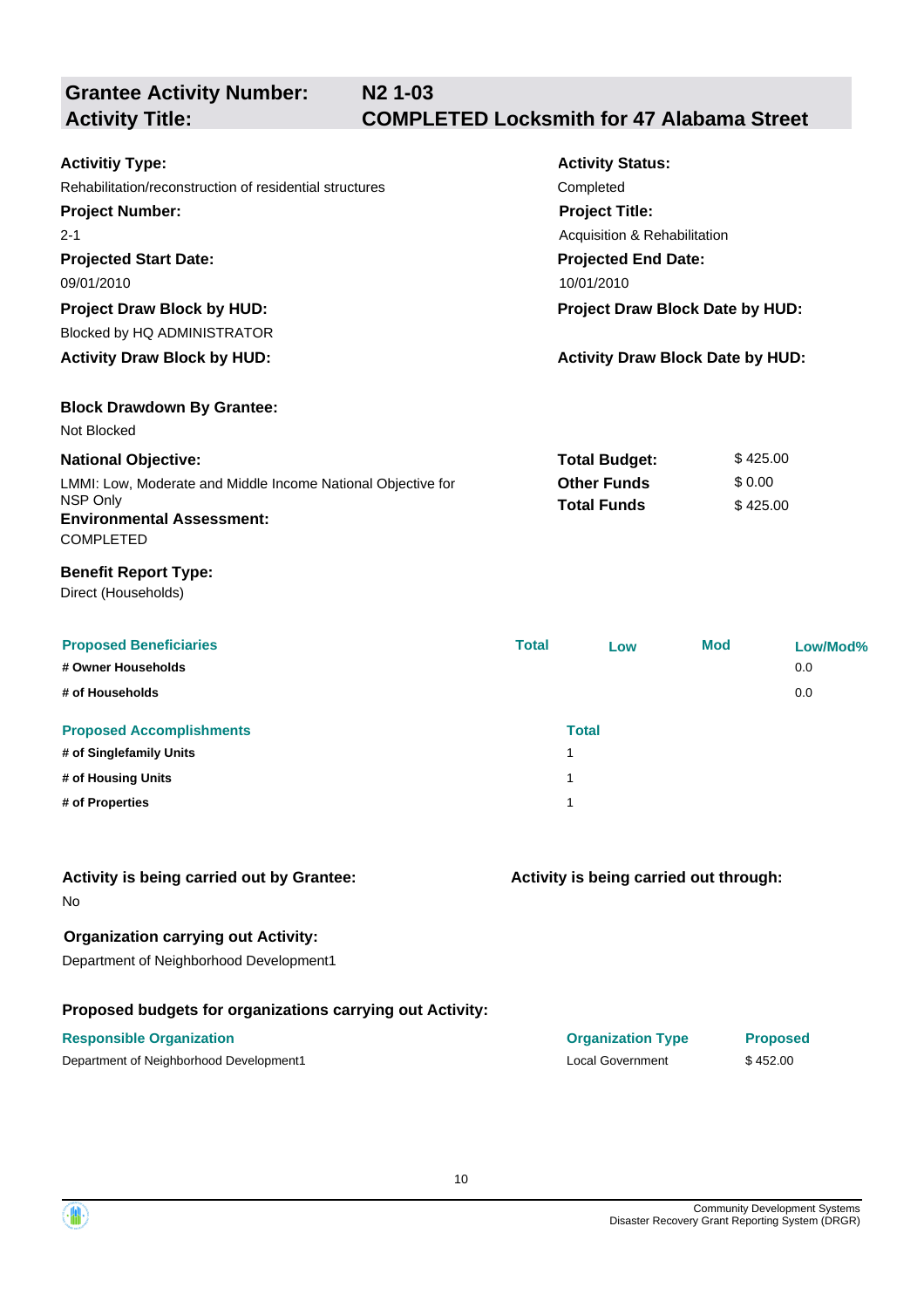47 Alabama Street, Mattapan 02126

### **Activity Description:**

Owner of a foreclosed property received NSP1 funding under the State NSP grant (ST 01-01) and now wants to have her locks changed.



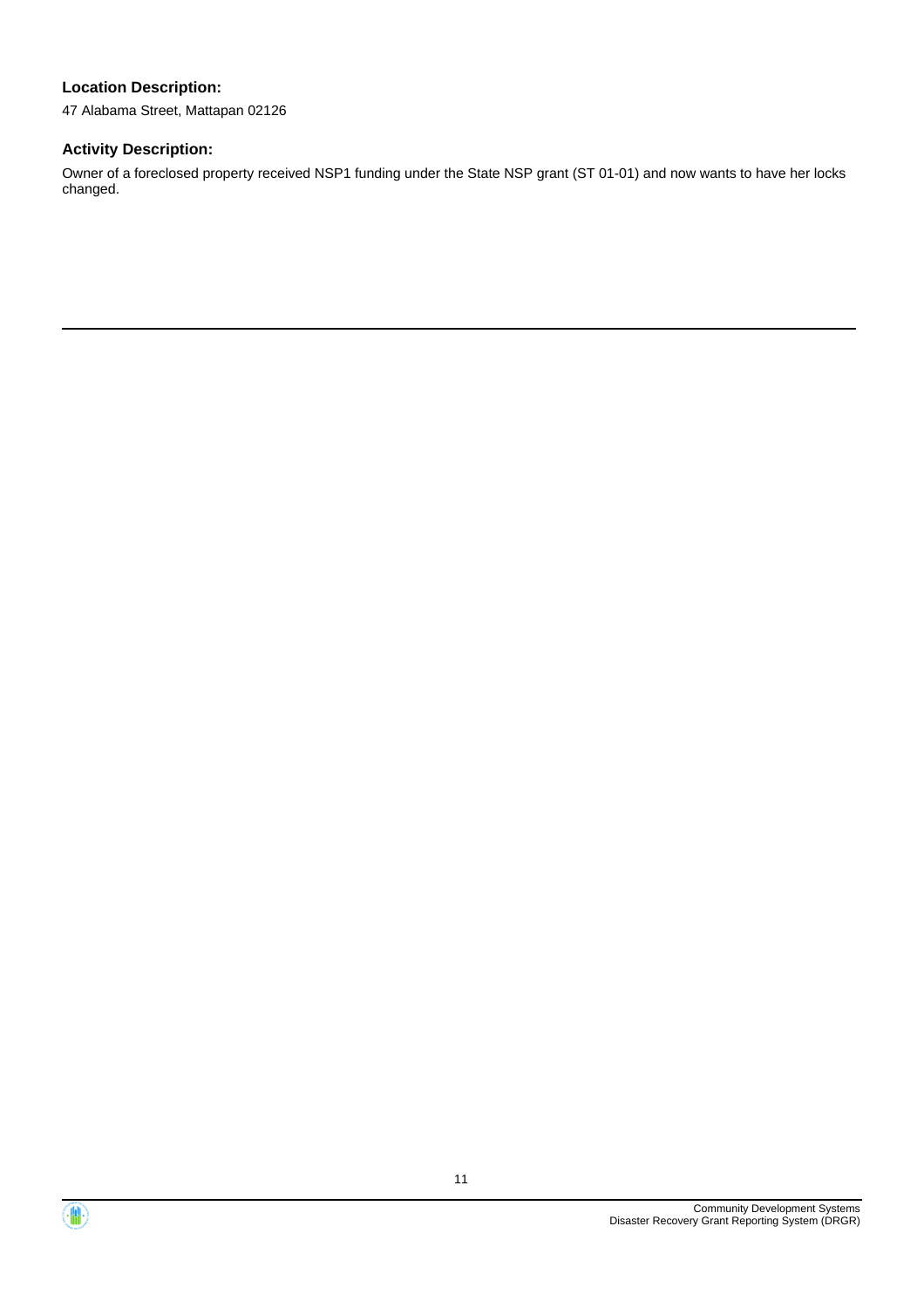| <b>Grantee Activity Number:</b><br><b>Activity Title:</b>                                                                                                                                                                                                                      | N <sub>2</sub> 1-04<br><b>53 Havre Street</b> |                                                                                                                                                                                                                                |                    |                                        |
|--------------------------------------------------------------------------------------------------------------------------------------------------------------------------------------------------------------------------------------------------------------------------------|-----------------------------------------------|--------------------------------------------------------------------------------------------------------------------------------------------------------------------------------------------------------------------------------|--------------------|----------------------------------------|
| <b>Activitiy Type:</b><br>Rehabilitation/reconstruction of residential structures<br><b>Project Number:</b><br>$2 - 1$<br><b>Projected Start Date:</b><br>11/10/2010<br><b>Project Draw Block by HUD:</b><br>Blocked by HQ ADMINISTRATOR<br><b>Activity Draw Block by HUD:</b> |                                               | <b>Activity Status:</b><br><b>Under Way</b><br><b>Project Title:</b><br>Acquisition & Rehabilitation<br><b>Projected End Date:</b><br>12/10/2011<br>Project Draw Block Date by HUD:<br><b>Activity Draw Block Date by HUD:</b> |                    |                                        |
| <b>Block Drawdown By Grantee:</b><br>Not Blocked                                                                                                                                                                                                                               |                                               |                                                                                                                                                                                                                                |                    |                                        |
| <b>National Objective:</b><br>LMMI: Low, Moderate and Middle Income National Objective for<br>NSP Only<br><b>Environmental Assessment:</b><br><b>COMPLETED</b>                                                                                                                 |                                               | <b>Total Budget:</b><br><b>Other Funds</b><br><b>Total Funds</b>                                                                                                                                                               | \$0.00             | \$93,230.42<br>\$93,230.42             |
| <b>Benefit Report Type:</b><br>Direct (Households)                                                                                                                                                                                                                             |                                               |                                                                                                                                                                                                                                |                    |                                        |
| <b>Proposed Beneficiaries</b><br># Renter Households<br># Owner Households<br># of Households                                                                                                                                                                                  | <b>Total</b><br>1<br>1<br>2                   | Low                                                                                                                                                                                                                            | Mod<br>1<br>1<br>2 | Low/Mod%<br>100.00<br>100.00<br>100.00 |
| <b>Proposed Accomplishments</b><br># of Singlefamily Units<br># of Housing Units<br># of Properties                                                                                                                                                                            |                                               | <b>Total</b><br>2<br>2<br>1                                                                                                                                                                                                    |                    |                                        |
| Activity is being carried out by Grantee:<br>No                                                                                                                                                                                                                                |                                               | Activity is being carried out through:                                                                                                                                                                                         |                    |                                        |
| <b>Organization carrying out Activity:</b><br>Department of Neighborhood Development1                                                                                                                                                                                          |                                               |                                                                                                                                                                                                                                |                    |                                        |
| Proposed budgets for organizations carrying out Activity:                                                                                                                                                                                                                      |                                               |                                                                                                                                                                                                                                |                    |                                        |
| <b>Responsible Organization</b><br>Department of Neighborhood Development1                                                                                                                                                                                                     |                                               | <b>Organization Type</b><br><b>Local Government</b>                                                                                                                                                                            |                    | <b>Proposed</b><br>\$41,740.00         |

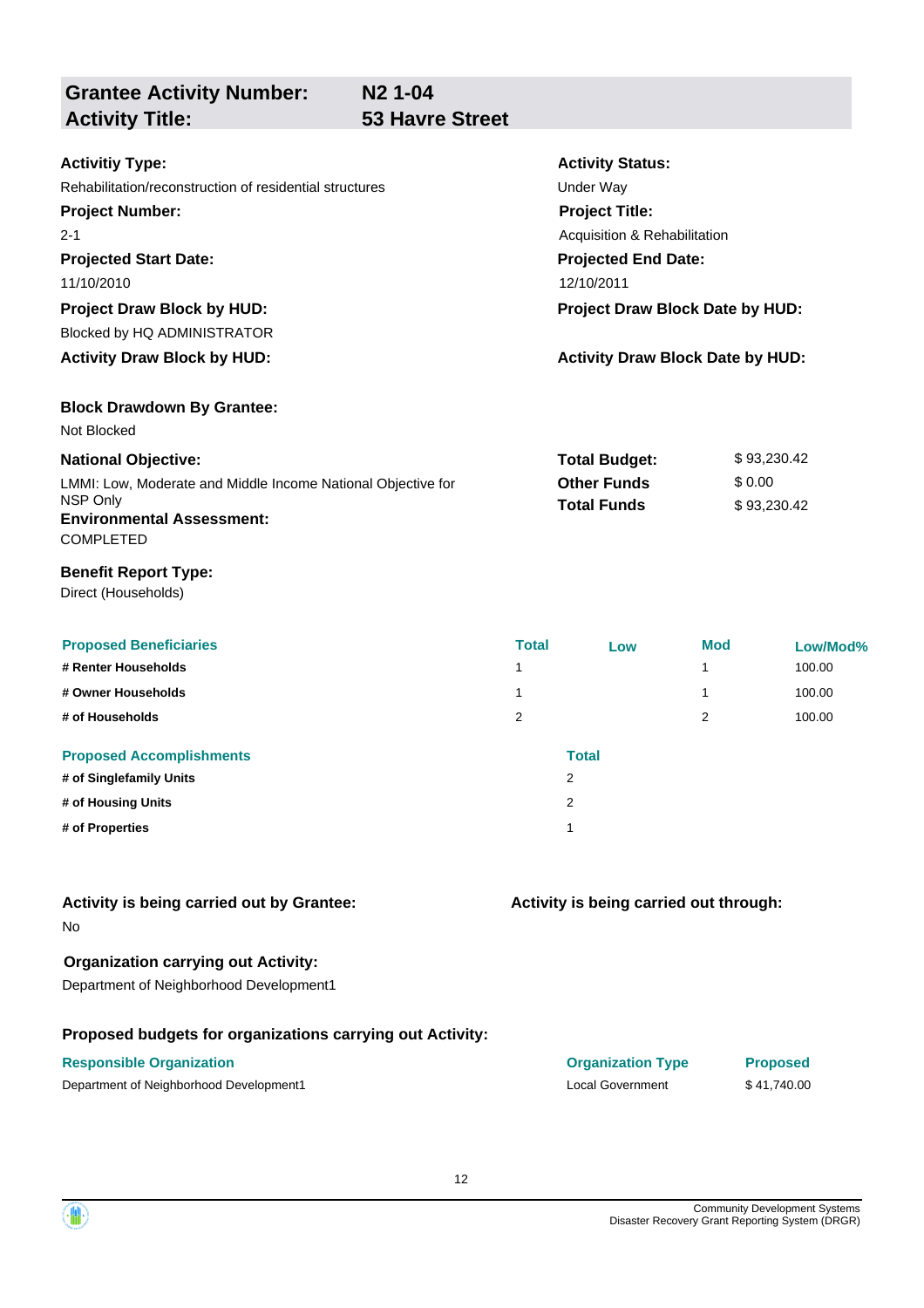53 Havre Street East Boston 02128

### **Activity Description:**

Rehab of a two family property REO property acquired by the City.



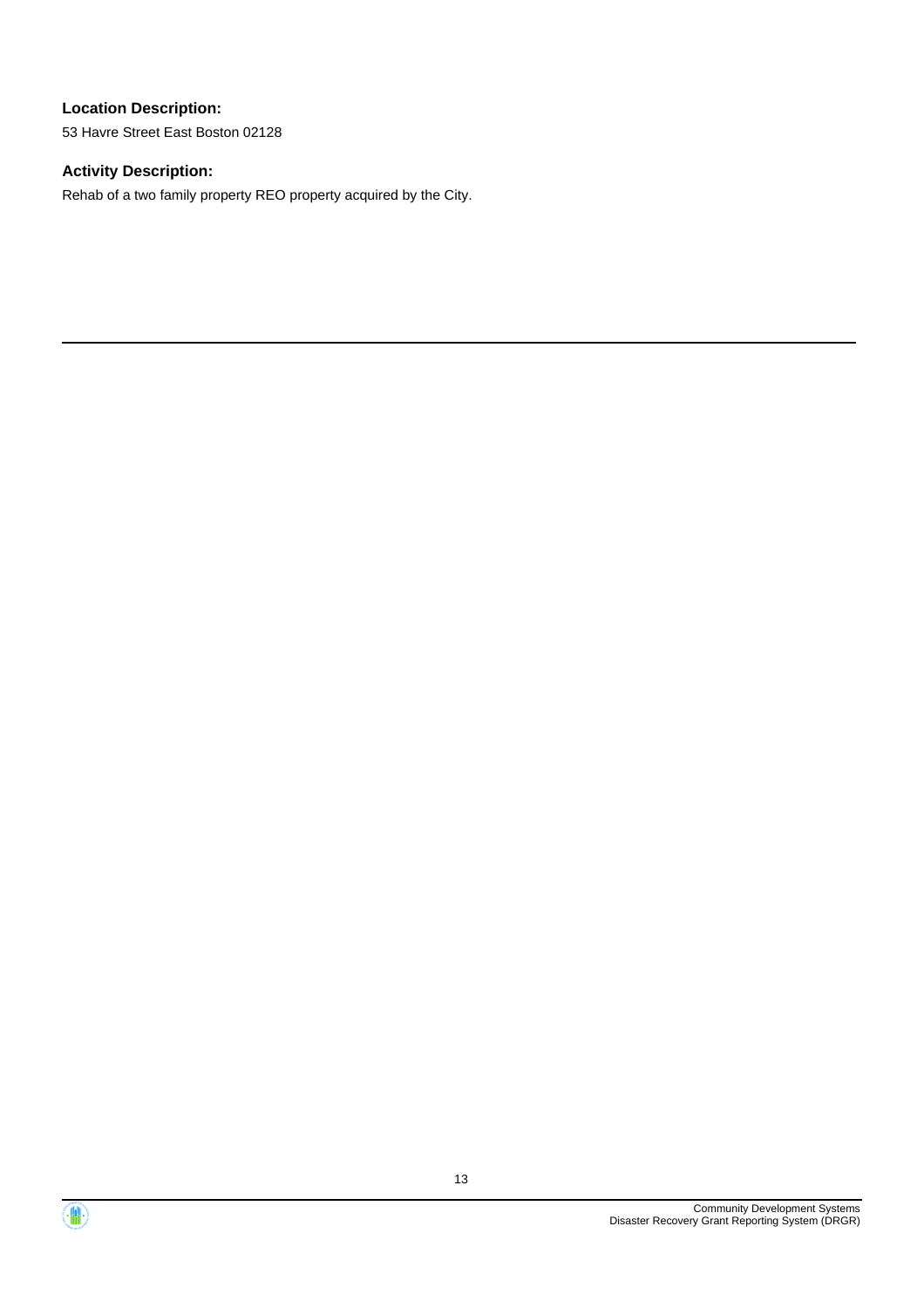| <b>Grantee Activity Number:</b><br><b>Activity Title:</b>                                                                                                                                                                                                                | N <sub>2</sub> 1-05<br>2 Capen Place |                   |                                                                                                                                                                                     |                            |                            |
|--------------------------------------------------------------------------------------------------------------------------------------------------------------------------------------------------------------------------------------------------------------------------|--------------------------------------|-------------------|-------------------------------------------------------------------------------------------------------------------------------------------------------------------------------------|----------------------------|----------------------------|
| <b>Activitiy Type:</b><br>Rehabilitation/reconstruction of residential structures<br><b>Project Number:</b><br>$2 - 1$<br><b>Projected Start Date:</b><br>11/10/2010<br><b>Project Draw Block by HUD:</b>                                                                |                                      |                   | <b>Activity Status:</b><br><b>Under Way</b><br><b>Project Title:</b><br>Acquisition & Rehabilitation<br><b>Projected End Date:</b><br>12/10/2011<br>Project Draw Block Date by HUD: |                            |                            |
| Blocked by HQ ADMINISTRATOR<br><b>Activity Draw Block by HUD:</b>                                                                                                                                                                                                        |                                      |                   | <b>Activity Draw Block Date by HUD:</b>                                                                                                                                             |                            |                            |
| <b>Block Drawdown By Grantee:</b><br>Not Blocked<br><b>National Objective:</b><br>LMMI: Low, Moderate and Middle Income National Objective for<br>NSP Only<br><b>Environmental Assessment:</b><br><b>COMPLETED</b><br><b>Benefit Report Type:</b><br>Direct (Households) |                                      |                   | <b>Total Budget:</b><br><b>Other Funds</b><br><b>Total Funds</b>                                                                                                                    | \$0.00                     | \$97,144.84<br>\$97,144.84 |
| <b>Proposed Beneficiaries</b><br># Owner Households                                                                                                                                                                                                                      |                                      | <b>Total</b><br>1 | Low                                                                                                                                                                                 | <b>Mod</b><br>$\mathbf{1}$ | Low/Mod%                   |
| # of Households                                                                                                                                                                                                                                                          |                                      | 1                 |                                                                                                                                                                                     | 1                          | 100.00<br>100.00           |
| <b>Proposed Accomplishments</b><br># of Properties                                                                                                                                                                                                                       |                                      |                   | <b>Total</b><br>1                                                                                                                                                                   |                            |                            |
| Activity is being carried out by Grantee:<br>No                                                                                                                                                                                                                          |                                      |                   | Activity is being carried out through:                                                                                                                                              |                            |                            |
| <b>Organization carrying out Activity:</b><br>Department of Neighborhood Development1                                                                                                                                                                                    |                                      |                   |                                                                                                                                                                                     |                            |                            |

### **Proposed budgets for organizations carrying out Activity:**

### **Responsible Organization COVID-10 COVID-10 Organization Type Proposed**

Department of Neighborhood Development1 Local Government \$ 57,721.00

### **Location Description:**

2 Capen Place Dorchester MA 02124

14

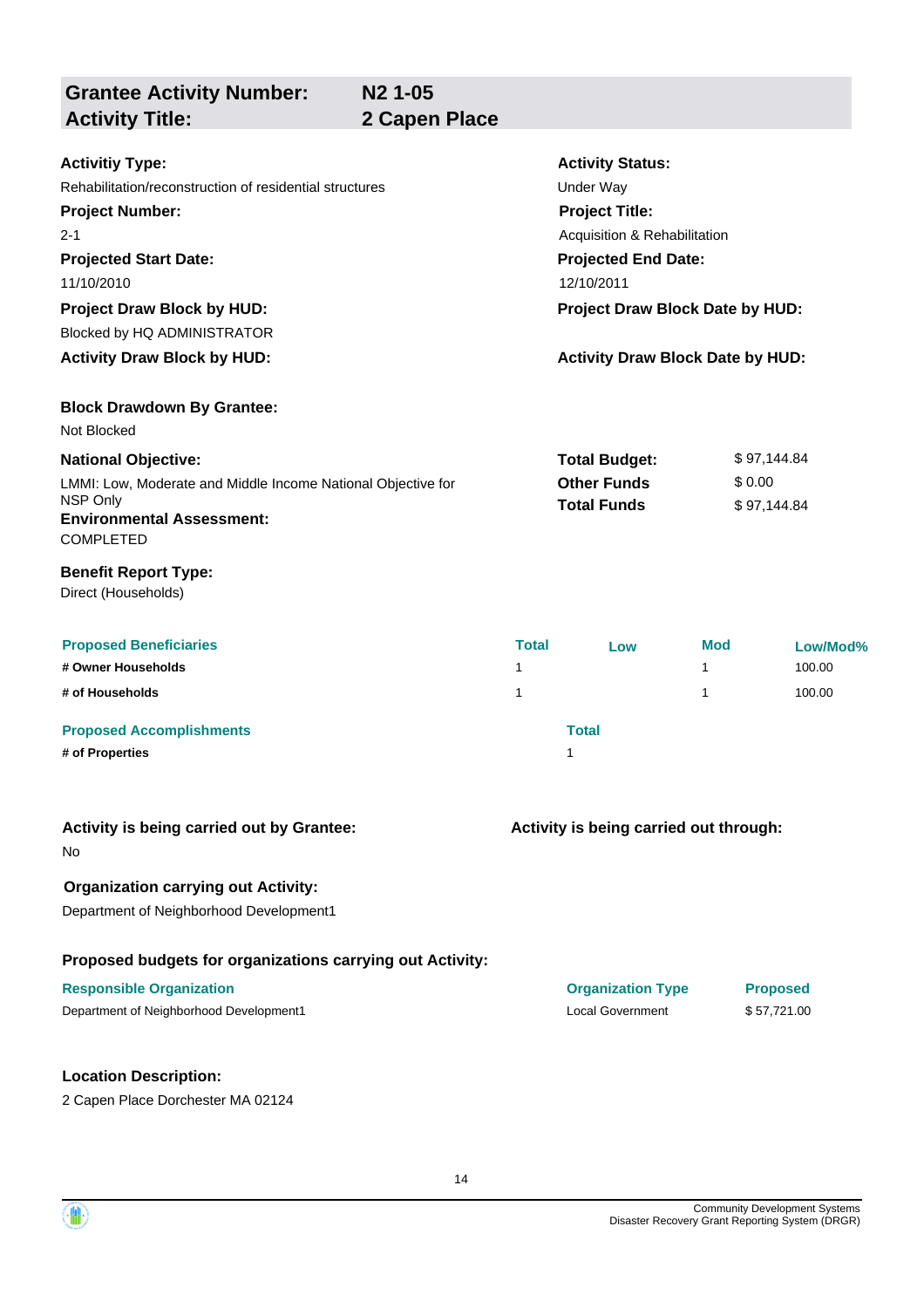### **Activity Description:**

Rehabilitation of a single family property.



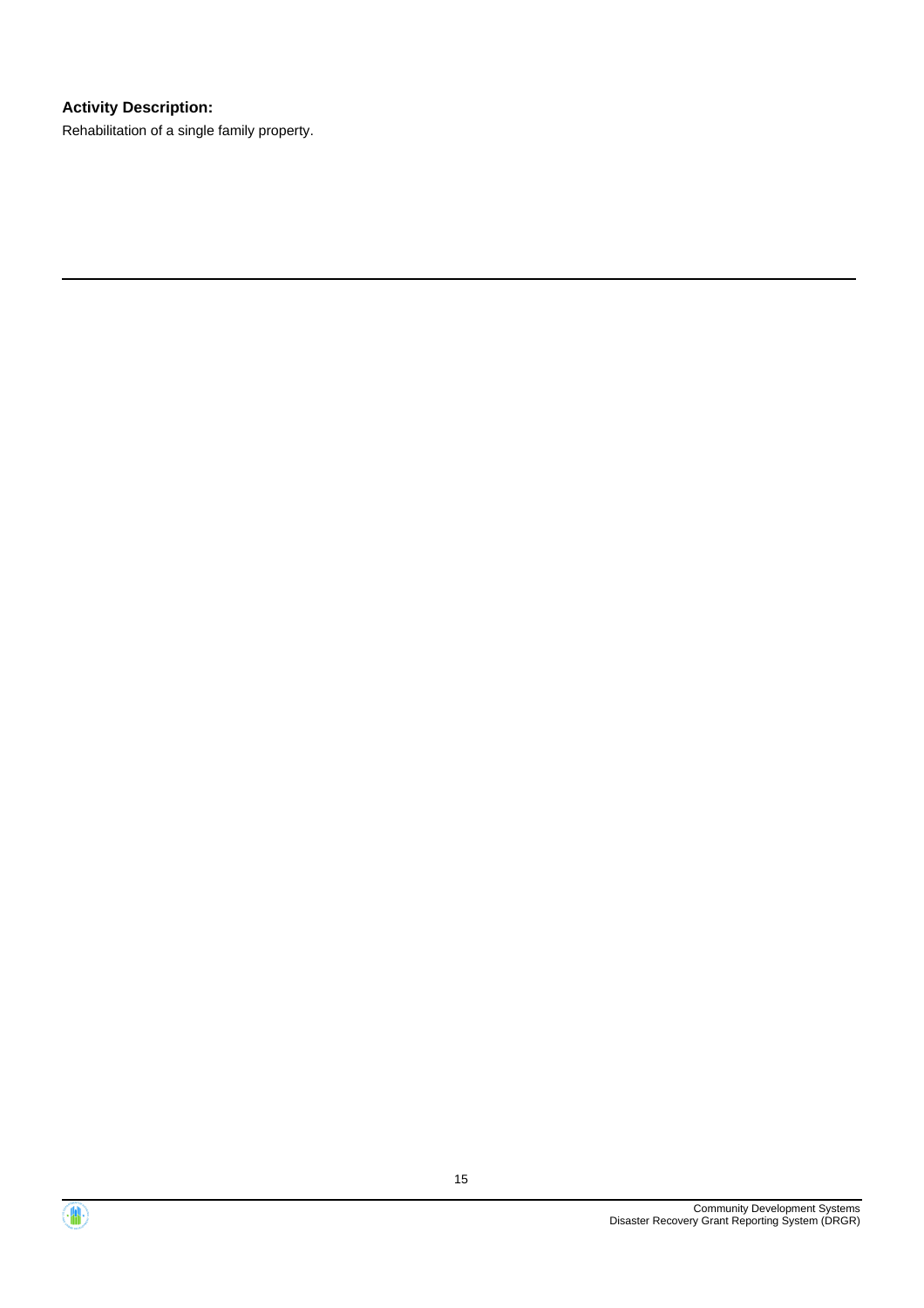**Grantee Activity Number: Projected Start Date:** LMMI: Low, Moderate and Middle Income National Objective for NSP Only **National Objective: Activity Status: Projected End Date: N2 1-06 Activitiy Type:** 11/10/2010 12/10/2011 Rehabilitation/reconstruction of residential structures Theorem Constructure Under Way **Activity Title: 29 Leighton Road Project Number:** 2-1 **Project Title:** Acquisition & Rehabilitation **Total Budget:** \$ 106,371.75 **Other Funds** \$ 0.00 **Total Funds** \$ 106,371.75 **Environmental Assessment:** COMPLETED **Project Draw Block by HUD: Project Draw Block Date by HUD:** Blocked by HQ ADMINISTRATOR **Activity Draw Block by HUD: Activity Draw Block Date by HUD: Block Drawdown By Grantee:** Not Blocked

Direct (Households) **Benefit Report Type:**

| <b>Proposed Beneficiaries</b><br># Owner Households<br># of Households | <b>Total</b><br>1. | Low          | <b>Mod</b> | Low/Mod%<br>100.00<br>100.00 |
|------------------------------------------------------------------------|--------------------|--------------|------------|------------------------------|
| <b>Proposed Accomplishments</b><br># of Properties                     |                    | <b>Total</b> |            |                              |

| Activity is being carried out by Grantee: |  |
|-------------------------------------------|--|
| No                                        |  |

### **Organization carrying out Activity:**

Department of Neighborhood Development1

### **Proposed budgets for organizations carrying out Activity:**

#### **Responsible Organization Organization Type Proposed**

Department of Neighborhood Development1 **Network** Cocal Government \$ 45,515.00

### **Location Description:**

29 Leighton Road Hyde Park MA 02136

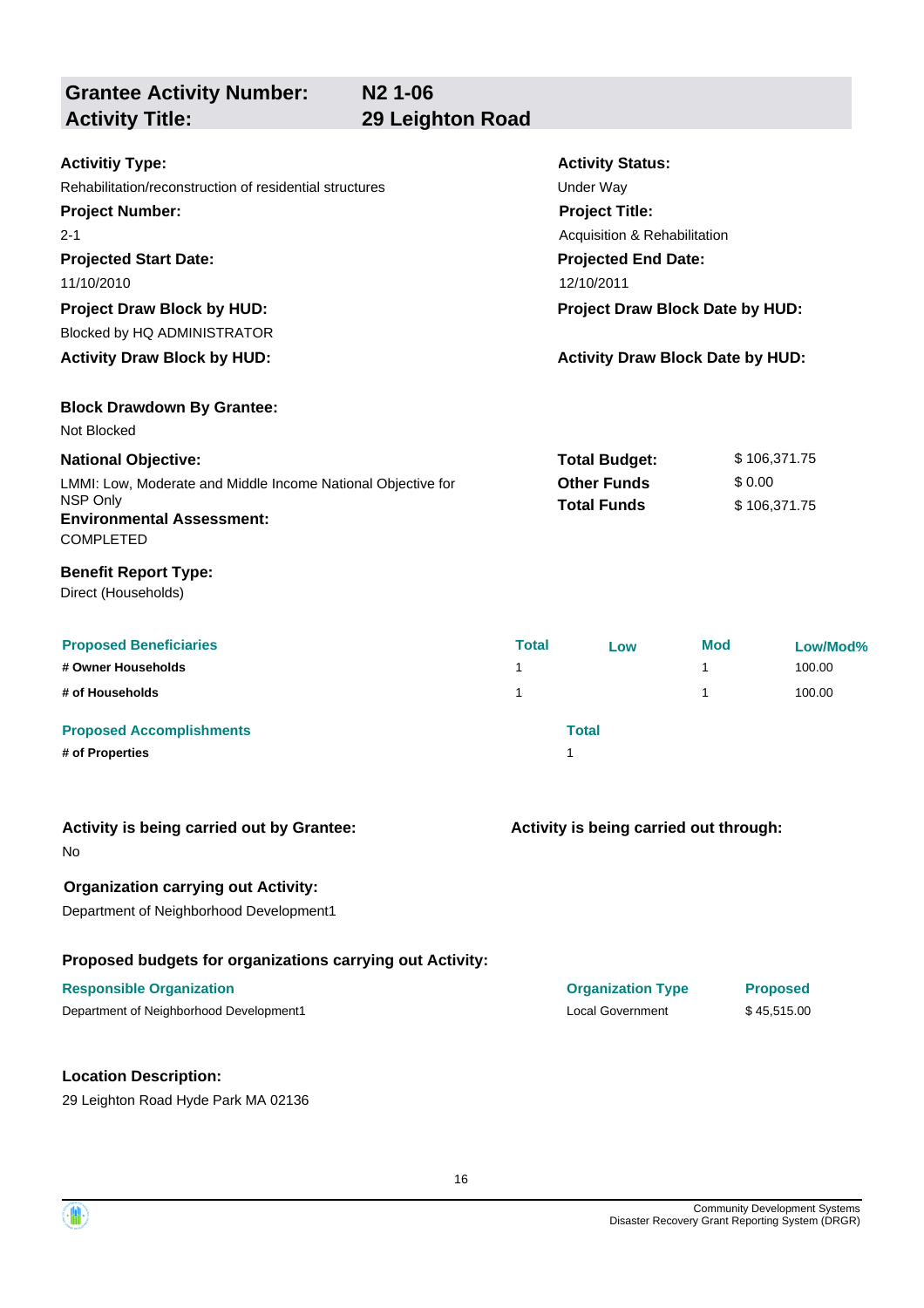### **Activity Description:**

Rehabilitation of a single family property.



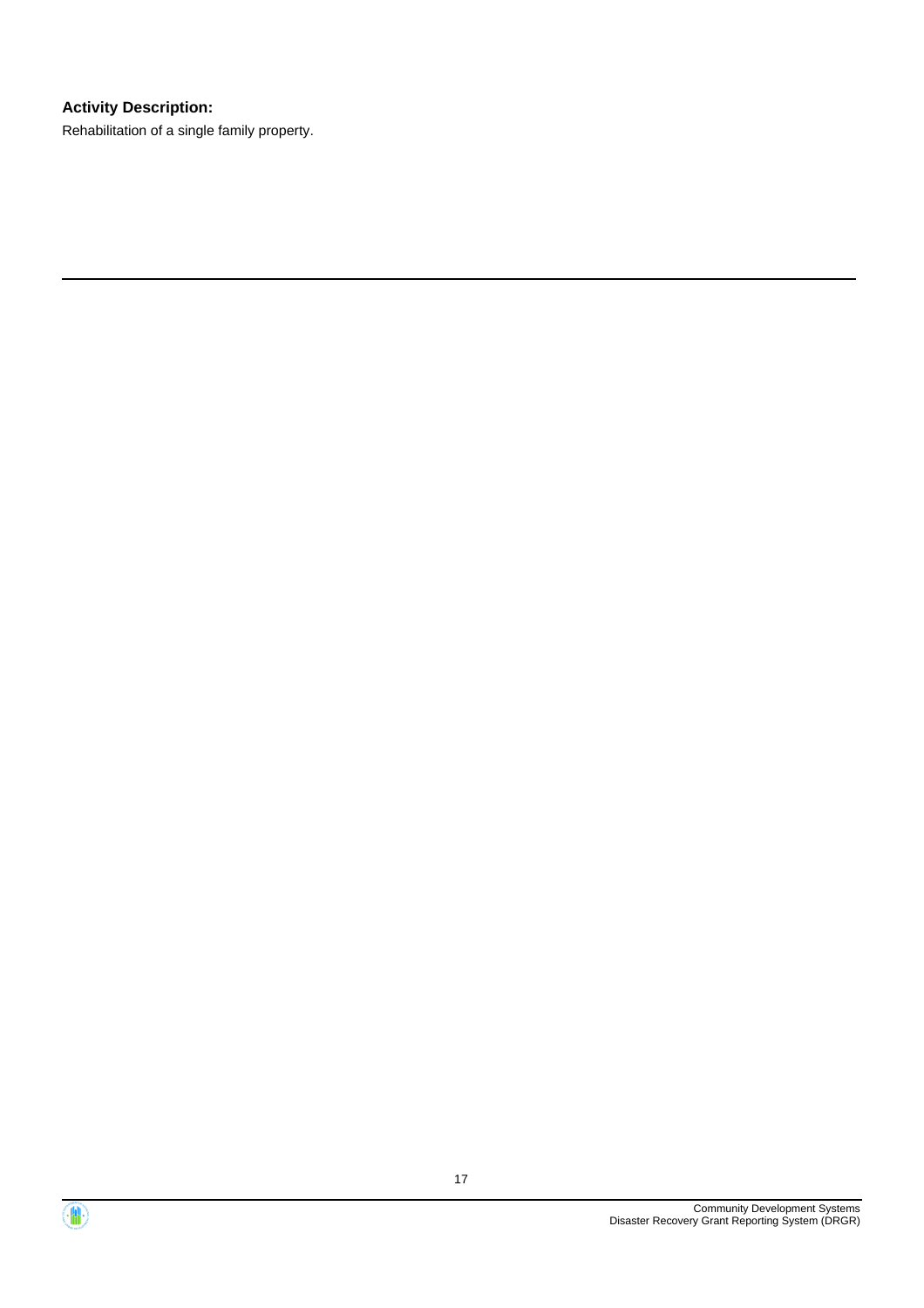| <b>Grantee Activity Number:</b><br><b>Activity Title:</b>                                                                                                                                                                                                                         | N <sub>2</sub> 1-07<br>2 Corman Road |                        |                                                                                                                                                                                                                                |                      |                                      |
|-----------------------------------------------------------------------------------------------------------------------------------------------------------------------------------------------------------------------------------------------------------------------------------|--------------------------------------|------------------------|--------------------------------------------------------------------------------------------------------------------------------------------------------------------------------------------------------------------------------|----------------------|--------------------------------------|
| <b>Activitiy Type:</b><br>Rehabilitation/reconstruction of residential structures<br><b>Project Number:</b><br>2-1<br><b>Projected Start Date:</b><br>01/25/2011<br><b>Project Draw Block by HUD:</b><br><b>Blocked by HQ ADMINISTRATOR</b><br><b>Activity Draw Block by HUD:</b> |                                      |                        | <b>Activity Status:</b><br><b>Under Way</b><br><b>Project Title:</b><br>Acquisition & Rehabilitation<br><b>Projected End Date:</b><br>03/25/2012<br>Project Draw Block Date by HUD:<br><b>Activity Draw Block Date by HUD:</b> |                      |                                      |
| <b>Block Drawdown By Grantee:</b><br>Not Blocked                                                                                                                                                                                                                                  |                                      |                        |                                                                                                                                                                                                                                |                      |                                      |
| <b>National Objective:</b><br>LMMI: Low, Moderate and Middle Income National Objective for<br>NSP Only<br><b>Environmental Assessment:</b><br>COMPLETED                                                                                                                           |                                      |                        | <b>Total Budget:</b><br><b>Other Funds</b><br><b>Total Funds</b>                                                                                                                                                               |                      | \$84,967.94<br>\$0.00<br>\$84,967.94 |
| <b>Benefit Report Type:</b><br>Direct (Households)                                                                                                                                                                                                                                |                                      |                        |                                                                                                                                                                                                                                |                      |                                      |
| <b>Proposed Beneficiaries</b><br># Owner Households<br># of Households                                                                                                                                                                                                            |                                      | <b>Total</b><br>1<br>1 | Low                                                                                                                                                                                                                            | <b>Mod</b><br>1<br>1 | Low/Mod%<br>100.00<br>100.00         |
| <b>Proposed Accomplishments</b><br># of Singlefamily Units<br># of Housing Units<br># of Properties                                                                                                                                                                               |                                      |                        | <b>Total</b><br>1<br>1<br>1                                                                                                                                                                                                    |                      |                                      |
| Activity is being carried out by Grantee:<br>No                                                                                                                                                                                                                                   |                                      |                        | Activity is being carried out through:                                                                                                                                                                                         |                      |                                      |
| <b>Organization carrying out Activity:</b><br>Department of Neighborhood Development1                                                                                                                                                                                             |                                      |                        |                                                                                                                                                                                                                                |                      |                                      |
| Proposed budgets for organizations carrying out Activity:                                                                                                                                                                                                                         |                                      |                        |                                                                                                                                                                                                                                |                      |                                      |
| <b>Responsible Organization</b><br>Department of Neighborhood Development1                                                                                                                                                                                                        |                                      |                        | <b>Organization Type</b><br><b>Local Government</b>                                                                                                                                                                            |                      | <b>Proposed</b><br>\$48,446.00       |

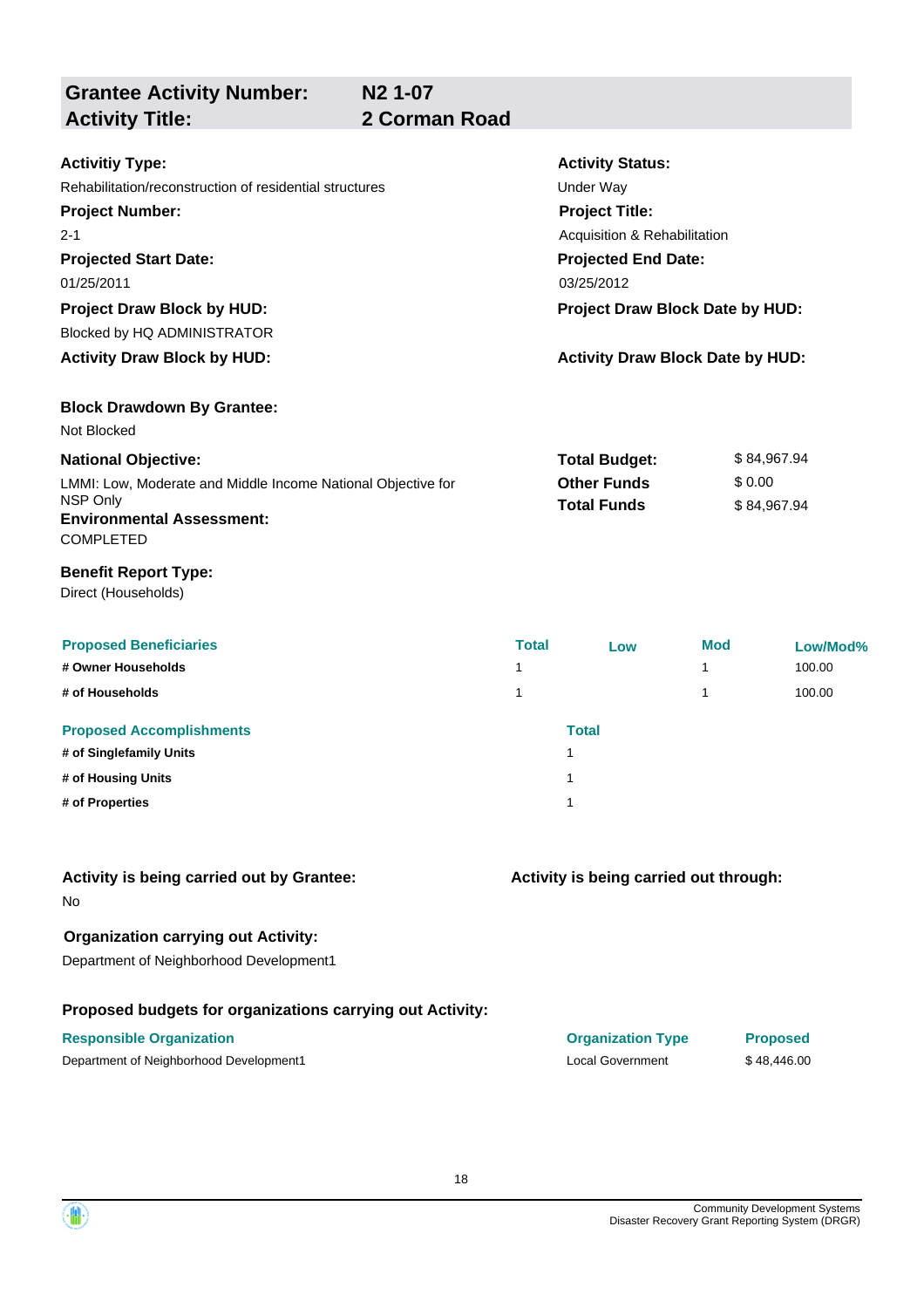2 Corman Road, Mattapan

### **Activity Description:**

Rehabilitation of a single family home purchased by the City and sold to a first time homebuyer. It will be renovated as part of the Boston Foreclosed Home Sales Program. The property will be owner occupied.



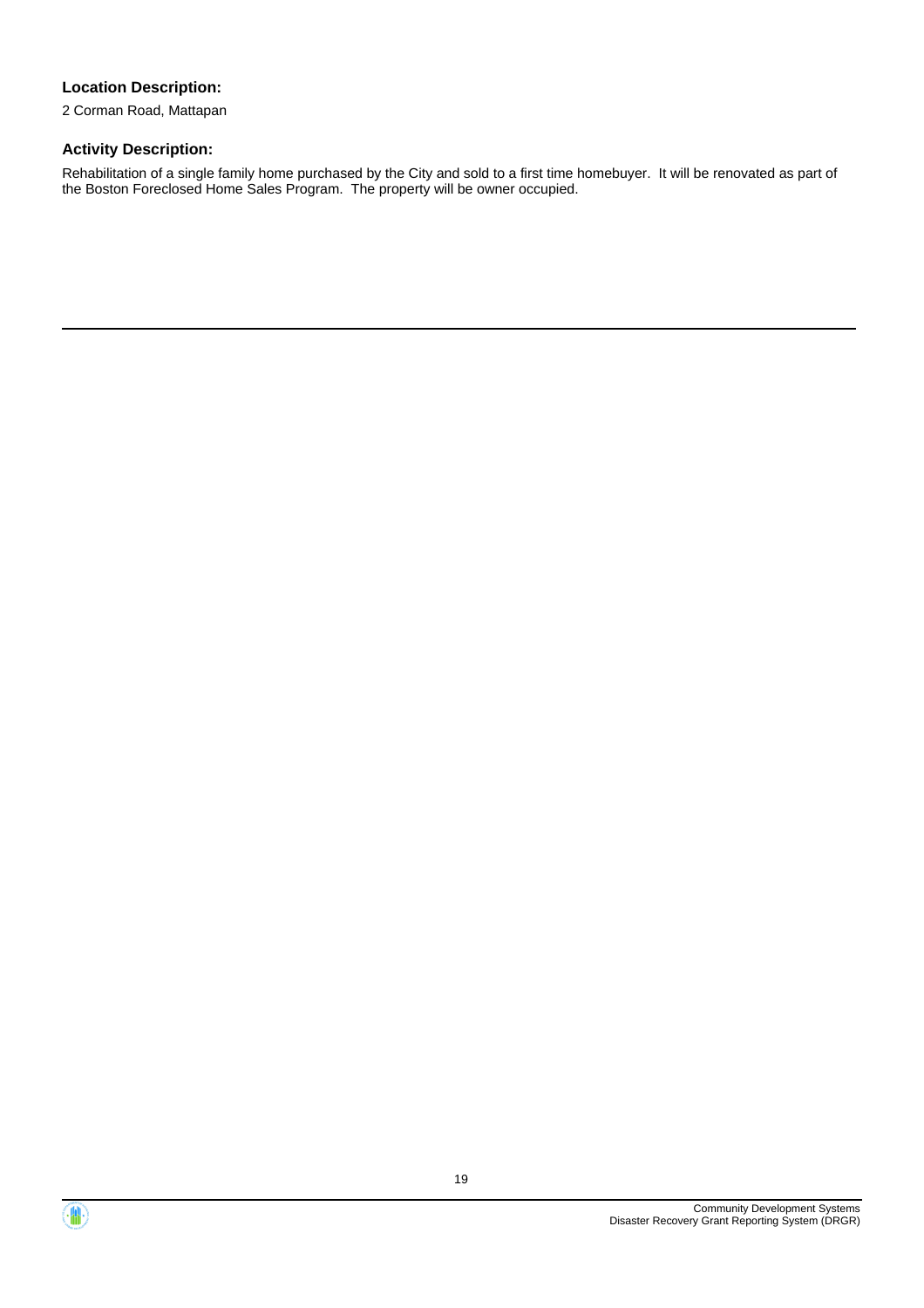**Grantee Activity Number: Projected Start Date:** LMMI: Low, Moderate and Middle Income National Objective for **National Objective: Activity Status: Projected End Date: N2 1-08 Activitiy Type:** 03/30/2011 06/30/2012 Rehabilitation/reconstruction of residential structures Theorem Constructure Under Way **Activity Title: 223 Chelsea Street Project Number:** 2-1 **Project Title:** Acquisition & Rehabilitation **Total Budget:** \$98,858.29 **Other Funds** \$ 0.00 **Project Draw Block by HUD: Project Draw Block Date by HUD:** Blocked by HQ ADMINISTRATOR **Activity Draw Block by HUD: Activity Draw Block Date by HUD: Block Drawdown By Grantee:** Not Blocked

#### NSP Only **Environmental Assessment:**

COMPLETED

### **Benefit Report Type:**

Direct (Households)

| <b>Proposed Beneficiaries</b>   | <b>Total</b> | Low          | <b>Mod</b> | Low/Mod% |
|---------------------------------|--------------|--------------|------------|----------|
| # Renter Households             | 2            |              | 2          | 100.00   |
| # Owner Households              | 1            |              | 1          | 100.00   |
| # of Households                 | 3            |              | 3          | 100.00   |
| <b>Proposed Accomplishments</b> |              | <b>Total</b> |            |          |
| # of Singlefamily Units         |              | 3            |            |          |
| # of Housing Units              |              | 3            |            |          |

### **Activity is being carried out by Grantee:**

No

### **Organization carrying out Activity:**

Department of Neighborhood Development1

### **Proposed budgets for organizations carrying out Activity:**

### **Responsible Organization Organization Type Proposed**

Department of Neighborhood Development1 and the community of the community of the state of 44,527.00

### **Activity is being carried out through:**

**Total Funds** \$98,858.29

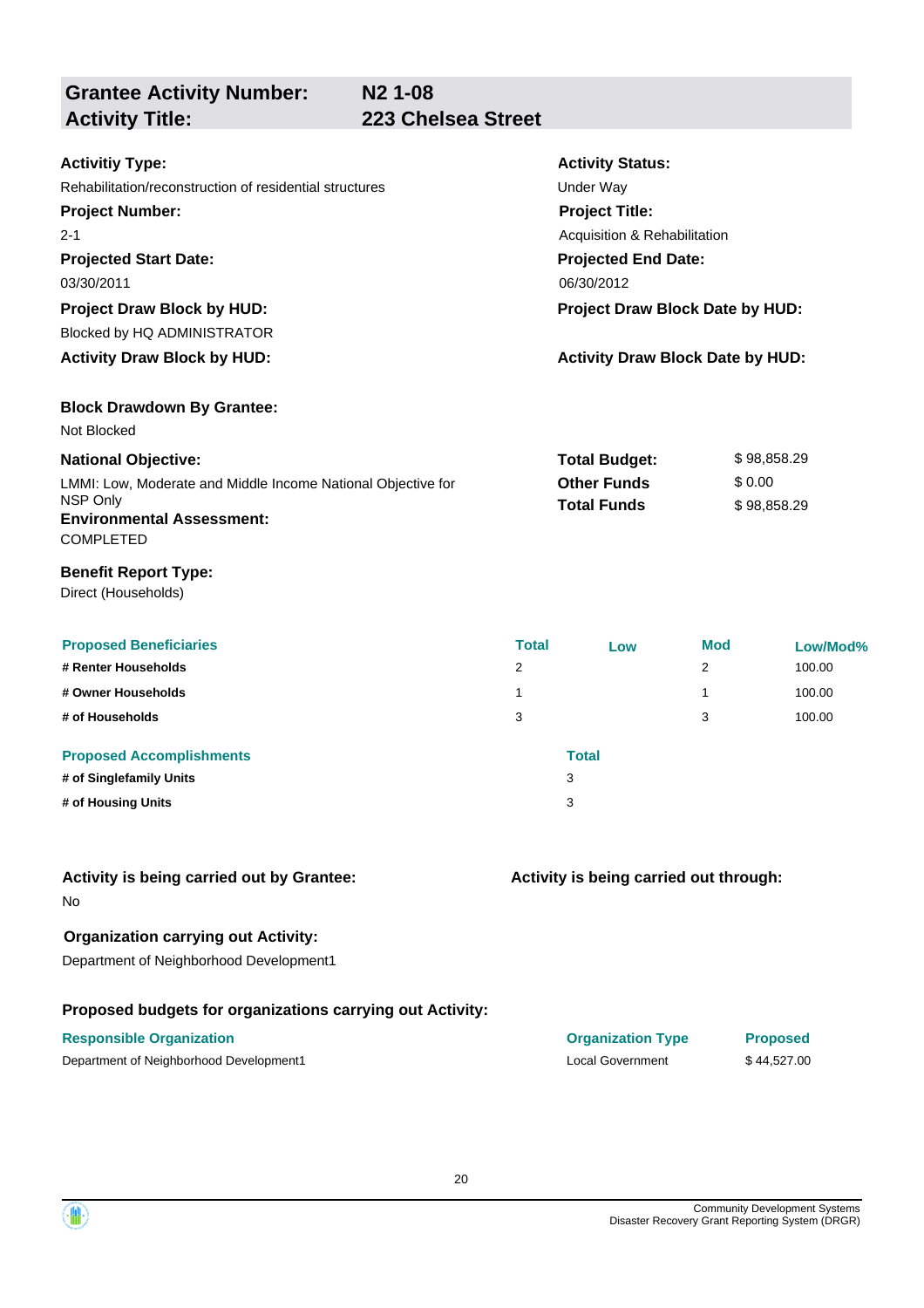223 Chelsea Street, East Boston 02128

### **Activity Description:**

Rehabilitation of 223 Chelsea Street, a 3 family. There will be 1 homeowner unit and two rentals.



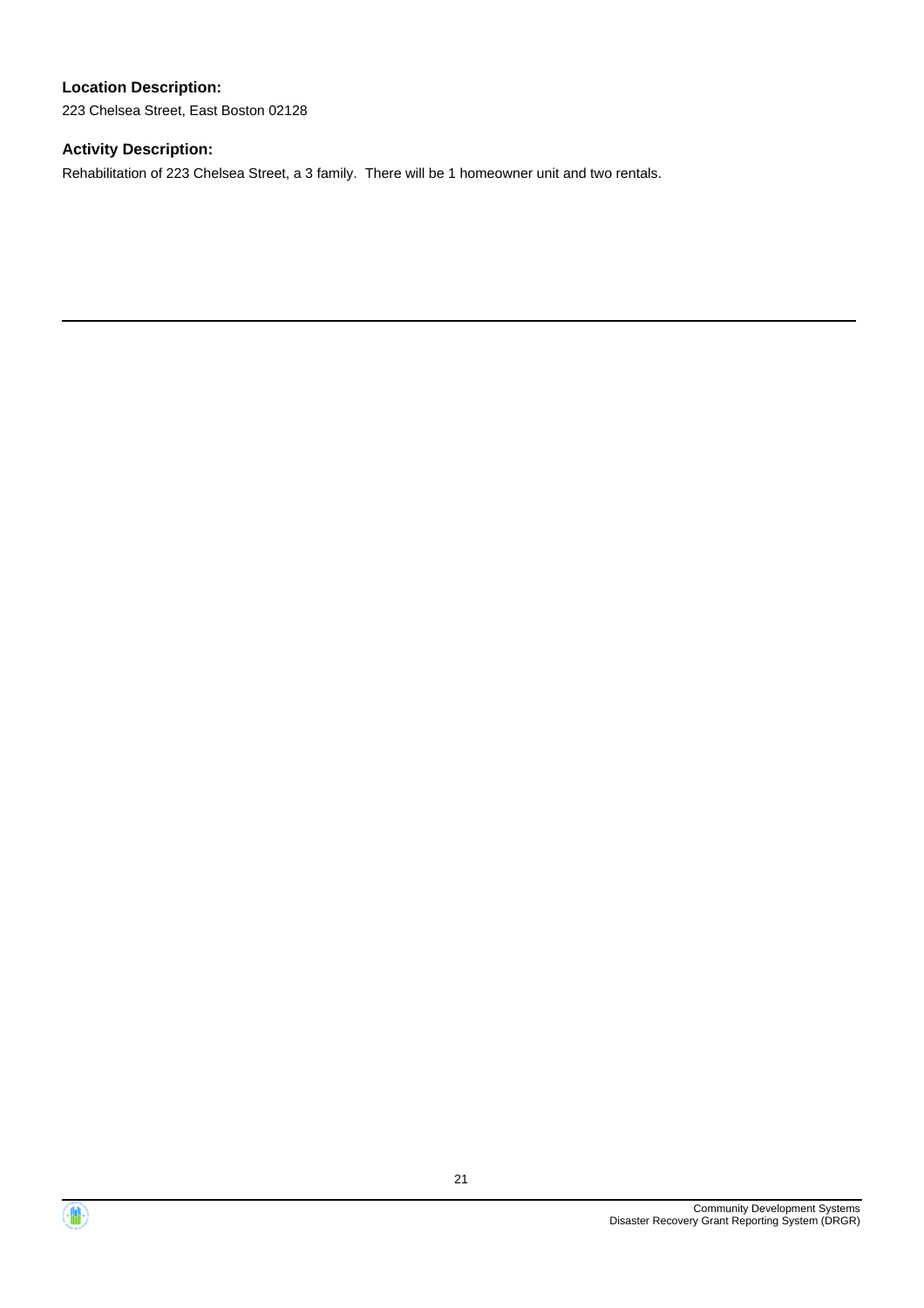**Grantee Activity Number: Projected Start Date:** LMMI: Low, Moderate and Middle Income National Objective for NSP Only **National Objective: Activity Status: Projected End Date: N2 1-09 Activitiy Type:** 04/25/2011 06/25/2012 Rehabilitation/reconstruction of residential structures Theorem Constructure Under Way **Activity Title: 148 West Street #2 Project Number:** 2-1 **Project Title:** Acquisition & Rehabilitation **Total Budget:** \$ 47,029.99 **Other Funds** \$ 0.00 **Total Funds** \$ 47,029.99 **Environmental Assessment:** COMPLETED Direct (Households) **Benefit Report Type: Project Draw Block by HUD: Project Draw Block Date by HUD:** Blocked by HQ ADMINISTRATOR **Activity Draw Block by HUD: Activity Draw Block Date by HUD: Block Drawdown By Grantee:** Not Blocked

| <b>Proposed Beneficiaries</b>   | <b>Total</b> | LOW   | <b>Mod</b> | Low/Mod% |
|---------------------------------|--------------|-------|------------|----------|
| # Owner Households              |              |       |            | 100.00   |
| # of Households                 |              |       |            | 100.00   |
| <b>Proposed Accomplishments</b> |              | Total |            |          |
| # of Singlefamily Units         |              |       |            |          |
| # of Housing Units              |              |       |            |          |

| Activity is being carried out by Grantee: |  |
|-------------------------------------------|--|
| No                                        |  |

### **Organization carrying out Activity:**

Department of Neighborhood Development1

### **Proposed budgets for organizations carrying out Activity:**

| <b>Responsible Organization</b>         | <b>Organization Type</b> | <b>Proposed</b> |
|-----------------------------------------|--------------------------|-----------------|
| Department of Neighborhood Development1 | Local Government         | \$27.227.00     |

### **Location Description:**

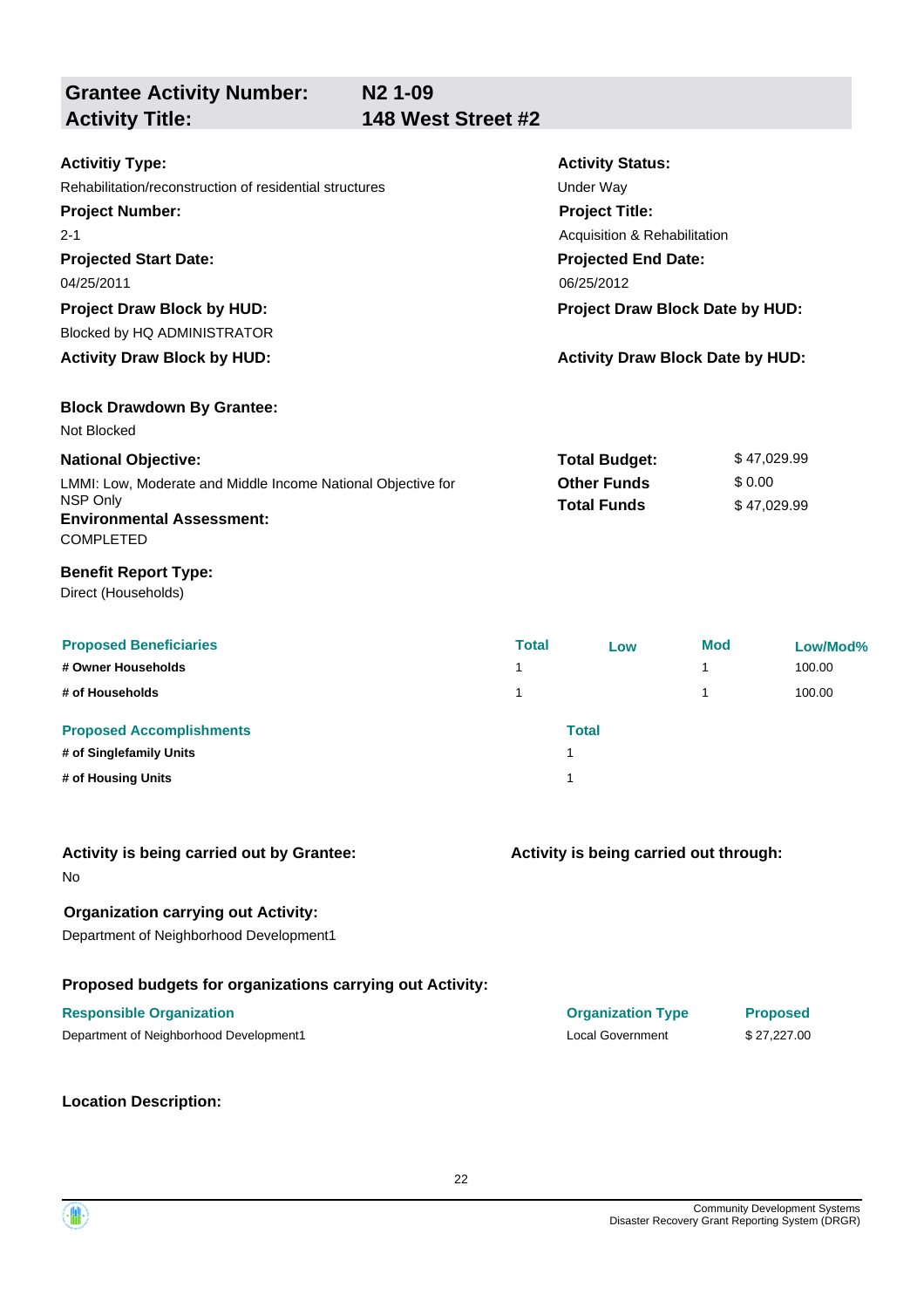148 West Street #2, Hyde Park.

### **Activity Description:**

Minor interior and exterior rehab including painting.



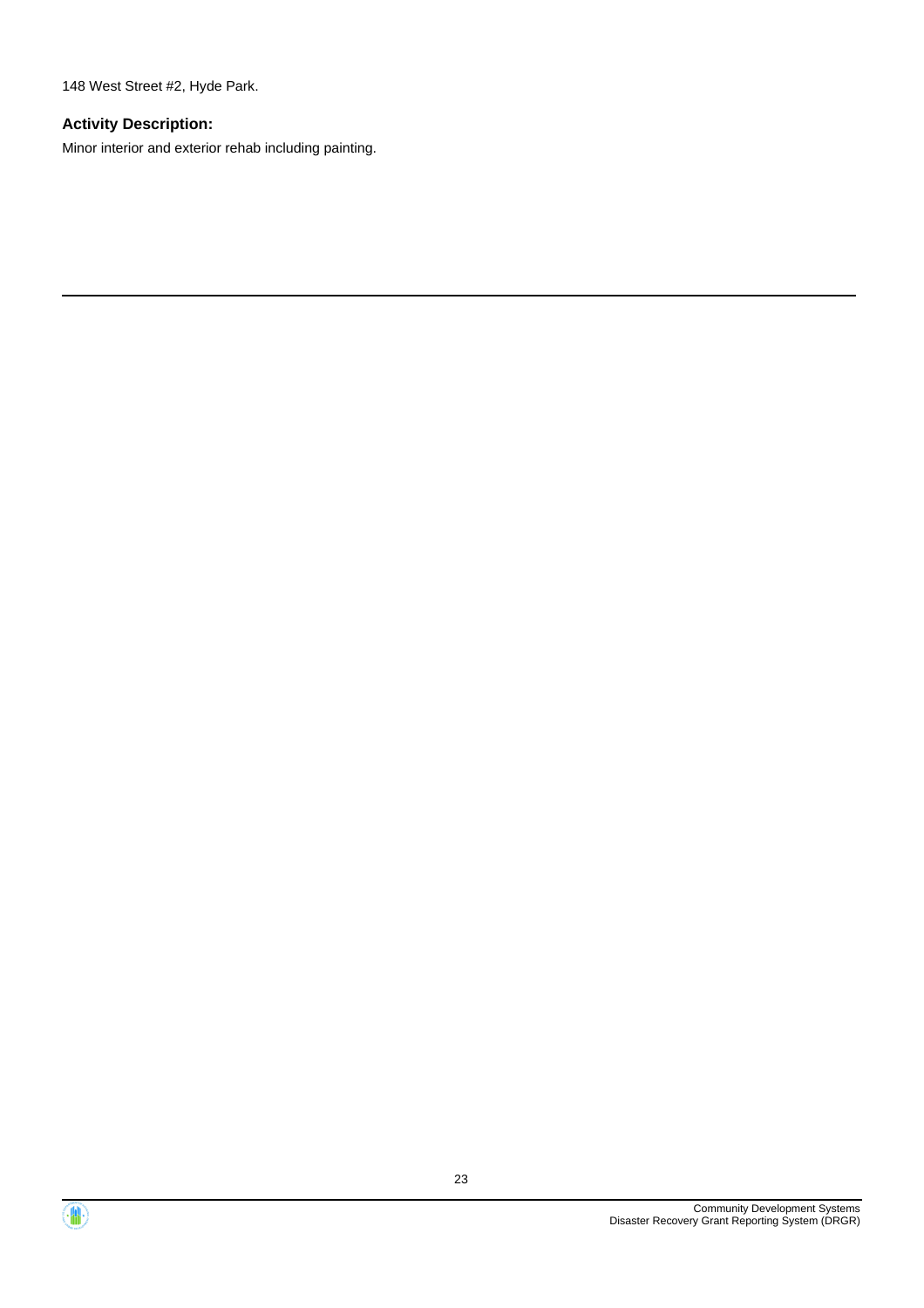**Grantee Activity Number: Projected Start Date:** LMMI: Low, Moderate and Middle Income National Objective for NSP Only **National Objective: Activity Status: Projected End Date: N2 1-10 Activitiy Type:** 05/02/2011 06/02/2012 Rehabilitation/reconstruction of residential structures Theorem Constructure Under Way **Activity Title: 18 Marden Avenue Project Number:** 2-1 **Project Title:** Acquisition & Rehabilitation **Total Budget:** \$ 77,110.90 **Other Funds** \$ 0.00 **Total Funds** \$ 77,110.90 **Environmental Assessment:** COMPLETED **Project Draw Block by HUD: Project Draw Block Date by HUD:** Blocked by HQ ADMINISTRATOR **Activity Draw Block by HUD: Activity Draw Block Date by HUD: Block Drawdown By Grantee:** Not Blocked

Direct (Households) **Benefit Report Type:**

| <b>Proposed Beneficiaries</b>   | <b>Total</b> | Low          | <b>Mod</b> | Low/Mod% |
|---------------------------------|--------------|--------------|------------|----------|
| # Owner Households              |              |              | 1          | 100.00   |
| # of Households                 |              |              | 1.         | 100.00   |
| <b>Proposed Accomplishments</b> |              | <b>Total</b> |            |          |
| # of Singlefamily Units         |              |              |            |          |
| # of Housing Units              |              |              |            |          |
|                                 |              |              |            |          |

| Activity is being carried out by Grantee: |  |  |
|-------------------------------------------|--|--|
| No                                        |  |  |

### **Organization carrying out Activity:**

Department of Neighborhood Development1

#### **Proposed budgets for organizations carrying out Activity:**

| <b>Responsible Organization</b>         | <b>Organization Type</b> | <b>Proposed</b> |
|-----------------------------------------|--------------------------|-----------------|
| Department of Neighborhood Development1 | Local Government         | \$36.524.00     |

### **Location Description:**

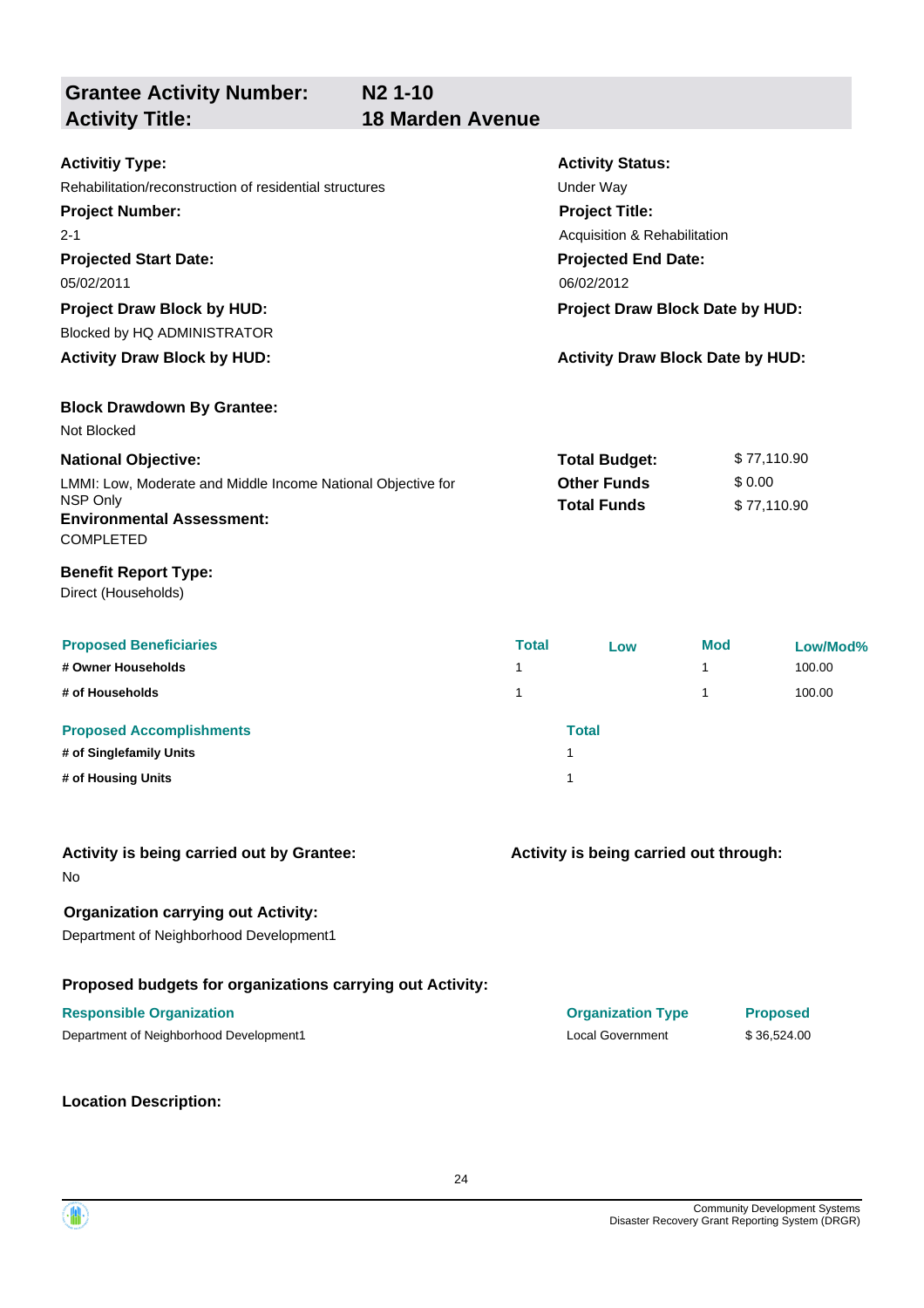18 Marden Avenue Dorchester MA

### **Activity Description:**

Interior rehab including bathroom and kitchen and carpeting. This property was acquired by the City using NSP2 funds and is reported at N2 1-02.



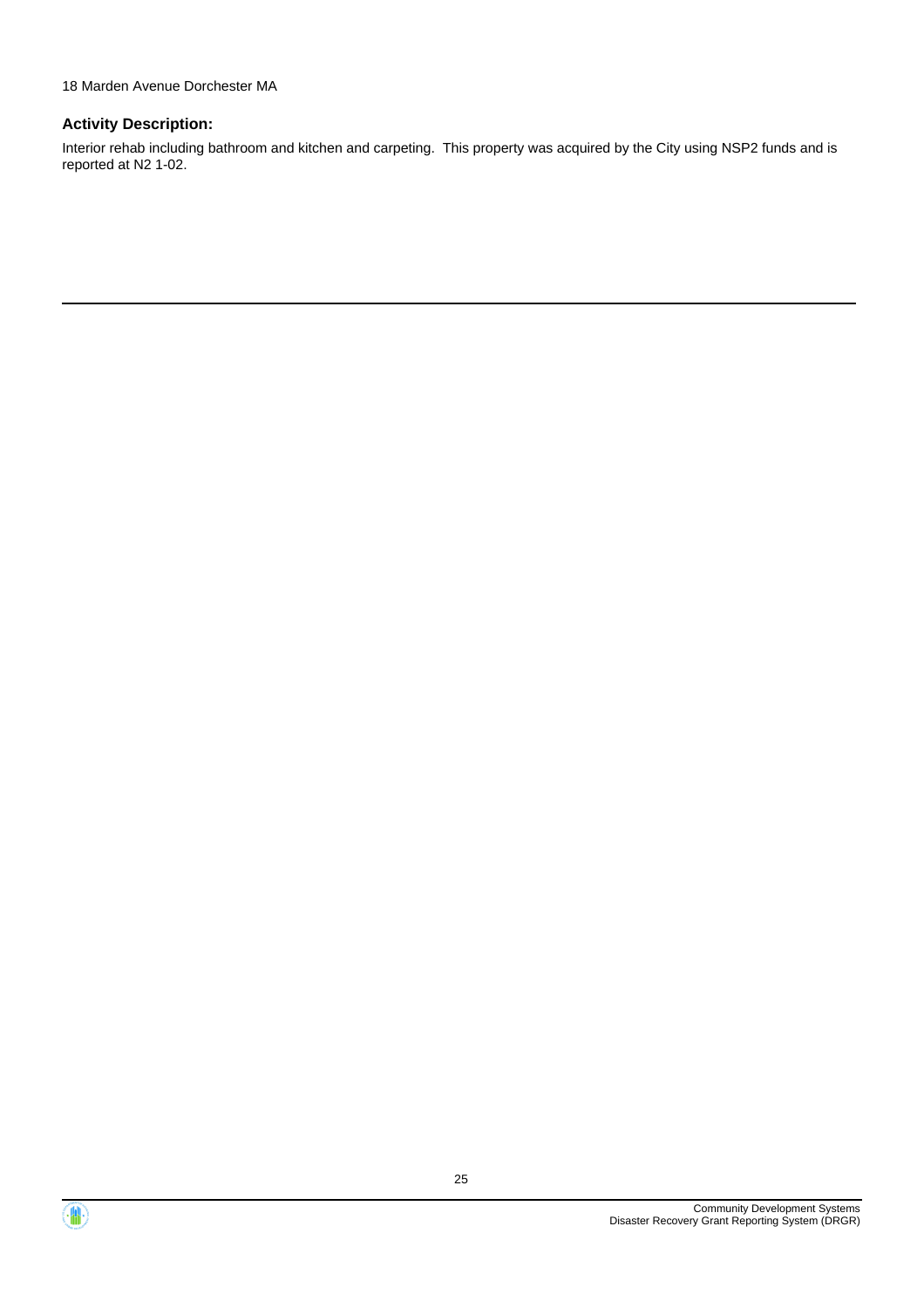**Grantee Activity Number: Projected Start Date:** LMMI: Low, Moderate and Middle Income National Objective for NSP Only **National Objective: Activity Status: Projected End Date: N2 1-11 Activitiy Type:** 05/02/2011 06/02/2012 Rehabilitation/reconstruction of residential structures example and the Under Way **Activity Title: 116 Ruskindale Road Project Number:** 2-1 **Project Title:** Acquisition & Rehabilitation **Total Budget:** \$ 74,797.42 **Other Funds** \$ 0.00 **Total Funds** \$ 74,797.42 **Environmental Assessment:** COMPLETED **Proposed Beneficiaries Total Low Mod Low/Mod% # Owner Households** 1 1 100.00 **# of Households** 1 1 100.00 **Proposed Accomplishments Total # of Singlefamily Units** 1 **# of Housing Units** 1 **Activity is being carried out through:** No **Activity is being carried out by Grantee:** Direct (Households) **Benefit Report Type: Project Draw Block by HUD: Project Draw Block Date by HUD:** Blocked by HQ ADMINISTRATOR **Activity Draw Block by HUD: Activity Draw Block Date by HUD: Block Drawdown By Grantee:** Not Blocked

### **Organization carrying out Activity:**

Department of Neighborhood Development1

#### **Proposed budgets for organizations carrying out Activity:**

| <b>Responsible Organization</b>         | <b>Organization Type</b> | <b>Proposed</b> |
|-----------------------------------------|--------------------------|-----------------|
| Department of Neighborhood Development1 | <b>Local Government</b>  | \$43.288.00     |

### **Location Description:**

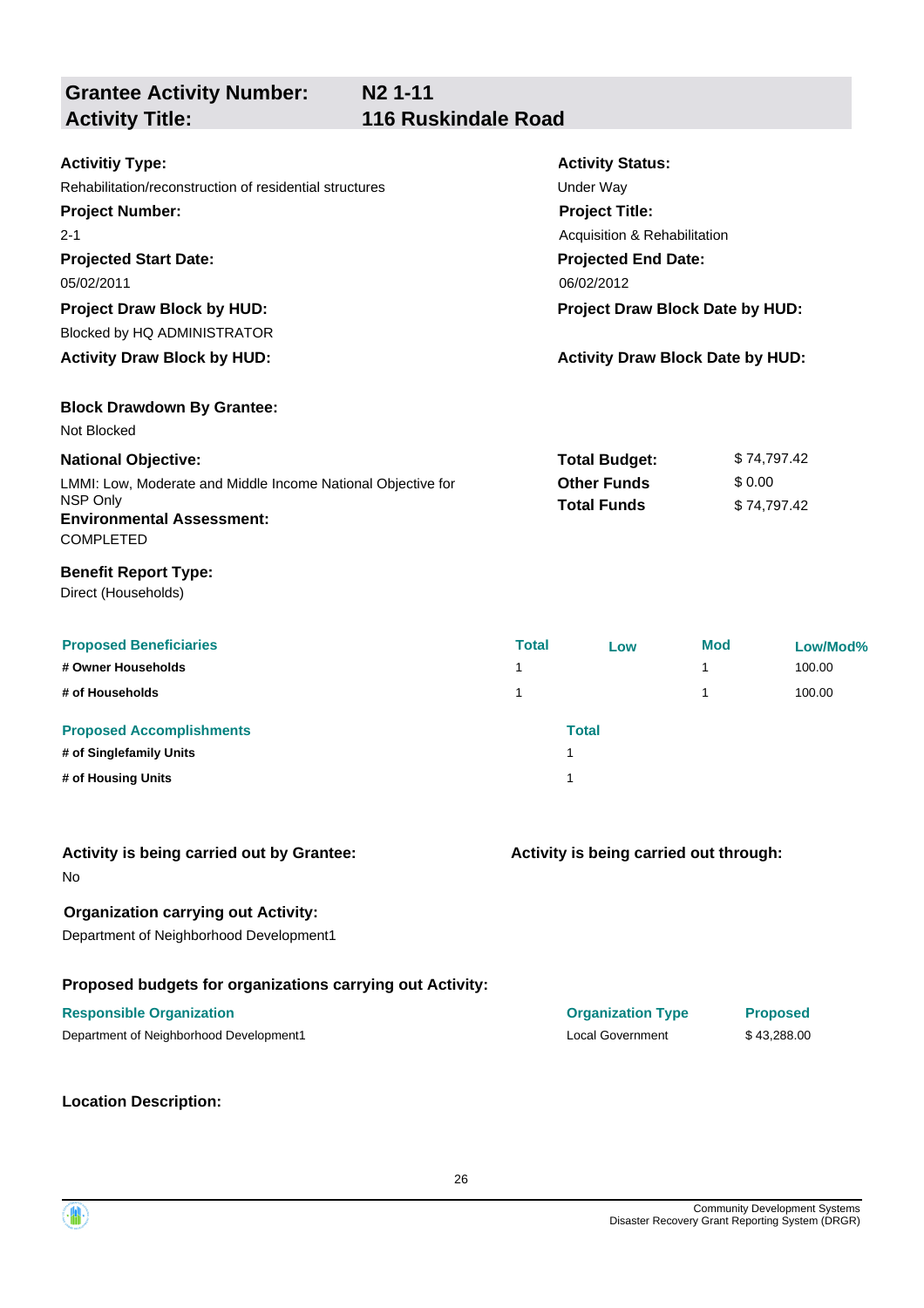116 Ruskindale Road Hyde Park MA

#### **Activity Description:**

Interior rehab including bathroom gut and other interior work including painting and install hot water heater. The City acquired this property using NSP2 funds and is reported at N2 1-01.



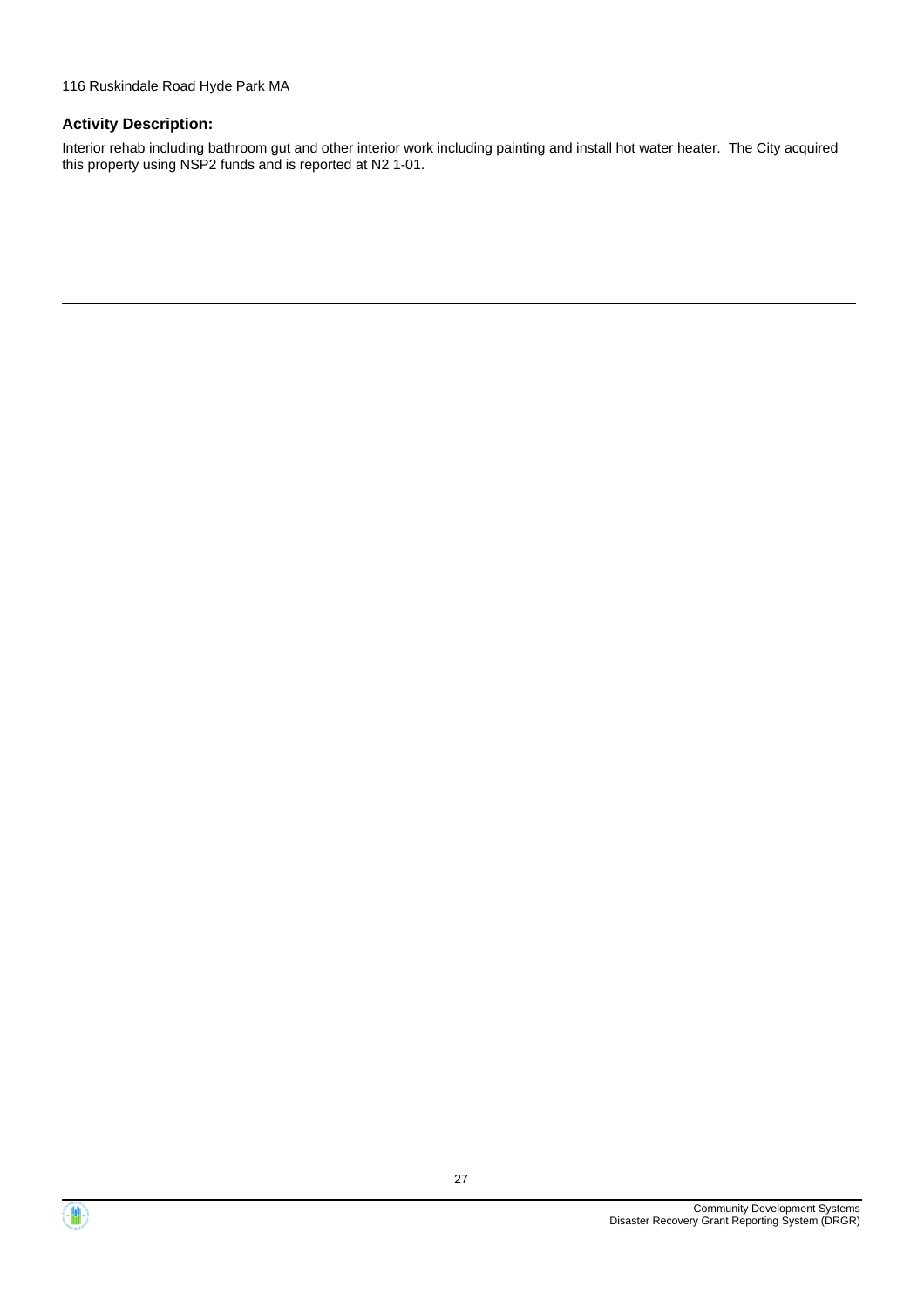| <b>Grantee Activity Number:</b><br><b>Activity Title:</b>                                                                        | N <sub>2</sub> 1-12<br><b>184 Bennington Street</b> |                                          |              |             |
|----------------------------------------------------------------------------------------------------------------------------------|-----------------------------------------------------|------------------------------------------|--------------|-------------|
| <b>Activitiy Type:</b>                                                                                                           |                                                     | <b>Activity Status:</b>                  |              |             |
| Rehabilitation/reconstruction of residential structures<br><b>Project Number:</b>                                                |                                                     | Under Way<br><b>Project Title:</b>       |              |             |
| $2 - 1$                                                                                                                          |                                                     | Acquisition & Rehabilitation             |              |             |
| <b>Projected Start Date:</b><br>07/06/2011                                                                                       | <b>Projected End Date:</b><br>08/06/2012            |                                          |              |             |
| <b>Project Draw Block by HUD:</b><br>Blocked by HQ ADMINISTRATOR                                                                 |                                                     | Project Draw Block Date by HUD:          |              |             |
| <b>Activity Draw Block by HUD:</b>                                                                                               | <b>Activity Draw Block Date by HUD:</b>             |                                          |              |             |
| <b>Block Drawdown By Grantee:</b><br>Not Blocked                                                                                 |                                                     |                                          |              |             |
| <b>National Objective:</b>                                                                                                       |                                                     | <b>Total Budget:</b>                     |              | \$60,771.86 |
| LMMI: Low, Moderate and Middle Income National Objective for<br>NSP Only<br><b>Environmental Assessment:</b><br><b>COMPLETED</b> |                                                     | <b>Other Funds</b><br><b>Total Funds</b> | \$0.00       | \$60,771.86 |
| <b>Benefit Report Type:</b><br>Direct (Households)                                                                               |                                                     |                                          |              |             |
| <b>Proposed Beneficiaries</b>                                                                                                    | <b>Total</b>                                        | Low                                      | <b>Mod</b>   | Low/Mod%    |
| # Renter Households                                                                                                              | 2                                                   |                                          | 2            | 100.00      |
| # Owner Households                                                                                                               | 1                                                   |                                          | $\mathbf{1}$ | 100.00      |
| # of Households                                                                                                                  | 3                                                   |                                          | 3            | 100.00      |
| <b>Proposed Accomplishments</b>                                                                                                  |                                                     | <b>Total</b>                             |              |             |
| # of Singlefamily Units                                                                                                          |                                                     | 3                                        |              |             |
| # of Housing Units                                                                                                               |                                                     | 3                                        |              |             |

|  |  |  |  |  |  | Activity is being carried out by Grantee: |
|--|--|--|--|--|--|-------------------------------------------|
|--|--|--|--|--|--|-------------------------------------------|

#### No

### **Organization carrying out Activity:**

Department of Neighborhood Development1

### **Proposed budgets for organizations carrying out Activity:**

#### **Responsible Organization COVID-10 COVID-10 Organization Type Proposed**

Department of Neighborhood Development1 Local Government \$ 43,403.00

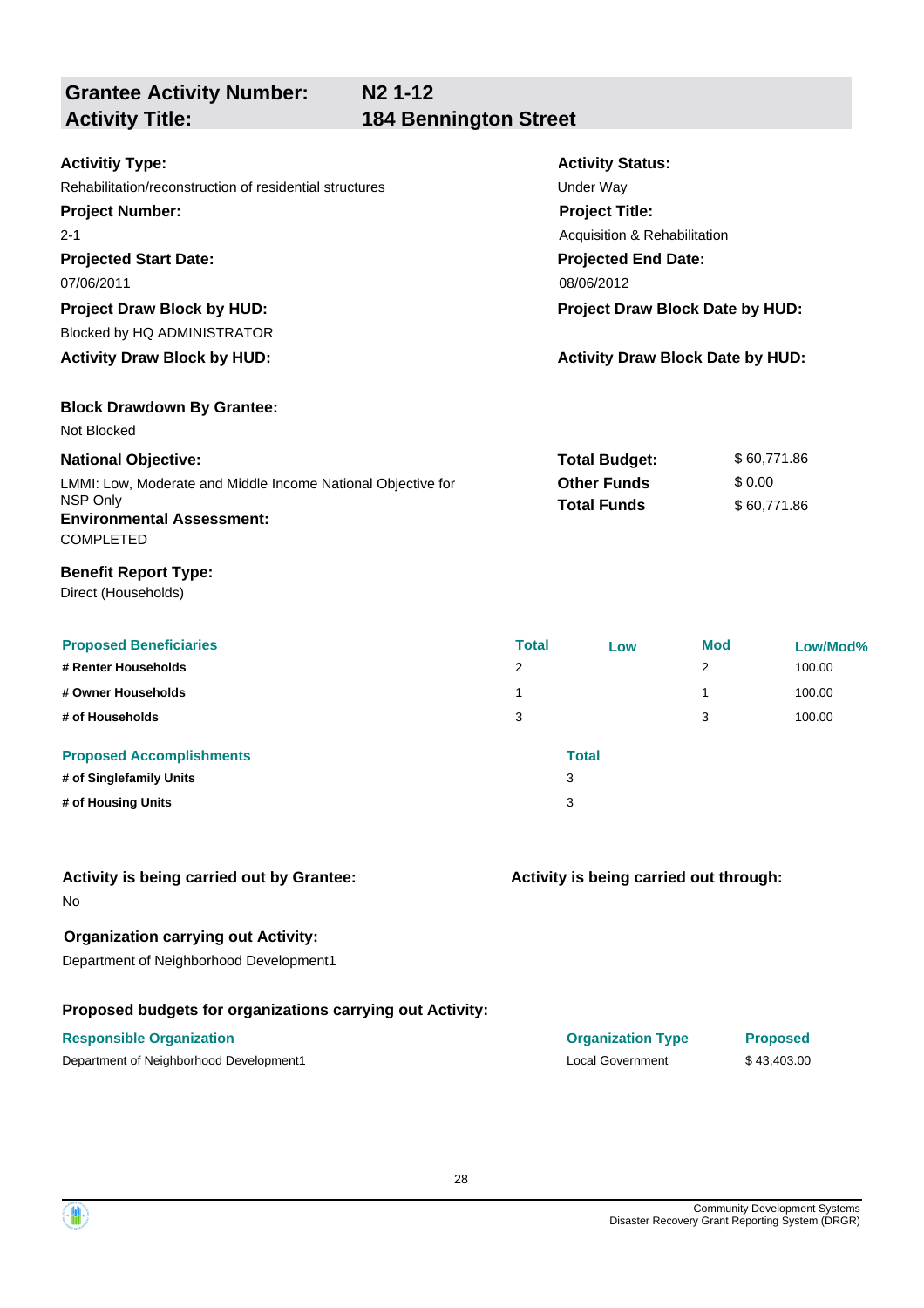184 Bennington Street East Boston

### **Activity Description:**

Rehab of 184 Bennington Street. The work will primarily focus on interior work re-finishing floors, painting, new carpeting.



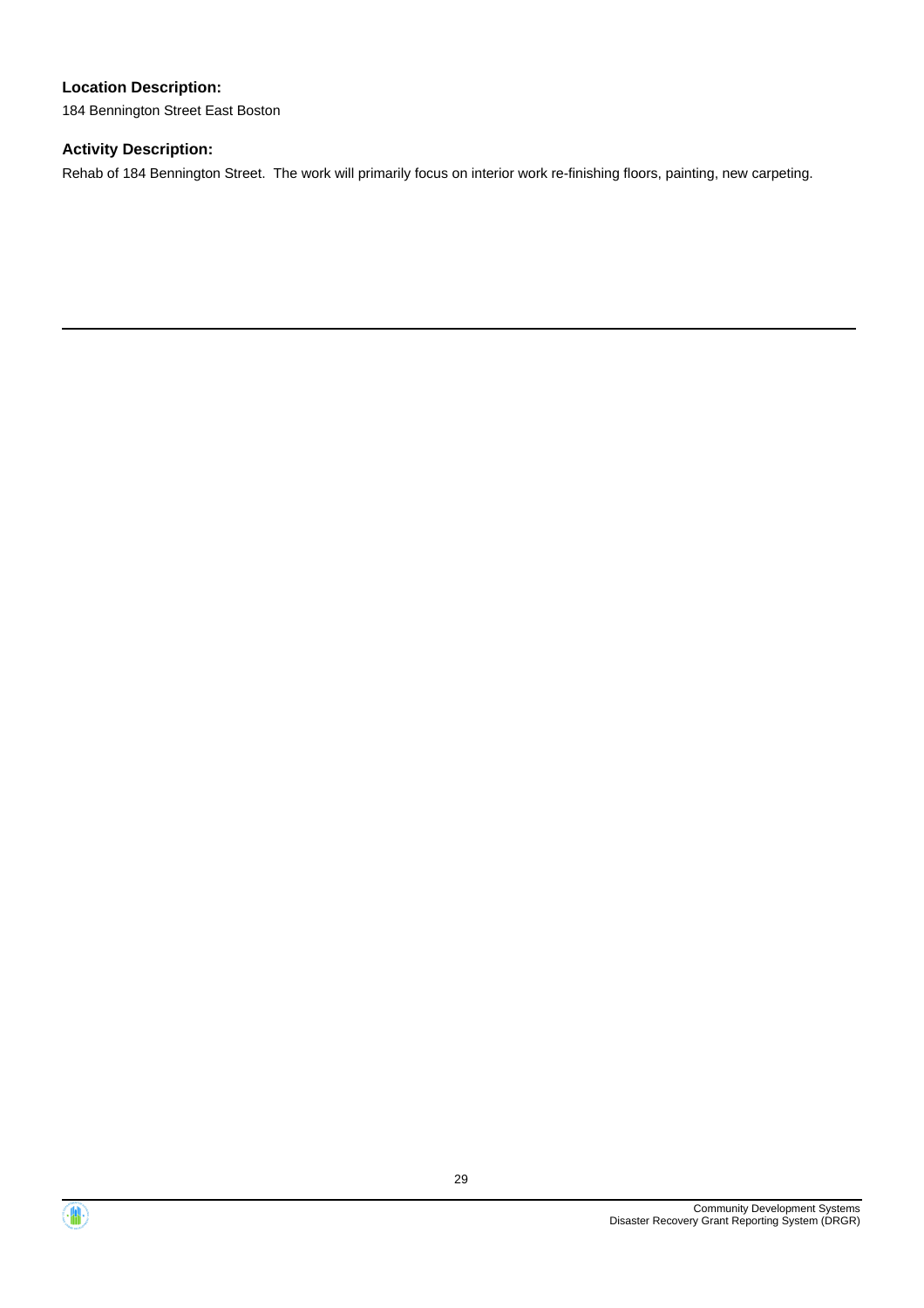**Grantee Activity Number: Activity Status: N2 1-13 Activitiy Type:** Rehabilitation/reconstruction of residential structures Theorem Constructure Under Way **Activity Title: 30 Ashton Street Project Number:** 2-1 **Project Title:** Acquisition & Rehabilitation

**Projected Start Date: Projected End Date:** 08/10/2011 10/10/2012 **Project Draw Block by HUD: Project Draw Block Date by HUD:** Blocked by HQ ADMINISTRATOR **Activity Draw Block by HUD: Activity Draw Block Date by HUD:**

### **Block Drawdown By Grantee:**

Not Blocked

| <b>National Objective:</b>                                   | <b>Total Budget:</b> | \$30,175.99 |
|--------------------------------------------------------------|----------------------|-------------|
| LMMI: Low, Moderate and Middle Income National Objective for | <b>Other Funds</b>   | \$ 0.00     |
| NSP Only                                                     | <b>Total Funds</b>   | \$30,175.99 |
| <b>Environmental Assessment:</b>                             |                      |             |
| <b>COMPLETED</b>                                             |                      |             |

### **Benefit Report Type:**

Direct (Households)

| <b>Proposed Beneficiaries</b>   | <b>Total</b> | Low          | <b>Mod</b> | Low/Mod% |
|---------------------------------|--------------|--------------|------------|----------|
| # Owner Households              | 1.           |              |            | 100.00   |
| # of Households                 | 1.           |              |            | 100.00   |
| <b>Proposed Accomplishments</b> |              | <b>Total</b> |            |          |
| # of Singlefamily Units         |              | 1            |            |          |
| # of Housing Units              |              | 1            |            |          |
|                                 |              |              |            |          |

### No **Activity is being carried out by Grantee:**

### **Organization carrying out Activity:**

Department of Neighborhood Development1

### **Proposed budgets for organizations carrying out Activity:**

### **Responsible Organization Organization Type Proposed** Department of Neighborhood Development1 and the community of Neighborhood Development \$ 22,184.00

### **Location Description:**

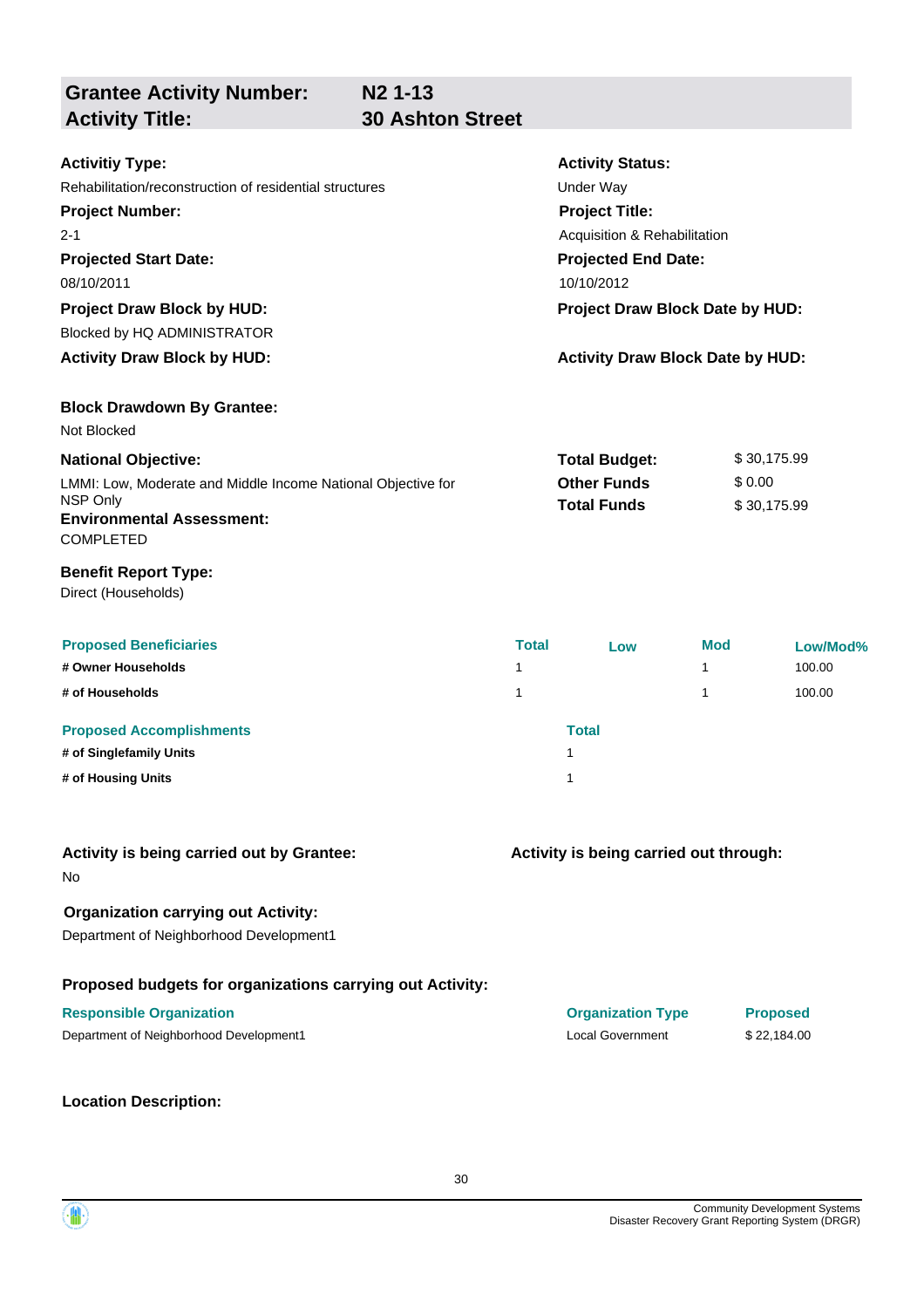30 Ashton Street Dorchester, MA

### **Activity Description:**

Rehab of a foreclosed property being sold to an owner occupant.



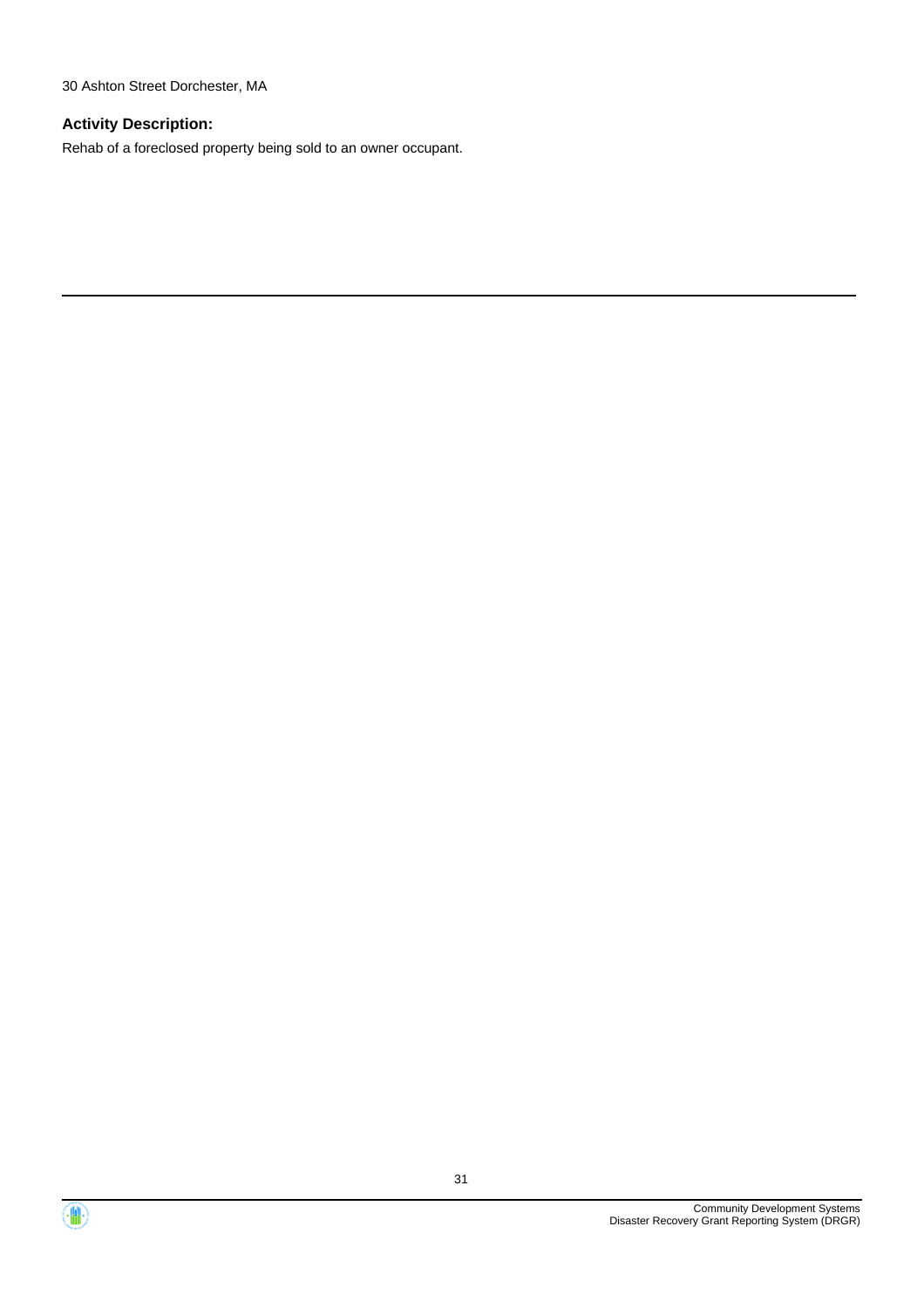**Grantee Activity Number: Activity Status: N2 1-14 Activitiy Type:** Rehabilitation/reconstruction of residential structures Theorem Constructure Under Way **Activity Title: 14 Larchmont Street Project Number:** 2-1 **Project Title:** Acquisition & Rehabilitation

**Projected Start Date: Projected End Date:** 10/28/2011 12/31/2012 **Project Draw Block by HUD: Project Draw Block Date by HUD:** Blocked by HQ ADMINISTRATOR **Activity Draw Block by HUD: Activity Draw Block Date by HUD:**

### **Block Drawdown By Grantee:**

Not Blocked

| <b>National Objective:</b>                                   | <b>Total Budget:</b> | \$65,703.34 |
|--------------------------------------------------------------|----------------------|-------------|
| LMMI: Low, Moderate and Middle Income National Objective for | <b>Other Funds</b>   | \$ 0.00     |
| NSP Only                                                     | <b>Total Funds</b>   | \$65.703.34 |
| <b>Environmental Assessment:</b>                             |                      |             |
| <b>COMPLETED</b>                                             |                      |             |

### **Benefit Report Type:**

Direct (Households)

| <b>Proposed Beneficiaries</b><br># Renter Households<br># Owner Households | <b>Total</b><br>4<br>и | Low          | <b>Mod</b> | Low/Mod%<br>100.00<br>100.00 |
|----------------------------------------------------------------------------|------------------------|--------------|------------|------------------------------|
| # of Households                                                            | 2                      |              | 2          | 100.00                       |
| <b>Proposed Accomplishments</b>                                            |                        | <b>Total</b> |            |                              |
| # of Singlefamily Units                                                    |                        | 2            |            |                              |
| # of Housing Units                                                         |                        | 2            |            |                              |

| Activity is being carried out by Grantee: |  |
|-------------------------------------------|--|
|-------------------------------------------|--|

No

### **Organization carrying out Activity:**

Department of Neighborhood Development1

### **Proposed budgets for organizations carrying out Activity:**

### **Responsible Organization Organization Type Proposed**

Department of Neighborhood Development1 **Community** Local Government \$ 48,602.00

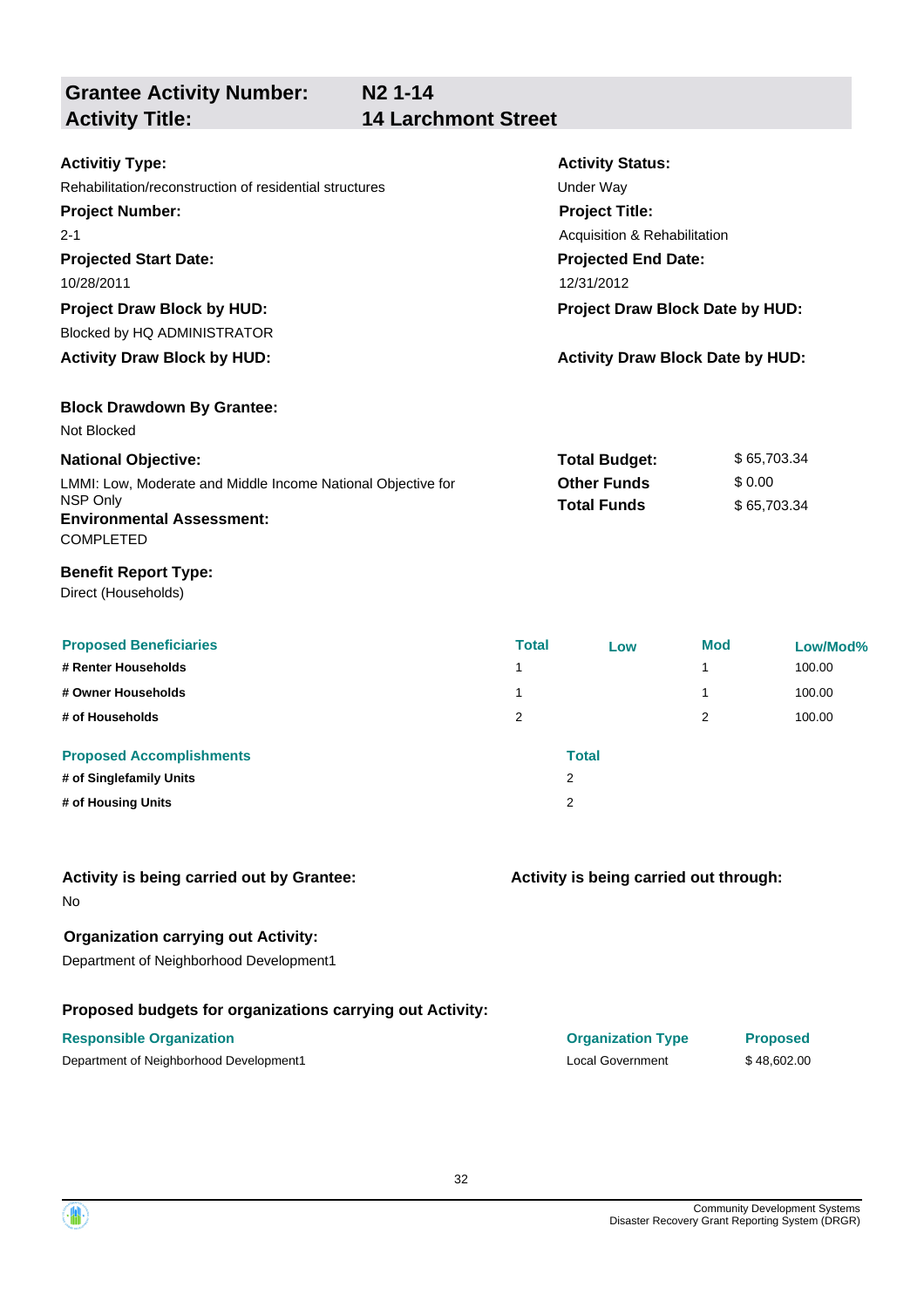14 Larchmont Street

### **Activity Description:**

Rehab of 2 kitchens, 2 bathrooms and system maintenance for HVAC system. Exterior work on roof and gutters.



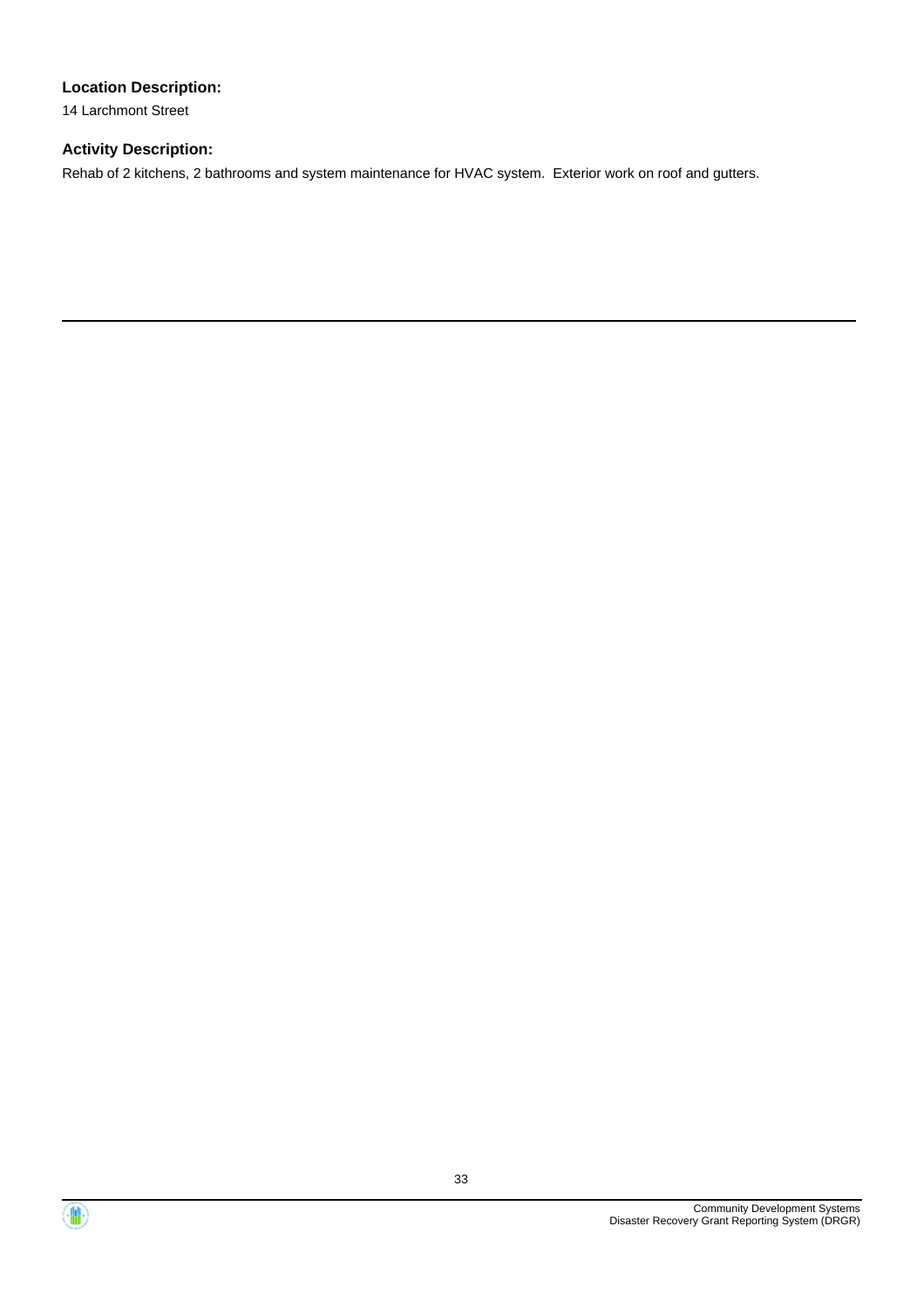**Grantee Activity Number: Projected Start Date:** LMMI: Low, Moderate and Middle Income National Objective for NSP Only **National Objective: Activity Status: Projected End Date: N2 1-15 Activitiy Type:** 11/07/2011 12/31/2012 Rehabilitation/reconstruction of residential structures Theorem Constructure Under Way **Activity Title: 18 Mattapan Street Project Number:** 2-1 **Project Title:** Acquisition & Rehabilitation **Total Budget:** \$ 64,742.59 **Other Funds** \$ 0.00 **Total Funds** \$ 64,742.59 **Environmental Assessment:** COMPLETED **Proposed Beneficiaries Total Low Mod Low/Mod% # Owner Households** 1 1 100.00 **# of Households** 1 1 100.00 **Proposed Accomplishments Total # of Singlefamily Units** 1 **# of Housing Units** 1 Direct (Households) **Benefit Report Type: Project Draw Block by HUD: Project Draw Block Date by HUD:** Blocked by HQ ADMINISTRATOR **Activity Draw Block by HUD: Activity Draw Block Date by HUD: Block Drawdown By Grantee:** Not Blocked

|    |  |  | Activity is being carried out by Grantee: |
|----|--|--|-------------------------------------------|
| No |  |  |                                           |

### **Organization carrying out Activity:**

Department of Neighborhood Development1

#### **Proposed budgets for organizations carrying out Activity:**

| <b>Responsible Organization</b>         | <b>Organization Type</b> | <b>Proposed</b> |
|-----------------------------------------|--------------------------|-----------------|
| Department of Neighborhood Development1 | <b>Local Government</b>  | \$57.893.00     |

### **Location Description:**

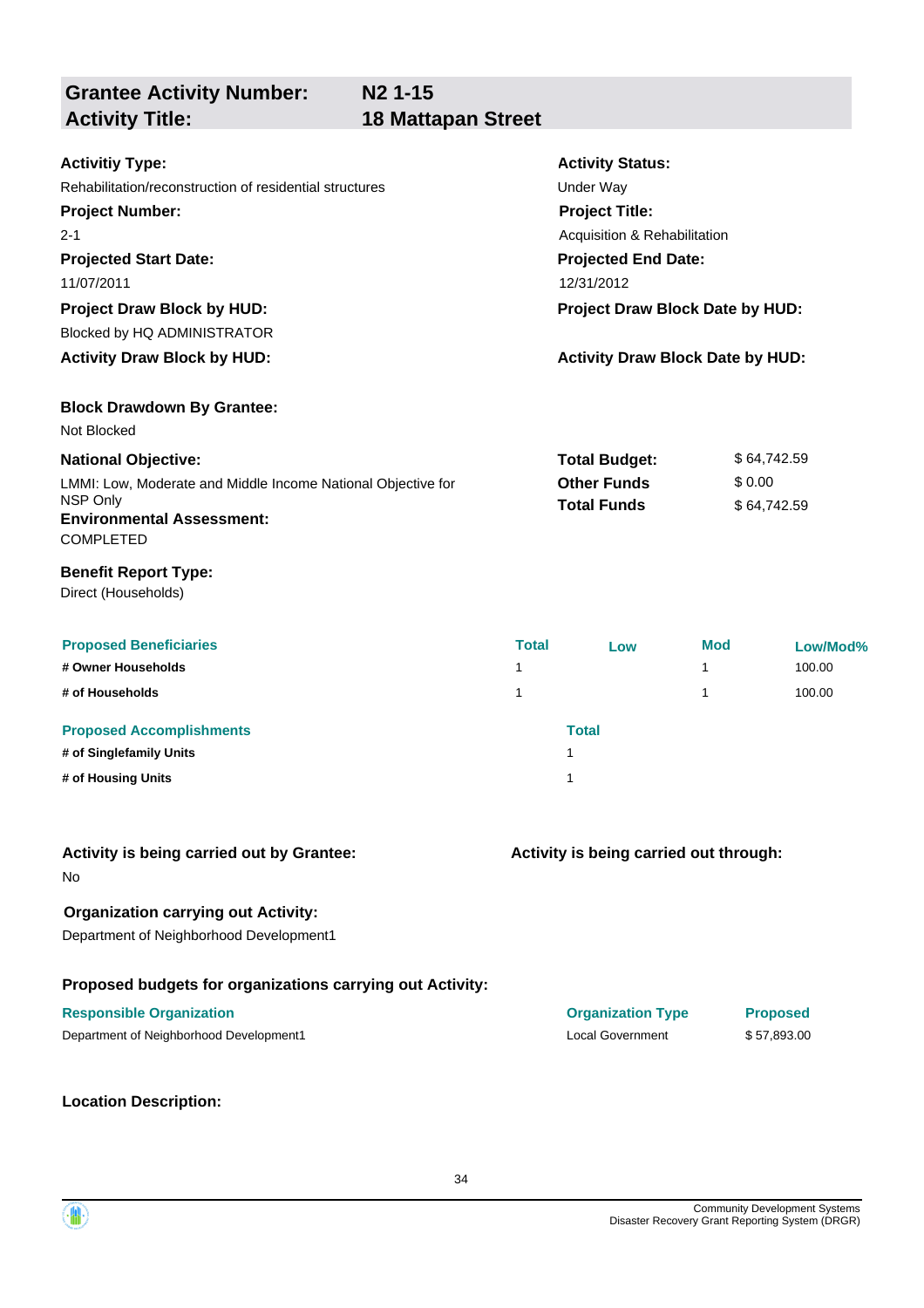18 Mattapan Street, Mattapan

### **Activity Description:**

Rehabilitation of 18 Mattapan Street, a single family. Work will include painting, new boiler, lead remediation, space modification



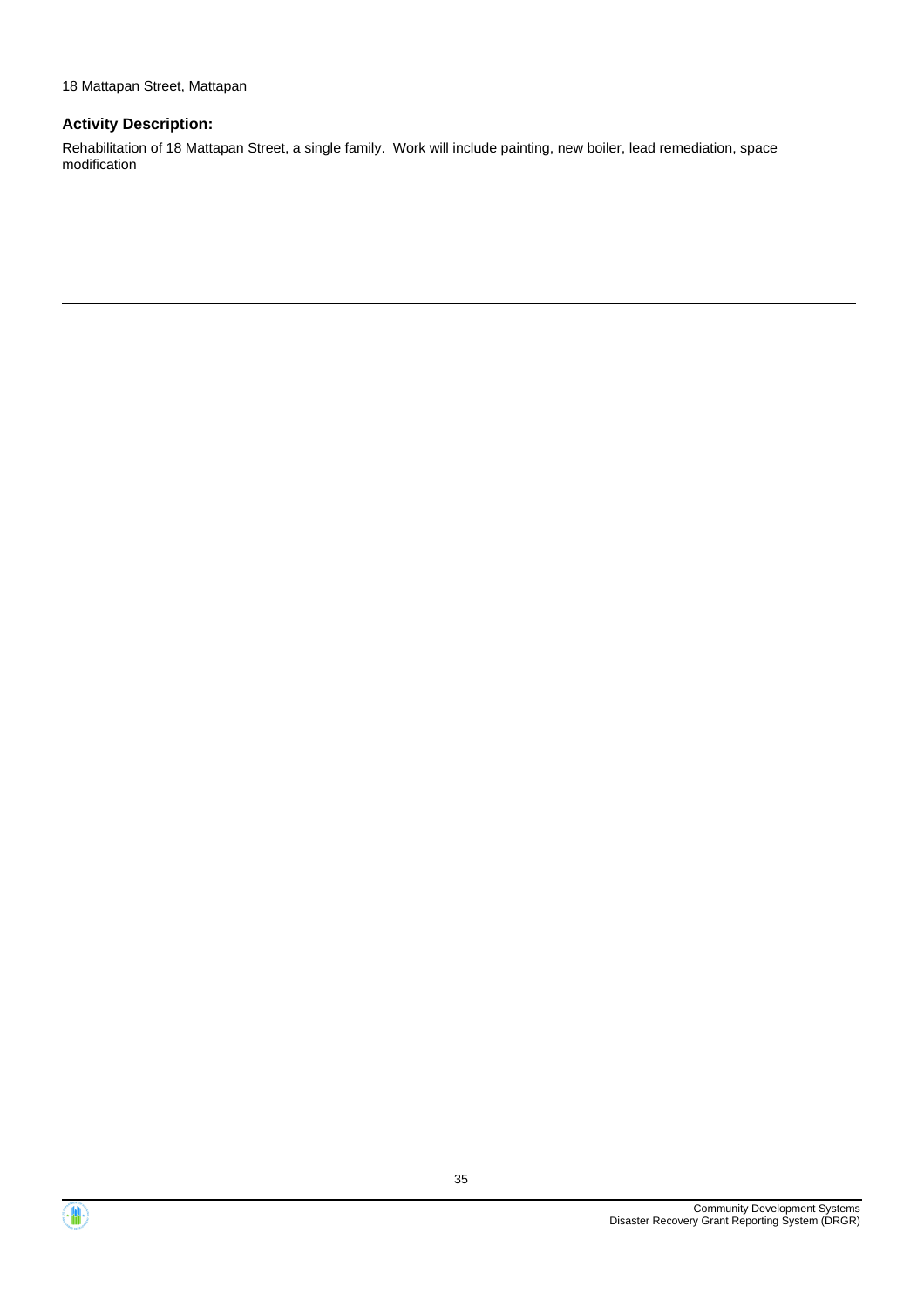| N <sub>2</sub> 1-16<br><b>Grantee Activity Number:</b><br><b>Activity Title:</b><br><b>6 Selden Street</b>                                                                                                                                                                        |                                                                                                                                                                                                                                |                                              |                                      |                                |
|-----------------------------------------------------------------------------------------------------------------------------------------------------------------------------------------------------------------------------------------------------------------------------------|--------------------------------------------------------------------------------------------------------------------------------------------------------------------------------------------------------------------------------|----------------------------------------------|--------------------------------------|--------------------------------|
| <b>Activitiy Type:</b><br>Rehabilitation/reconstruction of residential structures<br><b>Project Number:</b><br>2-1<br><b>Projected Start Date:</b><br>12/05/2011<br><b>Project Draw Block by HUD:</b><br><b>Blocked by HQ ADMINISTRATOR</b><br><b>Activity Draw Block by HUD:</b> | <b>Activity Status:</b><br><b>Under Way</b><br><b>Project Title:</b><br>Acquisition & Rehabilitation<br><b>Projected End Date:</b><br>12/31/2012<br>Project Draw Block Date by HUD:<br><b>Activity Draw Block Date by HUD:</b> |                                              |                                      |                                |
| <b>Block Drawdown By Grantee:</b><br>Not Blocked                                                                                                                                                                                                                                  |                                                                                                                                                                                                                                |                                              |                                      |                                |
| <b>National Objective:</b><br>LMMI: Low, Moderate and Middle Income National Objective for<br>NSP Only<br><b>Environmental Assessment:</b><br>COMPLETED                                                                                                                           | <b>Total Budget:</b><br><b>Other Funds</b><br><b>Total Funds</b>                                                                                                                                                               |                                              | \$47,739.23<br>\$0.00<br>\$47,739.23 |                                |
| <b>Benefit Report Type:</b><br>Direct (Households)                                                                                                                                                                                                                                |                                                                                                                                                                                                                                |                                              |                                      |                                |
| <b>Proposed Beneficiaries</b><br># Owner Households<br># of Households                                                                                                                                                                                                            | <b>Total</b><br>1<br>1                                                                                                                                                                                                         | Low                                          | <b>Mod</b><br>1<br>1                 | Low/Mod%<br>100.00<br>100.00   |
| <b>Proposed Accomplishments</b><br># of Singlefamily Units<br># of Housing Units                                                                                                                                                                                                  |                                                                                                                                                                                                                                | <b>Total</b><br>1<br>1                       |                                      |                                |
| Activity is being carried out by Grantee:<br>No                                                                                                                                                                                                                                   |                                                                                                                                                                                                                                | Activity is being carried out through:       |                                      |                                |
| <b>Organization carrying out Activity:</b><br>Department of Neighborhood Development1                                                                                                                                                                                             |                                                                                                                                                                                                                                |                                              |                                      |                                |
| Proposed budgets for organizations carrying out Activity:<br><b>Responsible Organization</b><br>Department of Neighborhood Development1                                                                                                                                           |                                                                                                                                                                                                                                | <b>Organization Type</b><br>Local Government |                                      | <b>Proposed</b><br>\$45,369.00 |
| <b>Location Description:</b>                                                                                                                                                                                                                                                      |                                                                                                                                                                                                                                |                                              |                                      |                                |

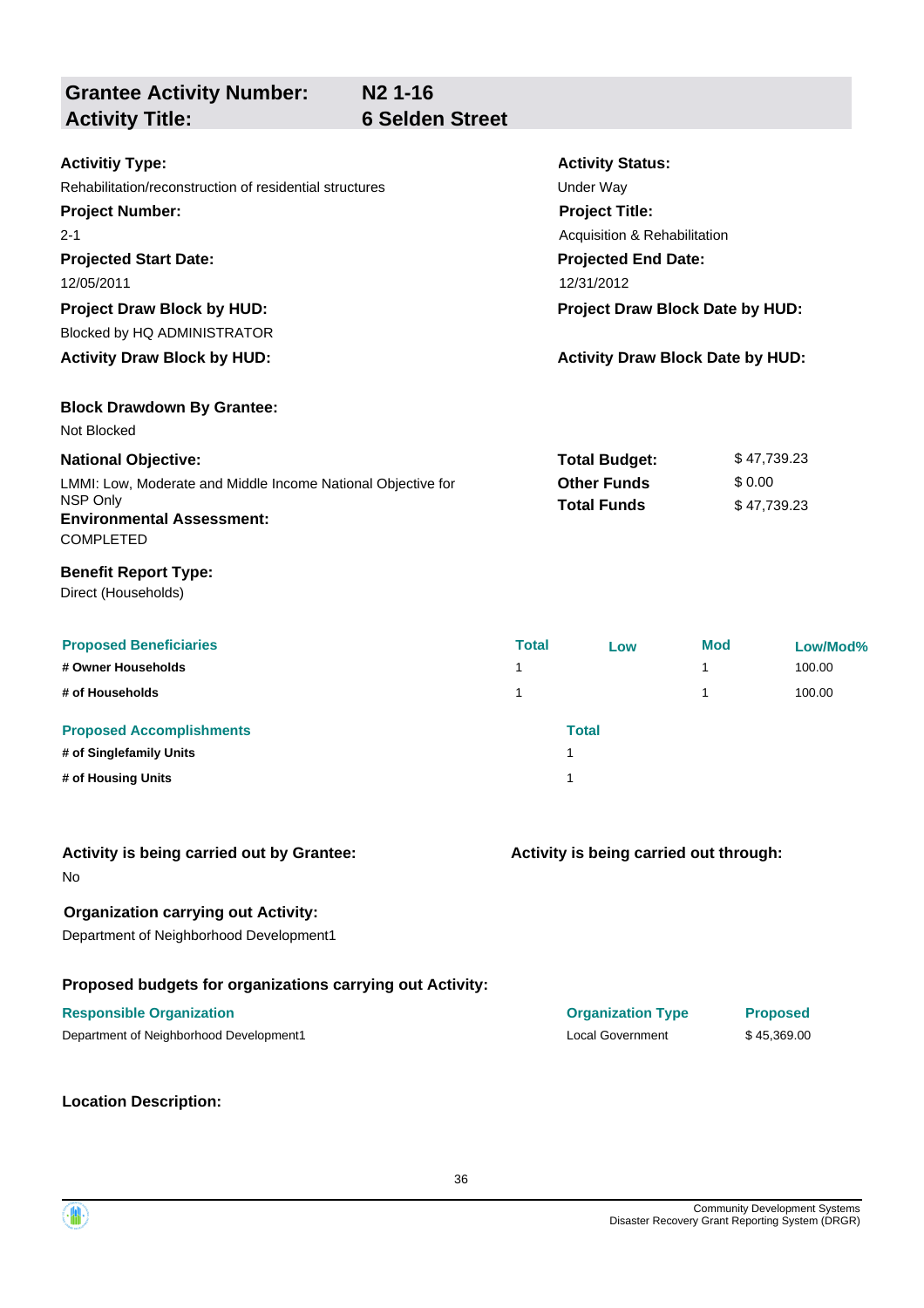6 Selden Street Dorchester

### **Activity Description:**

Rehab of 6 Selden Street, a single family. Roof and boiler repair included in scope of work.



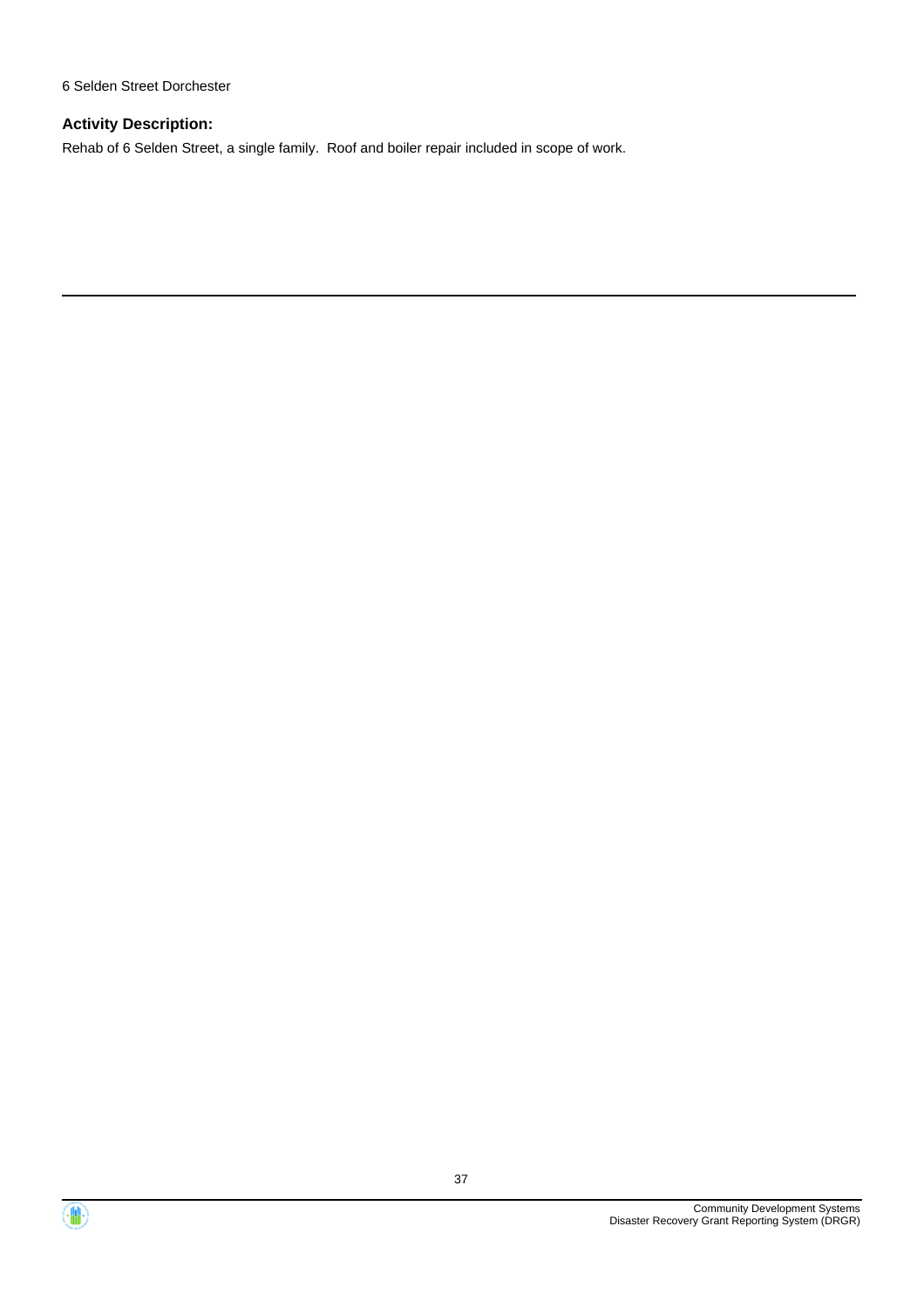**Grantee Activity Number: Projected Start Date: National Objective: Activity Status: Projected End Date: N2 1-17 Activitiy Type:** 12/05/2011 12/31/2012 Rehabilitation/reconstruction of residential structures Theorem Constructure Under Way **Activity Title: 72 Esmond Street Project Number:** 2-1 **Project Title:** Acquisition & Rehabilitation **Total Budget:** \$ 48,551.02 **Project Draw Block by HUD: Project Draw Block Date by HUD:** Blocked by HQ ADMINISTRATOR **Activity Draw Block by HUD: Activity Draw Block Date by HUD: Block Drawdown By Grantee:** Not Blocked

| LMMI: Low, Moderate and Middle Income National Objective for | <b>Other Funds</b> | \$0.00      |
|--------------------------------------------------------------|--------------------|-------------|
| NSP Only                                                     | <b>Total Funds</b> | \$48.551.02 |
| <b>Environmental Assessment:</b>                             |                    |             |
| <b>COMPLETED</b>                                             |                    |             |

### **Benefit Report Type:**

Direct (Households)

| <b>Proposed Beneficiaries</b><br># Renter Households<br># Owner Households<br># of Households | <b>Total</b><br>1<br>1<br>2 | Low                    | <b>Mod</b><br>и<br>2 | Low/Mod%<br>100.00<br>100.00<br>100.00 |
|-----------------------------------------------------------------------------------------------|-----------------------------|------------------------|----------------------|----------------------------------------|
| <b>Proposed Accomplishments</b><br># of Singlefamily Units<br># of Housing Units              |                             | <b>Total</b><br>2<br>2 |                      |                                        |

|  |  |  |  | <b>Activity is being carried out by Grantee:</b> |
|--|--|--|--|--------------------------------------------------|
|--|--|--|--|--------------------------------------------------|

#### No

#### **Organization carrying out Activity:**

Department of Neighborhood Development1

#### **Proposed budgets for organizations carrying out Activity:**

#### **Responsible Organization Organization Type Proposed**

Department of Neighborhood Development1 **Network** Cocal Government \$ 49,489.17

### **Activity is being carried out through:**

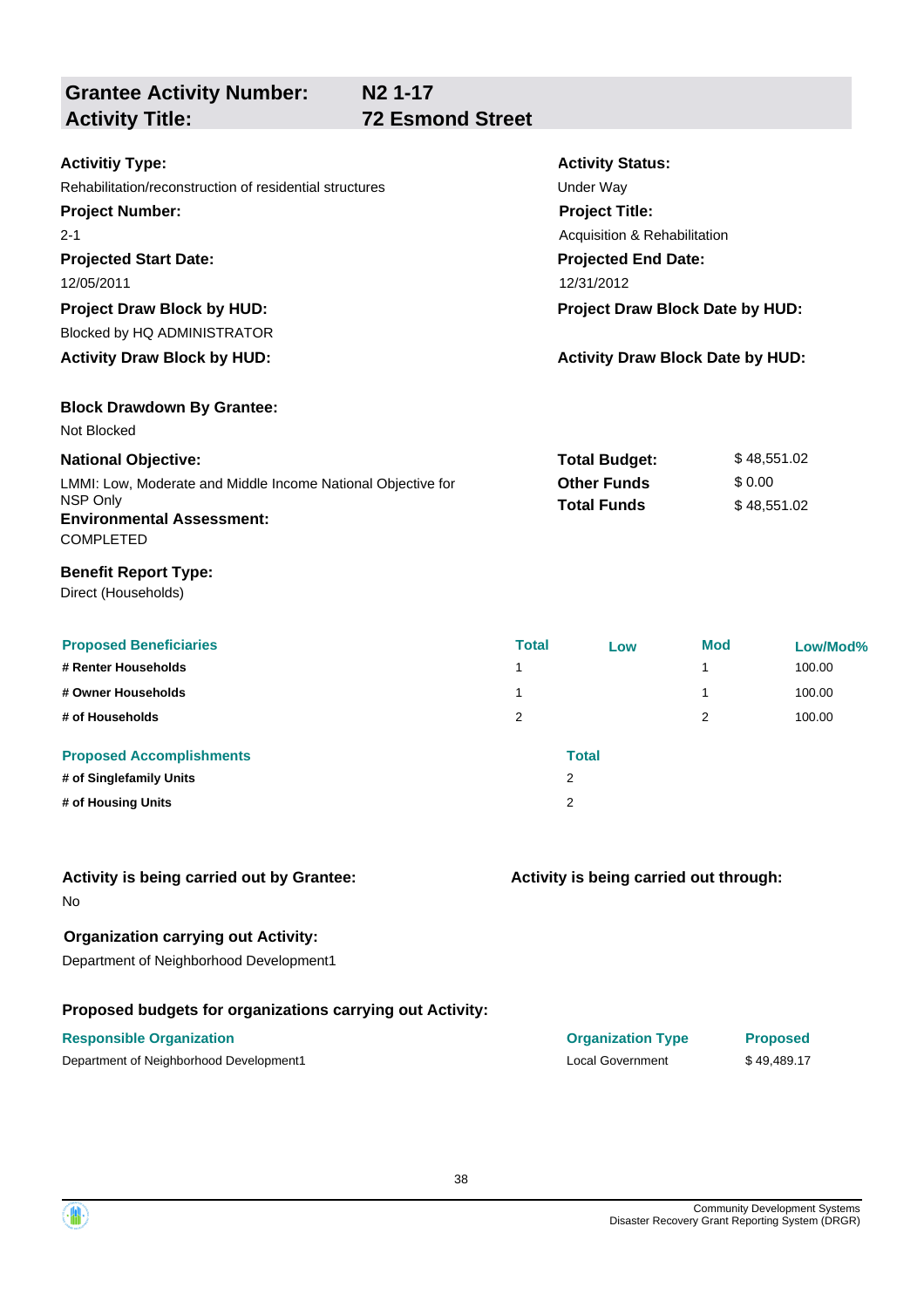72 Esmond Street

## **Activity Description:**

Rehab of 72 Esmond Street, a 2 family. Rehab to include work on porches, basement windows, paint, garage repair, and electrical work.



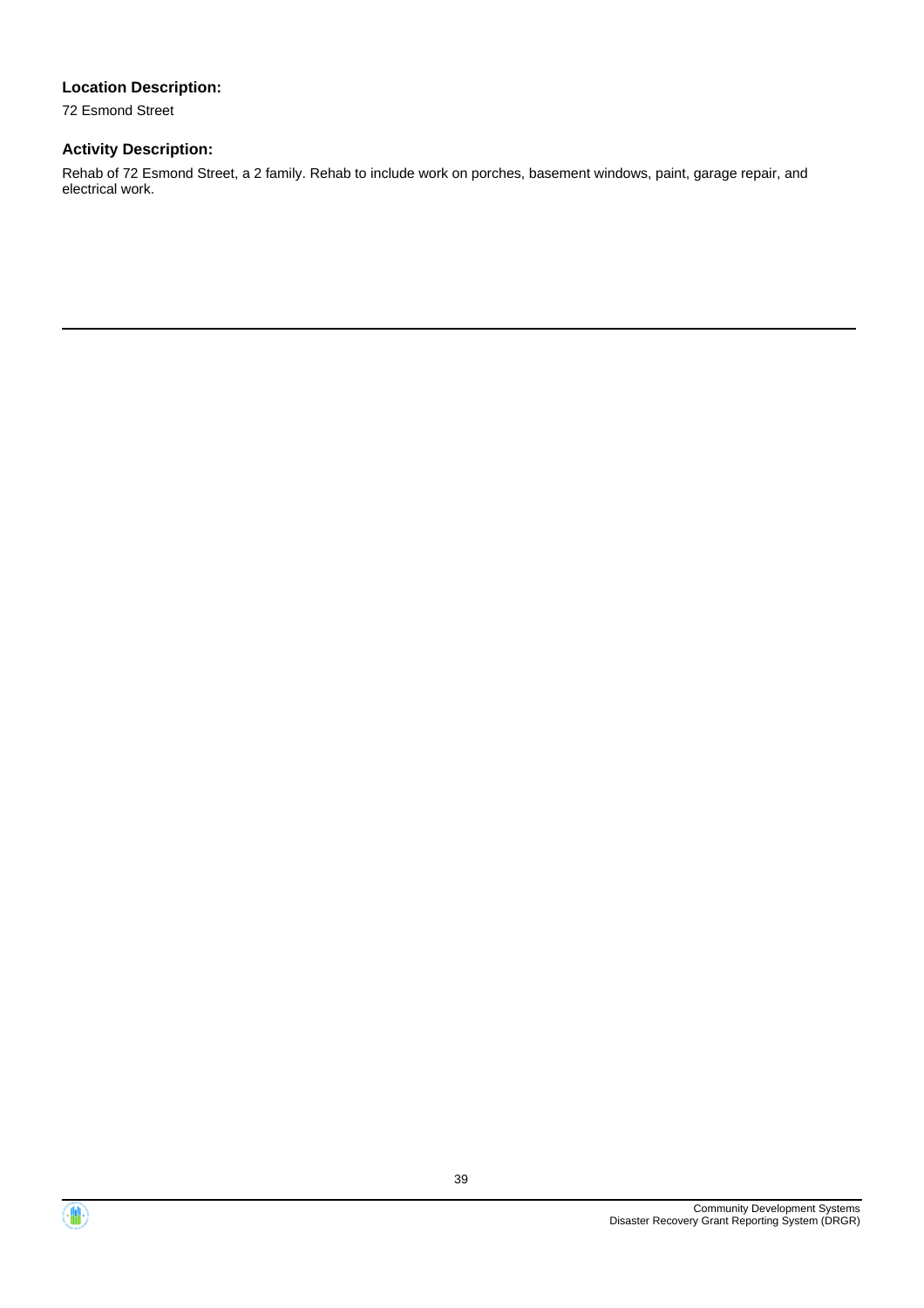**Grantee Activity Number: Projected Start Date:** LMMI: Low, Moderate and Middle Income National Objective for NSP Only **National Objective: Activity Status: Projected End Date: N2 1-18 Activitiy Type:** 12/05/2011 12/31/2012 Rehabilitation/reconstruction of residential structures Theorem Constructure Under Way **Activity Title: 4 Wellesley Park Project Number:** 2-1 **Project Title:** Acquisition & Rehabilitation **Total Budget:** \$ 60,556.21 **Other Funds** \$ 0.00 **Total Funds** \$ 60,556.21 **Environmental Assessment:** COMPLETED **Project Draw Block by HUD: Project Draw Block Date by HUD:** Blocked by HQ ADMINISTRATOR **Activity Draw Block by HUD: Activity Draw Block Date by HUD: Block Drawdown By Grantee:** Not Blocked

Direct (Households) **Benefit Report Type:**

| <b>Proposed Beneficiaries</b>   | <b>Total</b> | Low          | <b>Mod</b> | Low/Mod% |
|---------------------------------|--------------|--------------|------------|----------|
| # Renter Households             | 4            |              |            | 100.00   |
| # Owner Households              | 4            |              |            | 100.00   |
| # of Households                 | 2            |              | 2          | 100.00   |
| <b>Proposed Accomplishments</b> |              | <b>Total</b> |            |          |
| # of Singlefamily Units         | 2            |              |            |          |
| # of Housing Units              | 2            |              |            |          |
|                                 |              |              |            |          |

| Activity is being carried out by Grantee:  | Activity is being carried out through |
|--------------------------------------------|---------------------------------------|
| No.                                        |                                       |
| <b>Organization carrying out Activity:</b> |                                       |
| Department of Neighborhood Development1    |                                       |

#### **Proposed budgets for organizations carrying out Activity:**

#### **Responsible Organization Organization Type Proposed**

Department of Neighborhood Development1 and the community of Neighborhood Development \$ 34,215.00

#### **Activity is being carried out through:**

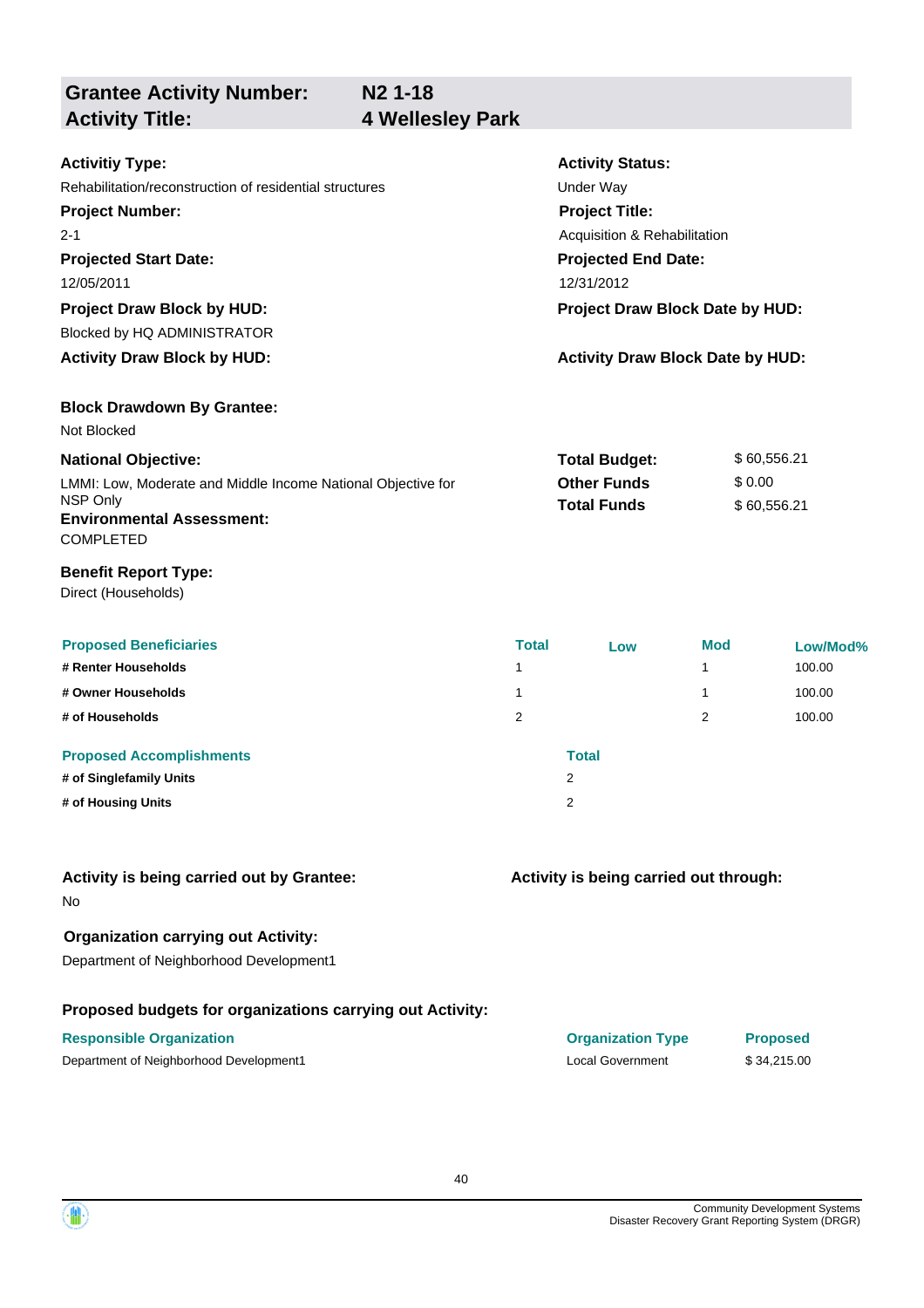4 Wellesley Park

## **Activity Description:**

Rehab of 4 Wellesley Park. Rehab of exterior, bathroom plumbing, and heating.



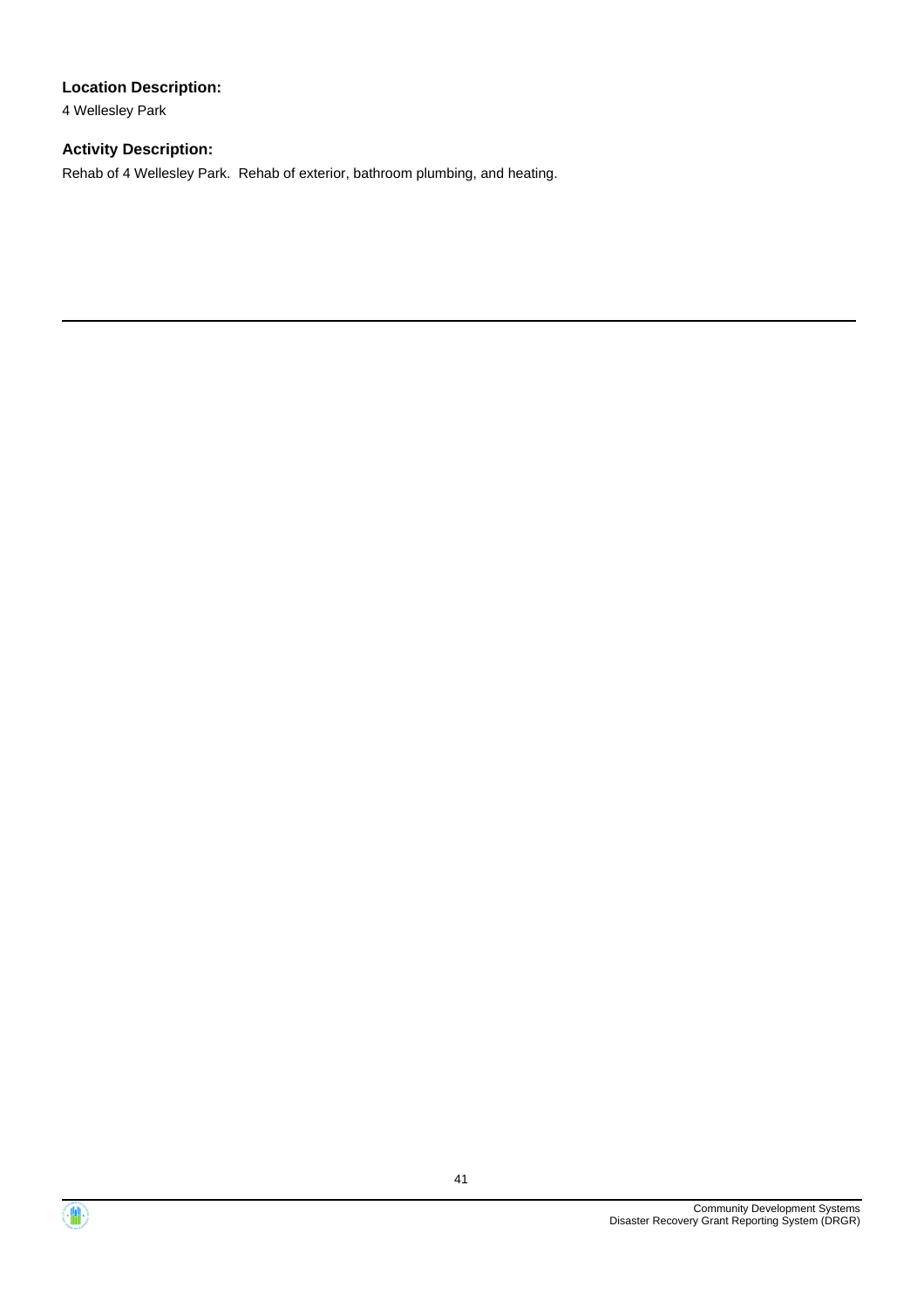**Grantee Activity Number: Projected Start Date: Activity Status: Projected End Date: N2 1-20 Activitiy Type:** 03/06/2012 02/06/2013 Rehabilitation/reconstruction of residential structures Theorem Constructure Under Way **Activity Title: 76 Wheatland Avenue Project Number:** 2-1 **Project Title:** Acquisition & Rehabilitation **Project Draw Block by HUD: Project Draw Block Date by HUD:** Blocked by HQ ADMINISTRATOR **Activity Draw Block by HUD: Activity Draw Block Date by HUD:**

# **Block Drawdown By Grantee:**

LMMI: Low, Moderate and Middle Income National Objective for NSP Only **National Objective: Total Budget:** \$ 37,068.93 **Other Funds** \$ 0.00 **Total Funds** \$ 37,068.93 **Environmental Assessment:** COMPLETED

# **Benefit Report Type:**

Not Blocked

Direct (Households)

| <b>Proposed Beneficiaries</b>   | <b>Total</b> | Low          | <b>Mod</b> | Low/Mod% |
|---------------------------------|--------------|--------------|------------|----------|
| # Owner Households              | 4            |              |            | 100.00   |
| # of Households                 | 1            |              |            | 100.00   |
| <b>Proposed Accomplishments</b> |              | <b>Total</b> |            |          |
| # of Singlefamily Units         |              |              |            |          |
| # of Housing Units              |              |              |            |          |
|                                 |              |              |            |          |

### No **Activity is being carried out by Grantee:**

#### **Organization carrying out Activity:**

Department of Neighborhood Development1

#### **Proposed budgets for organizations carrying out Activity:**

| <b>Responsible Organization</b>         | <b>Organization Type</b> | Proposed    |
|-----------------------------------------|--------------------------|-------------|
| Department of Neighborhood Development1 | <b>Local Government</b>  | \$28.749.00 |

### **Location Description:**

**Activity is being carried out through:**

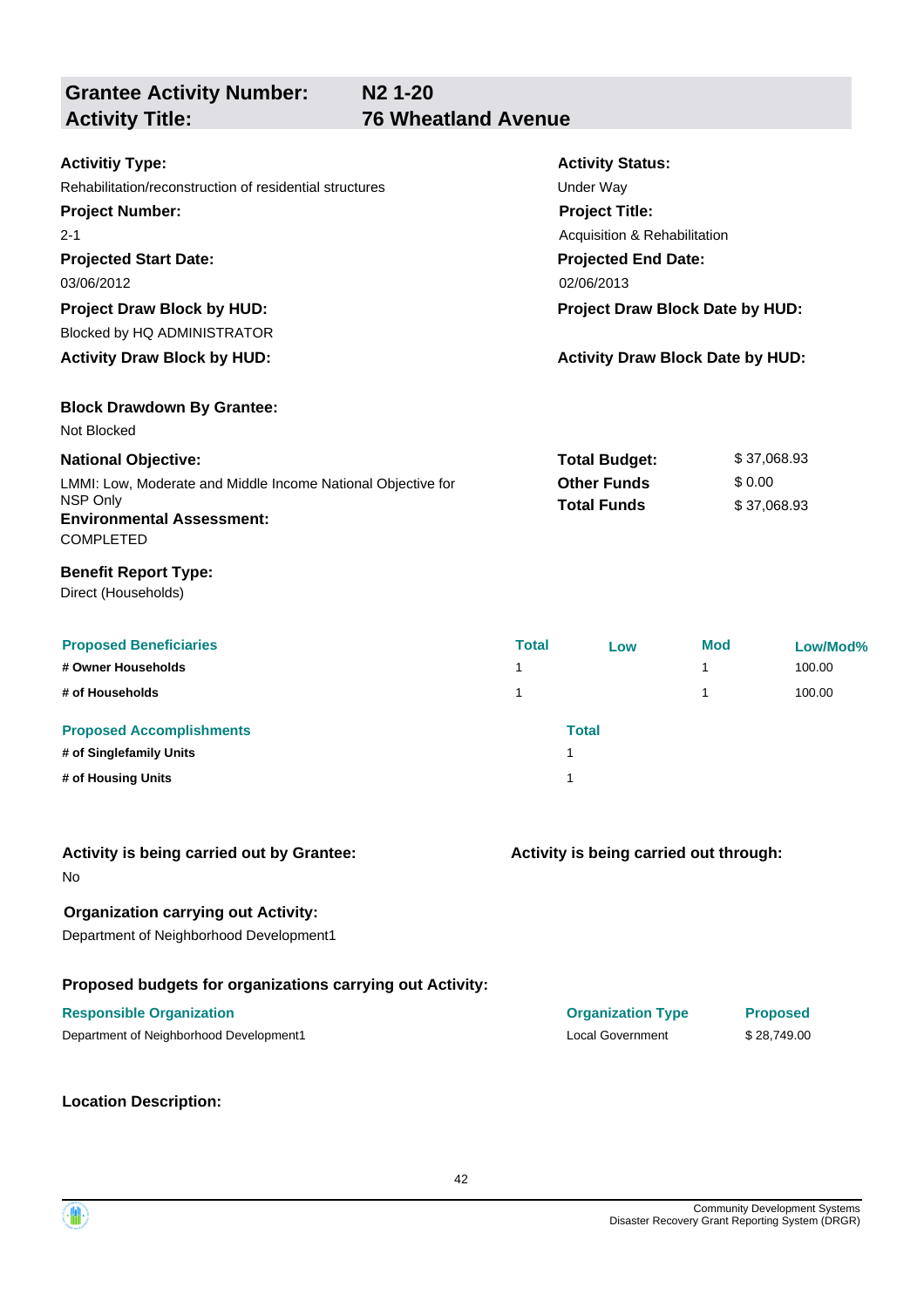76 Wheatland Avenue Dorchester, MA

# **Activity Description:**

Rehab of 76 Wheatland Avenue-bathroom repairs, painting, window replacement.New carpeting.



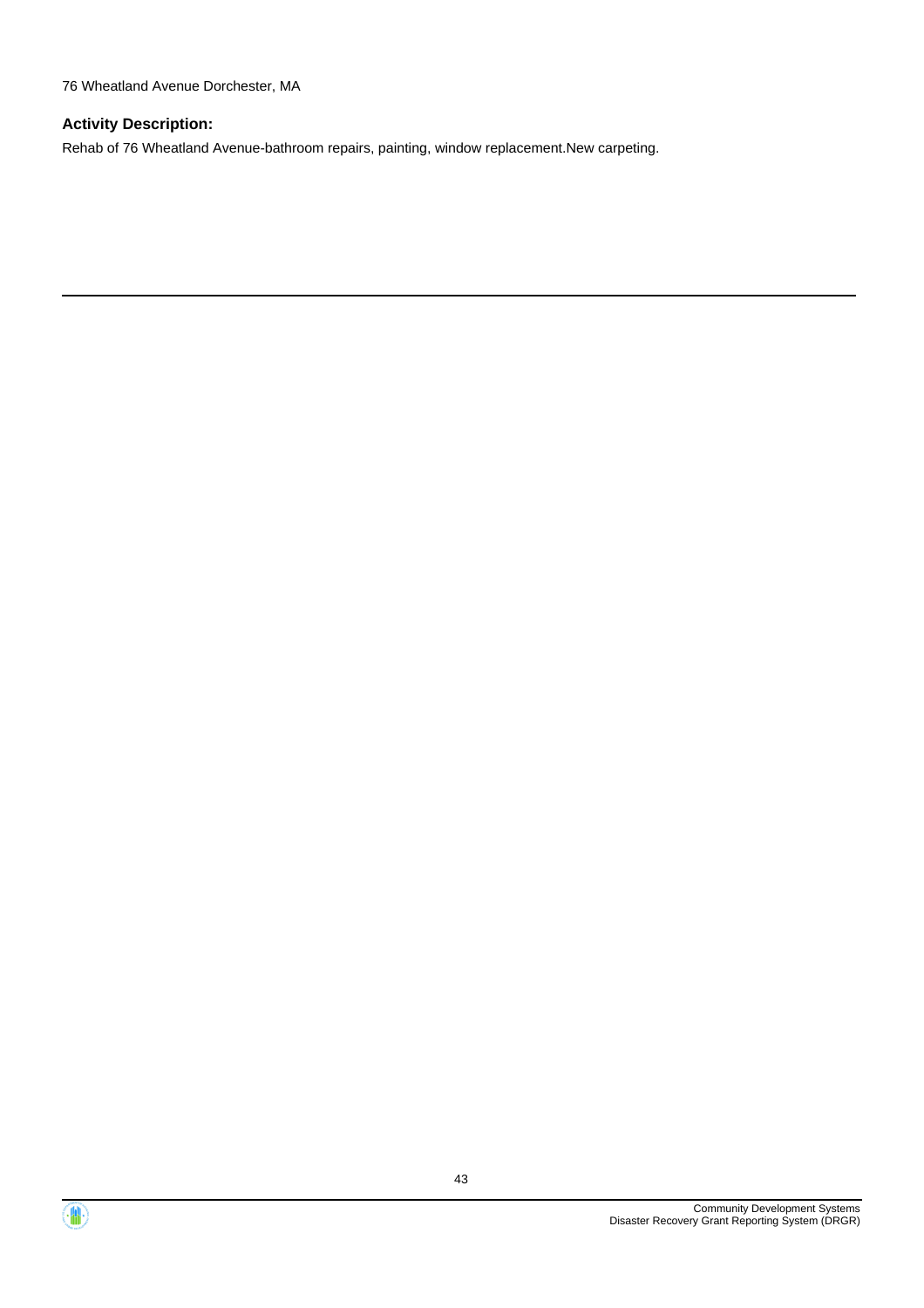| <b>Grantee Activity Number:</b><br><b>Activity Title:</b>                                                                                                                                                                            | N <sub>2</sub> 1-21<br><b>29 Hillis Road</b> |                                                                                                                                                                                     |                                                     |                            |                                |
|--------------------------------------------------------------------------------------------------------------------------------------------------------------------------------------------------------------------------------------|----------------------------------------------|-------------------------------------------------------------------------------------------------------------------------------------------------------------------------------------|-----------------------------------------------------|----------------------------|--------------------------------|
| <b>Activitiy Type:</b><br>Rehabilitation/reconstruction of residential structures<br><b>Project Number:</b><br>2-1<br><b>Projected Start Date:</b><br>03/15/2012<br>Project Draw Block by HUD:<br><b>Blocked by HQ ADMINISTRATOR</b> |                                              | <b>Activity Status:</b><br><b>Under Way</b><br><b>Project Title:</b><br>Acquisition & Rehabilitation<br><b>Projected End Date:</b><br>02/15/2013<br>Project Draw Block Date by HUD: |                                                     |                            |                                |
| <b>Activity Draw Block by HUD:</b>                                                                                                                                                                                                   |                                              |                                                                                                                                                                                     | <b>Activity Draw Block Date by HUD:</b>             |                            |                                |
| <b>Block Drawdown By Grantee:</b><br>Not Blocked                                                                                                                                                                                     |                                              |                                                                                                                                                                                     |                                                     |                            |                                |
| <b>National Objective:</b><br>LMMI: Low, Moderate and Middle Income National Objective for<br>NSP Only<br><b>Environmental Assessment:</b><br>COMPLETED                                                                              |                                              | <b>Total Budget:</b><br><b>Other Funds</b><br>\$0.00<br><b>Total Funds</b>                                                                                                          |                                                     | \$59,743.07<br>\$59,743.07 |                                |
| <b>Benefit Report Type:</b><br>Direct (Households)                                                                                                                                                                                   |                                              |                                                                                                                                                                                     |                                                     |                            |                                |
| <b>Proposed Beneficiaries</b><br># Owner Households<br># of Households                                                                                                                                                               |                                              | <b>Total</b><br>1<br>1                                                                                                                                                              | Low                                                 | Mod<br>1<br>1              | Low/Mod%<br>100.00<br>100.00   |
| <b>Proposed Accomplishments</b><br># of Singlefamily Units<br># of Housing Units                                                                                                                                                     |                                              |                                                                                                                                                                                     | <b>Total</b><br>1<br>1                              |                            |                                |
| Activity is being carried out by Grantee:<br>No                                                                                                                                                                                      |                                              | Activity is being carried out through:                                                                                                                                              |                                                     |                            |                                |
| <b>Organization carrying out Activity:</b><br>Department of Neighborhood Development1                                                                                                                                                |                                              |                                                                                                                                                                                     |                                                     |                            |                                |
| Proposed budgets for organizations carrying out Activity:                                                                                                                                                                            |                                              |                                                                                                                                                                                     |                                                     |                            |                                |
| <b>Responsible Organization</b><br>Department of Neighborhood Development1                                                                                                                                                           |                                              |                                                                                                                                                                                     | <b>Organization Type</b><br><b>Local Government</b> |                            | <b>Proposed</b><br>\$48,765.00 |
| <b>Location Description:</b>                                                                                                                                                                                                         |                                              |                                                                                                                                                                                     |                                                     |                            |                                |

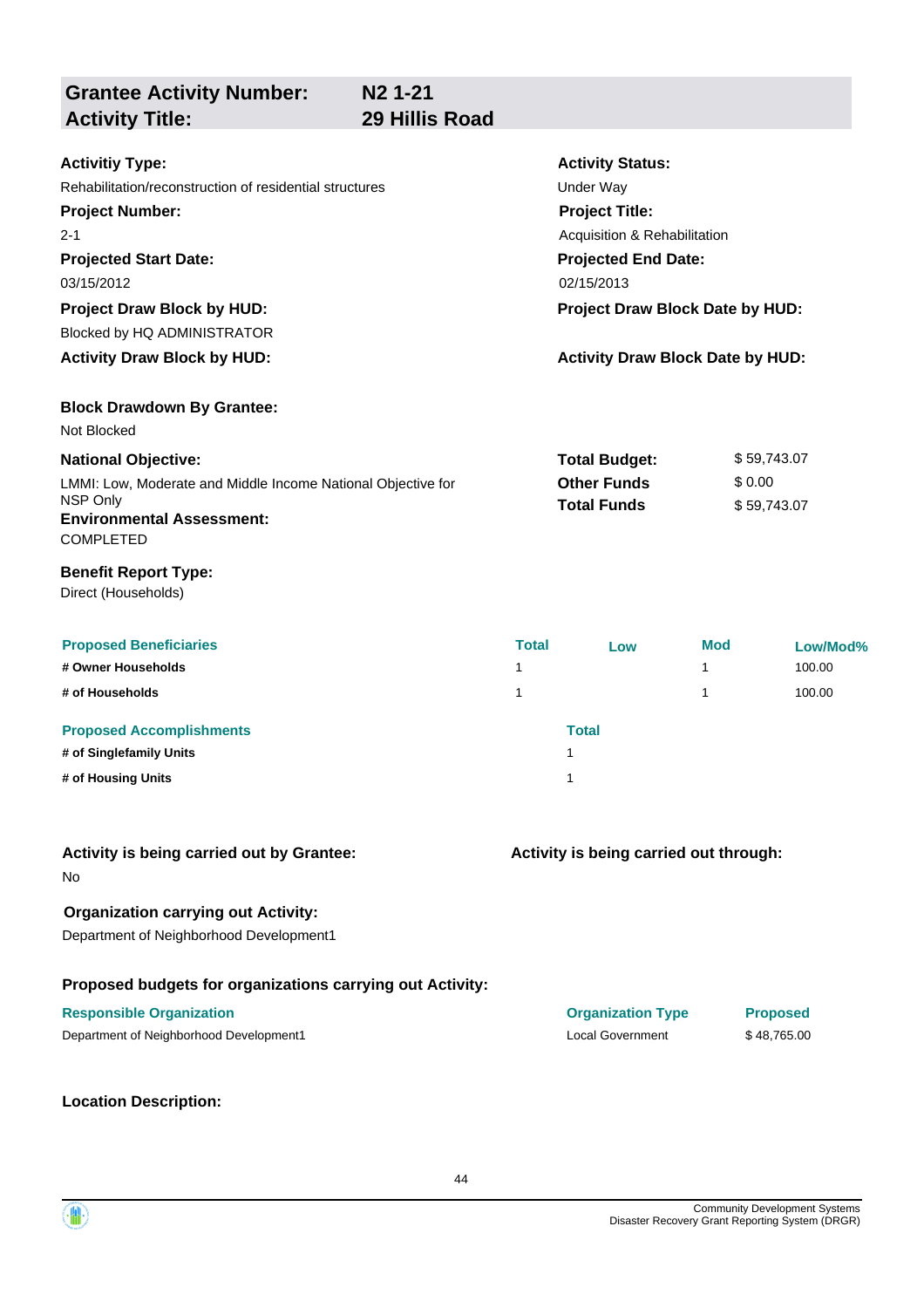29 Hillis Road Hyde Park

**Activity Description:**

Rehab of 29 Hillis Road.



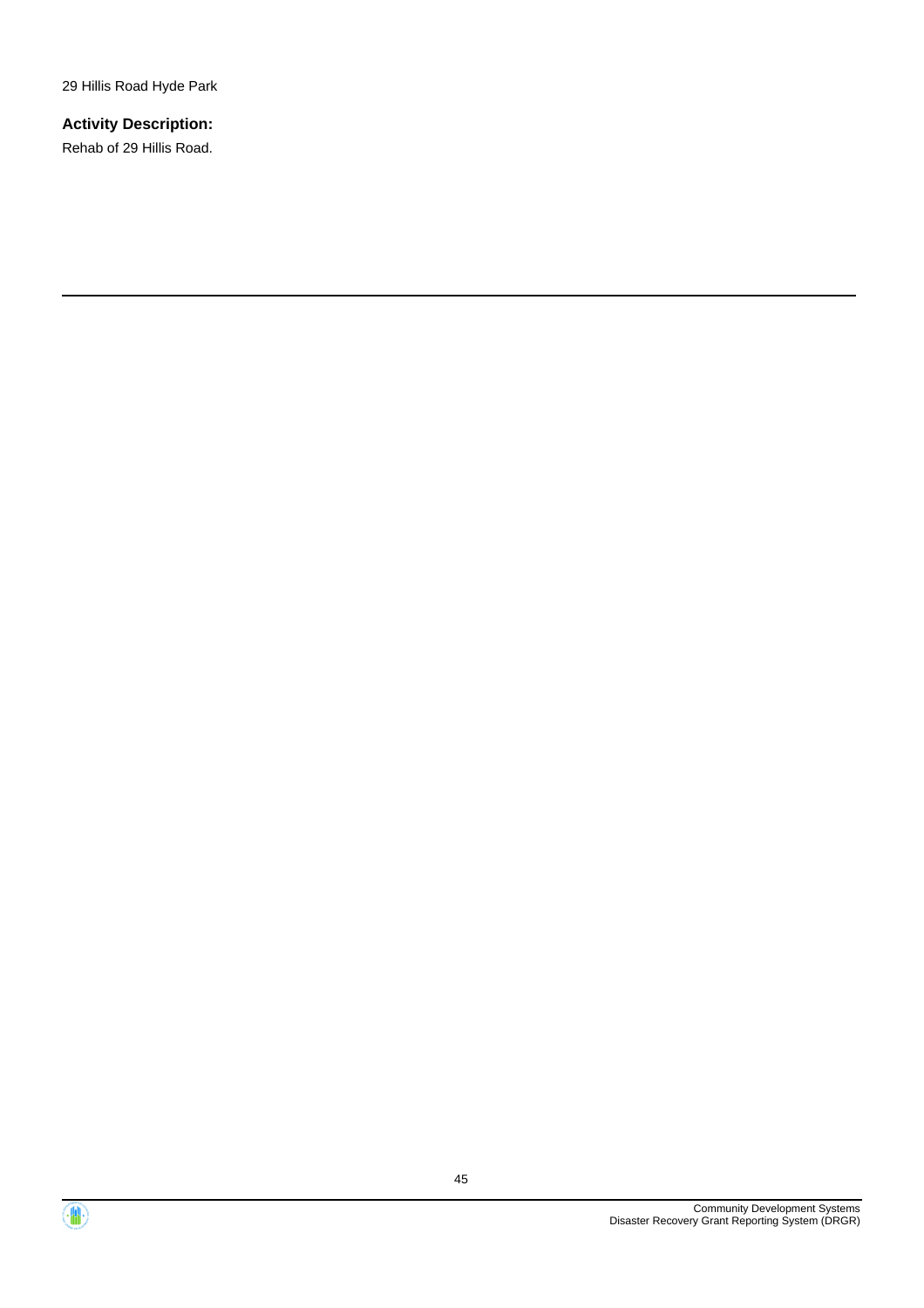**Grantee Activity Number: Projected Start Date:** LMMI: Low, Moderate and Middle Income National Objective for NSP Only **National Objective: Activity Status: Projected End Date: N2 1-22 Activitiy Type:** 03/16/2012 02/16/2013 Rehabilitation/reconstruction of residential structures example of the Under Way **Activity Title: 43B Circuit Street Project Number:** 2-1 **Project Title:** Acquisition & Rehabilitation **Total Budget:** \$ 45,390.69 **Other Funds** \$ 0.00 **Total Funds** \$45,390.69 **Environmental Assessment:** COMPLETED **Proposed Beneficiaries Total Low Mod Low/Mod% # Owner Households** 1 1 100.00 **# of Households** 1 1 100.00 **Proposed Accomplishments Total # of Singlefamily Units** 1 **# of Housing Units** 1 **Activity is being carried out through:** No **Activity is being carried out by Grantee: Organization carrying out Activity:** Department of Neighborhood Development1 Direct (Households) **Benefit Report Type: Project Draw Block by HUD: Project Draw Block Date by HUD:** Blocked by HQ ADMINISTRATOR **Activity Draw Block by HUD: Activity Draw Block Date by HUD: Block Drawdown By Grantee:** Not Blocked

#### **Proposed budgets for organizations carrying out Activity:**

# **Responsible Organization Organization Type Proposed** Department of Neighborhood Development1 and the community of Neighborhood Development \$ 33,649.00

### **Location Description:**

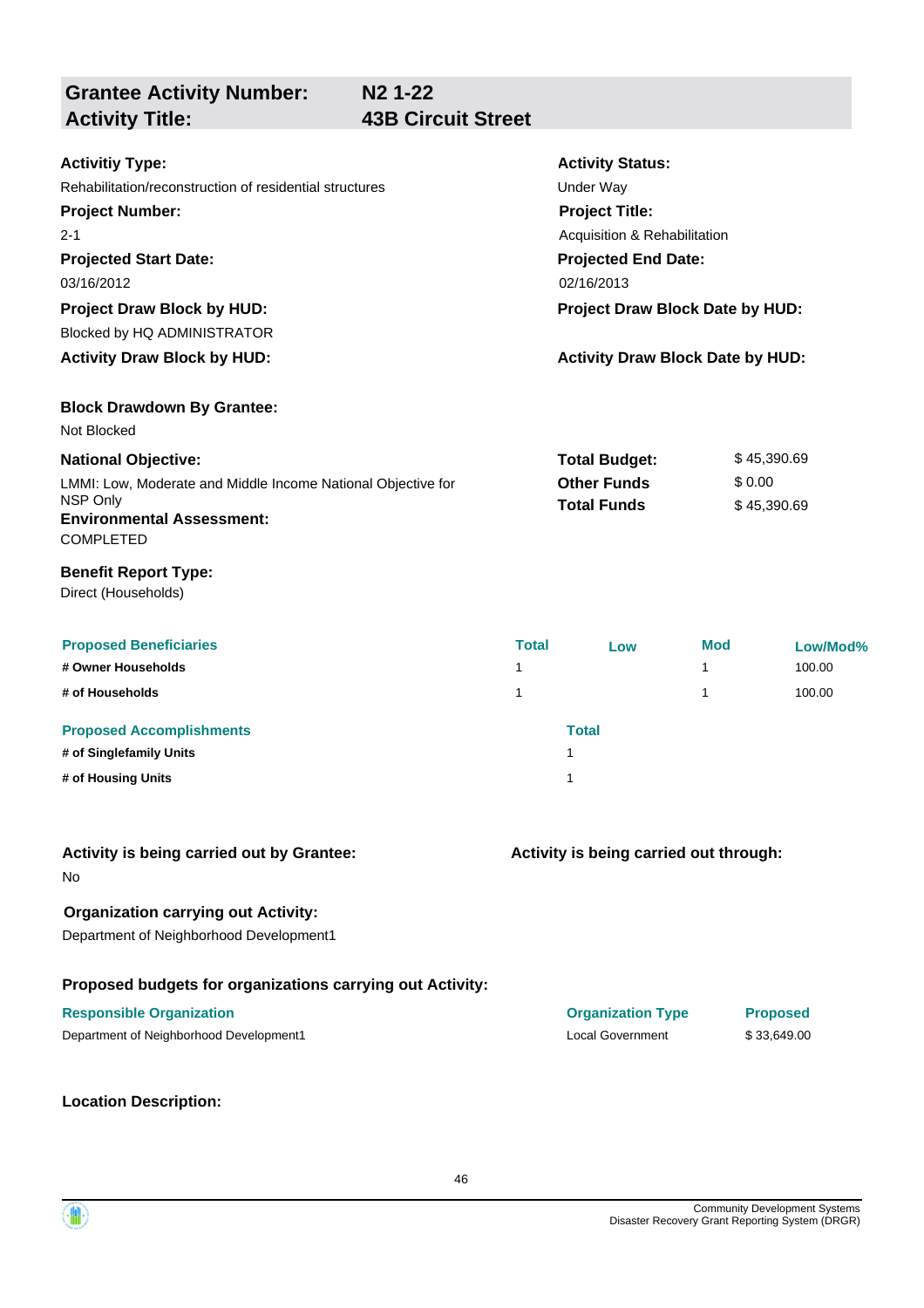43B Circuit Street, roxbury

# **Activity Description:**

Rehab of 43B Circuit Street



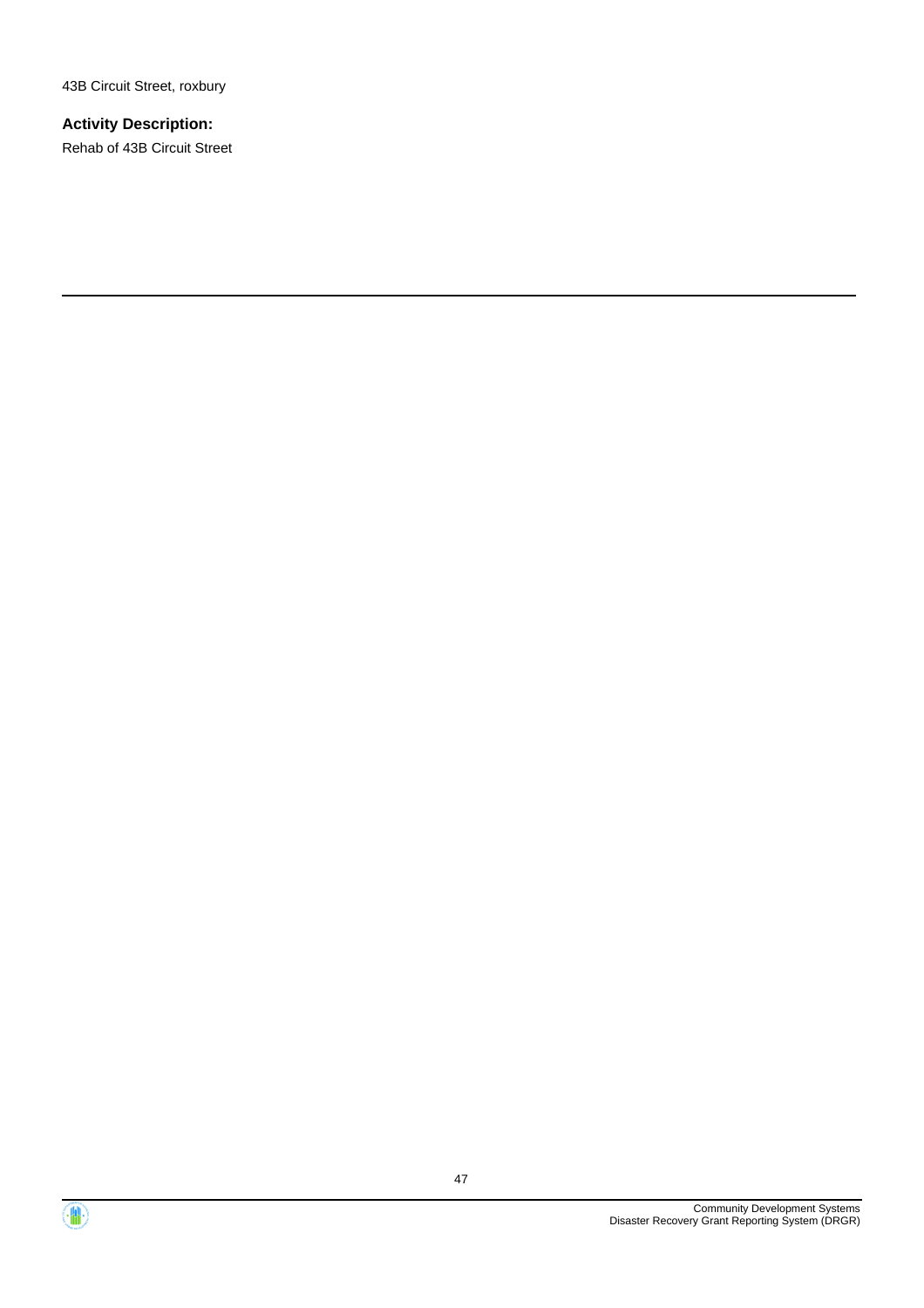**Grantee Activity Number: Projected Start Date:** LMMI: Low, Moderate and Middle Income National Objective for NSP Only **National Objective: Activity Status: Projected End Date: N2 1-23 Activitiy Type:** 03/16/2012 02/12/2013 Rehabilitation/reconstruction of residential structures Theorem Constructure Under Way **Activity Title: 34 Bradlee Street Project Number:** 2-1 **Project Title:** Acquisition & Rehabilitation **Total Budget:** \$ 36,842.57 **Other Funds** \$ 0.00 **Total Funds** \$ 36,842.57 **Environmental Assessment:** COMPLETED **Project Draw Block by HUD: Project Draw Block Date by HUD:** Blocked by HQ ADMINISTRATOR **Activity Draw Block by HUD: Activity Draw Block Date by HUD: Block Drawdown By Grantee:** Not Blocked

Direct (Households) **Benefit Report Type:**

| <b>Proposed Beneficiaries</b><br># Owner Households<br># of Households           | <b>Total</b><br>4<br>1 | Low          | <b>Mod</b> | Low/Mod%<br>100.00<br>100.00 |
|----------------------------------------------------------------------------------|------------------------|--------------|------------|------------------------------|
| <b>Proposed Accomplishments</b><br># of Singlefamily Units<br># of Housing Units |                        | <b>Total</b> |            |                              |

| Activity is being carried out by Grantee: |  |  |
|-------------------------------------------|--|--|
| No                                        |  |  |

# **Organization carrying out Activity:**

Department of Neighborhood Development1

#### **Proposed budgets for organizations carrying out Activity:**

| <b>Responsible Organization</b>         | <b>Organization Type</b> | <b>Proposed</b> |
|-----------------------------------------|--------------------------|-----------------|
| Department of Neighborhood Development1 | Local Government         | \$27.640.00     |

#### **Location Description:**

**Activity is being carried out through:**

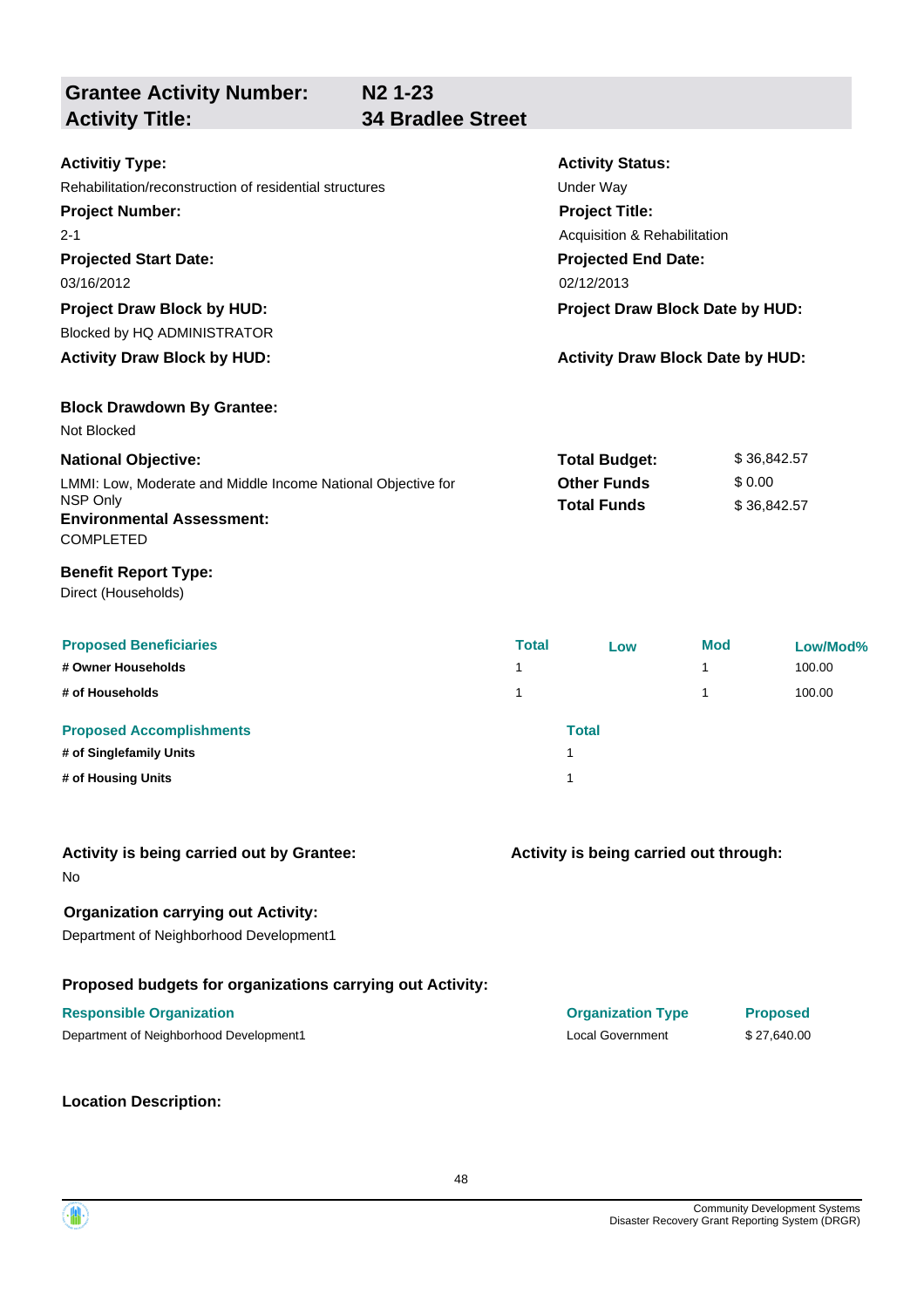34 Bradlee Street, Hyde Park

# **Activity Description:**

Rehab of 34 Bradlee Street



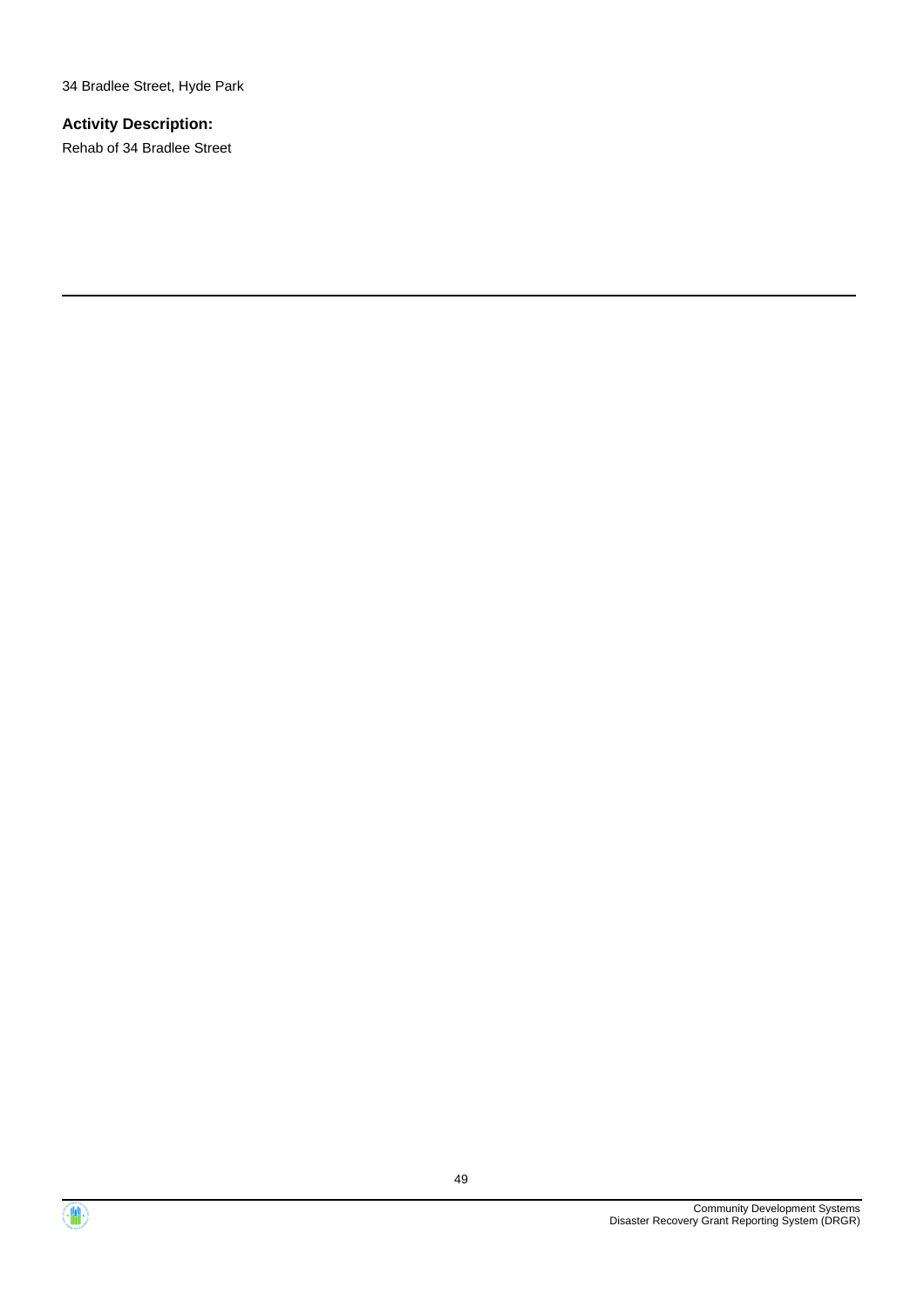**Grantee Activity Number: Projected Start Date: Activity Status: Projected End Date: N2 1-24 Activitiy Type:** 03/20/2012 03/20/2013 Rehabilitation/reconstruction of residential structures **Exercise 2018** Under Way **Activity Title: 6 Woodbine Street Project Number:** 2-1 **Project Title:** Acquisition & Rehabilitation **Project Draw Block by HUD: Project Draw Block Date by HUD:** Blocked by HQ ADMINISTRATOR **Activity Draw Block by HUD: Activity Draw Block Date by HUD: Block Drawdown By Grantee:**

# Not Blocked

| <b>National Objective:</b>                                   | <b>Total Budget:</b> | \$66,356.82 |
|--------------------------------------------------------------|----------------------|-------------|
| LMMI: Low, Moderate and Middle Income National Objective for | <b>Other Funds</b>   | \$ 0.00     |
| NSP Only                                                     | <b>Total Funds</b>   | \$66,356,82 |
| <b>Environmental Assessment:</b>                             |                      |             |
| <b>COMPLETED</b>                                             |                      |             |

# **Benefit Report Type:**

Direct (Households)

| <b>Proposed Beneficiaries</b>   | <b>Total</b> | Low          | <b>Mod</b> | Low/Mod% |
|---------------------------------|--------------|--------------|------------|----------|
| # Owner Households              | 4            |              |            | 100.00   |
| # of Households                 | 4            |              |            | 100.00   |
| <b>Proposed Accomplishments</b> |              | <b>Total</b> |            |          |
| # of Singlefamily Units         |              |              |            |          |
| # of Housing Units              |              |              |            |          |
|                                 |              |              |            |          |

#### No **Activity is being carried out by Grantee:**

## **Organization carrying out Activity:**

Department of Neighborhood Development1

### **Proposed budgets for organizations carrying out Activity:**

| <b>Responsible Organization</b>         | <b>Organization Type</b> | <b>Proposed</b> |
|-----------------------------------------|--------------------------|-----------------|
| Department of Neighborhood Development1 | Local Government         | \$49.295.00     |

### **Location Description:**

**Activity is being carried out through:**

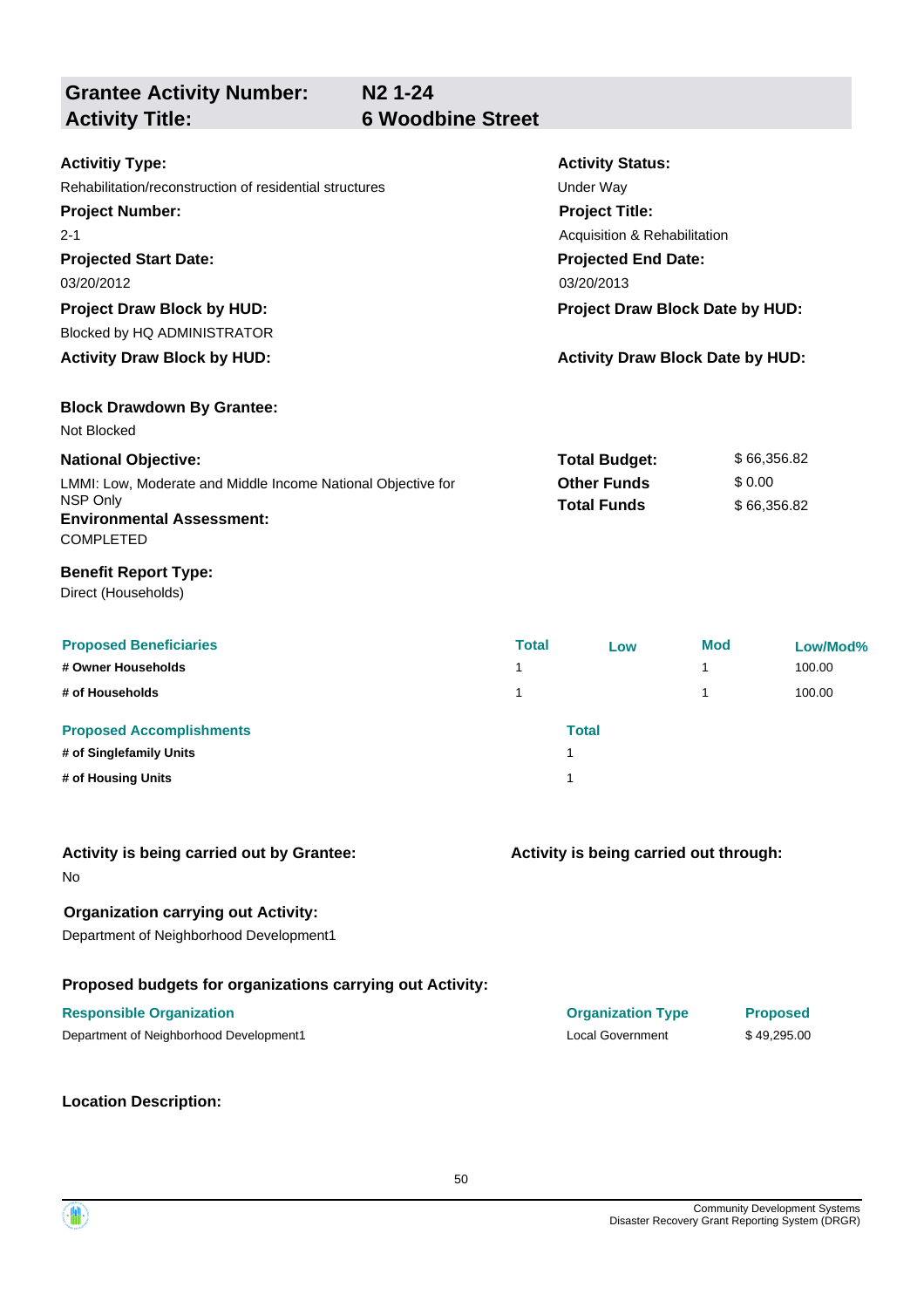6 Woodbine Street, Roxbury

#### **Activity Description:**

Rehab of 6 Woodbine Street including exterior work, painting, upgrade heating system, kitchen and bathroom work



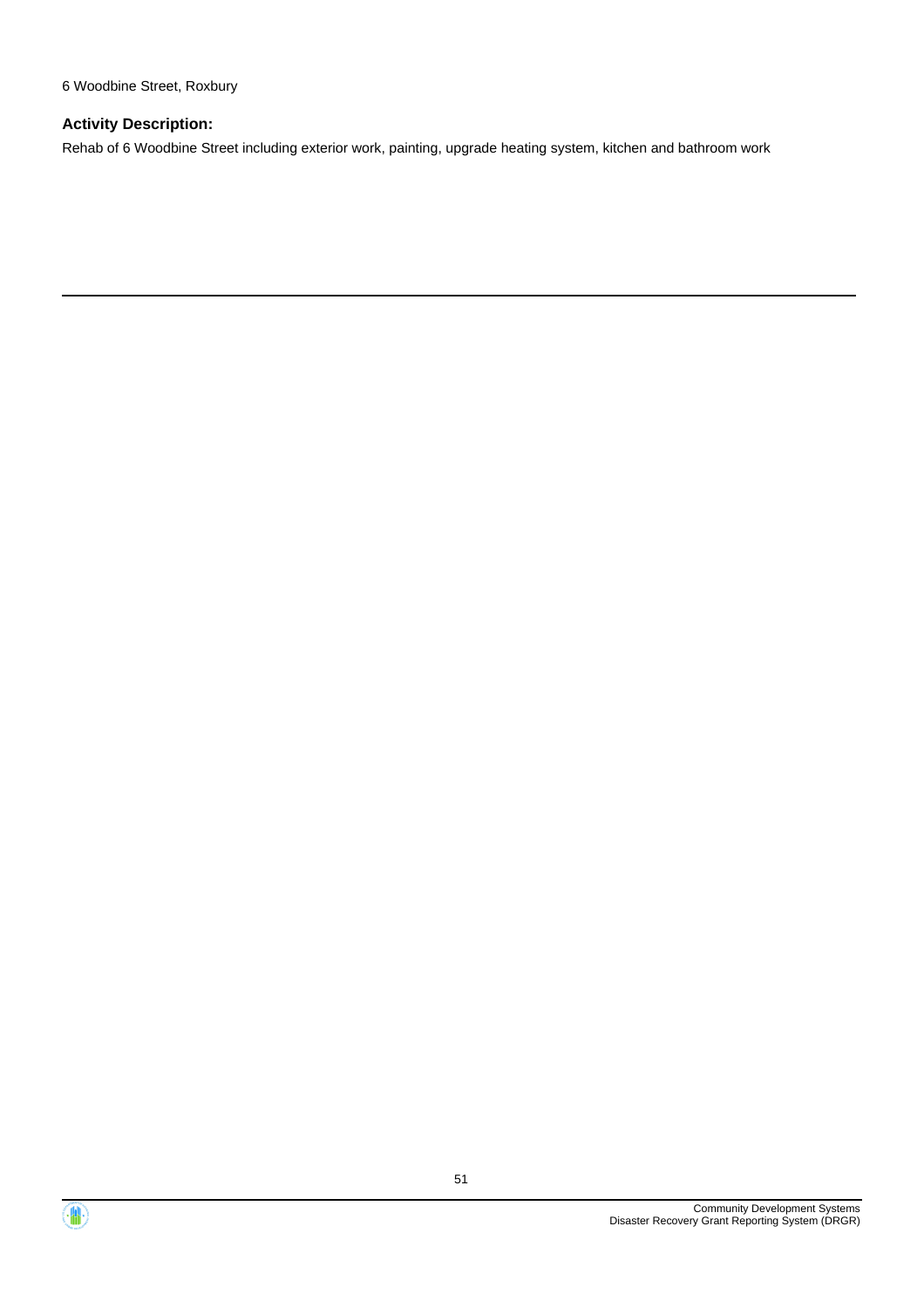| <b>Grantee Activity Number:</b><br><b>Activity Title:</b>                                                                                                                                                                                                                         | N <sub>2</sub> 1-26<br><b>38 Woodhaven</b> |                        |                                                                                                                                                                                                                                |                      |                                      |  |
|-----------------------------------------------------------------------------------------------------------------------------------------------------------------------------------------------------------------------------------------------------------------------------------|--------------------------------------------|------------------------|--------------------------------------------------------------------------------------------------------------------------------------------------------------------------------------------------------------------------------|----------------------|--------------------------------------|--|
| <b>Activitiy Type:</b><br>Rehabilitation/reconstruction of residential structures<br><b>Project Number:</b><br>2-1<br><b>Projected Start Date:</b><br>08/06/2012<br><b>Project Draw Block by HUD:</b><br><b>Blocked by HQ ADMINISTRATOR</b><br><b>Activity Draw Block by HUD:</b> |                                            |                        | <b>Activity Status:</b><br><b>Under Way</b><br><b>Project Title:</b><br>Acquisition & Rehabilitation<br><b>Projected End Date:</b><br>01/01/2013<br>Project Draw Block Date by HUD:<br><b>Activity Draw Block Date by HUD:</b> |                      |                                      |  |
| <b>Block Drawdown By Grantee:</b>                                                                                                                                                                                                                                                 |                                            |                        |                                                                                                                                                                                                                                |                      |                                      |  |
| Not Blocked<br><b>National Objective:</b><br>LMMI: Low, Moderate and Middle Income National Objective for<br>NSP Only<br><b>Environmental Assessment:</b><br>COMPLETED                                                                                                            |                                            |                        | <b>Total Budget:</b><br><b>Other Funds</b><br><b>Total Funds</b>                                                                                                                                                               |                      | \$21,263.07<br>\$0.00<br>\$21,263.07 |  |
| <b>Benefit Report Type:</b><br>Direct (Households)                                                                                                                                                                                                                                |                                            |                        |                                                                                                                                                                                                                                |                      |                                      |  |
| <b>Proposed Beneficiaries</b><br># Owner Households<br># of Households                                                                                                                                                                                                            |                                            | <b>Total</b><br>1<br>1 | Low                                                                                                                                                                                                                            | <b>Mod</b><br>1<br>1 | Low/Mod%<br>100.00<br>100.00         |  |
| <b>Proposed Accomplishments</b><br># of Singlefamily Units<br># of Housing Units<br># of Properties                                                                                                                                                                               |                                            |                        | <b>Total</b><br>1<br>1<br>1                                                                                                                                                                                                    |                      |                                      |  |
| Activity is being carried out by Grantee:<br>No                                                                                                                                                                                                                                   |                                            |                        | Activity is being carried out through:                                                                                                                                                                                         |                      |                                      |  |
| <b>Organization carrying out Activity:</b><br>Department of Neighborhood Development1                                                                                                                                                                                             |                                            |                        |                                                                                                                                                                                                                                |                      |                                      |  |
| Proposed budgets for organizations carrying out Activity:<br><b>Responsible Organization</b><br>Department of Neighborhood Development1                                                                                                                                           |                                            |                        | <b>Organization Type</b><br><b>Local Government</b>                                                                                                                                                                            |                      | <b>Proposed</b><br>\$22,170.00       |  |

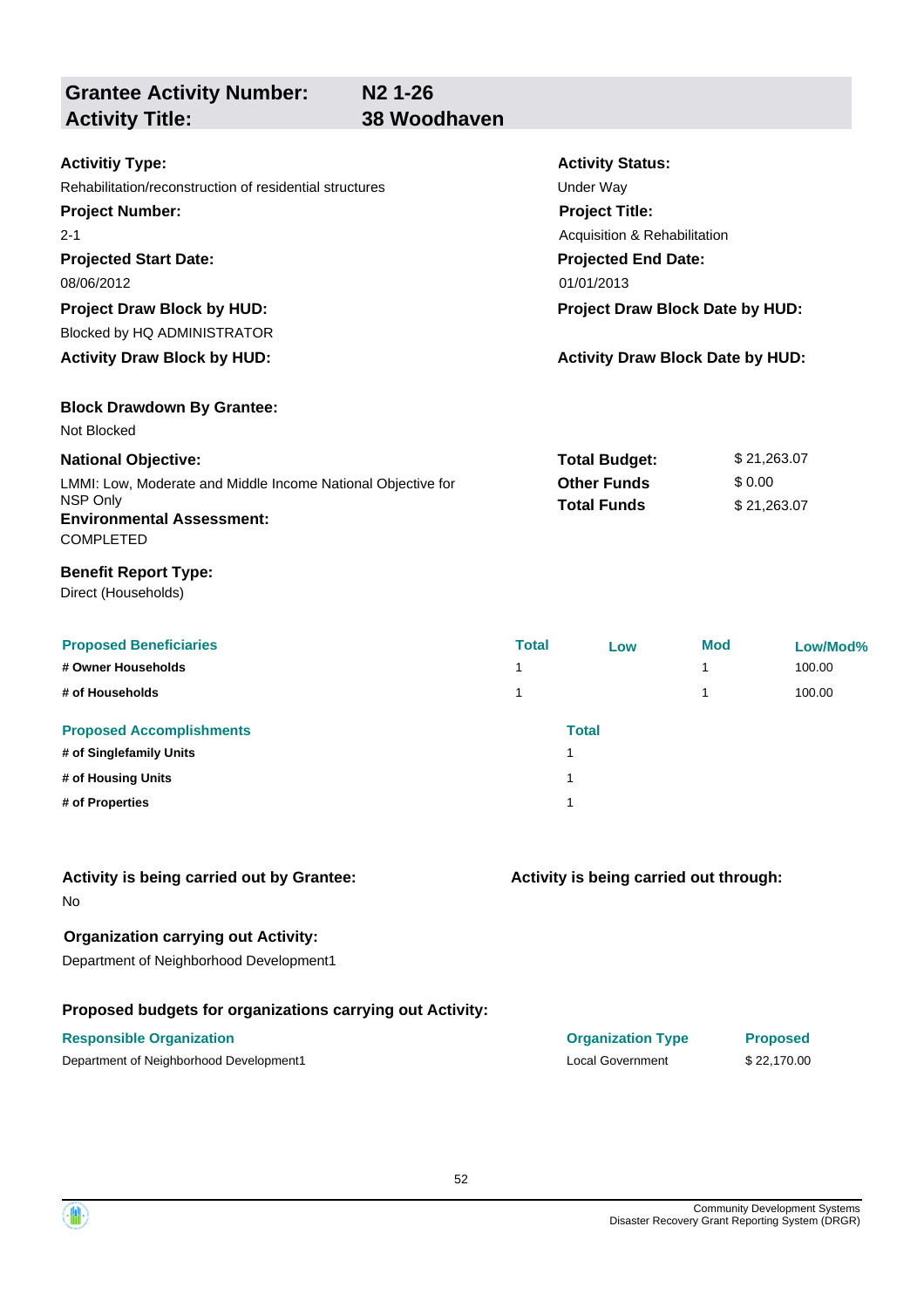38 Woodhaven

## **Activity Description:**

Rehab of 38 Woodhaven, a single family home.



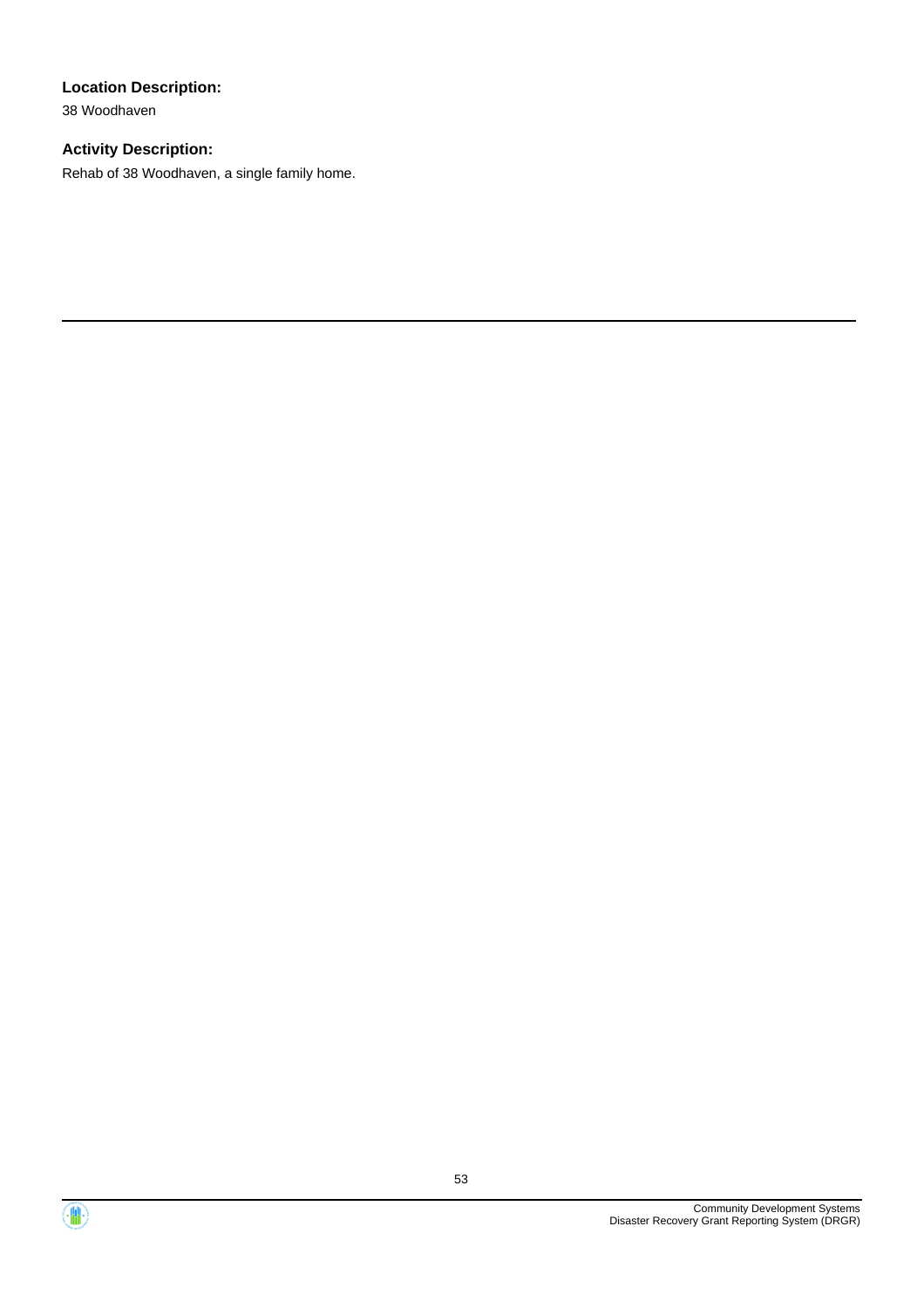| <b>Grantee Activity Number:</b><br><b>Activity Title:</b>                                  | N <sub>2</sub> 1-27<br><b>38 Seminole</b> |                    |                                                                                                             |              |                 |  |                                    |  |                                         |  |  |  |
|--------------------------------------------------------------------------------------------|-------------------------------------------|--------------------|-------------------------------------------------------------------------------------------------------------|--------------|-----------------|--|------------------------------------|--|-----------------------------------------|--|--|--|
| <b>Activitiy Type:</b>                                                                     |                                           |                    | <b>Activity Status:</b>                                                                                     |              |                 |  |                                    |  |                                         |  |  |  |
| Rehabilitation/reconstruction of residential structures                                    |                                           |                    | <b>Under Way</b>                                                                                            |              |                 |  |                                    |  |                                         |  |  |  |
| <b>Project Number:</b>                                                                     | <b>Project Title:</b>                     |                    |                                                                                                             |              |                 |  |                                    |  |                                         |  |  |  |
| $2 - 1$<br><b>Projected Start Date:</b><br>09/12/2012<br><b>Project Draw Block by HUD:</b> |                                           |                    | Acquisition & Rehabilitation<br><b>Projected End Date:</b><br>02/02/2013<br>Project Draw Block Date by HUD: |              |                 |  |                                    |  |                                         |  |  |  |
|                                                                                            |                                           |                    |                                                                                                             |              |                 |  | Blocked by HQ ADMINISTRATOR        |  |                                         |  |  |  |
|                                                                                            |                                           |                    |                                                                                                             |              |                 |  | <b>Activity Draw Block by HUD:</b> |  | <b>Activity Draw Block Date by HUD:</b> |  |  |  |
|                                                                                            |                                           |                    |                                                                                                             |              |                 |  | <b>Block Drawdown By Grantee:</b>  |  |                                         |  |  |  |
| Not Blocked                                                                                |                                           |                    |                                                                                                             |              |                 |  |                                    |  |                                         |  |  |  |
| <b>National Objective:</b>                                                                 | <b>Total Budget:</b>                      |                    | \$48,683.00                                                                                                 |              |                 |  |                                    |  |                                         |  |  |  |
| LMMI: Low, Moderate and Middle Income National Objective for<br>NSP Only                   |                                           | <b>Other Funds</b> |                                                                                                             |              | \$0.00          |  |                                    |  |                                         |  |  |  |
| <b>Environmental Assessment:</b><br><b>COMPLETED</b>                                       |                                           |                    | <b>Total Funds</b>                                                                                          |              | \$48,683.00     |  |                                    |  |                                         |  |  |  |
| <b>Benefit Report Type:</b><br>Direct (Households)                                         |                                           |                    |                                                                                                             |              |                 |  |                                    |  |                                         |  |  |  |
| <b>Proposed Beneficiaries</b>                                                              |                                           | <b>Total</b>       | Low                                                                                                         | <b>Mod</b>   | Low/Mod%        |  |                                    |  |                                         |  |  |  |
| # Owner Households                                                                         |                                           | 1                  |                                                                                                             | $\mathbf{1}$ | 100.00          |  |                                    |  |                                         |  |  |  |
| # of Households                                                                            |                                           | 1                  |                                                                                                             | 1            | 100.00          |  |                                    |  |                                         |  |  |  |
| <b>Proposed Accomplishments</b>                                                            |                                           |                    | <b>Total</b>                                                                                                |              |                 |  |                                    |  |                                         |  |  |  |
| # of Singlefamily Units                                                                    |                                           |                    | 1                                                                                                           |              |                 |  |                                    |  |                                         |  |  |  |
| # of Housing Units                                                                         |                                           | 1                  |                                                                                                             |              |                 |  |                                    |  |                                         |  |  |  |
| # of Properties                                                                            |                                           |                    | 1                                                                                                           |              |                 |  |                                    |  |                                         |  |  |  |
| Activity is being carried out by Grantee:                                                  |                                           |                    | Activity is being carried out through:                                                                      |              |                 |  |                                    |  |                                         |  |  |  |
| Yes                                                                                        |                                           |                    | <b>Grantee Employees and Contractors</b>                                                                    |              |                 |  |                                    |  |                                         |  |  |  |
| <b>Organization carrying out Activity:</b>                                                 |                                           |                    |                                                                                                             |              |                 |  |                                    |  |                                         |  |  |  |
| Department of Neighborhood Development1                                                    |                                           |                    |                                                                                                             |              |                 |  |                                    |  |                                         |  |  |  |
| Proposed budgets for organizations carrying out Activity:                                  |                                           |                    |                                                                                                             |              |                 |  |                                    |  |                                         |  |  |  |
| <b>Responsible Organization</b>                                                            |                                           |                    | <b>Organization Type</b>                                                                                    |              | <b>Proposed</b> |  |                                    |  |                                         |  |  |  |
| Department of Neighborhood Development1                                                    |                                           |                    | Local Government                                                                                            |              | \$48,683.00     |  |                                    |  |                                         |  |  |  |

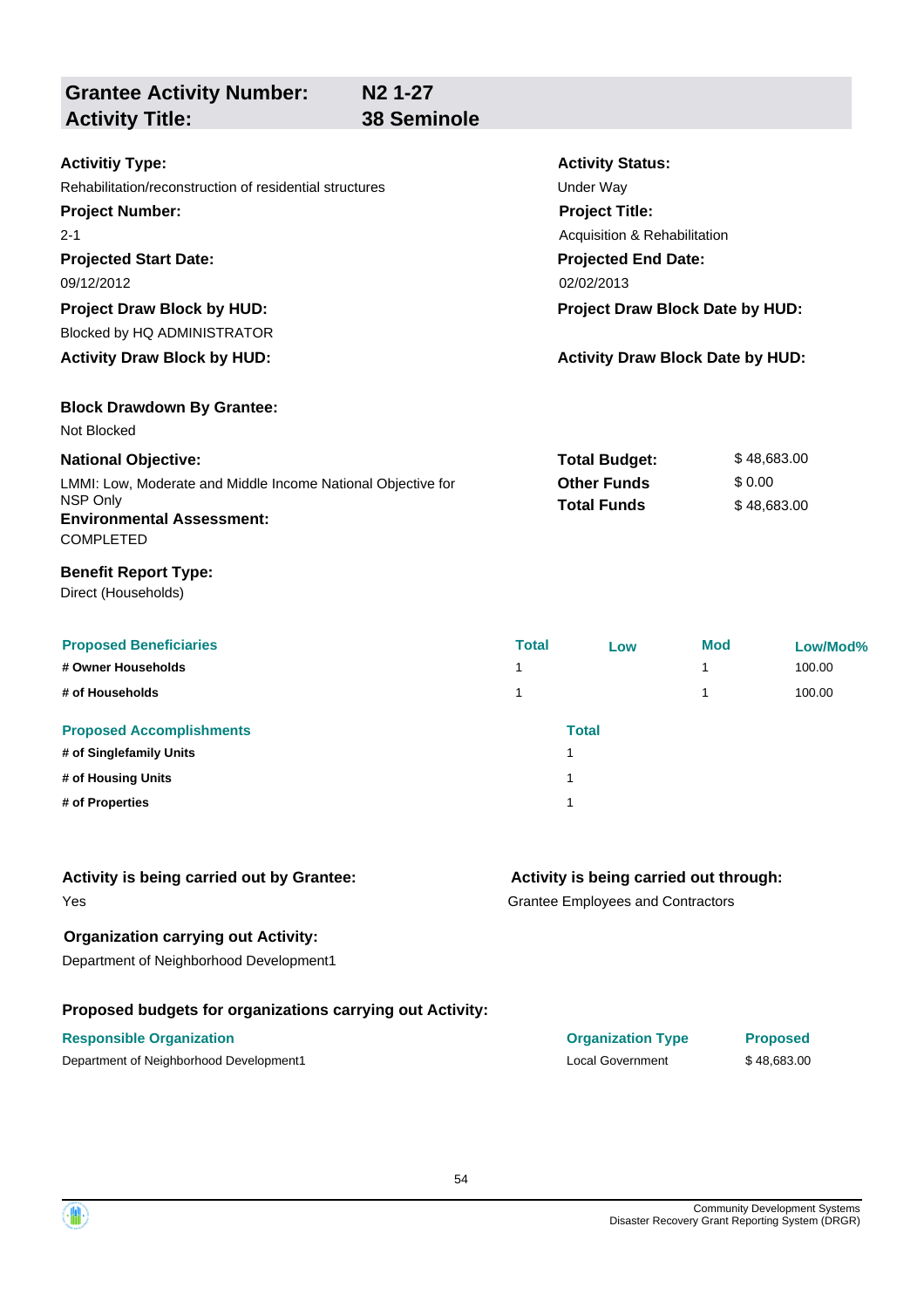38 Seminole Mattapan

#### **Activity Description:**

Rehab of 38 Seminole



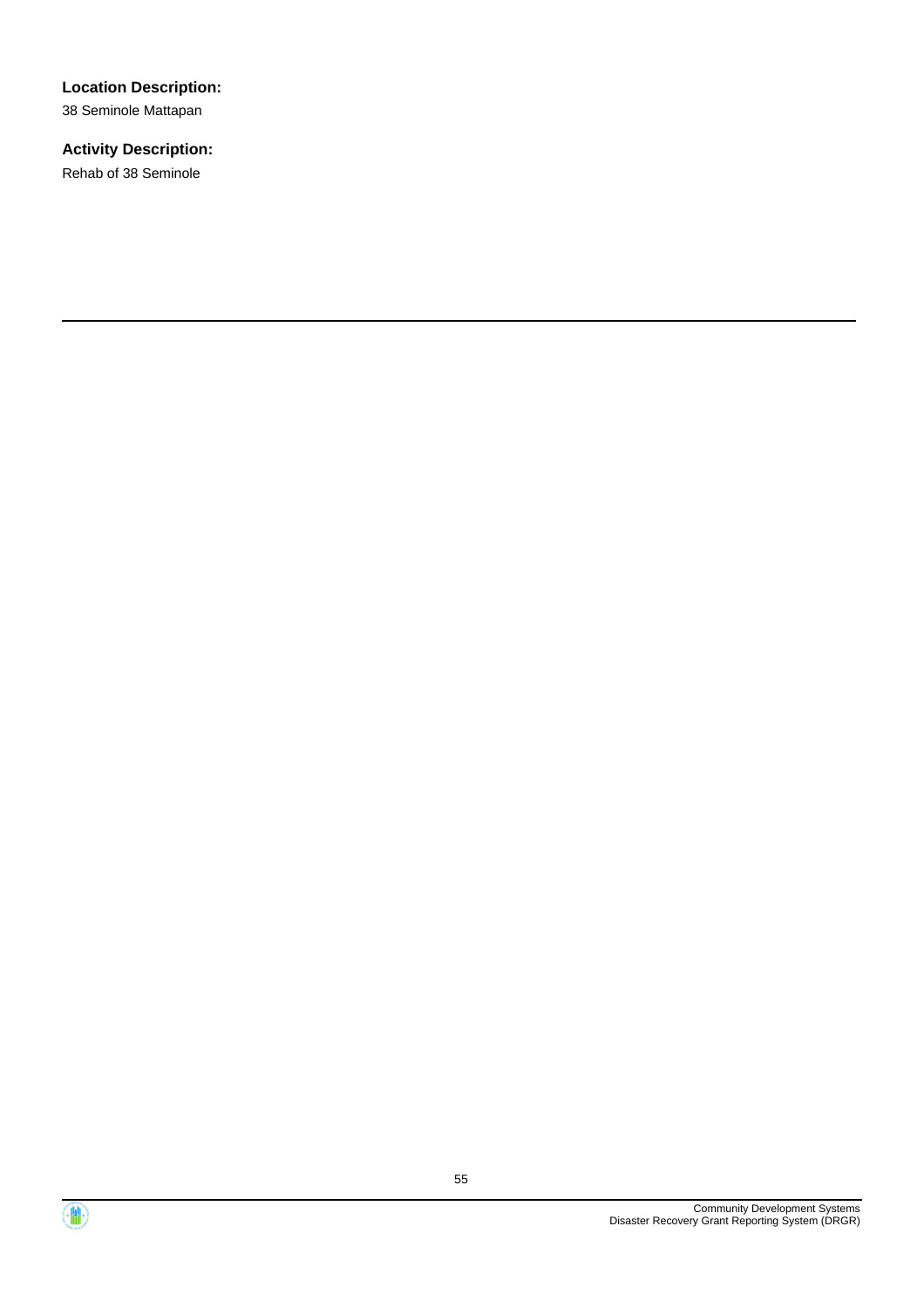**Grantee Activity Number: Projected Start Date:** LH25: Funds targeted for housing for households whose incomes are at or under 50% Area Median Income. **National Objective: Activity Status: Projected End Date: N2 12-01 Activitiy Type:** 09/15/2010 04/01/2011 Rehabilitation/reconstruction of residential structures example of the Under Way **Activity Title: 498 Blue Hill Avenue VLI Project Number:** 2-1 **Project Title:** Acquisition & Rehabilitation **Total Budget:** \$ 375,864.22 **Other Funds** \$ 0.00 **Total Funds** \$ 375,864.22 **Environmental Assessment:** COMPLETED **Proposed Beneficiaries Total Low Mod Low/Mod% # Renter Households** 2 2 100.00 **# of Households** 2 2 100.00 **Proposed Accomplishments Total # of Singlefamily Units** 2 **# of Housing Units** 2 **# ELI Households (0-30% AMI) # of Properties** 1 **Proposed budgets for organizations carrying out Activity: Activity is being carried out through: Responsible Organization Organization Type Proposed** No **Activity is being carried out by Grantee: Organization carrying out Activity:** Department of Neighborhood Development1 Direct (Households) **Benefit Report Type: Project Draw Block by HUD: Project Draw Block Date by HUD:** Blocked by HQ ADMINISTRATOR **Activity Draw Block by HUD: Activity Draw Block Date by HUD: Block Drawdown By Grantee:** Not Blocked

Department of Neighborhood Development1 Local Government \$ 293,093.32

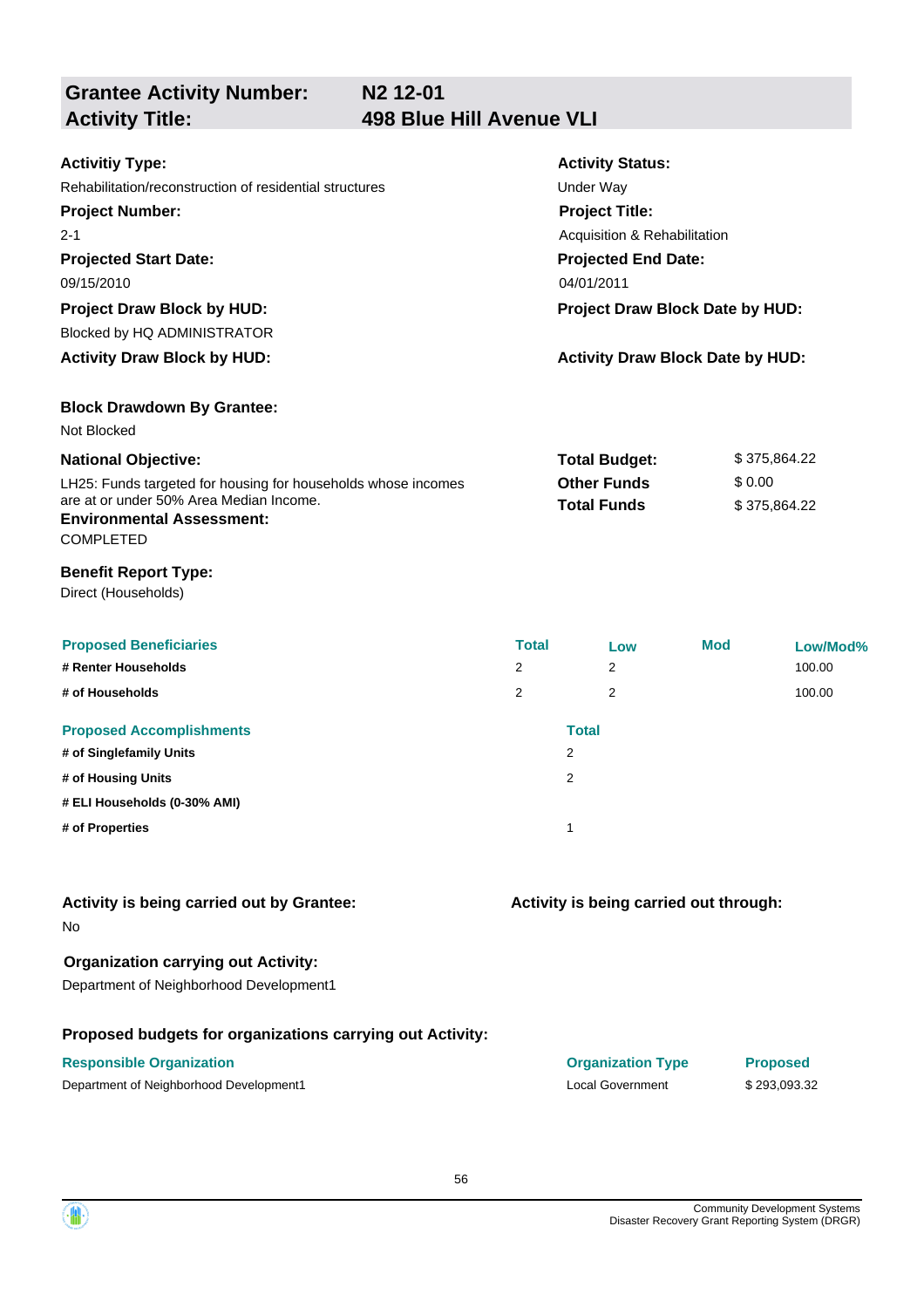498 Blue Hill Avenue, Dorchester 02124

#### **Activity Description:**

Funding for rehab of the two VLI units of a Three family property. The other unit is reported at N2 6-01



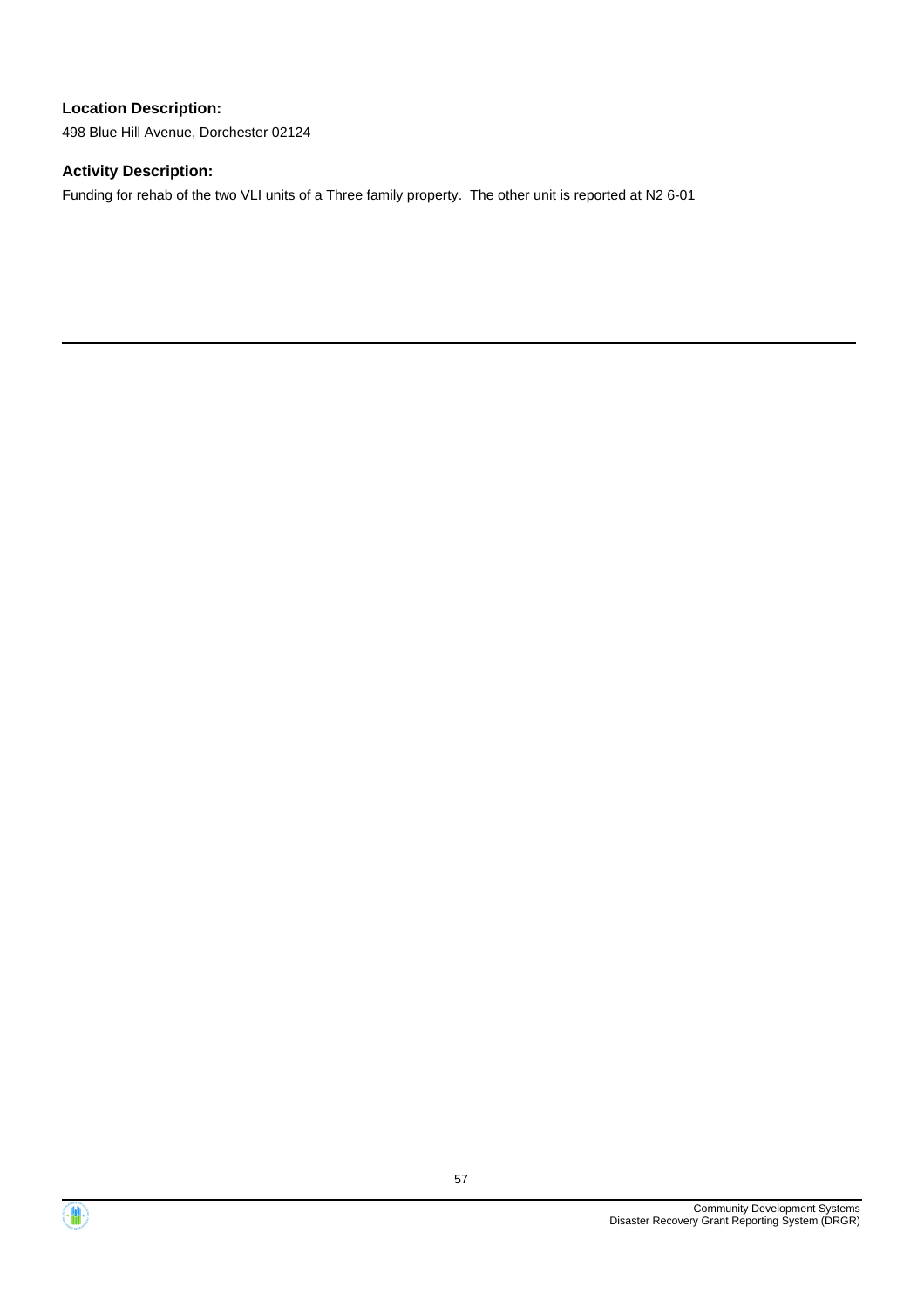**Grantee Activity Number: Projected Start Date:** LH25: Funds targeted for housing for households whose incomes are at or under 50% Area Median Income. **National Objective: Activity Status: Projected End Date: N2 12-02 Activitiy Type:** 09/15/2010 06/01/2011 Rehabilitation/reconstruction of residential structures example of the Under Way **Activity Title: 100 Devon Street VLI Project Number:** 2-1 **Project Title:** Acquisition & Rehabilitation **Total Budget:** \$ 443,050.81 **Other Funds** \$ 0.00 **Total Funds** \$443,050.81 **Environmental Assessment:** COMPLETED **Proposed Beneficiaries Total Low Mod Low/Mod% # Renter Households** 3 3 100.00 **# of Households** 3 3 100.00 **Proposed Accomplishments Total # of Singlefamily Units** 3 **# of Housing Units** 3 **# ELI Households (0-30% AMI) # of Properties** 1 **Proposed budgets for organizations carrying out Activity: Activity is being carried out through:** No **Activity is being carried out by Grantee: Organization carrying out Activity:** Department of Neighborhood Development1 Direct (Households) **Benefit Report Type: Project Draw Block by HUD: Project Draw Block Date by HUD:** Blocked by HQ ADMINISTRATOR **Activity Draw Block by HUD: Activity Draw Block Date by HUD: Block Drawdown By Grantee:** Not Blocked

#### **Responsible Organization Organization Type Proposed**

Department of Neighborhood Development1 Local Government \$ 387,770.00

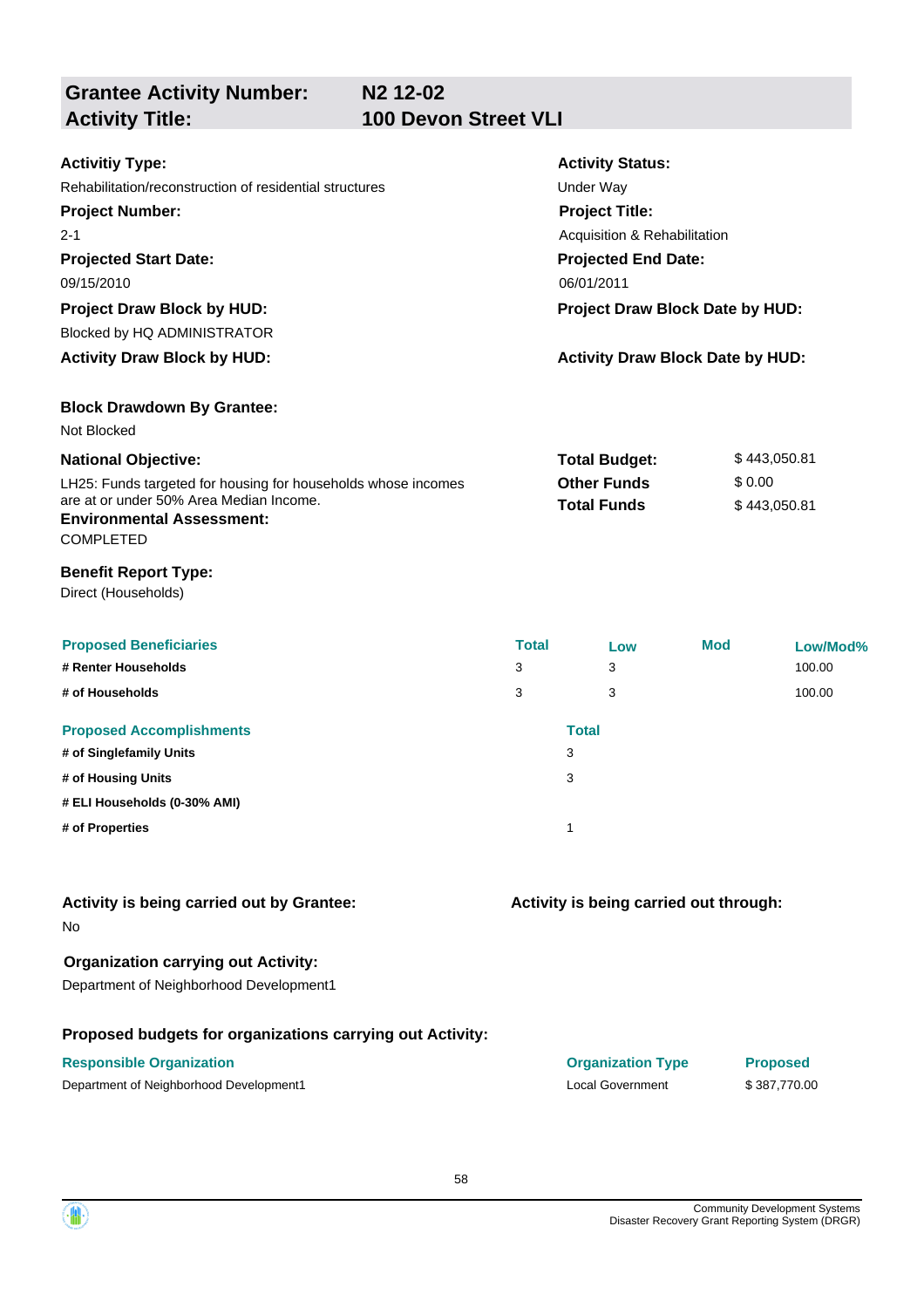100 Devon Street, Dorchester MA 02121

#### **Activity Description:**

Rehabilitation of a 3 family REO for 3 VLI families.



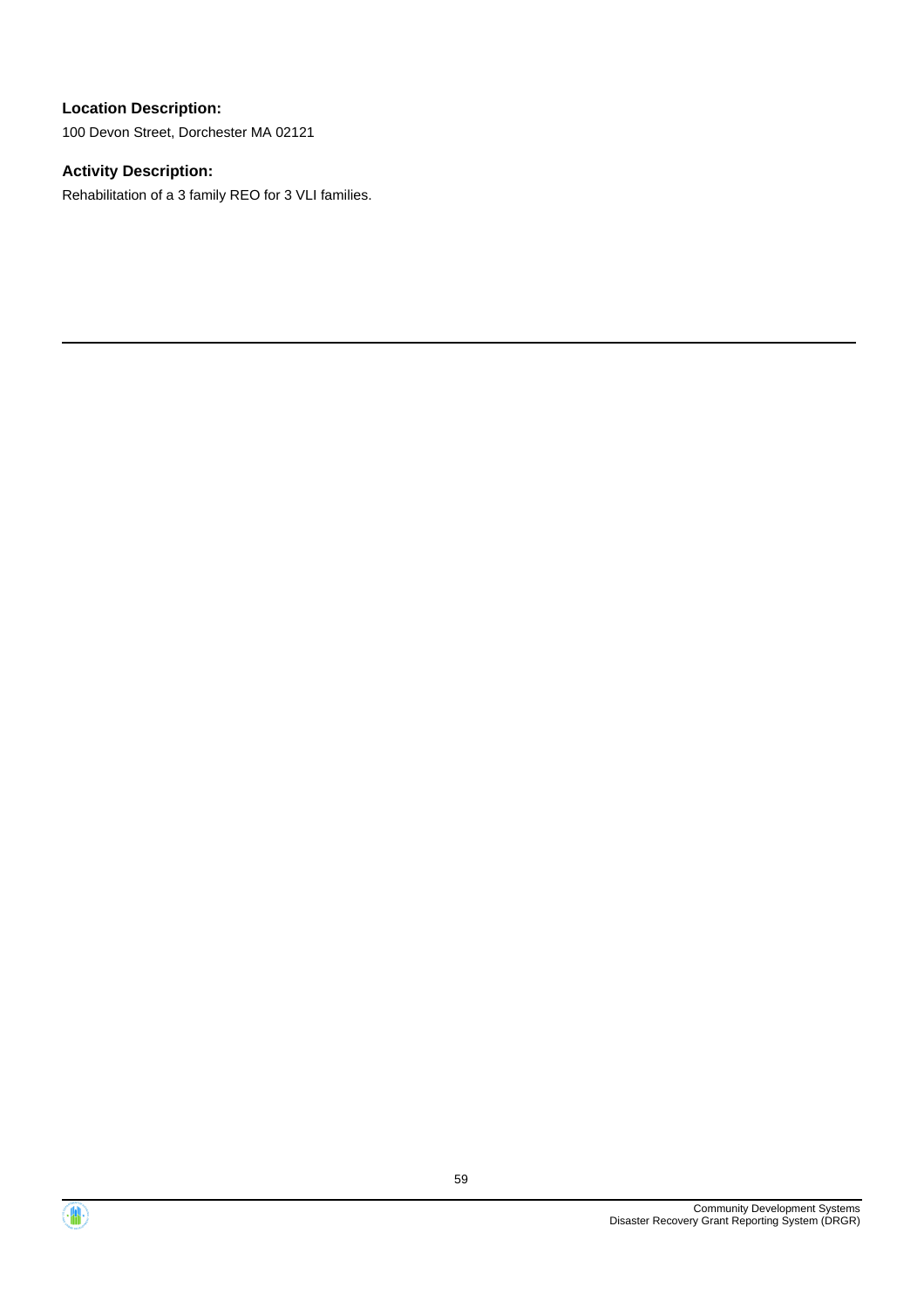**Grantee Activity Number: Projected Start Date:** LH25: Funds targeted for housing for households whose incomes are at or under 50% Area Median Income. **National Objective: Activity Status: Projected End Date: N2 12-03 Activitiy Type:** 09/15/2010 06/01/2011 Rehabilitation/reconstruction of residential structures example of the Under Way **Activity Title: 96 Bellevue Street VLI Project Number:** 2-1 **Project Title:** Acquisition & Rehabilitation **Total Budget:** \$ 565,989.21 **Other Funds** \$ 0.00 **Total Funds** \$ 565,989.21 **Environmental Assessment:** COMPLETED **Proposed Beneficiaries Total Low Mod Low/Mod% # Renter Households** 3 3 100.00 **# of Households** 3 3 100.00 **Proposed Accomplishments Total # of Singlefamily Units** 3 **# of Housing Units** 3 **# ELI Households (0-30% AMI) # of Properties** 1 **Proposed budgets for organizations carrying out Activity: Activity is being carried out through: Responsible Organization Organization Type Proposed** No **Activity is being carried out by Grantee: Organization carrying out Activity:** Department of Neighborhood Development1 Department of Neighborhood Development1 Local Government \$ 495,369.00 Direct (Households) **Benefit Report Type: Project Draw Block by HUD: Project Draw Block Date by HUD:** Blocked by HQ ADMINISTRATOR **Activity Draw Block by HUD: Activity Draw Block Date by HUD: Block Drawdown By Grantee:** Not Blocked

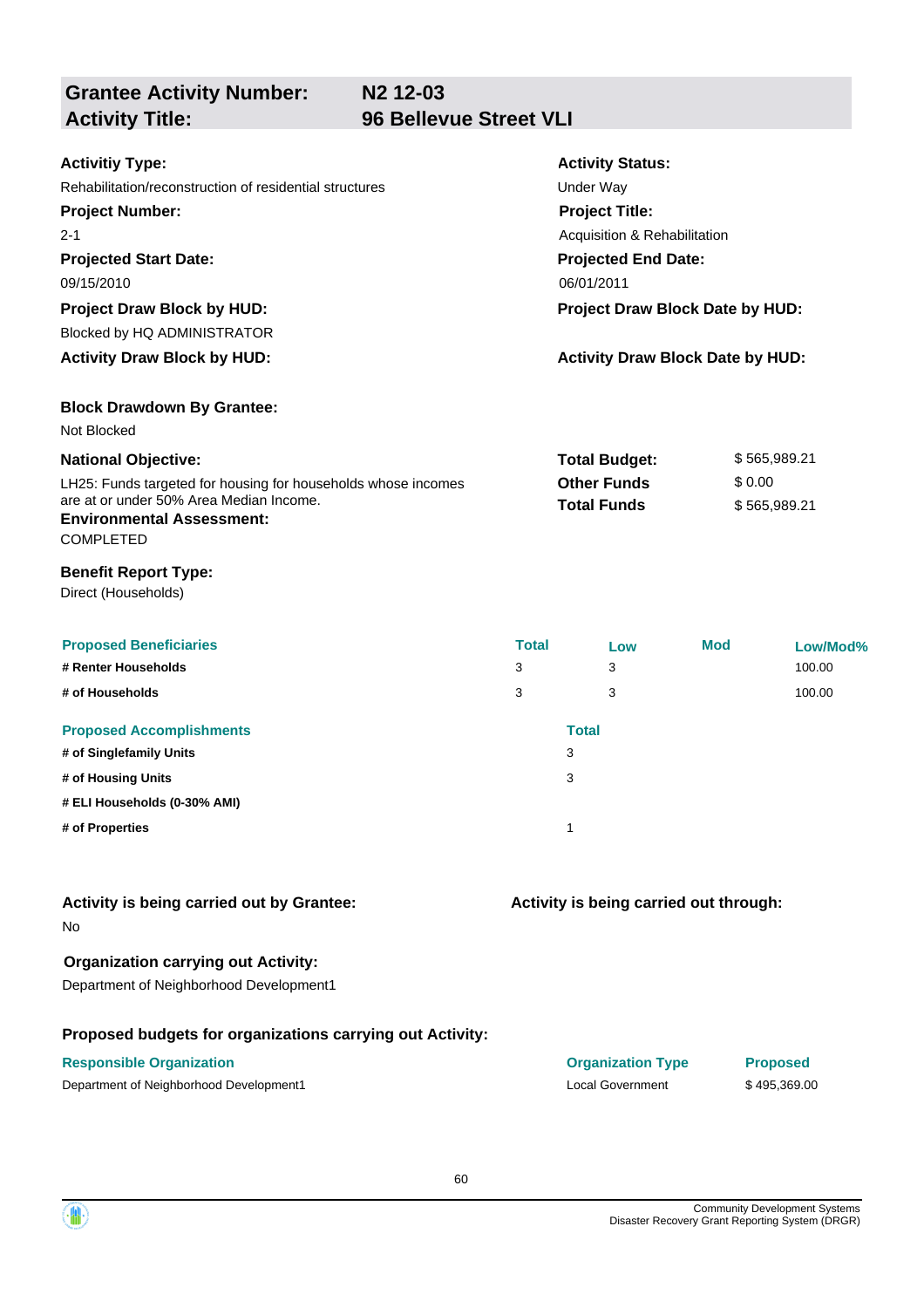96 Bellevue Street Dorchester 02124

#### **Activity Description:**

Funds for rehabilitation of a 3 family property. All units will be VLI.



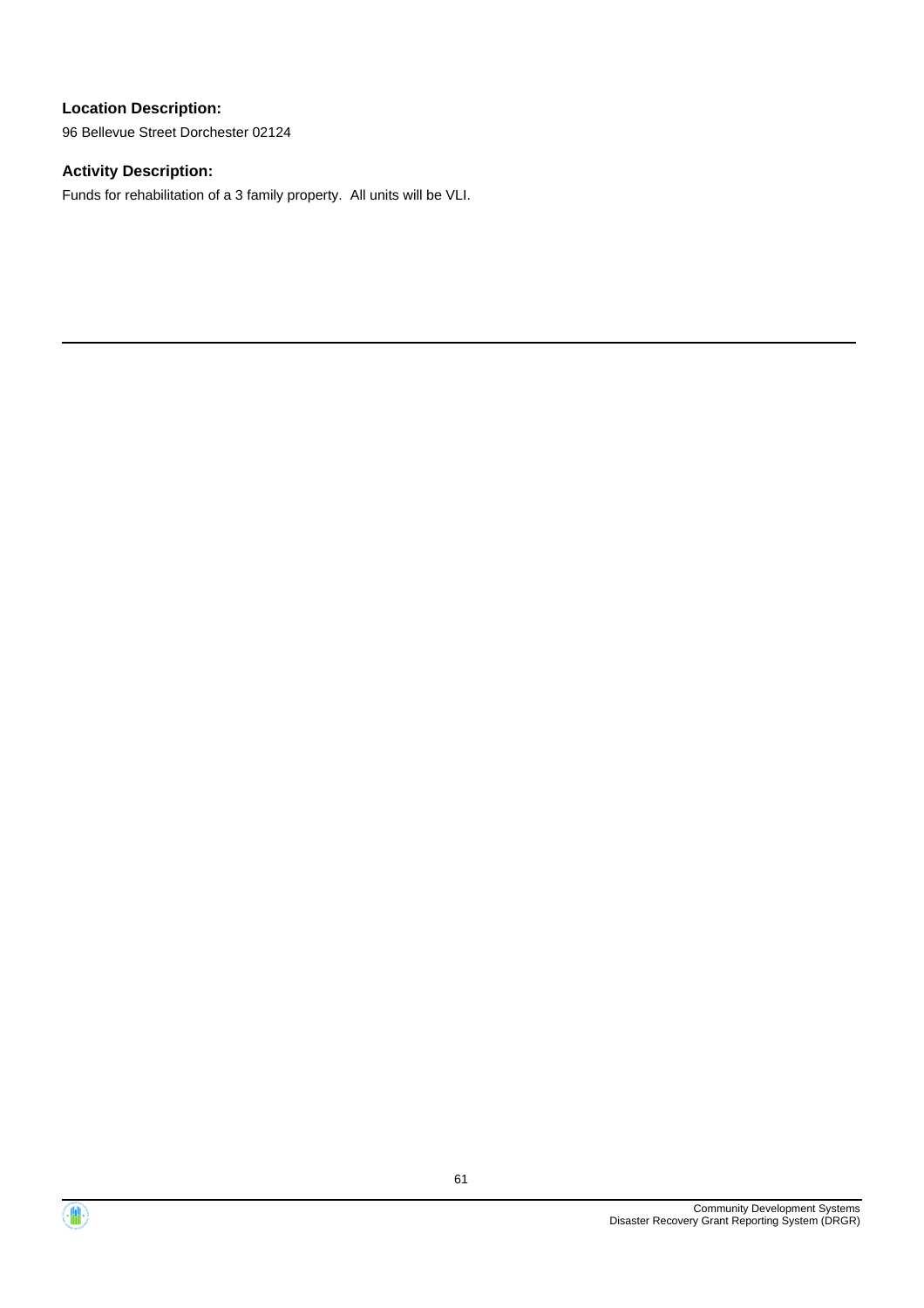**Grantee Activity Number: Projected Start Date:** LH25: Funds targeted for housing for households whose incomes are at or under 50% Area Median Income. **National Objective: Activity Status: Projected End Date: N2 12-04 Activitiy Type:** 09/15/2010 04/01/2011 Rehabilitation/reconstruction of residential structures example of the Under Way **Activity Title: 10 Cameron Street VLI Project Number:** 2-1 **Project Title:** Acquisition & Rehabilitation **Total Budget:** \$ 259,165.07 **Other Funds** \$ 0.00 **Total Funds** \$259,165.07 **Environmental Assessment: Proposed Beneficiaries Total Low Mod Low/Mod% # Renter Households** 3 3 100.00 **# of Households** 3 3 100.00 **Proposed Accomplishments Total # of Singlefamily Units** 3 **# of Housing Units** 3 **# ELI Households (0-30% AMI) # of Properties** 1 **Proposed budgets for organizations carrying out Activity: Activity is being carried out through: Responsible Organization Organization Type Proposed** No **Activity is being carried out by Grantee: Organization carrying out Activity:** Department of Neighborhood Development1 Department of Neighborhood Development1 Local Government \$ 259,165.07 Direct (Households) **Benefit Report Type: Project Draw Block by HUD: Project Draw Block Date by HUD:** Blocked by HQ ADMINISTRATOR **Activity Draw Block by HUD: Activity Draw Block Date by HUD: Block Drawdown By Grantee:** Not Blocked

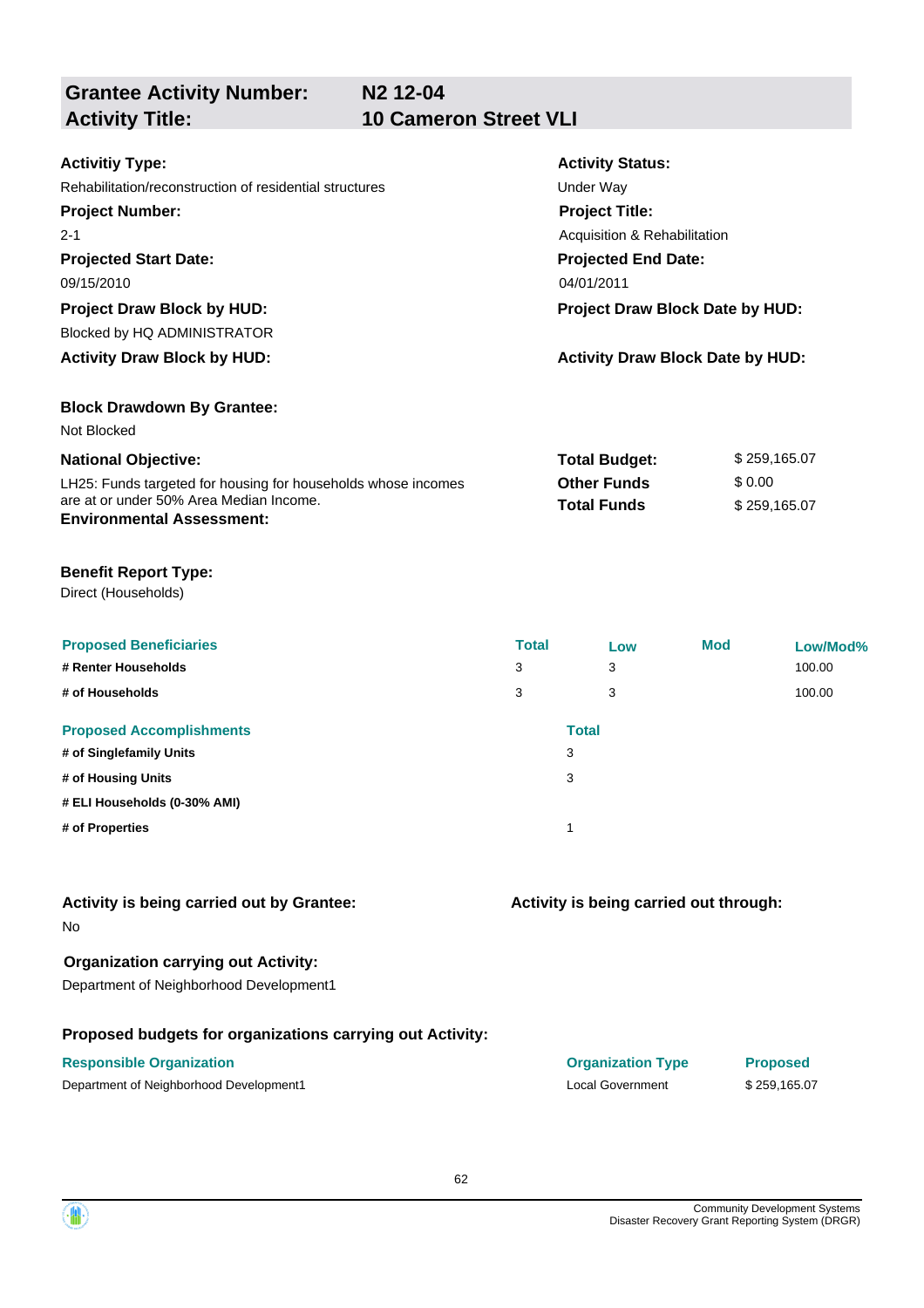10 Camerson Street, Dorchester 02125

#### **Activity Description:**

Rehabilitation of a 3 family property. All units will be VLI. Two are presently occupied by VLI tenants.



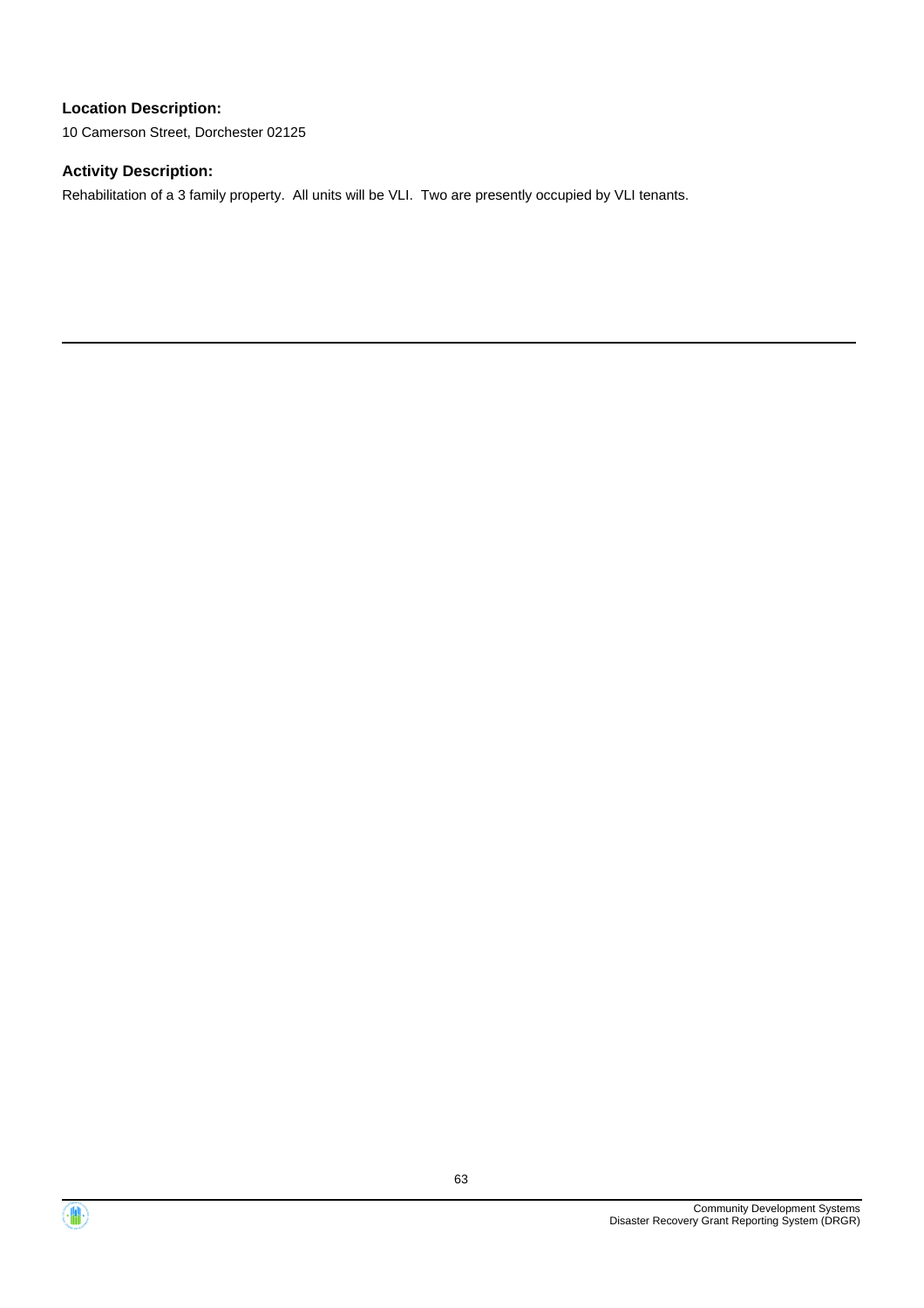**Grantee Activity Number: N2 12-05 Activity Title: 12 Wildwood Street**

| <b>Activitiy Type:</b><br>Acquisition - general<br><b>Project Number:</b><br>$2 - 1$<br><b>Projected Start Date:</b><br>09/13/2010                               |                                                    | <b>Activity Status:</b><br>Under Way<br><b>Project Title:</b><br>Acquisition & Rehabilitation<br><b>Projected End Date:</b><br>09/13/2011 |              |                 |
|------------------------------------------------------------------------------------------------------------------------------------------------------------------|----------------------------------------------------|-------------------------------------------------------------------------------------------------------------------------------------------|--------------|-----------------|
| <b>Project Draw Block by HUD:</b>                                                                                                                                |                                                    | Project Draw Block Date by HUD:                                                                                                           |              |                 |
| Blocked by HQ ADMINISTRATOR                                                                                                                                      |                                                    |                                                                                                                                           |              |                 |
| <b>Activity Draw Block by HUD:</b>                                                                                                                               |                                                    | <b>Activity Draw Block Date by HUD:</b>                                                                                                   |              |                 |
| <b>Block Drawdown By Grantee:</b><br>Not Blocked                                                                                                                 |                                                    |                                                                                                                                           |              |                 |
| <b>National Objective:</b>                                                                                                                                       |                                                    | <b>Total Budget:</b>                                                                                                                      | \$152,341.44 |                 |
| LH25: Funds targeted for housing for households whose incomes<br>are at or under 50% Area Median Income.<br><b>Environmental Assessment:</b><br><b>COMPLETED</b> | <b>Other Funds</b><br>\$0.00<br><b>Total Funds</b> |                                                                                                                                           | \$152,341.44 |                 |
| <b>Benefit Report Type:</b><br>Direct (Households)                                                                                                               |                                                    |                                                                                                                                           |              |                 |
| <b>Proposed Beneficiaries</b>                                                                                                                                    | <b>Total</b>                                       | Low                                                                                                                                       | <b>Mod</b>   | Low/Mod%        |
| # Renter Households                                                                                                                                              | $\overline{2}$                                     | 2                                                                                                                                         |              | 100.00          |
| # of Households                                                                                                                                                  | 2                                                  | 2                                                                                                                                         |              | 100.00          |
| # of Permanent Jobs Created                                                                                                                                      |                                                    |                                                                                                                                           |              | 0.0             |
| <b>Proposed Accomplishments</b>                                                                                                                                  |                                                    | <b>Total</b>                                                                                                                              |              |                 |
| # of Singlefamily Units                                                                                                                                          |                                                    | 2                                                                                                                                         |              |                 |
| # of Housing Units                                                                                                                                               |                                                    | 2                                                                                                                                         |              |                 |
| # of Properties                                                                                                                                                  |                                                    | 1                                                                                                                                         |              |                 |
| Activity is being carried out by Grantee:<br>No.                                                                                                                 |                                                    | Activity is being carried out through:                                                                                                    |              |                 |
|                                                                                                                                                                  |                                                    |                                                                                                                                           |              |                 |
| <b>Organization carrying out Activity:</b>                                                                                                                       |                                                    |                                                                                                                                           |              |                 |
| Department of Neighborhood Development1                                                                                                                          |                                                    |                                                                                                                                           |              |                 |
| Proposed budgets for organizations carrying out Activity:                                                                                                        |                                                    |                                                                                                                                           |              |                 |
| <b>Responsible Organization</b>                                                                                                                                  |                                                    | <b>Organization Type</b>                                                                                                                  |              | <b>Proposed</b> |
| Department of Neighborhood Development1                                                                                                                          |                                                    | Local Government                                                                                                                          |              | \$133,333.33    |

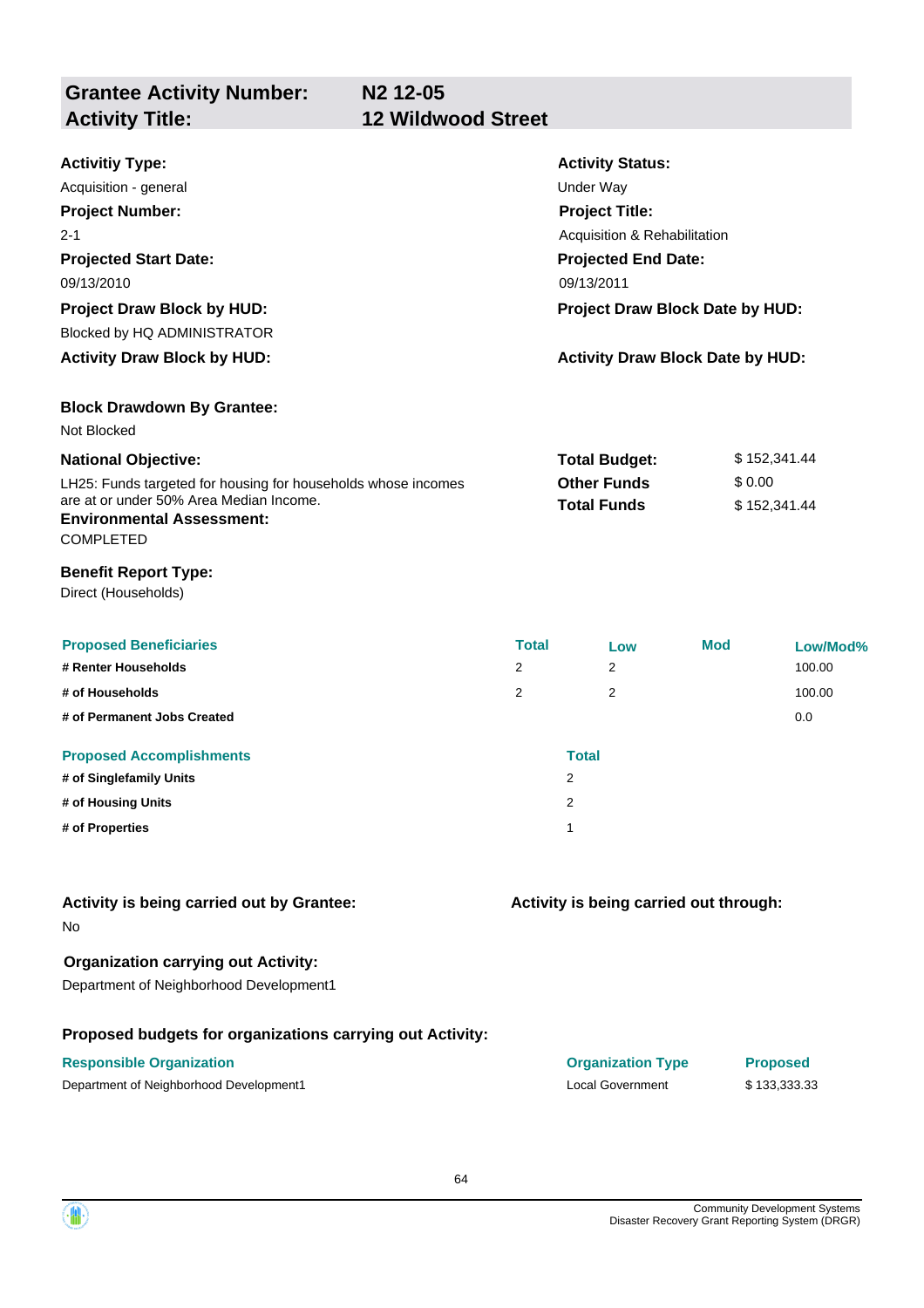12 Wildwood Street, Dorchester 02124

#### **Activity Description:**

Acquisition of a 3 family REO property with 2 units VLI. The 3rd rental unit is reported under N2 6-02.



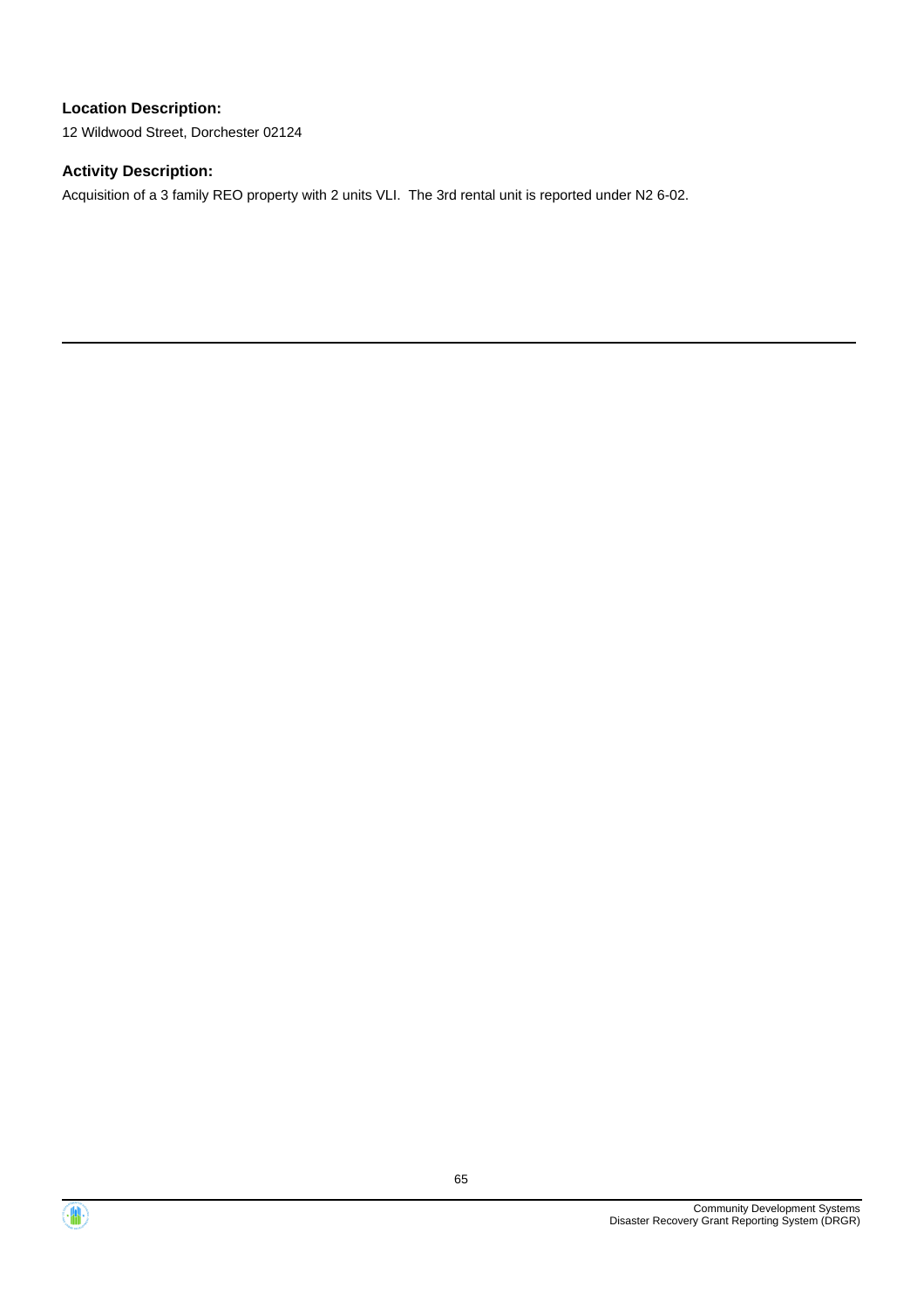**Grantee Activity Number: Projected Start Date:** LH25: Funds targeted for housing for households whose incomes are at or under 50% Area Median Income. **National Objective: Activity Status: Projected End Date: N2 12-06 Activitiy Type:** 05/01/2010 05/01/2011 Rehabilitation/reconstruction of residential structures example of the Under Way **Activity Title: 618 Dudley Street VLI Project Number:** 2-1 **Project Title:** Acquisition & Rehabilitation **Total Budget:** \$ 339,785.50 **Other Funds** \$ 0.00 **Total Funds** \$ 339,785.50 **Environmental Assessment:** COMPLETED **Proposed Beneficiaries Total Low Mod Low/Mod% # Renter Households** 4 4 100.00 **# of Households** 4 4 100.00 Direct (Households) **Benefit Report Type: Project Draw Block by HUD: Project Draw Block Date by HUD:** Blocked by HQ ADMINISTRATOR **Activity Draw Block by HUD: Activity Draw Block Date by HUD: Block Drawdown By Grantee:** Not Blocked

# **Proposed Accomplishments Total # of Singlefamily Units** 4 **# of Housing Units** 4 **# ELI Households (0-30% AMI) # of Properties** 1

# **Proposed budgets for organizations carrying out Activity: Activity is being carried out through: Responsible Organization Organization Type Proposed** No **Activity is being carried out by Grantee: Organization carrying out Activity:** Department of Neighborhood Development1 Department of Neighborhood Development1 Local Government \$ 272,405.00



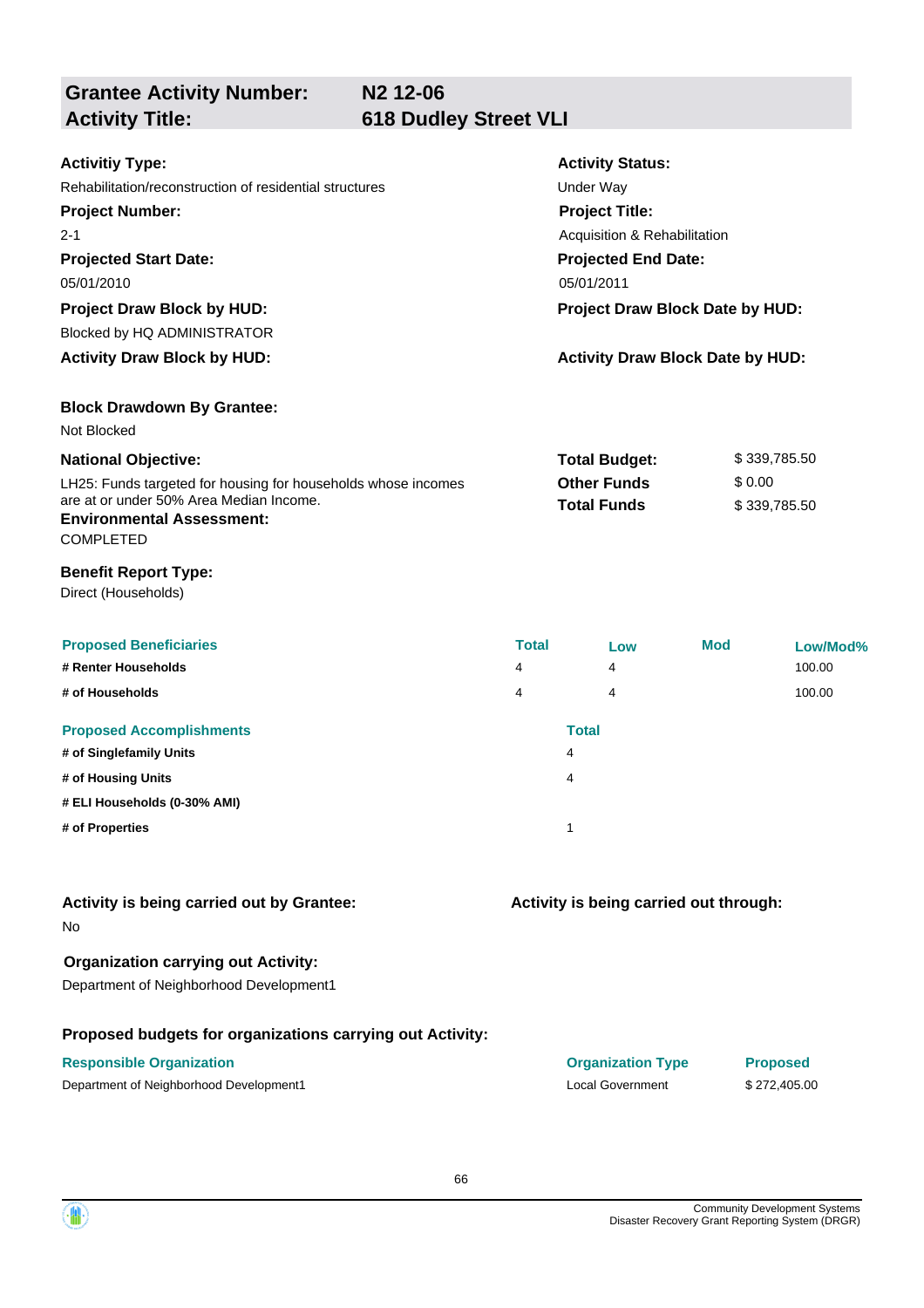618 Dudley Street (VLI) Dorchester.

# **Activity Description:**

Rehab of a 4 family REO property for rental property for VLI families.



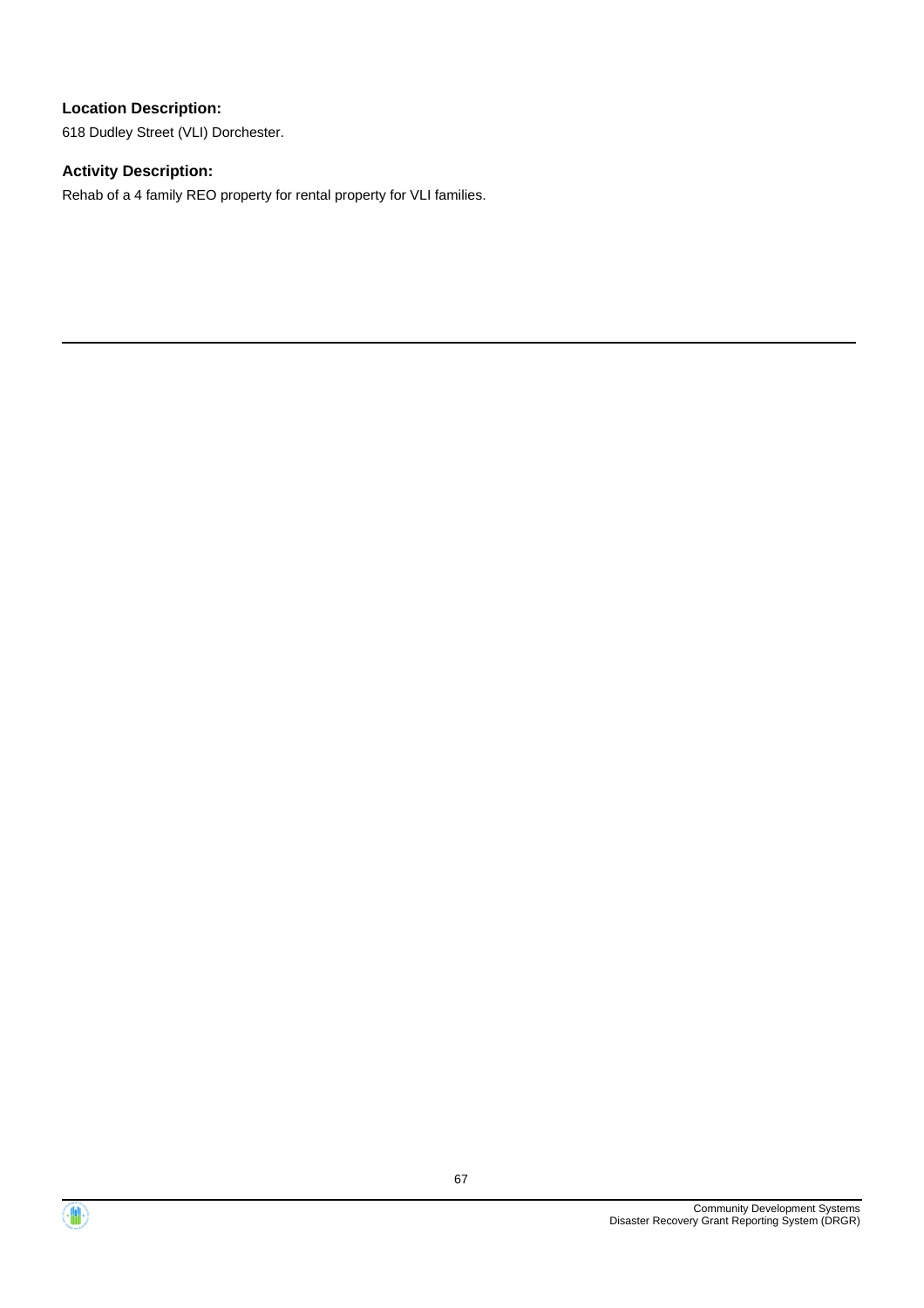**Grantee Activity Number: Projected Start Date:** LH25: Funds targeted for housing for households whose incomes are at or under 50% Area Median Income. **National Objective: Activity Status: Projected End Date: N2 12-07 Activitiy Type:** 01/08/2011 03/08/2012 Rehabilitation/reconstruction of residential structures example of the Under Way **Activity Title: 24 Alpine Street Project Number:** 2-1 **Project Title:** Acquisition & Rehabilitation **Total Budget:** \$ 264,911.35 **Other Funds** \$ 0.00 **Total Funds** \$264,911.35 **Environmental Assessment:** COMPLETED **Proposed Beneficiaries Total Low Mod Low/Mod% # Renter Households** 3 3 100.00 **# of Households** 3 3 100.00 **Proposed Accomplishments Total # of Singlefamily Units** 3 **# of Housing Units** 3 **# ELI Households (0-30% AMI) # of Properties** 1 **Proposed budgets for organizations carrying out Activity: Activity is being carried out through: Responsible Organization Organization Type Proposed** No **Activity is being carried out by Grantee: Organization carrying out Activity:** Department of Neighborhood Development1 Department of Neighborhood Development1 Local Government \$ 288,253.00 Direct (Households) **Benefit Report Type: Project Draw Block by HUD: Project Draw Block Date by HUD:** Blocked by HQ ADMINISTRATOR **Activity Draw Block by HUD: Activity Draw Block Date by HUD: Block Drawdown By Grantee:** Not Blocked

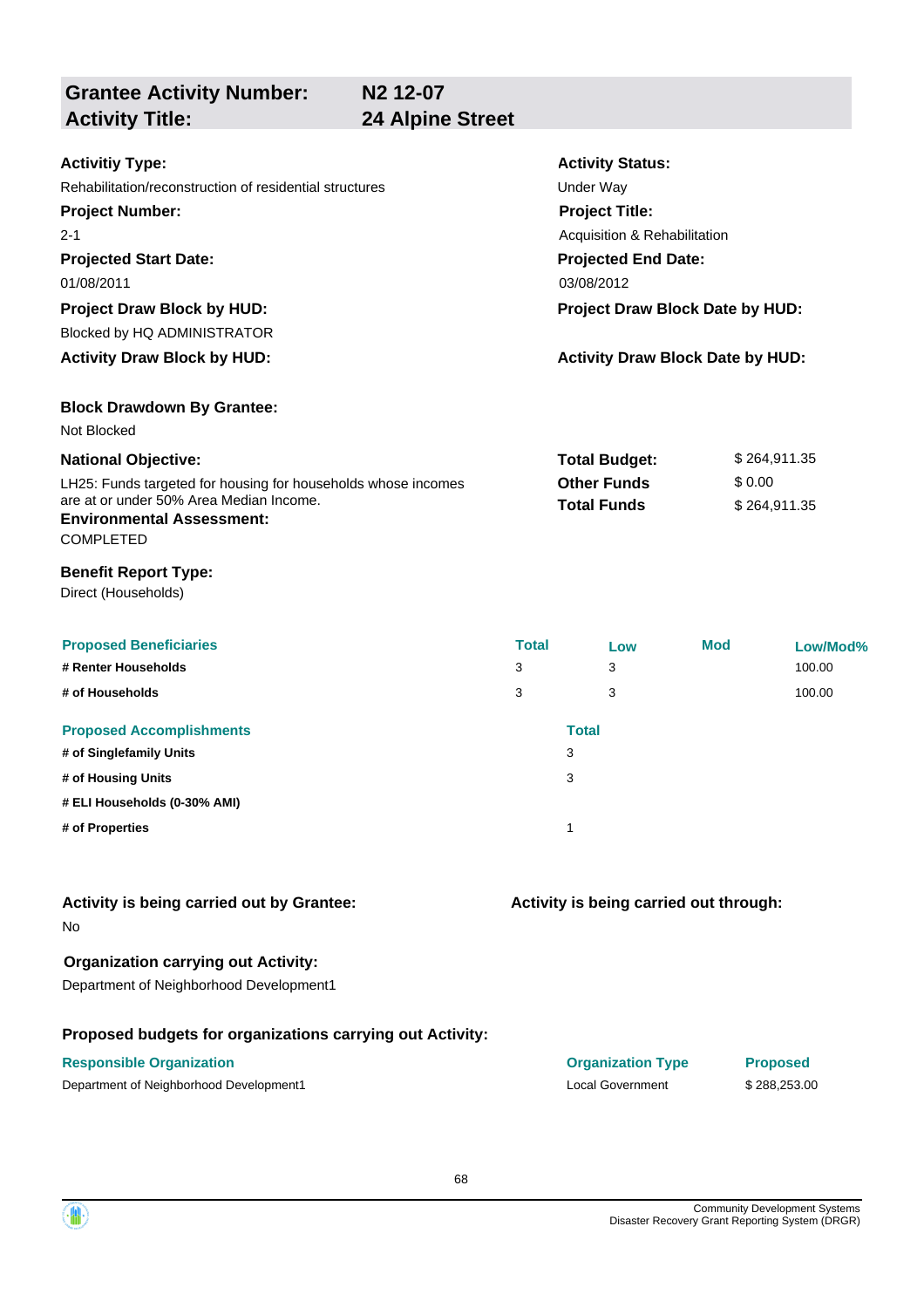24 Alpine Street

# **Activity Description:**

Rehabilitation of a previously acquired 3 family REO property.



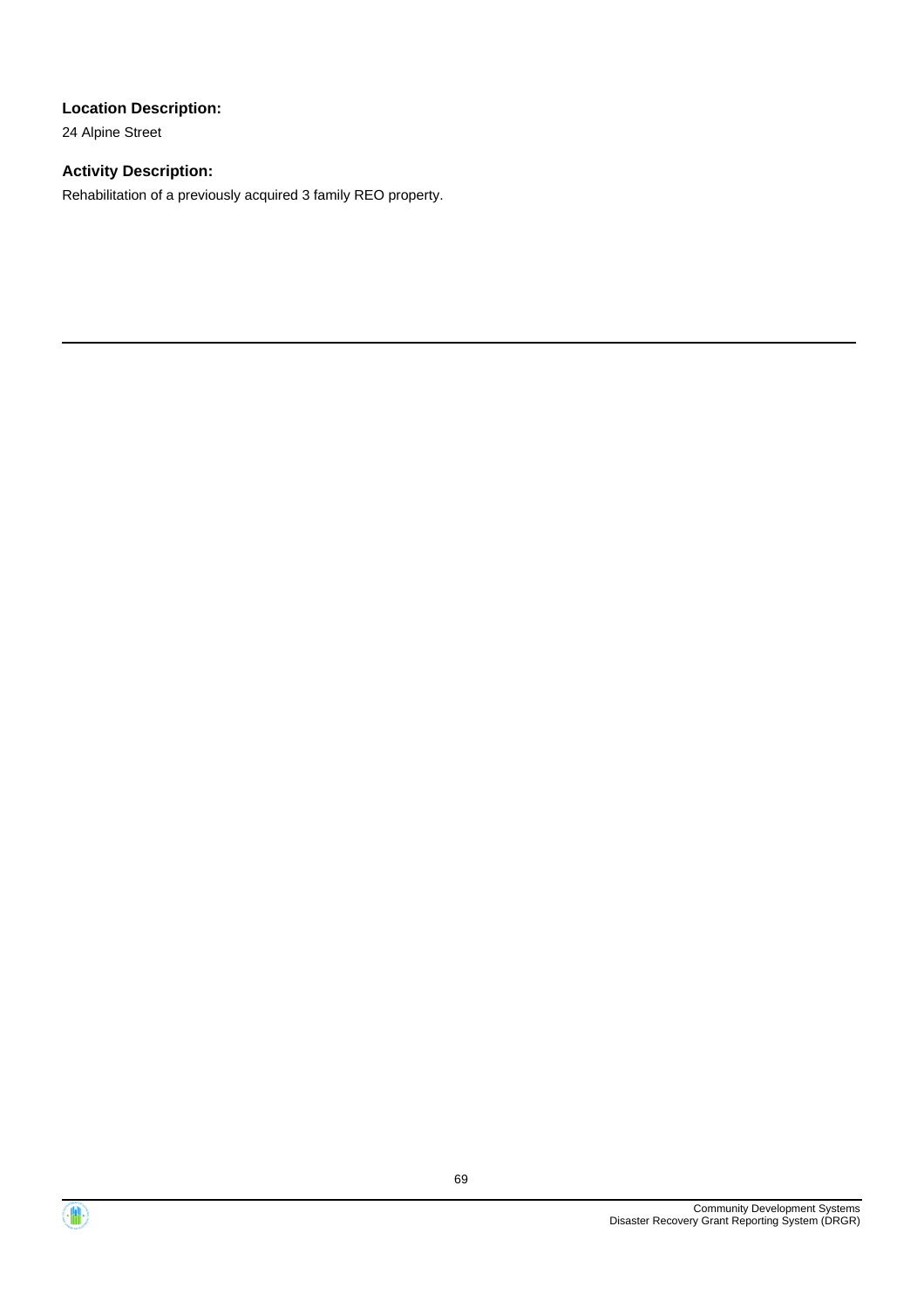**Grantee Activity Number: Projected Start Date:** LH25: Funds targeted for housing for households whose incomes are at or under 50% Area Median Income. **National Objective: Activity Status: Projected End Date: N2 12-08 Activitiy Type:** 01/05/2011 08/15/2012 Rehabilitation/reconstruction of residential structures example of the Under Way **Activity Title: 17 Dunlap Street Project Number:** 2-1 **Project Title:** Acquisition & Rehabilitation **Total Budget:** \$ 158,985.02 **Other Funds** \$ 0.00 **Total Funds** \$ 158,985.02 **Environmental Assessment: Proposed Beneficiaries Total Low Mod Low/Mod% # Renter Households** 2 2 100.00 **# of Households** 2 2 100.00 **Proposed Accomplishments Total # of Singlefamily Units** 2 **# of Housing Units** 2 **# ELI Households (0-30% AMI) # of Properties** 1 **Proposed budgets for organizations carrying out Activity: Activity is being carried out through: Responsible Organization Organization Type Proposed** No **Activity is being carried out by Grantee: Organization carrying out Activity:** Department of Neighborhood Development1 Department of Neighborhood Development1 Local Government \$ 152,072.67 Direct (Households) **Benefit Report Type: Project Draw Block by HUD: Project Draw Block Date by HUD:** Blocked by HQ ADMINISTRATOR **Activity Draw Block by HUD: Activity Draw Block Date by HUD: Block Drawdown By Grantee:** Not Blocked

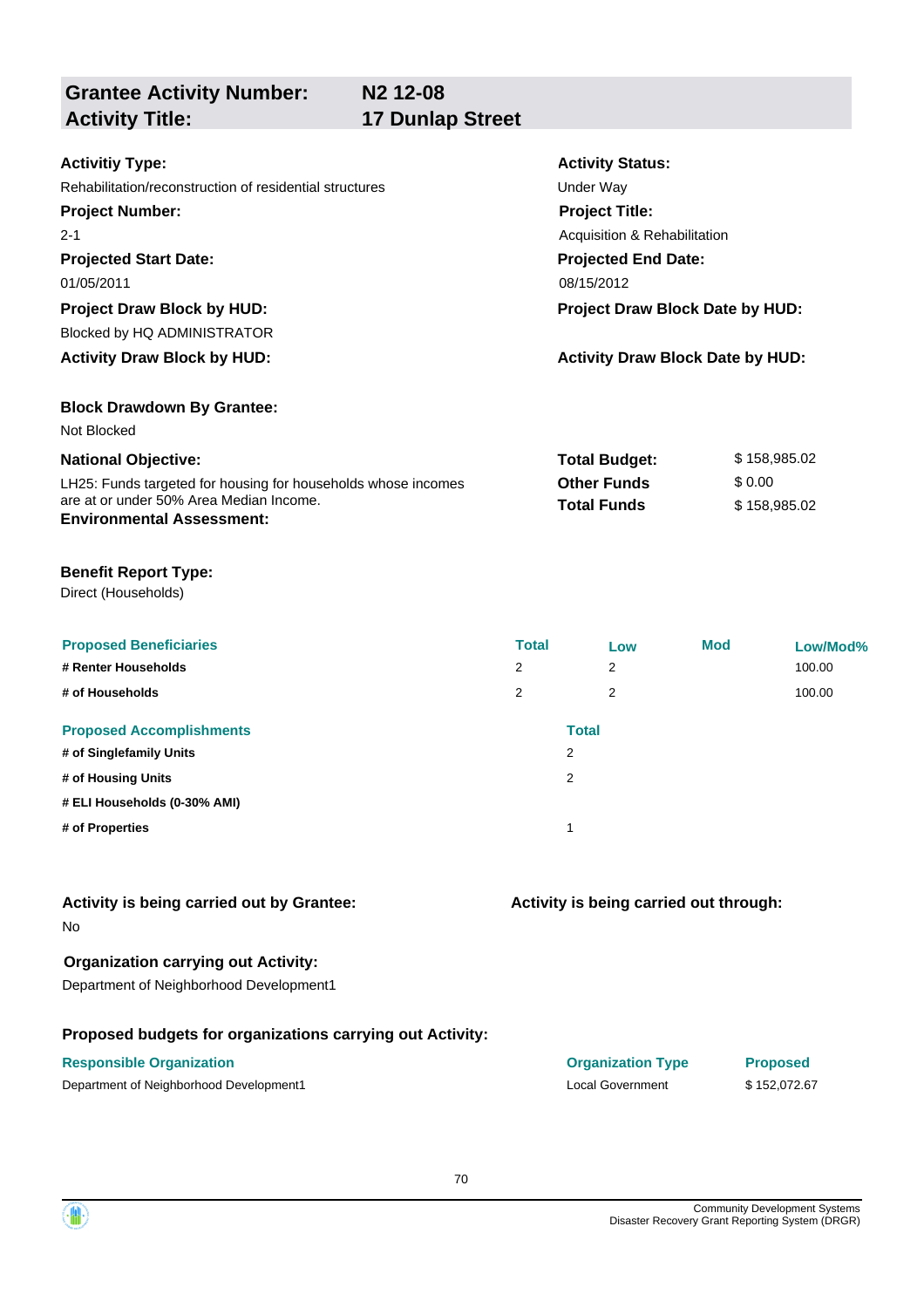17 Dunlap Street Dorchester MA 02124

#### **Activity Description:**

Interior and exterior of a vacant foreclosed 3 family. These two units are VLI. The non-VLI rental unit is reported at N2 6-03.



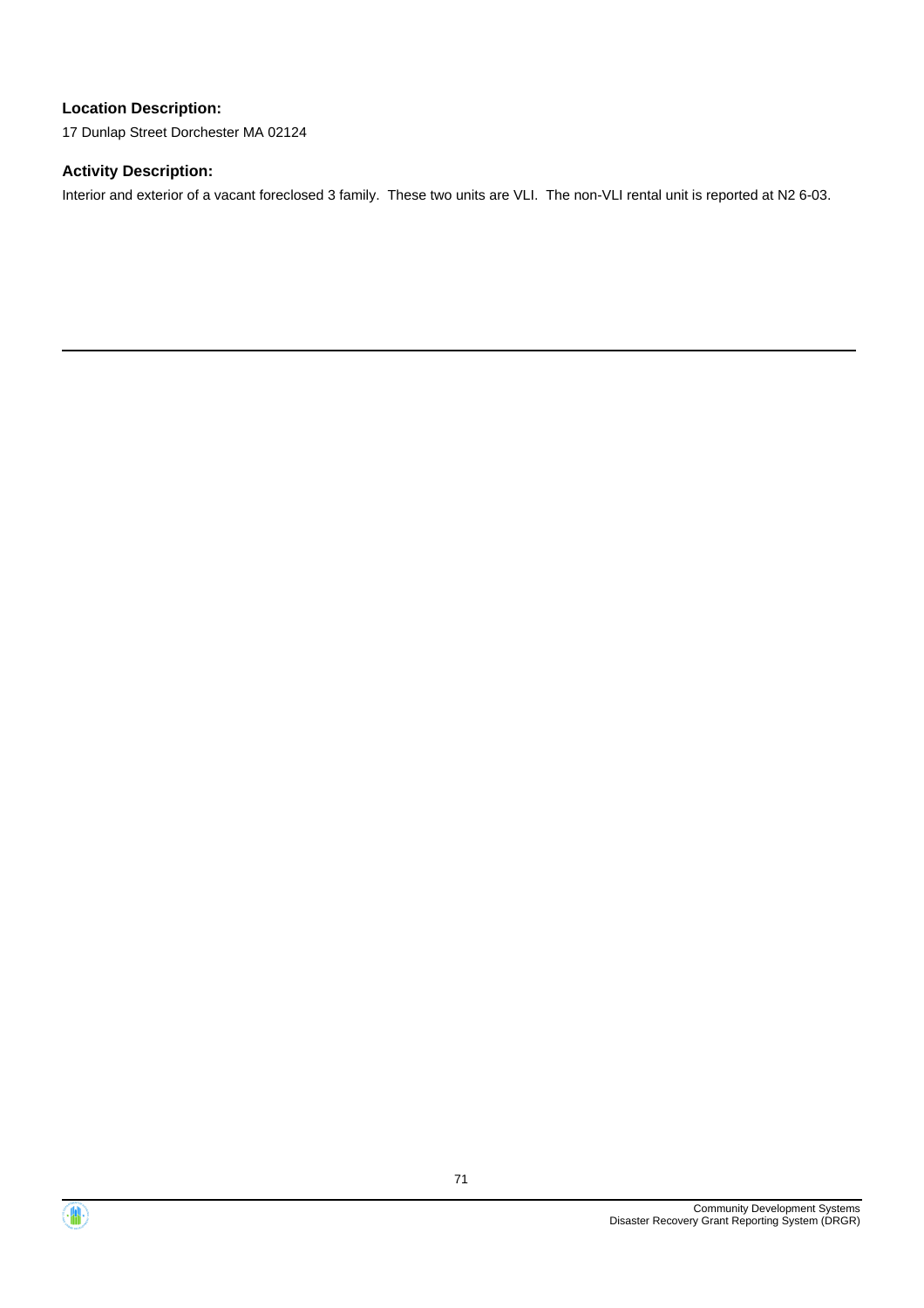**Grantee Activity Number: Projected Start Date:** LH25: Funds targeted for housing for households whose incomes are at or under 50% Area Median Income. **National Objective: Activity Status: Projected End Date: N2 12-09 Activitiy Type:** 03/25/2011 06/25/2012 Rehabilitation/reconstruction of residential structures example of the Under Way **Activity Title: 35 Nightingale Street Project Number:** 2-1 **Project Title:** Acquisition & Rehabilitation **Total Budget:** \$ 47,321.44 **Other Funds** \$ 0.00 **Total Funds** \$ 47,321.44 **Environmental Assessment:** COMPLETED **Proposed Beneficiaries Total Low Mod Low/Mod% # Renter Households** 1 1 100.00 **# of Households** 1 1 100.00 Direct (Households) **Benefit Report Type: Project Draw Block by HUD: Project Draw Block Date by HUD:** Blocked by HQ ADMINISTRATOR **Activity Draw Block by HUD: Activity Draw Block Date by HUD: Block Drawdown By Grantee:** Not Blocked

#### **Proposed Accomplishments Total**

- **# of Singlefamily Units** 1
- **# of Housing Units** 1
- **# ELI Households (0-30% AMI)**

| Activity is being carried out by Grantee: | <b>Activity is being carr</b> |
|-------------------------------------------|-------------------------------|
| No                                        |                               |

# **Organization carrying out Activity:**

Department of Neighborhood Development1

# **Proposed budgets for organizations carrying out Activity:**

### **Responsible Organization Organization Type Proposed**

Department of Neighborhood Development1 and the community of the community of the state of 41,417.00

# *A* ied out through:

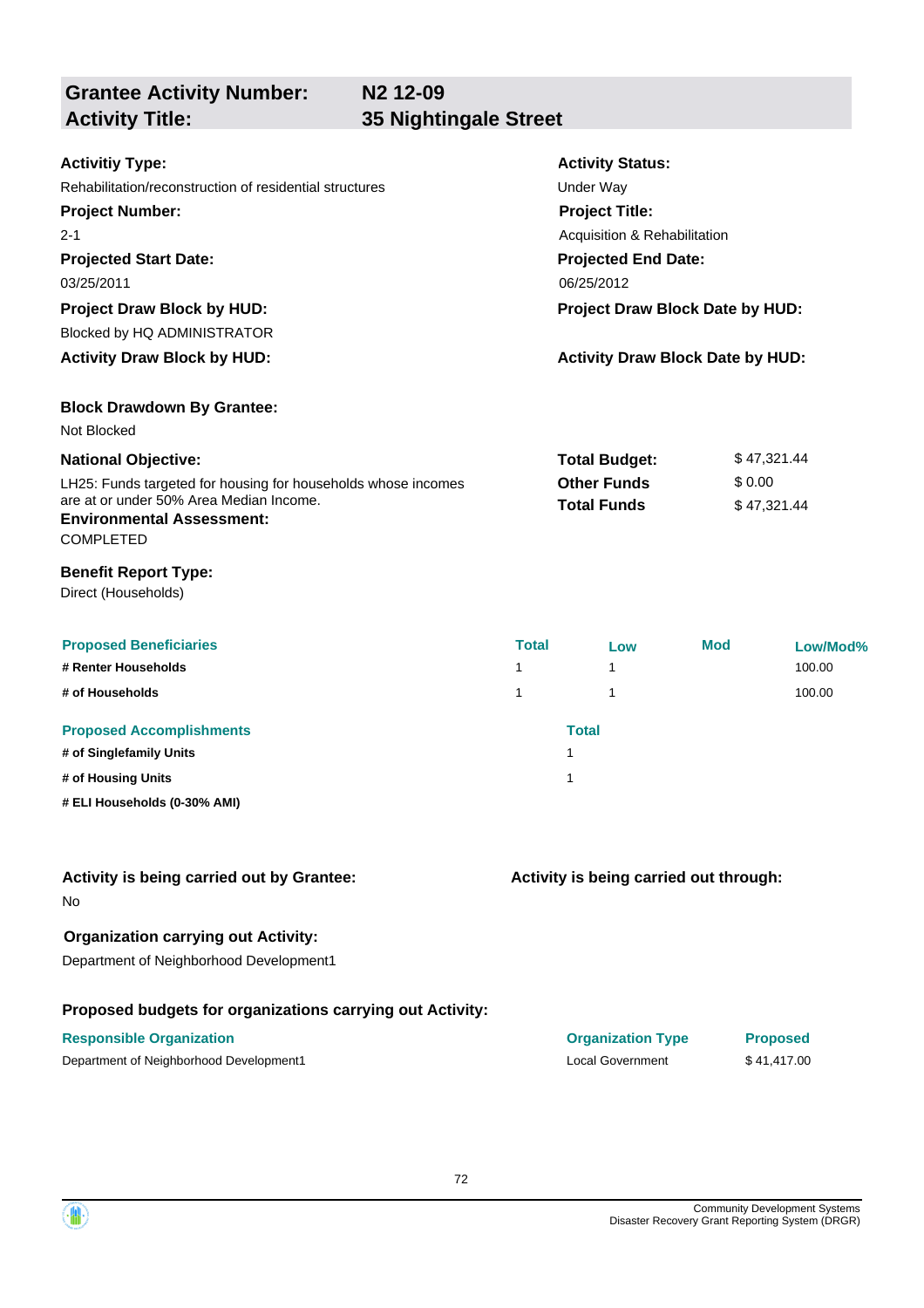35 Nightingale Street Dorchester MA 02124

## **Activity Description:**

Rehab of 35 Nightingale Street (VLI portion). The other portions of the rehab are reported at N2 2-16 and N2 6-04.



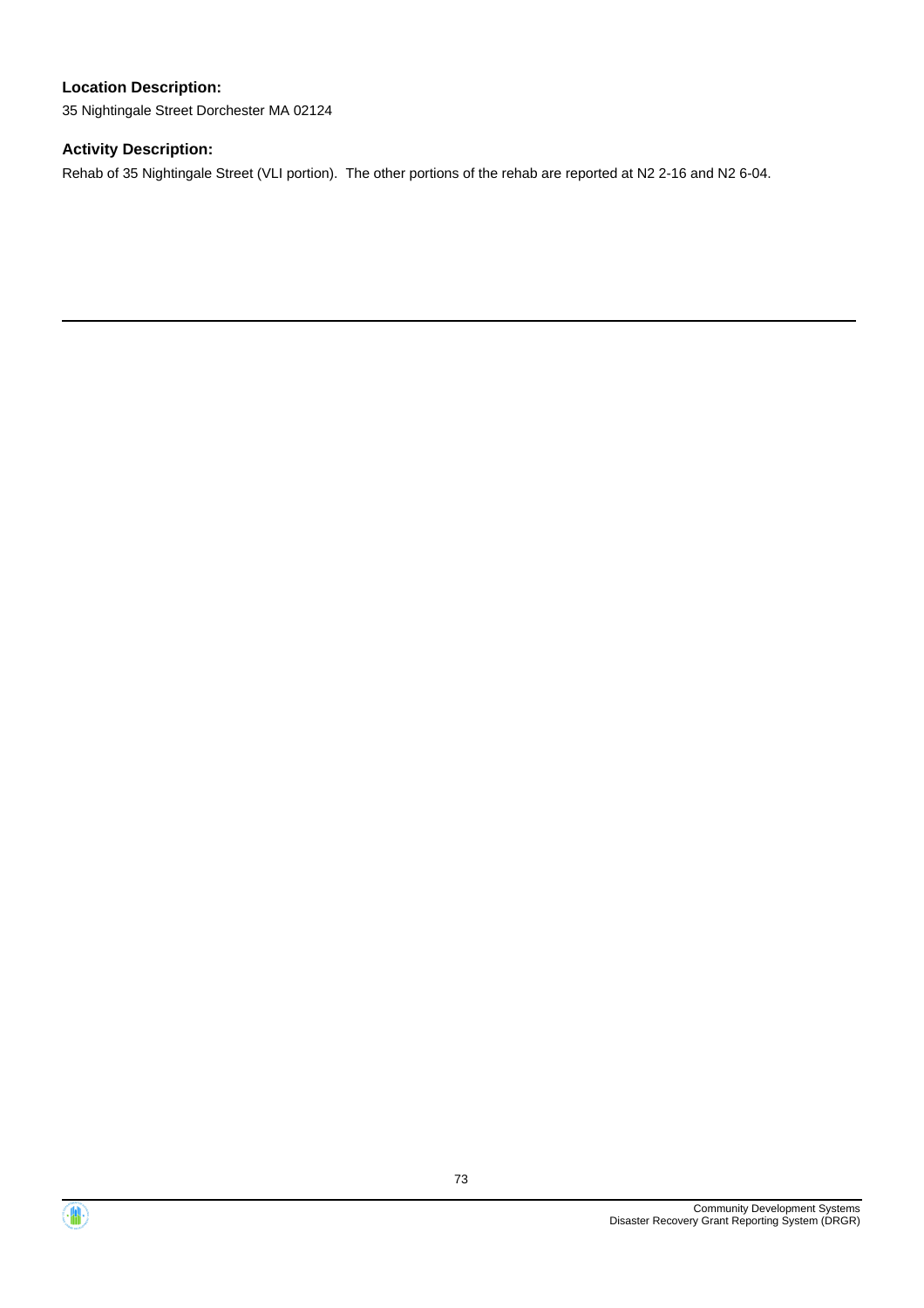**Grantee Activity Number: Projected Start Date:** LH25: Funds targeted for housing for households whose incomes are at or under 50% Area Median Income. **National Objective: Activity Status: Projected End Date: N2 12-10 Activitiy Type:** 03/29/2011 06/29/2012 Rehabilitation/reconstruction of residential structures example of the Under Way **Activity Title: 59 Spencer Street Project Number:** 2-1 **Project Title:** Acquisition & Rehabilitation **Total Budget:** \$ 86,381.03 **Other Funds** \$ 0.00 **Total Funds** \$ 86,381.03 **Environmental Assessment:** COMPLETED **Proposed Beneficiaries Total Low Mod Low/Mod% # Renter Households** 1 1 100.00 **# of Households** 1 1 100.00 **Proposed Accomplishments Total # of Singlefamily Units** 1 **# of Housing Units** 1 **# ELI Households (0-30% AMI) Activity is being carried out through:** No **Activity is being carried out by Grantee: Organization carrying out Activity:** Department of Neighborhood Development1 Direct (Households) **Benefit Report Type: Project Draw Block by HUD: Project Draw Block Date by HUD:** Blocked by HQ ADMINISTRATOR **Activity Draw Block by HUD: Activity Draw Block Date by HUD: Block Drawdown By Grantee:** Not Blocked

### **Proposed budgets for organizations carrying out Activity:**

#### **Responsible Organization Organization Type Proposed**

Department of Neighborhood Development1 and the community of Neighborhood Development \$ 75,603.00

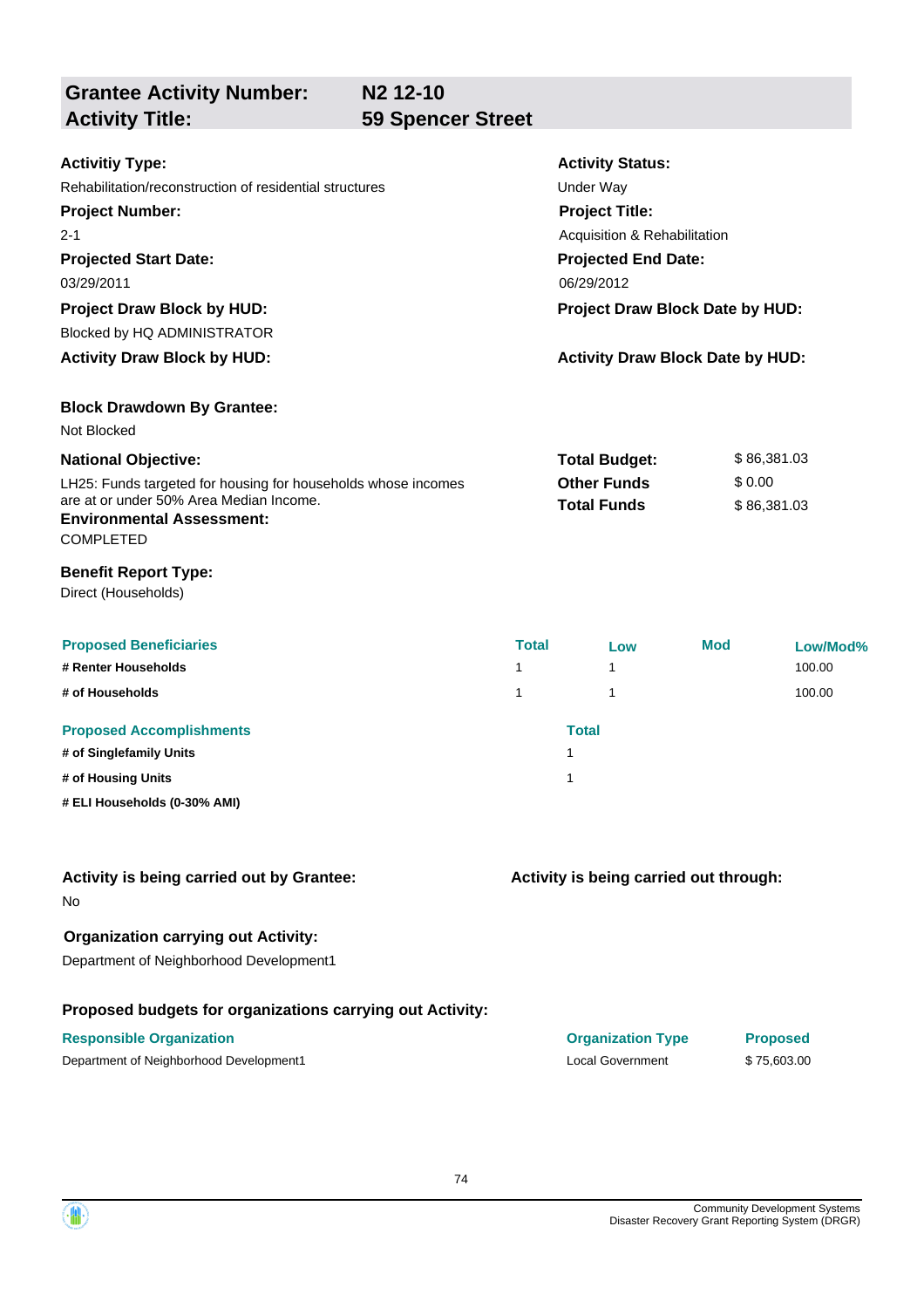59 Spencer Street Dorchester MA.

## **Activity Description:**

Rehabilitation of 59 Spencer. This is the VLI portion of the 3 family. The other portions are reported at N2 2-17 (homeownership) and N2 6-05 (rental).



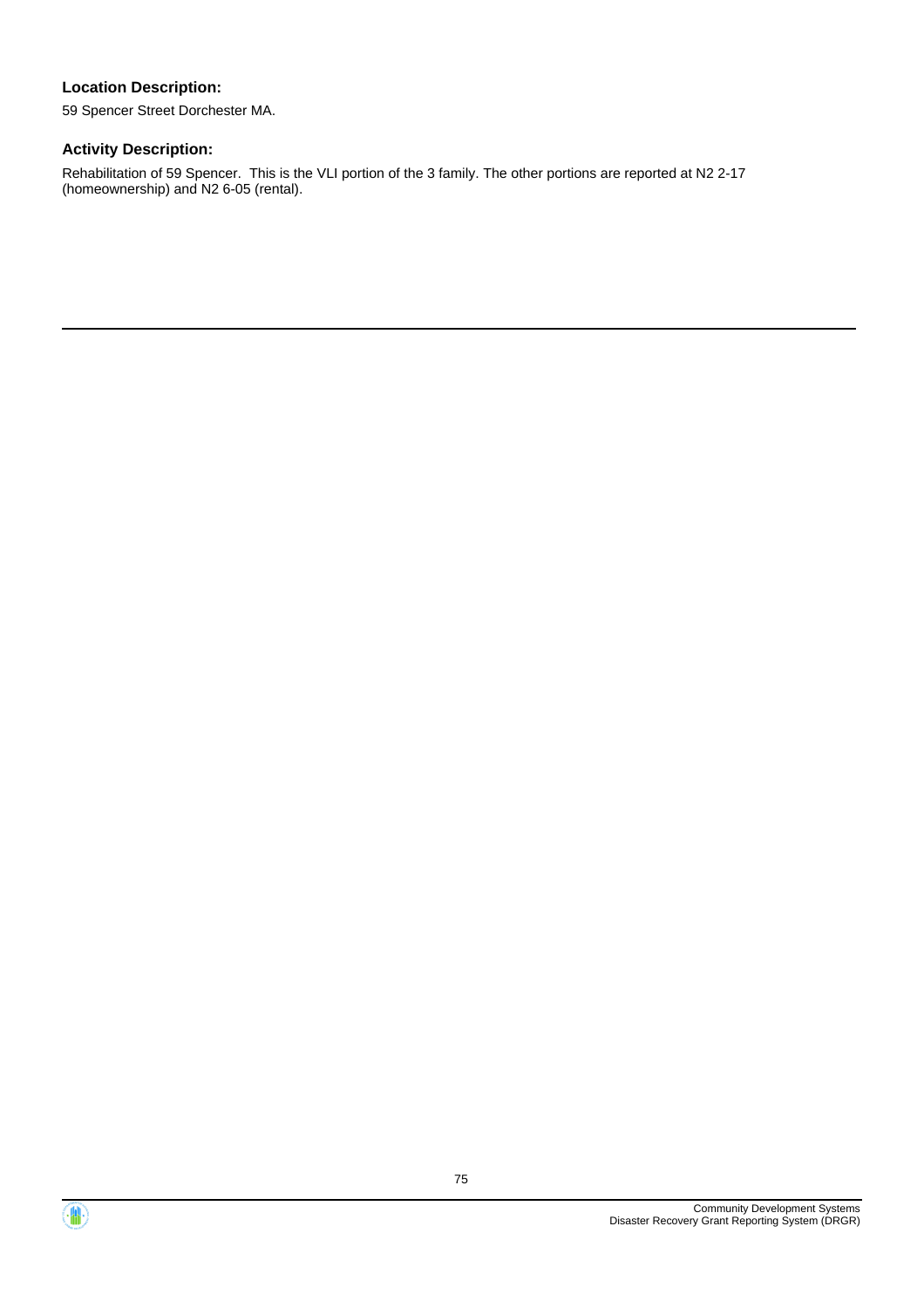**Grantee Activity Number: Projected Start Date:** LH25: Funds targeted for housing for households whose incomes are at or under 50% Area Median Income. **National Objective: Activity Status: Projected End Date: N2 12-11 Activitiy Type:** 05/13/2011 06/13/2012 Rehabilitation/reconstruction of residential structures Theorem Constructure Under Way **Activity Title: 46 Woodbine Street Project Number:** 2-1 **Project Title:** Acquisition & Rehabilitation **Total Budget:** \$ 89,959.00 **Other Funds** \$ 0.00 **Total Funds** \$ 89,959.00 **Environmental Assessment:** COMPLETED Direct (Households) **Benefit Report Type: Project Draw Block by HUD: Project Draw Block Date by HUD:** Blocked by HQ ADMINISTRATOR **Activity Draw Block by HUD: Activity Draw Block Date by HUD: Block Drawdown By Grantee:** Not Blocked

| <b>Proposed Beneficiaries</b><br># Renter Households<br># of Households | <b>Total</b> | Low          | <b>Mod</b> | Low/Mod%<br>100.00<br>100.00 |
|-------------------------------------------------------------------------|--------------|--------------|------------|------------------------------|
| <b>Proposed Accomplishments</b>                                         |              | <b>Total</b> |            |                              |
| # of Singlefamily Units                                                 |              | 4            |            |                              |
| # of Housing Units                                                      |              | 4            |            |                              |
| # ELI Households (0-30% AMI)                                            |              |              |            |                              |

| Activity is being carried out by Grantee:<br><b>No</b>    | Activity is being carried out through: |                 |  |
|-----------------------------------------------------------|----------------------------------------|-----------------|--|
| <b>Organization carrying out Activity:</b>                |                                        |                 |  |
| Department of Neighborhood Development1                   |                                        |                 |  |
| Proposed budgets for organizations carrying out Activity: |                                        |                 |  |
| <b>Responsible Organization</b>                           | <b>Organization Type</b>               | <b>Proposed</b> |  |
| Department of Neighborhood Development1                   | Local Government                       | \$79.896.00     |  |

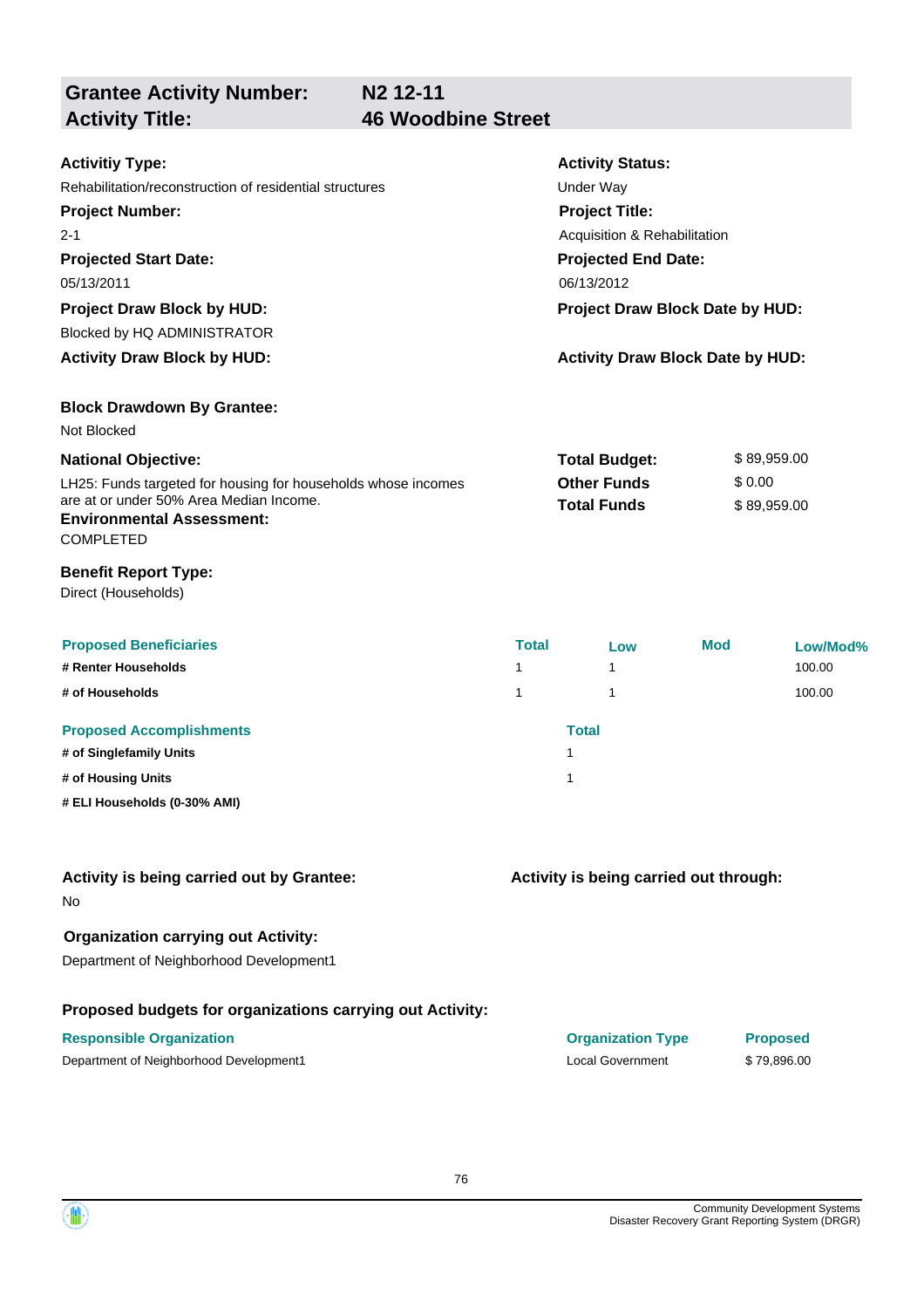46 Woodbine Street Roxbury MA

## **Activity Description:**

Rehabilitation of a 2 family. The homeownership unit is reported at N2 2-18. The acquisition of this property was funded with NSP1 grants and is reported on the NSP1 grant at 2-05.



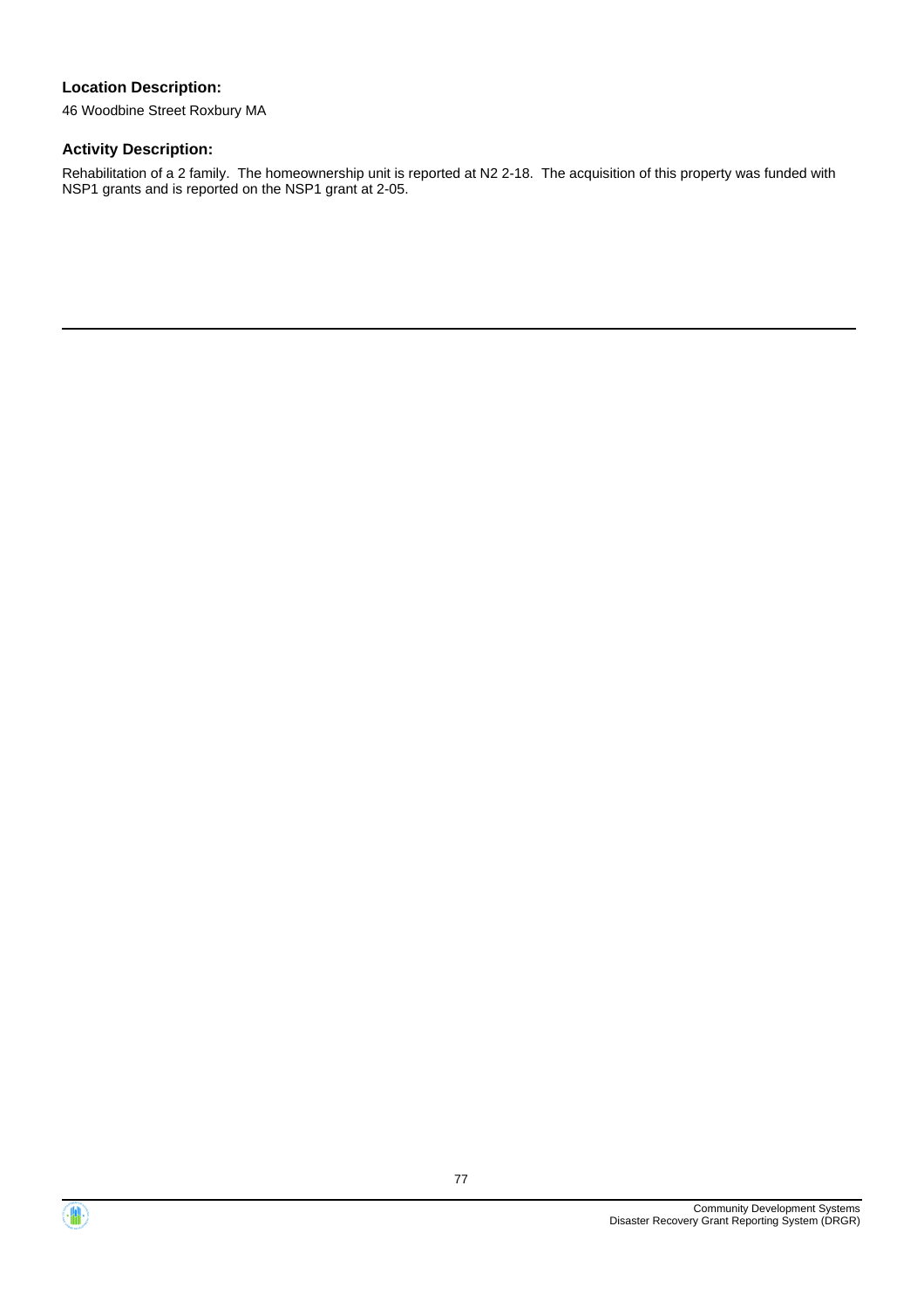**Grantee Activity Number: Projected Start Date:** LH25: Funds targeted for housing for households whose incomes are at or under 50% Area Median Income. **National Objective: Activity Status: Projected End Date: N2 12-12 Activitiy Type:** 05/13/2011 06/13/2012 Rehabilitation/reconstruction of residential structures Theorem Constructure Under Way **Activity Title: 37 Maywood Street Project Number:** 2-1 **Project Title:** Acquisition & Rehabilitation **Total Budget:** \$ 69,888.00 **Other Funds** \$ 0.00 **Total Funds** \$ 69,888.00 **Environmental Assessment:** COMPLETED **Proposed Beneficiaries Total Low Mod Low/Mod% # Renter Households** 1 1 100.00 **# of Households** 1 1 100.00 **Proposed Accomplishments Total # of Singlefamily Units** 1 Direct (Households) **Benefit Report Type: Project Draw Block by HUD: Project Draw Block Date by HUD:** Blocked by HQ ADMINISTRATOR **Activity Draw Block by HUD: Activity Draw Block Date by HUD: Block Drawdown By Grantee:** Not Blocked

- **# of Housing Units** 1
- **# ELI Households (0-30% AMI)**

| Activity is being carried out by Grantee:<br>N <sub>o</sub> | Activity is being carried out through: |                 |
|-------------------------------------------------------------|----------------------------------------|-----------------|
| <b>Organization carrying out Activity:</b>                  |                                        |                 |
| Department of Neighborhood Development1                     |                                        |                 |
| Proposed budgets for organizations carrying out Activity:   |                                        |                 |
| <b>Responsible Organization</b>                             | <b>Organization Type</b>               | <b>Proposed</b> |
| Department of Neighborhood Development1                     | Local Government                       | \$79.896.00     |



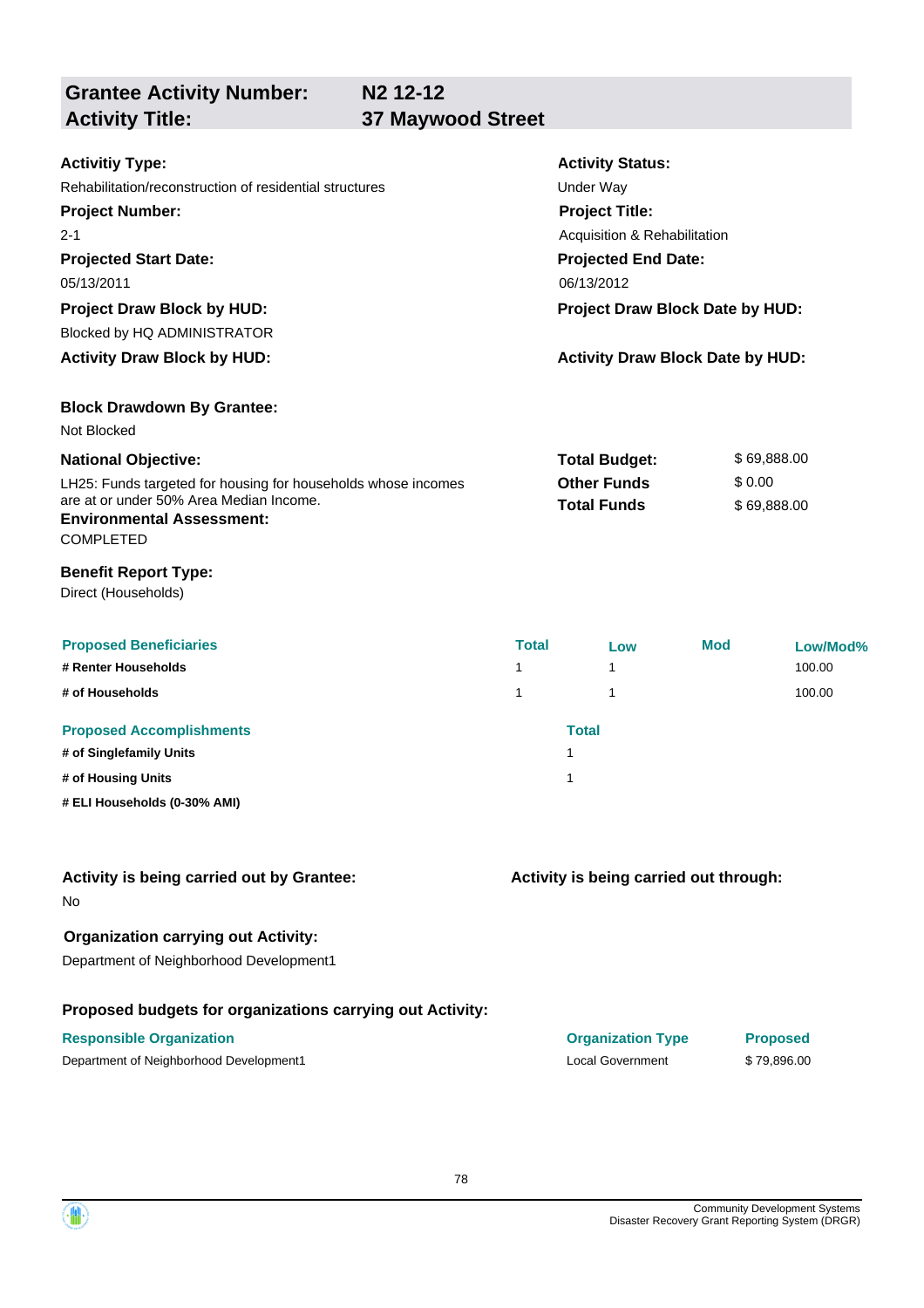37 Maywood Street Roxbury MA.

## **Activity Description:**

Rehabilitation of a 3 family. The VLI unit is reported here. The homeownership unit and regular rental unit are reported at N2 2- 19. This property was acquired using NSP1 funds and is reported on the NSP1 grant at 2-06.



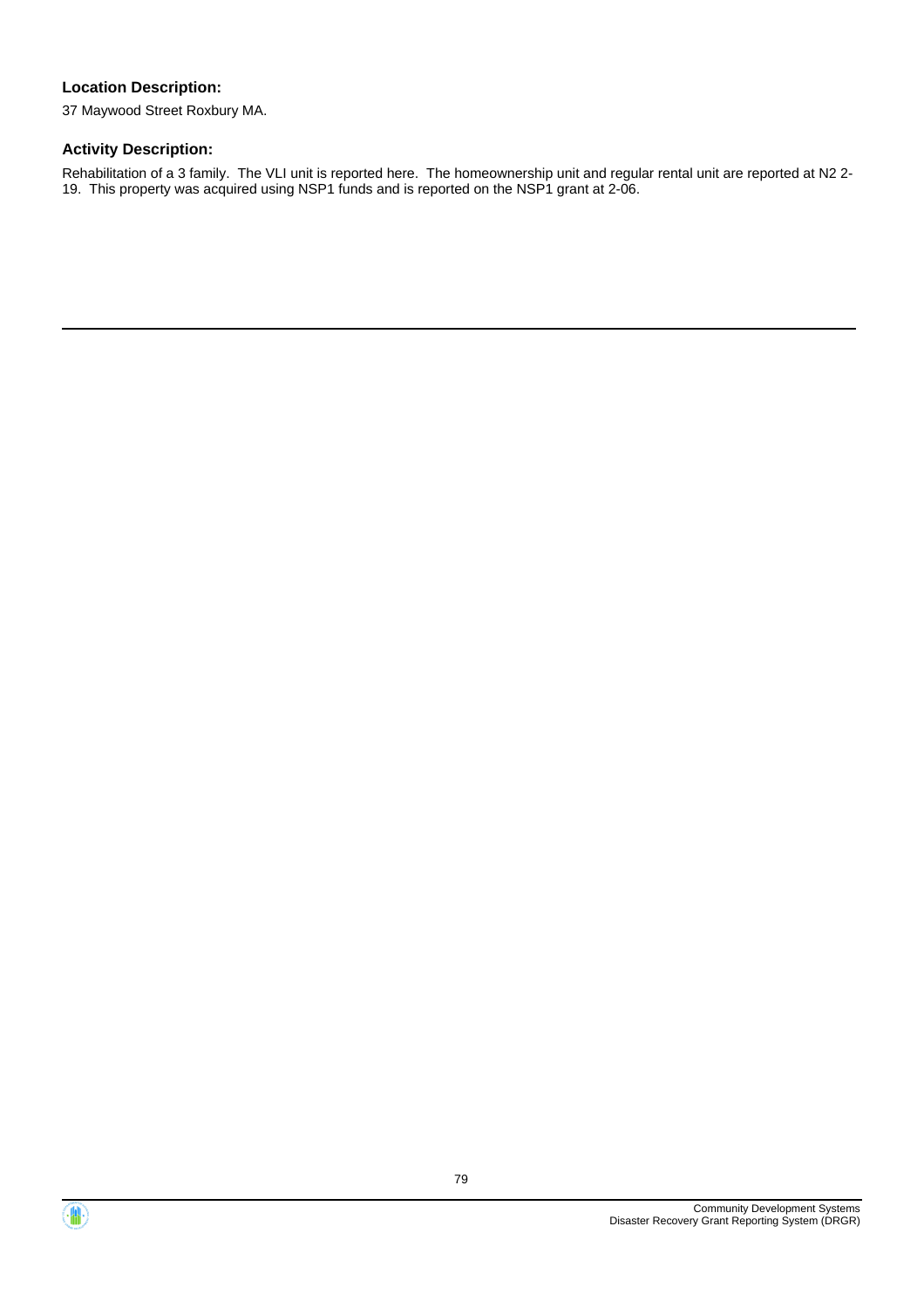**Grantee Activity Number: Projected Start Date:** LH25: Funds targeted for housing for households whose incomes are at or under 50% Area Median Income. **National Objective: Activity Status: Projected End Date: N2 12-13 Activitiy Type:** 07/01/2011 08/01/2012 Rehabilitation/reconstruction of residential structures example of the Under Way **Activity Title: 33 Harold Street Project Number:** 2-1 **Project Title:** Acquisition & Rehabilitation **Total Budget:** \$ 208,800.00 **Other Funds** \$ 0.00 **Total Funds** \$ 208,800.00 **Environmental Assessment:** COMPLETED **Proposed Beneficiaries Total Low Mod Low/Mod% # Renter Households** 2 2 100.00 **# of Households** 2 2 100.00 **Proposed Accomplishments Total # of Singlefamily Units** 2 **# of Housing Units** 2 **# ELI Households (0-30% AMI)** Direct (Households) **Benefit Report Type: Project Draw Block by HUD: Project Draw Block Date by HUD:** Blocked by HQ ADMINISTRATOR **Activity Draw Block by HUD: Activity Draw Block Date by HUD: Block Drawdown By Grantee:** Not Blocked

|     |  | Activity is being carried out by Grantee: |
|-----|--|-------------------------------------------|
| Yes |  |                                           |

## **Organization carrying out Activity:**

Department of Neighborhood Development1

### **Proposed budgets for organizations carrying out Activity:**

### **Responsible Organization Organization Type Proposed**

Department of Neighborhood Development1 Local Government \$ 208,800.00

## **Activity is being carried out through:**

Grantee Employees and Contractors

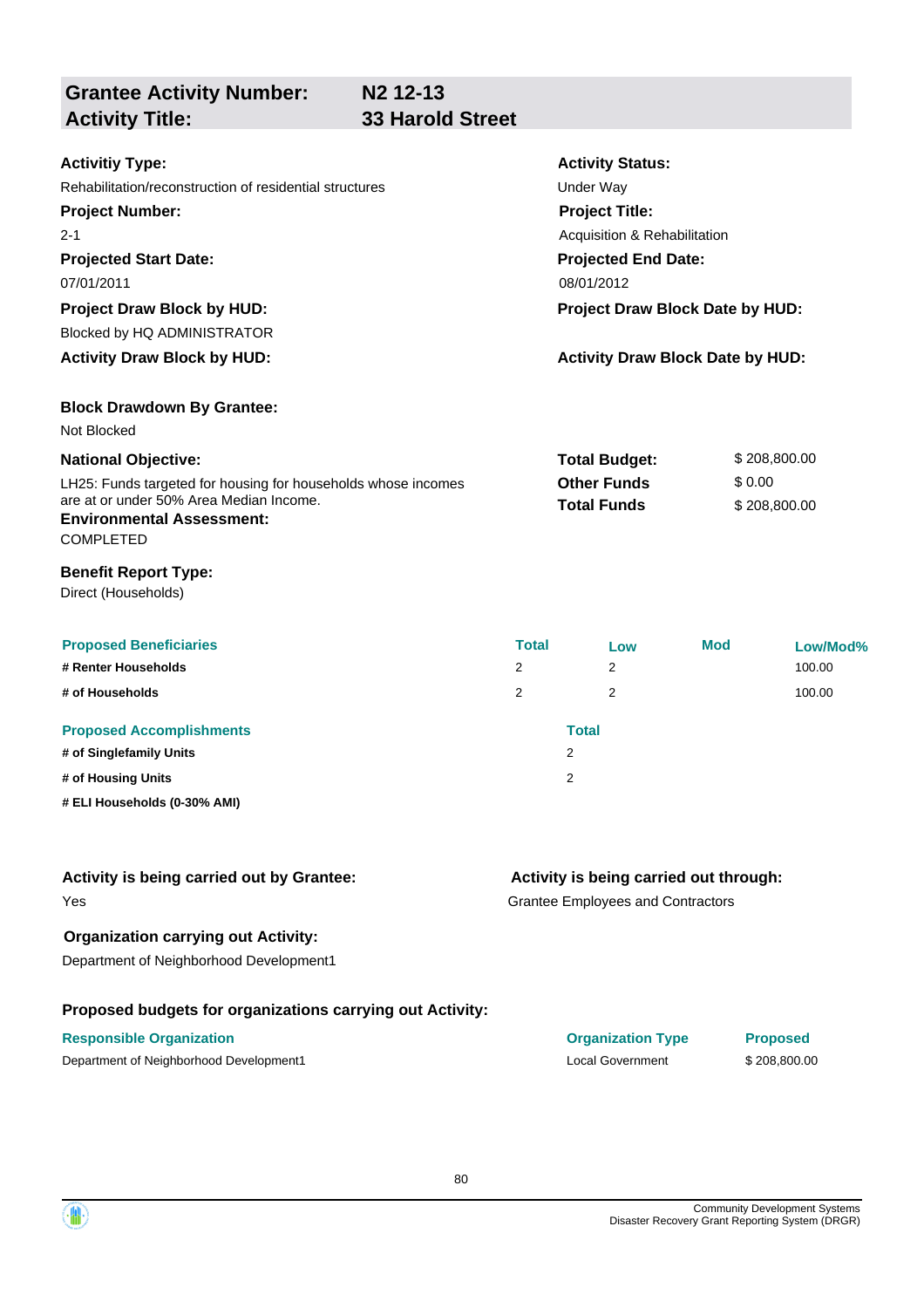33 Harold Street Roxbury

## **Activity Description:**

Rehabilitation of 33 Harold Street, a 3 family. This represents the 2 VLI units. The non-VLI rental is reported at N2 6-07.



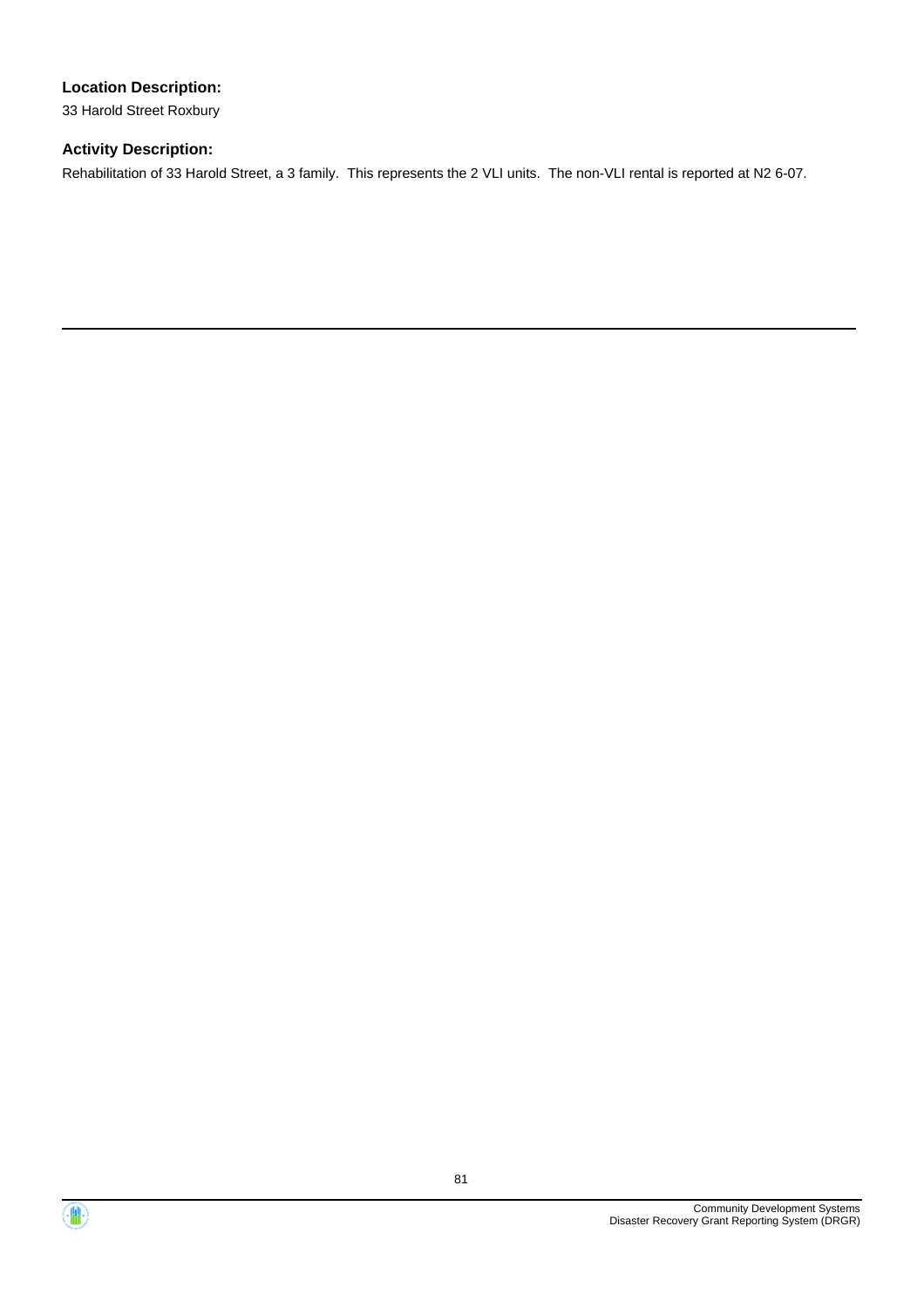**Grantee Activity Number: Projected Start Date:** LH25: Funds targeted for housing for households whose incomes are at or under 50% Area Median Income. **National Objective: Activity Status: Projected End Date: N2 12-14 Activitiy Type:** 10/20/2011 12/31/2012 Rehabilitation/reconstruction of residential structures Theorem Constructure Under Way **Activity Title: 87 Adams Street Project Number:** 2-1 **Project Title:** Acquisition & Rehabilitation **Total Budget:** \$ 211,402.52 **Other Funds** \$ 0.00 **Total Funds** \$ 211,402.52 **Environmental Assessment:** COMPLETED **Benefit Report Type: Project Draw Block by HUD: Project Draw Block Date by HUD:** Blocked by HQ ADMINISTRATOR **Activity Draw Block by HUD: Activity Draw Block Date by HUD: Block Drawdown By Grantee:** Not Blocked

**Proposed Beneficiaries Total Low Mod Low/Mod% # Renter Households** 2 2 100.00 **# of Households** 2 2 100.00 **Proposed Accomplishments Total # of Singlefamily Units** 2 **# of Housing Units** 2

| Activity is being carried out by Grantee:<br>No           | Activity is being carried out through: |                 |
|-----------------------------------------------------------|----------------------------------------|-----------------|
| <b>Organization carrying out Activity:</b>                |                                        |                 |
| Department of Neighborhood Development1                   |                                        |                 |
| Proposed budgets for organizations carrying out Activity: |                                        |                 |
| <b>Responsible Organization</b>                           | <b>Organization Type</b>               | <b>Proposed</b> |
| Department of Neighborhood Development1                   | Local Government                       | \$186,773,00    |

### **Location Description:**

Direct (Households)

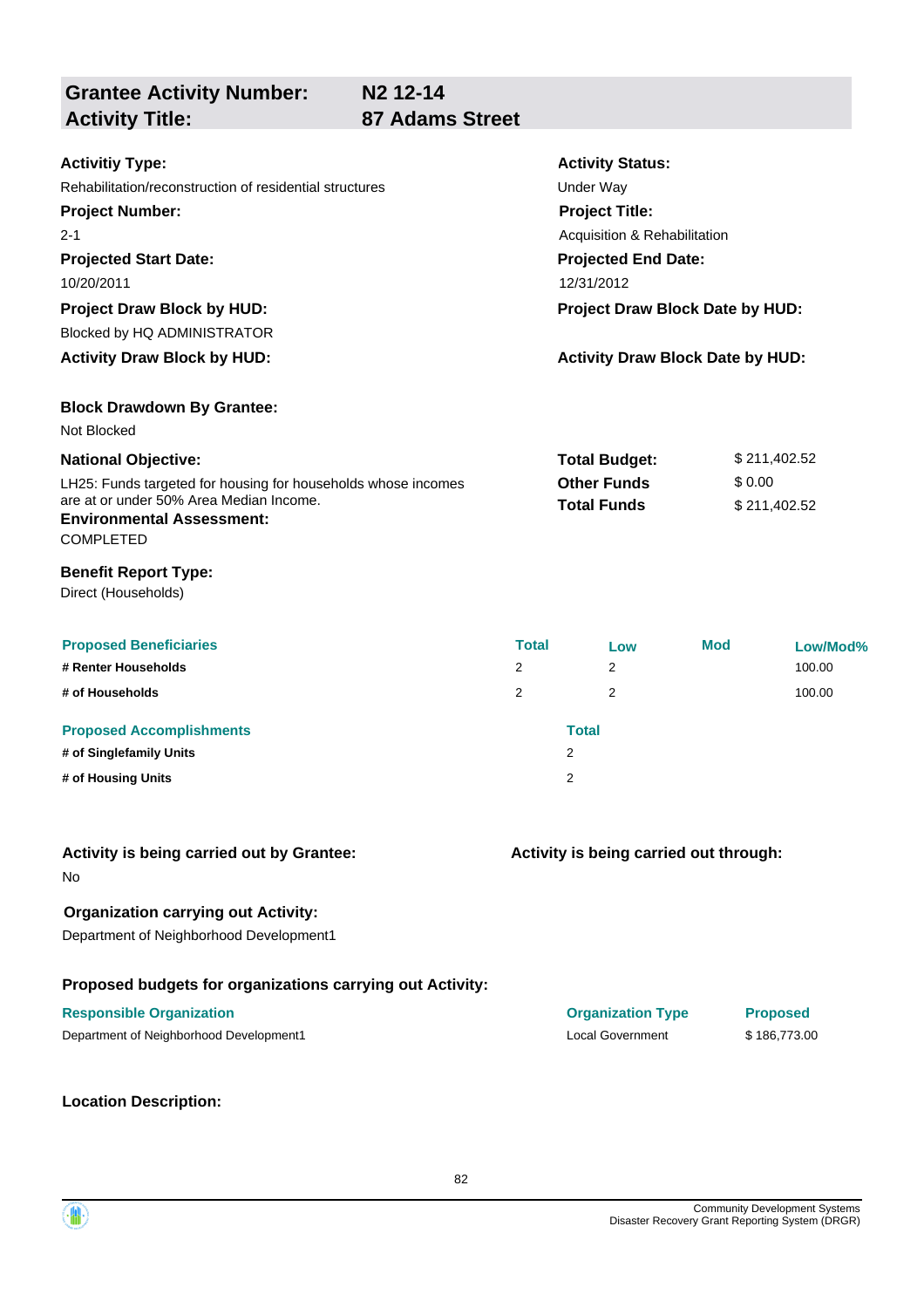87 Adams Street

## **Activity Description:**

Rehab of 87 Adams Street. This represents the 2 VLI rental units. The regular rental unit is reported at N2 6-08.



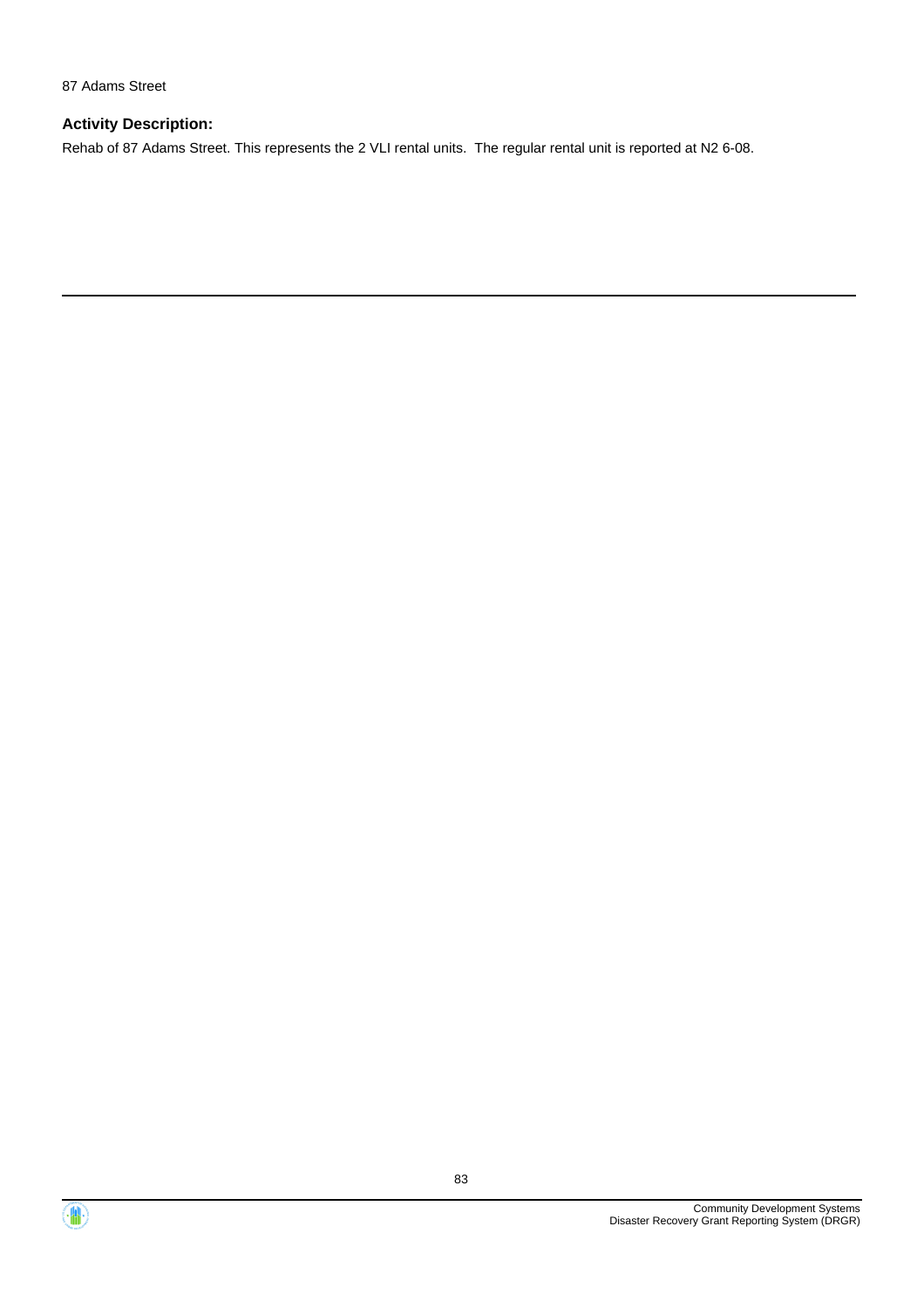**Grantee Activity Number: Projected Start Date:** LH25: Funds targeted for housing for households whose incomes are at or under 50% Area Median Income. **National Objective: Activity Status: Projected End Date: N2 12-15 Activitiy Type:** 10/20/2011 12/31/2012 Rehabilitation/reconstruction of residential structures example of the Under Way **Activity Title: 257 Humboldt Street Project Number:** 2-1 **Project Title:** Acquisition & Rehabilitation **Total Budget:** \$ 108,441.16 **Other Funds** \$ 0.00 **Total Funds** \$ 108,441.16 **Environmental Assessment:** COMPLETED **Proposed Beneficiaries Total Low Mod Low/Mod% # Renter Households** 2 2 100.00 **# of Households** 2 2 100.00 **Proposed Accomplishments Total # of Singlefamily Units** 2 **# of Housing Units** 2 **Activity is being carried out through:** No **Activity is being carried out by Grantee:** Direct (Households) **Benefit Report Type: Project Draw Block by HUD: Project Draw Block Date by HUD:** Blocked by HQ ADMINISTRATOR **Activity Draw Block by HUD: Activity Draw Block Date by HUD: Block Drawdown By Grantee:** Not Blocked

## **Organization carrying out Activity:**

Department of Neighborhood Development1

#### **Proposed budgets for organizations carrying out Activity:**

| <b>Responsible Organization</b>         | <b>Organization Type</b> | <b>Proposed</b> |
|-----------------------------------------|--------------------------|-----------------|
| Department of Neighborhood Development1 | Local Government         | \$177.085.00    |

### **Location Description:**

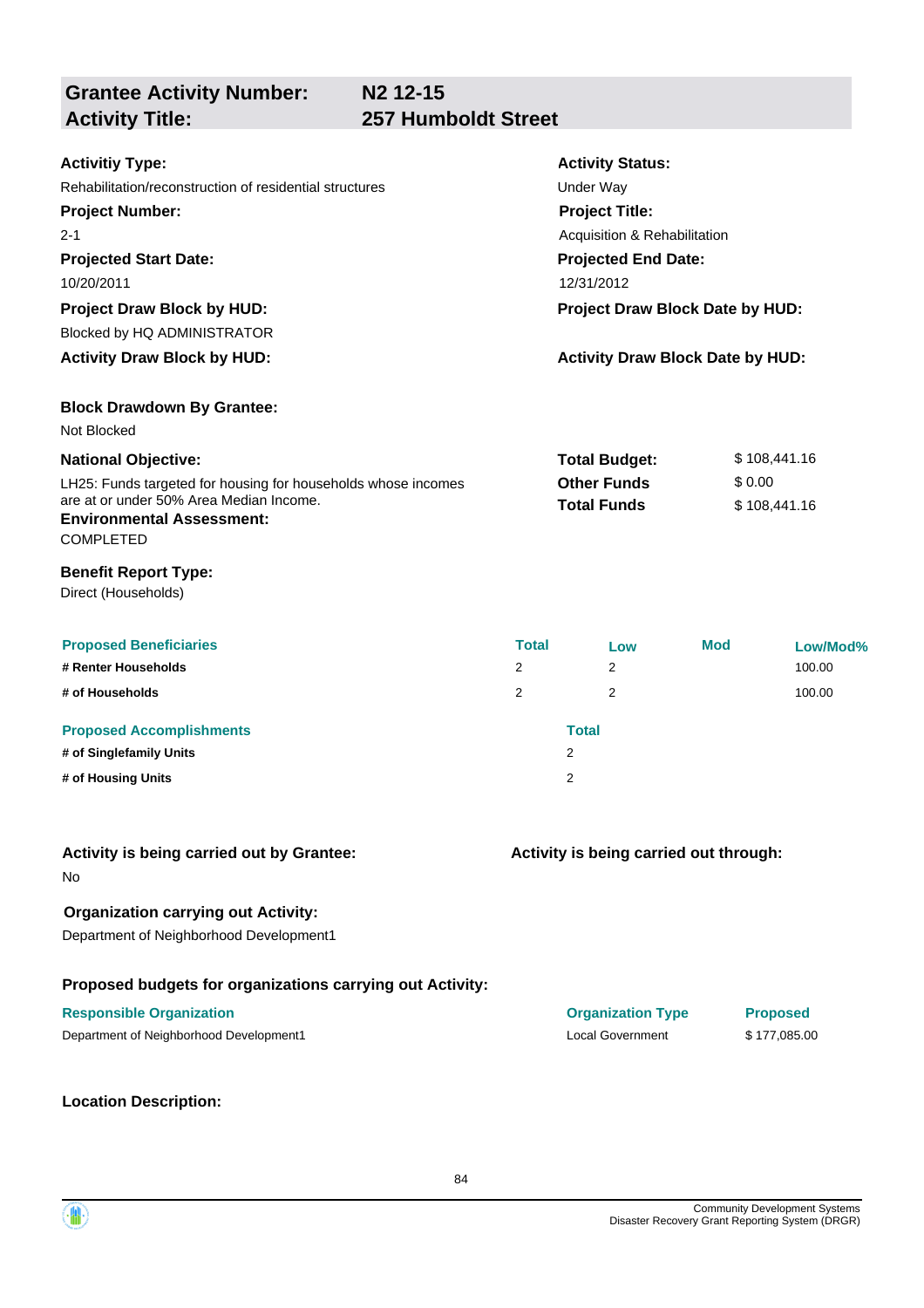257 Humboldt Street

## **Activity Description:**

Rehab of 257 Humboldt Street. This represents the 2 VLI rental units. The regular rental unit is reported at N2 6-09.



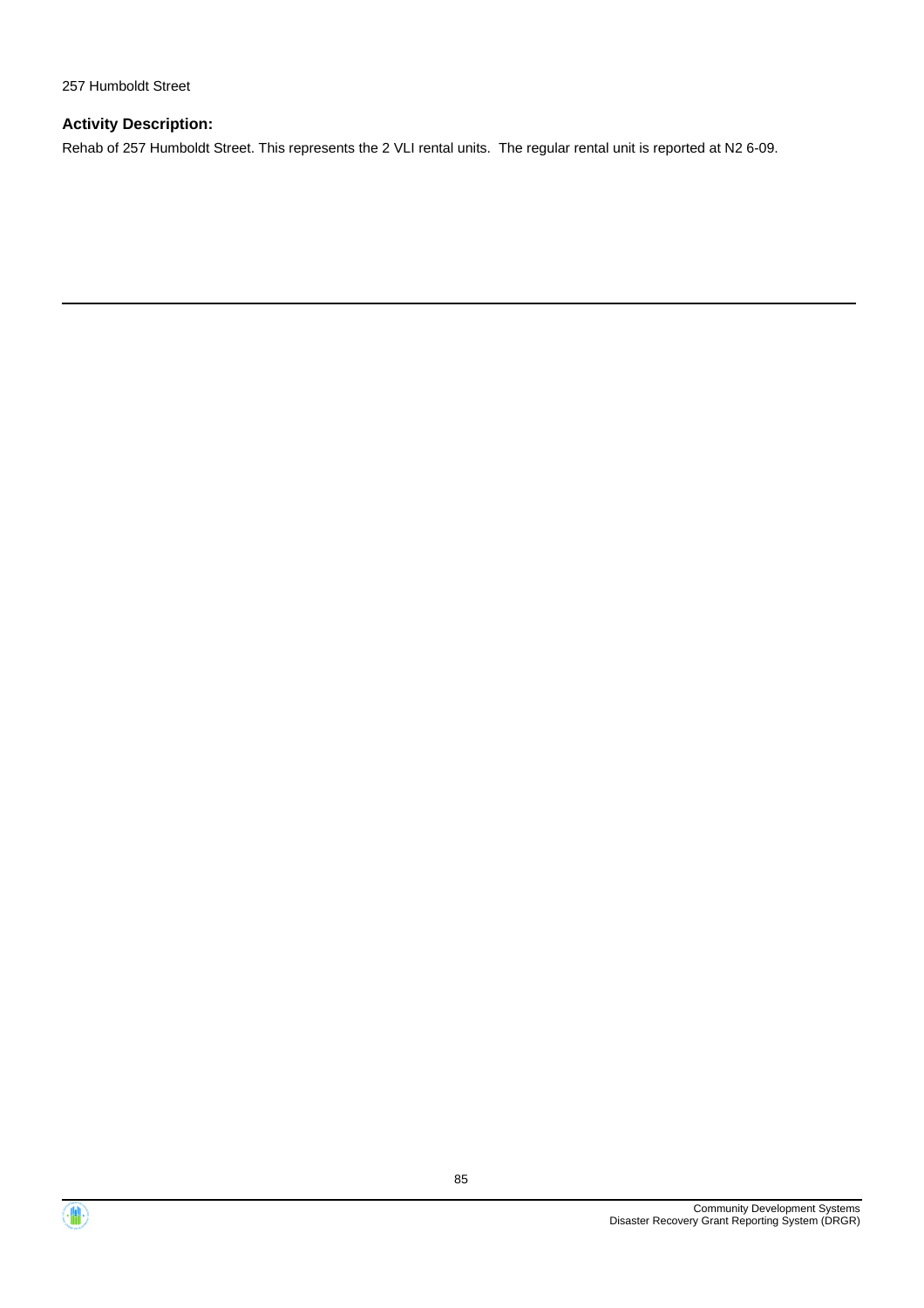**Grantee Activity Number: Projected Start Date:** LH25: Funds targeted for housing for households whose incomes are at or under 50% Area Median Income. **National Objective: Activity Status: Projected End Date: N2 12-16 Activitiy Type:** 03/09/2012 03/09/2013 Rehabilitation/reconstruction of residential structures example of the Under Way **Activity Title: 15 Raven Street VLI Project Number:** 2-1 **Project Title:** Acquisition & Rehabilitation **Total Budget:** \$ 57,521.34 **Other Funds** \$ 0.00 **Total Funds** \$ 57,521.34 **Environmental Assessment:** COMPLETED **Proposed Beneficiaries Total Low Mod Low/Mod% # Renter Households** 0.0 **# of Households** 0.0 **Proposed Accomplishments Total # of Singlefamily Units # of Housing Units Proposed budgets for organizations carrying out Activity: Activity is being carried out through: Responsible Organization Organization Type Proposed** No **Activity is being carried out by Grantee: Organization carrying out Activity:** Department of Neighborhood Development1 Department of Neighborhood Development1 and the community of the community of the state of \$53,080.34 Direct (Households) **Benefit Report Type: Project Draw Block by HUD: Project Draw Block Date by HUD:** Blocked by HQ ADMINISTRATOR **Activity Draw Block by HUD: Activity Draw Block Date by HUD: Block Drawdown By Grantee:** Not Blocked

**Location Description:**

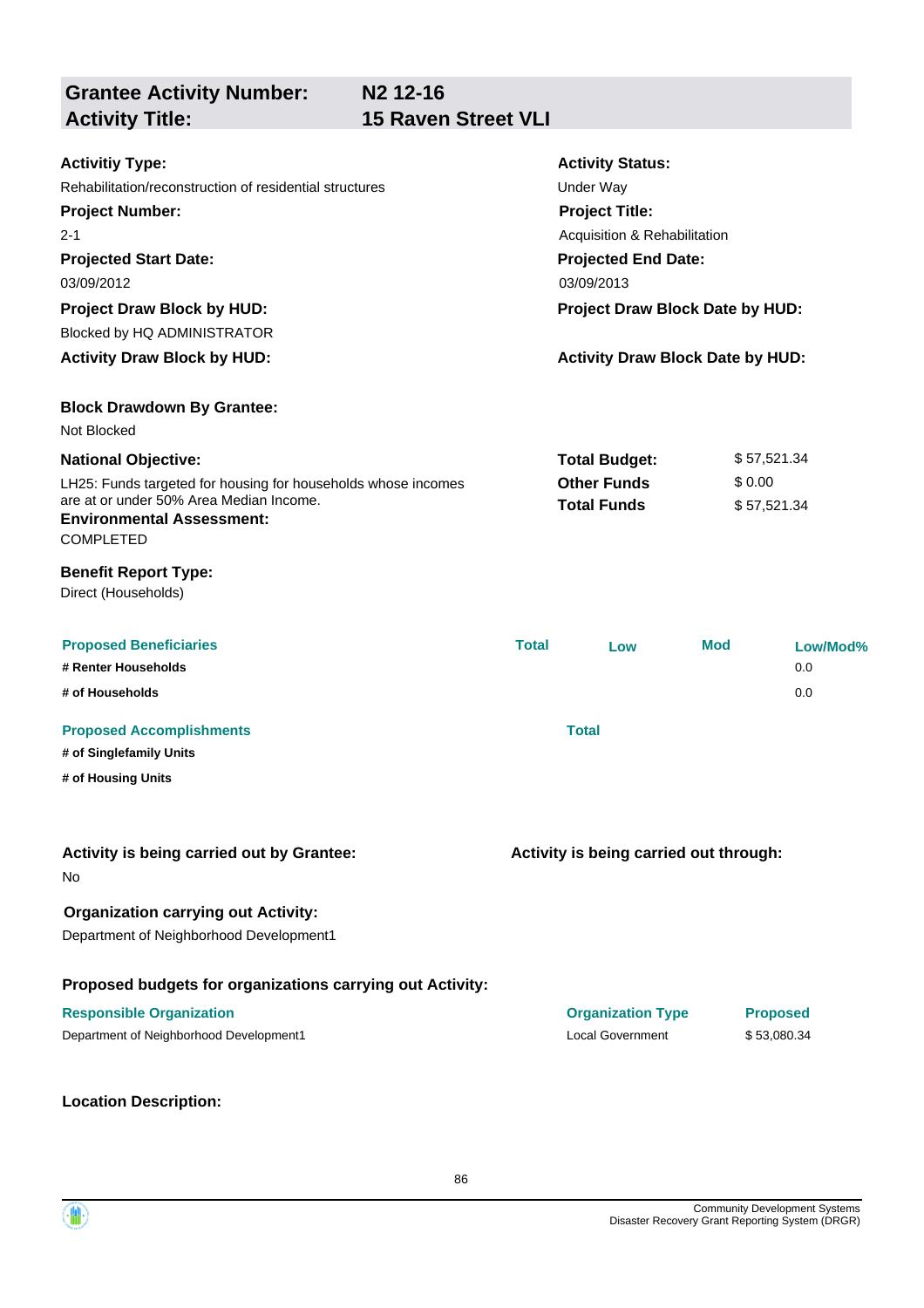15 Raven Street

#### **Activity Description:**

This represents the VLI unit rehab at 15 Raven Street. However, after the VLI switch there is no VLI unit at this property. This has been shifted to N2 6-10 to join the existing rental unit. The homeownership unit is reported at N2 2-24



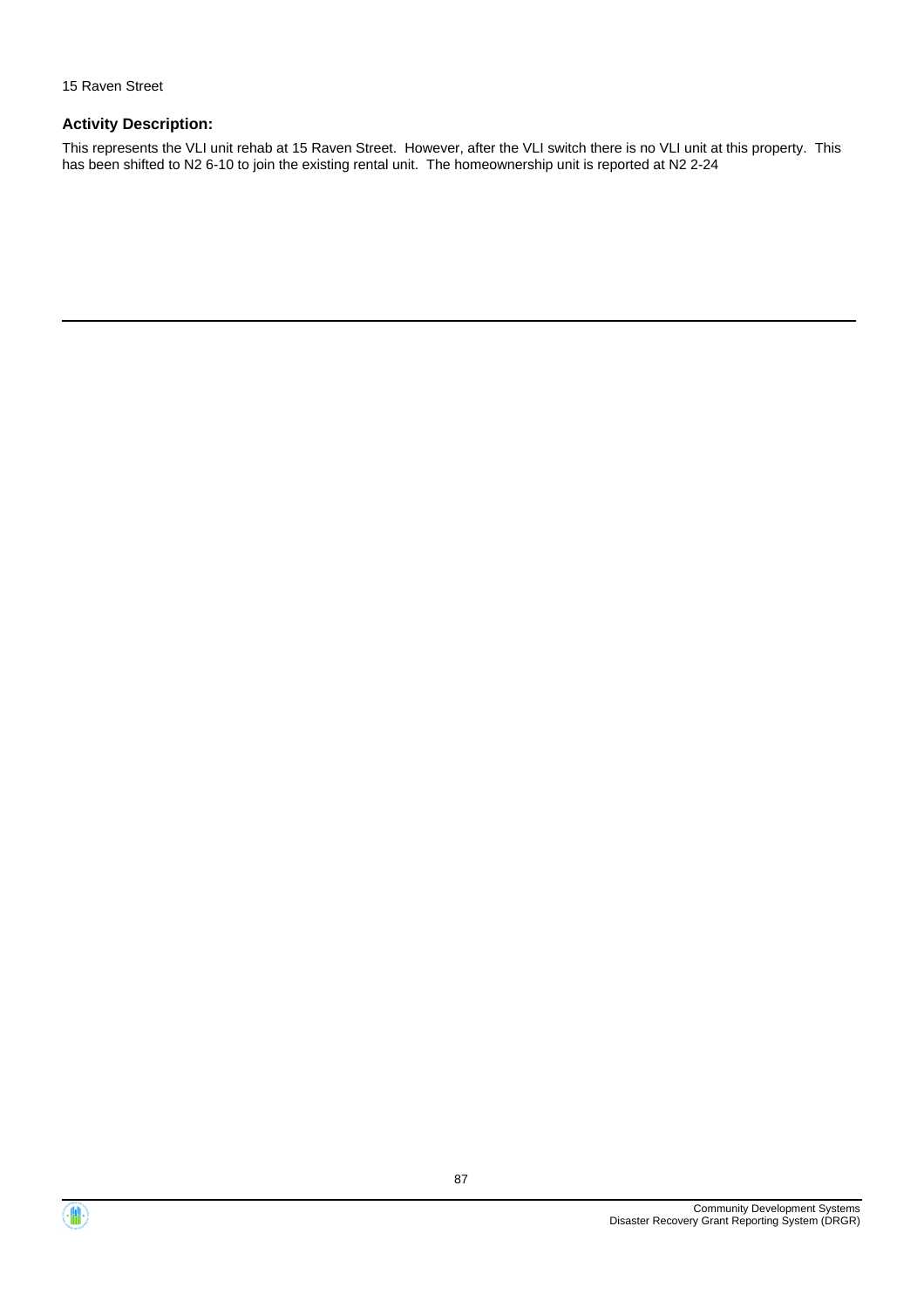**Grantee Activity Number: Projected Start Date:** LH25: Funds targeted for housing for households whose incomes are at or under 50% Area Median Income. **National Objective: Activity Status: Projected End Date: N2 12-17 Activitiy Type:** 03/09/2012 03/09/2013 Rehabilitation/reconstruction of residential structures example of the Under Way **Activity Title: 17 Ramsey Street VLI Project Number:** 2-1 **Project Title:** Acquisition & Rehabilitation **Total Budget:** \$ 16,721.67 **Other Funds** \$ 0.00 **Total Funds** \$ 16,721.67 **Environmental Assessment:** COMPLETED **Proposed Beneficiaries Total Low Mod Low/Mod% # Renter Households** 1 1 100.00 **# of Households** 1 1 100.00 **Proposed Accomplishments Total # of Singlefamily Units** 1 **# of Housing Units** 1 **Proposed budgets for organizations carrying out Activity: Activity is being carried out through:** No **Activity is being carried out by Grantee: Organization carrying out Activity:** Department of Neighborhood Development1 Direct (Households) **Benefit Report Type: Project Draw Block by HUD: Project Draw Block Date by HUD:** Blocked by HQ ADMINISTRATOR **Activity Draw Block by HUD: Activity Draw Block Date by HUD: Block Drawdown By Grantee:** Not Blocked

| <b>Responsible Organization</b>         | <b>Organization Type</b> | <b>Proposed</b> |
|-----------------------------------------|--------------------------|-----------------|
| Department of Neighborhood Development1 | <b>Local Government</b>  | \$16,721,67     |

### **Location Description:**

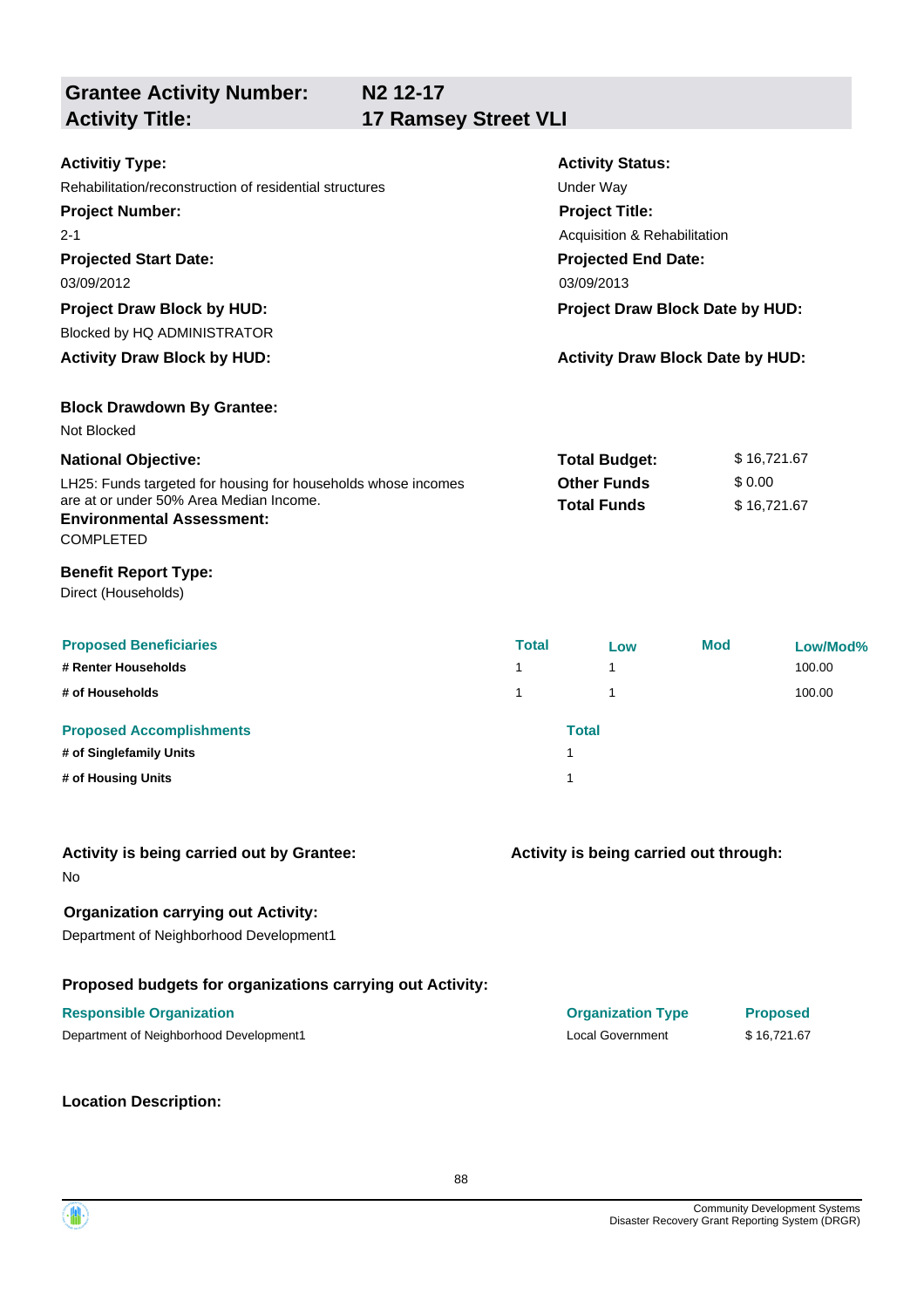17 Ramsey Street

### **Activity Description:**

This represents the VLI unit rehab of 17 Ramsey Street. The homeownership unit is reported at N2 2-25 and the regular rental unit is reported at N2 6-11.



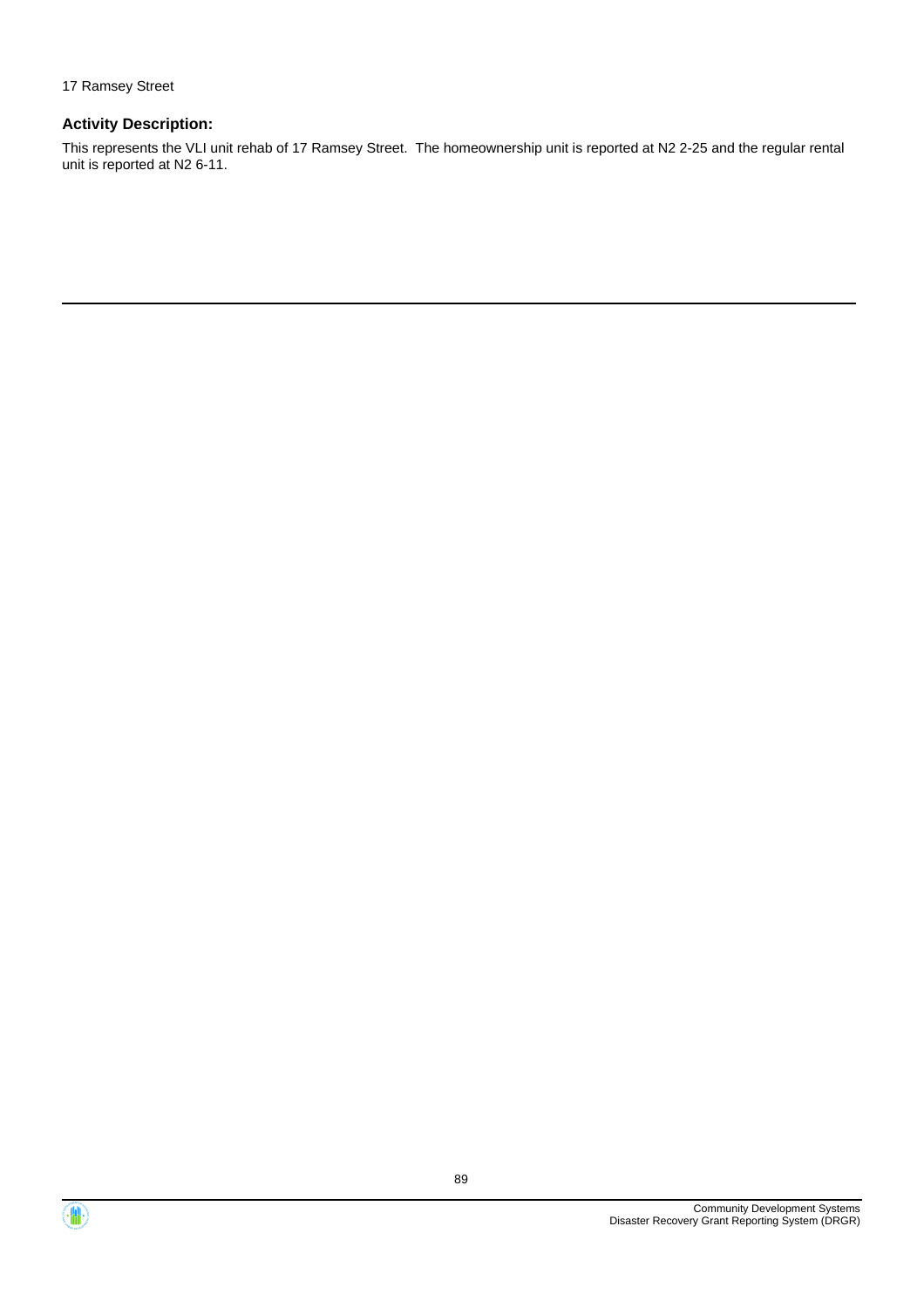**Grantee Activity Number: Projected Start Date:** LH25: Funds targeted for housing for households whose incomes are at or under 50% Area Median Income. **National Objective: Activity Status: Projected End Date: N2 12-18 Activitiy Type:** 11/04/2010 11/04/2011 Rehabilitation/reconstruction of residential structures example of the Under Way **Activity Title: 25 Nelson Street Project Number:** 2-1 **Project Title:** Acquisition & Rehabilitation **Total Budget:** \$ 90,710.87 **Other Funds** \$ 0.00 **Total Funds** \$ 90,710.87 **Environmental Assessment:** COMPLETED **Proposed Beneficiaries Total Low Mod Low/Mod% # Renter Households** 1 1 100.00 **# of Households** 1 1 100.00 **Proposed Accomplishments Total # of Singlefamily Units** 1 **# of Housing Units** 1 **Proposed budgets for organizations carrying out Activity: Activity is being carried out through: Responsible Organization Organization Type Proposed** No **Activity is being carried out by Grantee: Organization carrying out Activity:** Department of Neighborhood Development1 Department of Neighborhood Development1 development and the state of the Local Government \$ 0.00 Direct (Households) **Benefit Report Type: Project Draw Block by HUD: Project Draw Block Date by HUD:** Blocked by HQ ADMINISTRATOR **Activity Draw Block by HUD: Activity Draw Block Date by HUD: Block Drawdown By Grantee:** Not Blocked

### **Location Description:**

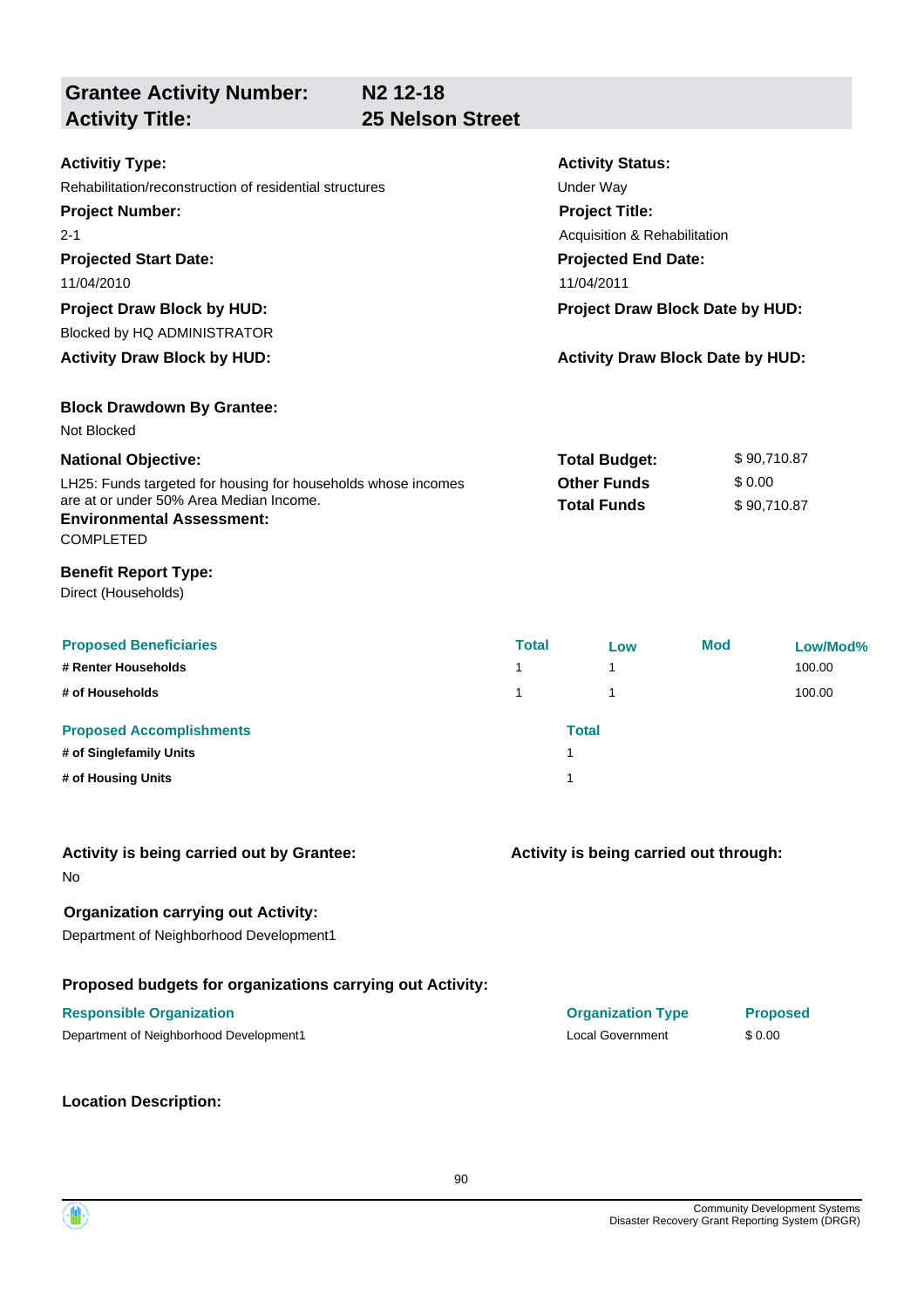25 Nelson Street

## **Activity Description:**

This is the VLI unit of 25 Nelson rehab. The other piece is at N2 2-13.



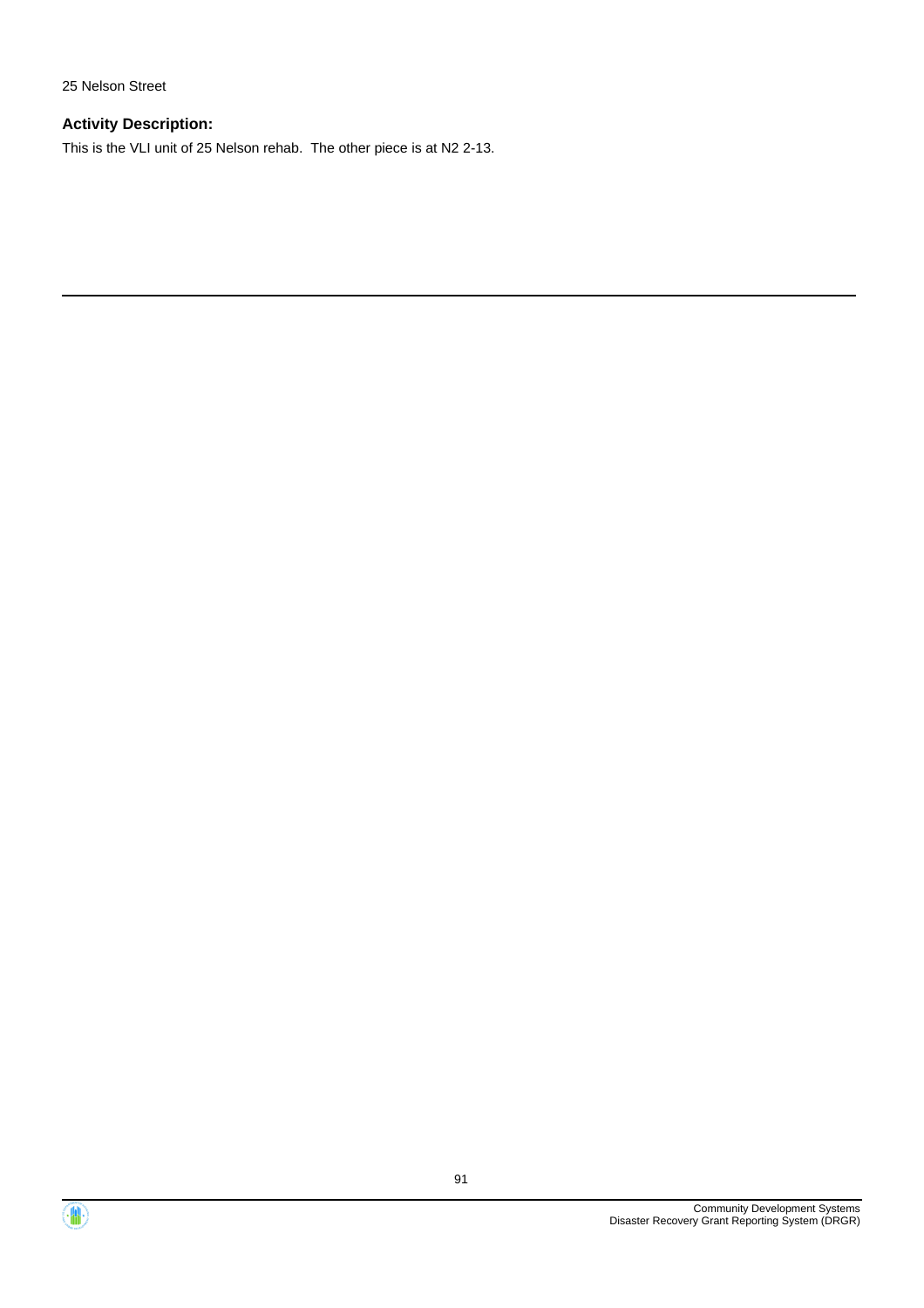**Grantee Activity Number: Projected Start Date:** LH25: Funds targeted for housing for households whose incomes are at or under 50% Area Median Income. **National Objective: Activity Status: Projected End Date: N2 12-19 Activitiy Type:** 10/15/2010 05/30/2011 Rehabilitation/reconstruction of residential structures example of the Under Way **Activity Title: 91 Coleman Street Project Number:** 2-1 **Project Title:** Acquisition & Rehabilitation **Total Budget:** \$ 45,085.98 **Other Funds** \$ 0.00 **Total Funds** \$ 45,085.98 **Environmental Assessment:** COMPLETED **Proposed Beneficiaries Total Low Mod Low/Mod% # Renter Households** 1 1 100.00 **# of Households** 1 1 100.00 **Proposed Accomplishments Total # of Singlefamily Units** 1 **# of Housing Units** 1 **Proposed budgets for organizations carrying out Activity: Activity is being carried out through: Responsible Organization Organization Type Proposed** No **Activity is being carried out by Grantee: Organization carrying out Activity:** Department of Neighborhood Development1 Department of Neighborhood Development1 development and the state of the Local Government \$ 0.00 Direct (Households) **Benefit Report Type: Project Draw Block by HUD: Project Draw Block Date by HUD:** Blocked by HQ ADMINISTRATOR **Activity Draw Block by HUD: Activity Draw Block Date by HUD: Block Drawdown By Grantee:** Not Blocked

**Location Description:**

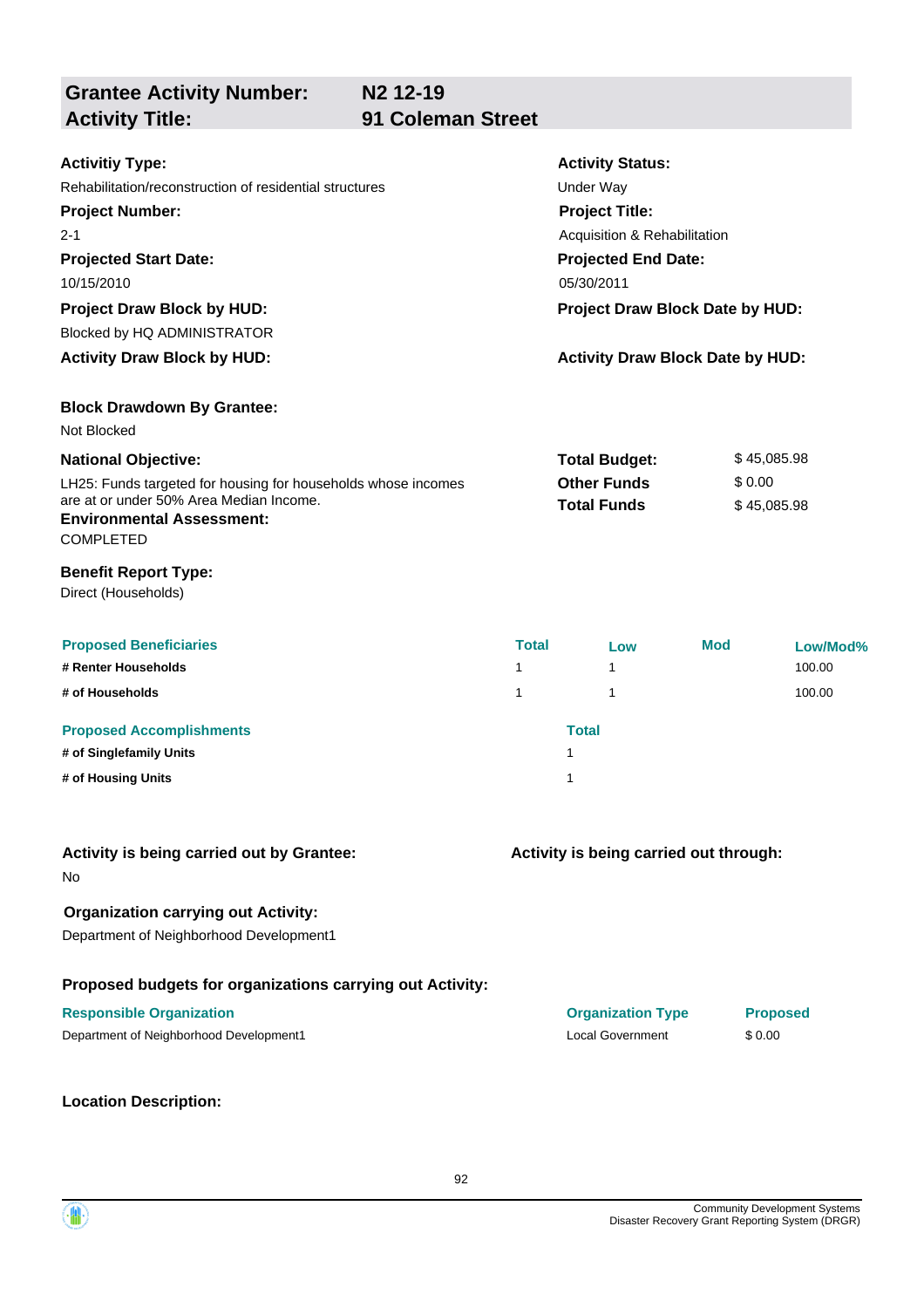91 Coleman Street.

## **Activity Description:**

This is the VLI unit of 91 Coleman Street rehab (1/3 VLI).



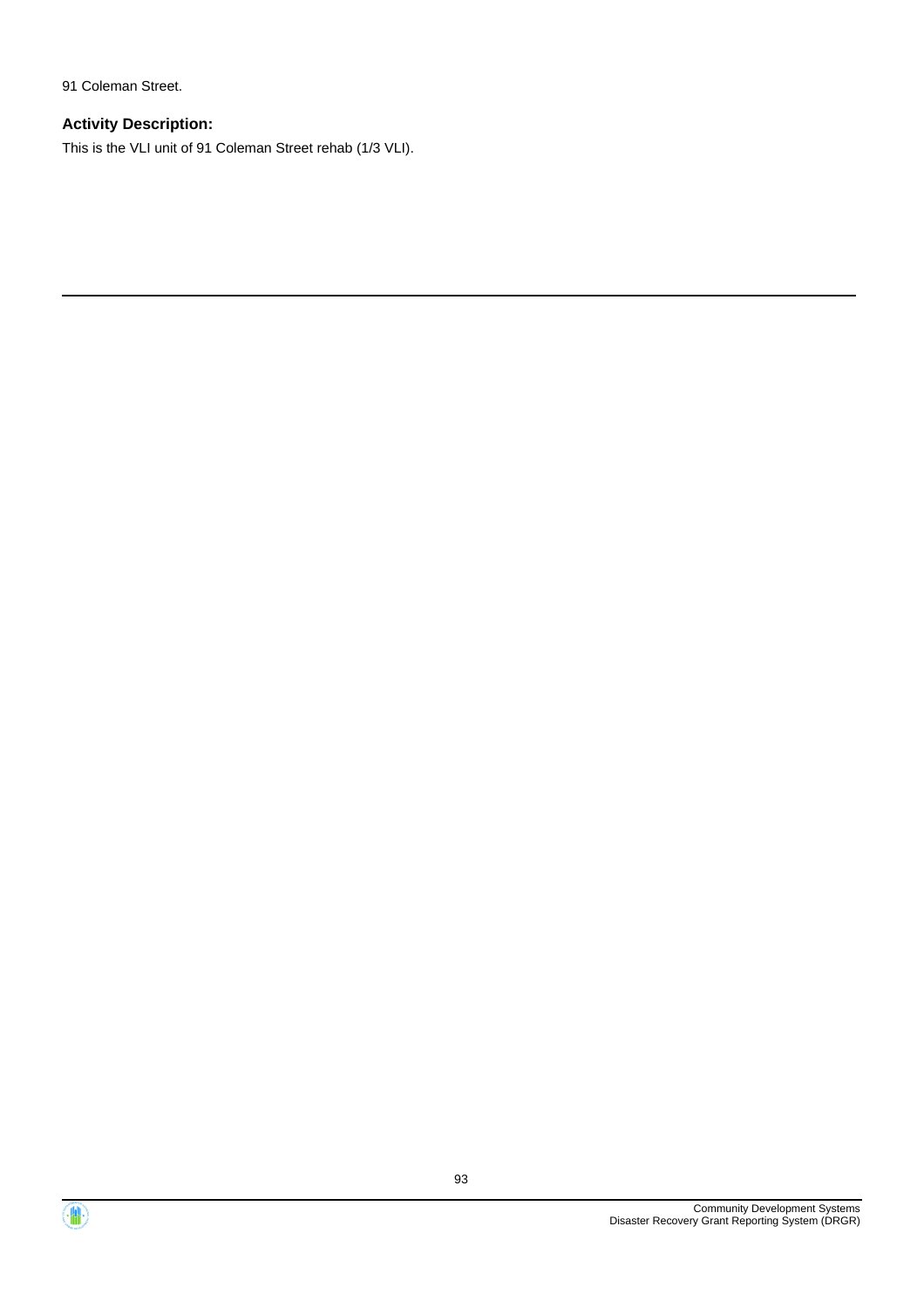**Grantee Activity Number: Projected Start Date:** LH25: Funds targeted for housing for households whose incomes are at or under 50% Area Median Income. **National Objective: Activity Status: Projected End Date: N2 12-20 Activitiy Type:** 04/30/2010 12/30/2011 Rehabilitation/reconstruction of residential structures example of the Under Way **Activity Title: 179 Howard Street Project Number:** 2-1 **Project Title:** Acquisition & Rehabilitation **Total Budget:** \$ 64,340.00 **Other Funds** \$ 0.00 **Total Funds** \$ 64,340.00 **Environmental Assessment:** COMPLETED **Proposed Beneficiaries Total Low Mod Low/Mod% # Renter Households** 1 1 100.00 **# of Households** 1 1 100.00 **Proposed Accomplishments Total # of Singlefamily Units** 1 **# of Housing Units** 1 **Proposed budgets for organizations carrying out Activity: Activity is being carried out through: Responsible Organization Organization Type Proposed** No **Activity is being carried out by Grantee: Organization carrying out Activity:** Department of Neighborhood Development1 Department of Neighborhood Development1 development and the state of the Local Government \$ 0.00 Direct (Households) **Benefit Report Type: Project Draw Block by HUD: Project Draw Block Date by HUD:** Blocked by HQ ADMINISTRATOR **Activity Draw Block by HUD: Activity Draw Block Date by HUD: Block Drawdown By Grantee:** Not Blocked

**Location Description:**

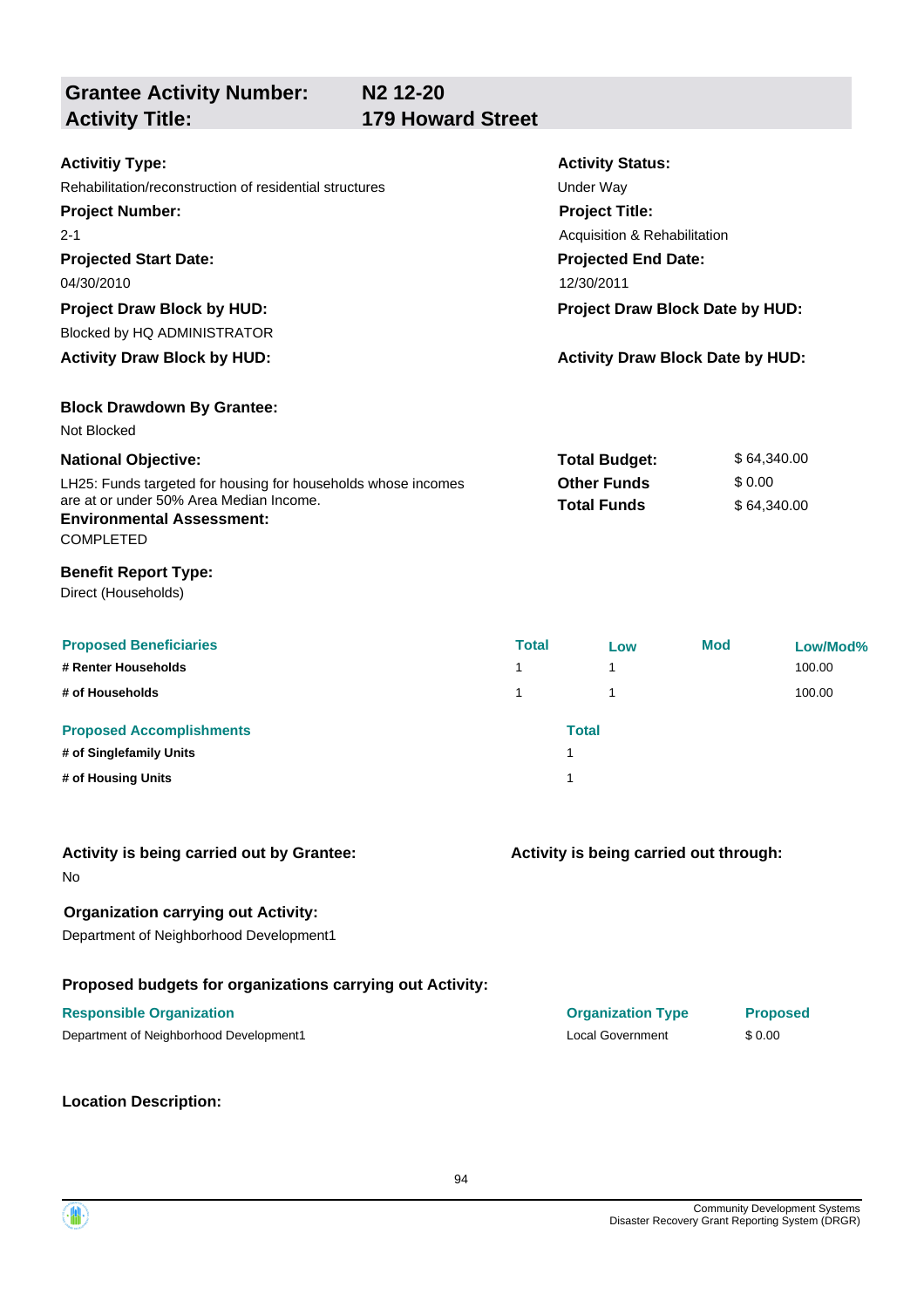179 Howard Street

## **Activity Description:**

This is the VLI unit of 179 Howard Street rehab.



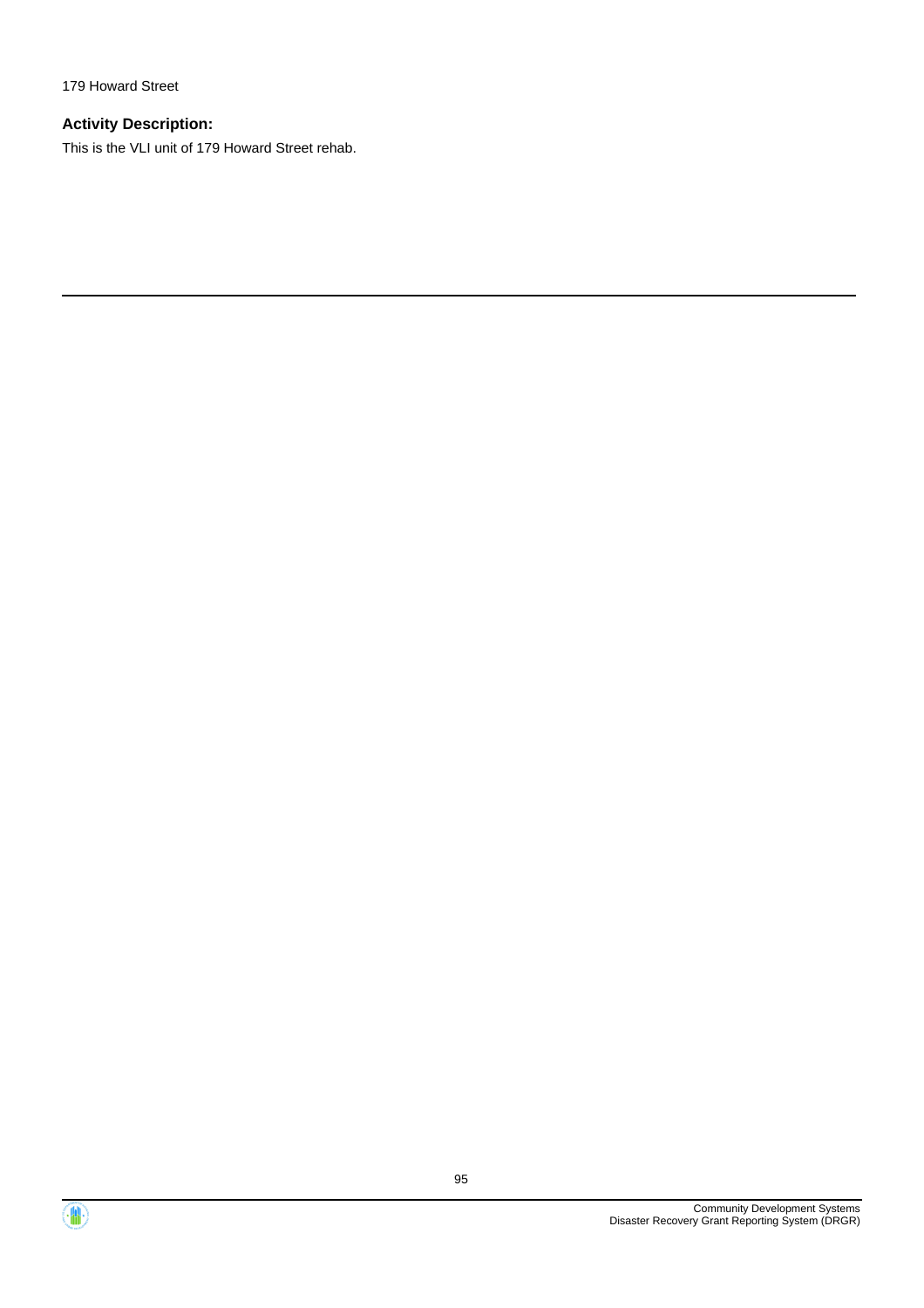**Grantee Activity Number: N2 12-21 Activity Title: 33 Harold Street**

| <b>Activitiy Type:</b>                                                                          |                       | <b>Activity Status:</b>                 |            |              |
|-------------------------------------------------------------------------------------------------|-----------------------|-----------------------------------------|------------|--------------|
| Acquisition - general                                                                           | Under Way             |                                         |            |              |
| <b>Project Number:</b>                                                                          | <b>Project Title:</b> |                                         |            |              |
| $2 - 1$                                                                                         |                       | Acquisition & Rehabilitation            |            |              |
| <b>Projected Start Date:</b>                                                                    |                       | <b>Projected End Date:</b>              |            |              |
| 04/30/2010                                                                                      | 09/30/2011            |                                         |            |              |
| <b>Project Draw Block by HUD:</b>                                                               |                       | Project Draw Block Date by HUD:         |            |              |
| Blocked by HQ ADMINISTRATOR                                                                     |                       |                                         |            |              |
| <b>Activity Draw Block by HUD:</b>                                                              |                       | <b>Activity Draw Block Date by HUD:</b> |            |              |
| <b>Block Drawdown By Grantee:</b>                                                               |                       |                                         |            |              |
| Not Blocked                                                                                     |                       |                                         |            |              |
| <b>National Objective:</b>                                                                      |                       | <b>Total Budget:</b>                    |            | \$144,734.14 |
| LH25: Funds targeted for housing for households whose incomes                                   |                       | <b>Other Funds</b>                      | \$0.00     |              |
| are at or under 50% Area Median Income.<br><b>Environmental Assessment:</b><br><b>COMPLETED</b> |                       | <b>Total Funds</b>                      |            | \$144,734.14 |
| <b>Benefit Report Type:</b><br>Direct (Households)                                              |                       |                                         |            |              |
| <b>Proposed Beneficiaries</b>                                                                   | <b>Total</b>          | Low                                     | <b>Mod</b> | Low/Mod%     |
| # Renter Households                                                                             | 1                     | 1                                       |            | 100.00       |
| # of Households                                                                                 | 1                     | 1                                       |            | 100.00       |
| <b>Proposed Accomplishments</b>                                                                 |                       | <b>Total</b>                            |            |              |
| # of Singlefamily Units                                                                         |                       | $\mathbf{1}$                            |            |              |
| # of Housing Units                                                                              |                       | 1                                       |            |              |
| # of Properties                                                                                 |                       | 1                                       |            |              |
| Activity is being carried out by Grantee:                                                       |                       | Activity is being carried out through:  |            |              |
| No                                                                                              |                       |                                         |            |              |

## **Organization carrying out Activity:**

Department of Neighborhood Development1

### **Proposed budgets for organizations carrying out Activity:**

#### **Responsible Organization Organization Type Proposed**

Department of Neighborhood Development1 **Network** 1 Local Government \$ 0.00

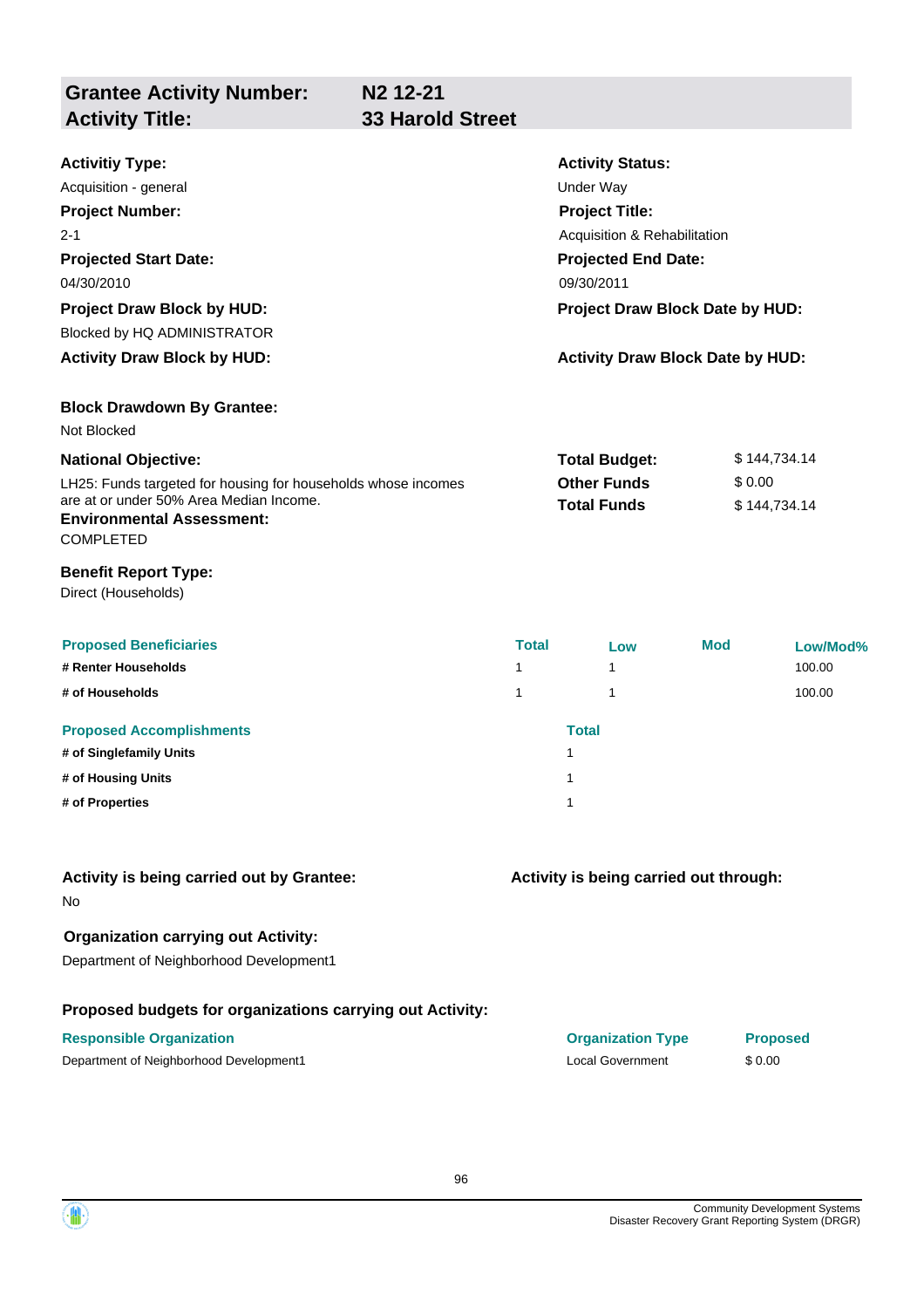33 Harold Street

## **Activity Description:**

This is the VLI piece for 33 Harold (2/3 VLI).



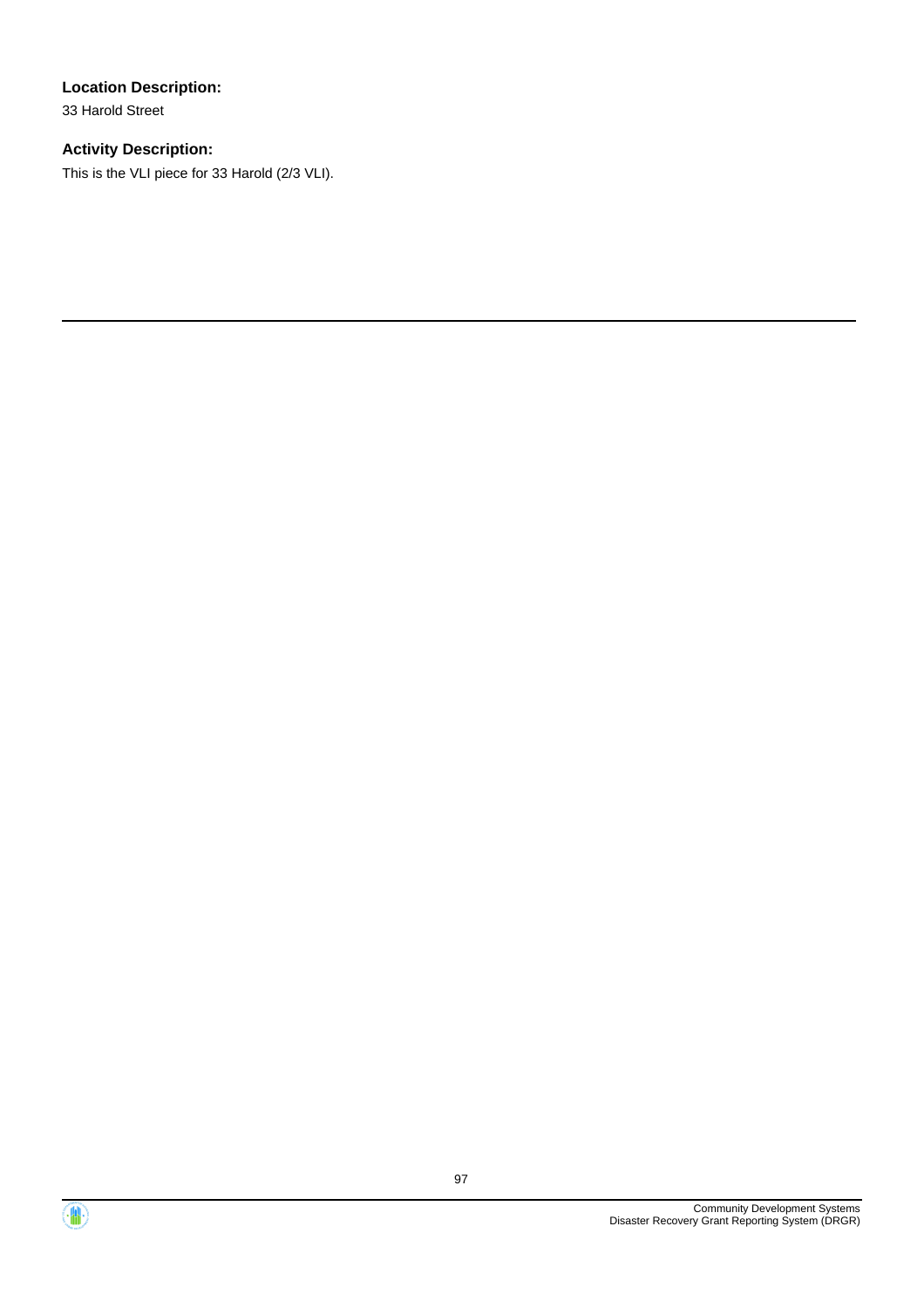**Grantee Activity Number: Activity Status: N2 12-22 Activitiy Type: Activity Title: 81 Wheatland Avenue**

| Under Way                               |
|-----------------------------------------|
|                                         |
| <b>Project Title:</b>                   |
| Acquisition & Rehabilitation            |
| <b>Projected End Date:</b>              |
| 02/02/2013                              |
| Project Draw Block Date by HUD:         |
|                                         |
| <b>Activity Draw Block Date by HUD:</b> |
|                                         |

## **Block Drawdown By Grantee:**

LMMI: Low, Moderate and Middle Income National Objective for NSP Only **National Objective: Total Budget:** \$ 53,653.47 **Other Funds** \$ 0.00 **Total Funds** \$ 53,653.47 **Environmental Assessment:** COMPLETED

# **Benefit Report Type:**

Not Blocked

Direct (Households)

| <b>Proposed Beneficiaries</b><br># Renter Households | <b>Total</b><br>1 | Low<br>1     | <b>Mod</b> | Low/Mod%<br>100.00 |
|------------------------------------------------------|-------------------|--------------|------------|--------------------|
| # of Households                                      | $\overline{1}$    |              |            | 100.00             |
| <b>Proposed Accomplishments</b>                      |                   | <b>Total</b> |            |                    |
| # of Singlefamily Units                              |                   |              |            |                    |
| # of Housing Units                                   |                   | 1            |            |                    |

98

## No **Activity is being carried out by Grantee:**

## **Organization carrying out Activity:**

Department of Neighborhood Development1

### **Proposed budgets for organizations carrying out Activity:**

## **Responsible Organization Organization Type Proposed** Department of Neighborhood Development1 **Local Government** \$ 119,032.00

## **Location Description:**

**Activity is being carried out through:**

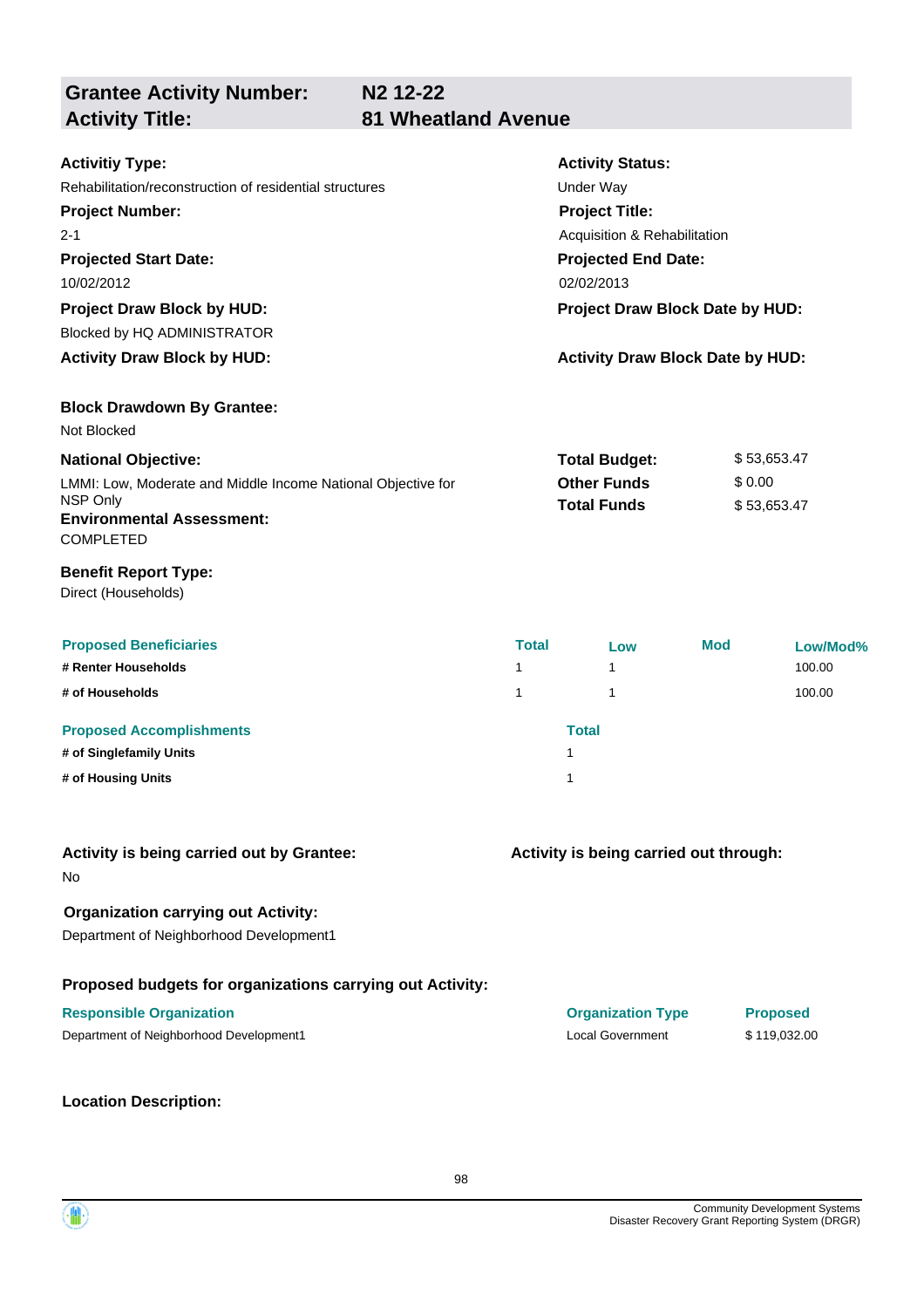81 Wheatland Avenue

## **Activity Description:**

Rehab of the VLI portion of 81 Wheatland Avenue. The non VLI portion is at N2 2-23.



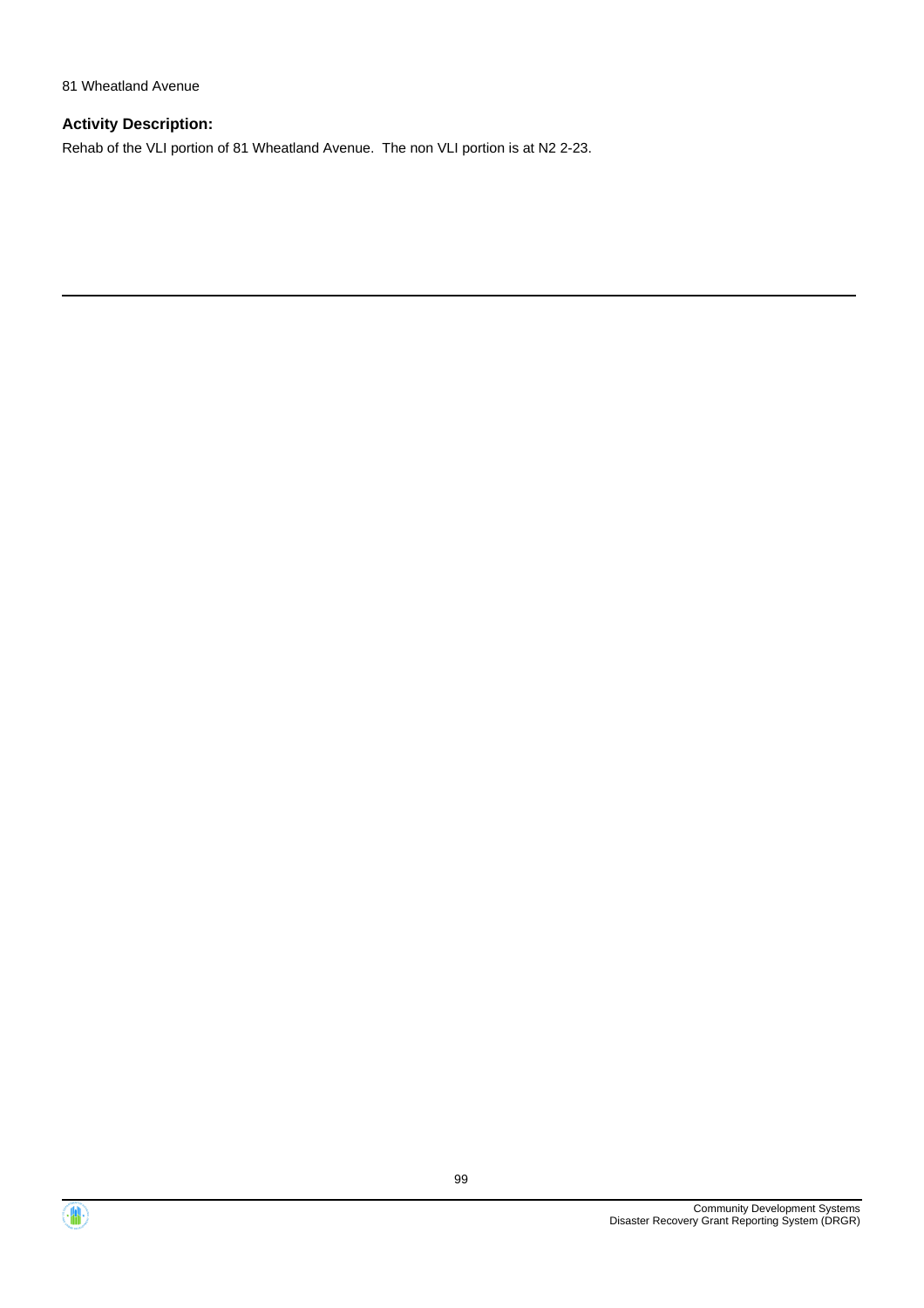**Grantee Activity Number: Projected Start Date:** LMMI: Low, Moderate and Middle Income National Objective for NSP Only **National Objective: Activity Status: Projected End Date: N2 2-01 Activitiy Type:** 04/12/2010 09/30/2011 Acquisition - general and the set of the set of the set of the Under Way **Activity Title: CANCELLED- 16 Quincy Street Project Number:** 2-1 **Project Title:** Acquisition & Rehabilitation **Total Budget:** \$ 0.00 **Other Funds** \$ 0.00 **Total Funds** \$ 0.00 **Environmental Assessment:** COMPLETED **Proposed Beneficiaries Total Low Mod Low/Mod% # Owner Households** 0.0 Direct (Households) **Benefit Report Type: Project Draw Block by HUD: Project Draw Block Date by HUD:** Blocked by HQ ADMINISTRATOR **Activity Draw Block by HUD: Activity Draw Block Date by HUD: Block Drawdown By Grantee:** Not Blocked

**# of Households** 0.0 **Proposed Accomplishments Total # of Singlefamily Units # of Housing Units # of Parcels acquired voluntarily # of Properties Activity is being carried out through:** No **Activity is being carried out by Grantee:**

#### **Organization carrying out Activity:**

Department of Neighborhood Development1

## **Proposed budgets for organizations carrying out Activity:**

#### **Responsible Organization Organization Type Proposed**

Department of Neighborhood Development1 Local Government \$ 128,000.00

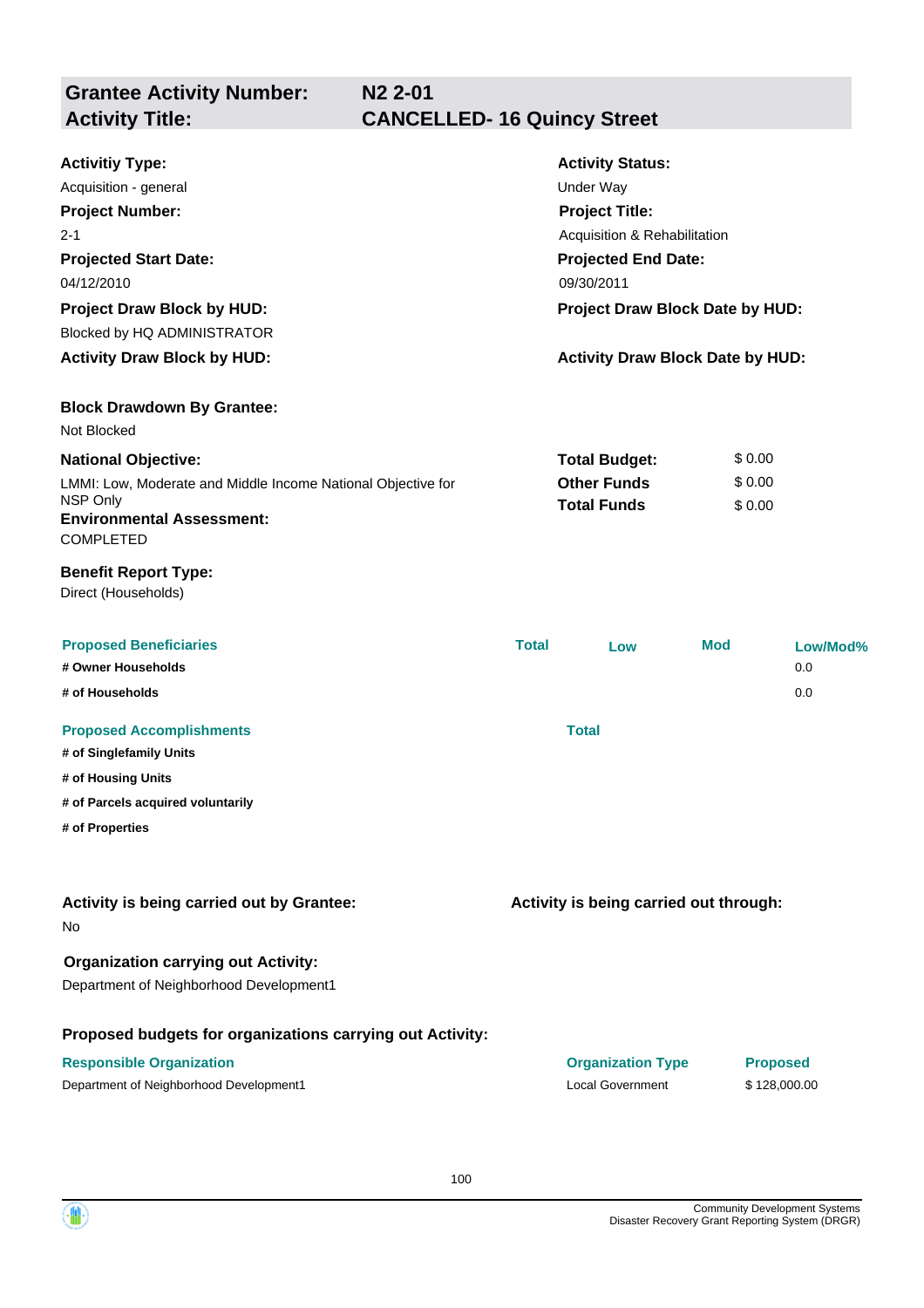16 Quincy Street, Roxbury, MA 02119

## **Activity Description:**

CANCELLED Acquisition of an REO single family property to be RFP's for redevelopment.



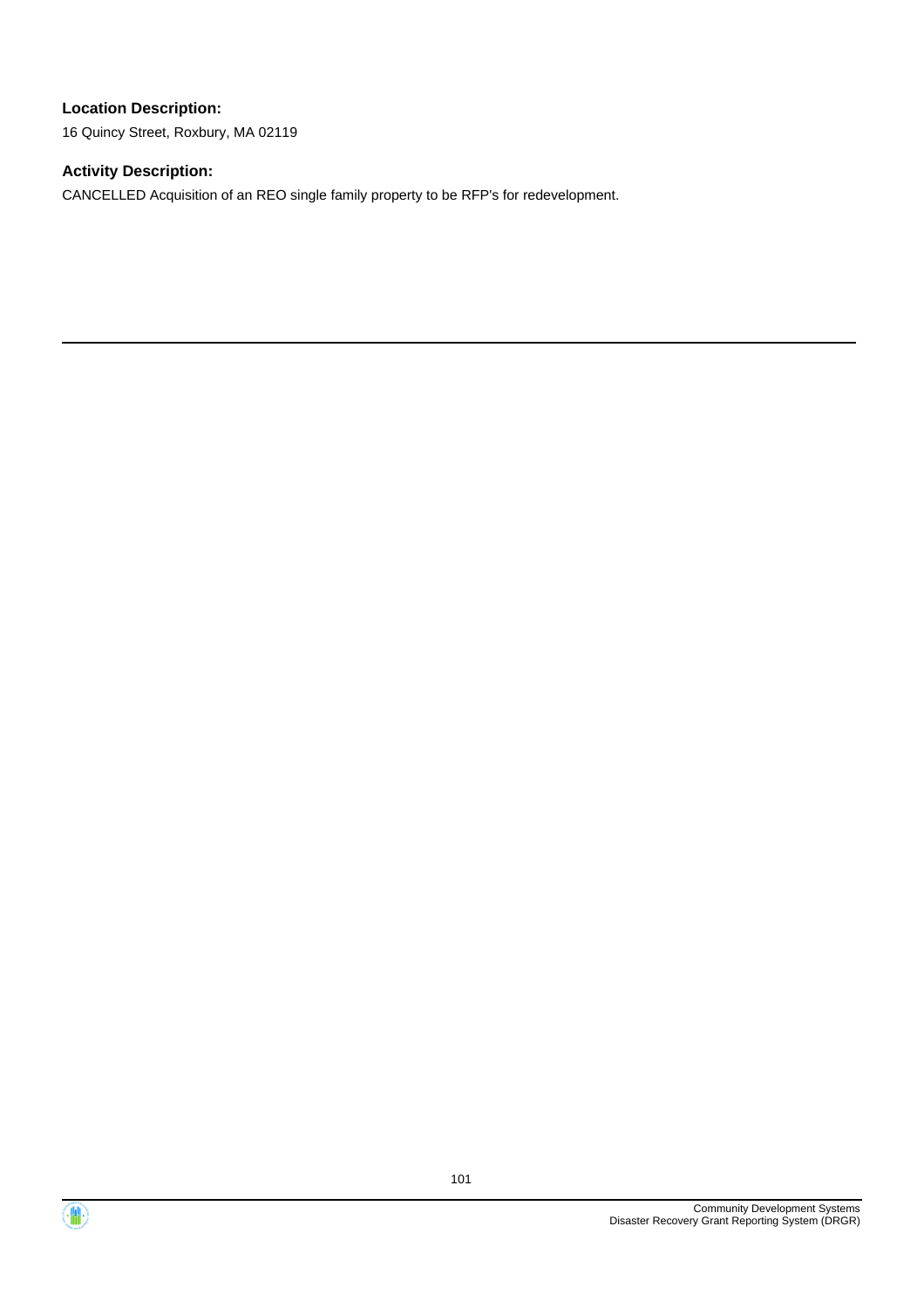**Grantee Activity Number: Activity Title: 47 Prescott Street**

| <b>Activitiy Type:</b>                                           |              | <b>Activity Status:</b>                 |              |              |
|------------------------------------------------------------------|--------------|-----------------------------------------|--------------|--------------|
| Acquisition - general                                            |              | Under Way                               |              |              |
| <b>Project Number:</b>                                           |              | <b>Project Title:</b>                   |              |              |
| $2 - 1$                                                          |              | Acquisition & Rehabilitation            |              |              |
| <b>Projected Start Date:</b>                                     |              | <b>Projected End Date:</b>              |              |              |
| 04/16/2010                                                       |              | 09/30/2011                              |              |              |
| <b>Project Draw Block by HUD:</b>                                |              | Project Draw Block Date by HUD:         |              |              |
| Blocked by HQ ADMINISTRATOR                                      |              |                                         |              |              |
| <b>Activity Draw Block by HUD:</b>                               |              | <b>Activity Draw Block Date by HUD:</b> |              |              |
| <b>Block Drawdown By Grantee:</b>                                |              |                                         |              |              |
| Not Blocked                                                      |              |                                         |              |              |
| <b>National Objective:</b>                                       |              | <b>Total Budget:</b>                    |              | \$203,909.77 |
| LMMI: Low, Moderate and Middle Income National Objective for     |              | <b>Other Funds</b>                      | \$0.00       |              |
| NSP Only<br><b>Environmental Assessment:</b><br><b>COMPLETED</b> |              | <b>Total Funds</b>                      |              | \$203,909.77 |
| <b>Benefit Report Type:</b><br>Direct (Households)               |              |                                         |              |              |
| <b>Proposed Beneficiaries</b>                                    | <b>Total</b> | Low                                     | <b>Mod</b>   | Low/Mod%     |
| # Renter Households                                              | 1            |                                         | 1            | 100.00       |
| # Owner Households                                               | $\mathbf 1$  |                                         | $\mathbf{1}$ | 100.00       |
| # of Households                                                  | 2            |                                         | 2            | 100.00       |
| <b>Proposed Accomplishments</b>                                  |              | <b>Total</b>                            |              |              |
| # of Singlefamily Units                                          |              | 2                                       |              |              |
| # of Housing Units                                               |              | 2                                       |              |              |
| # of Properties                                                  |              | $\mathbf{1}$                            |              |              |
|                                                                  |              |                                         |              |              |

## No **Activity is being carried out by Grantee:**

# **Organization carrying out Activity:**

Department of Neighborhood Development1

## **Proposed budgets for organizations carrying out Activity:**

## **Responsible Organization Organization Type Proposed** Department of Neighborhood Development1 Local Government \$ 158,400.00

**Activity is being carried out through:**

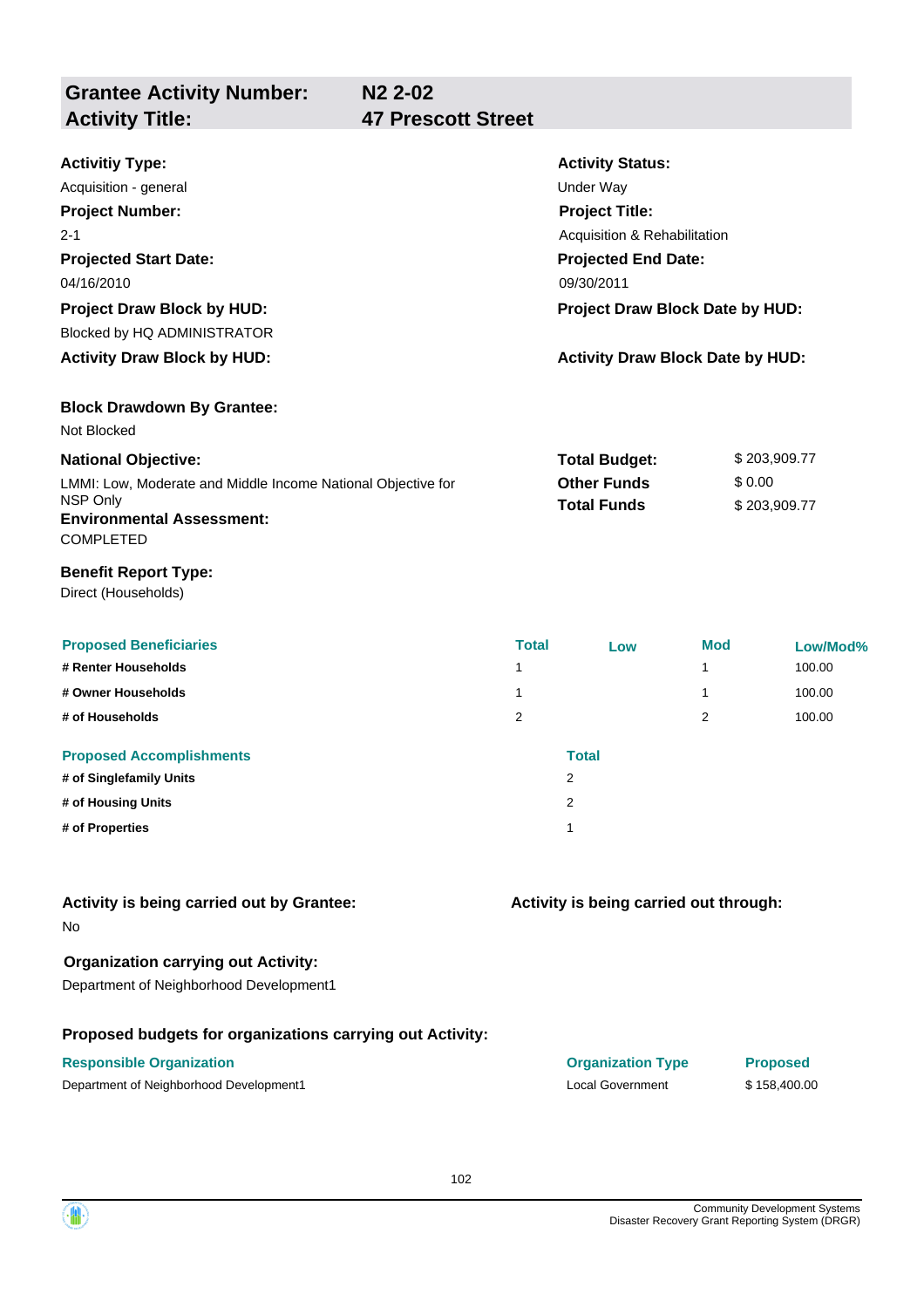47 Prescott Street, East Boston, MA 02126

## **Activity Description:**

Acquisition of 2 family REO property to be RFP's for redevelopment.



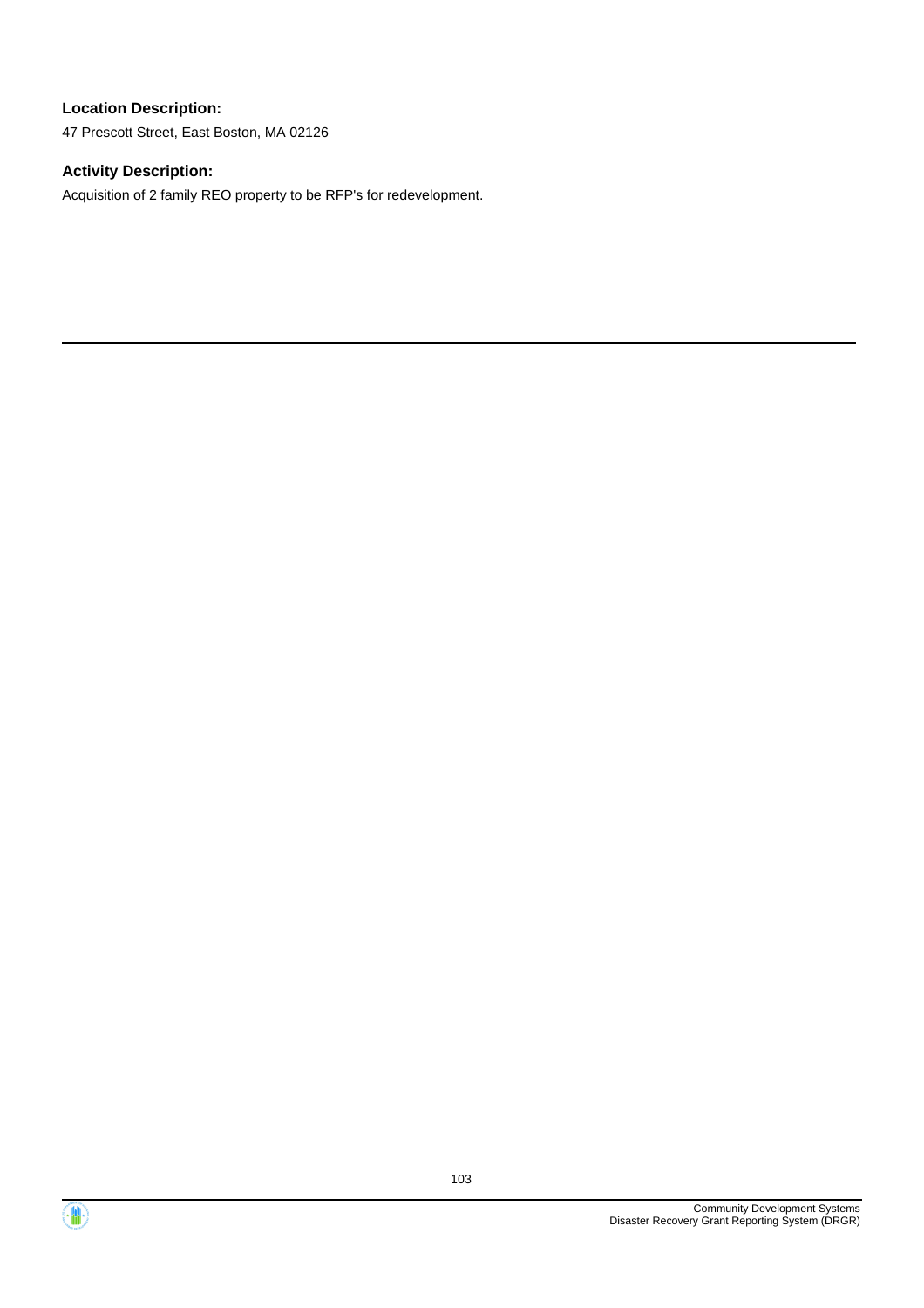**Grantee Activity Number: N2 2-03 Activity Title: 33 Harold Street**

| <b>Activitiy Type:</b>                                       | <b>Activity Status:</b>                 |             |
|--------------------------------------------------------------|-----------------------------------------|-------------|
| Acquisition - general                                        | Under Way                               |             |
| <b>Project Number:</b>                                       | <b>Project Title:</b>                   |             |
| $2 - 1$                                                      | Acquisition & Rehabilitation            |             |
| <b>Projected Start Date:</b>                                 | <b>Projected End Date:</b>              |             |
| 04/30/2010                                                   | 09/30/2010                              |             |
| <b>Project Draw Block by HUD:</b>                            | <b>Project Draw Block Date by HUD:</b>  |             |
| Blocked by HQ ADMINISTRATOR                                  |                                         |             |
| <b>Activity Draw Block by HUD:</b>                           | <b>Activity Draw Block Date by HUD:</b> |             |
| <b>Block Drawdown By Grantee:</b>                            |                                         |             |
| Not Blocked                                                  |                                         |             |
| <b>National Objective:</b>                                   | <b>Total Budget:</b>                    | \$75,973.14 |
| LMMI: Low, Moderate and Middle Income National Objective for | <b>Other Funds</b>                      | \$0.00      |
| NSP Only                                                     | <b>Total Funds</b>                      | \$75,973.14 |
| <b>Environmental Assessment:</b>                             |                                         |             |
| <b>COMPLETED</b>                                             |                                         |             |
| <b>Benefit Report Type:</b>                                  |                                         |             |

Direct (Households)

| <b>Proposed Beneficiaries</b>   | <b>Total</b> | Low          | Mod | Low/Mod% |
|---------------------------------|--------------|--------------|-----|----------|
| # Renter Households             | 2            |              | 2   | 100.00   |
| # Owner Households              | и            |              | 1   | 100.00   |
| # of Households                 | 3            |              | 3   | 100.00   |
| <b>Proposed Accomplishments</b> |              | <b>Total</b> |     |          |
| # of Singlefamily Units         |              | 3            |     |          |
| # of Housing Units              |              | 3            |     |          |
| # of Properties                 |              | 1            |     |          |

## No **Activity is being carried out by Grantee:**

# **Organization carrying out Activity:**

Department of Neighborhood Development1

## **Proposed budgets for organizations carrying out Activity:**

# **Responsible Organization Organization Type Proposed** Department of Neighborhood Development1 Local Government \$ 148,000.00

**Activity is being carried out through:**

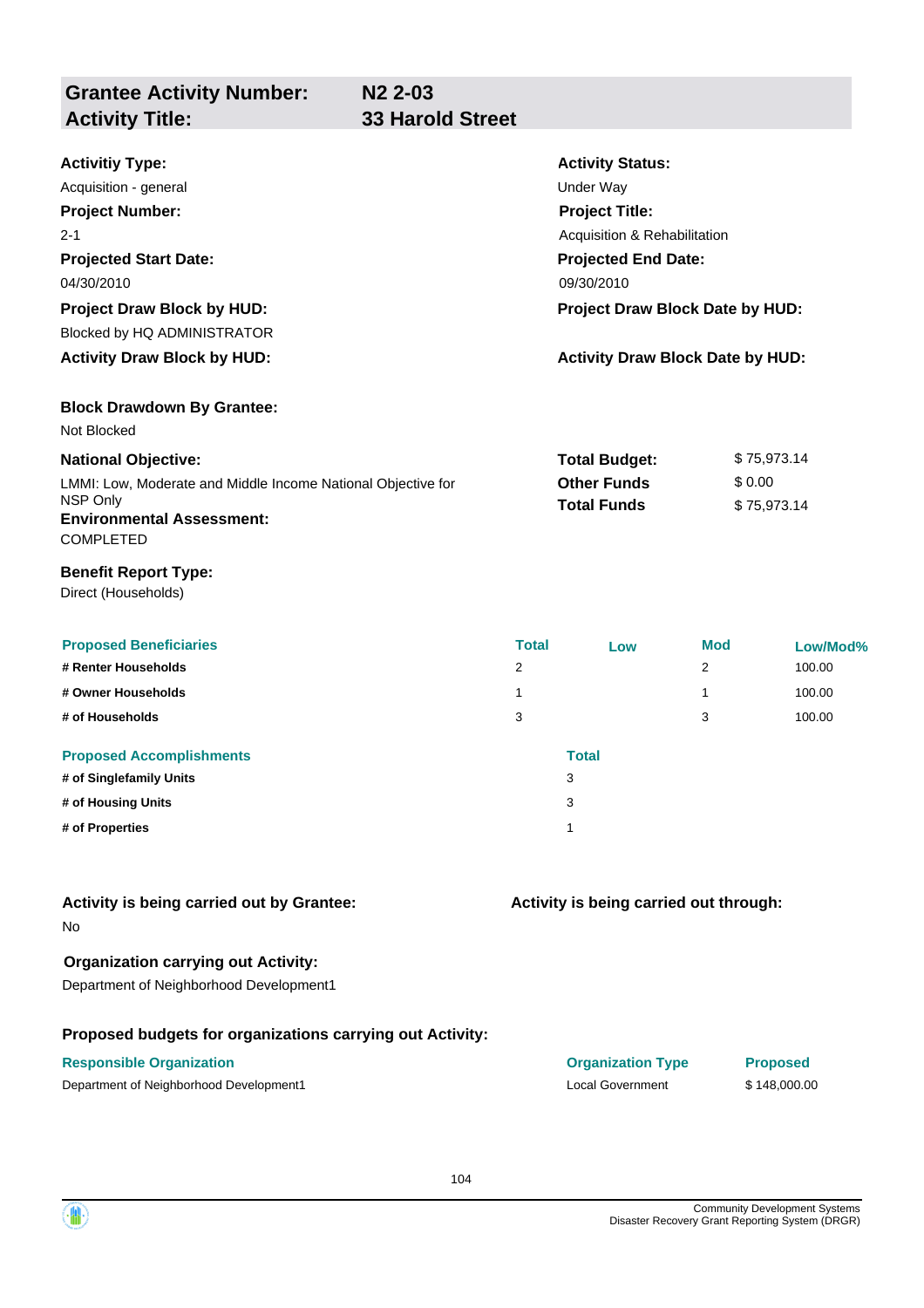33 Harold Street, Roxury MA 02119

## **Activity Description:**

Acquisition of a three family REO property to be RFP'd for redevelopment



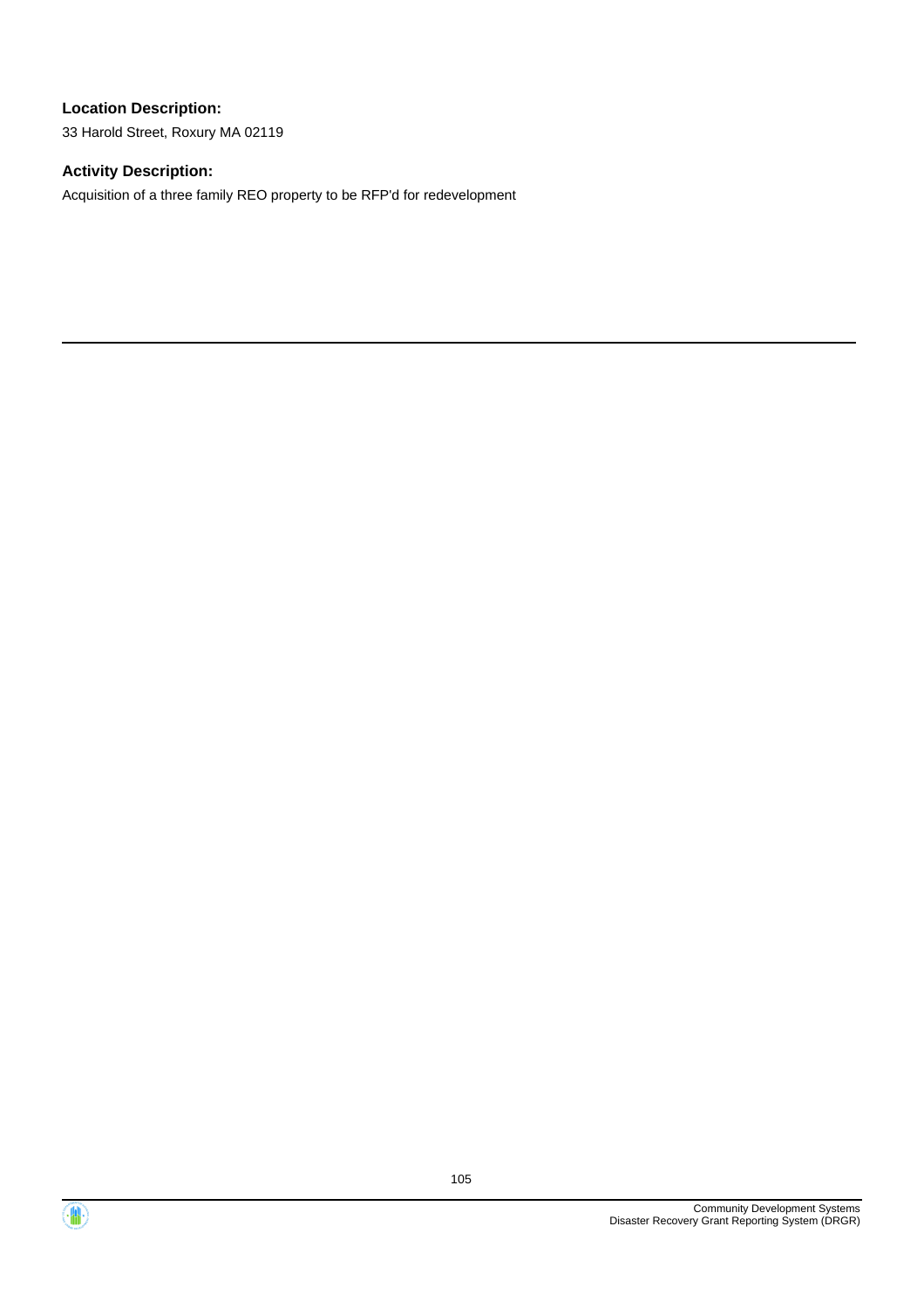**Grantee Activity Number: Activity Title: 72 Esmond Street**

| <b>Activitiy Type:</b>                                           |              | <b>Activity Status:</b>                 |              |          |
|------------------------------------------------------------------|--------------|-----------------------------------------|--------------|----------|
| Acquisition - general                                            |              | Under Way                               |              |          |
| <b>Project Number:</b>                                           |              | <b>Project Title:</b>                   |              |          |
| $2 - 1$                                                          |              | Acquisition & Rehabilitation            |              |          |
| <b>Projected Start Date:</b>                                     |              | <b>Projected End Date:</b>              |              |          |
| 04/23/2010                                                       |              | 09/30/2011                              |              |          |
| <b>Project Draw Block by HUD:</b>                                |              | Project Draw Block Date by HUD:         |              |          |
| Blocked by HQ ADMINISTRATOR                                      |              |                                         |              |          |
| <b>Activity Draw Block by HUD:</b>                               |              | <b>Activity Draw Block Date by HUD:</b> |              |          |
| <b>Block Drawdown By Grantee:</b>                                |              |                                         |              |          |
| Not Blocked                                                      |              |                                         |              |          |
| <b>National Objective:</b>                                       |              | <b>Total Budget:</b>                    | \$155,015.54 |          |
| LMMI: Low, Moderate and Middle Income National Objective for     |              | <b>Other Funds</b><br>\$0.00            |              |          |
| NSP Only<br><b>Environmental Assessment:</b><br><b>COMPLETED</b> |              | <b>Total Funds</b><br>\$155,015.54      |              |          |
| <b>Benefit Report Type:</b><br>Direct (Households)               |              |                                         |              |          |
| <b>Proposed Beneficiaries</b>                                    | <b>Total</b> | Low                                     | <b>Mod</b>   | Low/Mod% |
| # Owner Households                                               | $\mathbf{1}$ |                                         | 1            | 100.00   |
| # of Households                                                  | 1            |                                         | 1            | 100.00   |
| <b>Proposed Accomplishments</b>                                  |              | <b>Total</b>                            |              |          |
| # of Singlefamily Units                                          |              | 1                                       |              |          |
| # of Housing Units                                               |              | 1                                       |              |          |
| # of Properties                                                  |              | 1                                       |              |          |
|                                                                  |              |                                         |              |          |

## **Activity is being carried out by Grantee:**

No

## **Organization carrying out Activity:**

Department of Neighborhood Development1

## **Proposed budgets for organizations carrying out Activity:**

### **Responsible Organization Organization Type Proposed**

Department of Neighborhood Development1 Local Government \$ 115,000.00

## **Activity is being carried out through:**

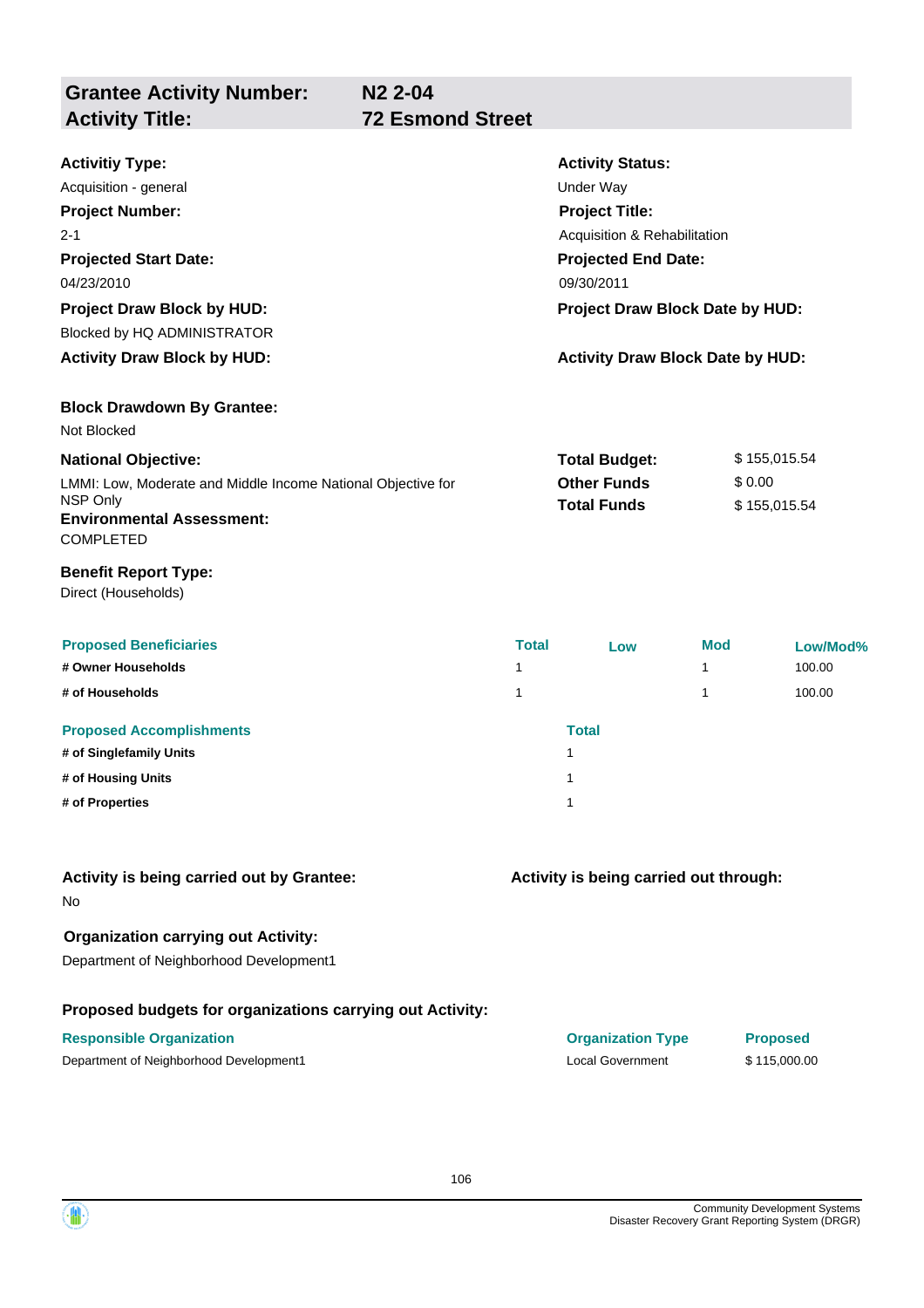72 Esmond Street, Dorchester MA 02121

## **Activity Description:**

Acquisition of a two family REO property to be RFP'd for development. One unit is VLI and is funded with NSP1.



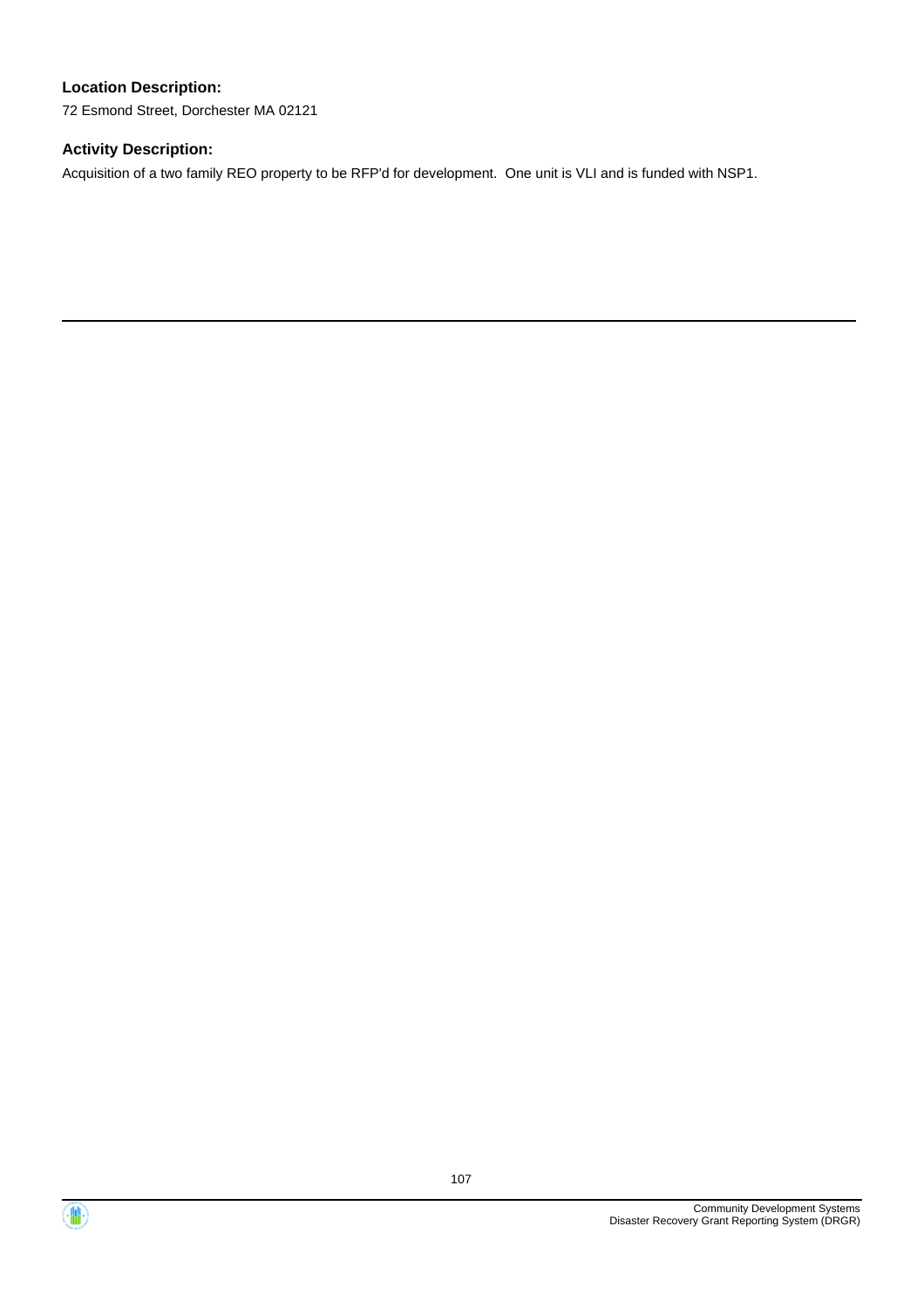**Grantee Activity Number: N2 2-05 Activity Title: 990 River Street**

| <b>Activitiy Type:</b>             | <b>Activity Status:</b>                 |
|------------------------------------|-----------------------------------------|
| Acquisition - general              | Under Way                               |
| <b>Project Number:</b>             | <b>Project Title:</b>                   |
| $2 - 1$                            | Acquisition & Rehabilitation            |
| <b>Projected Start Date:</b>       | <b>Projected End Date:</b>              |
| 04/05/2010                         | 06/30/2011                              |
| <b>Project Draw Block by HUD:</b>  | Project Draw Block Date by HUD:         |
| Blocked by HQ ADMINISTRATOR        |                                         |
| <b>Activity Draw Block by HUD:</b> | <b>Activity Draw Block Date by HUD:</b> |
| <b>Block Drawdown By Grantee:</b>  |                                         |

Not Blocked

| <b>National Objective:</b>                                   | <b>Total Budget:</b> | \$320.864.35 |
|--------------------------------------------------------------|----------------------|--------------|
| LMMI: Low, Moderate and Middle Income National Objective for | <b>Other Funds</b>   | \$0.00       |
| NSP Only                                                     | <b>Total Funds</b>   | \$320.864.35 |
| <b>Environmental Assessment:</b>                             |                      |              |

## COMPLETED

**Benefit Report Type:**

Direct (Households)

| <b>Proposed Beneficiaries</b><br># Renter Households | <b>Total</b><br>2 | Low          | <b>Mod</b><br>$\overline{2}$ | Low/Mod%<br>100.00 |
|------------------------------------------------------|-------------------|--------------|------------------------------|--------------------|
| # Owner Households                                   |                   |              |                              | 100.00             |
| # of Households                                      | 3                 |              | 3                            | 100.00             |
| <b>Proposed Accomplishments</b>                      |                   | <b>Total</b> |                              |                    |
| # of Singlefamily Units                              |                   | 3            |                              |                    |
| # of Housing Units                                   |                   | 3            |                              |                    |
| # of Properties                                      |                   | ٠            |                              |                    |

## No **Activity is being carried out by Grantee:**

# **Organization carrying out Activity:**

Department of Neighborhood Development1

## **Proposed budgets for organizations carrying out Activity:**

### **Responsible Organization Organization Type Proposed**

Department of Neighborhood Development1 Local Government \$ 247,500.00

**Activity is being carried out through:**

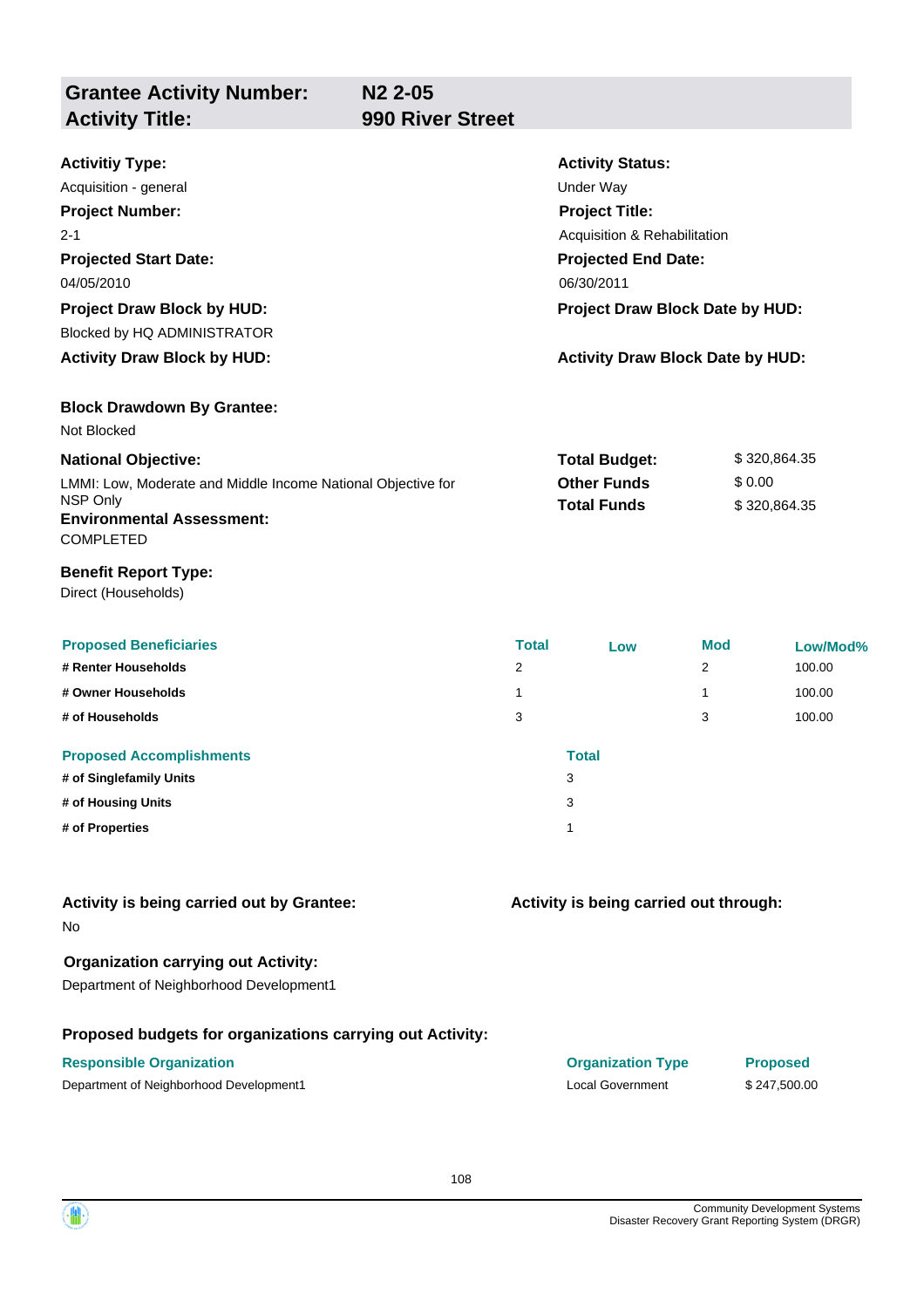990 River Street, Hyde Park, MA 02136

# **Activity Description:**

Acquisition of a 3 family REO to be RFP'd for redevelopment



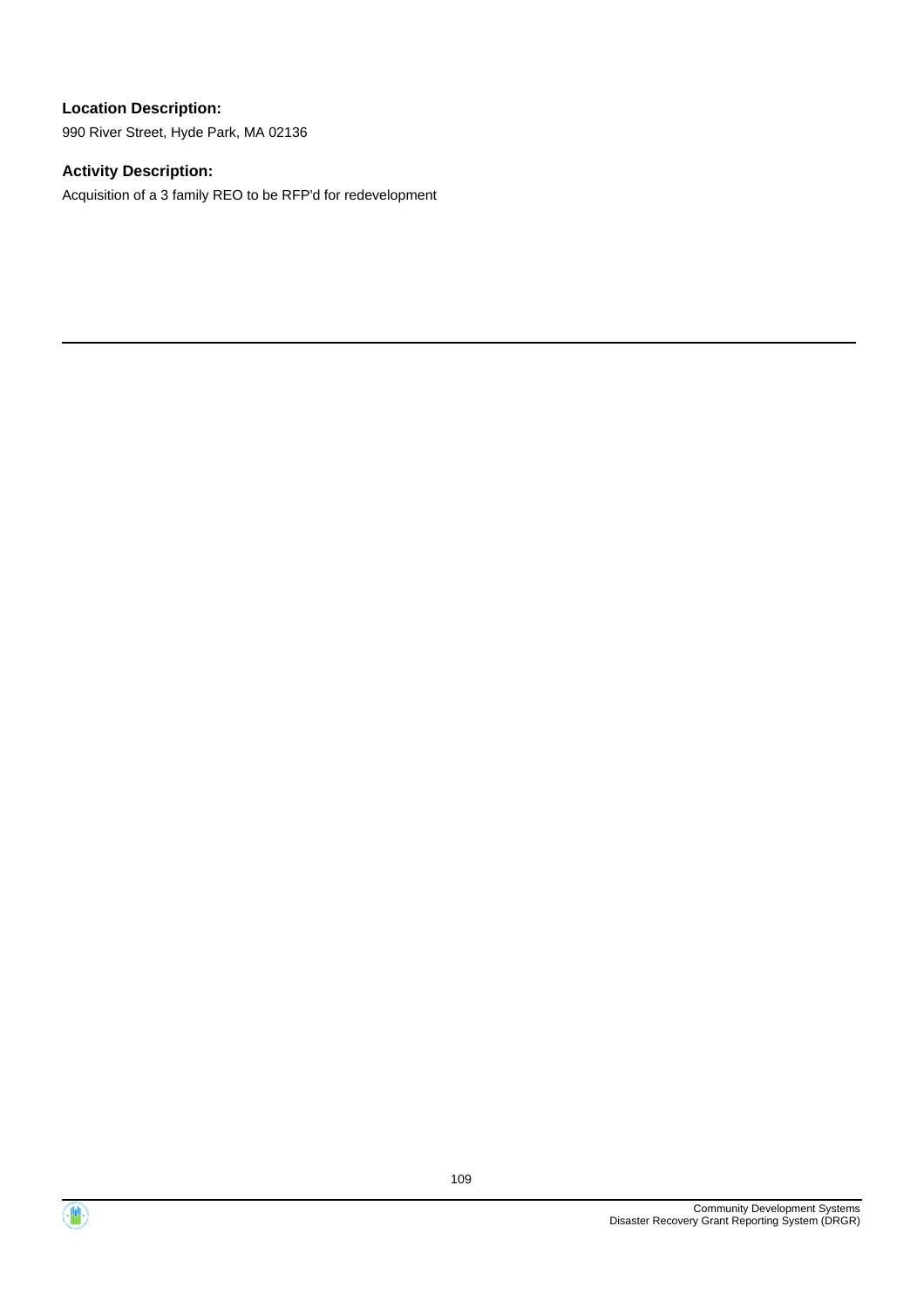**Grantee Activity Number: Projected Start Date:** LMMI: Low, Moderate and Middle Income National Objective for NSP Only **National Objective: Activity Status: Projected End Date: N2 2-06 Activitiy Type:** 08/15/2010 02/01/2011 Rehabilitation/reconstruction of residential structures example of the Under Way **Activity Title: 179 Howard Street Project Number:** 2-1 **Project Title:** Acquisition & Rehabilitation **Total Budget:** \$ 159,145.26 **Other Funds** \$ 0.00 **Total Funds** \$ 159,145.26 **Environmental Assessment:** COMPLETED Direct (Households) **Benefit Report Type: Project Draw Block by HUD: Project Draw Block Date by HUD:** Blocked by HQ ADMINISTRATOR **Activity Draw Block by HUD: Activity Draw Block Date by HUD: Block Drawdown By Grantee:** Not Blocked

| <b>Proposed Beneficiaries</b>   | <b>Total</b> | Low          | Mod            | Low/Mod% |
|---------------------------------|--------------|--------------|----------------|----------|
| # Renter Households             | 1            |              | 1              | 100.00   |
| # Owner Households              | 1            |              | $\overline{ }$ | 100.00   |
| # of Households                 | 2            |              | 2              | 100.00   |
| <b>Proposed Accomplishments</b> |              | <b>Total</b> |                |          |
| # of Singlefamily Units         |              | 2            |                |          |
| # of Housing Units              |              | 2            |                |          |
| # of Properties                 |              | ۸            |                |          |

# No **Activity is being carried out by Grantee:**

# **Organization carrying out Activity:**

Department of Neighborhood Development1

# **Proposed budgets for organizations carrying out Activity:**

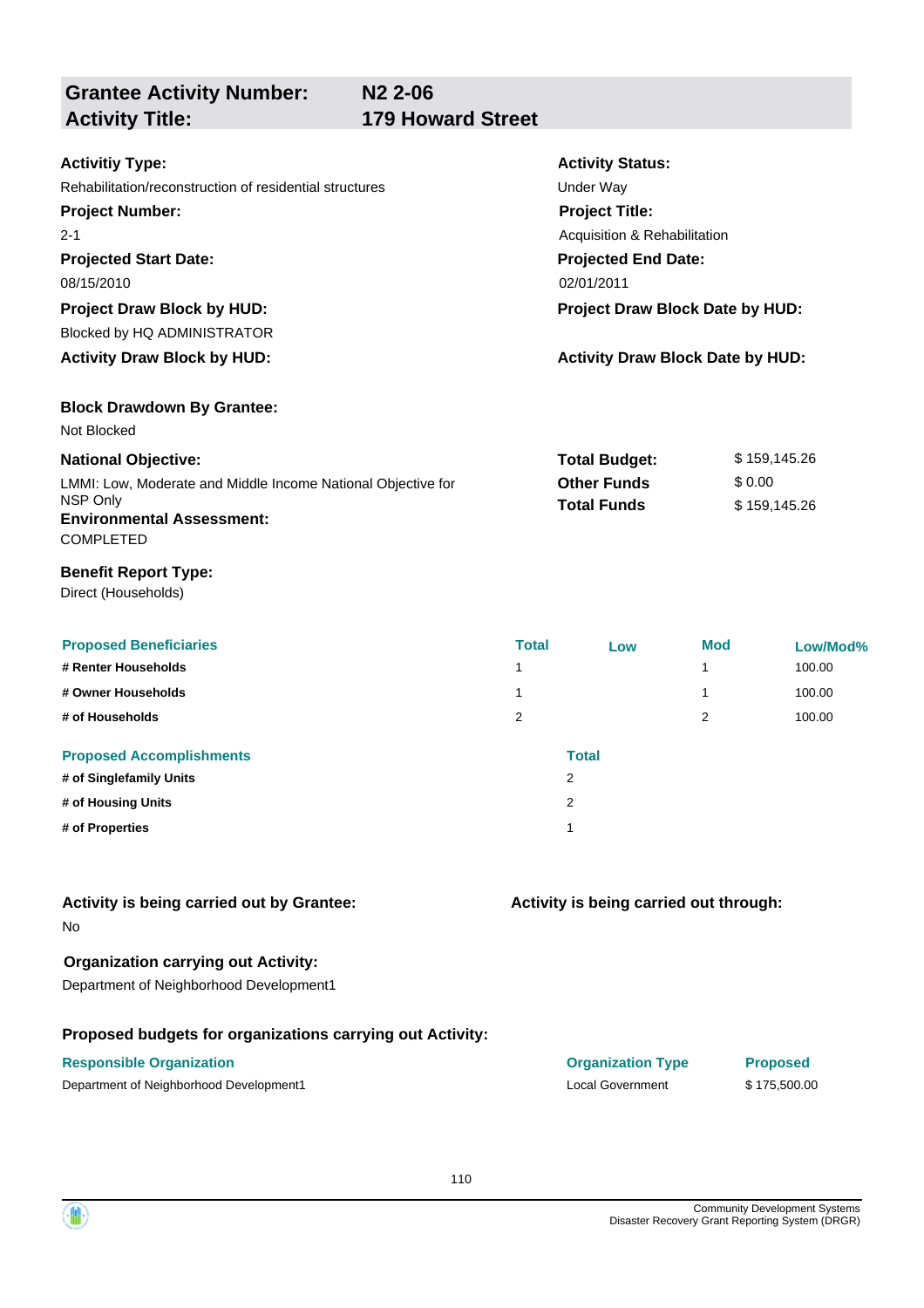179 Howard Avenue, Dorchester 02125

#### **Activity Description:**

Vacant property to be rehabilitated with new kitchens, bathrooms, windows and energy upgrades. The one VLI unit of the three units in this house is reported at N2 12-20.



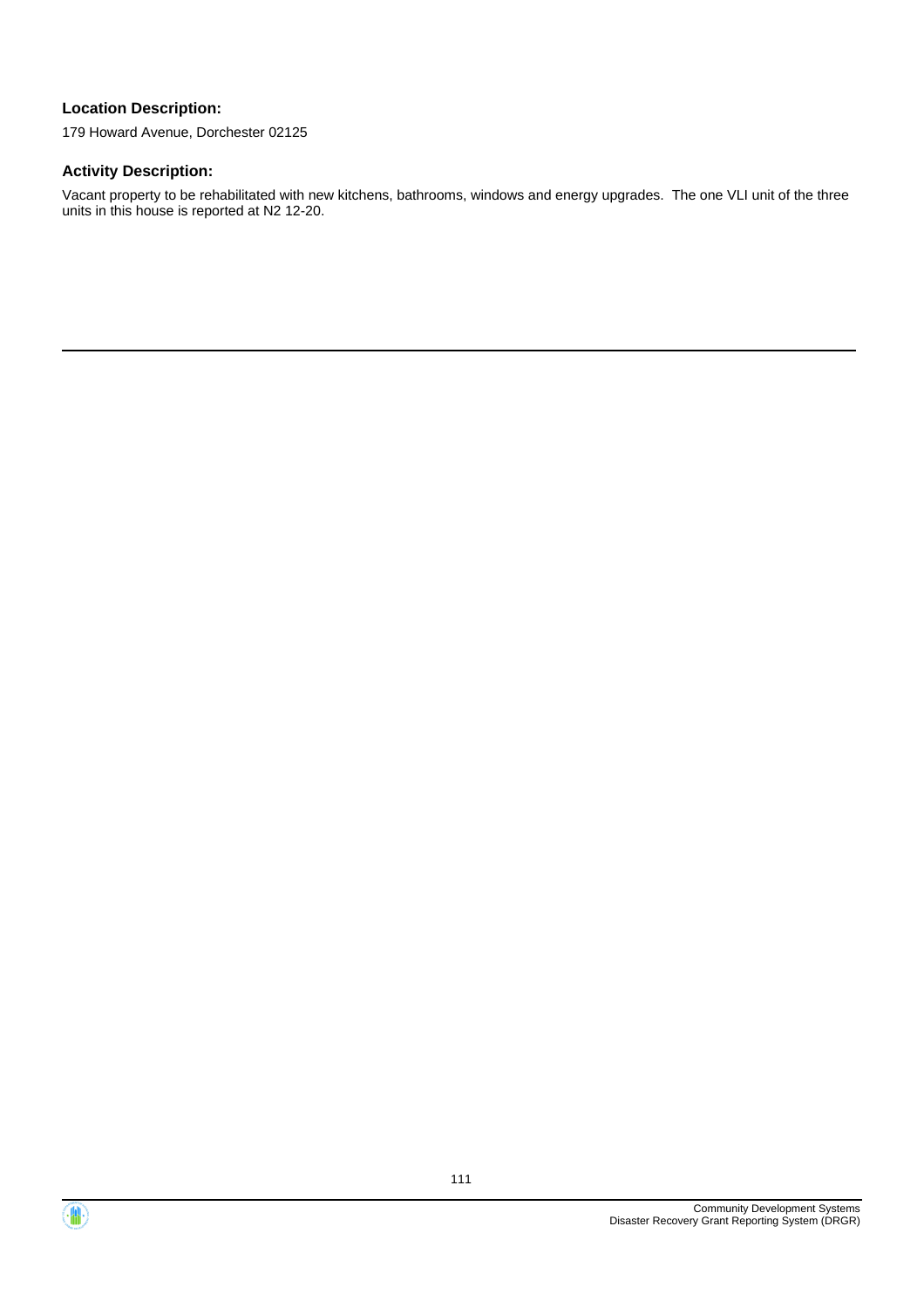**Grantee Activity Number: Projected Start Date:** LMMI: Low, Moderate and Middle Income National Objective for NSP Only **National Objective: Activity Status: Projected End Date: N2 2-07 Activitiy Type:** 09/15/2010 10/31/2011 Rehabilitation/reconstruction of residential structures Theorem Constructure Under Way **Activity Title: 36 Hawthorne Street Project Number:** 2-1 **Project Title:** Acquisition & Rehabilitation **Total Budget:** \$ 478,034.66 **Other Funds** \$ 0.00 **Total Funds** \$ 478,034.66 **Environmental Assessment:** UNDERWAY **Benefit Report Type: Project Draw Block by HUD: Project Draw Block Date by HUD:** Blocked by HQ ADMINISTRATOR **Activity Draw Block by HUD: Activity Draw Block Date by HUD: Block Drawdown By Grantee:** Not Blocked

Direct (Households)

| <b>Proposed Beneficiaries</b><br># Renter Households<br># Owner Households<br># of Households | <b>Total</b><br>4<br>1<br>2 | Low               | <b>Mod</b><br>2 | Low/Mod%<br>100.00<br>100.00<br>100.00 |
|-----------------------------------------------------------------------------------------------|-----------------------------|-------------------|-----------------|----------------------------------------|
| <b>Proposed Accomplishments</b><br># of Singlefamily Units                                    |                             | <b>Total</b><br>2 |                 |                                        |
| # of Housing Units                                                                            |                             | 2                 |                 |                                        |
| # of Properties                                                                               |                             |                   |                 |                                        |

# No **Activity is being carried out by Grantee:**

# **Organization carrying out Activity:**

Department of Neighborhood Development1

# **Proposed budgets for organizations carrying out Activity:**

# **Responsible Organization**

Department of Neighborhood Development1

| <b>Organization Type</b> | <b>Proposed</b> |
|--------------------------|-----------------|
| <b>Local Government</b>  | \$233,322,00    |

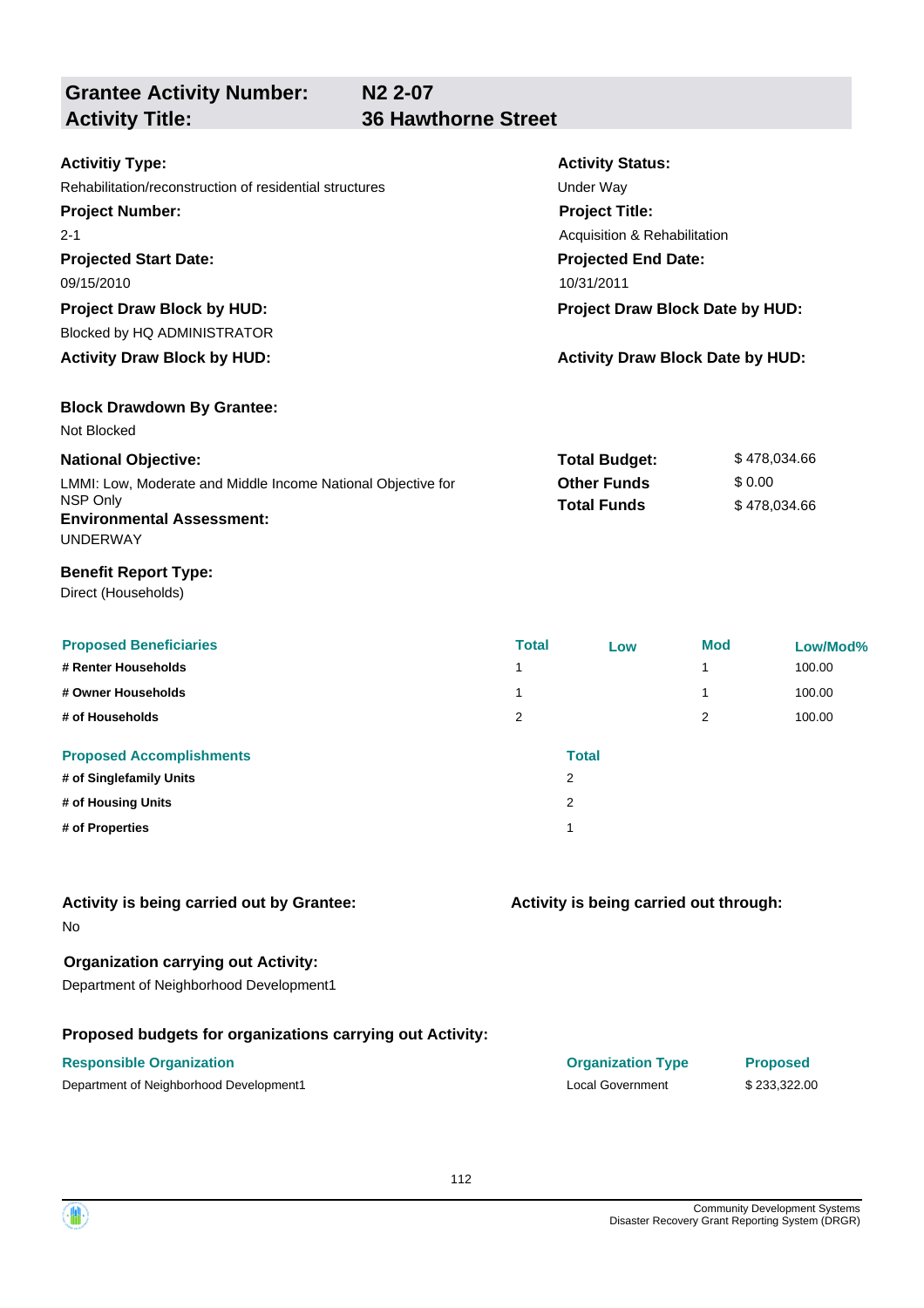36 Hawthorne Street, Roxbury MA 02119

# **Activity Description:**

Funding for major rehabilitation of a two-family home. Property is located in a Historic District.



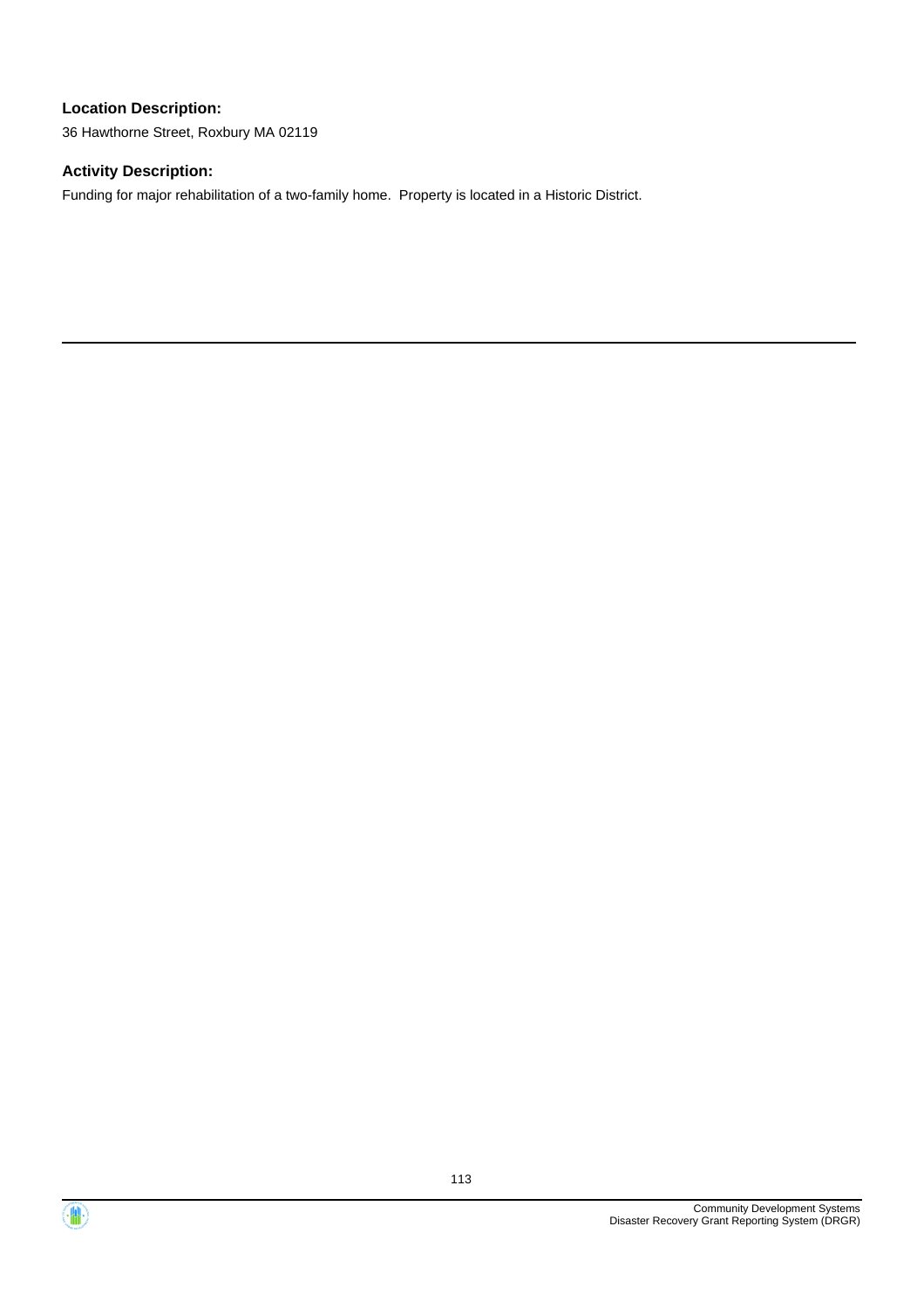**Grantee Activity Number: Projected Start Date:** LMMI: Low, Moderate and Middle Income National Objective for NSP Only **National Objective: Activity Status: Projected End Date: N2 2-08 Activitiy Type:** 10/15/2010 05/30/2011 Rehabilitation/reconstruction of residential structures Theorem Constructure Under Way **Activity Title: 3 Clarkson Street Project Number:** 2-1 **Project Title:** Acquisition & Rehabilitation **Total Budget:** \$ 338,707.21 **Other Funds** \$ 0.00 **Total Funds** \$ 338,707.21 **Environmental Assessment:** COMPLETED **Proposed Beneficiaries Total Low Mod Low/Mod%** Direct (Households) **Benefit Report Type: Project Draw Block by HUD: Project Draw Block Date by HUD:** Blocked by HQ ADMINISTRATOR **Activity Draw Block by HUD: Activity Draw Block Date by HUD: Block Drawdown By Grantee:** Not Blocked

| # Owner Households              |              | 100.00 |
|---------------------------------|--------------|--------|
| # of Households                 |              | 100.00 |
| <b>Proposed Accomplishments</b> | <b>Total</b> |        |
| # of Singlefamily Units         |              |        |
| # of Housing Units              |              |        |
| # of Properties                 |              |        |
|                                 |              |        |

| Activity is being carried out by Grantee:<br>No | Activity is being carried out the |
|-------------------------------------------------|-----------------------------------|
| <b>Organization carrying out Activity:</b>      |                                   |
| Department of Neighborhood Development1         |                                   |

**Proposed budgets for organizations carrying out Activity:**

#### **Responsible Organization Organization Type Proposed**

Department of Neighborhood Development1 Local Government \$ 301,792.00

# hrough:

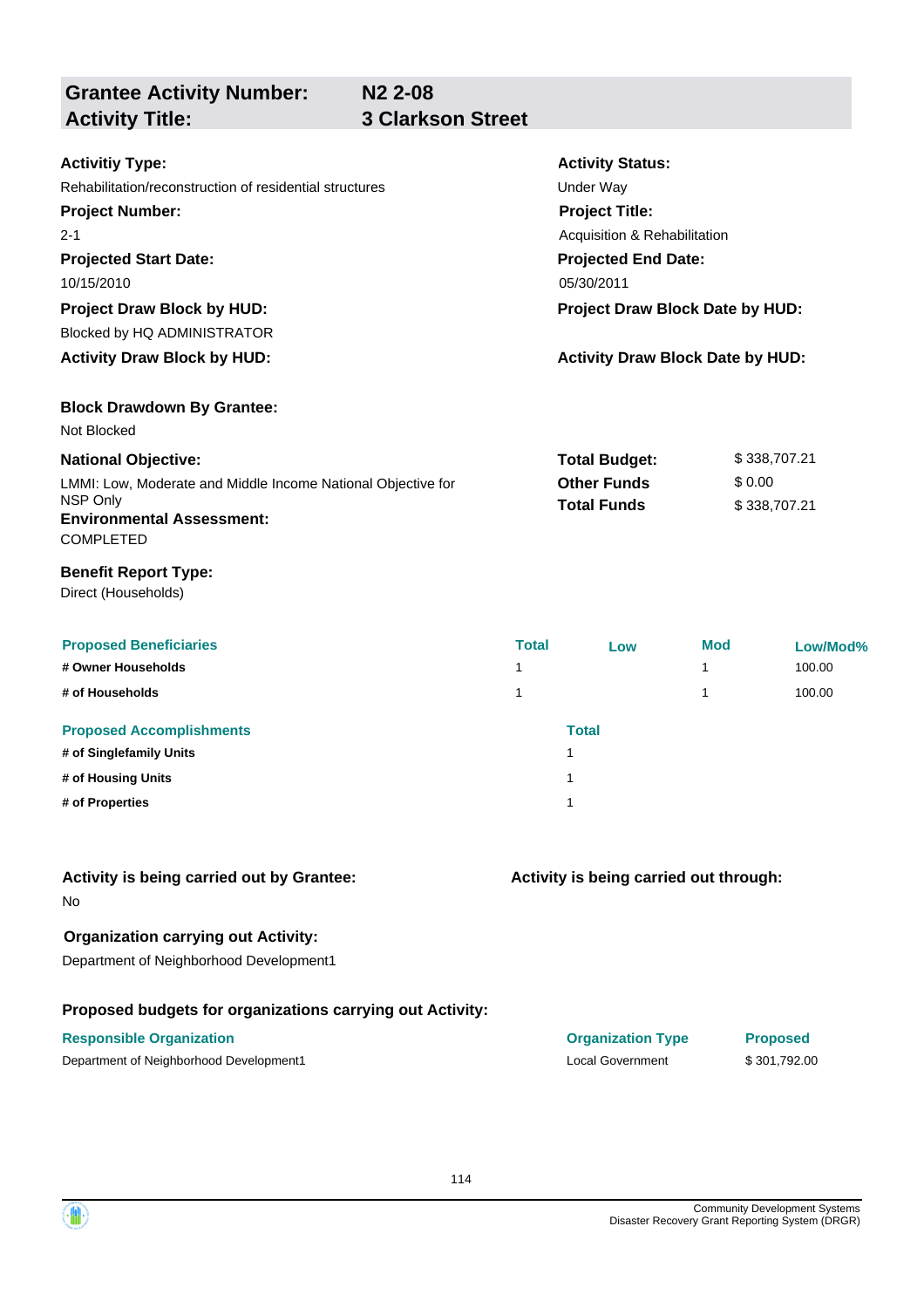3 Clarkson Street Dorchester MA 02125

# **Activity Description:**

Interior and exterior rehabilitation of a single family REO to be used for homeownership.



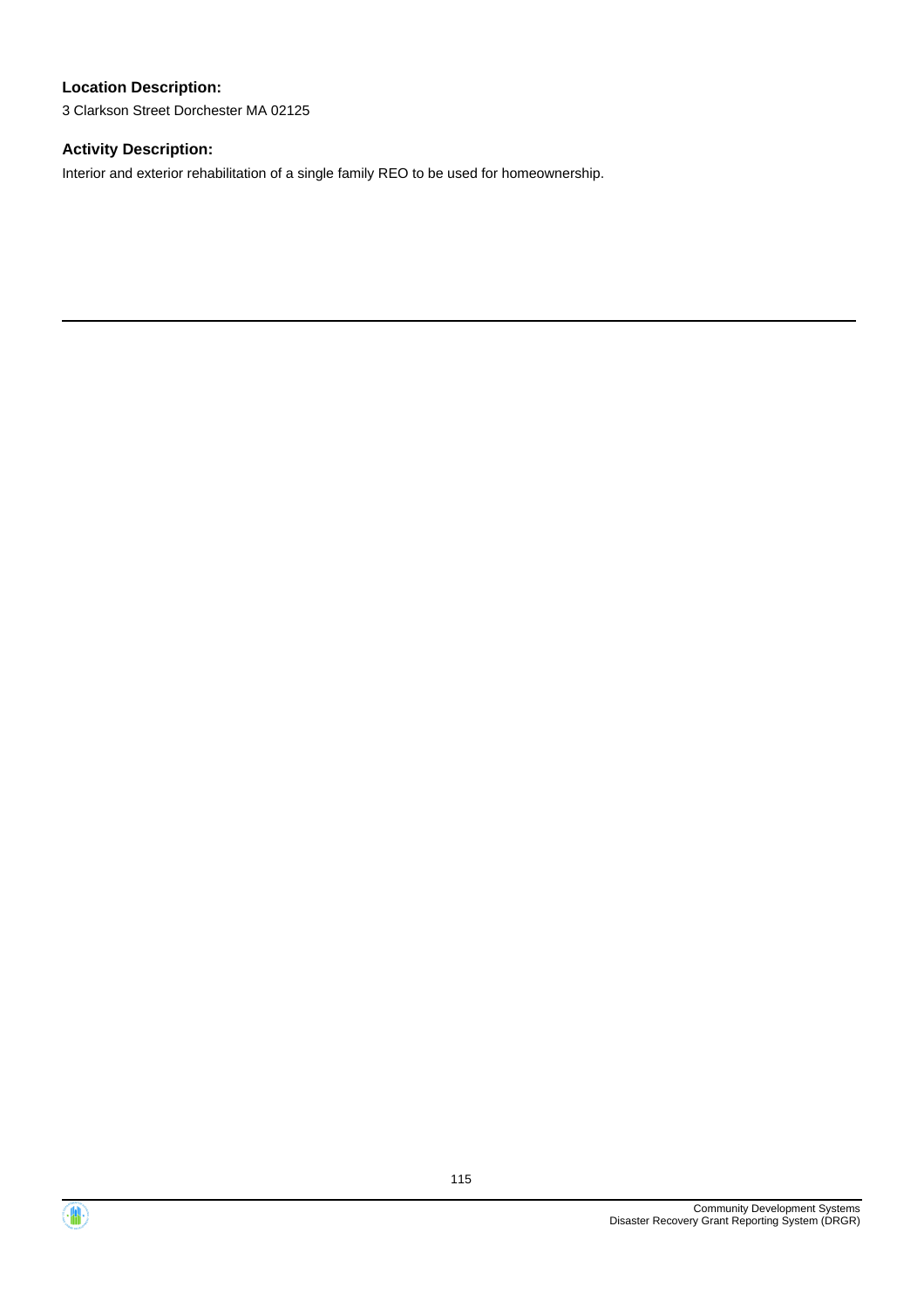**Grantee Activity Number: Projected Start Date:** LMMI: Low, Moderate and Middle Income National Objective for NSP Only **National Objective: Activity Status: Projected End Date: N2 2-09 Activitiy Type:** 10/15/2010 05/30/2011 Rehabilitation/reconstruction of residential structures Theorem Constructure Under Way **Activity Title: 91 Coleman Street Project Number:** 2-1 **Project Title:** Acquisition & Rehabilitation **Total Budget:** \$ 98,764.22 **Other Funds** \$ 0.00 **Total Funds** \$ 98,764.22 **Environmental Assessment:** COMPLETED **Proposed Beneficiaries Total Low Mod Low/Mod% # Owner Households** 1 1 100.00 **# of Households** 1 1 100.00 **Proposed Accomplishments Total # of Singlefamily Units** 1 **# of Housing Units** 1 Direct (Households) **Benefit Report Type: Project Draw Block by HUD: Project Draw Block Date by HUD:** Blocked by HQ ADMINISTRATOR **Activity Draw Block by HUD: Activity Draw Block Date by HUD: Block Drawdown By Grantee:** Not Blocked

| Activity is being carried out by Grantee:  | Activity is being carried out throug |
|--------------------------------------------|--------------------------------------|
| No                                         |                                      |
| <b>Organization carrying out Activity:</b> |                                      |

Department of Neighborhood Development1

#### **Proposed budgets for organizations carrying out Activity:**

**# of Properties** 1

#### **Responsible Organization Organization Type Proposed**

Department of Neighborhood Development1 Local Government \$ 124,612.00

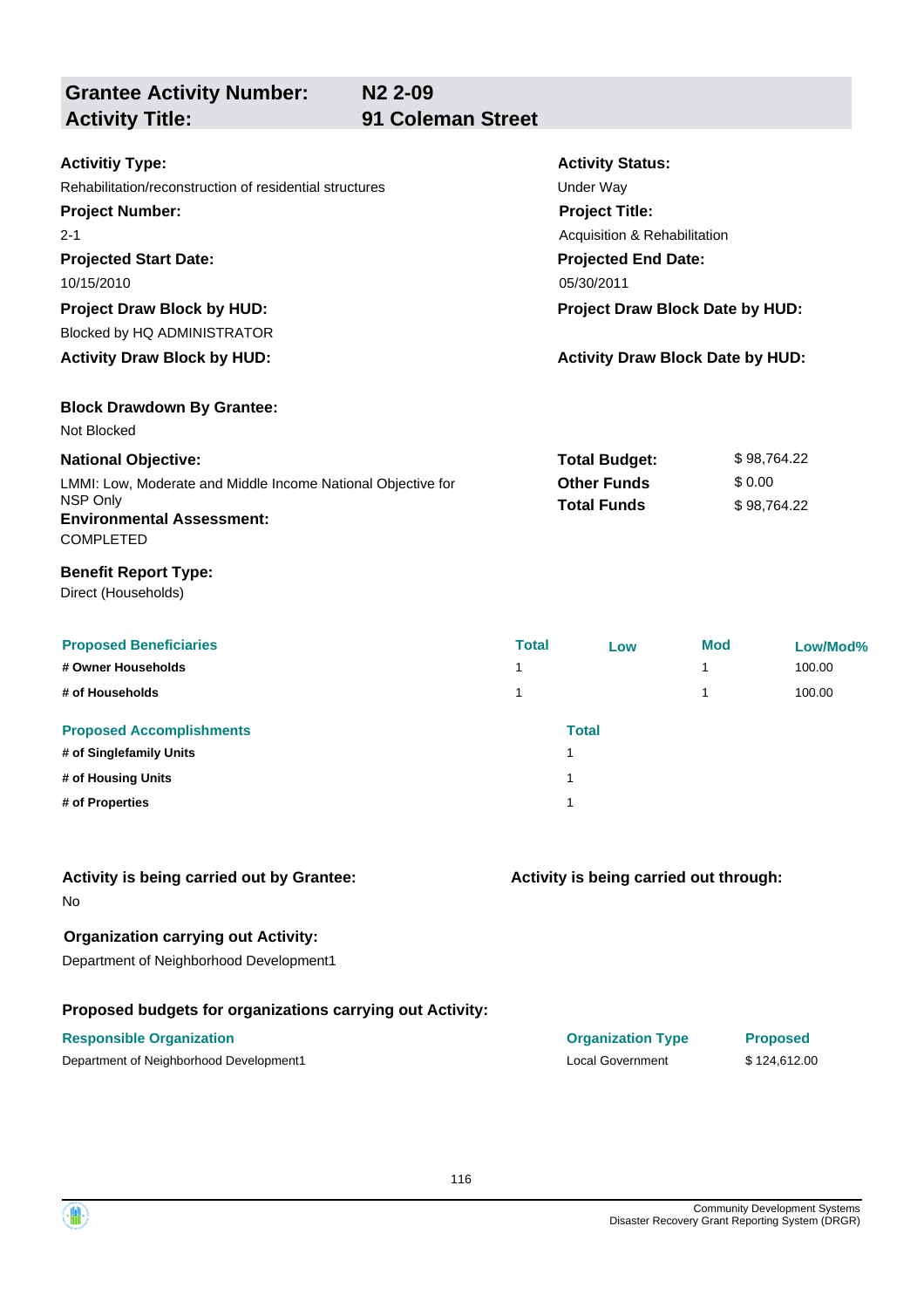91 Coleman Street Dorchester 02125

# **Activity Description:**

Interior and exterior rehabiliation of a single family REO to be sold tp a homeowner. One unit is VLI of the three family. The one VLI unit is reported at N2 12-19.



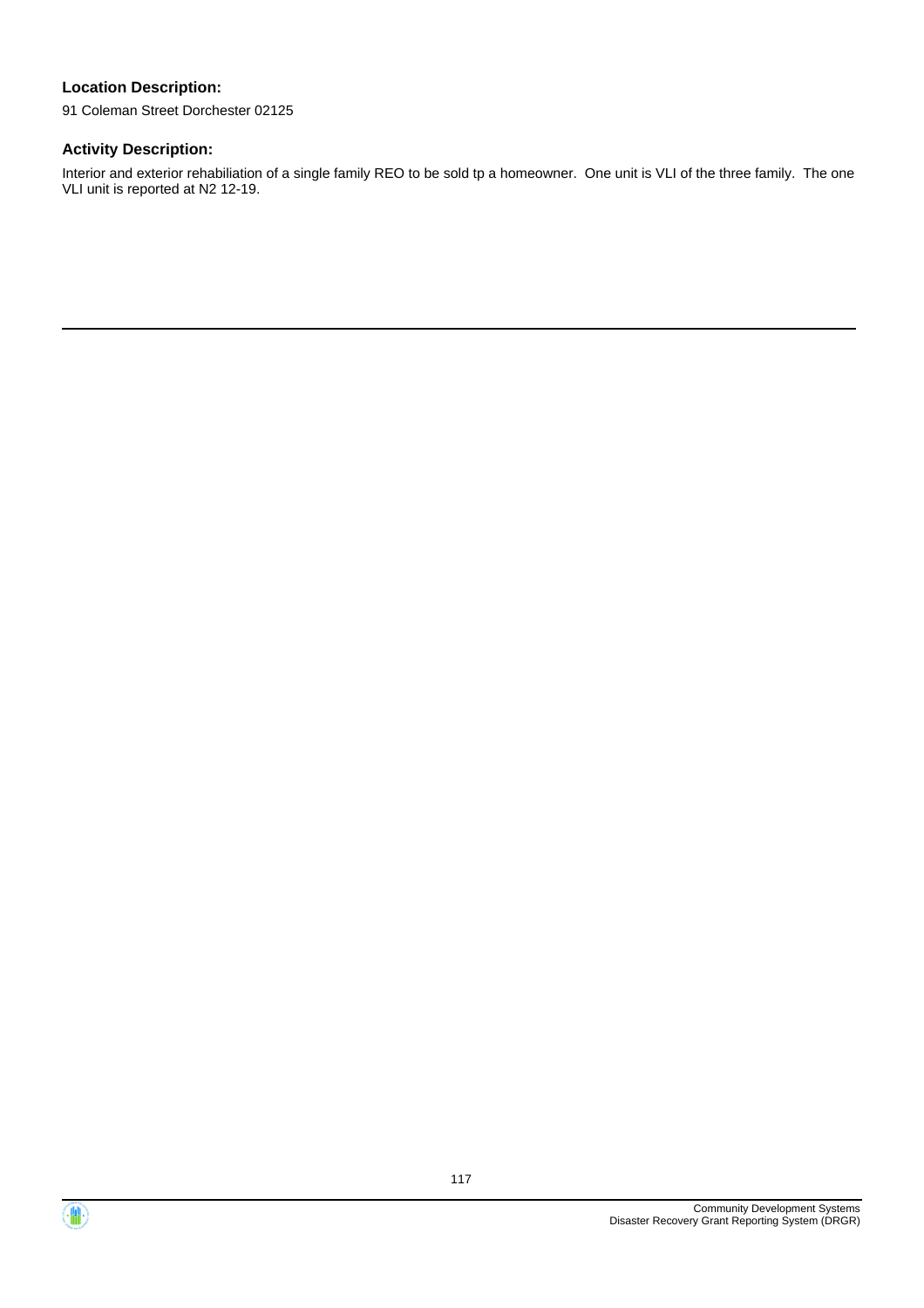**Grantee Activity Number: N2 2-10 Activity Title: COMPLETED- 6 Selden Street**

| <b>Activitiy Type:</b>                                       | <b>Activity Status:</b>                 |              |  |
|--------------------------------------------------------------|-----------------------------------------|--------------|--|
| Acquisition - general                                        | Under Way                               |              |  |
| <b>Project Number:</b>                                       | <b>Project Title:</b>                   |              |  |
| $2 - 1$                                                      | Acquisition & Rehabilitation            |              |  |
| <b>Projected Start Date:</b>                                 | <b>Projected End Date:</b>              |              |  |
| 08/27/2010                                                   | 02/27/2011                              |              |  |
| <b>Project Draw Block by HUD:</b>                            | Project Draw Block Date by HUD:         |              |  |
| Blocked by HQ ADMINISTRATOR                                  |                                         |              |  |
| <b>Activity Draw Block by HUD:</b>                           | <b>Activity Draw Block Date by HUD:</b> |              |  |
| <b>Block Drawdown By Grantee:</b>                            |                                         |              |  |
| Not Blocked                                                  |                                         |              |  |
| <b>National Objective:</b>                                   | <b>Total Budget:</b>                    | \$201,524.88 |  |
| LMMI: Low, Moderate and Middle Income National Objective for | <b>Other Funds</b>                      | \$0.00       |  |
| NSP Only                                                     | <b>Total Funds</b><br>\$201,524.88      |              |  |
| <b>Environmental Assessment:</b>                             |                                         |              |  |

# COMPLETED

Direct (Households) **Benefit Report Type:**

| <b>Total</b> | Low | Mod          | Low/Mod% |
|--------------|-----|--------------|----------|
| 1            |     | 1            | 100.00   |
| 1            |     |              | 100.00   |
|              |     |              |          |
|              |     |              |          |
|              |     |              |          |
|              |     |              |          |
|              |     | <b>Total</b> |          |

|  |  |  |  |  |  | <b>Activity is being carried out by Grantee:</b> |
|--|--|--|--|--|--|--------------------------------------------------|
|--|--|--|--|--|--|--------------------------------------------------|

#### No

#### **Organization carrying out Activity:**

Department of Neighborhood Development1

#### **Proposed budgets for organizations carrying out Activity:**

#### **Responsible Organization Organization Type Proposed**

Department of Neighborhood Development1 Local Government \$ 170,970.00

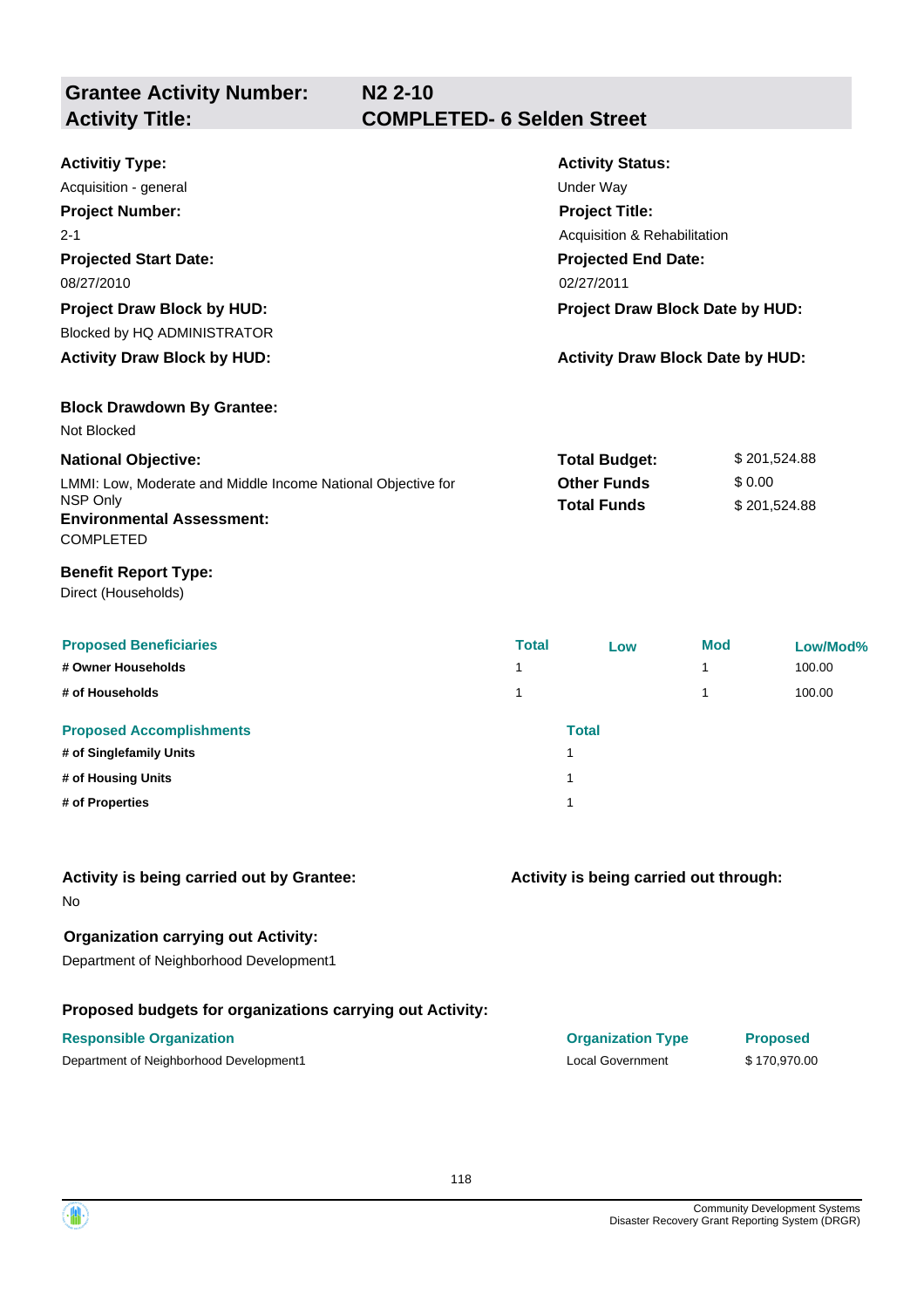6 Selden Street, Dorchester 02124

# **Activity Description:**

Acquisition of an REO single family property to be RFP'd to a homeowner.



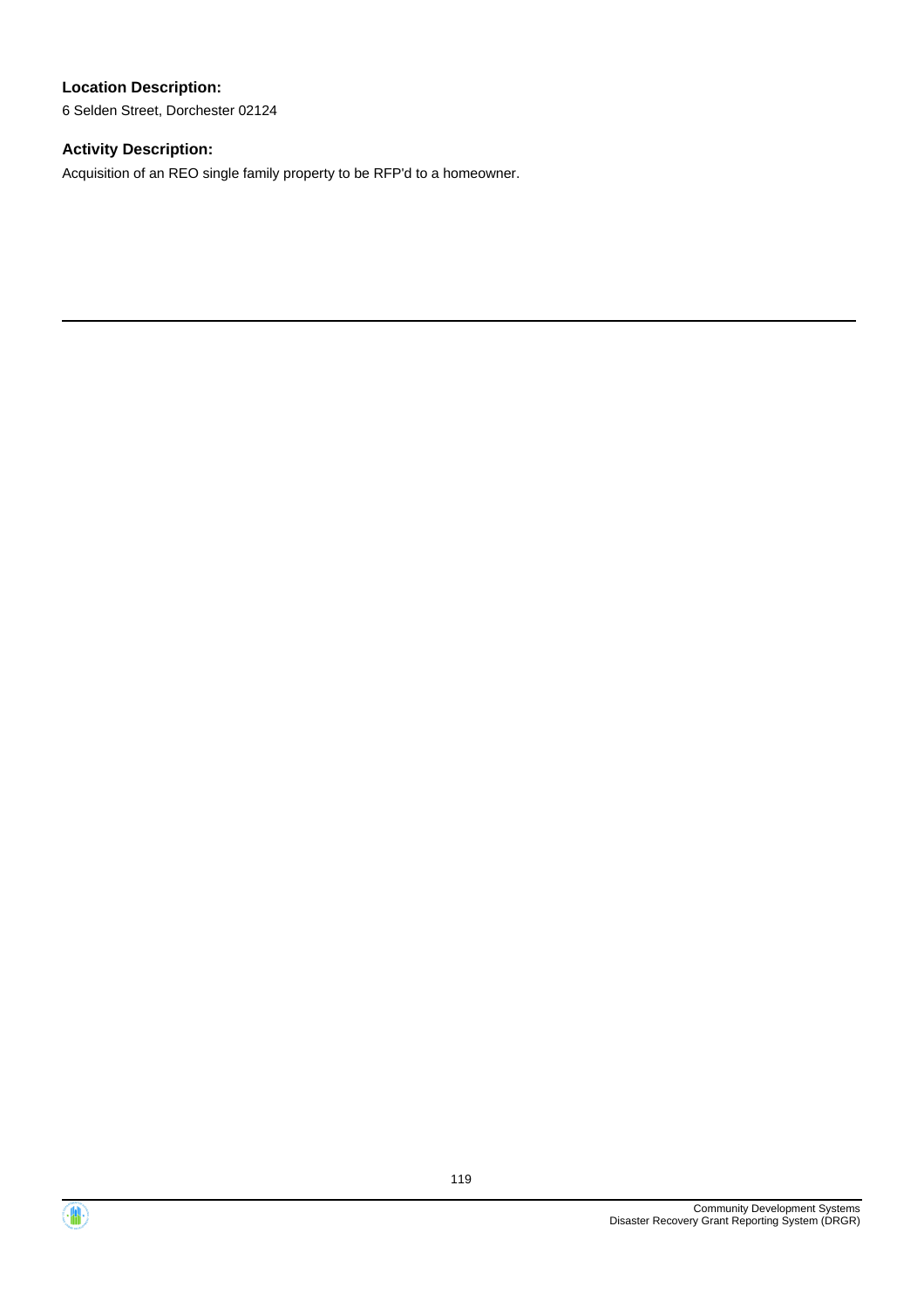**Grantee Activity Number: Activity Status: N2 2-11 Activitiy Type:** Rehabilitation/reconstruction of residential structures Theorem Constructure Under Way **Activity Title: 458 Quincy Street Project Number:** 2-1 **Project Title:** Acquisition & Rehabilitation

**Projected Start Date: Projected End Date:** 09/20/2010 09/20/2011 **Project Draw Block by HUD: Project Draw Block Date by HUD:** Blocked by HQ ADMINISTRATOR **Activity Draw Block by HUD: Activity Draw Block Date by HUD:**

# **Block Drawdown By Grantee:**

Not Blocked

| <b>National Objective:</b>                                   | <b>Total Budget:</b> | \$414.823.96 |
|--------------------------------------------------------------|----------------------|--------------|
| LMMI: Low, Moderate and Middle Income National Objective for | <b>Other Funds</b>   | \$ 0.00      |
| NSP Only                                                     | <b>Total Funds</b>   | \$414.823.96 |
| <b>Environmental Assessment:</b>                             |                      |              |
| <b>COMPLETED</b>                                             |                      |              |

**Benefit Report Type:**

| Direct (Households) |  |
|---------------------|--|
|---------------------|--|

| <b>Proposed Beneficiaries</b><br># Renter Households | <b>Total</b><br>2 | Low          | <b>Mod</b><br>2 | Low/Mod%<br>100.00 |
|------------------------------------------------------|-------------------|--------------|-----------------|--------------------|
| # Owner Households                                   |                   |              |                 | 100.00             |
| # of Households                                      | 3                 |              | 3               | 100.00             |
| <b>Proposed Accomplishments</b>                      |                   | <b>Total</b> |                 |                    |
| # of Singlefamily Units                              |                   | 3            |                 |                    |
| # of Housing Units                                   |                   | 3            |                 |                    |
| # of Properties                                      |                   |              |                 |                    |

# No **Activity is being carried out by Grantee:**

# **Organization carrying out Activity:**

Department of Neighborhood Development1

# **Proposed budgets for organizations carrying out Activity:**

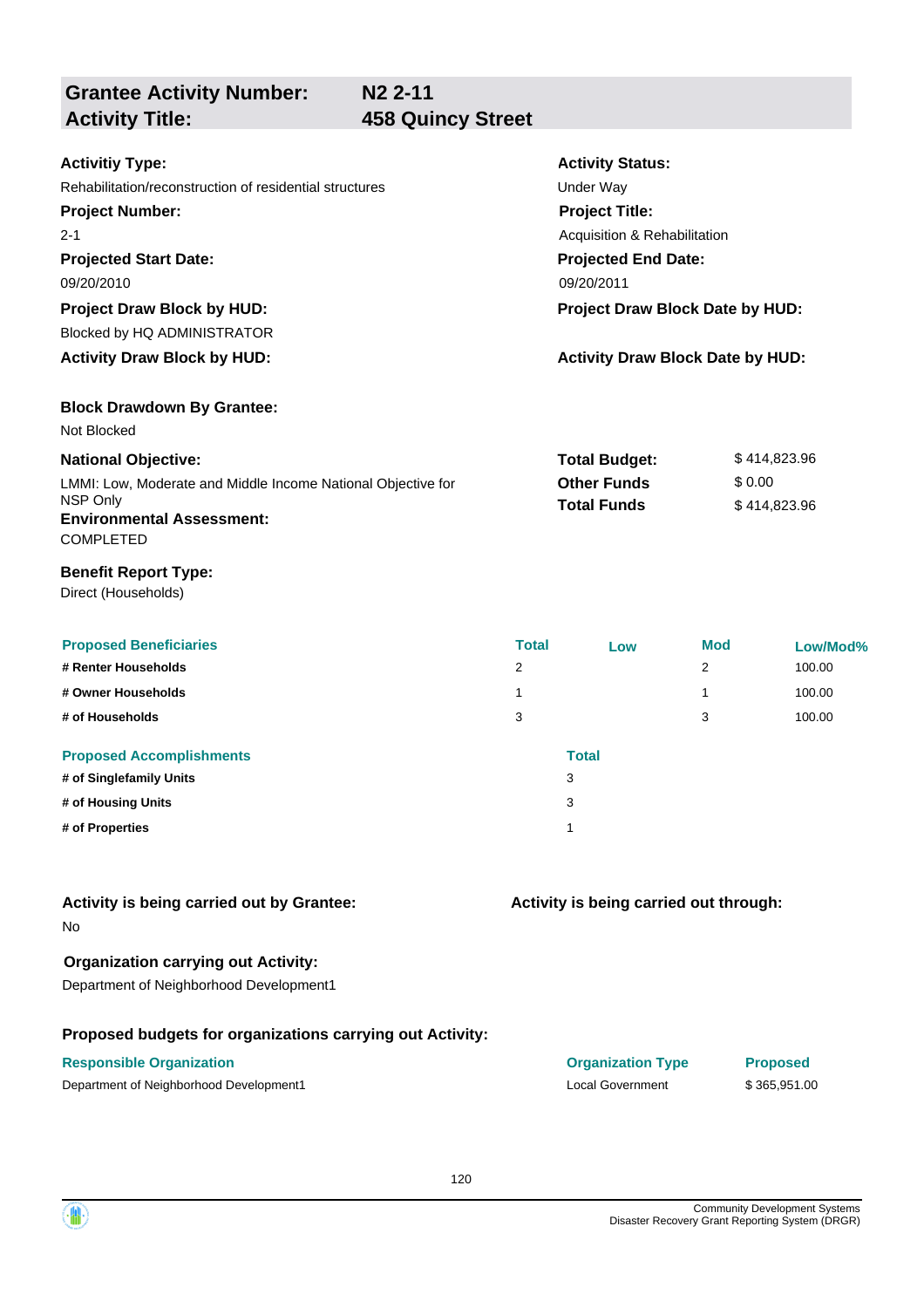458 Quincy Street Dorchester MA 02125

# **Activity Description:**

Rehab of a foreclosed 3 family home to be sold to an owner occupant



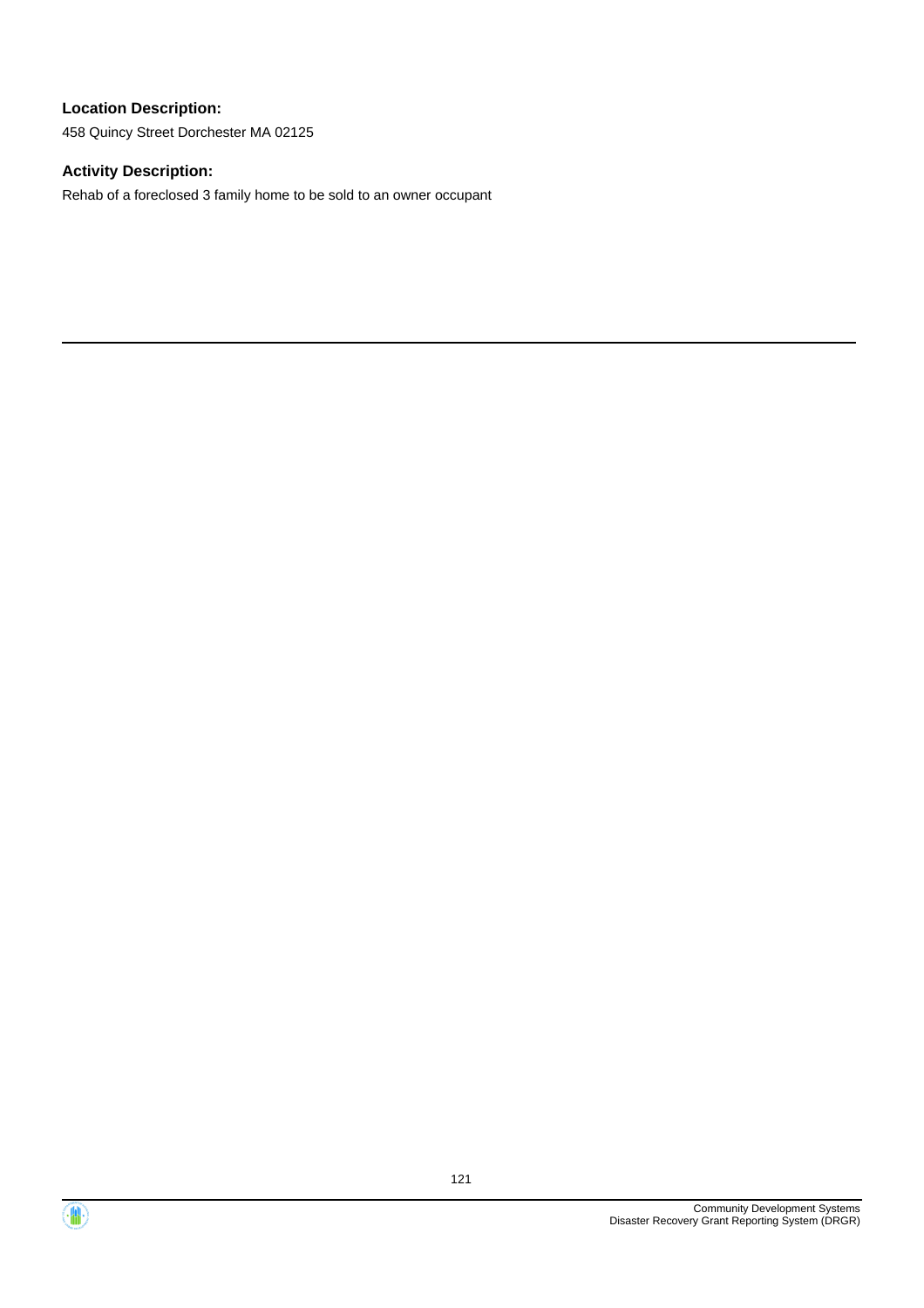**Grantee Activity Number: Projected Start Date:** LMMI: Low, Moderate and Middle Income National Objective for NSP Only **National Objective: Activity Status: Projected End Date: N2 2-12 Activitiy Type:** 09/27/2010 09/27/2011 Rehabilitation/reconstruction of residential structures example of the Under Way **Activity Title: 9 Burrell Street Project Number:** 2-1 **Project Title:** Acquisition & Rehabilitation **Total Budget:** \$ 206,391.46 **Other Funds** \$ 0.00 **Total Funds** \$ 206,391.46 **Environmental Assessment:** COMPLETED **Project Draw Block by HUD: Project Draw Block Date by HUD:** Blocked by HQ ADMINISTRATOR **Activity Draw Block by HUD: Activity Draw Block Date by HUD: Block Drawdown By Grantee:** Not Blocked

# **Benefit Report Type:**

Direct (Households)

| <b>Proposed Beneficiaries</b><br># Renter Households<br># Owner Households<br># of Households | <b>Total</b><br>2<br>1<br>3 | Low               | <b>Mod</b> | Low/Mod%<br>0.00<br>0.00<br>0.00 |
|-----------------------------------------------------------------------------------------------|-----------------------------|-------------------|------------|----------------------------------|
| <b>Proposed Accomplishments</b><br># of Singlefamily Units                                    |                             | <b>Total</b><br>3 |            |                                  |
| # of Housing Units                                                                            |                             | 3                 |            |                                  |
| # of Properties                                                                               |                             | 1                 |            |                                  |

# No **Activity is being carried out by Grantee:**

# **Organization carrying out Activity:**

Department of Neighborhood Development1

# **Proposed budgets for organizations carrying out Activity:**

### **Responsible Organization Organization Type Proposed**

Department of Neighborhood Development1 Local Government \$ 176,254.00

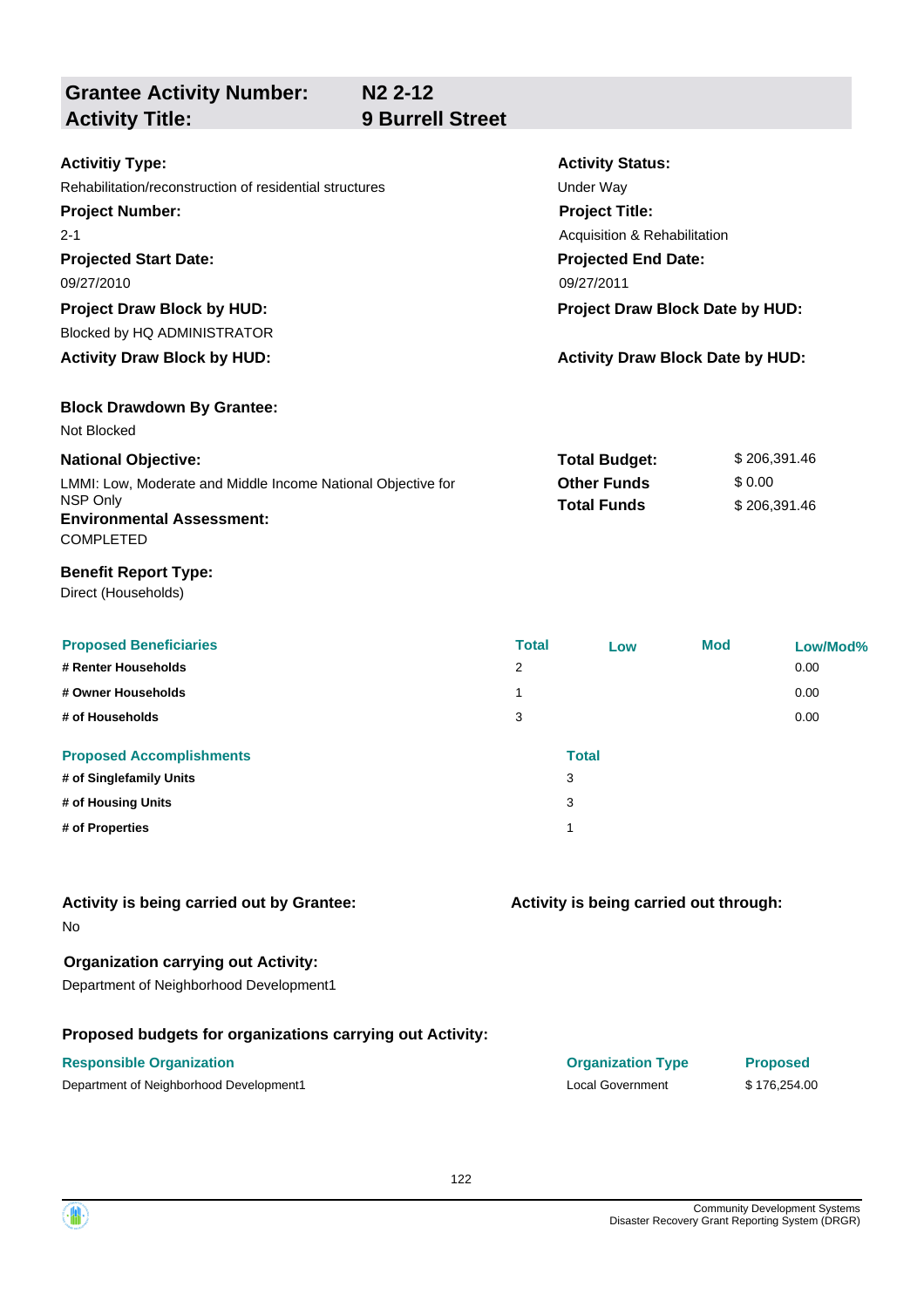9 Burrell Street Dorchester, MA 02119

# **Activity Description:**

Rehabilitation of a foreclosed property for sale to an owner occupant, including heaating, plumbing,electrical systems and roof



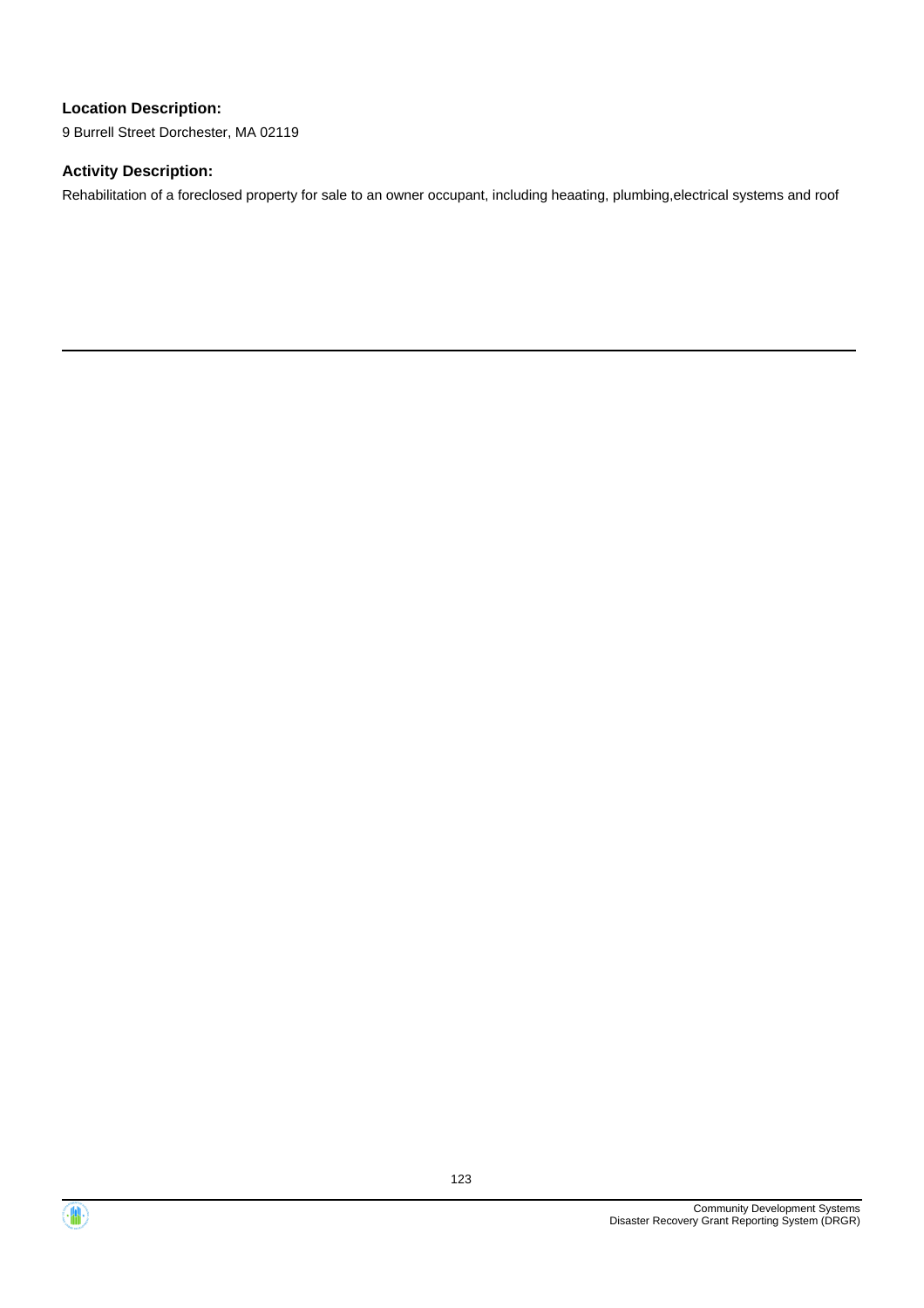**Grantee Activity Number: Projected Start Date:** LMMI: Low, Moderate and Middle Income National Objective for NSP Only **National Objective: Activity Status: Projected End Date: N2 2-13 Activitiy Type:** 11/04/2010 11/04/2011 Rehabilitation/reconstruction of residential structures Theorem Constructure Under Way **Activity Title: 25 Nelson Street Project Number:** 2-1 **Project Title:** Acquisition & Rehabilitation **Total Budget:** \$ 110,860.63 **Other Funds** \$ 0.00 **Total Funds** \$ 110,860.63 **Environmental Assessment:** COMPLETED **Project Draw Block by HUD: Project Draw Block Date by HUD:** Blocked by HQ ADMINISTRATOR **Activity Draw Block by HUD: Activity Draw Block Date by HUD: Block Drawdown By Grantee:** Not Blocked

**Proposed Beneficiaries Total Low Mod Low/Mod% # Owner Households** 1 1 100.00 **# of Households** 1 1 100.00 **Proposed Accomplishments Total # of Singlefamily Units** 1 **# of Housing Units** 1 **# of Properties** 1

| Activity is being carried out by Grantee:<br><b>No</b>                                | Activity is being carried out through: |
|---------------------------------------------------------------------------------------|----------------------------------------|
| <b>Organization carrying out Activity:</b><br>Department of Neighborhood Development1 |                                        |
| Proposed budgets for organizations carrying out Activity:                             |                                        |

|  | <b>Responsible Organization</b> |
|--|---------------------------------|
|--|---------------------------------|

Direct (Households) **Benefit Report Type:**

Department of Neighborhood Development1 Local Government \$ 176,428.00

**Responsible Organization Organization Type Proposed**

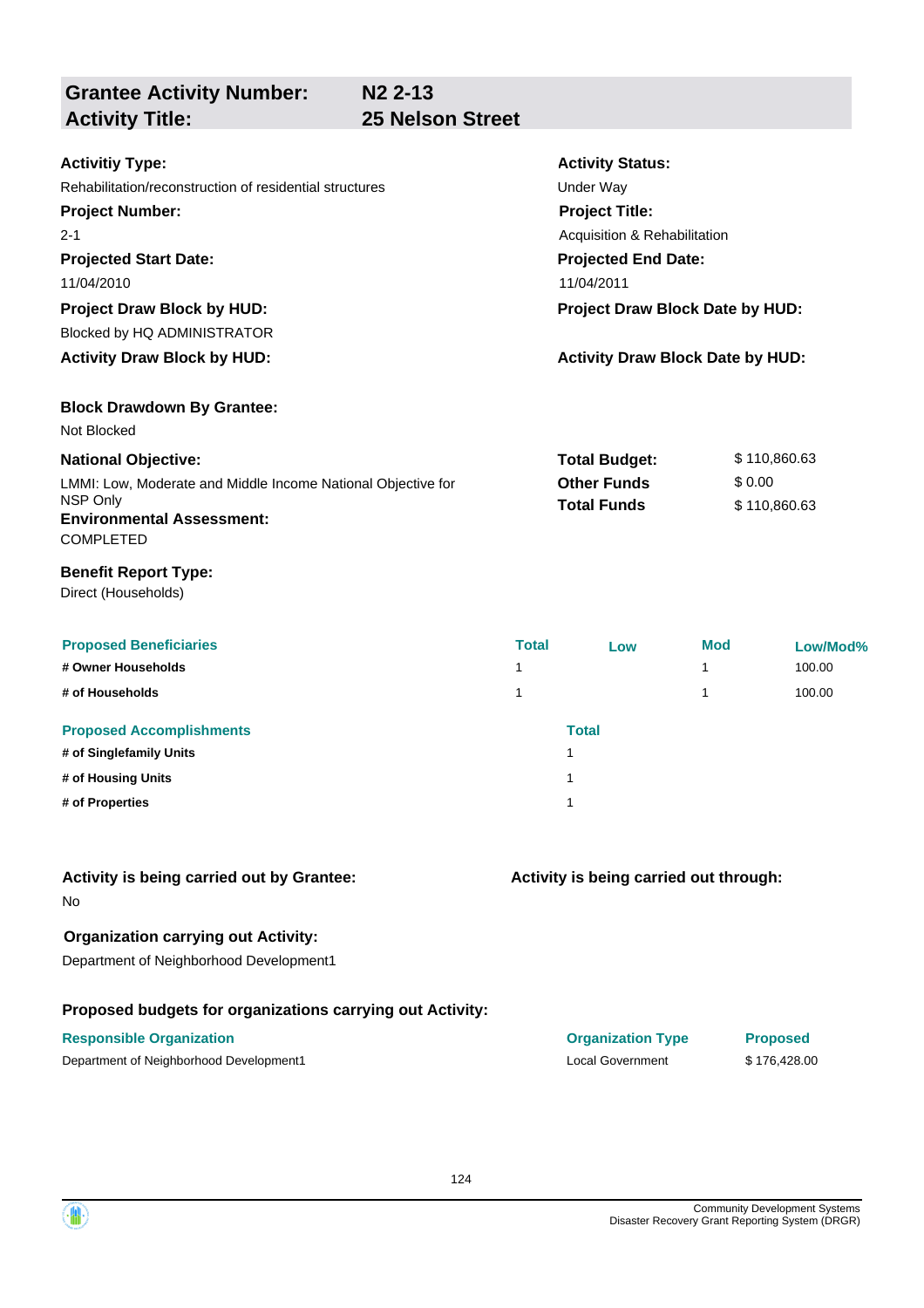25 Nelson Street Dorchester MA

# **Activity Description:**

Rehab of a two family REO property. The VLI unit is on N2 12-18.



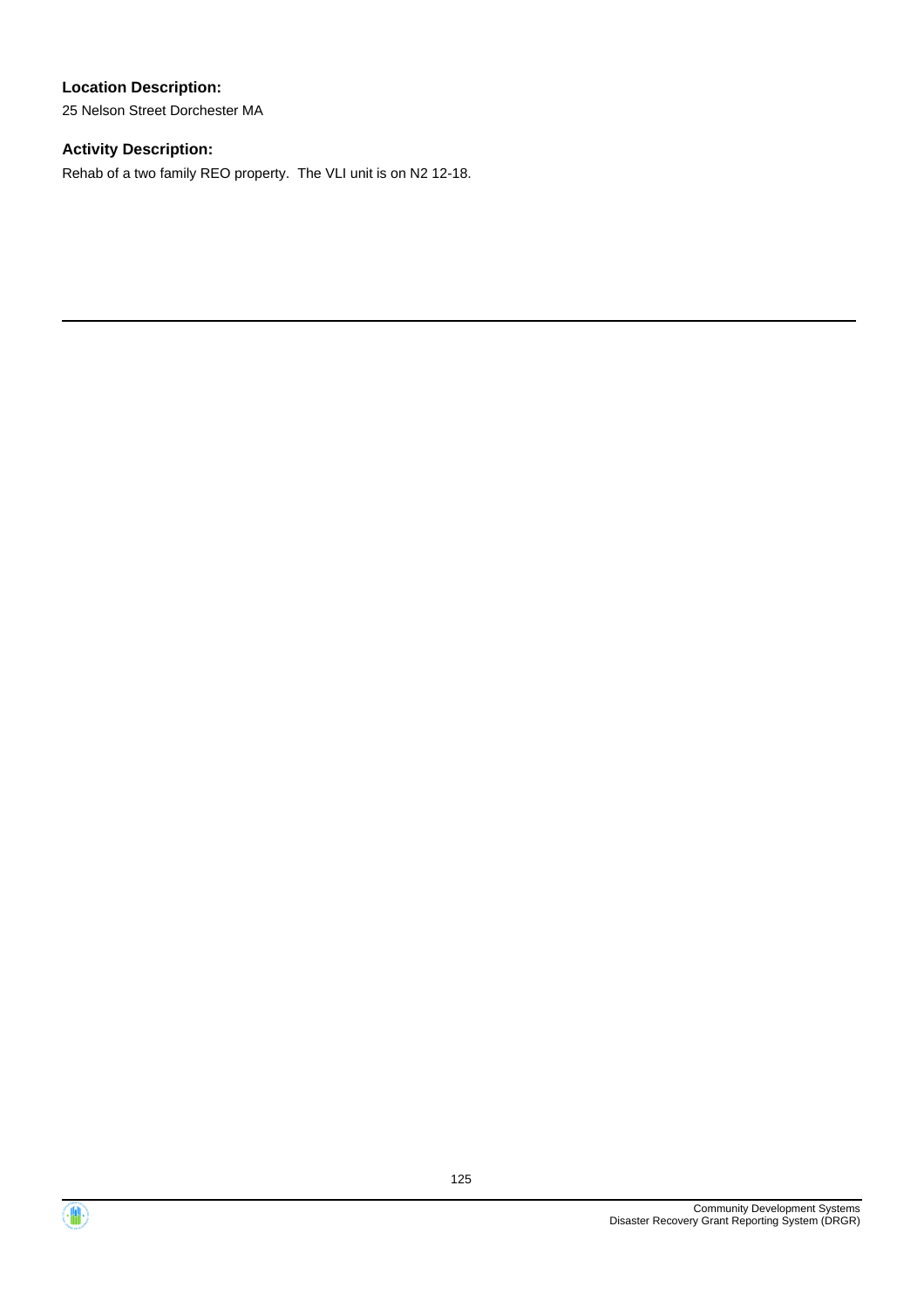**Grantee Activity Number: N2 2-15**

**34 Norwell Street** 

| <b>Activitiy Type:</b>                                       |              | <b>Activity Status:</b><br><b>Under Way</b><br><b>Project Title:</b> |            |                 |  |  |
|--------------------------------------------------------------|--------------|----------------------------------------------------------------------|------------|-----------------|--|--|
| Acquisition - general                                        |              |                                                                      |            |                 |  |  |
| <b>Project Number:</b>                                       |              |                                                                      |            |                 |  |  |
| 2-1                                                          |              | Acquisition & Rehabilitation                                         |            |                 |  |  |
| <b>Projected Start Date:</b>                                 |              | <b>Projected End Date:</b>                                           |            |                 |  |  |
| 02/15/2011                                                   |              | 02/15/2012                                                           |            |                 |  |  |
| <b>Project Draw Block by HUD:</b>                            |              | Project Draw Block Date by HUD:                                      |            |                 |  |  |
| Blocked by HQ ADMINISTRATOR                                  |              |                                                                      |            |                 |  |  |
| <b>Activity Draw Block by HUD:</b>                           |              | <b>Activity Draw Block Date by HUD:</b>                              |            |                 |  |  |
| <b>Block Drawdown By Grantee:</b>                            |              |                                                                      |            |                 |  |  |
| Not Blocked                                                  |              |                                                                      |            |                 |  |  |
| <b>National Objective:</b>                                   |              | <b>Total Budget:</b>                                                 |            | \$263,800.14    |  |  |
| LMMI: Low, Moderate and Middle Income National Objective for |              | <b>Other Funds</b>                                                   |            | \$0.00          |  |  |
| NSP Only                                                     |              | <b>Total Funds</b>                                                   |            | \$263,800.14    |  |  |
| <b>Environmental Assessment:</b><br><b>COMPLETED</b>         |              |                                                                      |            |                 |  |  |
| <b>Benefit Report Type:</b><br>Direct (Households)           |              |                                                                      |            |                 |  |  |
| <b>Proposed Beneficiaries</b>                                | <b>Total</b> | Low                                                                  | <b>Mod</b> | Low/Mod%        |  |  |
| # Owner Households                                           | 1            |                                                                      | 1          | 100.00          |  |  |
| # of Households                                              | 1            |                                                                      | 1          | 100.00          |  |  |
| <b>Proposed Accomplishments</b>                              |              | <b>Total</b>                                                         |            |                 |  |  |
| # of Singlefamily Units                                      |              | 1                                                                    |            |                 |  |  |
| # of Housing Units                                           |              | 1                                                                    |            |                 |  |  |
| # of Properties                                              |              | 1                                                                    |            |                 |  |  |
| Activity is being carried out by Grantee:<br>No              |              | Activity is being carried out through:                               |            |                 |  |  |
| <b>Organization carrying out Activity:</b>                   |              |                                                                      |            |                 |  |  |
| Department of Neighborhood Development1                      |              |                                                                      |            |                 |  |  |
| Proposed budgets for organizations carrying out Activity:    |              |                                                                      |            |                 |  |  |
| <b>Responsible Organization</b>                              |              | <b>Organization Type</b>                                             |            | <b>Proposed</b> |  |  |
| Department of Neighborhood Development1                      |              | <b>Local Government</b>                                              |            | \$108,900.00    |  |  |
|                                                              |              |                                                                      |            |                 |  |  |

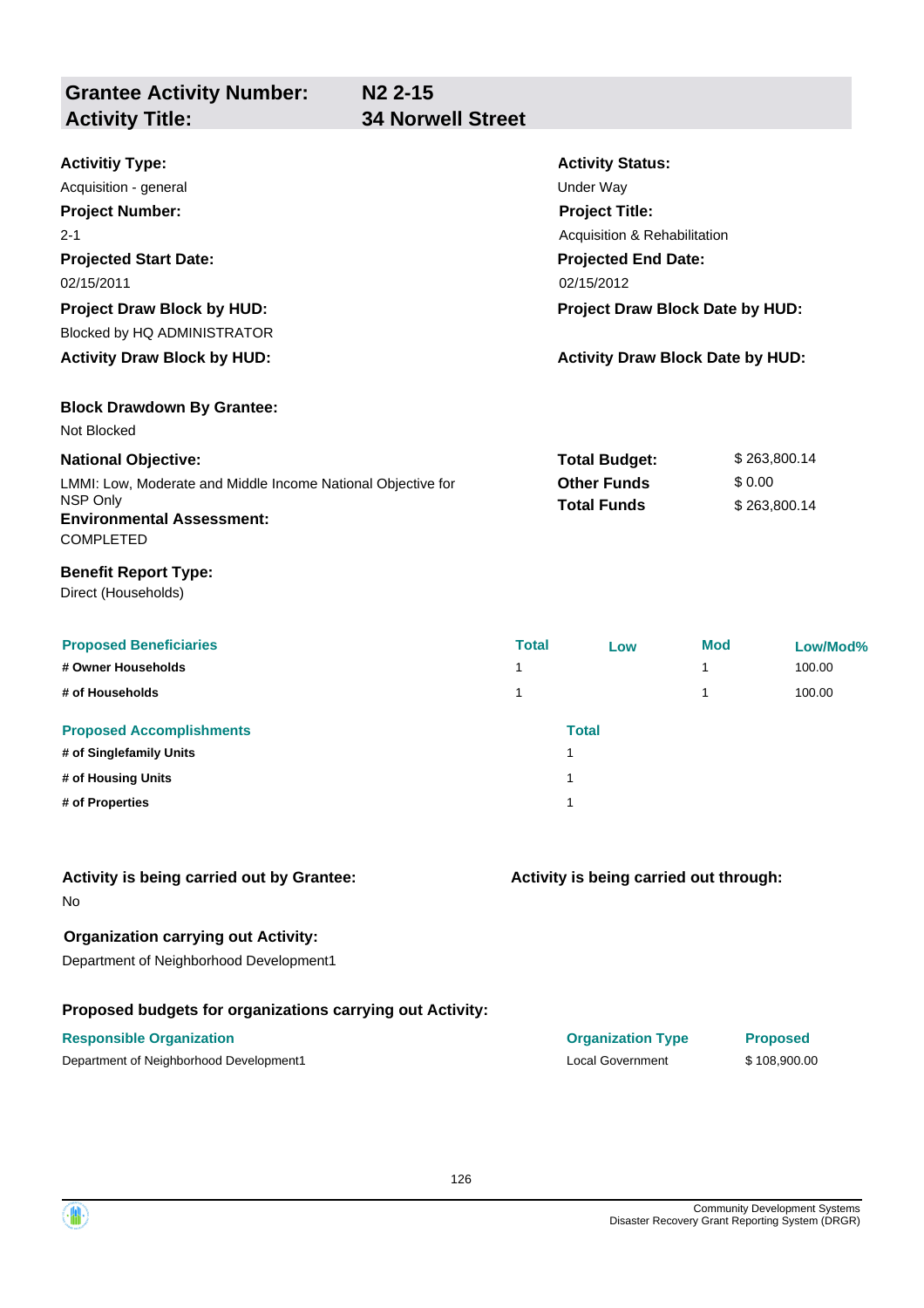34 Norwell Street, Dorchester MA 02121-2146

# **Activity Description:**

Acquisition of a vacant foreclosed property.



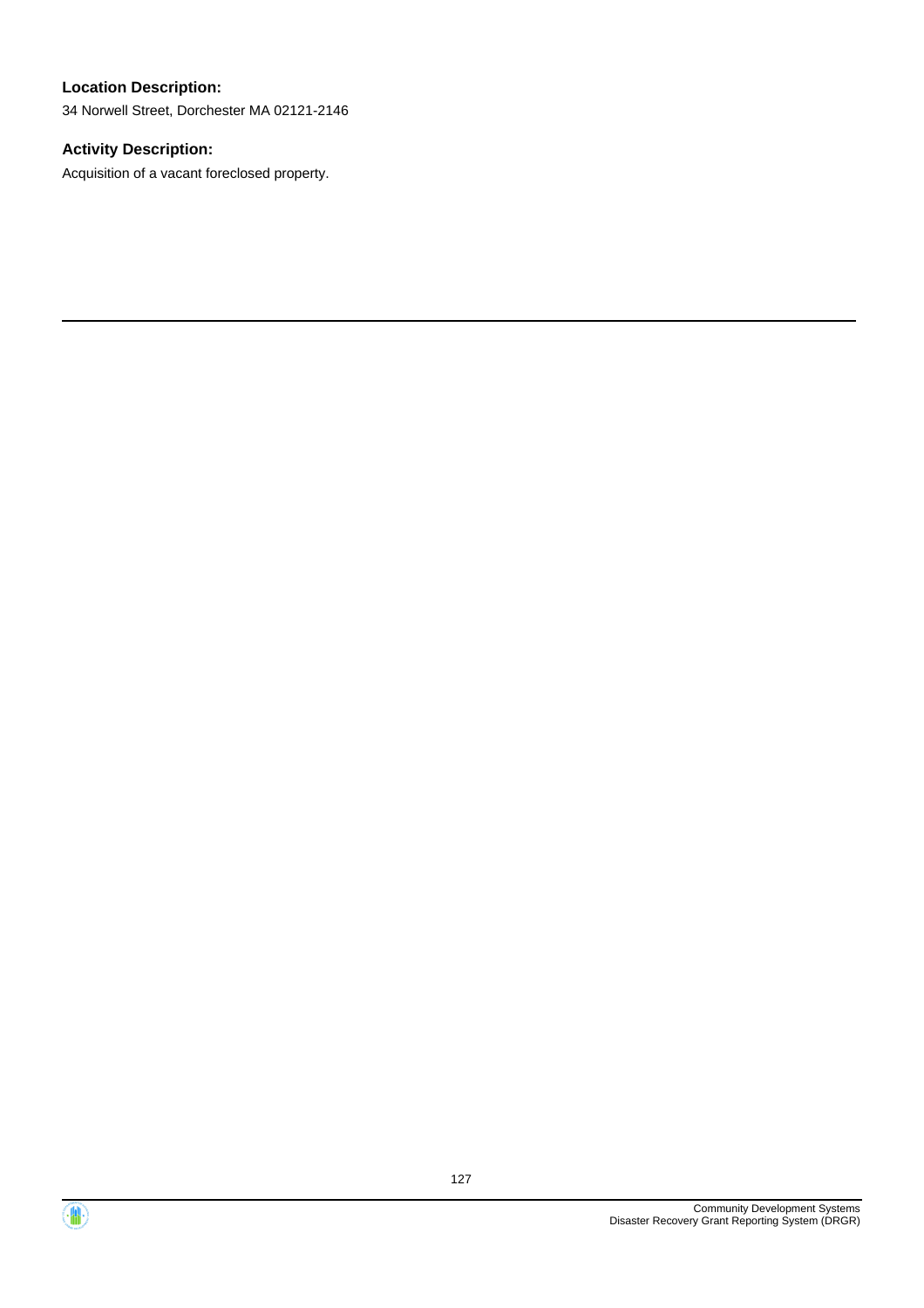**Grantee Activity Number: Projected Start Date:** LMMI: Low, Moderate and Middle Income National Objective for NSP Only **National Objective: Activity Status: Projected End Date: N2 2-16 Activitiy Type:** 03/25/2011 06/25/2012 Rehabilitation/reconstruction of residential structures Theorem Constructure Under Way **Activity Title: 35 Nightingale Street Project Number:** 2-1 **Project Title:** Acquisition & Rehabilitation **Total Budget:** \$ 109,368.51 **Other Funds** \$ 0.00 **Total Funds** \$ 109,368.51 **Environmental Assessment:** COMPLETED Direct (Households) **Benefit Report Type: Project Draw Block by HUD: Project Draw Block Date by HUD:** Blocked by HQ ADMINISTRATOR **Activity Draw Block by HUD: Activity Draw Block Date by HUD: Block Drawdown By Grantee:** Not Blocked

| <b>Proposed Beneficiaries</b>   | <b>Total</b> | Low          | <b>Mod</b> | Low/Mod% |
|---------------------------------|--------------|--------------|------------|----------|
| # Owner Households              |              |              |            | 100.00   |
| # of Households                 |              |              |            | 100.00   |
| <b>Proposed Accomplishments</b> |              | <b>Total</b> |            |          |
| # of Singlefamily Units         |              |              |            |          |
| # of Housing Units              |              |              |            |          |

| Activity is being carried out by Grantee:<br><b>No</b>    | Activity is being carried out through: |                 |  |  |
|-----------------------------------------------------------|----------------------------------------|-----------------|--|--|
| <b>Organization carrying out Activity:</b>                |                                        |                 |  |  |
| Department of Neighborhood Development1                   |                                        |                 |  |  |
| Proposed budgets for organizations carrying out Activity: |                                        |                 |  |  |
| <b>Responsible Organization</b>                           | <b>Organization Type</b>               | <b>Proposed</b> |  |  |
| Department of Neighborhood Development1                   | Local Government                       | \$41.416.50     |  |  |
|                                                           |                                        |                 |  |  |

#### **Location Description:**

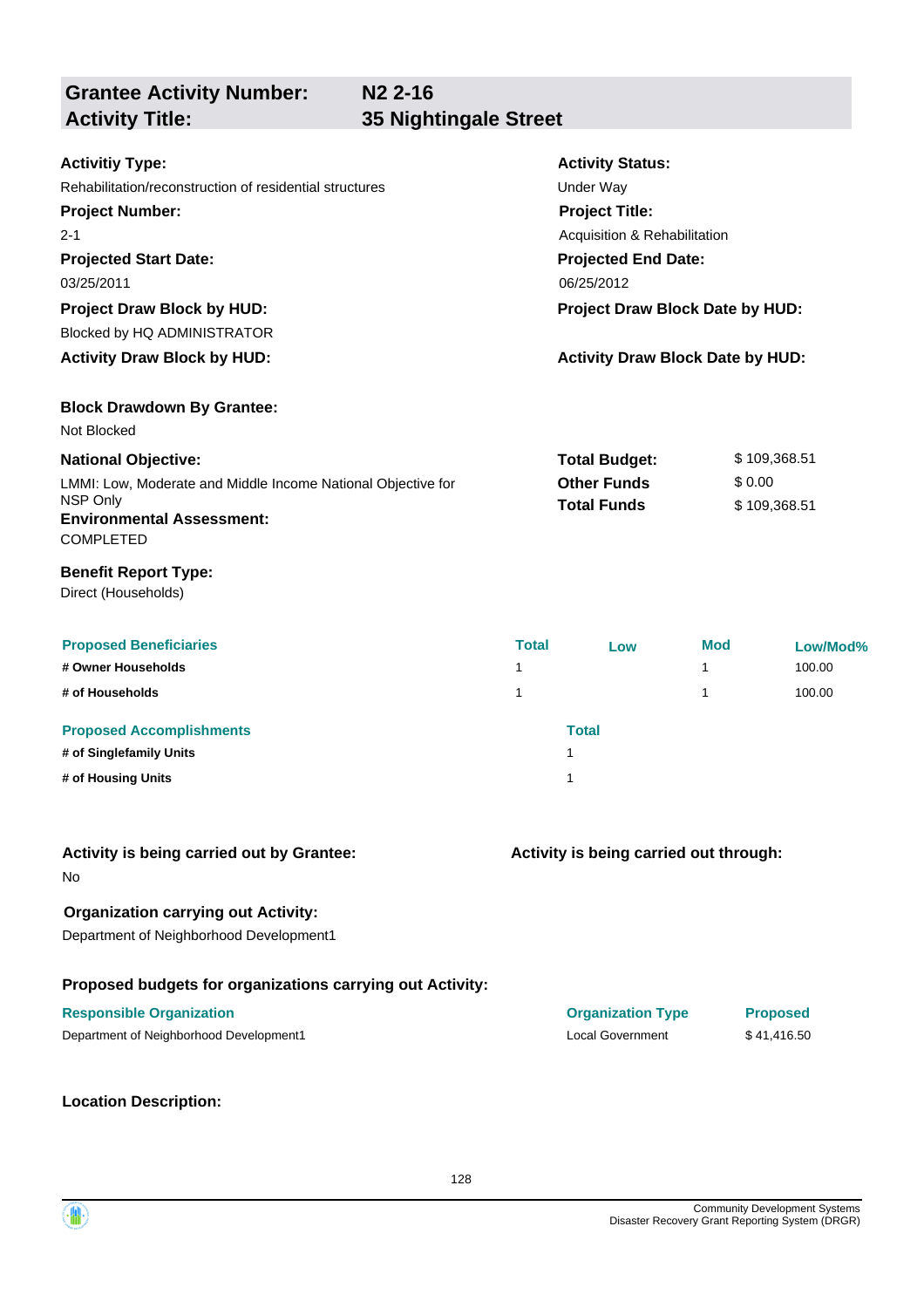35 Nightingale Street Dorchester, MA 02124

# **Activity Description:**

Rehabilitation of 35 Nightingale Street. The other portions of this rehab are at N2 6-04 and N2 12-09.



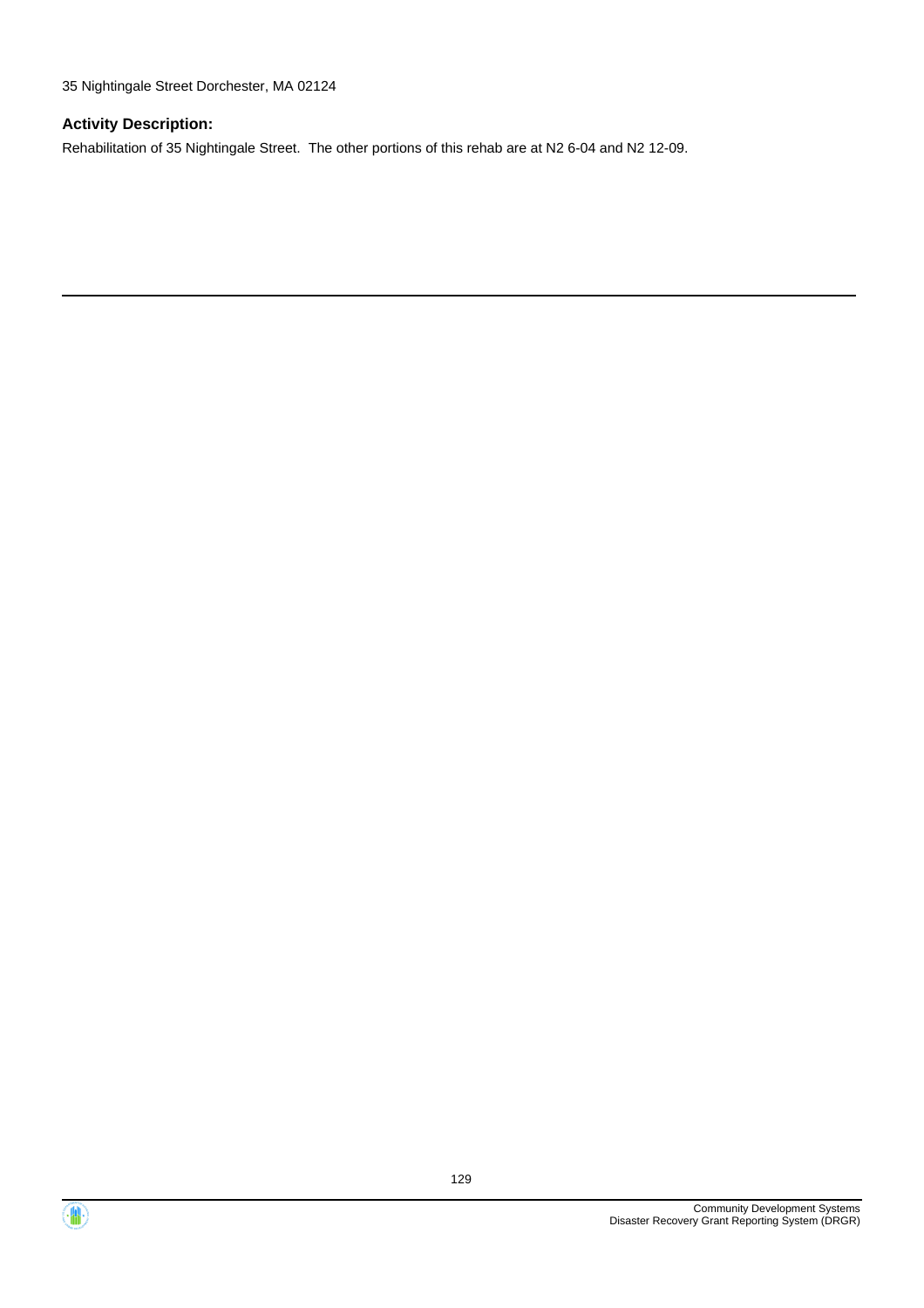**Grantee Activity Number: Projected Start Date:** LMMI: Low, Moderate and Middle Income National Objective for NSP Only **National Objective: Activity Status: Projected End Date: N2 2-17 Activitiy Type:** 03/29/2011 06/26/2012 Rehabilitation/reconstruction of residential structures example of the Under Way **Activity Title: 59 Spencer Street Project Number:** 2-1 **Project Title:** Acquisition & Rehabilitation **Total Budget:** \$ 88,192.56 **Other Funds** \$ 0.00 **Total Funds** \$ 88,192.56 **Environmental Assessment:** COMPLETED **Proposed Beneficiaries Total Low Mod Low/Mod% # Owner Households** 1 1 100.00 **# of Households** 1 1 100.00 **Proposed Accomplishments Total # of Singlefamily Units** 1 Direct (Households) **Benefit Report Type: Project Draw Block by HUD: Project Draw Block Date by HUD:** Blocked by HQ ADMINISTRATOR **Activity Draw Block by HUD: Activity Draw Block Date by HUD: Block Drawdown By Grantee:** Not Blocked

**# of Housing Units** 1

No **Activity is being carried out by Grantee:**

# **Organization carrying out Activity:**

Department of Neighborhood Development1

# **Proposed budgets for organizations carrying out Activity:**

#### **Responsible Organization Organization Type Proposed** Department of Neighborhood Development1 and the community of Neighborhood Development \$ 75,603.00

# **Location Description:**

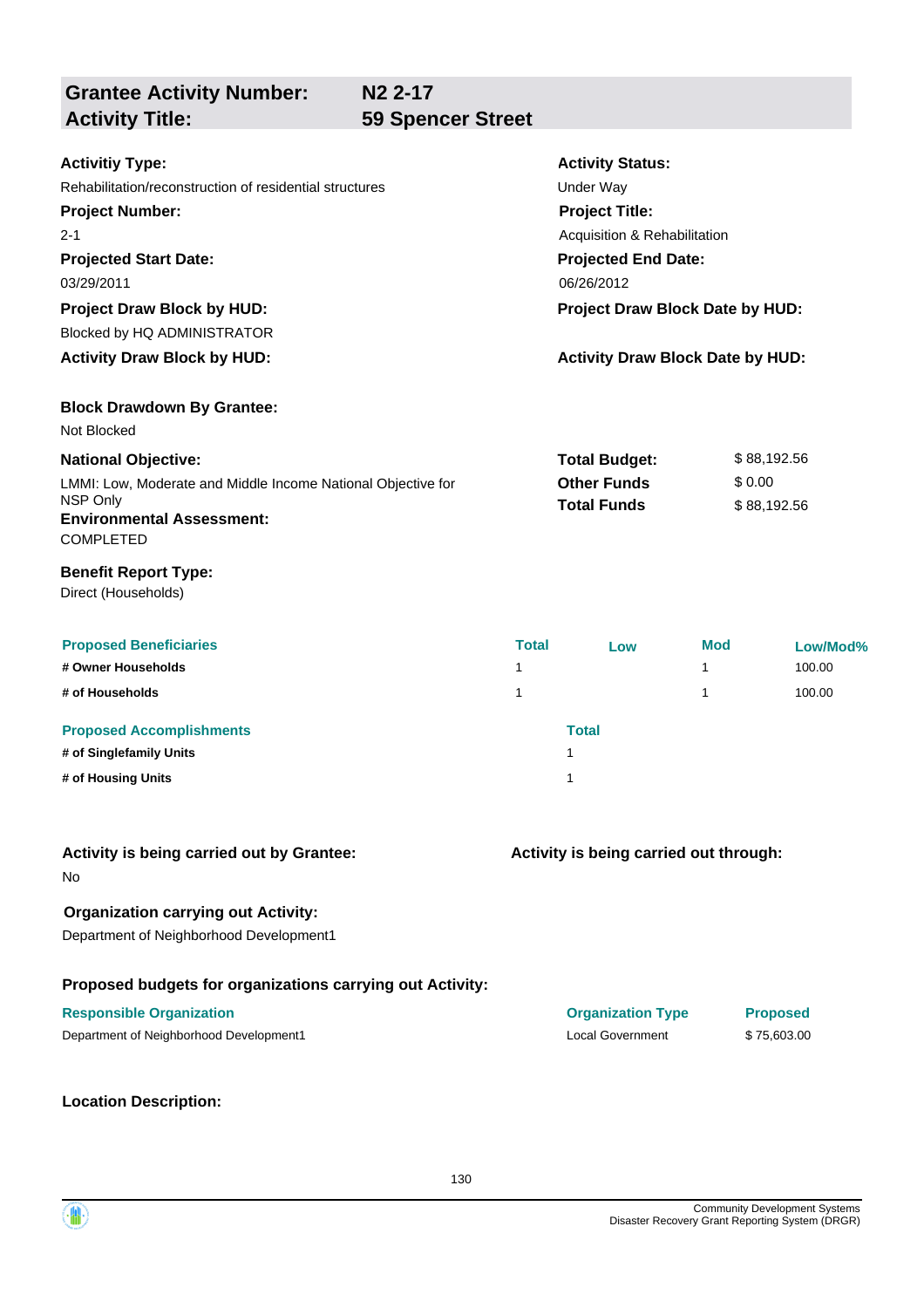59 Spencer Street Dorchester, MA.

#### **Activity Description:**

Rehabilitation of 59 Spencer Dorchester MA, a 3 family. This is the homeowner portion. The other parts are reported at N2 6- 05 (rental) and N2 12-10 (VLI rental).



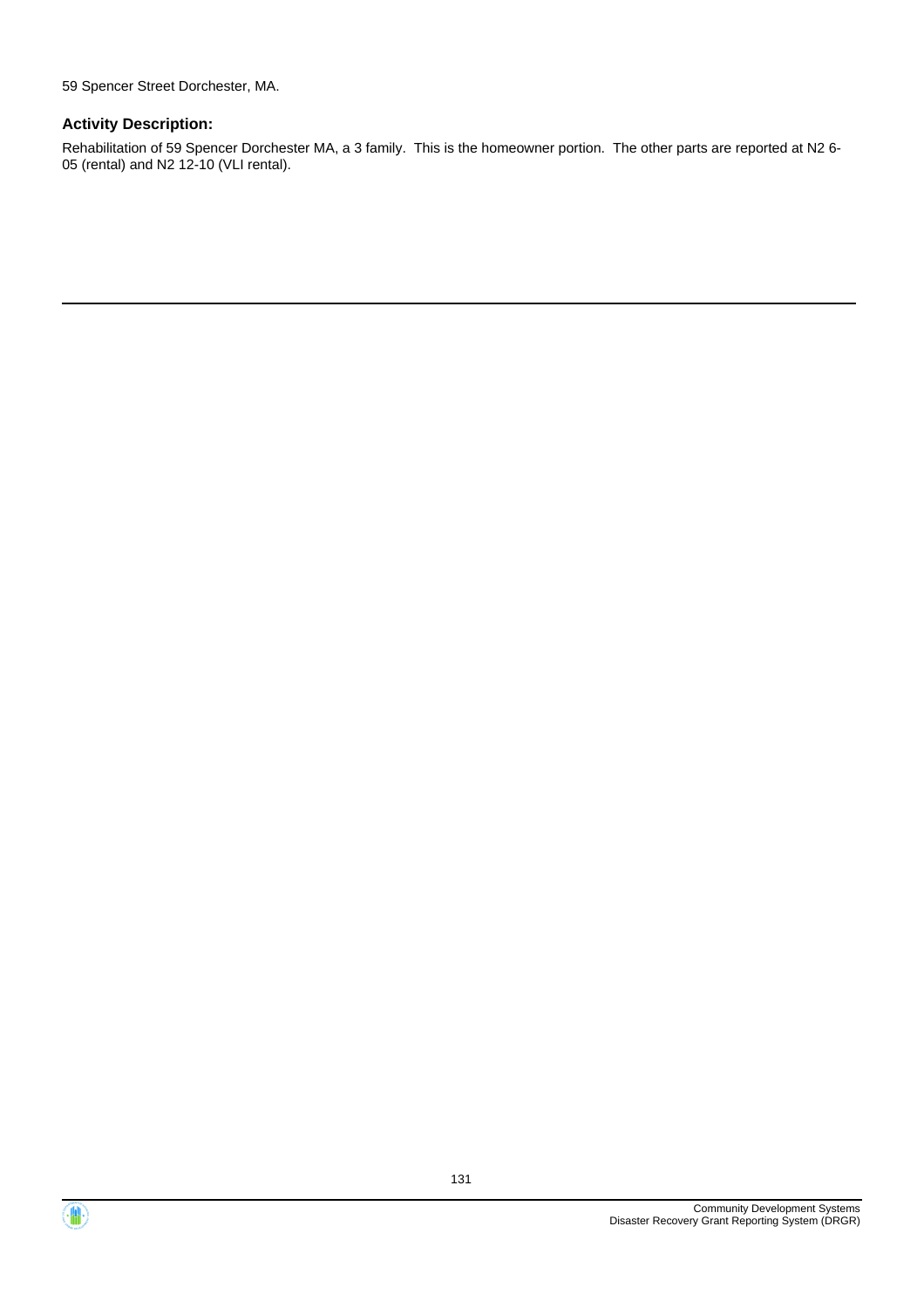**Grantee Activity Number: Projected Start Date:** LMMI: Low, Moderate and Middle Income National Objective for NSP Only **National Objective: Activity Status: Projected End Date: N2 2-18 Activitiy Type:** 05/13/2011 06/13/2012 Rehabilitation/reconstruction of residential structures Theorem Constructure Under Way **Activity Title: 46 Woodbine Street Project Number:** 2-1 **Project Title:** Acquisition & Rehabilitation **Total Budget:** \$ 84,050.40 **Other Funds** \$ 0.00 **Total Funds** \$ 84,050.40 **Environmental Assessment:** COMPLETED **Project Draw Block by HUD: Project Draw Block Date by HUD:** Blocked by HQ ADMINISTRATOR **Activity Draw Block by HUD: Activity Draw Block Date by HUD: Block Drawdown By Grantee:** Not Blocked

Direct (Households) **Benefit Report Type:**

| <b>Proposed Beneficiaries</b>   | <b>Total</b> | Low          | <b>Mod</b> | Low/Mod% |
|---------------------------------|--------------|--------------|------------|----------|
| # Owner Households              | 4            |              |            | 100.00   |
| # of Households                 |              |              |            | 100.00   |
| <b>Proposed Accomplishments</b> |              | <b>Total</b> |            |          |
| # of Singlefamily Units         |              |              |            |          |
| # of Housing Units              |              |              |            |          |
|                                 |              |              |            |          |

| Activity is being carried out by Grantee: |  |  |
|-------------------------------------------|--|--|
| No                                        |  |  |

# **Organization carrying out Activity:**

Department of Neighborhood Development1

# **Proposed budgets for organizations carrying out Activity:**

# **Responsible Organization Organization Type Proposed** Department of Neighborhood Development1 and the community of Neighborhood Development \$ 79,896.00

# **Location Description:**

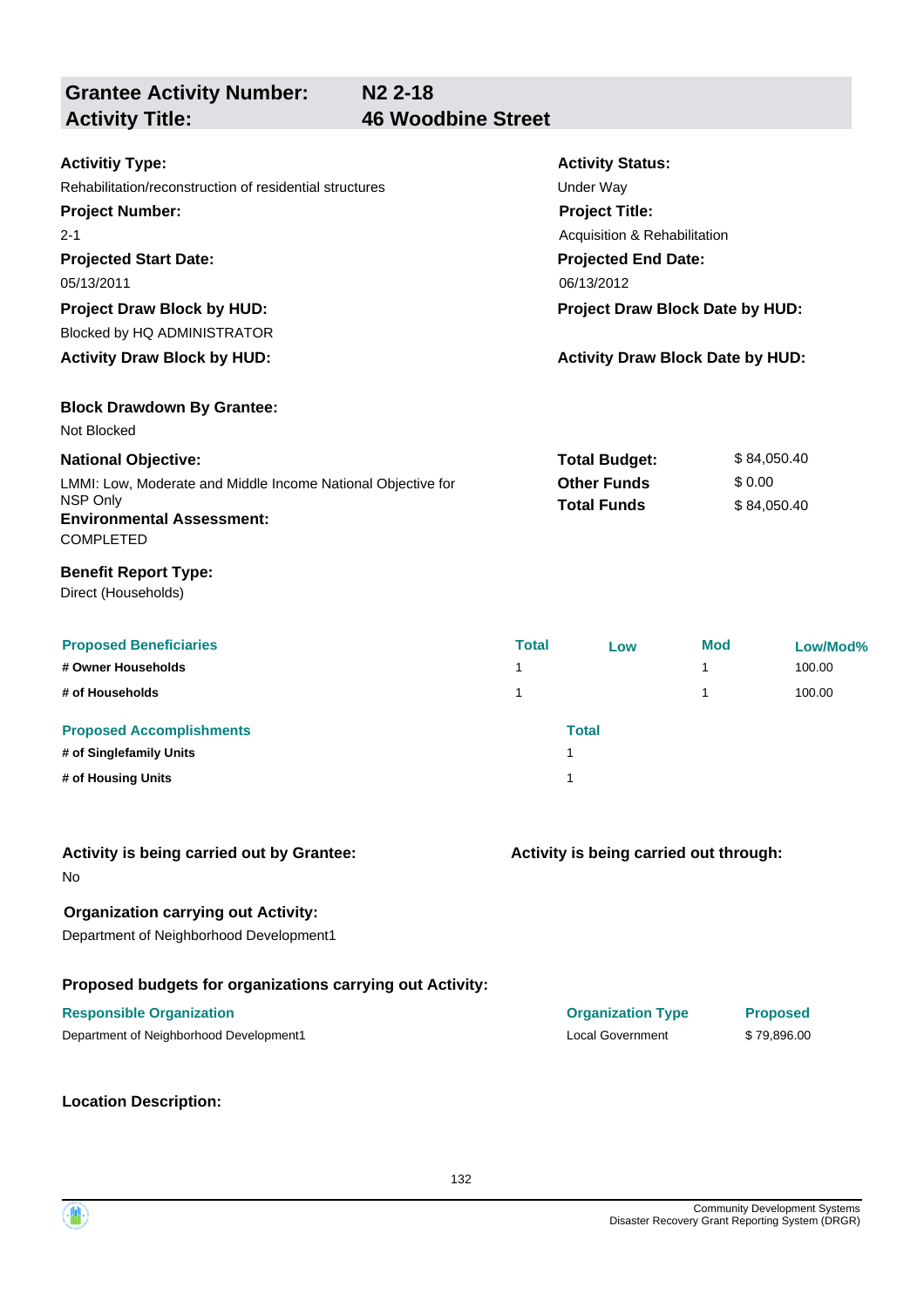46 Woodbine Street Roxbury MA.

#### **Activity Description:**

Rehabilitation of a 2 family house. The homeownership unit is reported here and the VLI rental unit is reported at N2 12-11. The acquisition of this property was funded with NSP1 funds and is reported on the NSP1 grant at 2-05.



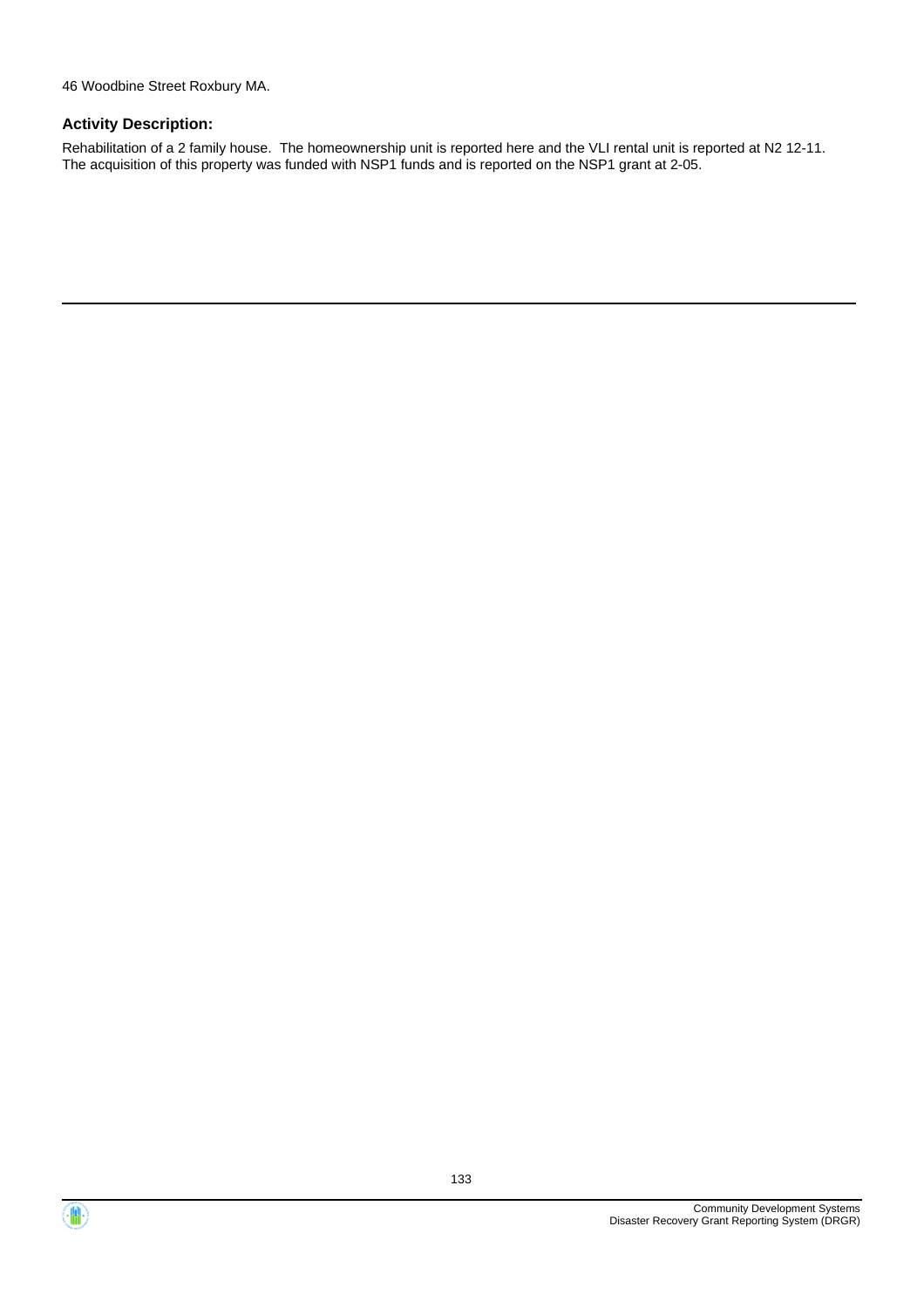**Grantee Activity Number: Projected Start Date:** LMMI: Low, Moderate and Middle Income National Objective for NSP Only **National Objective: Activity Status: Projected End Date: N2 2-19 Activitiy Type:** 05/13/2011 06/13/2012 Rehabilitation/reconstruction of residential structures Theorem Constructure Under Way **Activity Title: 37 Maywood Street Project Number:** 2-1 **Project Title:** Acquisition & Rehabilitation **Total Budget:** \$ 117,783.03 **Other Funds** \$ 0.00 **Total Funds** \$ 117,783.03 **Environmental Assessment: Project Draw Block by HUD: Project Draw Block Date by HUD:** Blocked by HQ ADMINISTRATOR **Activity Draw Block by HUD: Activity Draw Block Date by HUD: Block Drawdown By Grantee:** Not Blocked

# COMPLETED

**Benefit Report Type:**

Direct (Households)

| <b>Proposed Beneficiaries</b>   | <b>Total</b> | Low          | <b>Mod</b> | Low/Mod% |
|---------------------------------|--------------|--------------|------------|----------|
| # Renter Households             | 4            |              |            | 100.00   |
| # Owner Households              | 4            |              |            | 100.00   |
| # of Households                 | 2            |              | 2          | 100.00   |
| <b>Proposed Accomplishments</b> |              | <b>Total</b> |            |          |
| # of Singlefamily Units         |              | 2            |            |          |
| # of Housing Units              |              | 2            |            |          |
|                                 |              |              |            |          |

| <b>Activity is being carried out by Grantee:</b> |  |  |
|--------------------------------------------------|--|--|
|                                                  |  |  |

#### No

#### **Organization carrying out Activity:**

Department of Neighborhood Development1

#### **Proposed budgets for organizations carrying out Activity:**

#### **Responsible Organization Organization Type Proposed**

Department of Neighborhood Development1 Local Government \$ 122,336.00

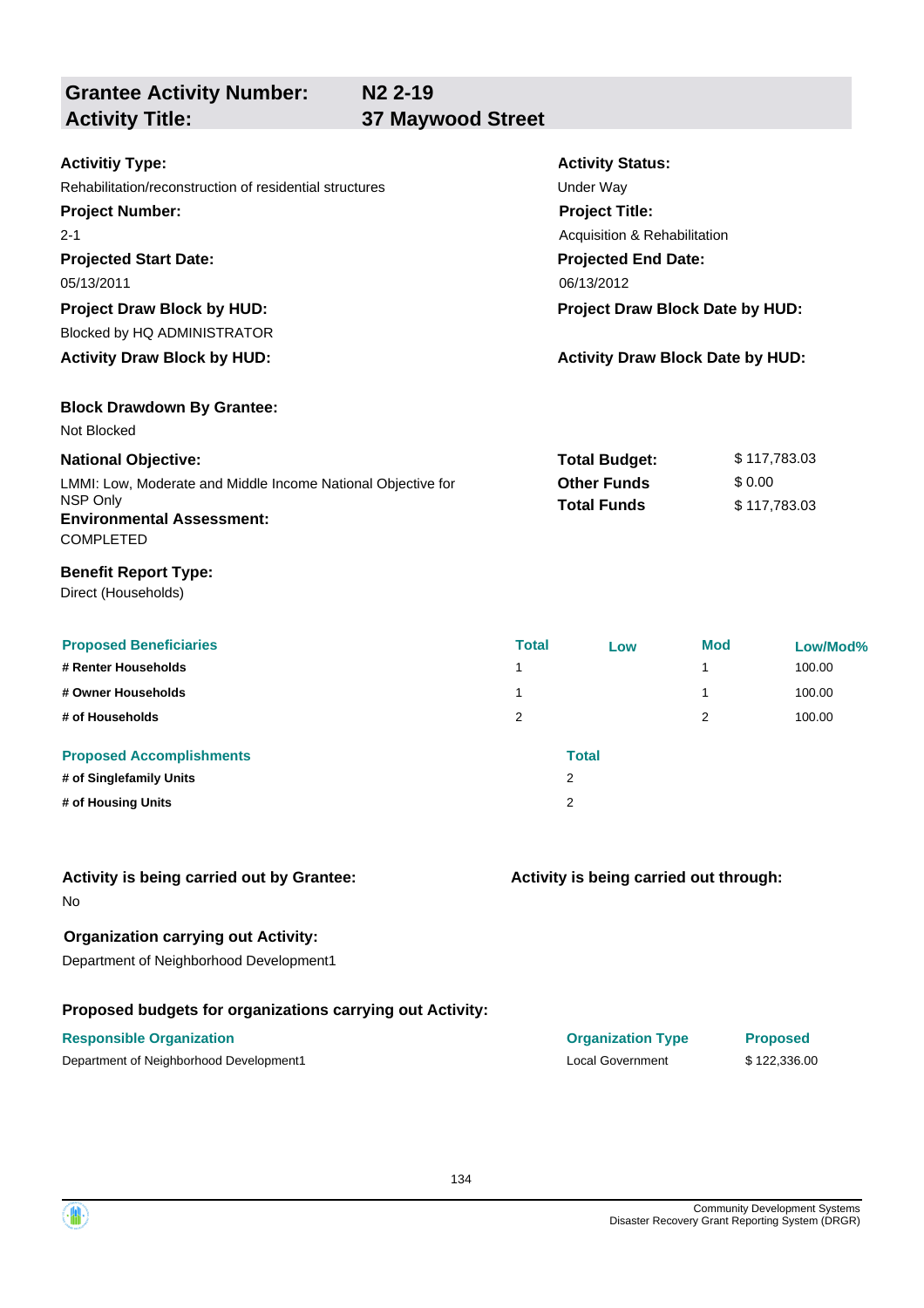37 Maywood Street, Roxbury MA.

# **Activity Description:**

Rehabilitation of a 3 family. The homeownership and regular rental unit are reported here. The VLI unit is reported at N2 12- 12. The acquisition of this property was funded with NSP1 funds and is reported on the NSP1 grant at 2-06.



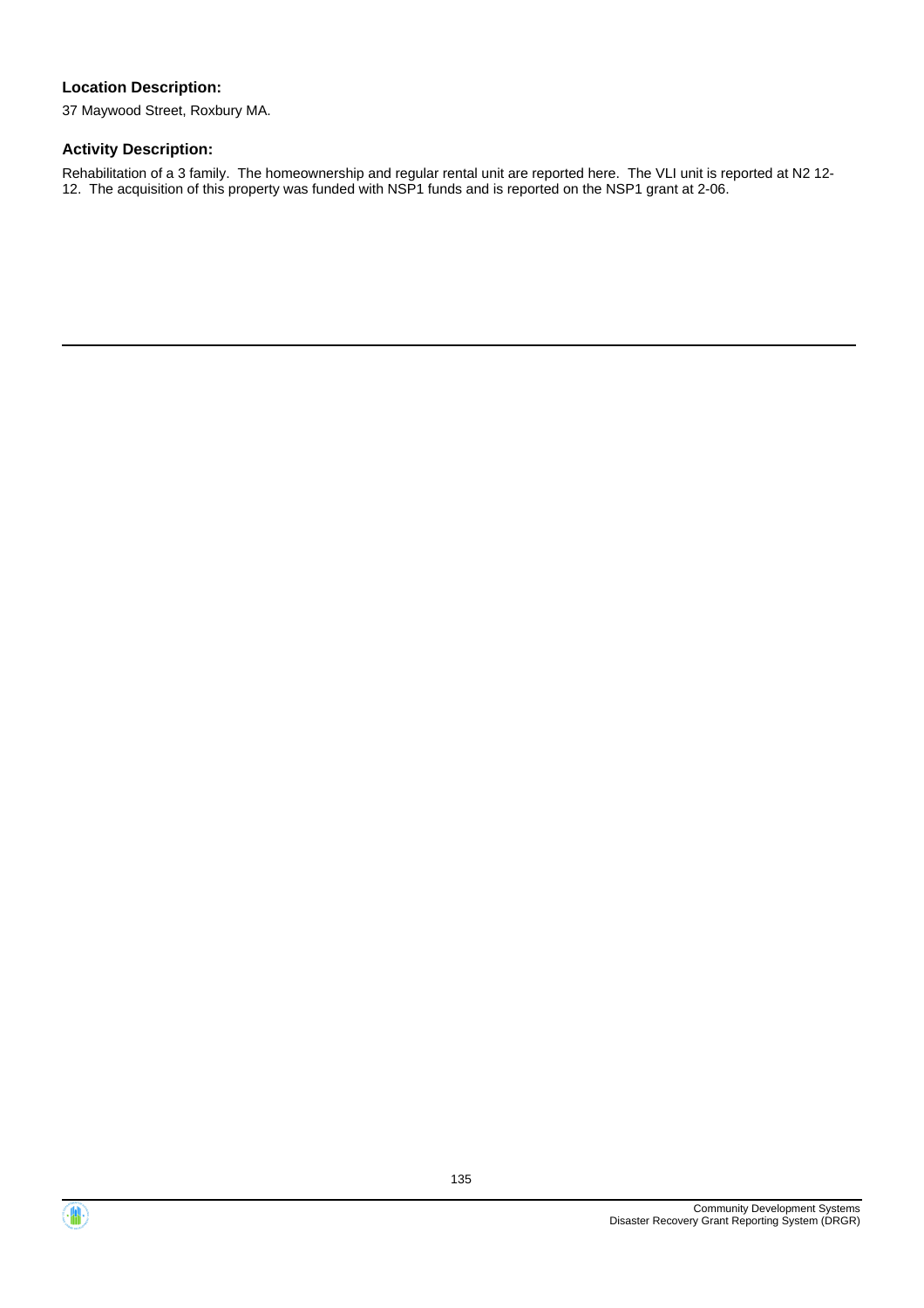**Grantee Activity Number: Projected Start Date:** LMMI: Low, Moderate and Middle Income National Objective for NSP Only **National Objective: Activity Status: Projected End Date: N2 2-20 Activitiy Type:** 06/03/2011 09/03/2012 Rehabilitation/reconstruction of residential structures Theorem Constructure Under Way **Activity Title: 990 River Street Project Number:** 2-1 **Project Title:** Acquisition & Rehabilitation **Total Budget:** \$ 299,628.54 **Other Funds** \$ 0.00 **Total Funds** \$ 299,628.54 **Environmental Assessment: Project Draw Block by HUD: Project Draw Block Date by HUD:** Blocked by HQ ADMINISTRATOR **Activity Draw Block by HUD: Activity Draw Block Date by HUD: Block Drawdown By Grantee:** Not Blocked

# COMPLETED

**Benefit Report Type:**

Direct (Households)

| <b>Proposed Beneficiaries</b><br># Renter Households<br># Owner Households<br># of Households | <b>Total</b><br>2<br>$\overline{ }$<br>3 | Low                    | <b>Mod</b><br>2<br>3 | Low/Mod%<br>100.00<br>100.00<br>100.00 |
|-----------------------------------------------------------------------------------------------|------------------------------------------|------------------------|----------------------|----------------------------------------|
| <b>Proposed Accomplishments</b><br># of Singlefamily Units<br># of Housing Units              |                                          | <b>Total</b><br>3<br>3 |                      |                                        |

|  |  |  | <b>Activity is being carried out by Grantee:</b> |
|--|--|--|--------------------------------------------------|
|  |  |  |                                                  |

No

# **Organization carrying out Activity:**

Department of Neighborhood Development1

### **Proposed budgets for organizations carrying out Activity:**

#### **Responsible Organization Organization Type Proposed**

Department of Neighborhood Development1 Local Government \$ 271,663.00

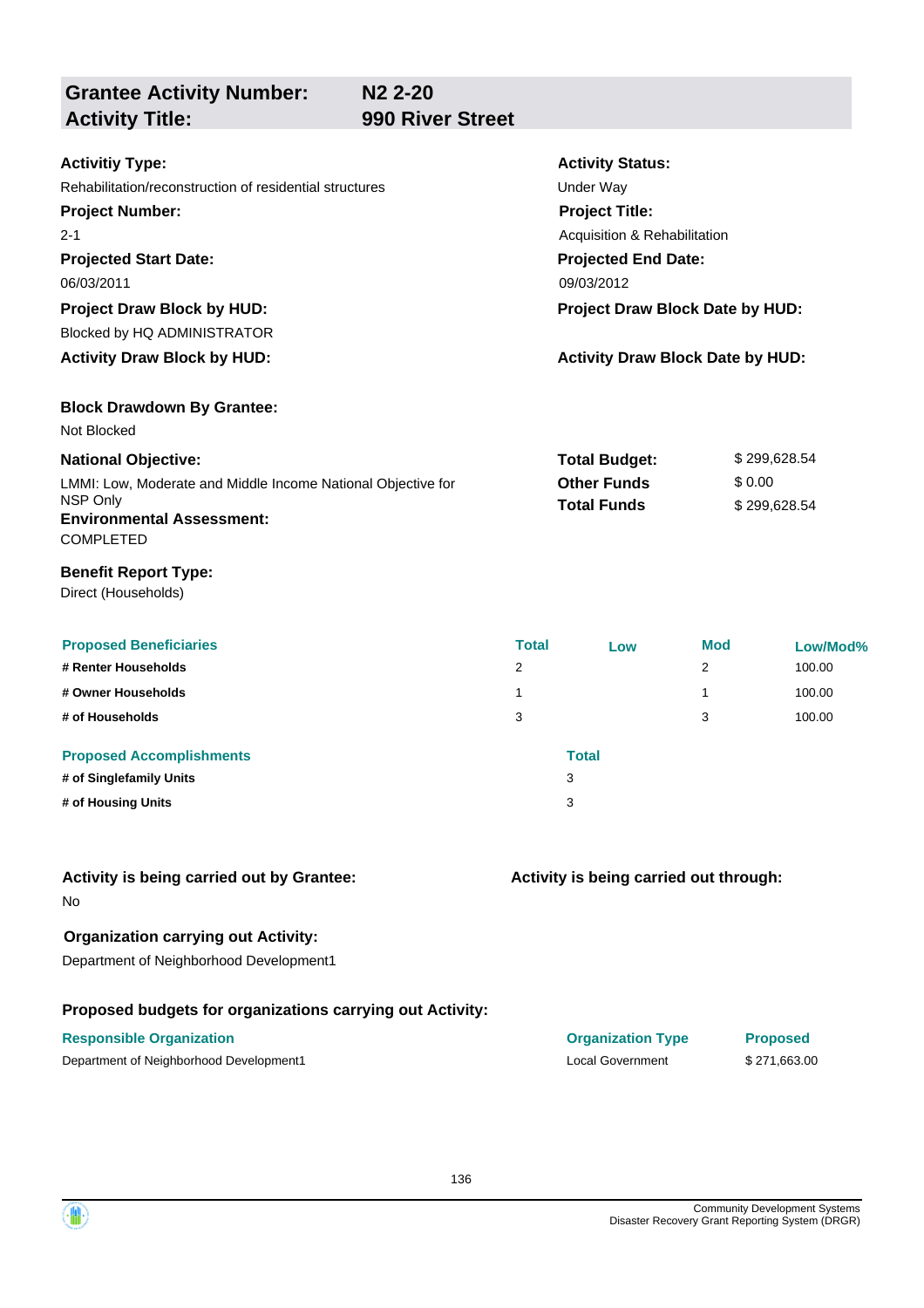990 River Street Hyde Park

### **Activity Description:**

Rehabilitation of 990 River Street. The acquisition of this property was funded with NSP funds and is reported at N2 2-05 and on the NSP1 grant at 12-06.



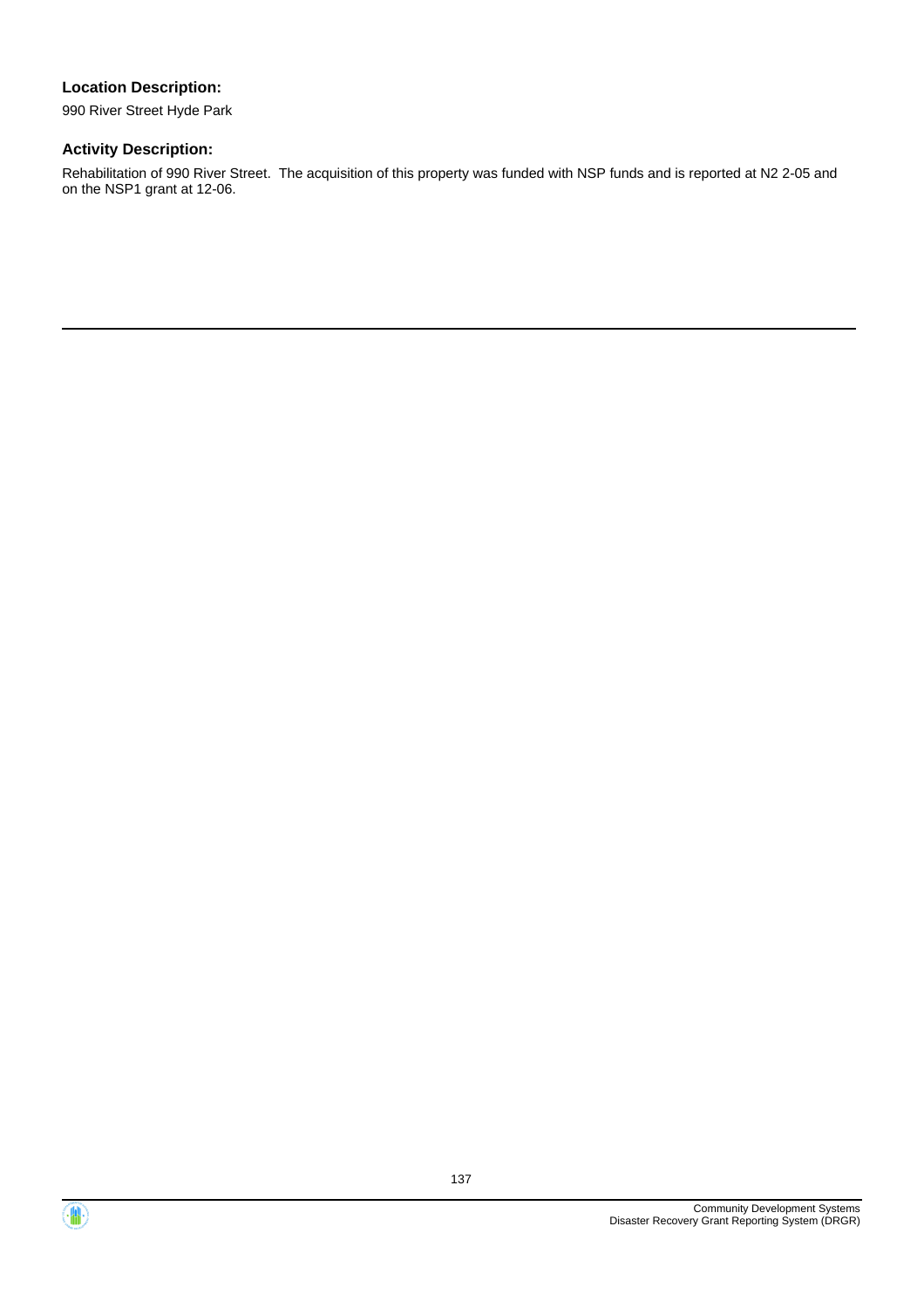**Grantee Activity Number: Projected Start Date:** LMMI: Low, Moderate and Middle Income National Objective for NSP Only **National Objective: Activity Status: Projected End Date: N2 2-21 Activitiy Type:** 06/14/2011 08/14/2012 Rehabilitation/reconstruction of residential structures example of the Under Way **Activity Title: 26 Itasca Street Project Number:** 2-1 **Project Title:** Acquisition & Rehabilitation **Total Budget:** \$ 63,848.45 **Other Funds** \$ 0.00 **Total Funds** \$ 63,848.45 **Environmental Assessment:** COMPLETED **Proposed Beneficiaries Total Low Mod Low/Mod% # Owner Households** 1 1 100.00 **# of Households** 1 1 100.00 **Proposed Accomplishments Total # of Singlefamily Units** 1 **# of Housing Units** 1 Direct (Households) **Benefit Report Type: Project Draw Block by HUD: Project Draw Block Date by HUD:** Blocked by HQ ADMINISTRATOR **Activity Draw Block by HUD: Activity Draw Block Date by HUD: Block Drawdown By Grantee:** Not Blocked

|    |  |  | Activity is being carried out by Grantee: |
|----|--|--|-------------------------------------------|
| No |  |  |                                           |

# **Organization carrying out Activity:**

Department of Neighborhood Development1

#### **Proposed budgets for organizations carrying out Activity:**

| <b>Responsible Organization</b>         | <b>Organization Type</b> | <b>Proposed</b> |
|-----------------------------------------|--------------------------|-----------------|
| Department of Neighborhood Development1 | Local Government         | \$57,395.00     |

#### **Location Description:**

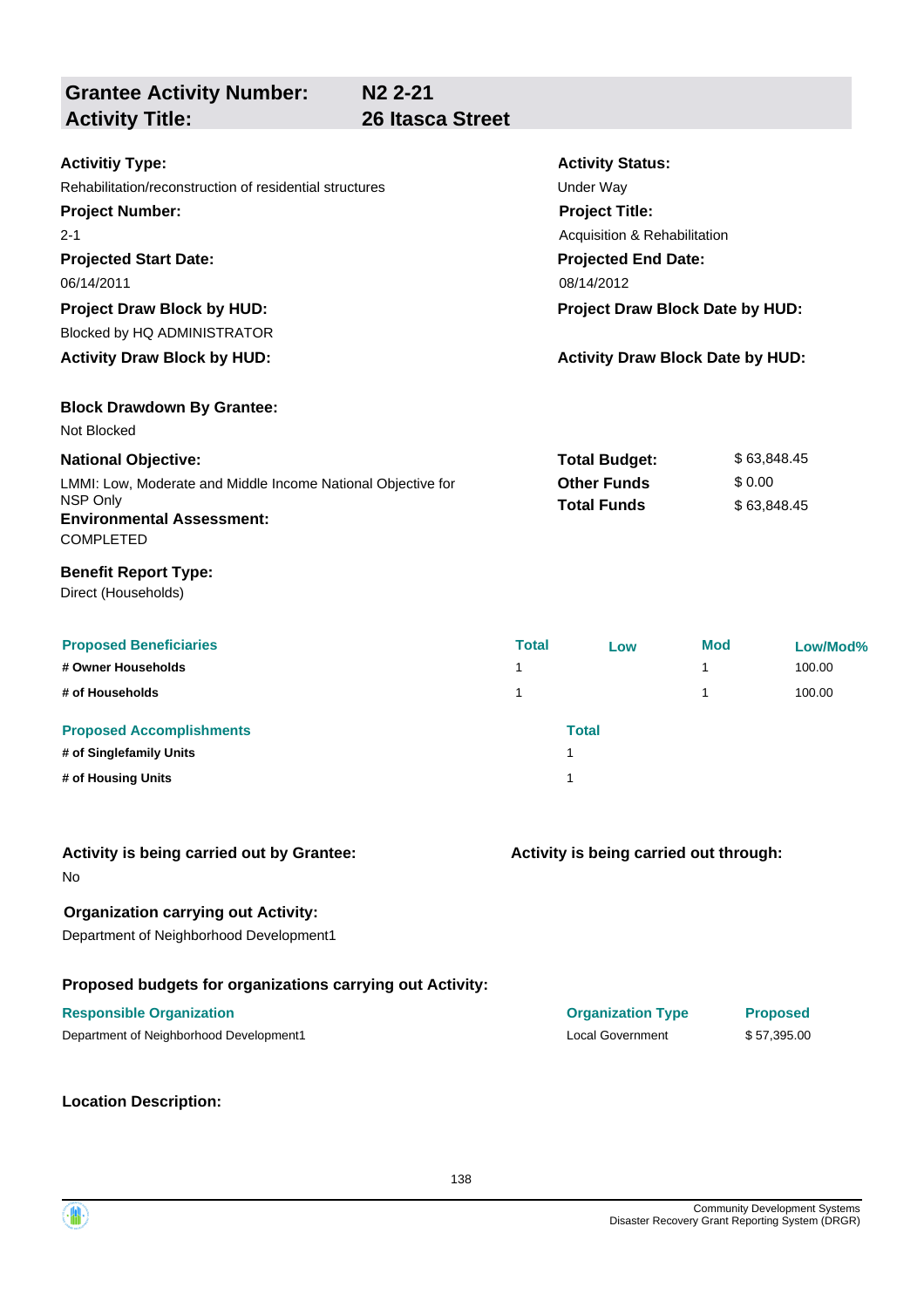26 Itasca Street Mattapan, MA

#### **Activity Description:**

Interior and exterior rehab of a 1 family property to be sold to an income eligible homebuyer. The REO was acquired using NSP1 State funds.



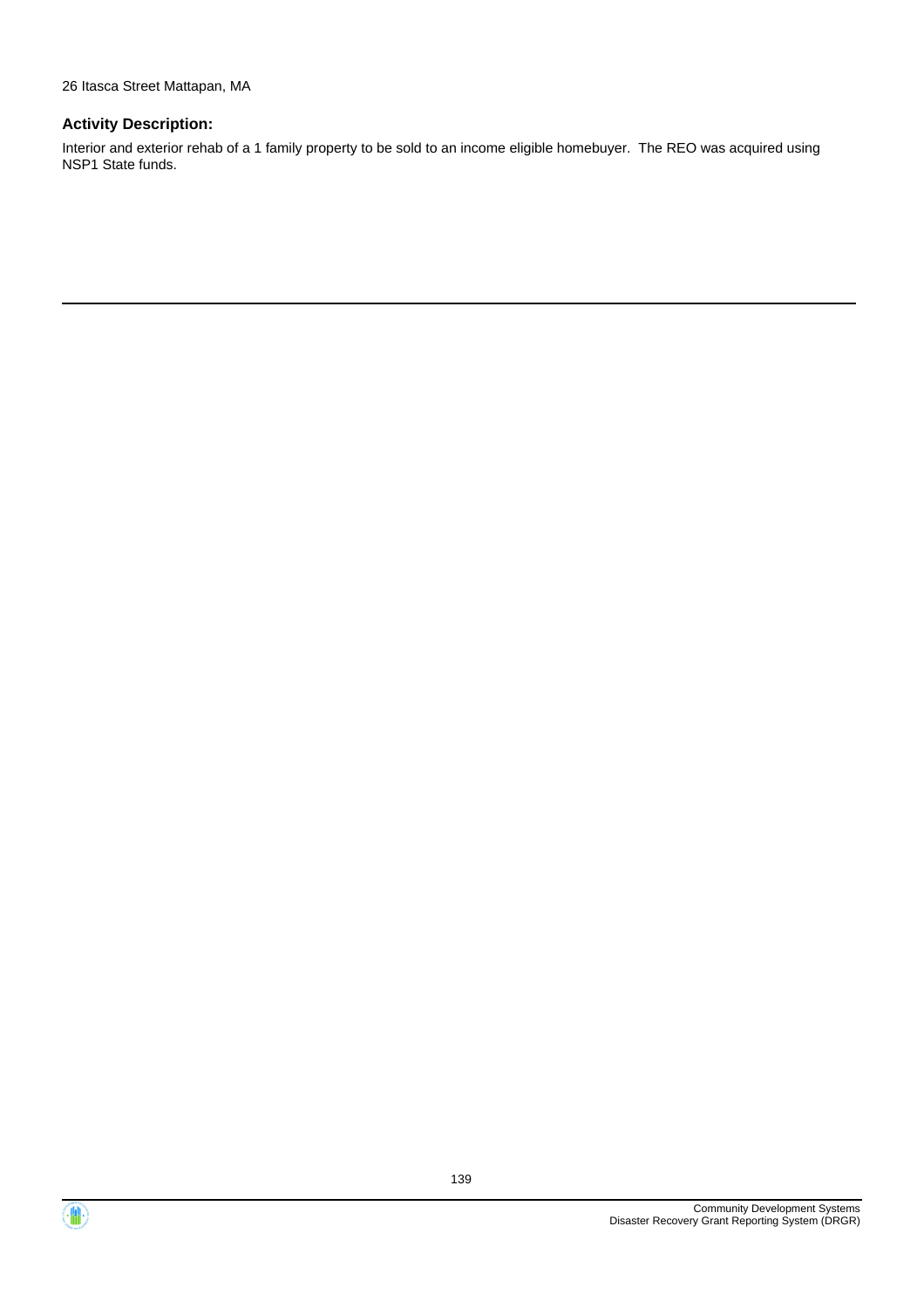**Grantee Activity Number: Activity Status: N2 2-22 Activitiy Type:** Rehabilitation/reconstruction of residential structures **Exercise 2018** Under Way **Activity Title: 47 Prescott Street**

| <b>Project Number:</b>             | <b>Project Title:</b>                   |  |  |
|------------------------------------|-----------------------------------------|--|--|
| $2 - 1$                            | Acquisition & Rehabilitation            |  |  |
| <b>Projected Start Date:</b>       | <b>Projected End Date:</b>              |  |  |
| 06/27/2011                         | 08/27/2012                              |  |  |
| <b>Project Draw Block by HUD:</b>  | Project Draw Block Date by HUD:         |  |  |
| Blocked by HQ ADMINISTRATOR        |                                         |  |  |
| <b>Activity Draw Block by HUD:</b> | <b>Activity Draw Block Date by HUD:</b> |  |  |

# **Block Drawdown By Grantee:**

Not Blocked

| <b>National Objective:</b>                                   | <b>Total Budget:</b> | \$238.834.53 |
|--------------------------------------------------------------|----------------------|--------------|
| LMMI: Low, Moderate and Middle Income National Objective for | <b>Other Funds</b>   | \$ 0.00      |
| NSP Only                                                     | <b>Total Funds</b>   | \$238.834.53 |
| <b>Environmental Assessment:</b>                             |                      |              |

# COMPLETED

**Benefit Report Type:**

Direct (Households)

| <b>Proposed Beneficiaries</b>   | <b>Total</b> | Low          | <b>Mod</b> | Low/Mod% |
|---------------------------------|--------------|--------------|------------|----------|
| # Renter Households             | 1            |              |            | 100.00   |
| # Owner Households              | 1            |              | 1          | 100.00   |
| # of Households                 | 2            |              | 2          | 100.00   |
| <b>Proposed Accomplishments</b> |              | <b>Total</b> |            |          |
| # of Singlefamily Units         |              | 2            |            |          |
| # of Housing Units              |              | 2            |            |          |
|                                 |              |              |            |          |

|  | <b>Activity is being carried out by Grantee:</b> |
|--|--------------------------------------------------|
|--|--------------------------------------------------|

#### No

# **Organization carrying out Activity:**

Department of Neighborhood Development1

# **Proposed budgets for organizations carrying out Activity:**

#### **Responsible Organization Organization Type Proposed**

Department of Neighborhood Development1 Local Government \$ 217,973.00

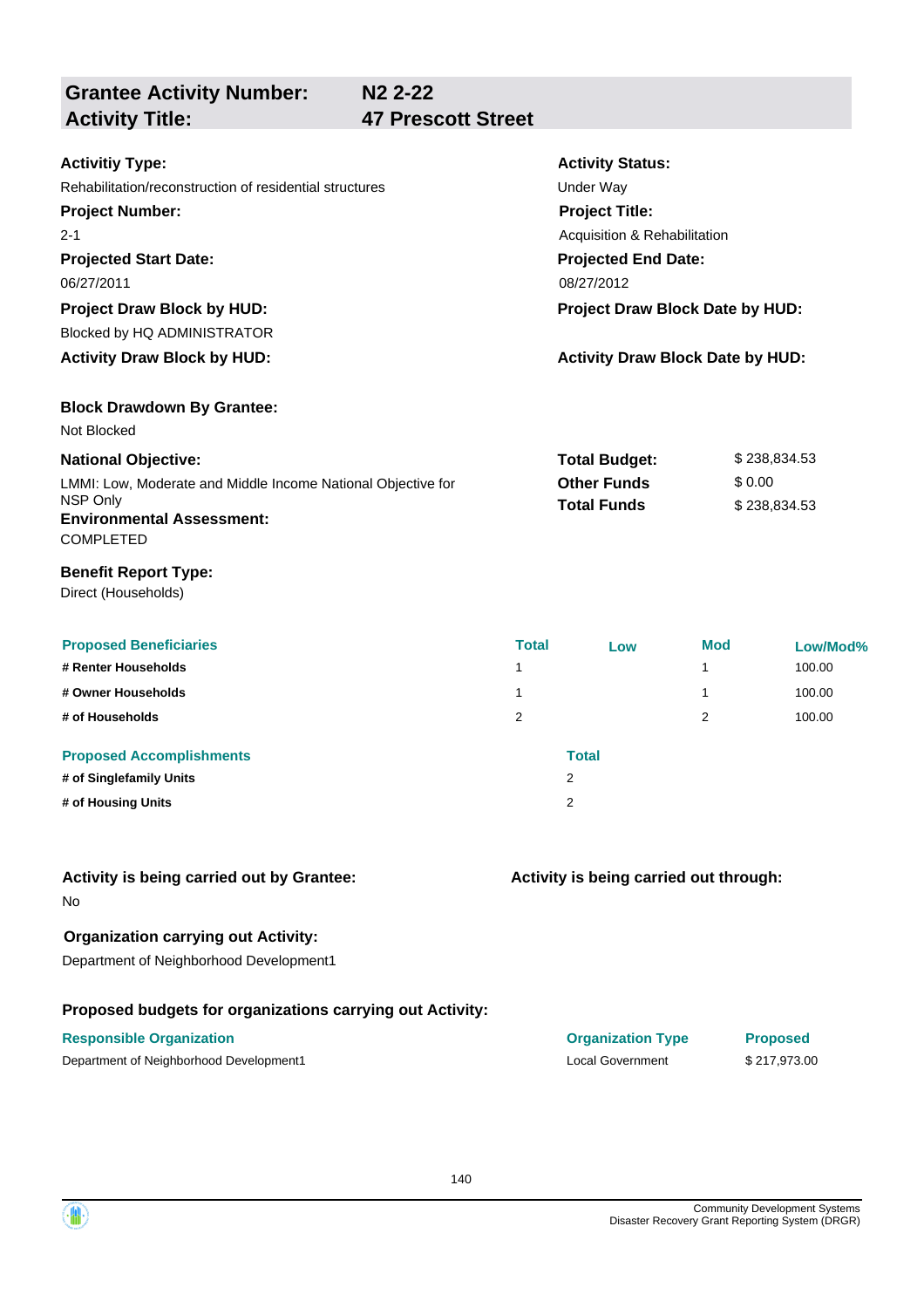47 Prescott Street

# **Activity Description:**

Rehab of a previously acquired REO property. The City acquired this 2 family property with NSP2 funds and is reported at N2 2-02.



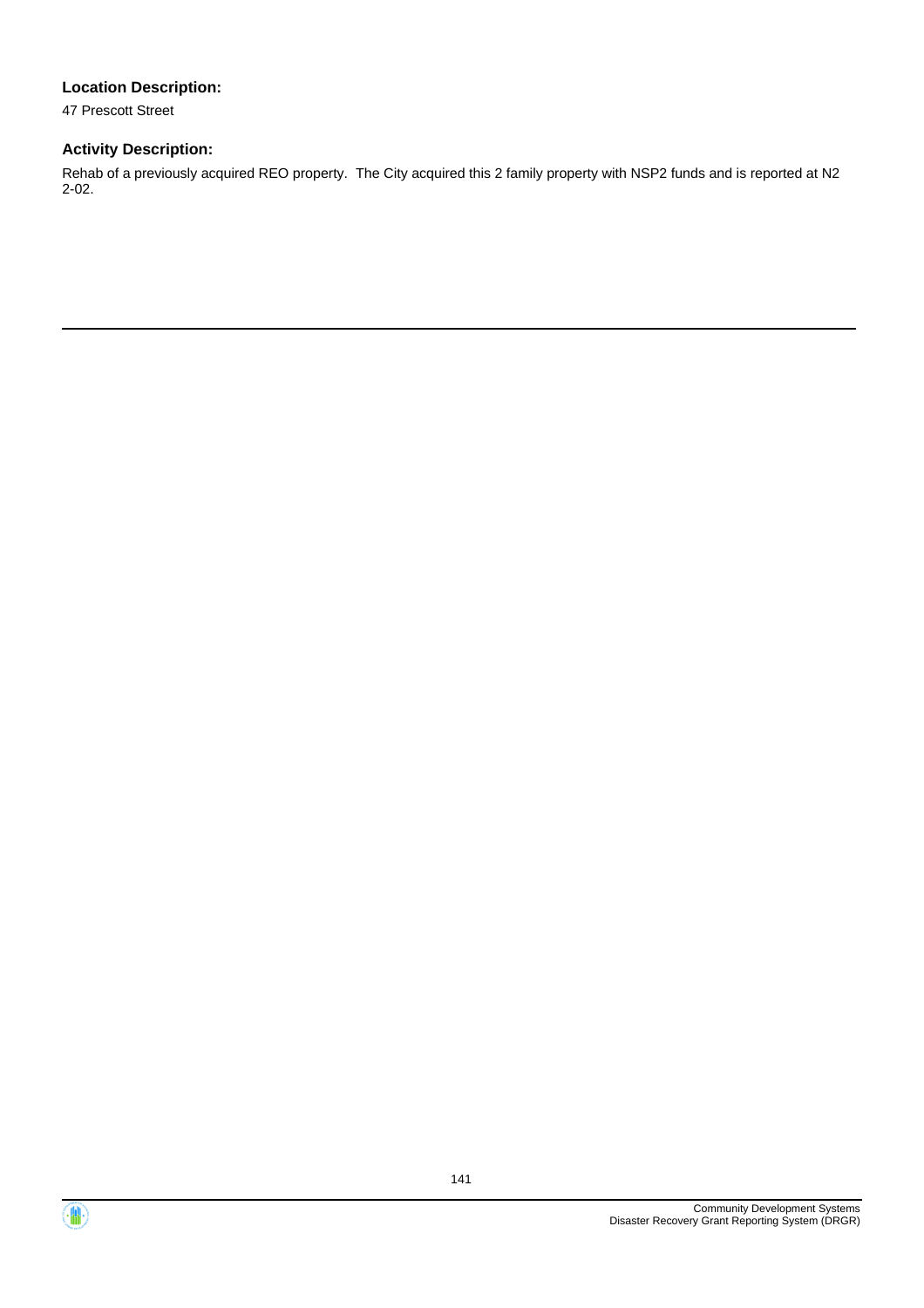**Grantee Activity Number: Activity Status: N2 2-23 Activitiy Type:** Rehabilitation/reconstruction of residential structures Theorem Constructure Under Way **Activity Title: 81 Wheatland Avenue**

#### **Projected Start Date: Projected End Date:** 07/27/2011 09/27/2012 **Project Number:** 2-1 **Project Title:** Acquisition & Rehabilitation **Project Draw Block by HUD: Project Draw Block Date by HUD:** Blocked by HQ ADMINISTRATOR **Activity Draw Block by HUD: Activity Draw Block Date by HUD:**

# **Block Drawdown By Grantee:**

Not Blocked

| <b>National Objective:</b>                                   | <b>Total Budget:</b> | \$24.212.31 |
|--------------------------------------------------------------|----------------------|-------------|
| LMMI: Low, Moderate and Middle Income National Objective for | <b>Other Funds</b>   | \$0.00      |
| NSP Only                                                     | <b>Total Funds</b>   | \$24.212.31 |
| <b>Environmental Assessment:</b>                             |                      |             |
| <b>COMPLETED</b>                                             |                      |             |

# **Benefit Report Type:**

Direct (Households)

| <b>Proposed Beneficiaries</b>   | <b>Total</b> | Low          | <b>Mod</b> | Low/Mod% |
|---------------------------------|--------------|--------------|------------|----------|
| # Renter Households             | 1            |              |            | 100.00   |
| # Owner Households              | 1            |              | -1         | 100.00   |
| # of Households                 | 2            |              | 2          | 100.00   |
| <b>Proposed Accomplishments</b> |              | <b>Total</b> |            |          |
| # of Singlefamily Units         | 2            |              |            |          |
| # of Housing Units              | 2            |              |            |          |
|                                 |              |              |            |          |

# **Activity is being carried out by Grantee:**

No

# **Organization carrying out Activity:**

Department of Neighborhood Development1

# **Proposed budgets for organizations carrying out Activity:**

### **Responsible Organization Organization Type Proposed**

Department of Neighborhood Development1 Local Government \$ 359,908.00

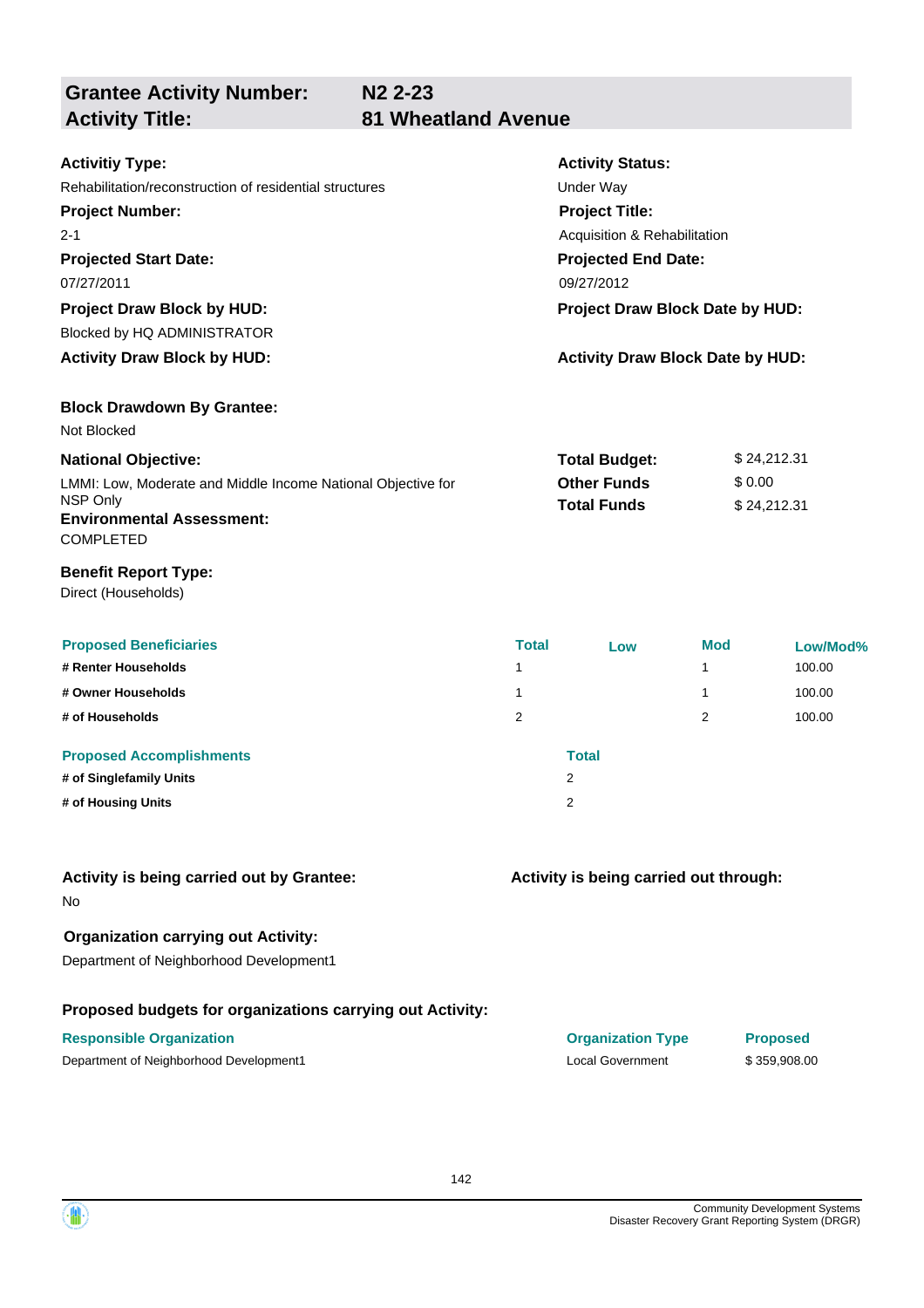81 Wheatland Avenue Dorchester, MA

# **Activity Description:**

Rehabilitation of 81 Wheatland Avenue, a 2 family.



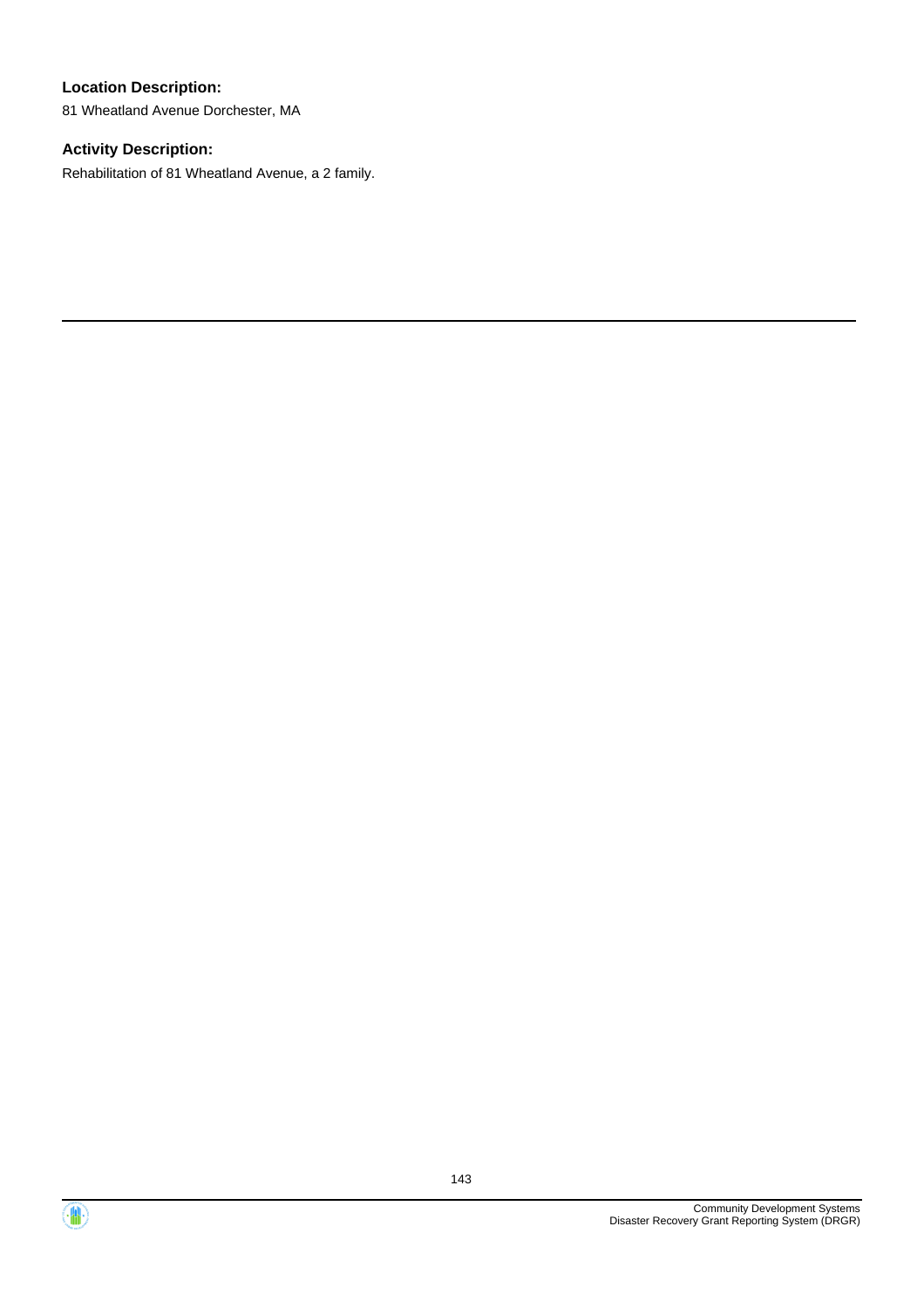**Grantee Activity Number: Projected Start Date:** LMMI: Low, Moderate and Middle Income National Objective for NSP Only **National Objective: Activity Status: Projected End Date: N2 2-24 Activitiy Type:** 03/09/2012 03/09/2013 Rehabilitation/reconstruction of residential structures example of the Under Way **Activity Title: 15 Raven Street Project Number:** 2-1 **Project Title:** Acquisition & Rehabilitation **Total Budget:** \$ 57,166.69 **Other Funds** \$ 0.00 **Total Funds** \$ 57,166.69 **Environmental Assessment:** COMPLETED **Proposed Beneficiaries Total Low Mod Low/Mod% # Owner Households** 1 1 100.00 **# of Households** 1 1 100.00 **Proposed Accomplishments Total # of Singlefamily Units** 1 **# of Housing Units** 1 Direct (Households) **Benefit Report Type: Project Draw Block by HUD: Project Draw Block Date by HUD:** Blocked by HQ ADMINISTRATOR **Activity Draw Block by HUD: Activity Draw Block Date by HUD: Block Drawdown By Grantee:** Not Blocked

|    |  |  | Activity is being carried out by Grantee: |
|----|--|--|-------------------------------------------|
| No |  |  |                                           |

# **Organization carrying out Activity:**

Department of Neighborhood Development1

#### **Proposed budgets for organizations carrying out Activity:**

# **Responsible Organization Organization Type Proposed** Department of Neighborhood Development1 and the community of the community of the S 53,080.33

# **Location Description:**

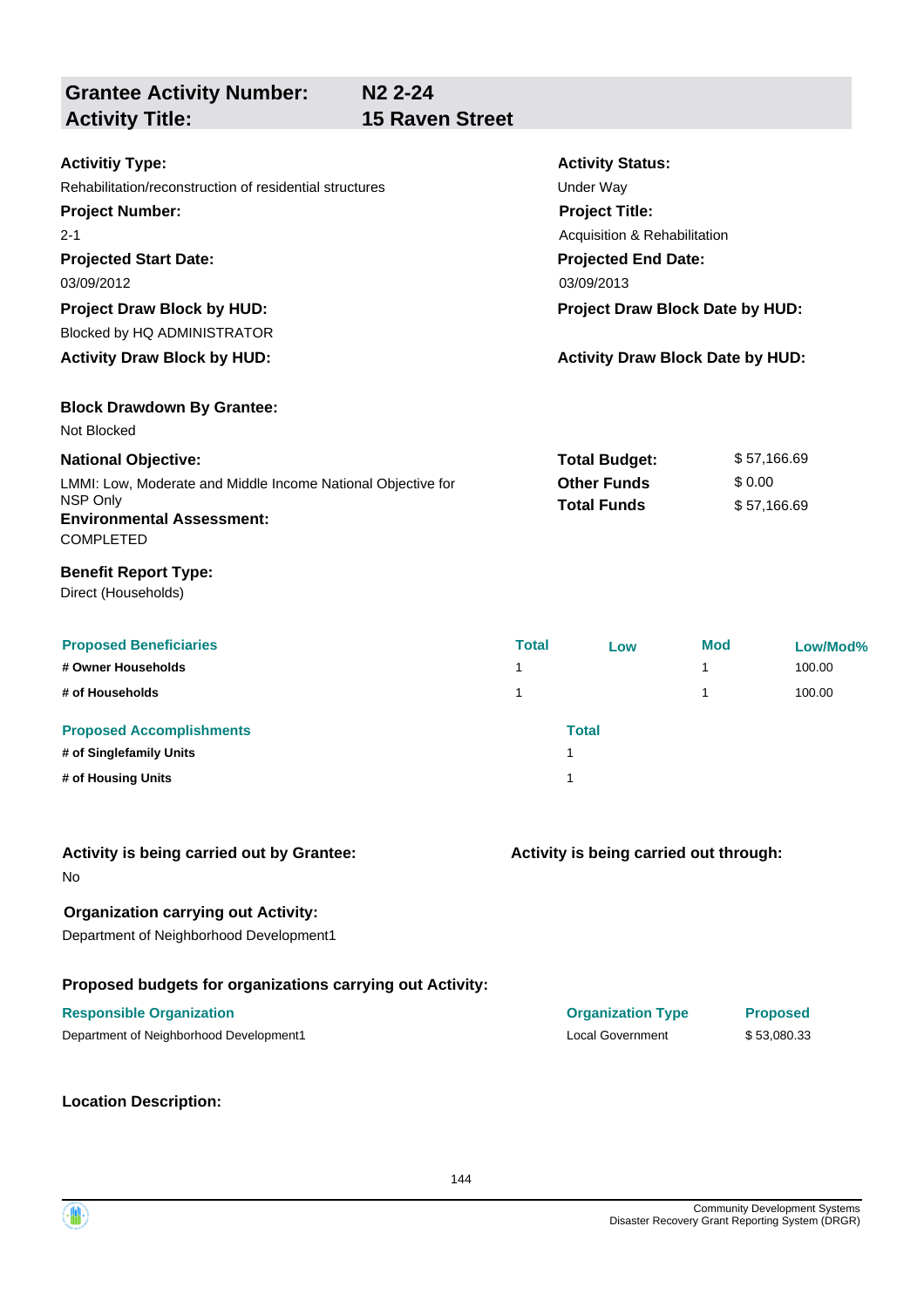15 Raven Street

#### **Activity Description:**

This represents the homeownership unit at 15 Raven Street. The VLI unit is reported at N2 12-16. The regular rental unit is at  $N26$ 



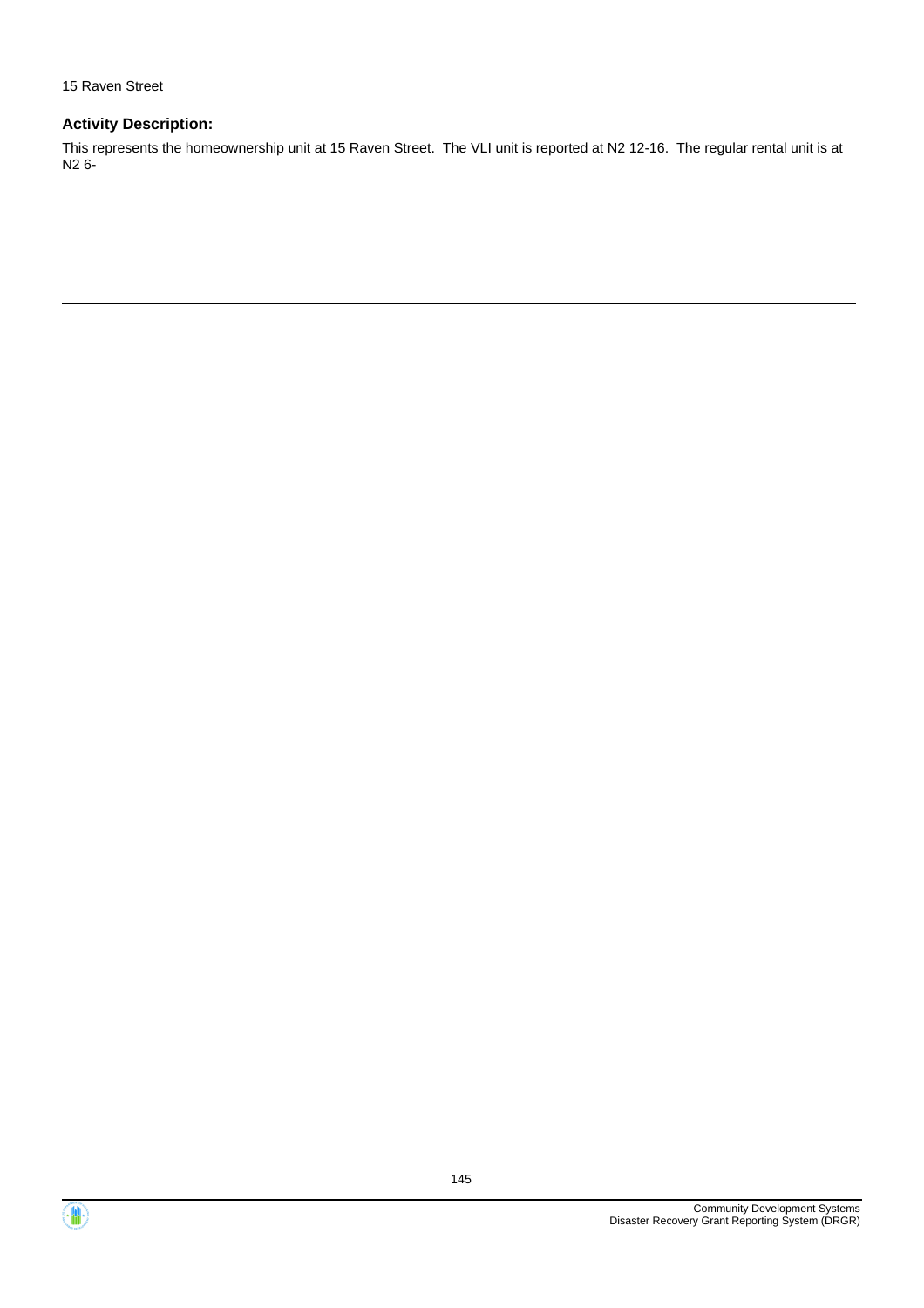**Grantee Activity Number: Projected Start Date:** LMMI: Low, Moderate and Middle Income National Objective for NSP Only **National Objective: Activity Status: Projected End Date: N2 2-25 Activitiy Type:** 03/09/2012 03/09/2013 Rehabilitation/reconstruction of residential structures Theorem Constructure Under Way **Activity Title: 17 Ramsey Street Project Number:** 2-1 **Project Title:** Acquisition & Rehabilitation **Total Budget:** \$ 17,199.04 **Other Funds** \$ 0.00 **Total Funds** \$ 17,199.04 **Environmental Assessment:** COMPLETED **Project Draw Block by HUD: Project Draw Block Date by HUD:** Blocked by HQ ADMINISTRATOR **Activity Draw Block by HUD: Activity Draw Block Date by HUD: Block Drawdown By Grantee:** Not Blocked

Direct (Households) **Benefit Report Type:**

| <b>Proposed Beneficiaries</b><br># Owner Households<br># of Households           | <b>Total</b><br>4 | Low          | <b>Mod</b> | Low/Mod%<br>100.00<br>100.00 |
|----------------------------------------------------------------------------------|-------------------|--------------|------------|------------------------------|
| <b>Proposed Accomplishments</b><br># of Singlefamily Units<br># of Housing Units |                   | <b>Total</b> |            |                              |

| Activity is being carried out by Grantee: |  |
|-------------------------------------------|--|
| No                                        |  |

## **Organization carrying out Activity:**

Department of Neighborhood Development1

#### **Proposed budgets for organizations carrying out Activity:**

| <b>Responsible Organization</b>         | <b>Organization Type</b> | <b>Proposed</b> |
|-----------------------------------------|--------------------------|-----------------|
| Department of Neighborhood Development1 | Local Government         | \$16,721.66     |

#### **Location Description:**

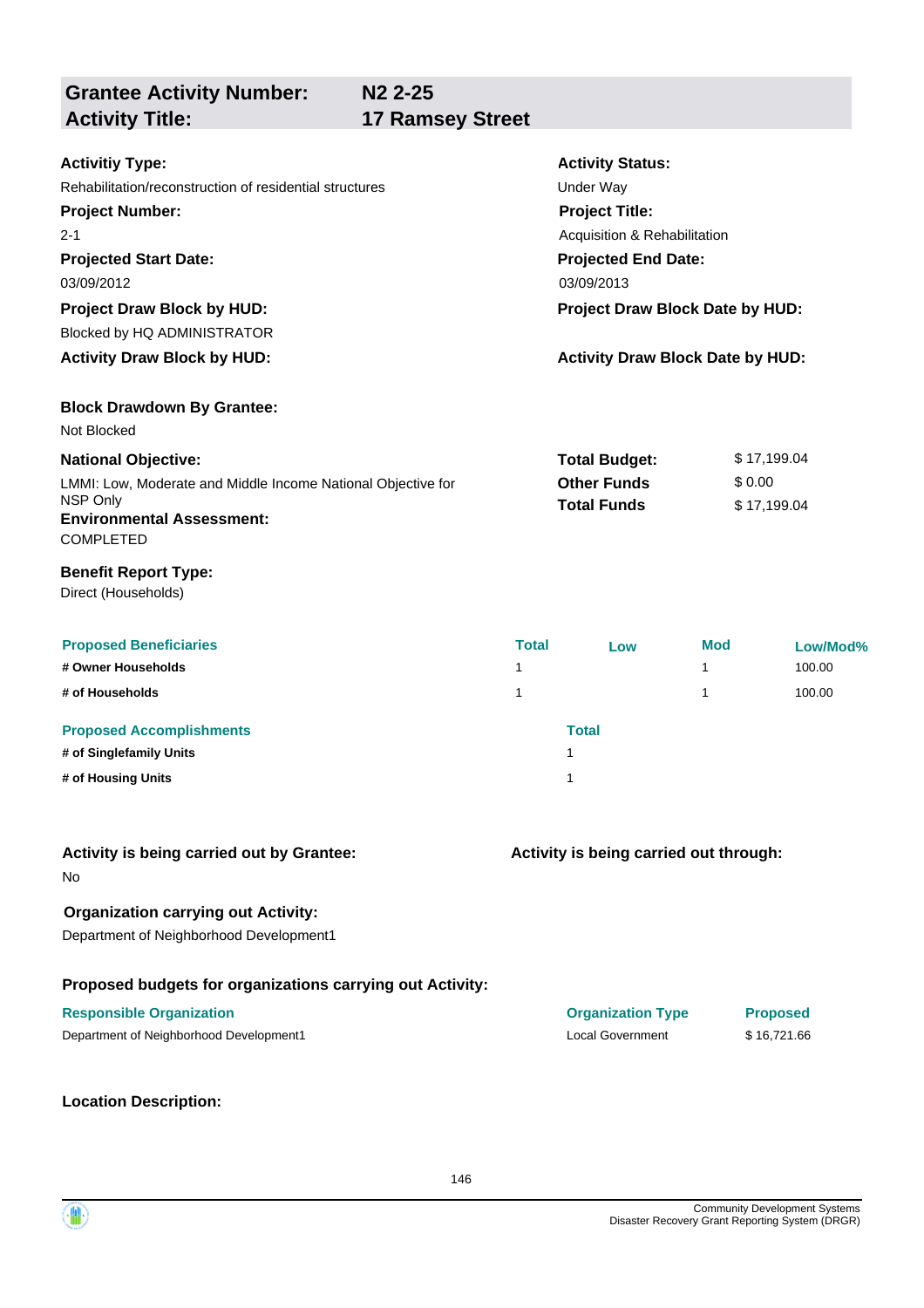17 Ramsey Street

#### **Activity Description:**

This represents the homeownership unit rehab at 17 Ramsey. The VLI unit is reported at 12-17 and the regular rental unit is at  $6 - 11$ .



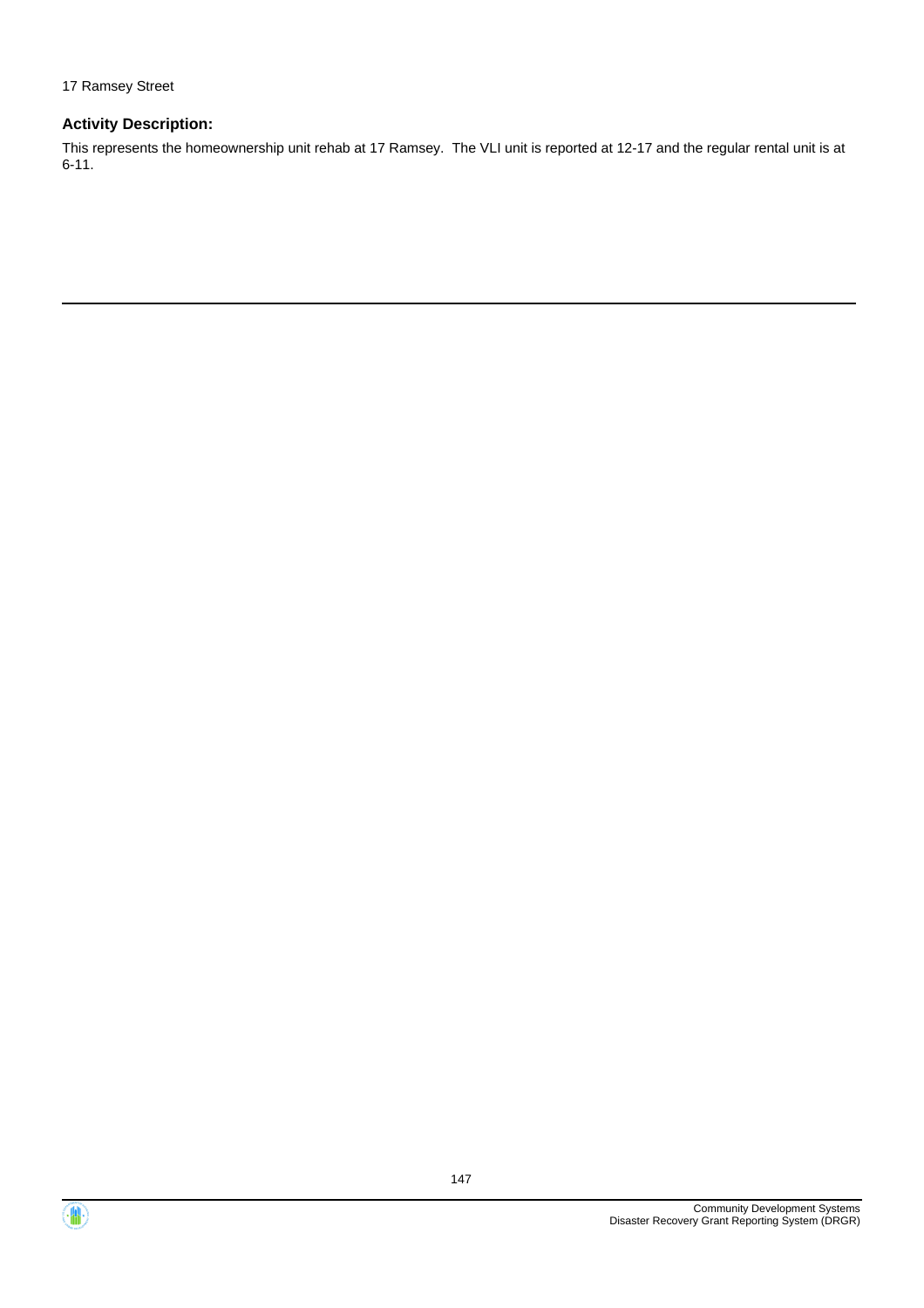**Grantee Activity Number: Projected Start Date:** LMMI: Low, Moderate and Middle Income National Objective for NSP Only **National Objective: Activity Status: Projected End Date: N2 2-26 Activitiy Type:** 07/27/2012 01/01/2013 Rehabilitation/reconstruction of residential structures Theorem Constructure Under Way **Activity Title: 137 Intervale Street Project Number:** 2-1 **Project Title:** Acquisition & Rehabilitation **Total Budget:** \$ 48,771.15 **Other Funds** \$ 0.00 **Total Funds** \$ 48,771.15 **Environmental Assessment:** COMPLETED **Proposed Beneficiaries Total Low Mod Low/Mod% # Owner Households** 1 1 100.00 **# of Households** 1 1 100.00 **Proposed Accomplishments Total # of Singlefamily Units** 1 **# of Housing Units** 1 Direct (Households) **Benefit Report Type: Project Draw Block by HUD: Project Draw Block Date by HUD:** Blocked by HQ ADMINISTRATOR **Activity Draw Block by HUD: Activity Draw Block Date by HUD: Block Drawdown By Grantee:** Not Blocked

| Activity is being carried out by Grantee: |  |
|-------------------------------------------|--|
| No                                        |  |

## **Organization carrying out Activity:**

Department of Neighborhood Development1

### **Proposed budgets for organizations carrying out Activity:**

| <b>Responsible Organization</b>         | <b>Organization Type</b> | <b>Proposed</b> |
|-----------------------------------------|--------------------------|-----------------|
| Department of Neighborhood Development1 | Local Government         | \$47.423.33     |

## **Location Description:**

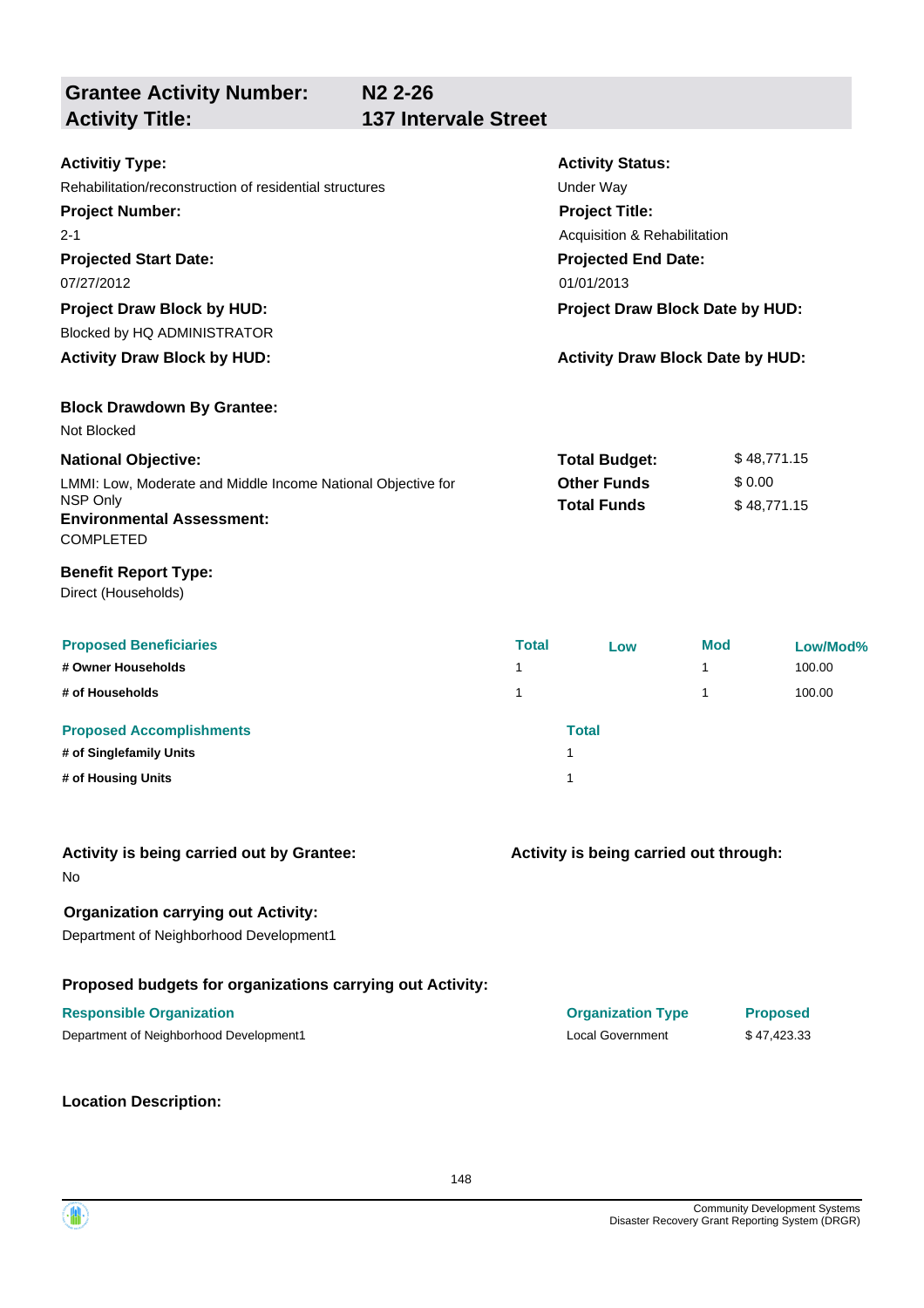137 Intervale Street

#### **Activity Description:**

Rehab of 137 Intervale Street. This represents rehab of the one homeownership unit. The other 2 units which are rentals are reported at N2 6-12.

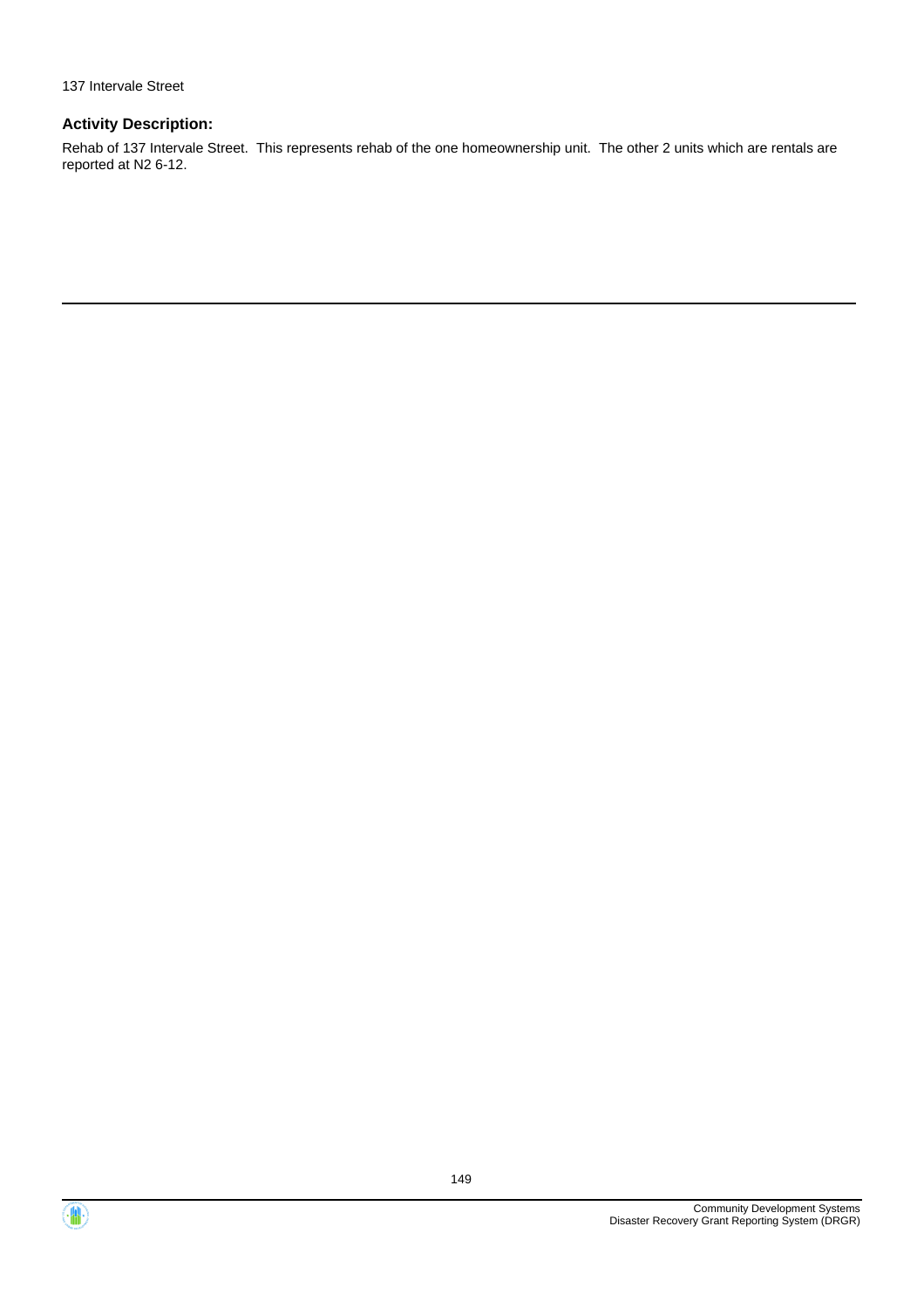| <b>Grantee Activity Number:</b><br><b>Activity Title:</b>                                                                                                                                                                                                                  | N <sub>2</sub> 2-27<br>69-71 Fayston |                        |                                                                                                                                                                                                                                |                      |                                        |
|----------------------------------------------------------------------------------------------------------------------------------------------------------------------------------------------------------------------------------------------------------------------------|--------------------------------------|------------------------|--------------------------------------------------------------------------------------------------------------------------------------------------------------------------------------------------------------------------------|----------------------|----------------------------------------|
| <b>Activitiy Type:</b><br>Rehabilitation/reconstruction of residential structures<br><b>Project Number:</b><br>2-1<br><b>Projected Start Date:</b><br>07/27/2012<br><b>Project Draw Block by HUD:</b><br>Blocked by HQ ADMINISTRATOR<br><b>Activity Draw Block by HUD:</b> |                                      |                        | <b>Activity Status:</b><br><b>Under Way</b><br><b>Project Title:</b><br>Acquisition & Rehabilitation<br><b>Projected End Date:</b><br>01/01/2013<br>Project Draw Block Date by HUD:<br><b>Activity Draw Block Date by HUD:</b> |                      |                                        |
| <b>Block Drawdown By Grantee:</b><br>Not Blocked                                                                                                                                                                                                                           |                                      |                        |                                                                                                                                                                                                                                |                      |                                        |
| <b>National Objective:</b><br>LMMI: Low, Moderate and Middle Income National Objective for<br>NSP Only<br><b>Environmental Assessment:</b><br>COMPLETED                                                                                                                    |                                      |                        | <b>Total Budget:</b><br><b>Other Funds</b><br><b>Total Funds</b>                                                                                                                                                               |                      | \$114,490.77<br>\$0.00<br>\$114,490.77 |
| <b>Benefit Report Type:</b><br>Direct (Households)                                                                                                                                                                                                                         |                                      |                        |                                                                                                                                                                                                                                |                      |                                        |
| <b>Proposed Beneficiaries</b><br># Owner Households<br># of Households<br><b>Proposed Accomplishments</b>                                                                                                                                                                  |                                      | <b>Total</b><br>1<br>1 | Low<br><b>Total</b>                                                                                                                                                                                                            | <b>Mod</b><br>1<br>1 | Low/Mod%<br>100.00<br>100.00           |
| # of Singlefamily Units<br># of Housing Units                                                                                                                                                                                                                              |                                      |                        | 1<br>1                                                                                                                                                                                                                         |                      |                                        |
| Activity is being carried out by Grantee:<br>No                                                                                                                                                                                                                            |                                      |                        | Activity is being carried out through:                                                                                                                                                                                         |                      |                                        |
| <b>Organization carrying out Activity:</b><br>Department of Neighborhood Development1                                                                                                                                                                                      |                                      |                        |                                                                                                                                                                                                                                |                      |                                        |
| Proposed budgets for organizations carrying out Activity:<br><b>Responsible Organization</b><br>Department of Neighborhood Development1                                                                                                                                    |                                      |                        | <b>Organization Type</b><br><b>Local Government</b>                                                                                                                                                                            |                      | <b>Proposed</b><br>\$111,326.00        |
| <b>Location Description:</b>                                                                                                                                                                                                                                               |                                      |                        |                                                                                                                                                                                                                                |                      |                                        |

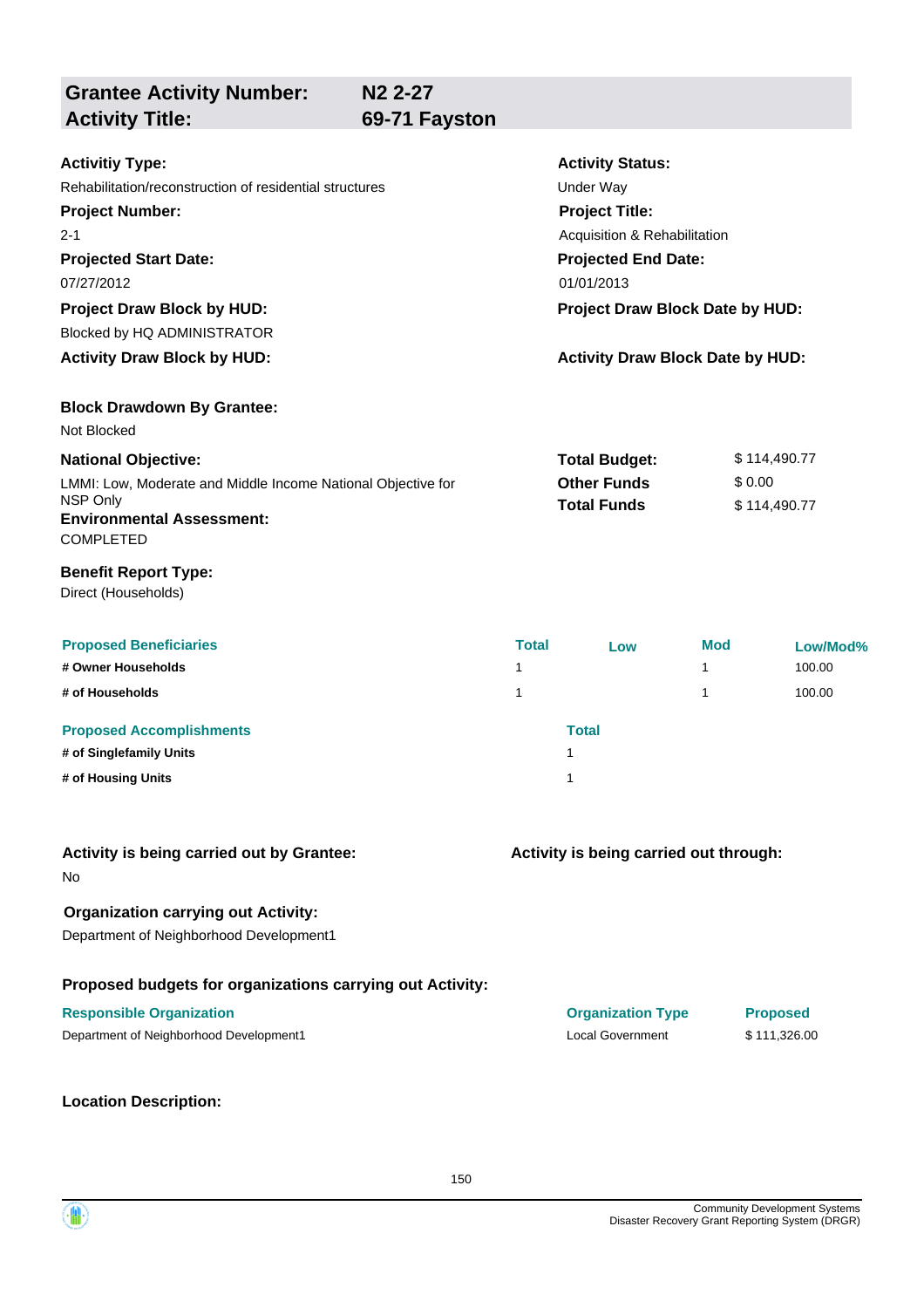69-71 Fayston Street

#### **Activity Description:**

Rehab of 69-71 Fayston Street. This represents the homeownership unit. The rental unit is reported at N2 6-13.



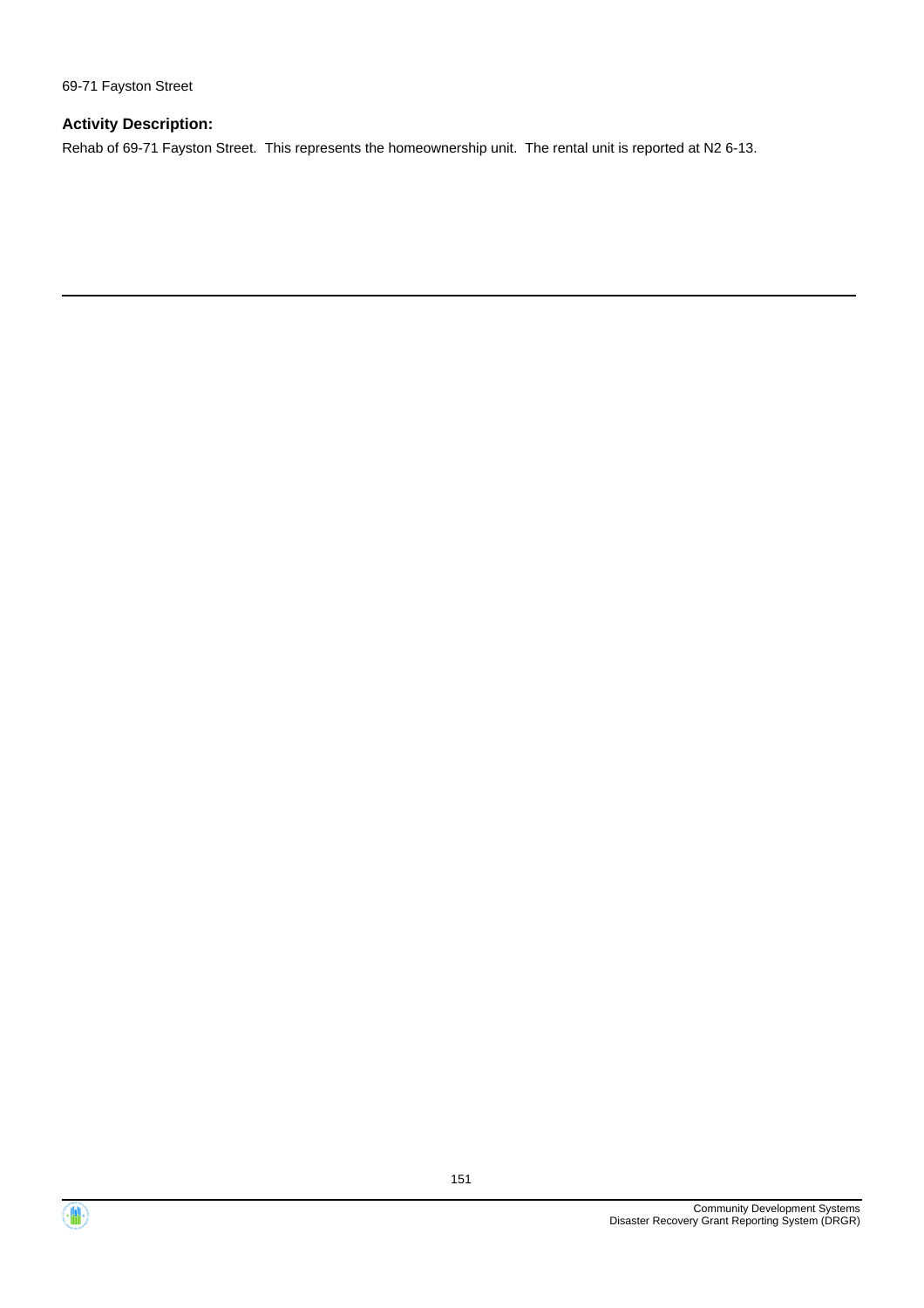| <b>Grantee Activity Number:</b><br><b>Activity Title:</b>                                                                                                                                                                                   | N <sub>2</sub> 2-28<br>28-30 Hopkins |              |                                                                                                                                                                                     |          |                                        |
|---------------------------------------------------------------------------------------------------------------------------------------------------------------------------------------------------------------------------------------------|--------------------------------------|--------------|-------------------------------------------------------------------------------------------------------------------------------------------------------------------------------------|----------|----------------------------------------|
| <b>Activitiy Type:</b><br>Rehabilitation/reconstruction of residential structures<br><b>Project Number:</b><br>2-1<br><b>Projected Start Date:</b><br>09/21/2012<br><b>Project Draw Block by HUD:</b><br><b>Blocked by HQ ADMINISTRATOR</b> |                                      |              | <b>Activity Status:</b><br><b>Under Way</b><br><b>Project Title:</b><br>Acquisition & Rehabilitation<br><b>Projected End Date:</b><br>02/01/2013<br>Project Draw Block Date by HUD: |          |                                        |
| <b>Activity Draw Block by HUD:</b>                                                                                                                                                                                                          |                                      |              | <b>Activity Draw Block Date by HUD:</b>                                                                                                                                             |          |                                        |
| <b>Block Drawdown By Grantee:</b><br>Not Blocked                                                                                                                                                                                            |                                      |              |                                                                                                                                                                                     |          |                                        |
| <b>National Objective:</b><br>LMMI: Low, Moderate and Middle Income National Objective for<br>NSP Only<br><b>Environmental Assessment:</b><br>COMPLETED                                                                                     |                                      |              | <b>Total Budget:</b><br><b>Other Funds</b><br><b>Total Funds</b>                                                                                                                    |          | \$163,211.76<br>\$0.00<br>\$163,211.76 |
| <b>Benefit Report Type:</b><br>Direct (Households)                                                                                                                                                                                          |                                      |              |                                                                                                                                                                                     |          |                                        |
| <b>Proposed Beneficiaries</b><br># Renter Households                                                                                                                                                                                        | 1                                    | <b>Total</b> | Low                                                                                                                                                                                 | Mod<br>1 | Low/Mod%<br>100.00                     |
| # Owner Households                                                                                                                                                                                                                          | 1                                    |              |                                                                                                                                                                                     | 1        | 100.00                                 |
| # of Households                                                                                                                                                                                                                             | 2                                    |              |                                                                                                                                                                                     | 2        | 100.00                                 |
| <b>Proposed Accomplishments</b><br># of Singlefamily Units<br># of Housing Units<br># of Properties                                                                                                                                         |                                      |              | <b>Total</b><br>2<br>2<br>1                                                                                                                                                         |          |                                        |
| Activity is being carried out by Grantee:<br>No                                                                                                                                                                                             |                                      |              | Activity is being carried out through:                                                                                                                                              |          |                                        |
| <b>Organization carrying out Activity:</b><br>Department of Neighborhood Development1                                                                                                                                                       |                                      |              |                                                                                                                                                                                     |          |                                        |
| Proposed budgets for organizations carrying out Activity:                                                                                                                                                                                   |                                      |              |                                                                                                                                                                                     |          |                                        |
| <b>Responsible Organization</b><br>Department of Neighborhood Development1                                                                                                                                                                  |                                      |              | <b>Organization Type</b><br><b>Local Government</b>                                                                                                                                 |          | <b>Proposed</b><br>\$188,511.00        |

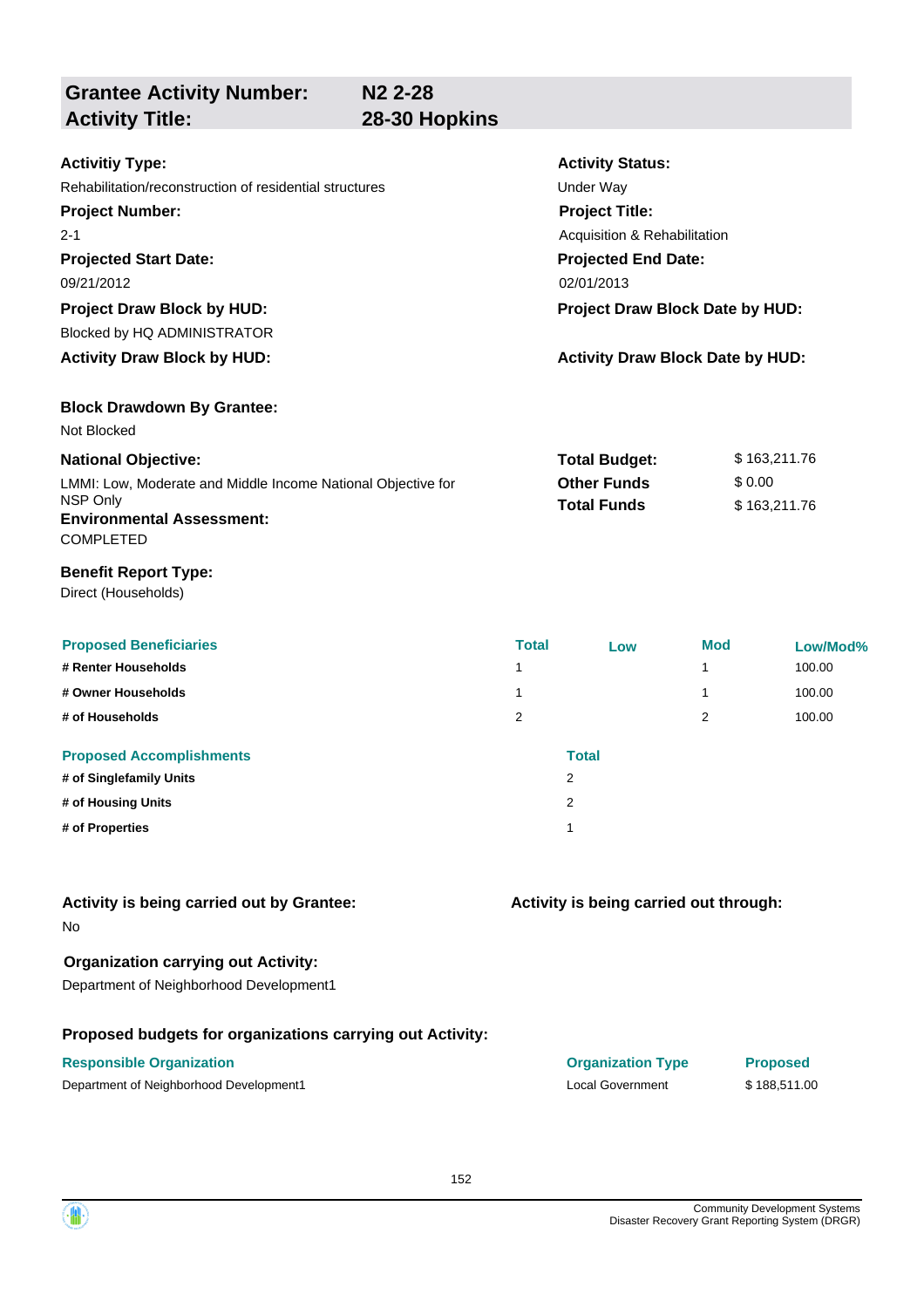28-30 Hopkins Street

#### **Activity Description:**

Rehab of 28-30 Hopkins Street.



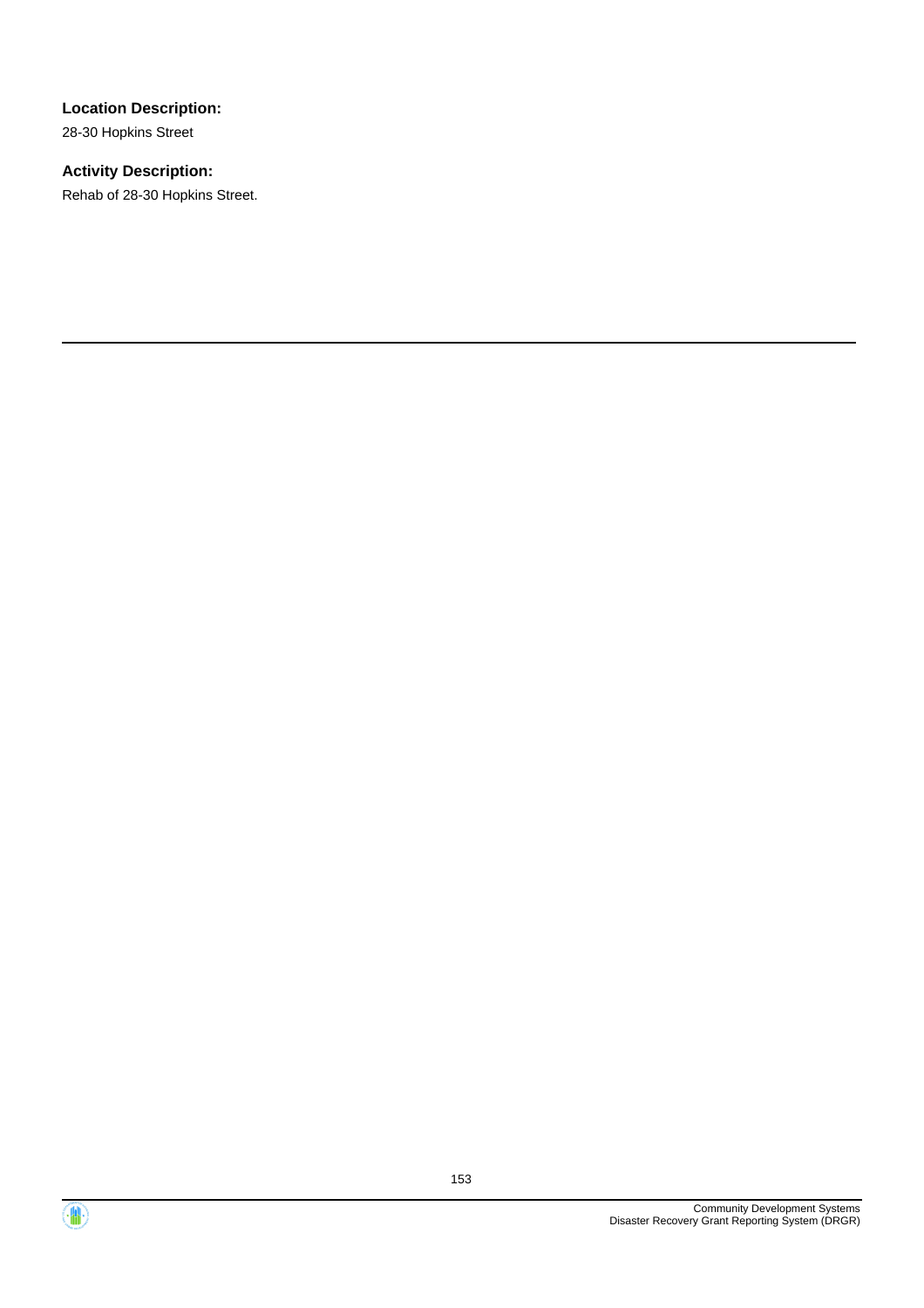**Grantee Activity Number: Projected Start Date:** LMMI: Low, Moderate and Middle Income National Objective for NSP Only **National Objective: Activity Status: Projected End Date: N2 2-29 Activitiy Type:** 10/02/2012 02/02/2013 Rehabilitation/reconstruction of residential structures Theorem Constructure Under Way **Activity Title: 127 Capen Street Project Number:** 2-1 **Project Title:** Acquisition & Rehabilitation **Total Budget:** \$ 218,054.50 **Other Funds** \$ 0.00 **Total Funds** \$ 218,054.50 **Environmental Assessment: Project Draw Block by HUD: Project Draw Block Date by HUD:** Blocked by HQ ADMINISTRATOR **Activity Draw Block by HUD: Activity Draw Block Date by HUD: Block Drawdown By Grantee:** Not Blocked

COMPLETED

Direct (Households) **Benefit Report Type:**

| <b>Proposed Beneficiaries</b>   | <b>Total</b> | Low          | <b>Mod</b> | Low/Mod% |
|---------------------------------|--------------|--------------|------------|----------|
| # Renter Households             | 2            |              | 2          | 100.00   |
| # Owner Households              | 1            |              | 1          | 100.00   |
| # of Households                 | 3            |              | 3          | 100.00   |
| <b>Proposed Accomplishments</b> |              | <b>Total</b> |            |          |
| # of Singlefamily Units         |              | 3            |            |          |
| # of Housing Units              |              | 3            |            |          |
|                                 |              |              |            |          |

| Activity is being carried out by Grantee: | Activ |
|-------------------------------------------|-------|
| No                                        |       |

#### **Organization carrying out Activity:**

Department of Neighborhood Development1

#### **Proposed budgets for organizations carrying out Activity:**

#### **Responsible Organization Organization Type Proposed**

Department of Neighborhood Development1 Local Government \$ 212,027.00

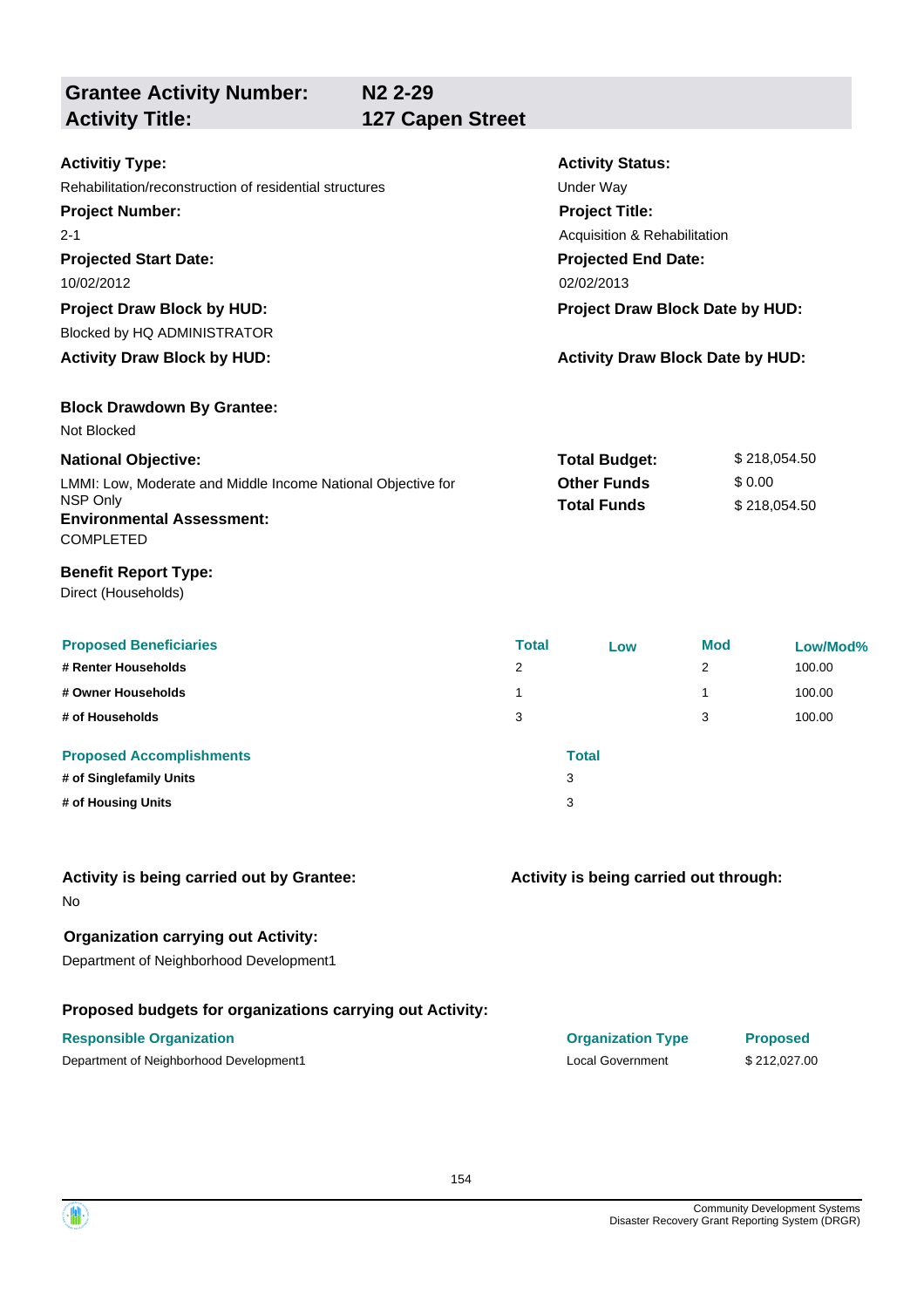127 Capen Street

## **Activity Description:**

Rehab of 127 Capen Street.



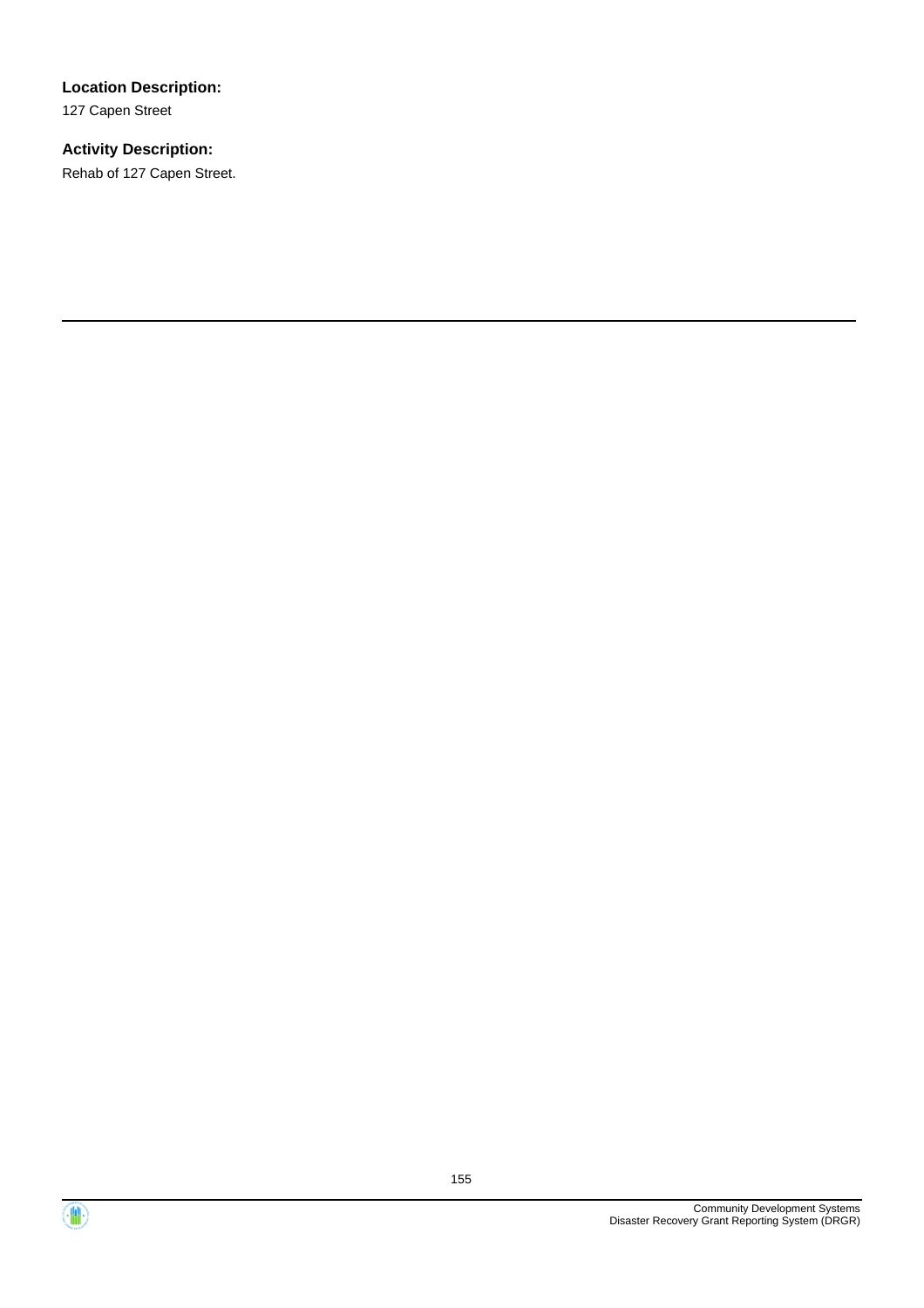**Grantee Activity Number: Projected Start Date:** LMMI: Low, Moderate and Middle Income National Objective for NSP Only **National Objective: Activity Status: Projected End Date: N2 2-30 Activitiy Type:** 10/02/2012 02/02/2013 Rehabilitation/reconstruction of residential structures Theorem Constructure Under Way **Activity Title: 302 Fuller Street Project Number:** 2-1 **Project Title:** Acquisition & Rehabilitation **Total Budget:** \$ 206,317.17 **Other Funds** \$ 0.00 **Total Funds** \$206,317.17 **Environmental Assessment:** COMPLETED **Proposed Beneficiaries Total Low Mod Low/Mod%** Direct (Households) **Benefit Report Type: Project Draw Block by HUD: Project Draw Block Date by HUD:** Blocked by HQ ADMINISTRATOR **Activity Draw Block by HUD: Activity Draw Block Date by HUD: Block Drawdown By Grantee:** Not Blocked

| # Owner Households              |              | 100.00 |
|---------------------------------|--------------|--------|
| # of Households                 |              | 100.00 |
| <b>Proposed Accomplishments</b> | <b>Total</b> |        |
| # of Singlefamily Units         |              |        |
| # of Housing Units              |              |        |

| Activity is being carried out by Grantee: |  |
|-------------------------------------------|--|
| No                                        |  |

## **Organization carrying out Activity:**

Department of Neighborhood Development1

### **Proposed budgets for organizations carrying out Activity:**

| <b>Responsible Organization</b>         | <b>Organization Type</b> | <b>Proposed</b> |
|-----------------------------------------|--------------------------|-----------------|
| Department of Neighborhood Development1 | <b>Local Government</b>  | \$1.00          |

## **Location Description:**

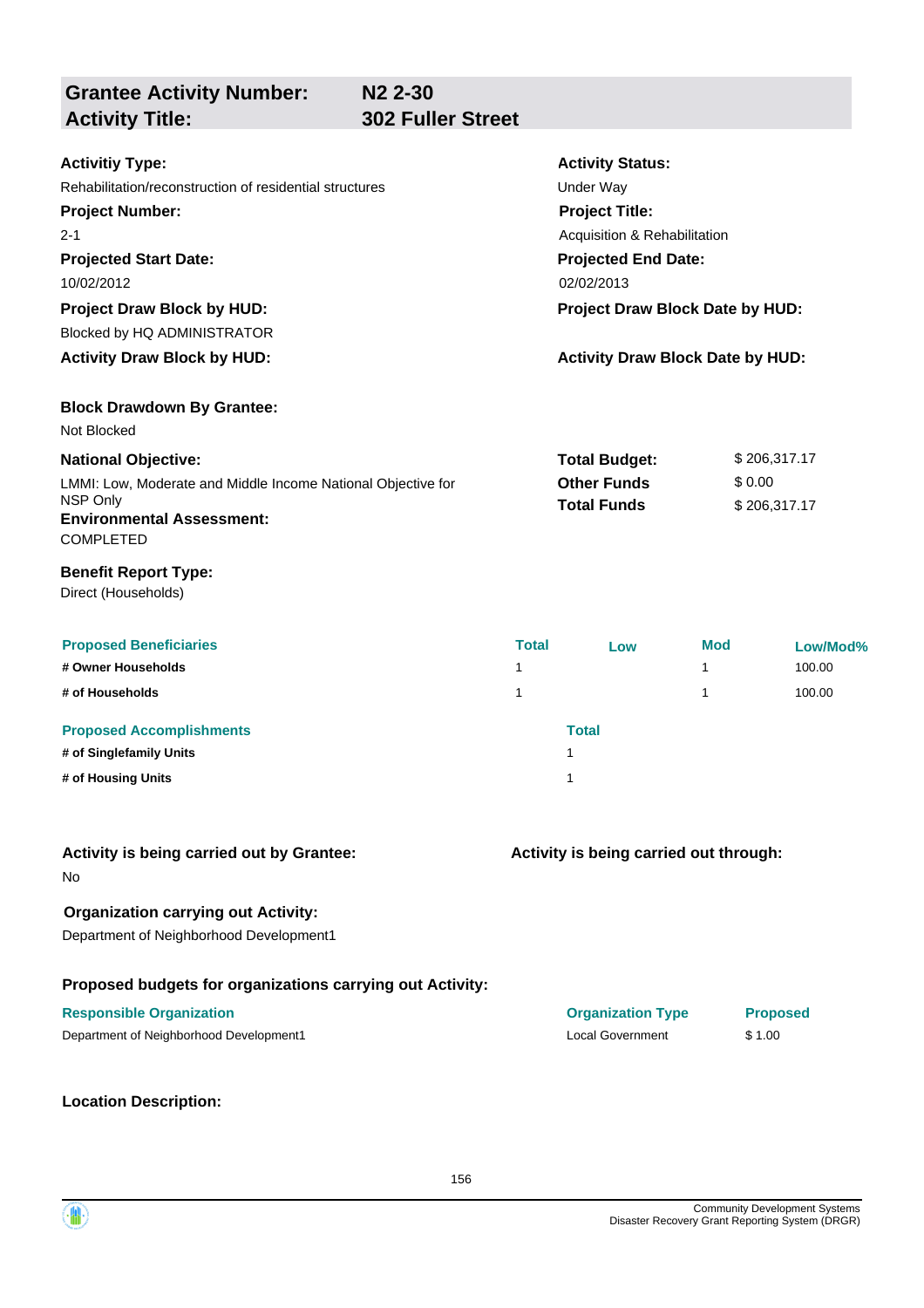302 Fuller Street

## **Activity Description:**

Rehab of 302 Fuller Street



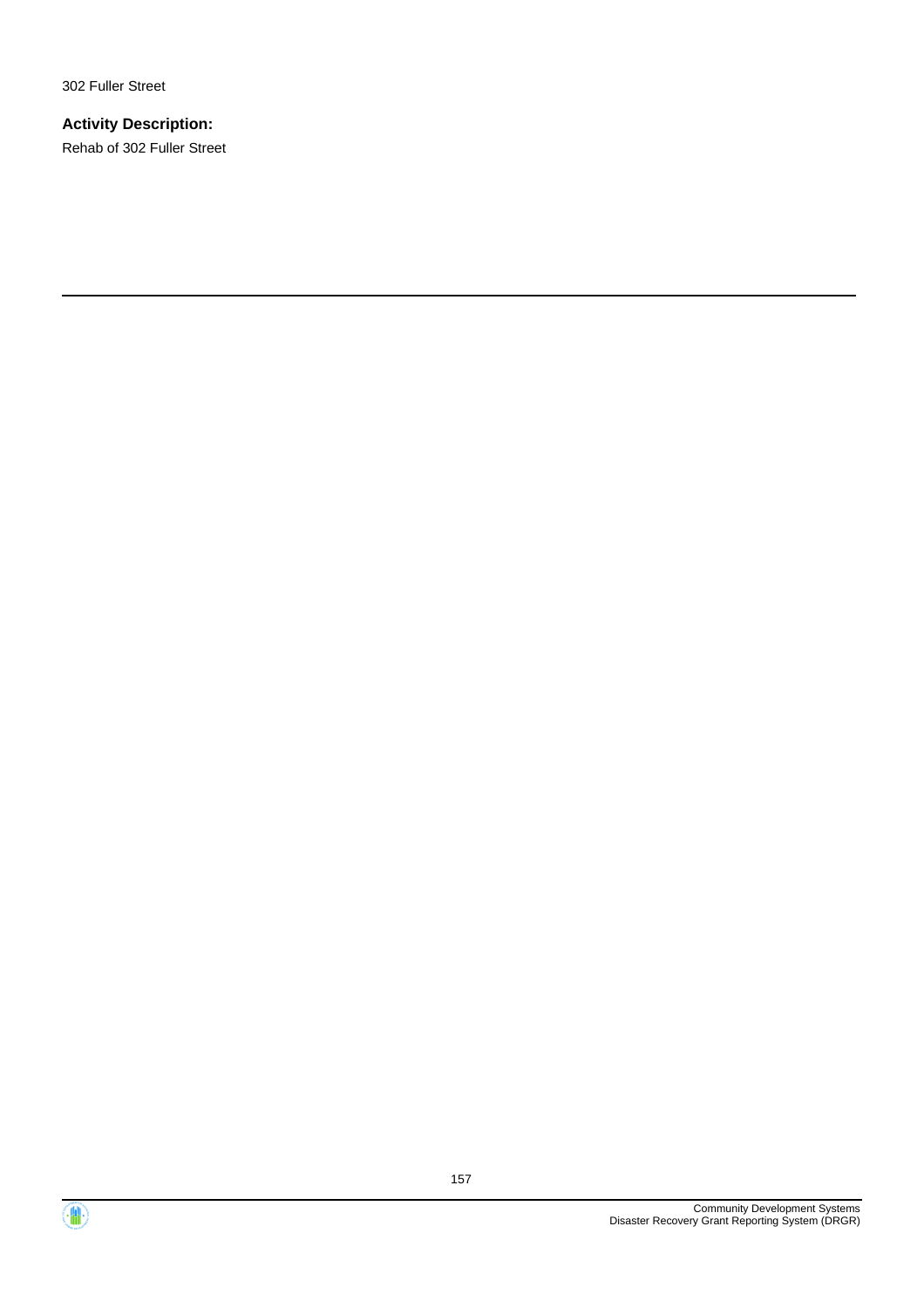**Grantee Activity Number: N2 3-01 Activity Title: COMPLETED 34 Brookview Street**

| <b>Activitiy Type:</b>             | <b>Activity Status:</b>                 |
|------------------------------------|-----------------------------------------|
| Acquisition - general              | Under Way                               |
| <b>Project Number:</b>             | <b>Project Title:</b>                   |
| $2 - 1$                            | Acquisition & Rehabilitation            |
| <b>Projected Start Date:</b>       | <b>Projected End Date:</b>              |
| 06/15/2010                         | 12/31/2010                              |
| <b>Project Draw Block by HUD:</b>  | Project Draw Block Date by HUD:         |
| Blocked by HQ ADMINISTRATOR        |                                         |
| <b>Activity Draw Block by HUD:</b> | <b>Activity Draw Block Date by HUD:</b> |
| <b>Block Drawdown By Grantee:</b>  |                                         |
| Not Blocked                        |                                         |

| <b>National Objective:</b>                                   | <b>Total Budget:</b> | \$18.981.06 |
|--------------------------------------------------------------|----------------------|-------------|
| LMMI: Low, Moderate and Middle Income National Objective for | <b>Other Funds</b>   | \$ 0.00     |
| NSP Only                                                     | <b>Total Funds</b>   | \$18,981.06 |
| <b>Environmental Assessment:</b>                             |                      |             |
| <b>COMPLETED</b>                                             |                      |             |

# **Benefit Report Type:**

Direct (Households)

| <b>Proposed Beneficiaries</b>   | <b>Total</b> | Low | <b>Mod</b> | Low/Mod% |
|---------------------------------|--------------|-----|------------|----------|
| # Owner Households              | 1            |     | и          | 100.00   |
| # of Households                 | 1            |     | -1         | 100.00   |
| <b>Proposed Accomplishments</b> | <b>Total</b> |     |            |          |
| # of Singlefamily Units         | 1            |     |            |          |
| # of Housing Units              | 1            |     |            |          |
| # of Properties                 | ۸            |     |            |          |
|                                 |              |     |            |          |

| Activity is being carried out by Grantee: |  |
|-------------------------------------------|--|
|-------------------------------------------|--|

#### No

### **Organization carrying out Activity:**

Department of Neighborhood Development1

#### **Proposed budgets for organizations carrying out Activity:**

#### **Responsible Organization Organization Type Proposed**

Department of Neighborhood Development1 **Local Government** \$ 15,000.00

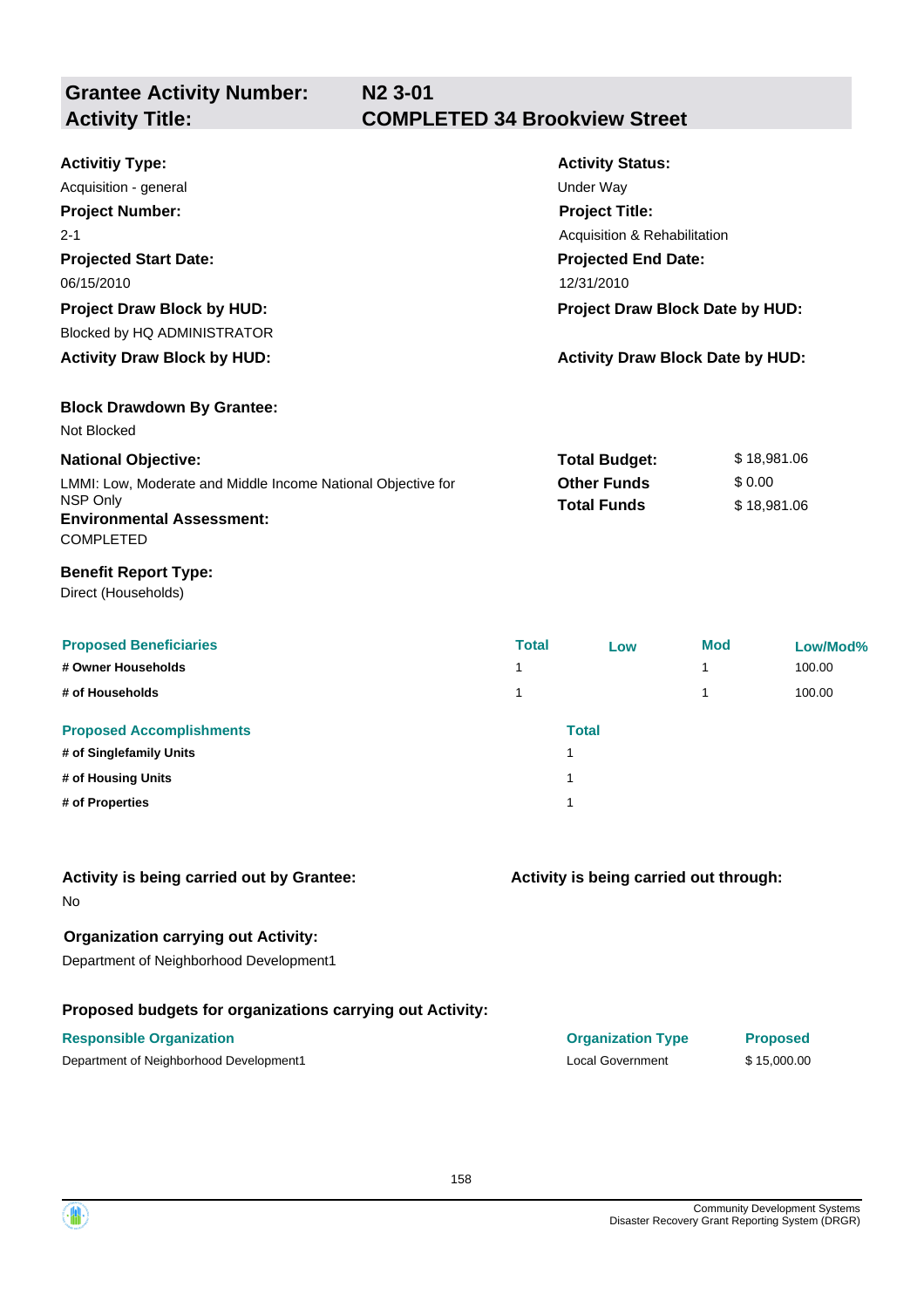34 Brookview Street, Dorchester MA 02124

## **Activity Description:**

NSP funded first time homebuyer mortgage write down for a foreclosed property.



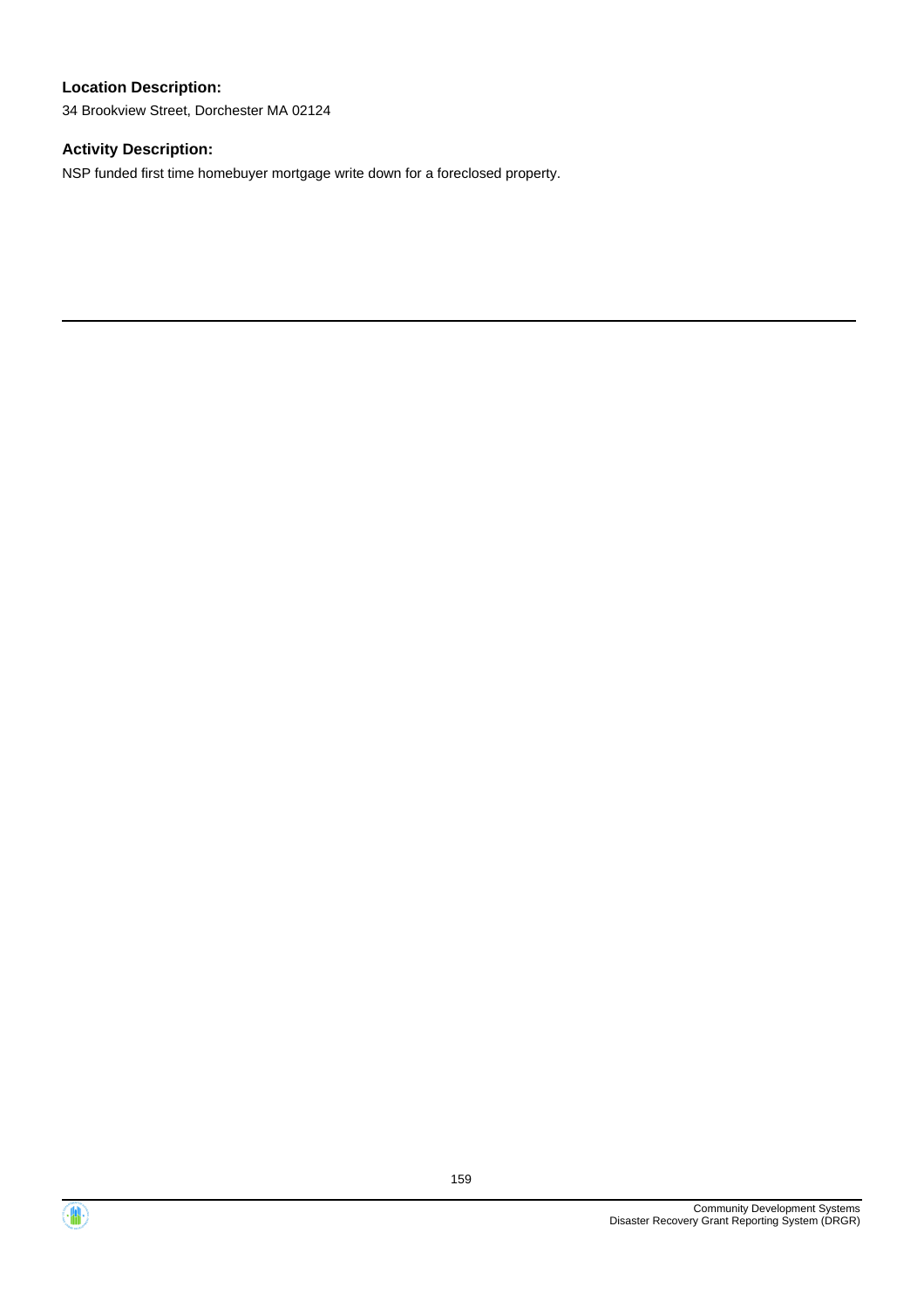**Grantee Activity Number: N2 3-07 Activity Title: 27 Hopkins Street**

| <b>Activitiy Type:</b>                                       | <b>Activity Status:</b>                 |             |  |
|--------------------------------------------------------------|-----------------------------------------|-------------|--|
| Acquisition - general                                        | <b>Under Way</b>                        |             |  |
| <b>Project Number:</b>                                       | <b>Project Title:</b>                   |             |  |
| $2 - 1$                                                      | Acquisition & Rehabilitation            |             |  |
| <b>Projected Start Date:</b>                                 | <b>Projected End Date:</b>              |             |  |
| 03/30/2011                                                   | 06/30/2012                              |             |  |
| <b>Project Draw Block by HUD:</b>                            | <b>Project Draw Block Date by HUD:</b>  |             |  |
| Blocked by HQ ADMINISTRATOR                                  |                                         |             |  |
| <b>Activity Draw Block by HUD:</b>                           | <b>Activity Draw Block Date by HUD:</b> |             |  |
| <b>Block Drawdown By Grantee:</b>                            |                                         |             |  |
| Not Blocked                                                  |                                         |             |  |
| <b>National Objective:</b>                                   | <b>Total Budget:</b>                    | \$18,981.06 |  |
| LMMI: Low, Moderate and Middle Income National Objective for | <b>Other Funds</b>                      | \$0.00      |  |
| <b>NSP Only</b>                                              | <b>Total Funds</b>                      | \$18,981.06 |  |
| <b>Environmental Assessment:</b>                             |                                         |             |  |
| <b>COMPLETED</b>                                             |                                         |             |  |
| <b>Benefit Report Type:</b>                                  |                                         |             |  |
| Direct (Households)                                          |                                         |             |  |

| <b>Proposed Beneficiaries</b>   | <b>Total</b> | Low | <b>Mod</b> | Low/Mod% |
|---------------------------------|--------------|-----|------------|----------|
| # Owner Households              |              |     |            | 100.00   |
| # of Households                 |              |     |            | 100.00   |
| <b>Proposed Accomplishments</b> | <b>Total</b> |     |            |          |
| # of Singlefamily Units         |              |     |            |          |
| # of Housing Units              |              |     |            |          |
| # of Properties                 |              |     |            |          |
|                                 |              |     |            |          |

| Activity is being carried out by Grantee:<br>No | Activity is being carried out through: |
|-------------------------------------------------|----------------------------------------|
| <b>Organization carrying out Activity:</b>      |                                        |
| Department of Neighborhood Development1         |                                        |
|                                                 |                                        |

#### **Proposed budgets for organizations carrying out Activity:**

#### **Responsible Organization COVID-10 COVID-10 Organization Type Proposed**

Department of Neighborhood Development1 Local Government \$ 15,000.00

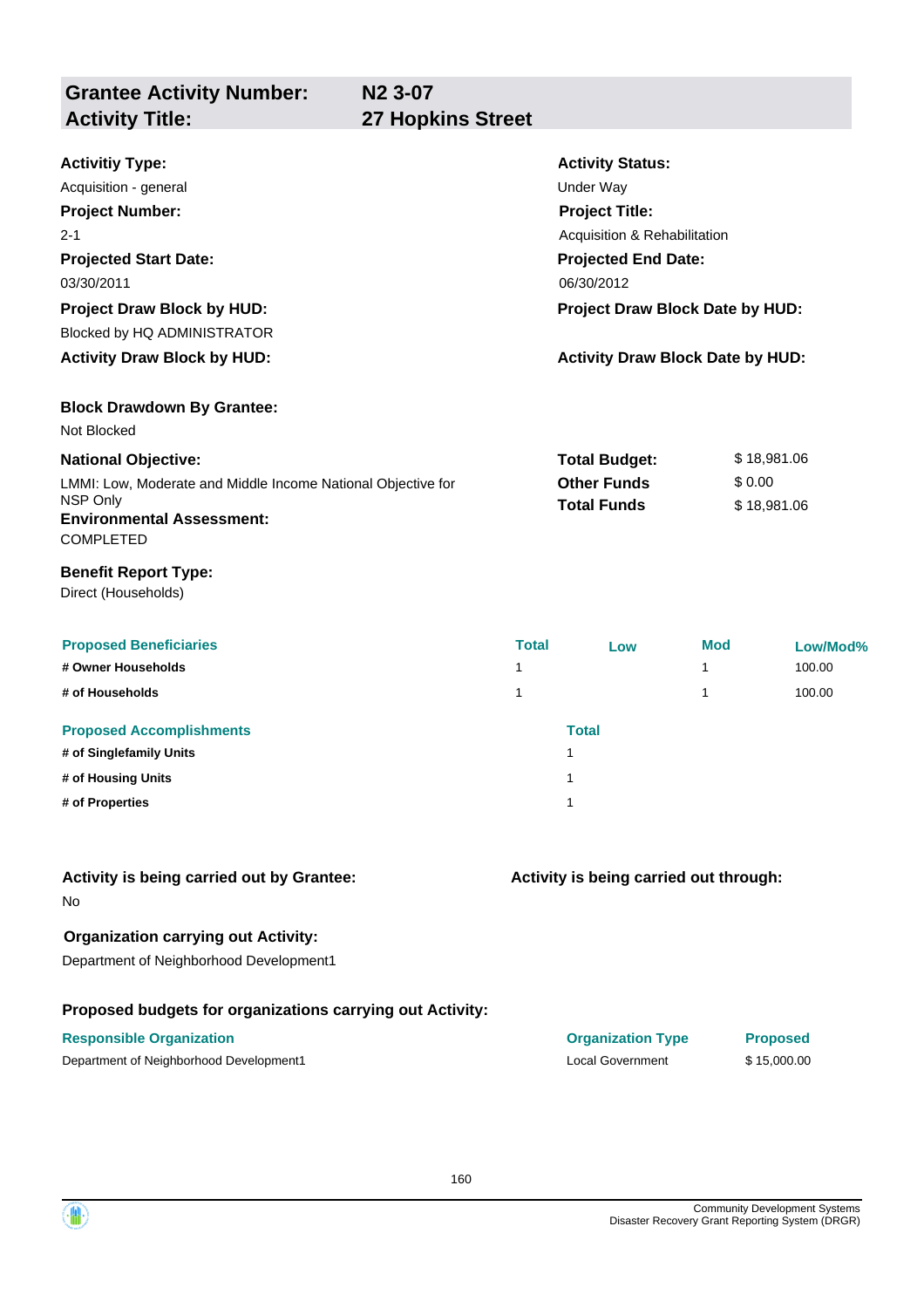27 Hopkins Street Dorchester MA

## **Activity Description:**

Mortgage writedown assistance to a first time homebuyer for 27 Hopkins Street.



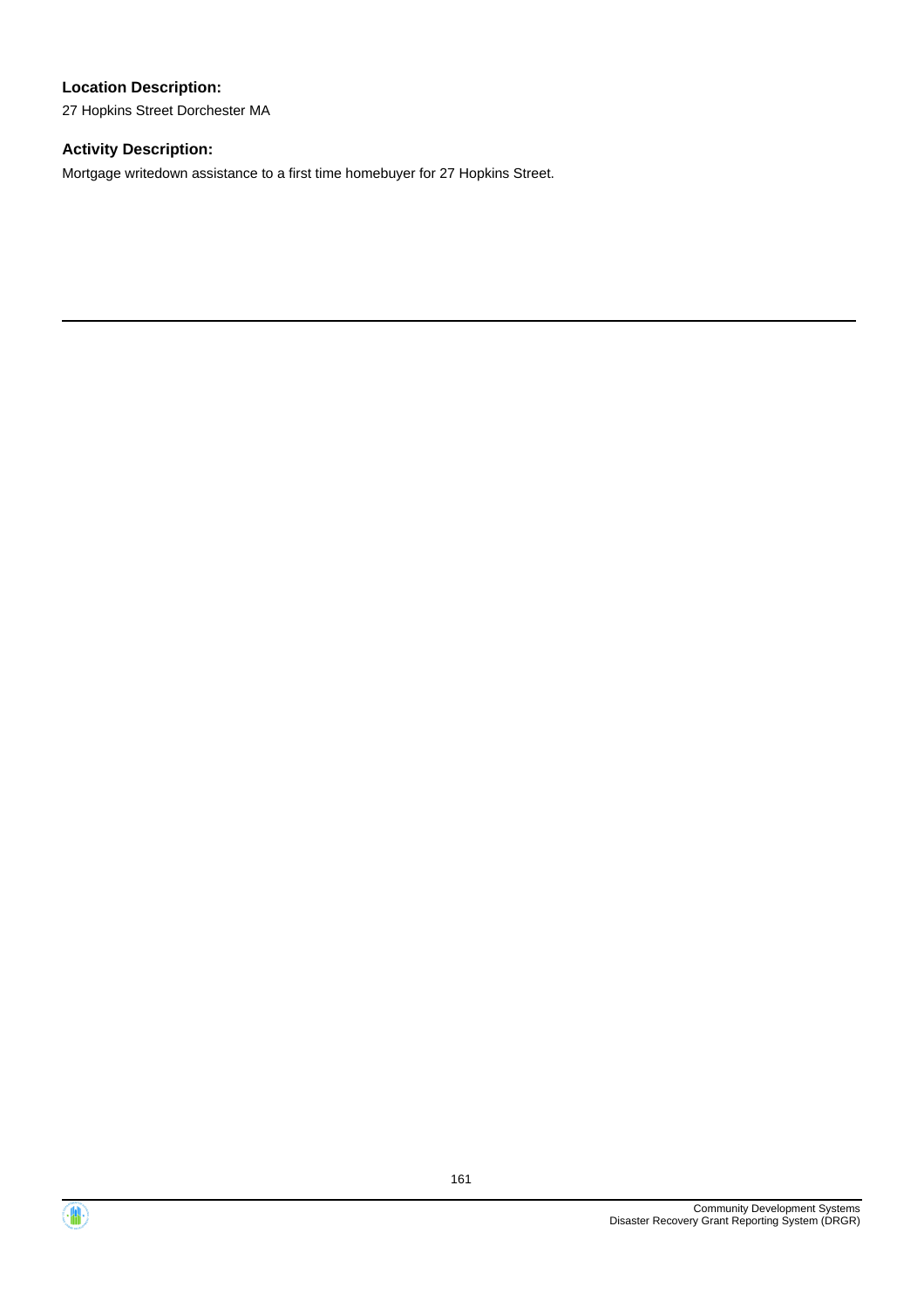**Grantee Activity Number: N2 3-08 Activity Title: COMPLETED- 148 West Street #2**

| <b>Activitiy Type:</b>             | <b>Activity Status:</b>                 |  |  |
|------------------------------------|-----------------------------------------|--|--|
| Acquisition - general              | Under Way                               |  |  |
| <b>Project Number:</b>             | <b>Project Title:</b>                   |  |  |
| $2 - 1$                            | Acquisition & Rehabilitation            |  |  |
| <b>Projected Start Date:</b>       | <b>Projected End Date:</b>              |  |  |
| 04/20/2011                         | 06/20/2012                              |  |  |
| <b>Project Draw Block by HUD:</b>  | Project Draw Block Date by HUD:         |  |  |
| Blocked by HQ ADMINISTRATOR        |                                         |  |  |
| <b>Activity Draw Block by HUD:</b> | <b>Activity Draw Block Date by HUD:</b> |  |  |
| <b>Block Drawdown By Grantee:</b>  |                                         |  |  |
| Not Blocked                        |                                         |  |  |
| <b>National Objective:</b>         | \$18,981.06<br><b>Total Budget:</b>     |  |  |

| LMMI: Low, Moderate and Middle Income National Objective for | <b>Other Funds</b> | \$0.00      |
|--------------------------------------------------------------|--------------------|-------------|
| NSP Only                                                     | <b>Total Funds</b> | \$18,981,06 |
| <b>Environmental Assessment:</b>                             |                    |             |
| <b>COMPLETED</b>                                             |                    |             |

## **Benefit Report Type:**

Direct (Households)

| <b>Proposed Beneficiaries</b>   | <b>Total</b> | Low          | <b>Mod</b> | Low/Mod% |
|---------------------------------|--------------|--------------|------------|----------|
| # Owner Households              | 1            |              | и          | 100.00   |
| # of Households                 | 1            |              |            | 100.00   |
| <b>Proposed Accomplishments</b> |              | <b>Total</b> |            |          |
| # of Singlefamily Units         | 1            |              |            |          |
| # of Housing Units              | 1            |              |            |          |
| # of Properties                 | ۸            |              |            |          |
|                                 |              |              |            |          |

| Activity is being carried out by Grantee:  | Activity is being carried out through: |
|--------------------------------------------|----------------------------------------|
| No.                                        |                                        |
| <b>Organization carrying out Activity:</b> |                                        |

Department of Neighborhood Development1

#### **Proposed budgets for organizations carrying out Activity:**

#### **Responsible Organization Organization Type Proposed**

Department of Neighborhood Development1 **Local Government** \$ 15,000.00

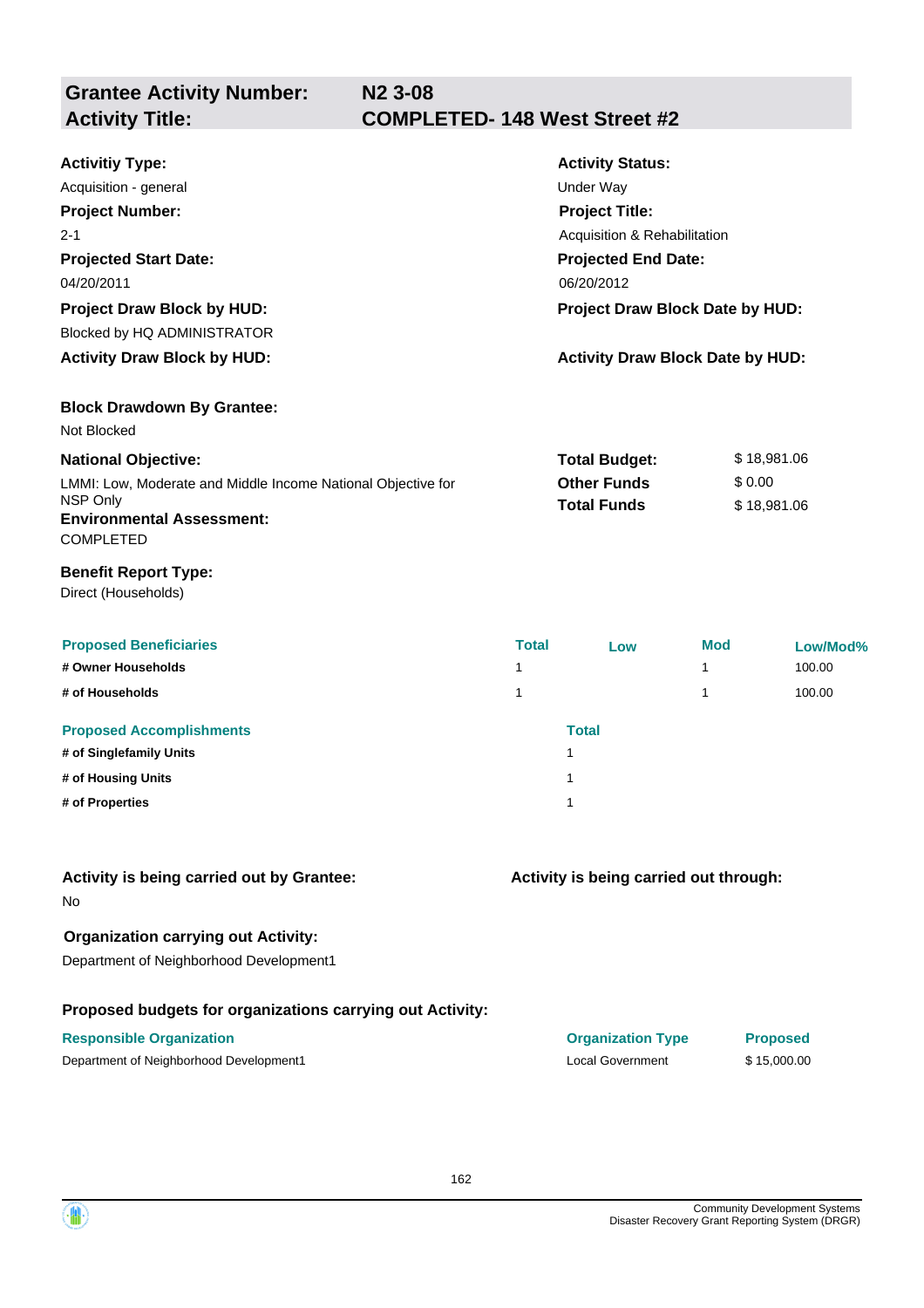148 West Street Unit 2, Hyde Park

## **Activity Description:**

Mortgage writedown assistance for first time homebuyer at 148 West Street #2, Hyde Park.



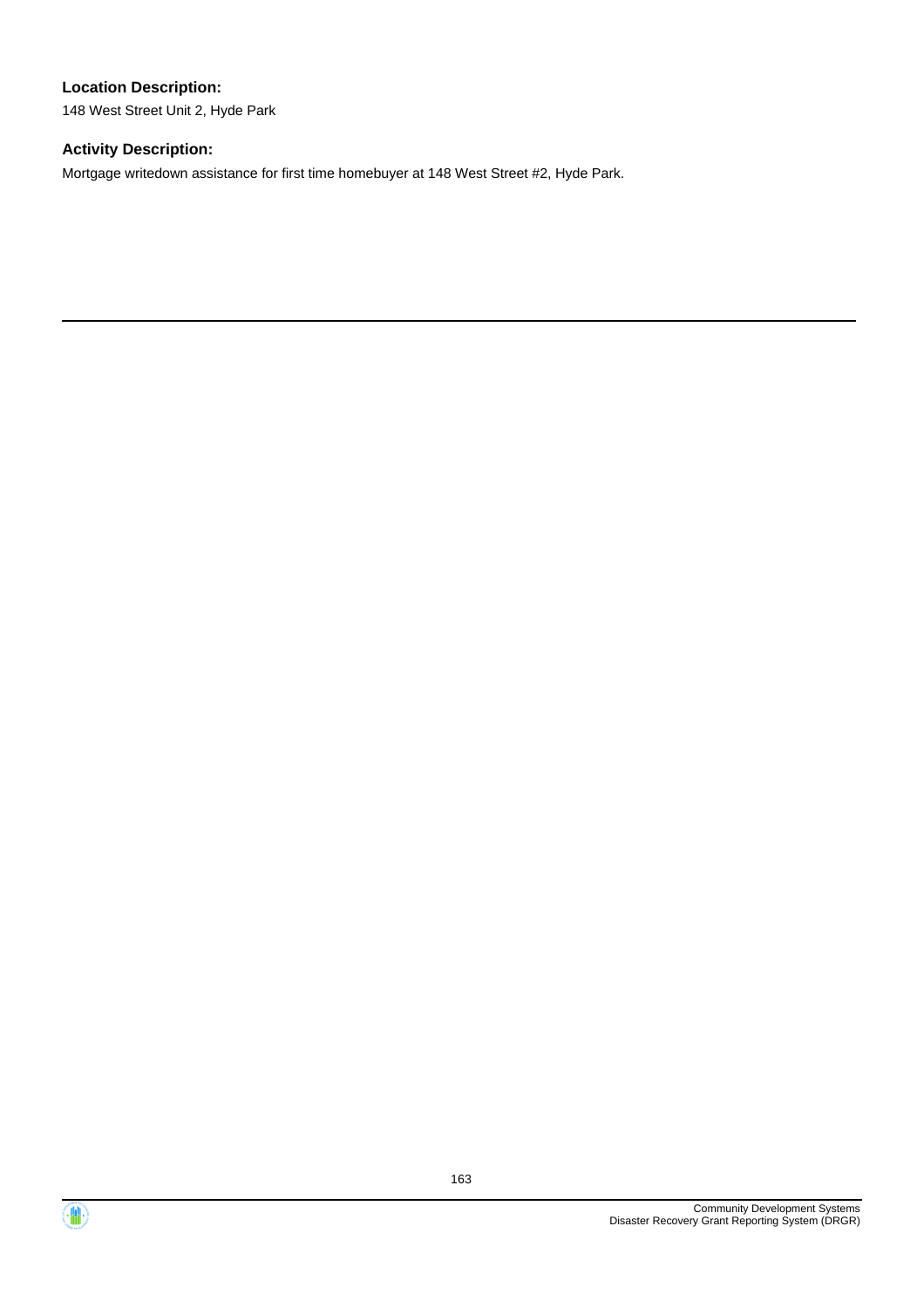**Grantee Activity Number: N2 3-10 Activity Title: 111 Farrar Street**

| <b>Activitiy Type:</b>                                       | <b>Activity Status:</b>                 |             |  |
|--------------------------------------------------------------|-----------------------------------------|-------------|--|
| Acquisition - general                                        | Under Way                               |             |  |
| <b>Project Number:</b>                                       | <b>Project Title:</b>                   |             |  |
| 2-1                                                          | Acquisition & Rehabilitation            |             |  |
| <b>Projected Start Date:</b>                                 | <b>Projected End Date:</b>              |             |  |
| 07/01/2011                                                   | 07/01/2012                              |             |  |
| <b>Project Draw Block by HUD:</b>                            | <b>Project Draw Block Date by HUD:</b>  |             |  |
| Blocked by HQ ADMINISTRATOR                                  |                                         |             |  |
| <b>Activity Draw Block by HUD:</b>                           | <b>Activity Draw Block Date by HUD:</b> |             |  |
| <b>Block Drawdown By Grantee:</b>                            |                                         |             |  |
| Not Blocked                                                  |                                         |             |  |
| <b>National Objective:</b>                                   | <b>Total Budget:</b>                    | \$18,981.06 |  |
| LMMI: Low, Moderate and Middle Income National Objective for | <b>Other Funds</b>                      | \$0.00      |  |
| NSP Only<br><b>Environmental Assessment:</b>                 | <b>Total Funds</b>                      | \$18,981.06 |  |
|                                                              |                                         |             |  |

# COMPLETED

Direct (Households) **Benefit Report Type:**

| <b>Total</b> | Low | <b>Mod</b>   | Low/Mod% |
|--------------|-----|--------------|----------|
|              |     | 4            | 100.00   |
|              |     | 4            | 100.00   |
|              |     |              |          |
|              |     |              |          |
|              |     |              |          |
|              |     |              |          |
|              |     | <b>Total</b> |          |

| Activity is being carried out by Grantee:<br>No | Activity is being carried out through |
|-------------------------------------------------|---------------------------------------|
| <b>Organization carrying out Activity:</b>      |                                       |
| Department of Neighborhood Development1         |                                       |

**Proposed budgets for organizations carrying out Activity:**

#### **Responsible Organization Organization Type Proposed**

Department of Neighborhood Development1 Local Government \$ 15,000.00

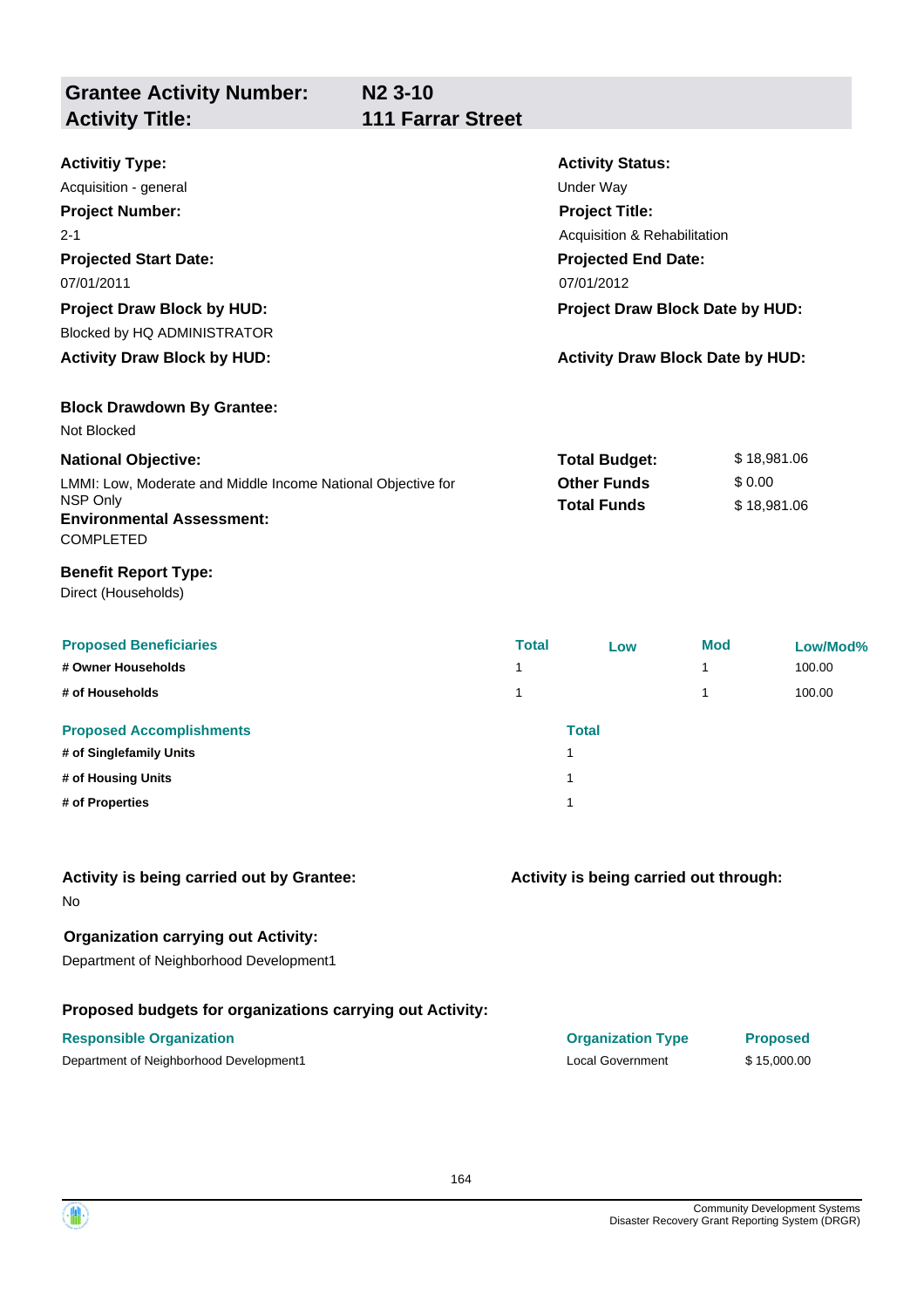111 Farrar Street Hyde Park 02136-3253

## **Activity Description:**

Mortgage writedown assistance to a first time homebuyer purchasing a single family property.



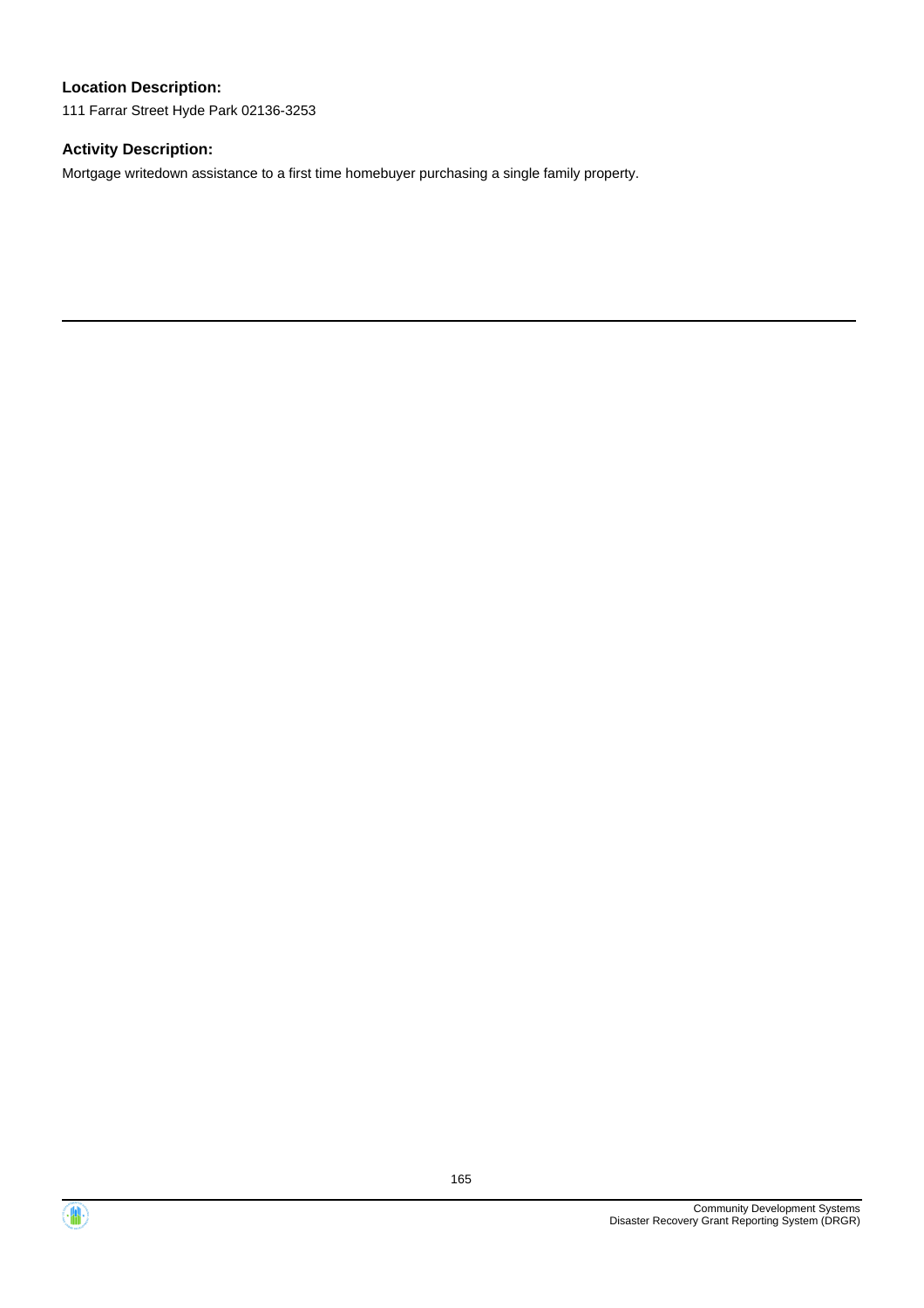**Grantee Activity Number: N2 3-11 Activity Title: 42 Mallon Road**

| <b>Activitiy Type:</b>                                       | <b>Activity Status:</b>                 |             |
|--------------------------------------------------------------|-----------------------------------------|-------------|
| Acquisition - general                                        | Under Way                               |             |
| <b>Project Number:</b>                                       | <b>Project Title:</b>                   |             |
| $2 - 1$                                                      | Acquisition & Rehabilitation            |             |
| <b>Projected Start Date:</b>                                 | <b>Projected End Date:</b>              |             |
| 08/01/2011                                                   | 12/31/2011                              |             |
| <b>Project Draw Block by HUD:</b>                            | Project Draw Block Date by HUD:         |             |
| Blocked by HQ ADMINISTRATOR                                  |                                         |             |
| <b>Activity Draw Block by HUD:</b>                           | <b>Activity Draw Block Date by HUD:</b> |             |
| <b>Block Drawdown By Grantee:</b>                            |                                         |             |
| Not Blocked                                                  |                                         |             |
| <b>National Objective:</b>                                   | <b>Total Budget:</b>                    | \$18,981.06 |
| LMMI: Low, Moderate and Middle Income National Objective for | <b>Other Funds</b>                      | \$0.00      |

| NSP Only                         |  |
|----------------------------------|--|
| <b>Environmental Assessment:</b> |  |

## COMPLETED

Direct (Households) **Benefit Report Type:**

| <b>Proposed Beneficiaries</b>   | <b>Total</b> | Low          | <b>Mod</b> | Low/Mod% |
|---------------------------------|--------------|--------------|------------|----------|
| # Owner Households              | 4            |              |            | 100.00   |
| # of Households                 | 4            |              |            | 100.00   |
| <b>Proposed Accomplishments</b> |              | <b>Total</b> |            |          |
| # of Singlefamily Units         | 1            |              |            |          |
| # of Housing Units              | 1            |              |            |          |
| # of Properties                 | 1            |              |            |          |
|                                 |              |              |            |          |

| Activity is being carried out by Grantee:  | Activity is being carried out th |
|--------------------------------------------|----------------------------------|
| No                                         |                                  |
| <b>Organization carrying out Activity:</b> |                                  |

Department of Neighborhood Development1

#### **Proposed budgets for organizations carrying out Activity:**

#### **Responsible Organization Organization Type Proposed**

Department of Neighborhood Development1 **Local Government** \$ 15,000.00

## **Acces**

**Total Funds** \$ 18,981.06

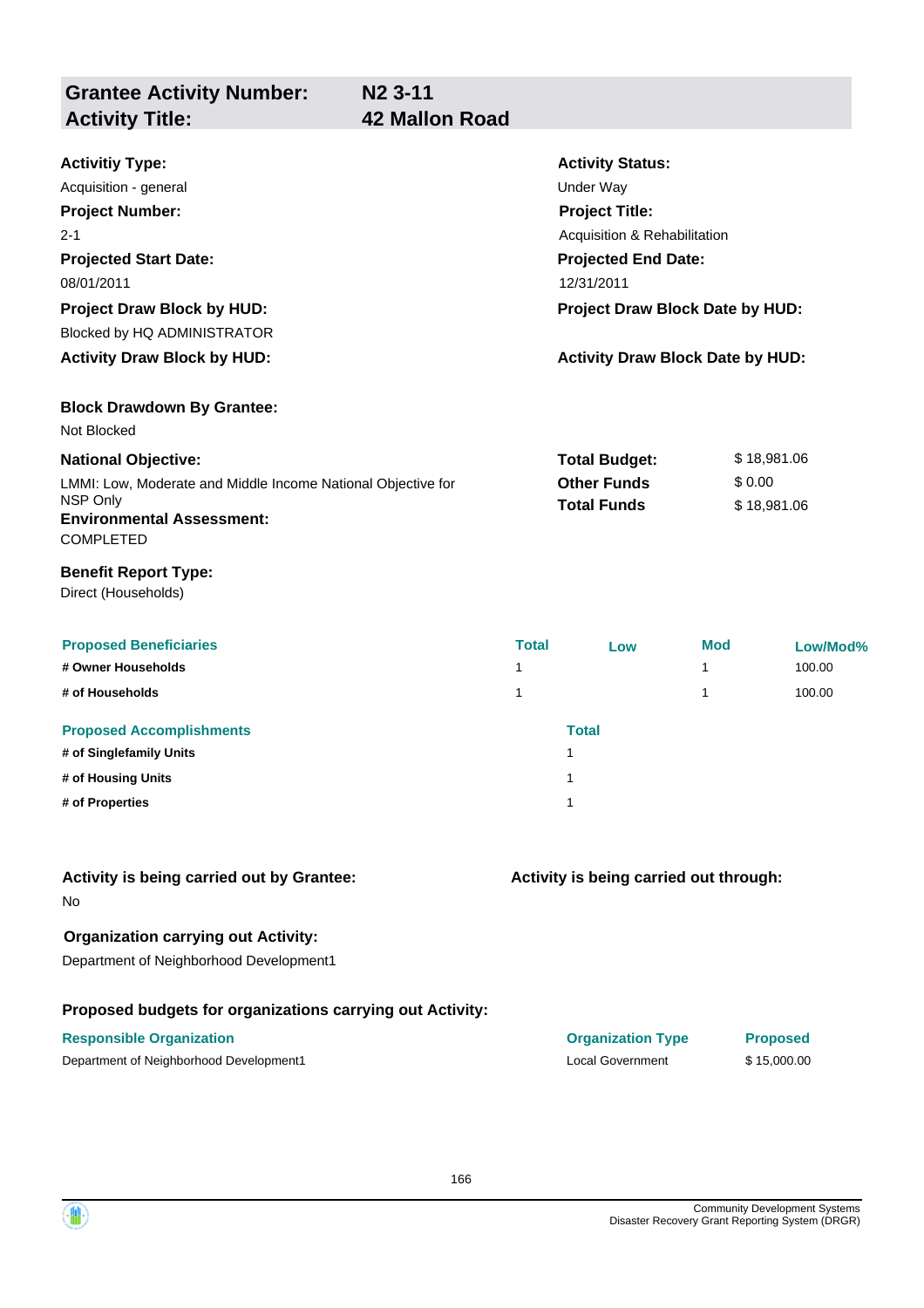42 Mallon Road Dorchester MA

## **Activity Description:**

Mortgage writedown assistance for a first time homebuyer.



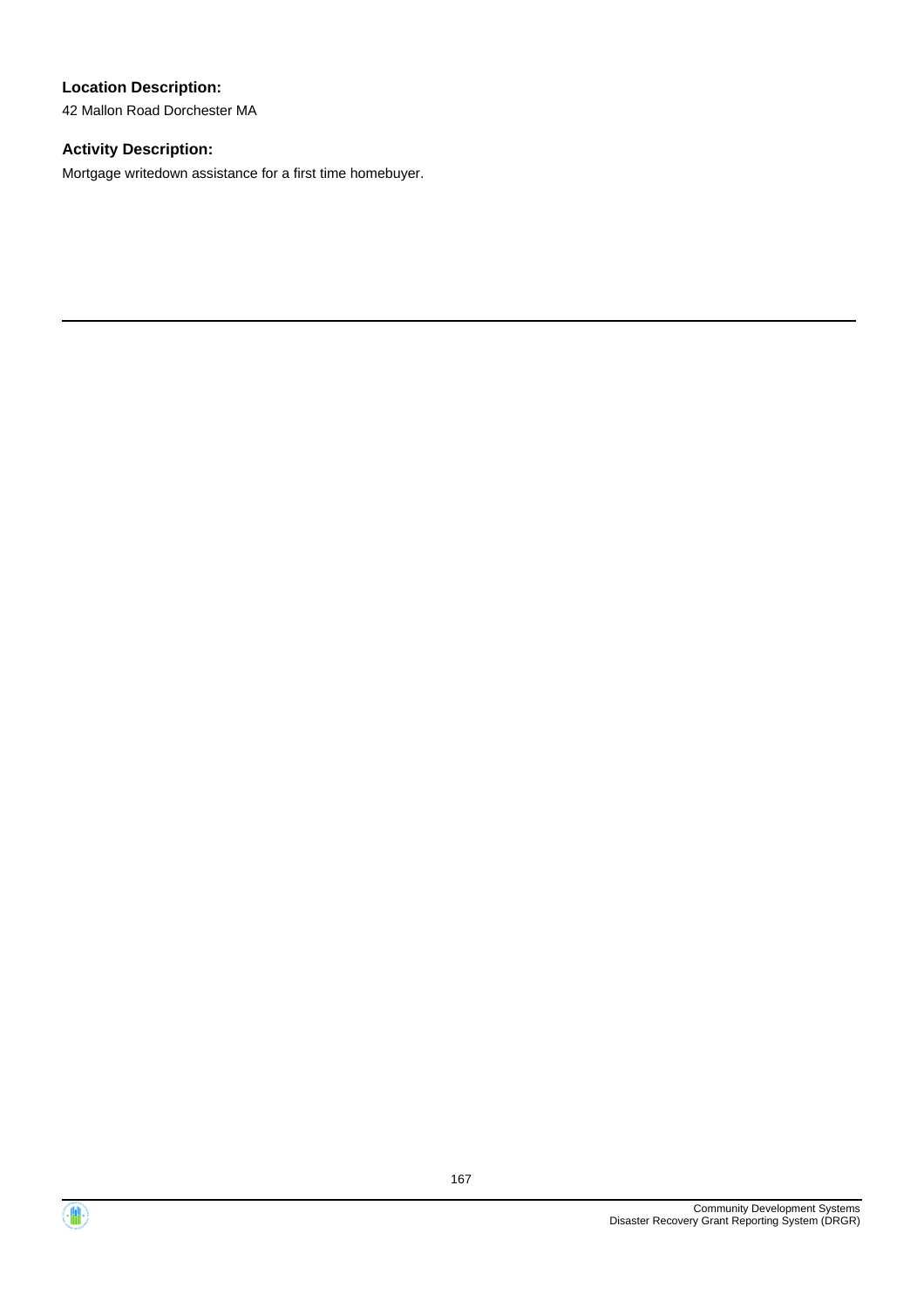**Grantee Activity Number: N2 3-12 Activity Title: 997-999 River Street**

| IVA J-IA            |  |
|---------------------|--|
| 997-999 River Stree |  |

| <b>Activitiy Type:</b><br>Acquisition - general<br><b>Project Number:</b>             |              | <b>Activity Status:</b>                 |     |                 |  |
|---------------------------------------------------------------------------------------|--------------|-----------------------------------------|-----|-----------------|--|
|                                                                                       |              | <b>Under Way</b>                        |     |                 |  |
|                                                                                       |              | <b>Project Title:</b>                   |     |                 |  |
| 2-1                                                                                   |              | Acquisition & Rehabilitation            |     |                 |  |
| <b>Projected Start Date:</b>                                                          |              | <b>Projected End Date:</b>              |     |                 |  |
| 10/20/2011                                                                            |              | 10/20/2012                              |     |                 |  |
| <b>Project Draw Block by HUD:</b>                                                     |              | Project Draw Block Date by HUD:         |     |                 |  |
| Blocked by HQ ADMINISTRATOR                                                           |              |                                         |     |                 |  |
| <b>Activity Draw Block by HUD:</b>                                                    |              | <b>Activity Draw Block Date by HUD:</b> |     |                 |  |
| <b>Block Drawdown By Grantee:</b><br>Not Blocked                                      |              |                                         |     |                 |  |
| <b>National Objective:</b>                                                            |              | <b>Total Budget:</b>                    |     | \$18,981.06     |  |
| LMMI: Low, Moderate and Middle Income National Objective for                          |              | <b>Other Funds</b>                      |     | \$0.00          |  |
| NSP Only<br><b>Environmental Assessment:</b><br><b>COMPLETED</b>                      |              | <b>Total Funds</b>                      |     | \$18,981.06     |  |
| <b>Benefit Report Type:</b><br>Direct (Households)                                    |              |                                         |     |                 |  |
| <b>Proposed Beneficiaries</b>                                                         | <b>Total</b> | Low                                     | Mod | Low/Mod%        |  |
| # Owner Households                                                                    | 1            |                                         | 1   | 100.00          |  |
| # of Households                                                                       | 1            |                                         | 1   | 100.00          |  |
| <b>Proposed Accomplishments</b>                                                       |              | <b>Total</b>                            |     |                 |  |
| # of Singlefamily Units                                                               |              | 1                                       |     |                 |  |
| # of Housing Units                                                                    |              | 1                                       |     |                 |  |
| # of Properties                                                                       |              | 1                                       |     |                 |  |
| Activity is being carried out by Grantee:<br>No                                       |              | Activity is being carried out through:  |     |                 |  |
| <b>Organization carrying out Activity:</b><br>Department of Neighborhood Development1 |              |                                         |     |                 |  |
| Proposed budgets for organizations carrying out Activity:                             |              |                                         |     |                 |  |
| <b>Responsible Organization</b>                                                       |              | <b>Organization Type</b>                |     | <b>Proposed</b> |  |

| <b>Responsible Organization</b>         | <b>Urganization Type</b> | 1.1         |
|-----------------------------------------|--------------------------|-------------|
| Department of Neighborhood Development1 | Local Government         | \$15,000.00 |



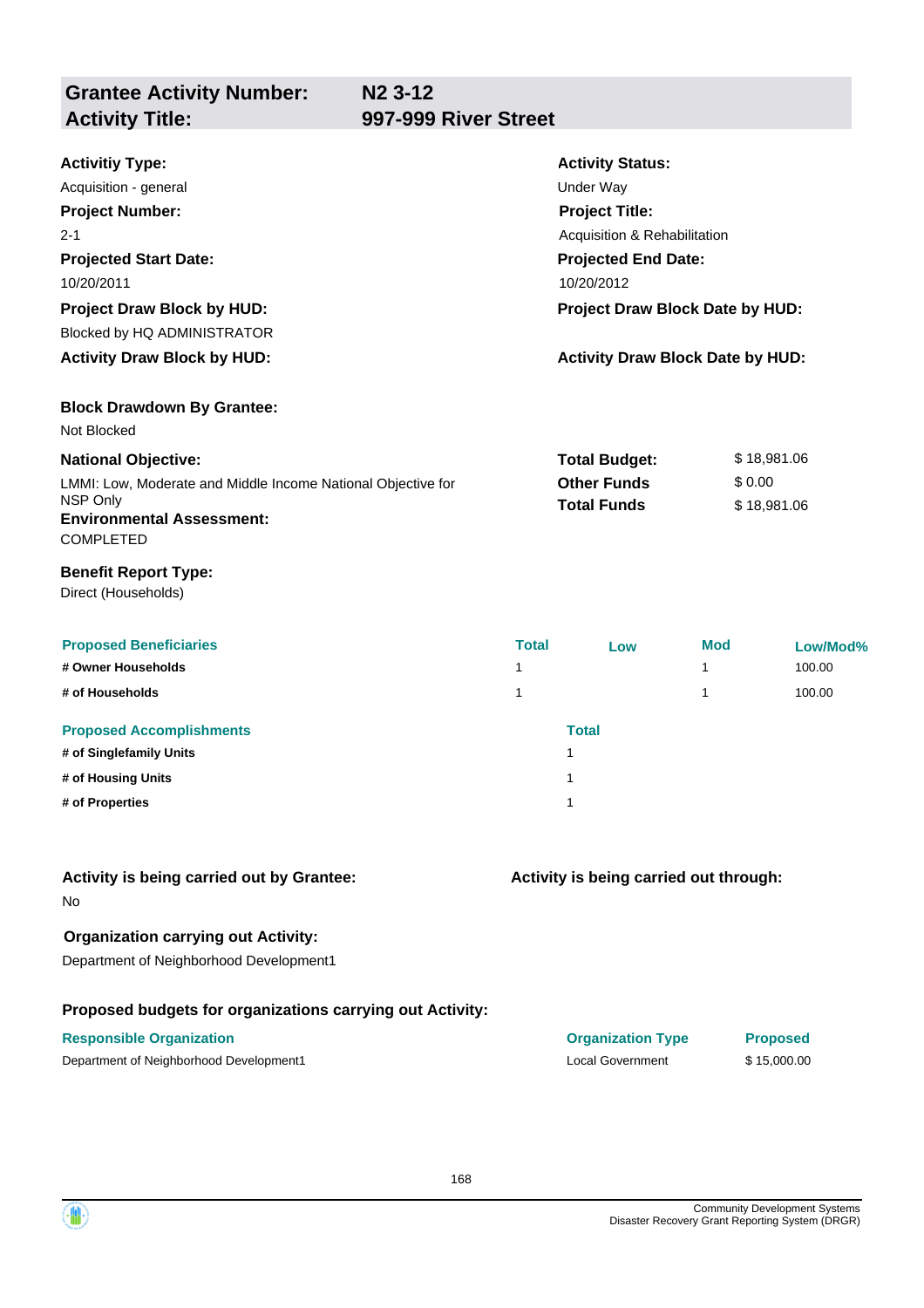997-999 River Street

## **Activity Description:**

Mortgage writedown assistance for 997-999 River Street.



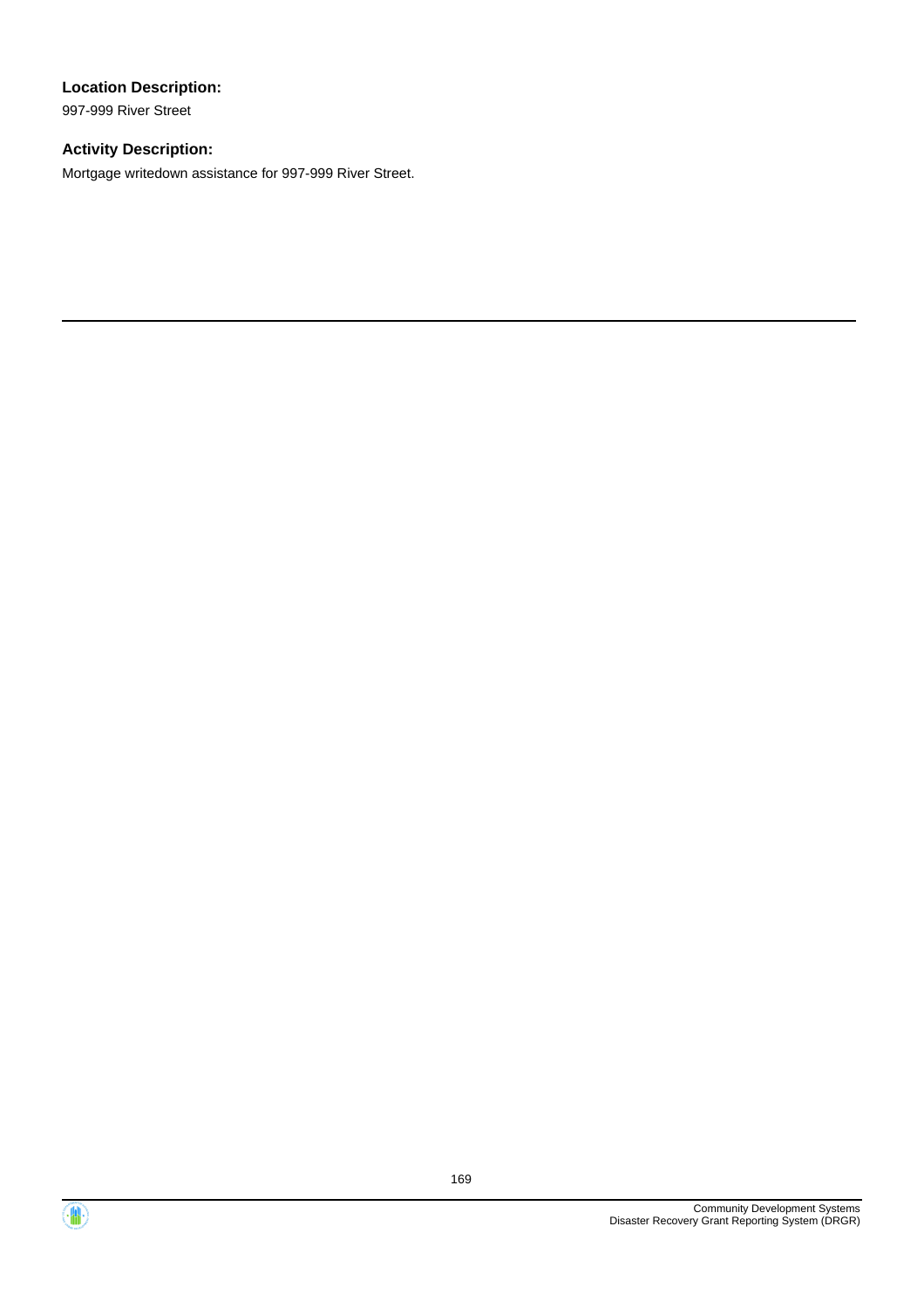**Grantee Activity Number: N2 3-13 Activity Title: 14 Larchmont Street**

| <b>Activitiy Type:</b><br>Acquisition - general<br><b>Project Number:</b><br>$2 - 1$<br><b>Projected Start Date:</b><br>10/20/2011<br><b>Project Draw Block by HUD:</b><br>Blocked by HQ ADMINISTRATOR<br><b>Activity Draw Block by HUD:</b> | <b>Activity Status:</b><br>Under Way<br><b>Project Title:</b><br>Acquisition & Rehabilitation<br><b>Projected End Date:</b><br>10/20/2011<br><b>Project Draw Block Date by HUD:</b><br><b>Activity Draw Block Date by HUD:</b> |             |
|----------------------------------------------------------------------------------------------------------------------------------------------------------------------------------------------------------------------------------------------|--------------------------------------------------------------------------------------------------------------------------------------------------------------------------------------------------------------------------------|-------------|
| <b>Block Drawdown By Grantee:</b><br>Not Blocked                                                                                                                                                                                             |                                                                                                                                                                                                                                |             |
| <b>National Objective:</b>                                                                                                                                                                                                                   | <b>Total Budget:</b>                                                                                                                                                                                                           | \$18,981.06 |
| LMMI: Low, Moderate and Middle Income National Objective for                                                                                                                                                                                 | <b>Other Funds</b>                                                                                                                                                                                                             | \$0.00      |
| NSP Only<br><b>Environmental Assessment:</b><br><b>COMPLETED</b>                                                                                                                                                                             | <b>Total Funds</b>                                                                                                                                                                                                             | \$18,981.06 |

Direct (Households) **Benefit Report Type:**

| <b>Proposed Beneficiaries</b>   | <b>Total</b> | Low          | <b>Mod</b> | Low/Mod% |
|---------------------------------|--------------|--------------|------------|----------|
| # Owner Households              | 4            |              | 1          | 100.00   |
| # of Households                 | 1            |              | и          | 100.00   |
| <b>Proposed Accomplishments</b> |              | <b>Total</b> |            |          |
| # of Singlefamily Units         |              |              |            |          |
| # of Housing Units              |              |              |            |          |
| # of Properties                 |              |              |            |          |
|                                 |              |              |            |          |

| Activity is being carried out by Grantee:  | Activity is being carried out through: |
|--------------------------------------------|----------------------------------------|
| N <sub>o</sub>                             |                                        |
| <b>Organization carrying out Activity:</b> |                                        |
| Department of Neighborhood Development1    |                                        |
|                                            |                                        |

#### **Proposed budgets for organizations carrying out Activity:**

#### **Responsible Organization COVID-10 COVID-10 Organization Type Proposed**

Department of Neighborhood Development1 Local Government \$ 15,000.00

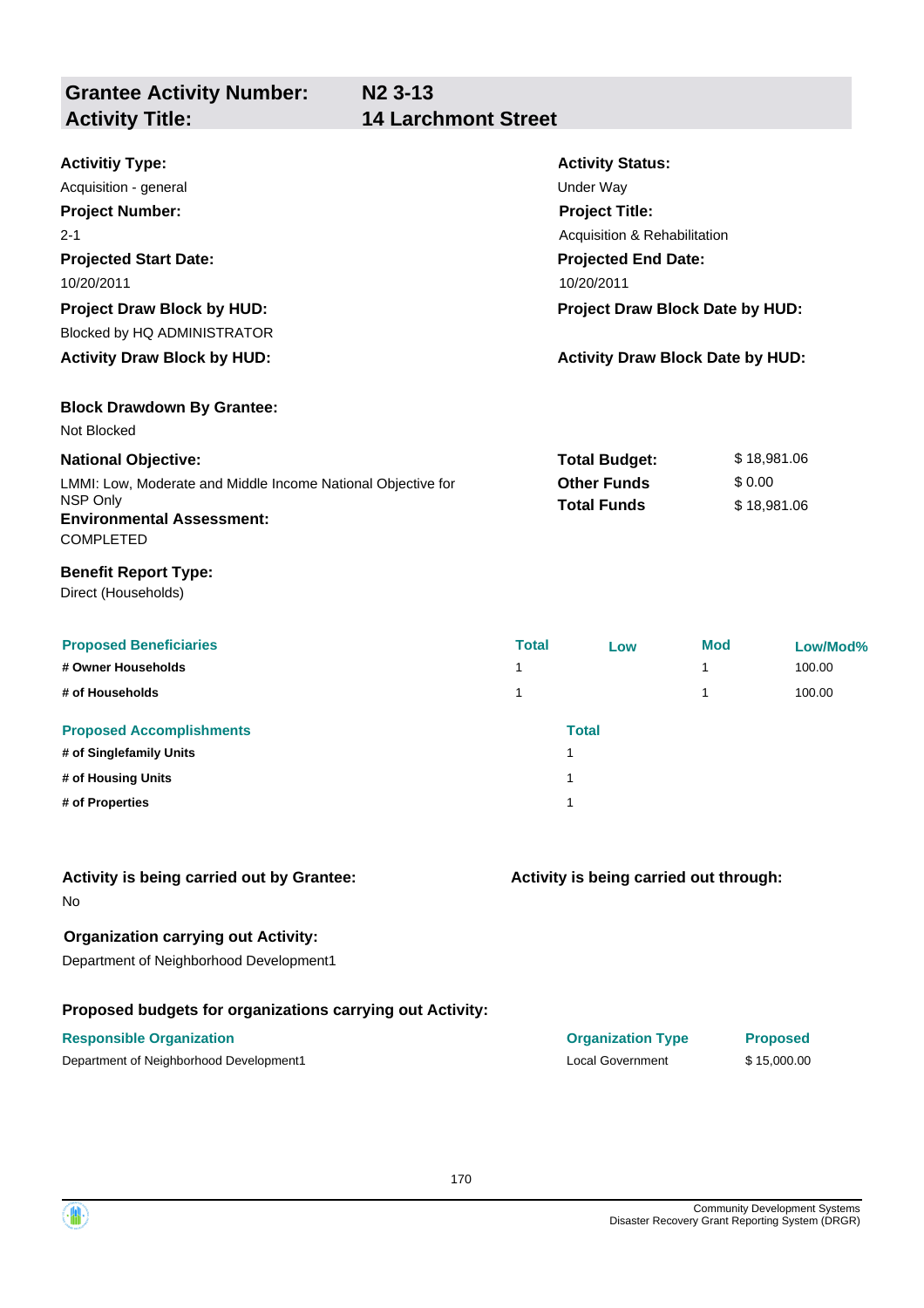14 Larchmont Street

## **Activity Description:**

Mortgage writedown assistance for 14 Larchmont Street.



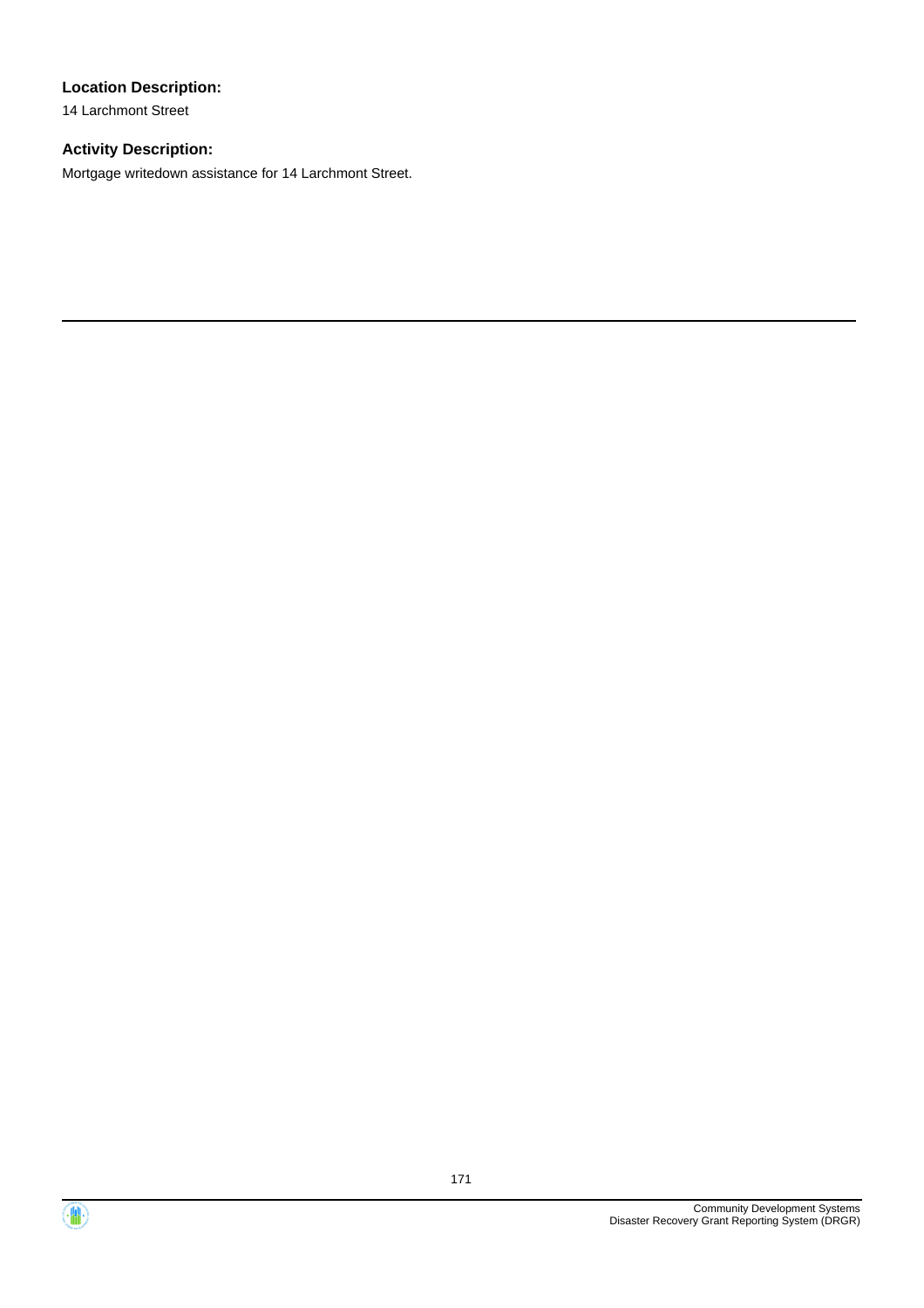**Grantee Activity Number: Activity Title: 45 Algonquin Street**

| <b>Activitiy Type:</b>                                       |              | <b>Activity Status:</b>                 |     |                 |          |  |
|--------------------------------------------------------------|--------------|-----------------------------------------|-----|-----------------|----------|--|
| Acquisition - general                                        |              | <b>Under Way</b>                        |     |                 |          |  |
| <b>Project Number:</b>                                       |              | <b>Project Title:</b>                   |     |                 |          |  |
| $2 - 1$                                                      |              | Acquisition & Rehabilitation            |     |                 |          |  |
| <b>Projected Start Date:</b>                                 |              | <b>Projected End Date:</b>              |     |                 |          |  |
| 10/28/2011                                                   |              | 12/31/2012                              |     |                 |          |  |
| <b>Project Draw Block by HUD:</b>                            |              | <b>Project Draw Block Date by HUD:</b>  |     |                 |          |  |
| Blocked by HQ ADMINISTRATOR                                  |              |                                         |     |                 |          |  |
| <b>Activity Draw Block by HUD:</b>                           |              | <b>Activity Draw Block Date by HUD:</b> |     |                 |          |  |
| <b>Block Drawdown By Grantee:</b>                            |              |                                         |     |                 |          |  |
| Not Blocked                                                  |              |                                         |     |                 |          |  |
| <b>National Objective:</b>                                   |              | <b>Total Budget:</b>                    |     | \$18,981.06     |          |  |
| LMMI: Low, Moderate and Middle Income National Objective for |              | <b>Other Funds</b>                      |     | \$0.00          |          |  |
| NSP Only                                                     |              | <b>Total Funds</b>                      |     | \$18,981.06     |          |  |
| <b>Environmental Assessment:</b><br><b>COMPLETED</b>         |              |                                         |     |                 |          |  |
| <b>Benefit Report Type:</b>                                  |              |                                         |     |                 |          |  |
| Direct (Households)                                          |              |                                         |     |                 |          |  |
| <b>Proposed Beneficiaries</b>                                | <b>Total</b> | Low                                     | Mod |                 | Low/Mod% |  |
| # Owner Households                                           | 1            |                                         | 1   |                 | 100.00   |  |
| # of Households                                              | 1            |                                         | 1   |                 | 100.00   |  |
| <b>Proposed Accomplishments</b>                              |              | <b>Total</b>                            |     |                 |          |  |
| # of Singlefamily Units                                      |              | $\mathbf{1}$                            |     |                 |          |  |
| # of Housing Units                                           |              | $\mathbf{1}$                            |     |                 |          |  |
| Activity is being carried out by Grantee:                    |              | Activity is being carried out through:  |     |                 |          |  |
| No                                                           |              |                                         |     |                 |          |  |
| <b>Organization carrying out Activity:</b>                   |              |                                         |     |                 |          |  |
| Department of Neighborhood Development1                      |              |                                         |     |                 |          |  |
| Proposed budgets for organizations carrying out Activity:    |              |                                         |     |                 |          |  |
| <b>Responsible Organization</b>                              |              | <b>Organization Type</b>                |     | <b>Proposed</b> |          |  |
| Department of Neighborhood Development1                      |              | <b>Local Government</b>                 |     | \$15,000.00     |          |  |
|                                                              |              |                                         |     |                 |          |  |

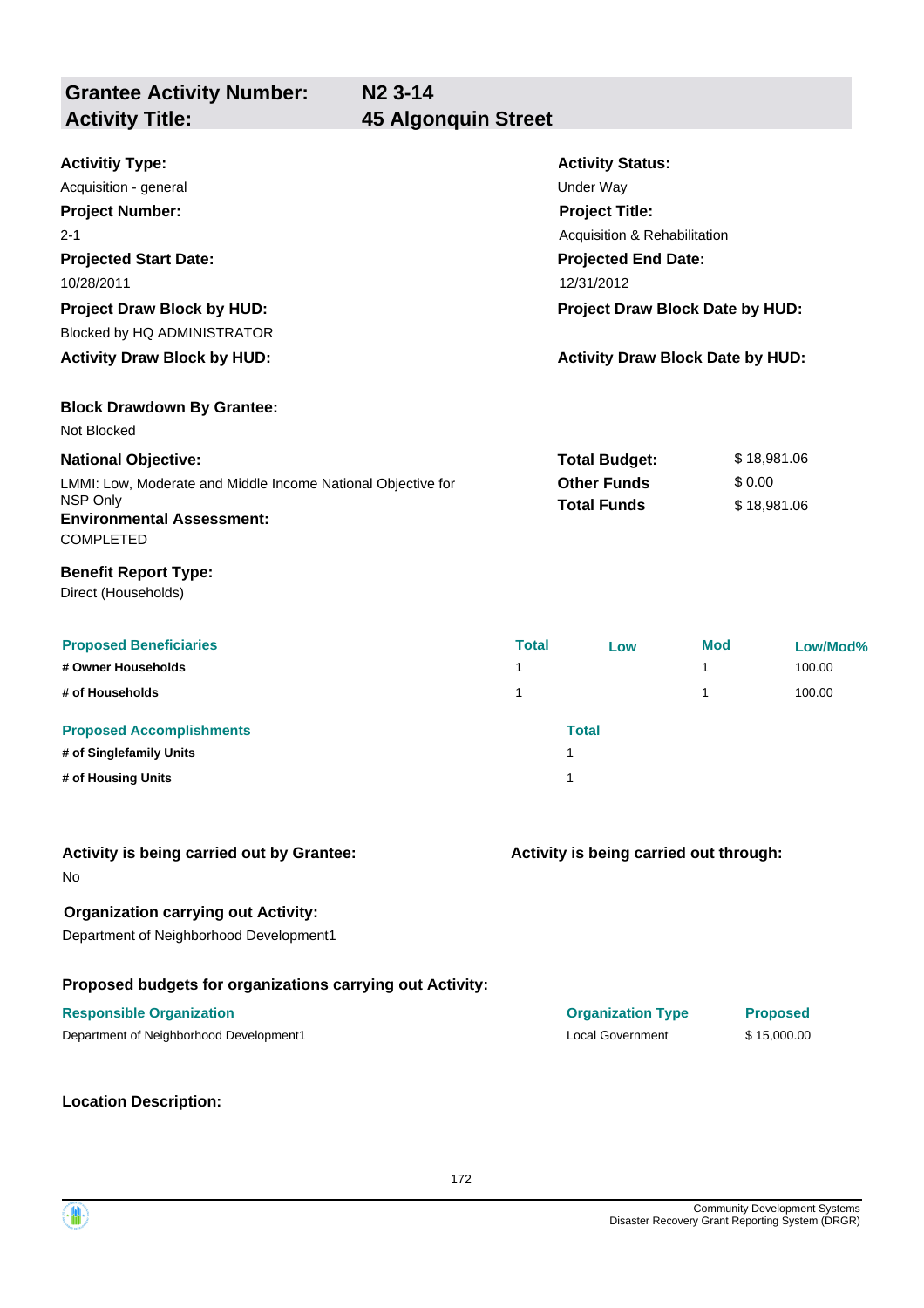45 Algonquin Street

## **Activity Description:**

Mortgage writedown assistance for 45 Algonquin Street



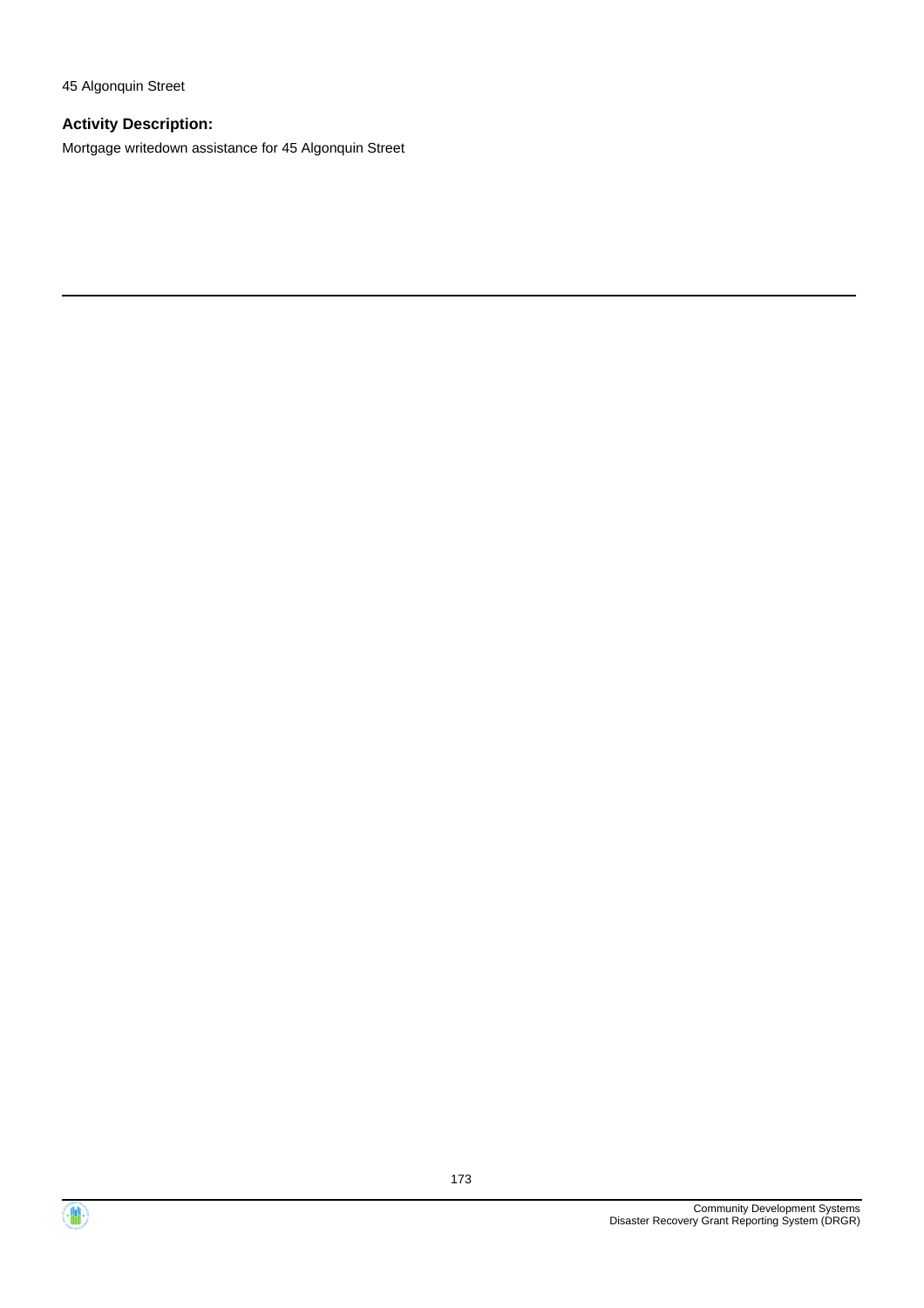**Grantee Activity Number: N2 3-17 Activity Title: 36 Brookford Street**

| <b>Activitiy Type:</b>                                       | <b>Activity Status:</b>                 |             |  |
|--------------------------------------------------------------|-----------------------------------------|-------------|--|
| Acquisition - general                                        | Under Way                               |             |  |
| <b>Project Number:</b>                                       | <b>Project Title:</b>                   |             |  |
| $2 - 1$                                                      | Acquisition & Rehabilitation            |             |  |
| <b>Projected Start Date:</b>                                 | <b>Projected End Date:</b>              |             |  |
| 02/09/2012                                                   | 02/09/2013                              |             |  |
| <b>Project Draw Block by HUD:</b>                            | Project Draw Block Date by HUD:         |             |  |
| Blocked by HQ ADMINISTRATOR                                  |                                         |             |  |
| <b>Activity Draw Block by HUD:</b>                           | <b>Activity Draw Block Date by HUD:</b> |             |  |
| <b>Block Drawdown By Grantee:</b>                            |                                         |             |  |
| Not Blocked                                                  |                                         |             |  |
| <b>National Objective:</b>                                   | <b>Total Budget:</b>                    | \$28,981.09 |  |
| LMMI: Low, Moderate and Middle Income National Objective for | <b>Other Funds</b>                      | \$0.00      |  |
| NSP Only<br><b>Environmental Assessment:</b>                 | <b>Total Funds</b>                      | \$28,981.09 |  |
| <b>COMPLETED</b>                                             |                                         |             |  |
| .                                                            |                                         |             |  |

Direct (Households) **Benefit Report Type:**

| <b>Proposed Beneficiaries</b>   | <b>Total</b> | Low | <b>Mod</b> | Low/Mod% |
|---------------------------------|--------------|-----|------------|----------|
| # Owner Households              | 1            |     | 1          | 100.00   |
| # of Households                 | 4            |     | 1          | 100.00   |
| <b>Proposed Accomplishments</b> | <b>Total</b> |     |            |          |
| # of Singlefamily Units         |              |     |            |          |
| # of Housing Units              |              |     |            |          |
| # of Properties                 |              |     |            |          |
|                                 |              |     |            |          |

| Activity is being carried out by Grantee: |  |  |  |  |  |
|-------------------------------------------|--|--|--|--|--|
|-------------------------------------------|--|--|--|--|--|

#### No

### **Organization carrying out Activity:**

Department of Neighborhood Development1

### **Proposed budgets for organizations carrying out Activity:**

#### **Responsible Organization Organization Type Proposed**

Department of Neighborhood Development1 Local Government \$ 25,000.00

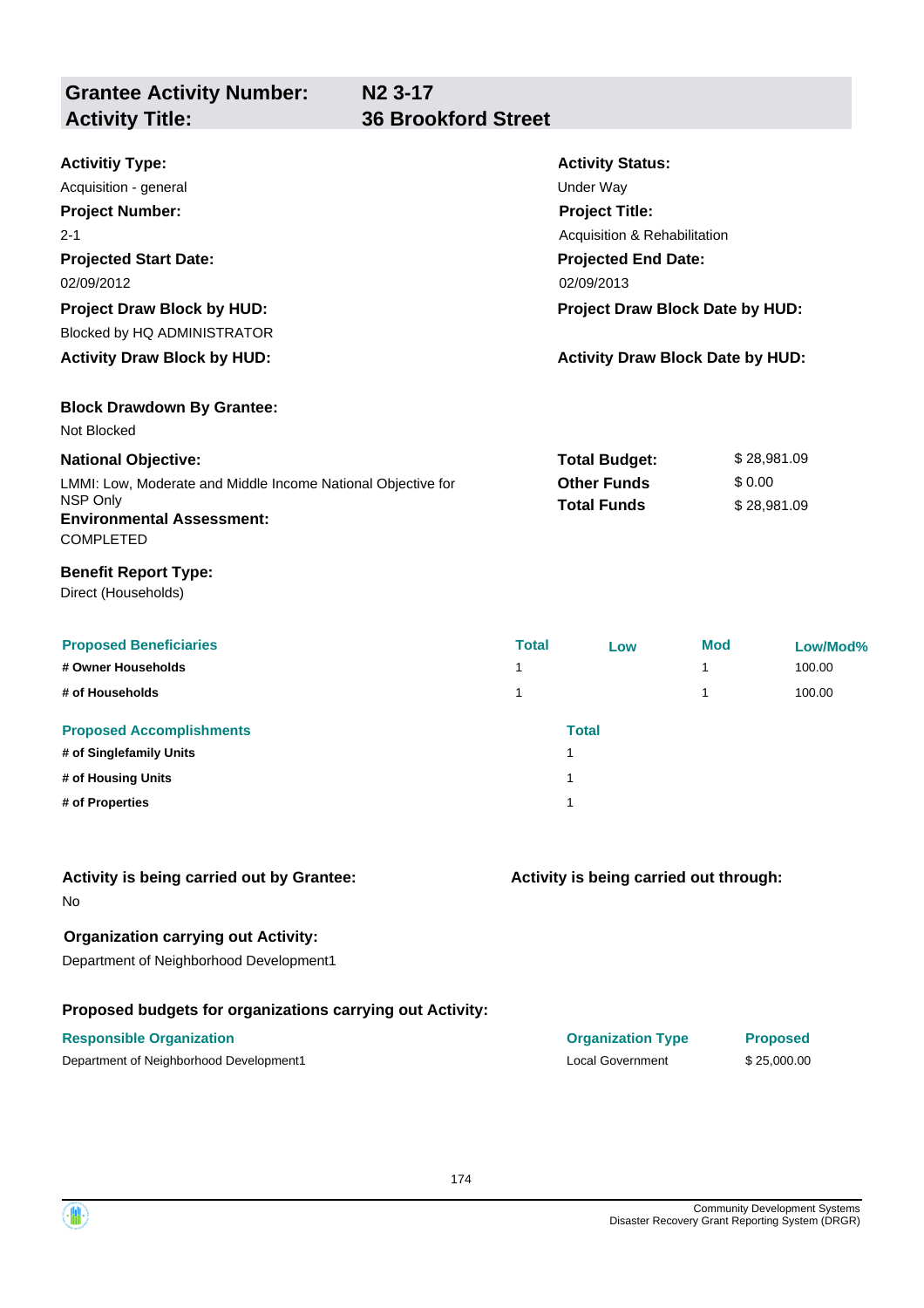36 Brookford Street, Dorchester

## **Activity Description:**

Mortgage writedown assistance for 36 Brookford Street.



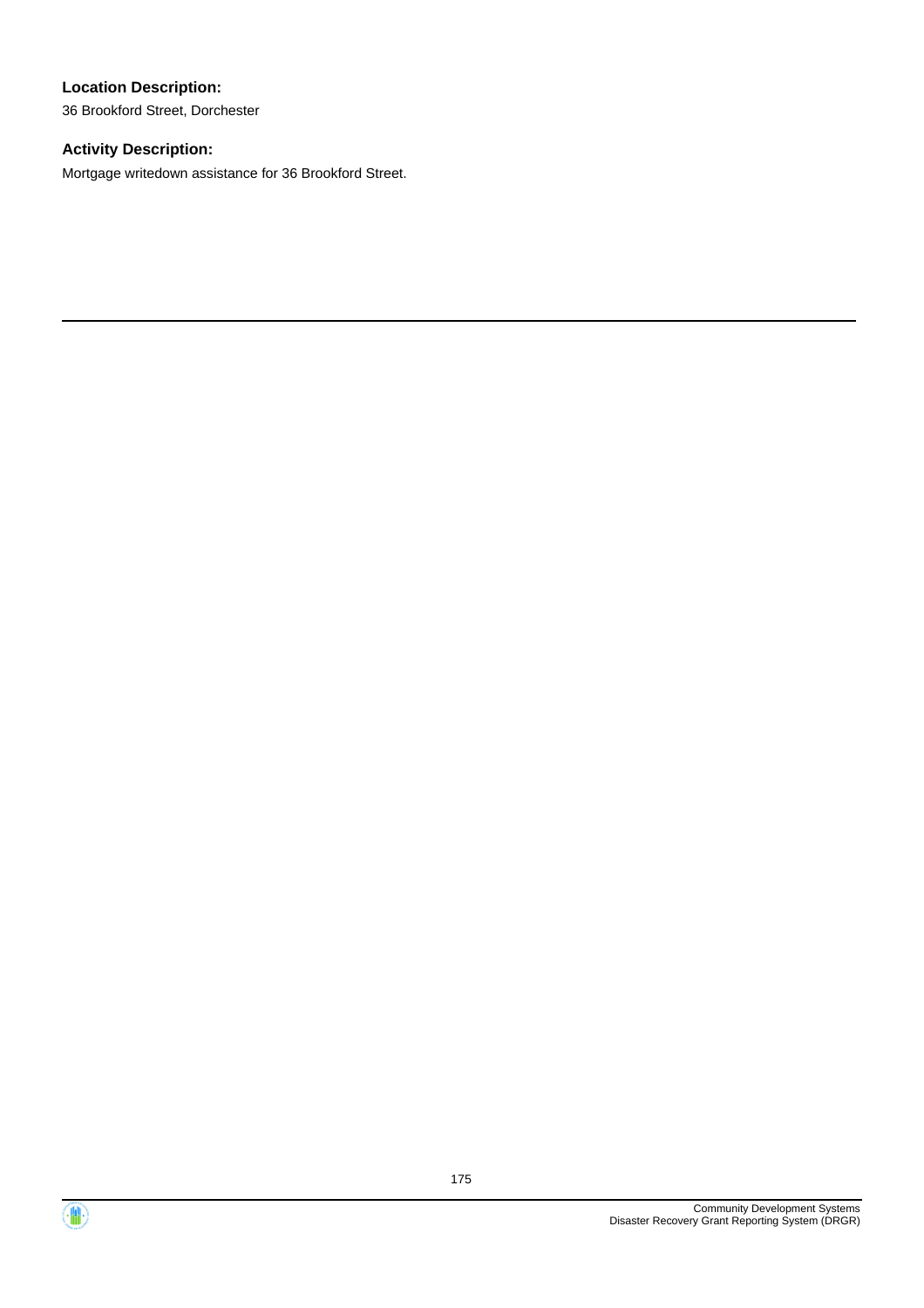**Grantee Activity Number: N2 3-18 Activity Title: 76 Wheatland Avenue**

| <b>Activitiy Type:</b>                                       |              | <b>Activity Status:</b>                 |            |             |
|--------------------------------------------------------------|--------------|-----------------------------------------|------------|-------------|
| Acquisition - general                                        |              | Under Way                               |            |             |
| <b>Project Number:</b>                                       |              | <b>Project Title:</b>                   |            |             |
| $2 - 1$                                                      |              | Acquisition & Rehabilitation            |            |             |
| <b>Projected Start Date:</b>                                 |              | <b>Projected End Date:</b>              |            |             |
| 02/14/2012                                                   |              | 06/14/2013                              |            |             |
| <b>Project Draw Block by HUD:</b>                            |              | Project Draw Block Date by HUD:         |            |             |
| Blocked by HQ ADMINISTRATOR                                  |              |                                         |            |             |
| <b>Activity Draw Block by HUD:</b>                           |              | <b>Activity Draw Block Date by HUD:</b> |            |             |
| <b>Block Drawdown By Grantee:</b>                            |              |                                         |            |             |
| Not Blocked                                                  |              |                                         |            |             |
| <b>National Objective:</b>                                   |              | <b>Total Budget:</b>                    |            | \$18,981.06 |
| LMMI: Low, Moderate and Middle Income National Objective for |              | <b>Other Funds</b>                      | \$0.00     |             |
| NSP Only<br><b>Environmental Assessment:</b>                 |              | <b>Total Funds</b>                      |            | \$18,981.06 |
| <b>COMPLETED</b>                                             |              |                                         |            |             |
| <b>Benefit Report Type:</b><br>Direct (Households)           |              |                                         |            |             |
| <b>Proposed Beneficiaries</b>                                | <b>Total</b> | Low                                     | <b>Mod</b> | Low/Mod%    |
| # Owner Households                                           | 1            |                                         | 1          | 100.00      |
| # of Households                                              | 1            |                                         | 1          | 100.00      |
| <b>Proposed Accomplishments</b>                              |              | <b>Total</b>                            |            |             |
| # of Singlefamily Units                                      |              | $\mathbf{1}$                            |            |             |
| # of Housing Units                                           |              | $\mathbf{1}$                            |            |             |
| # of Properties                                              |              | $\mathbf{1}$                            |            |             |

|  |  |  |  |  |  | Activity is being carried out by Grantee: |
|--|--|--|--|--|--|-------------------------------------------|
|--|--|--|--|--|--|-------------------------------------------|

#### No

#### **Organization carrying out Activity:**

Department of Neighborhood Development1

#### **Proposed budgets for organizations carrying out Activity:**

#### **Responsible Organization Organization Type Proposed**

Department of Neighborhood Development1 Local Government \$ 15,000.00

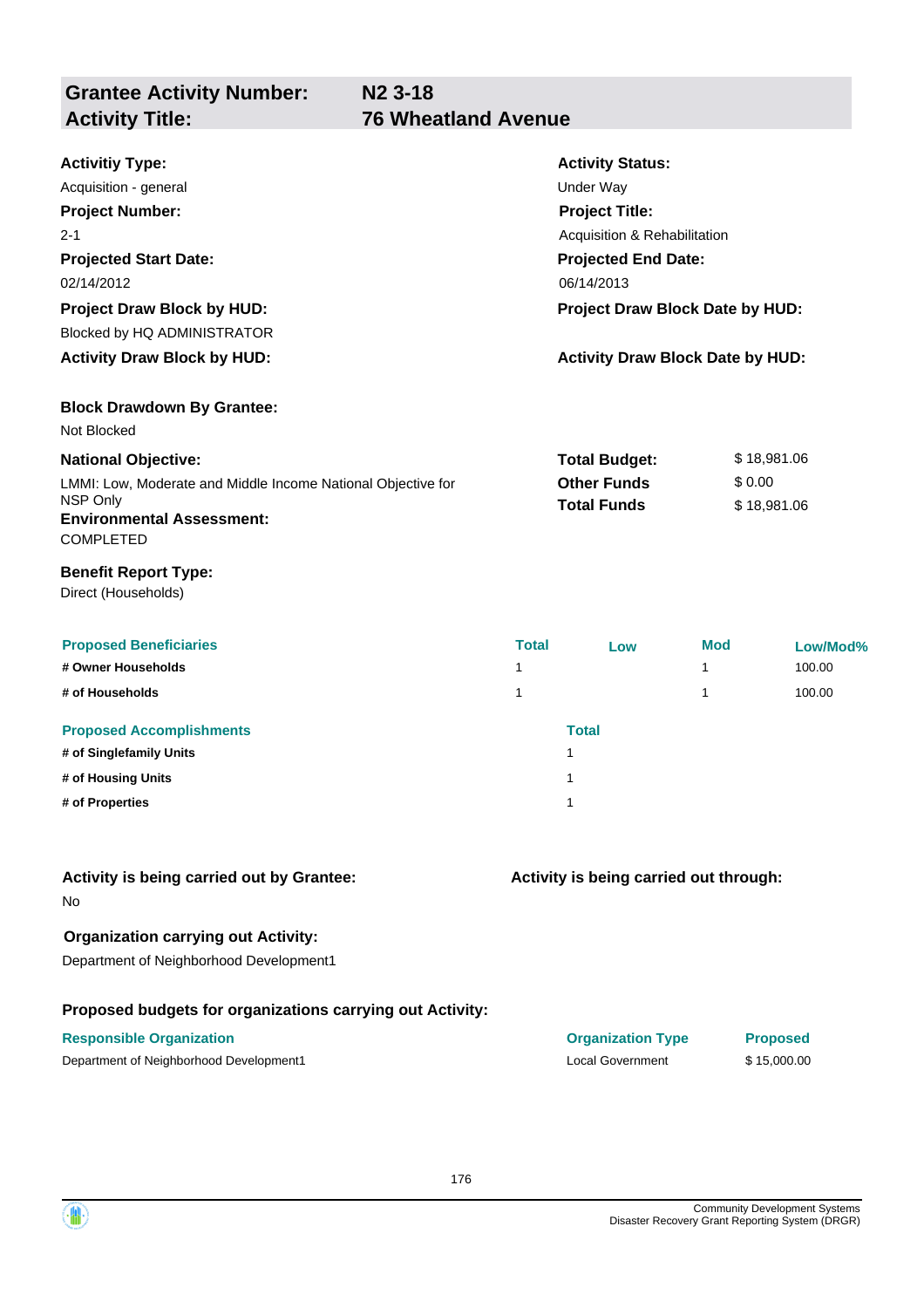76 Wheatland Avenue

#### **Activity Description:**

Mortgage Writedown assistance for 76 Wheatland Avenue.



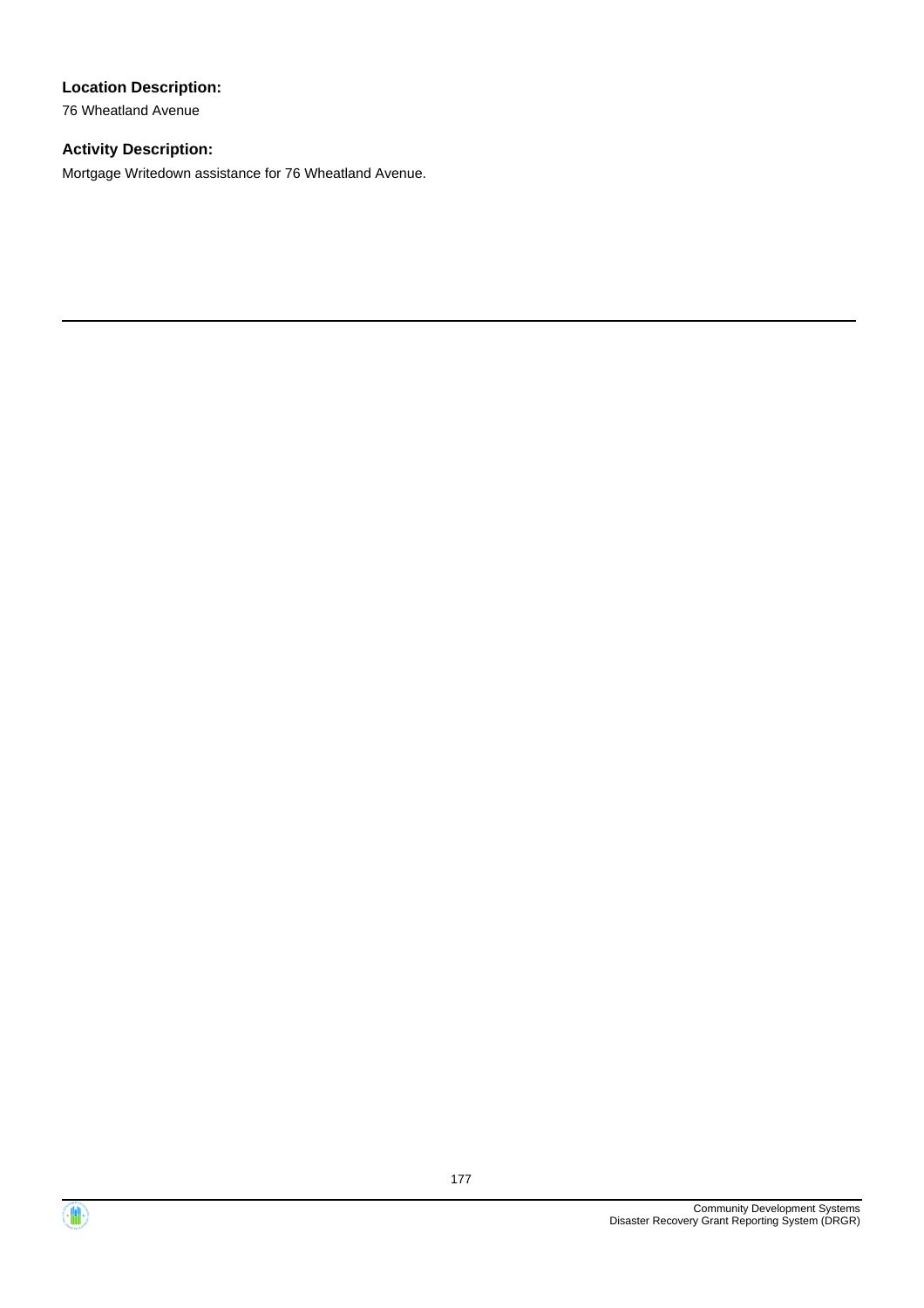**Grantee Activity Number: N2 3-19 Activity Title: 6 Woodbine Street**

| <b>Activitiy Type:</b>                                       | <b>Activity Status:</b>                 |             |  |
|--------------------------------------------------------------|-----------------------------------------|-------------|--|
| Acquisition - general                                        | <b>Under Way</b>                        |             |  |
| <b>Project Number:</b>                                       | <b>Project Title:</b>                   |             |  |
| $2 - 1$                                                      | Acquisition & Rehabilitation            |             |  |
| <b>Projected Start Date:</b>                                 | <b>Projected End Date:</b>              |             |  |
| 02/14/2012                                                   | 06/14/2013                              |             |  |
| <b>Project Draw Block by HUD:</b>                            | <b>Project Draw Block Date by HUD:</b>  |             |  |
| Blocked by HQ ADMINISTRATOR                                  |                                         |             |  |
| <b>Activity Draw Block by HUD:</b>                           | <b>Activity Draw Block Date by HUD:</b> |             |  |
| <b>Block Drawdown By Grantee:</b>                            |                                         |             |  |
| Not Blocked                                                  |                                         |             |  |
| <b>National Objective:</b>                                   | <b>Total Budget:</b>                    | \$18,981.06 |  |
| LMMI: Low, Moderate and Middle Income National Objective for | <b>Other Funds</b>                      | \$0.00      |  |
| NSP Only                                                     | <b>Total Funds</b>                      | \$18,981.06 |  |
| <b>Environmental Assessment:</b>                             |                                         |             |  |
| <b>COMPLETED</b>                                             |                                         |             |  |

Direct (Households) **Benefit Report Type:**

| <b>Proposed Beneficiaries</b>   | <b>Total</b> | Low | <b>Mod</b> | Low/Mod% |
|---------------------------------|--------------|-----|------------|----------|
| # Owner Households              | 4            |     |            | 100.00   |
| # of Households                 | 4            |     | и          | 100.00   |
| <b>Proposed Accomplishments</b> | <b>Total</b> |     |            |          |
| # of Singlefamily Units         | 1            |     |            |          |
| # of Housing Units              | 1            |     |            |          |
| # of Properties                 | 1            |     |            |          |
|                                 |              |     |            |          |

| Activity is being carried out by Grantee: |  |  |  |  |
|-------------------------------------------|--|--|--|--|
|-------------------------------------------|--|--|--|--|

## **Activity is being carried out through:**

Grantee Employees and Contractors

## **Organization carrying out Activity:**

Department of Neighborhood Development1

### **Proposed budgets for organizations carrying out Activity:**

#### **Responsible Organization Organization Type Proposed**

Department of Neighborhood Development1 **Local Government** \$ 18,981.06



Yes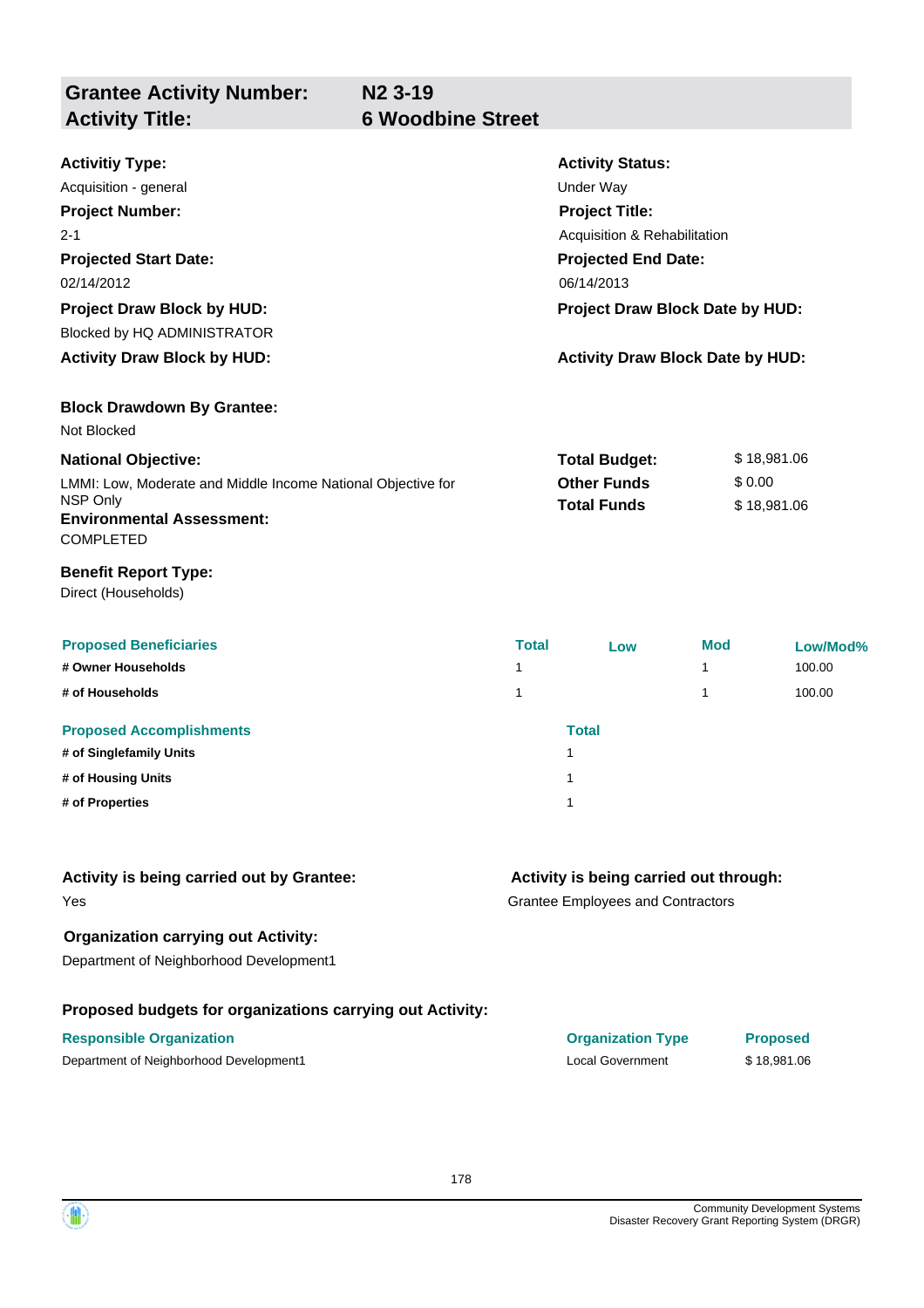6 Woodbine Street

## **Activity Description:**

Mortgage writedown assistance for 6 Woodbine Street.



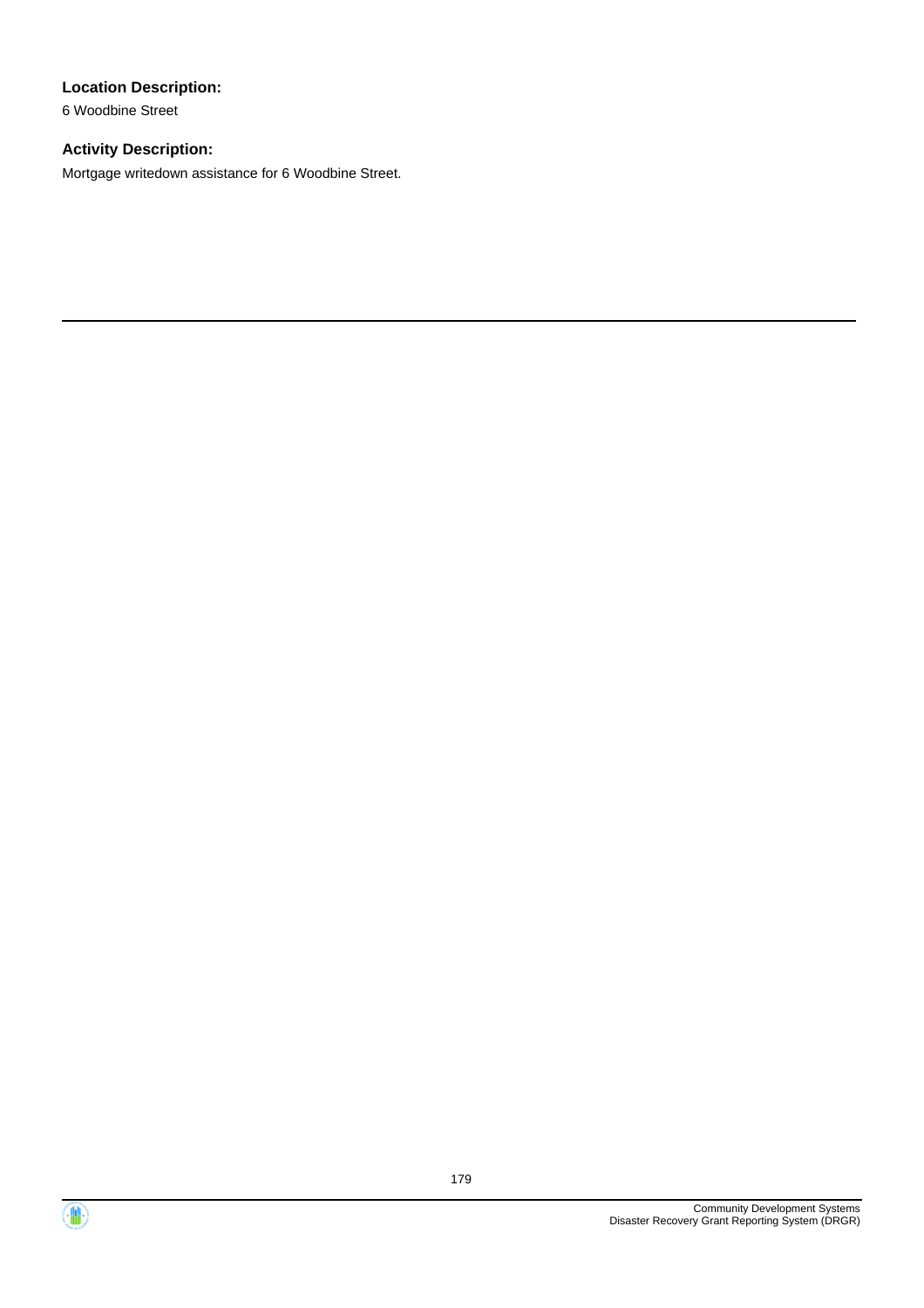**Grantee Activity Number: N2 3-20 Activity Title: COMPLETED- 43 B Circuit Street**

| <b>Activitiy Type:</b>                                       | <b>Activity Status:</b>                 |             |  |
|--------------------------------------------------------------|-----------------------------------------|-------------|--|
| Acquisition - general                                        | Under Way                               |             |  |
| <b>Project Number:</b>                                       | <b>Project Title:</b>                   |             |  |
| $2 - 1$                                                      | Acquisition & Rehabilitation            |             |  |
| <b>Projected Start Date:</b>                                 | <b>Projected End Date:</b>              |             |  |
| 02/14/2012                                                   | 06/14/2012                              |             |  |
| <b>Project Draw Block by HUD:</b>                            | Project Draw Block Date by HUD:         |             |  |
| Blocked by HQ ADMINISTRATOR                                  |                                         |             |  |
| <b>Activity Draw Block by HUD:</b>                           | <b>Activity Draw Block Date by HUD:</b> |             |  |
| <b>Block Drawdown By Grantee:</b>                            |                                         |             |  |
| Not Blocked                                                  |                                         |             |  |
| <b>National Objective:</b>                                   | <b>Total Budget:</b>                    | \$18,981.06 |  |
| LMMI: Low, Moderate and Middle Income National Objective for | \$0.00<br><b>Other Funds</b>            |             |  |

#### NSP Only **Environmental Assessment:**

## COMPLETED

Direct (Households) **Benefit Report Type:**

| <b>Proposed Beneficiaries</b>   | <b>Total</b> | Low | <b>Mod</b> | Low/Mod% |
|---------------------------------|--------------|-----|------------|----------|
| # Owner Households              | 4            |     |            | 100.00   |
| # of Households                 | 1            |     |            | 100.00   |
| <b>Proposed Accomplishments</b> | <b>Total</b> |     |            |          |
| # of Singlefamily Units         | 4            |     |            |          |
| # of Housing Units              | 4            |     |            |          |
| # of Properties                 | 4            |     |            |          |
|                                 |              |     |            |          |

| Activity is being carried out by Grantee:  | Activity is being carried out through: |
|--------------------------------------------|----------------------------------------|
| No                                         |                                        |
| <b>Organization carrying out Activity:</b> |                                        |

## Department of Neighborhood Development1

#### **Proposed budgets for organizations carrying out Activity:**

#### **Responsible Organization Organization Type Proposed**

Department of Neighborhood Development1 **Local Government** \$ 15,000.00

**Total Funds** \$ 18,981.06

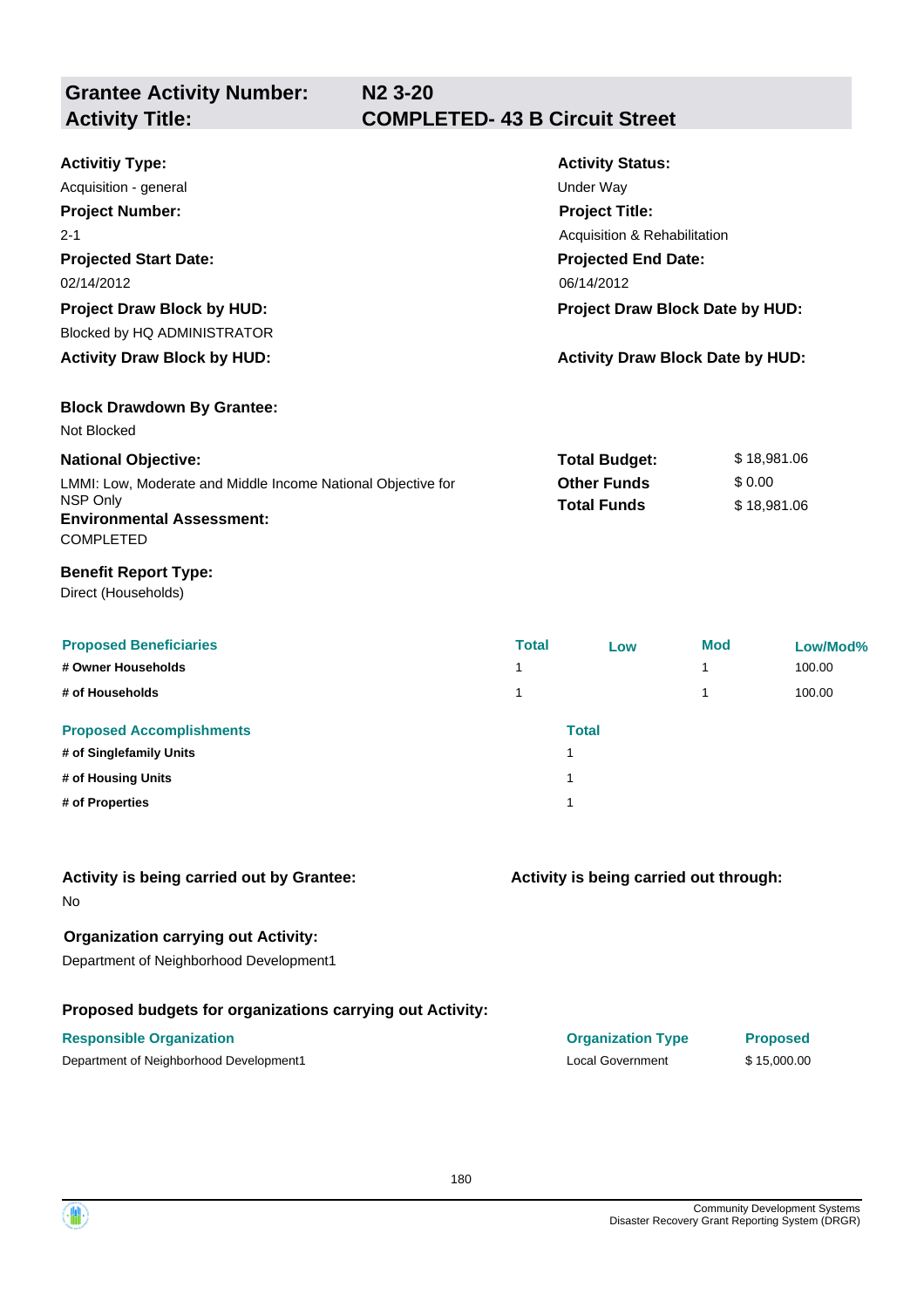43 B Circuit Street

# **Activity Description:**

Mortgage writedown assistance for 43 B Circuit Street



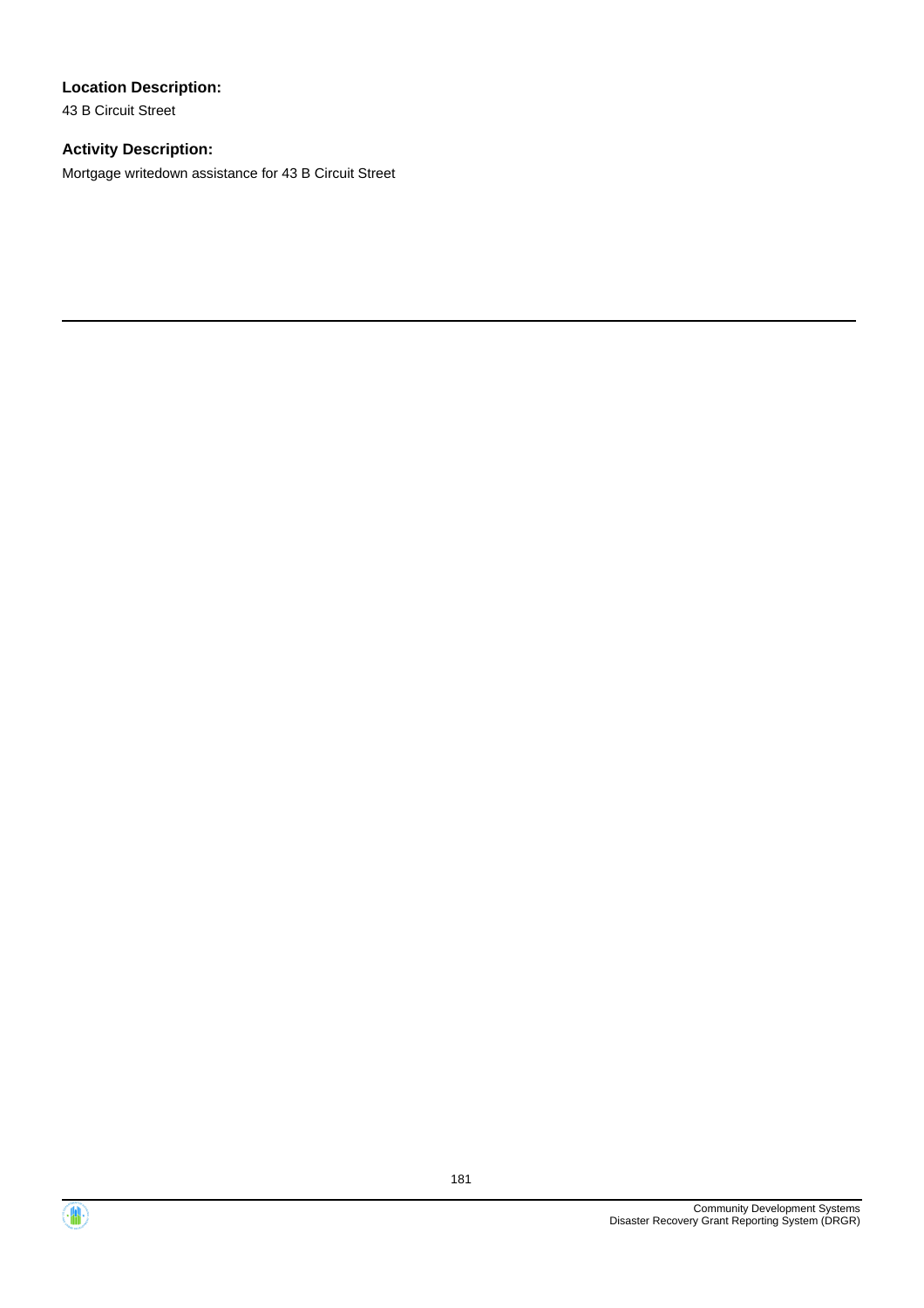**Grantee Activity Number: N2 3-21 Activity Title: COMPLETED- 34 Bradlee Street**

| <b>Activitiy Type:</b>                                       | <b>Activity Status:</b>                 |             |  |
|--------------------------------------------------------------|-----------------------------------------|-------------|--|
| Acquisition - general                                        | Under Way                               |             |  |
| <b>Project Number:</b>                                       | <b>Project Title:</b>                   |             |  |
| $2 - 1$                                                      | Acquisition & Rehabilitation            |             |  |
| <b>Projected Start Date:</b>                                 | <b>Projected End Date:</b>              |             |  |
| 03/09/2012                                                   | 02/03/2013                              |             |  |
| <b>Project Draw Block by HUD:</b>                            | Project Draw Block Date by HUD:         |             |  |
| Blocked by HQ ADMINISTRATOR                                  |                                         |             |  |
| <b>Activity Draw Block by HUD:</b>                           | <b>Activity Draw Block Date by HUD:</b> |             |  |
| <b>Block Drawdown By Grantee:</b>                            |                                         |             |  |
| Not Blocked                                                  |                                         |             |  |
| <b>National Objective:</b>                                   | <b>Total Budget:</b>                    | \$18,981.06 |  |
| LMMI: Low, Moderate and Middle Income National Objective for | <b>Other Funds</b>                      | \$0.00      |  |
| NSP Only                                                     | <b>Total Funds</b>                      | \$18,981.06 |  |

# **Environmental Assessment:**

#### COMPLETED

**Benefit Report Type:**

Direct (Households)

| <b>Proposed Beneficiaries</b><br># Owner Households<br># of Households | <b>Total</b><br>4<br>4 | Low          | <b>Mod</b> | Low/Mod%<br>100.00<br>100.00 |
|------------------------------------------------------------------------|------------------------|--------------|------------|------------------------------|
| <b>Proposed Accomplishments</b>                                        |                        | <b>Total</b> |            |                              |
| # of Singlefamily Units                                                |                        | 1            |            |                              |
| # of Housing Units                                                     |                        | 1            |            |                              |
| # of Properties                                                        |                        | 1            |            |                              |

#### No

#### **Organization carrying out Activity:**

Department of Neighborhood Development1

#### **Proposed budgets for organizations carrying out Activity:**

#### **Responsible Organization Organization Type Proposed**

Department of Neighborhood Development1 **Local Government** \$ 15,000.00

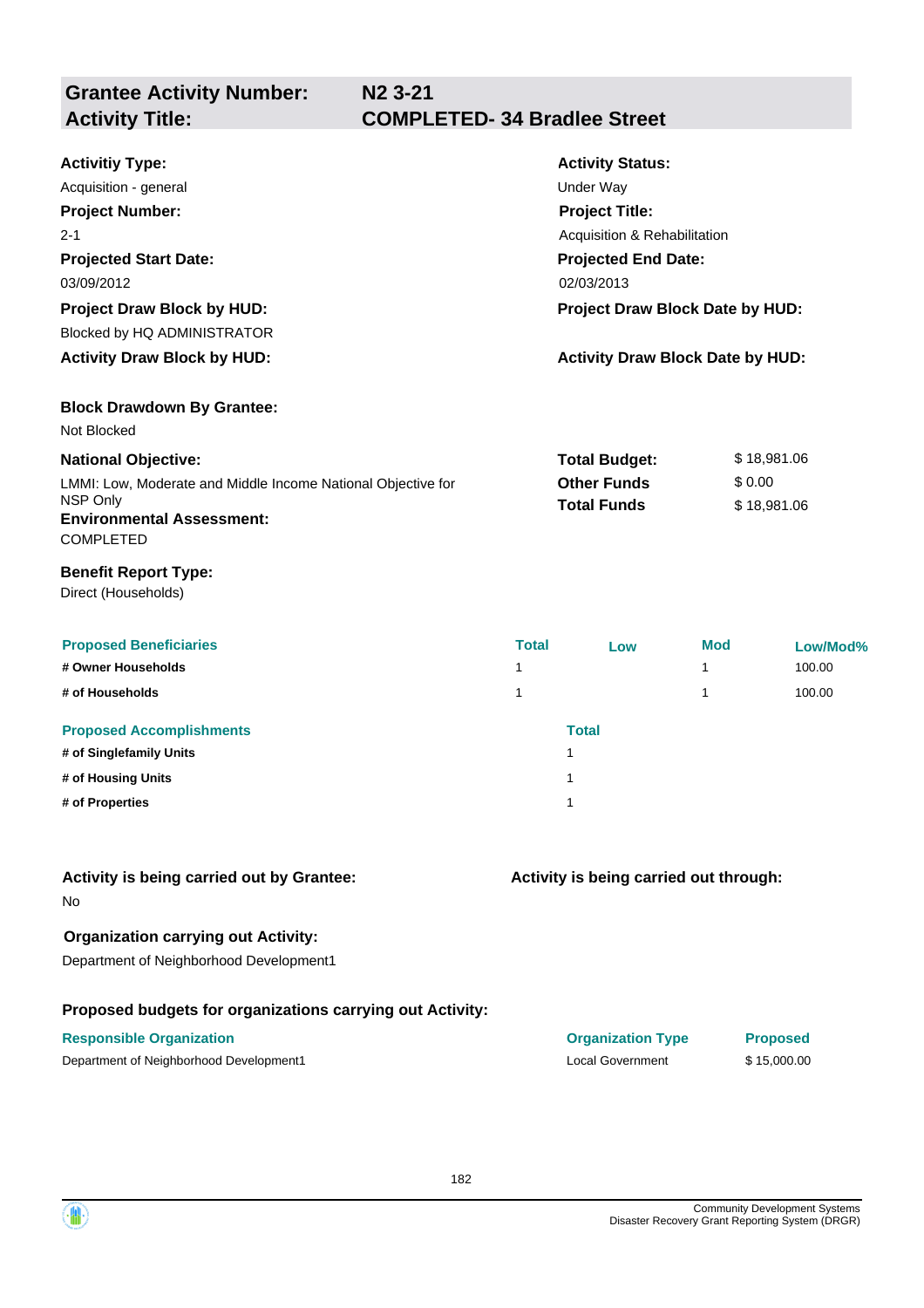34 Bradlee Street

# **Activity Description:**

Mortgage writedown for first time homebuyer of 34 Bradlee Street.



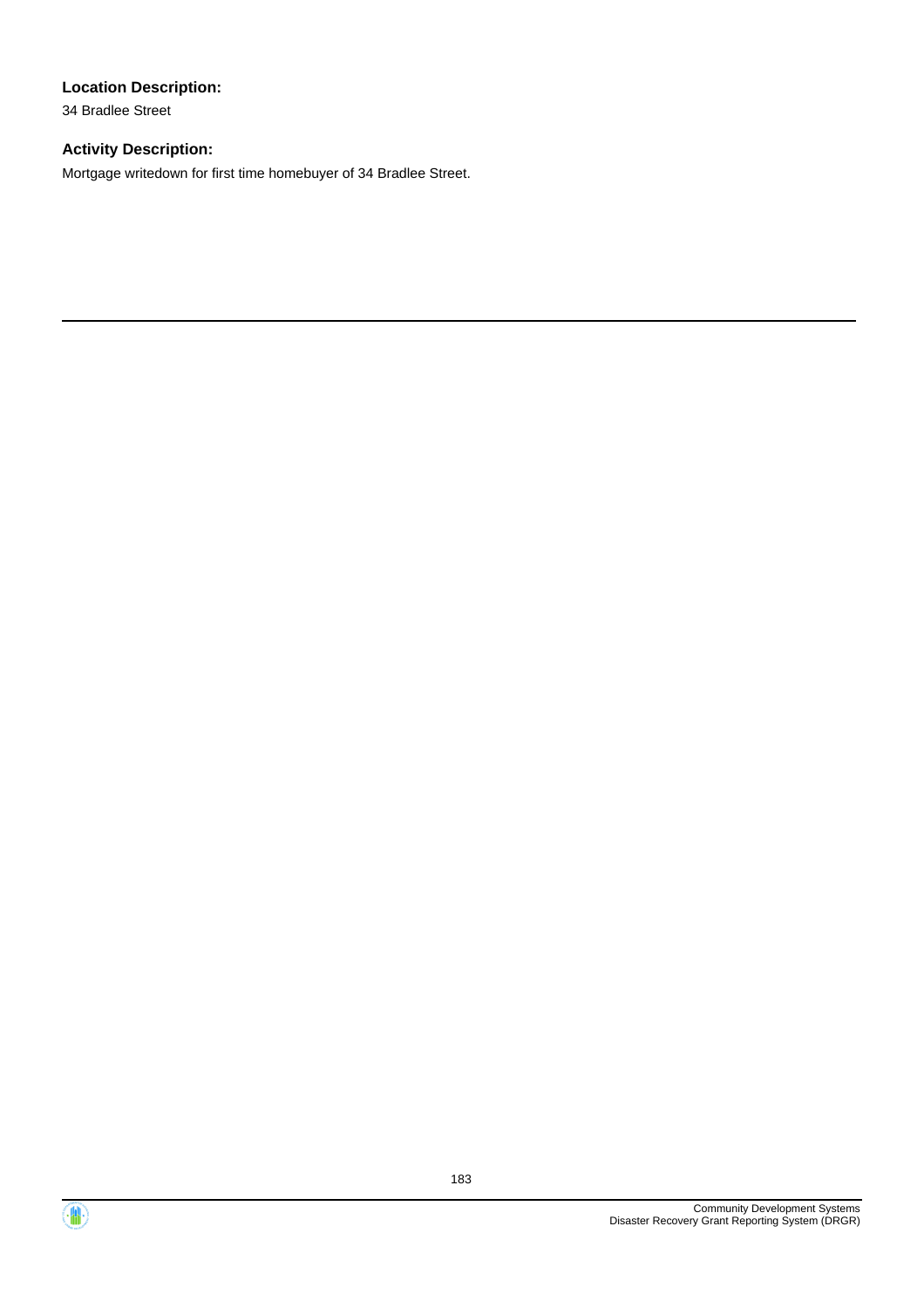**Grantee Activity Number: N2 3-22 Activity Title: COMPLETED- 29 Hillis Road**

| <b>Activitiy Type:</b>                                       | <b>Activity Status:</b>                 |             |
|--------------------------------------------------------------|-----------------------------------------|-------------|
| Acquisition - general                                        | Under Way                               |             |
| <b>Project Number:</b>                                       | <b>Project Title:</b>                   |             |
| $2 - 1$                                                      | Acquisition & Rehabilitation            |             |
| <b>Projected Start Date:</b>                                 | <b>Projected End Date:</b>              |             |
| 03/12/2012                                                   | 03/12/2013                              |             |
| <b>Project Draw Block by HUD:</b>                            | <b>Project Draw Block Date by HUD:</b>  |             |
| Blocked by HQ ADMINISTRATOR                                  |                                         |             |
| <b>Activity Draw Block by HUD:</b>                           | <b>Activity Draw Block Date by HUD:</b> |             |
| <b>Block Drawdown By Grantee:</b>                            |                                         |             |
| Not Blocked                                                  |                                         |             |
| <b>National Objective:</b>                                   | <b>Total Budget:</b>                    | \$18,981.06 |
| LMMI: Low, Moderate and Middle Income National Objective for | <b>Other Funds</b>                      | \$0.00      |
| NSP Only                                                     | <b>Total Funds</b>                      | \$18,981.06 |
| <b>Environmental Assessment:</b>                             |                                         |             |
| <b>COMPLETED</b>                                             |                                         |             |

# **Benefit Report Type:**

Direct (Households)

| <b>Proposed Beneficiaries</b>   | <b>Total</b> | Low | <b>Mod</b> | Low/Mod% |
|---------------------------------|--------------|-----|------------|----------|
| # Owner Households              | 4            |     | и          | 100.00   |
| # of Households                 | 1            |     | и          | 100.00   |
| <b>Proposed Accomplishments</b> | <b>Total</b> |     |            |          |
| # of Singlefamily Units         | 1            |     |            |          |
| # of Housing Units              | 1            |     |            |          |
| # of Properties                 | 1            |     |            |          |
|                                 |              |     |            |          |

| Activity is being carried out by Grantee: |  |
|-------------------------------------------|--|
|-------------------------------------------|--|

#### No

#### **Organization carrying out Activity:**

Department of Neighborhood Development1

#### **Proposed budgets for organizations carrying out Activity:**

#### **Responsible Organization Organization Type Proposed**

Department of Neighborhood Development1 **Local Government** \$ 15,000.00

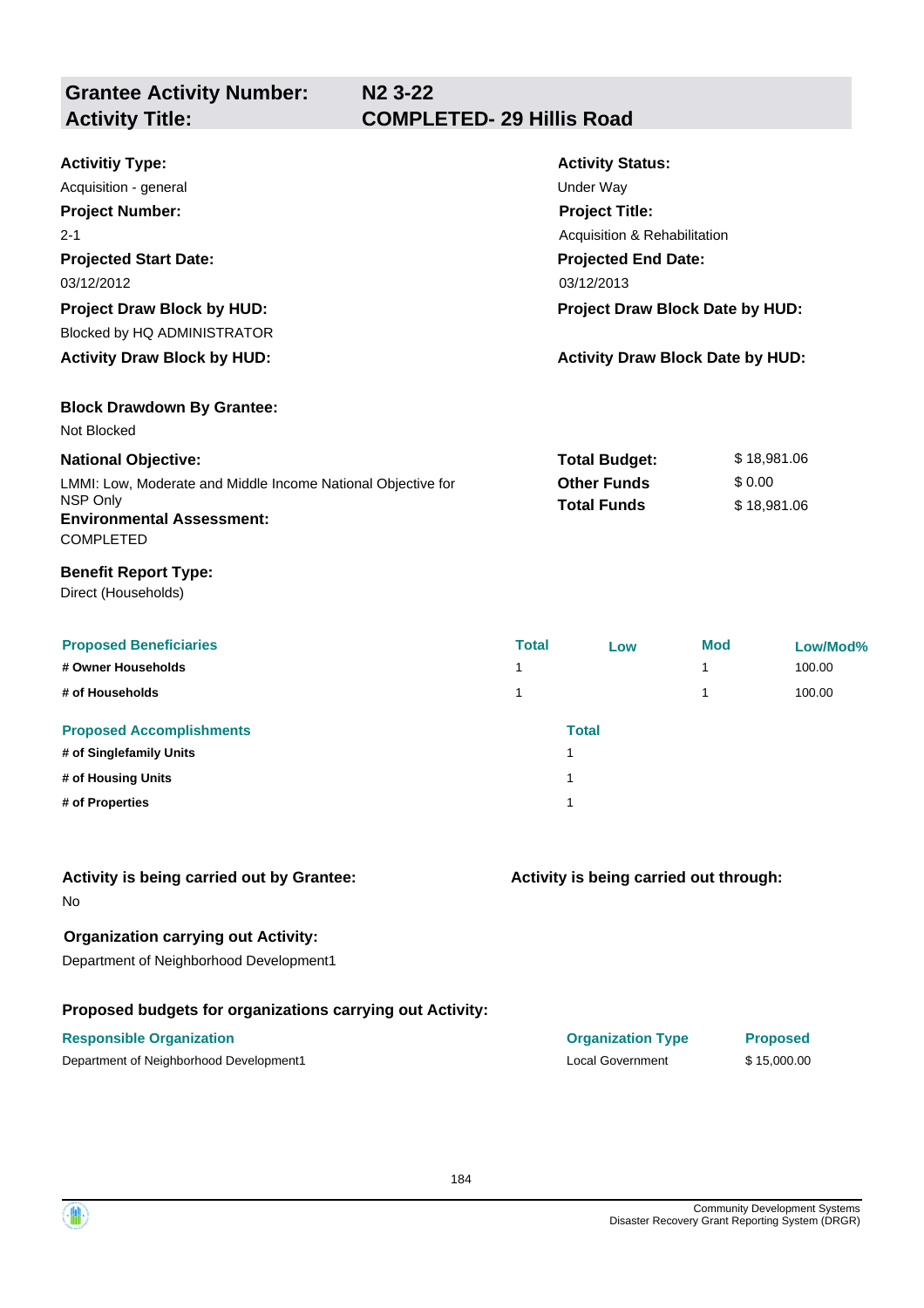29 Hillis Road, Hyde Park

# **Activity Description:**

Mortgage writedown assistance for single family at 29 Hillis Road



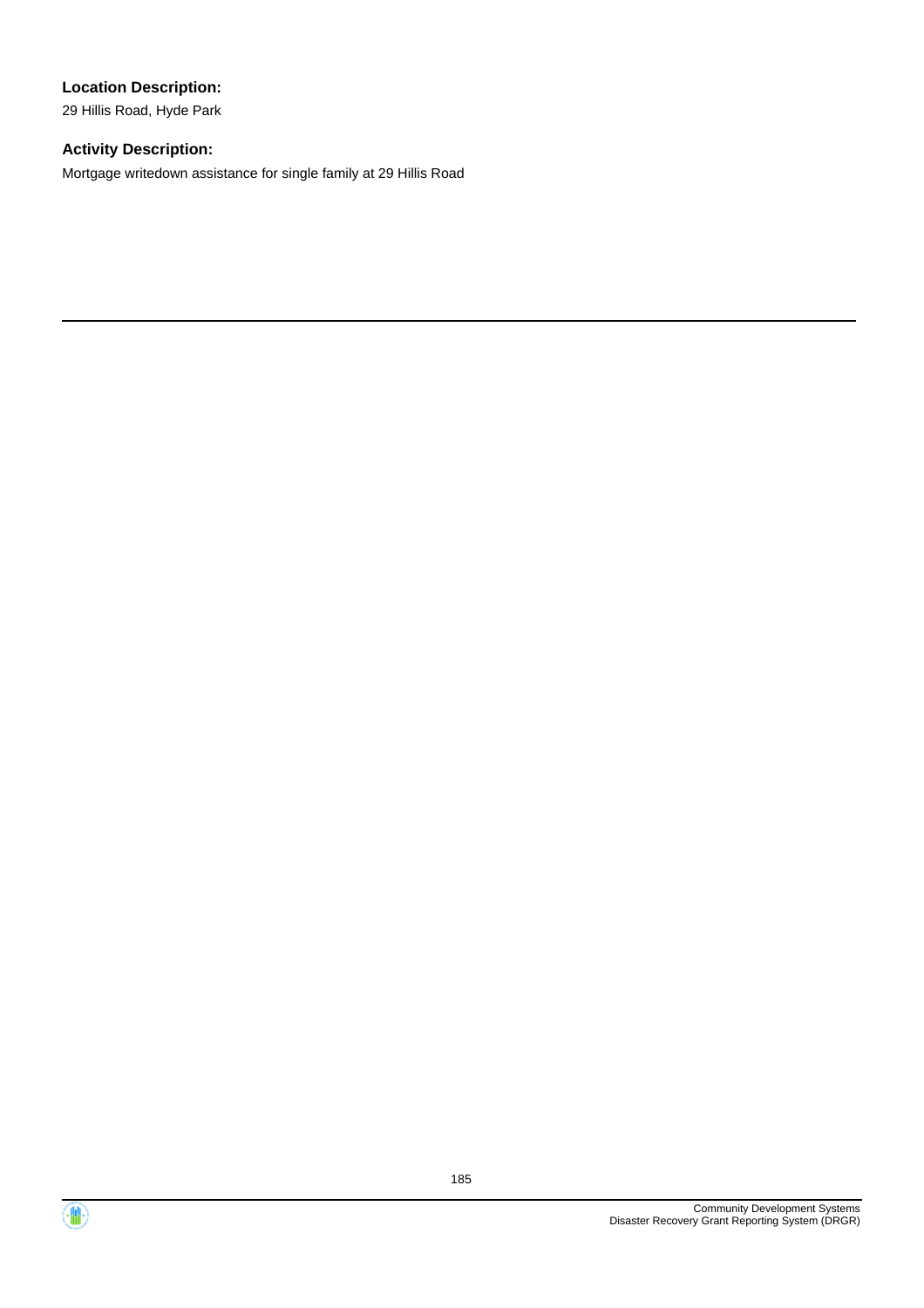**Grantee Activity Number: N2 3-23 Activity Title: 2855 Washington Street**

| <b>Activitiy Type:</b>                                       | <b>Activity Status:</b>                 |             |  |
|--------------------------------------------------------------|-----------------------------------------|-------------|--|
| Acquisition - general                                        | Under Way                               |             |  |
| <b>Project Number:</b>                                       | <b>Project Title:</b>                   |             |  |
| $2 - 1$                                                      | Acquisition & Rehabilitation            |             |  |
| <b>Projected Start Date:</b>                                 | <b>Projected End Date:</b>              |             |  |
| 03/22/2012                                                   | 02/22/2013                              |             |  |
| <b>Project Draw Block by HUD:</b>                            | Project Draw Block Date by HUD:         |             |  |
| Blocked by HQ ADMINISTRATOR                                  |                                         |             |  |
| <b>Activity Draw Block by HUD:</b>                           | <b>Activity Draw Block Date by HUD:</b> |             |  |
| <b>Block Drawdown By Grantee:</b>                            |                                         |             |  |
| Not Blocked                                                  |                                         |             |  |
| <b>National Objective:</b>                                   | <b>Total Budget:</b>                    | \$18,981.06 |  |
| LMMI: Low, Moderate and Middle Income National Objective for | \$0.00<br><b>Other Funds</b>            |             |  |

#### NSP Only **Environmental Assessment:**

COMPLETED

#### Direct (Households) **Benefit Report Type:**

| <b>Proposed Beneficiaries</b>   | Total | Low          | <b>Mod</b> | Low/Mod% |
|---------------------------------|-------|--------------|------------|----------|
| # Owner Households              |       |              |            | 100.00   |
| # of Households                 |       |              |            | 100.00   |
| <b>Proposed Accomplishments</b> |       | <b>Total</b> |            |          |
| # of Singlefamily Units         | 1     |              |            |          |
| # of Housing Units              |       |              |            |          |

#### No **Activity is being carried out by Grantee:**

### **Organization carrying out Activity:**

Department of Neighborhood Development1

# **Proposed budgets for organizations carrying out Activity:**

#### **Responsible Organization Organization Type Proposed** Department of Neighborhood Development1 Local Government \$ 15,000.00

# **Location Description:**

**Total Funds** \$ 18,981.06

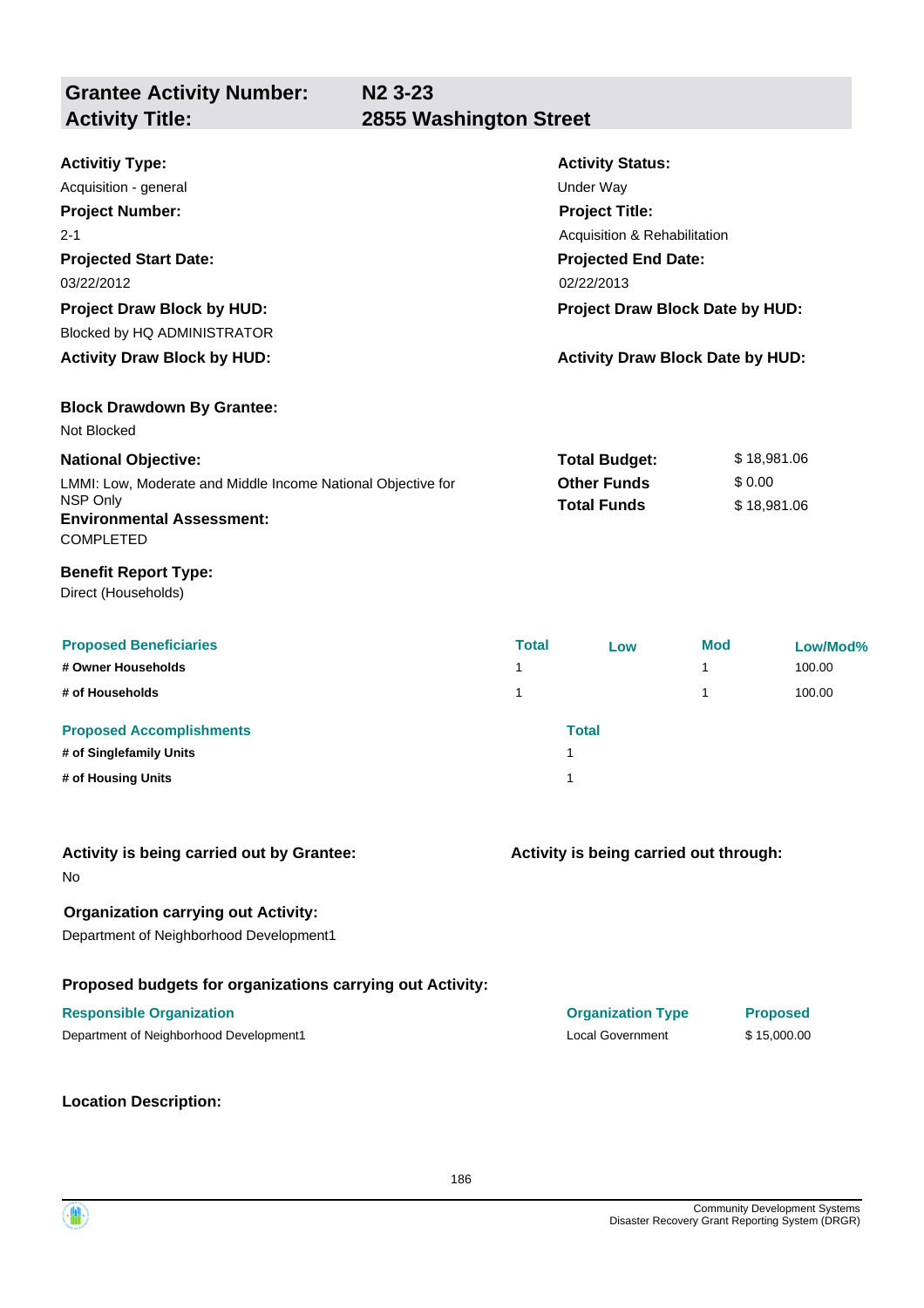2855 Washington Street

#### **Activity Description:**

Mortgage writedown assistance for 2855 Washington Street for a first time homebuyer.



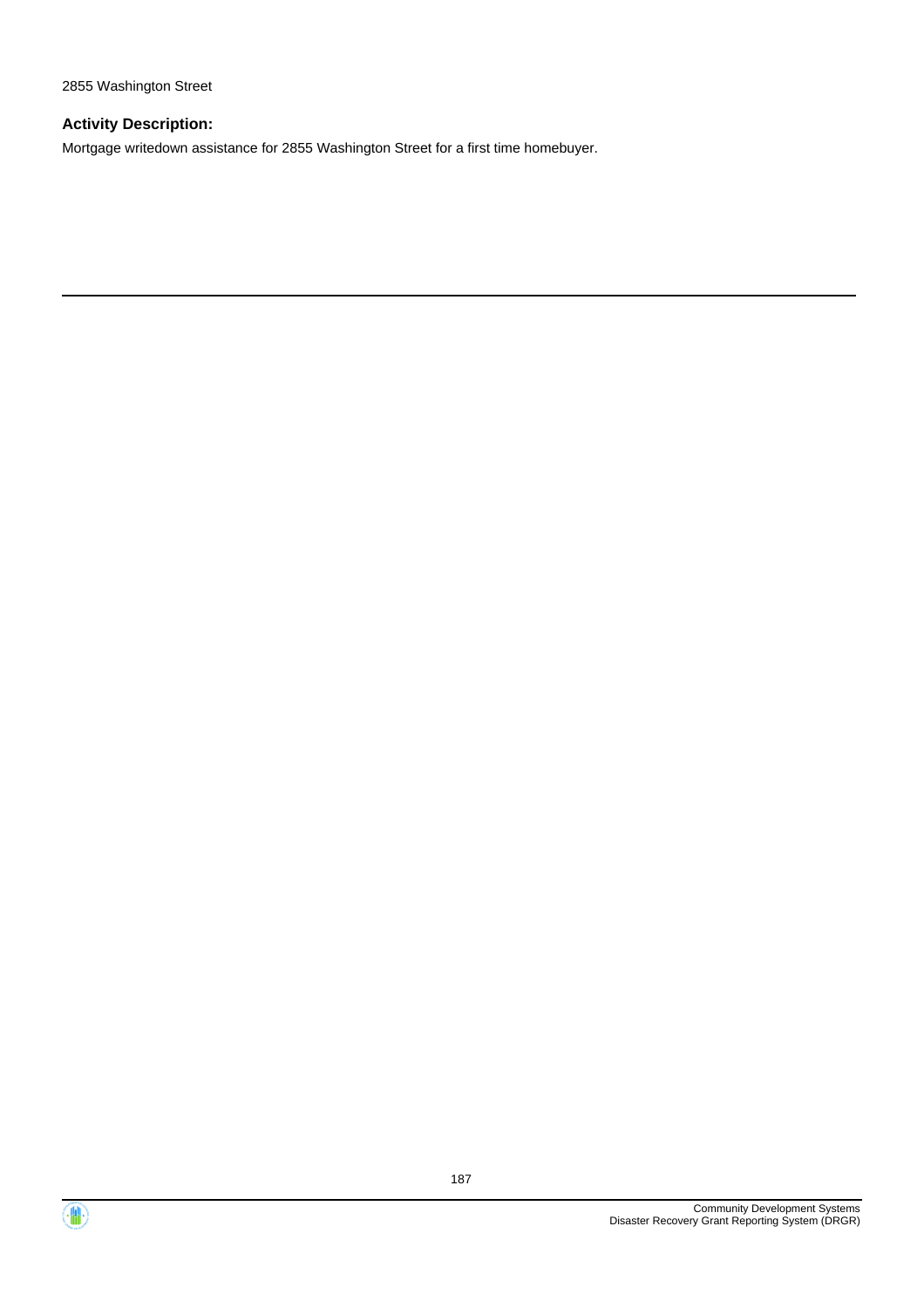**Grantee Activity Number: N2 3-24**

**Activity Title: 119 Alabama Street**

| <b>Activitiy Type:</b><br>Acquisition - general<br><b>Project Number:</b><br>$2 - 1$<br><b>Projected Start Date:</b><br>04/27/2012                                                             |                   | <b>Activity Status:</b><br>Under Way<br><b>Project Title:</b><br>Acquisition & Rehabilitation<br><b>Projected End Date:</b><br>01/31/2013 |          |                                      |
|------------------------------------------------------------------------------------------------------------------------------------------------------------------------------------------------|-------------------|-------------------------------------------------------------------------------------------------------------------------------------------|----------|--------------------------------------|
| <b>Project Draw Block by HUD:</b>                                                                                                                                                              |                   | Project Draw Block Date by HUD:                                                                                                           |          |                                      |
| Blocked by HQ ADMINISTRATOR<br><b>Activity Draw Block by HUD:</b>                                                                                                                              |                   | <b>Activity Draw Block Date by HUD:</b>                                                                                                   |          |                                      |
| <b>Block Drawdown By Grantee:</b><br>Not Blocked                                                                                                                                               |                   |                                                                                                                                           |          |                                      |
| <b>National Objective:</b><br>LH25: Funds targeted for housing for households whose incomes<br>are at or under 50% Area Median Income.<br><b>Environmental Assessment:</b><br><b>COMPLETED</b> |                   | <b>Total Budget:</b><br><b>Other Funds</b><br><b>Total Funds</b>                                                                          |          | \$18,981.06<br>\$0.00<br>\$18,981.06 |
| <b>Benefit Report Type:</b><br>Direct (Households)                                                                                                                                             |                   |                                                                                                                                           |          |                                      |
| <b>Proposed Beneficiaries</b><br># Owner Households                                                                                                                                            | <b>Total</b><br>1 | Low                                                                                                                                       | Mod<br>1 | Low/Mod%<br>100.00                   |
| # of Households<br><b>Proposed Accomplishments</b><br># of Singlefamily Units<br># of Housing Units<br># of Properties                                                                         | 1                 | <b>Total</b><br>$\mathbf{1}$<br>1<br>1                                                                                                    | 1        | 100.00                               |
| Activity is being carried out by Grantee:<br>No                                                                                                                                                |                   | Activity is being carried out through:                                                                                                    |          |                                      |
| <b>Organization carrying out Activity:</b><br>Department of Neighborhood Development1                                                                                                          |                   |                                                                                                                                           |          |                                      |
| Proposed budgets for organizations carrying out Activity:<br><b>Responsible Organization</b><br>Department of Neighborhood Development1                                                        |                   | <b>Organization Type</b><br><b>Local Government</b>                                                                                       |          | <b>Proposed</b><br>\$15,000.00       |

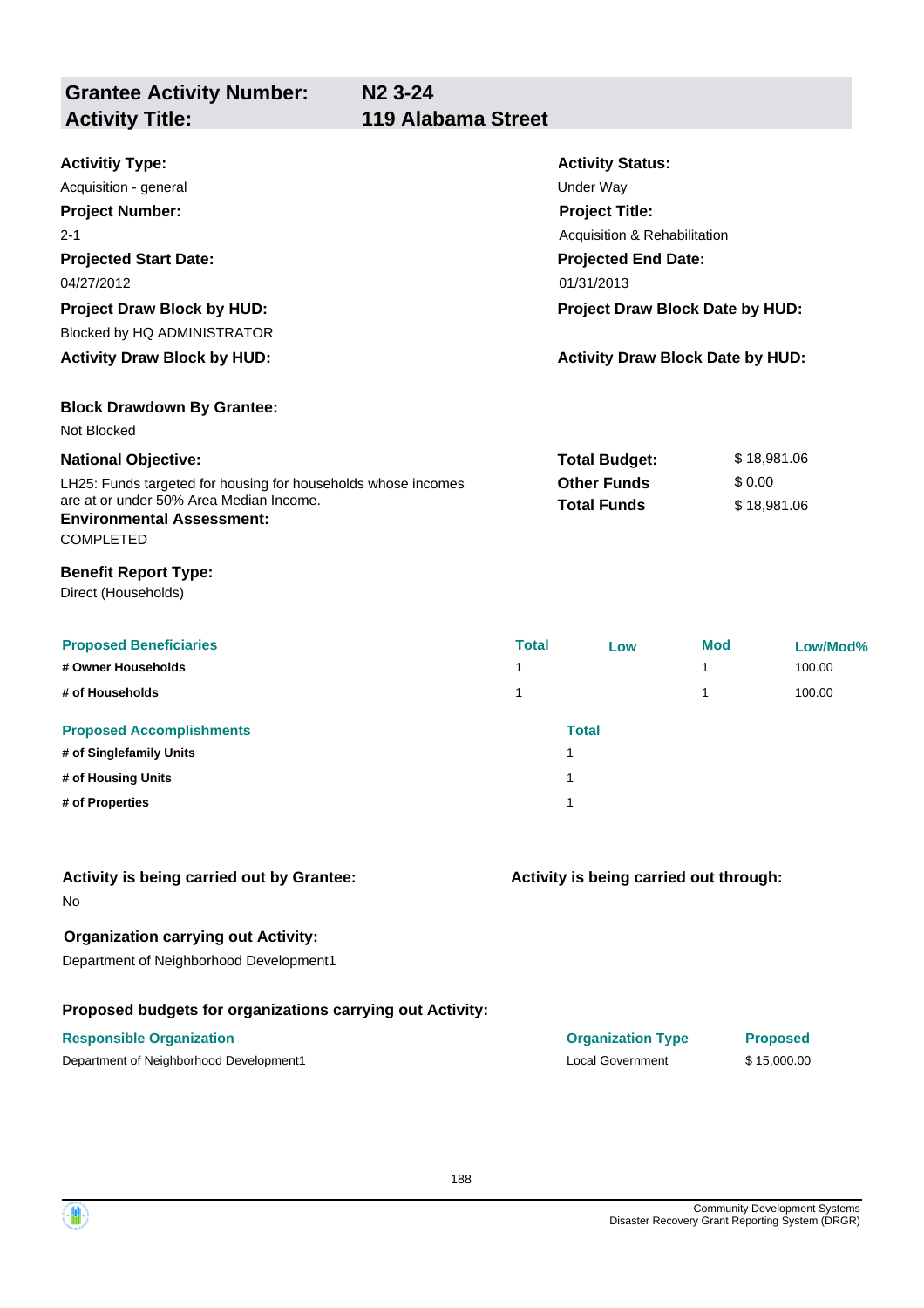119 Alabama Street

### **Activity Description:**

Mortgage writedown assistance for homebuyer of 119 Alabama Street.



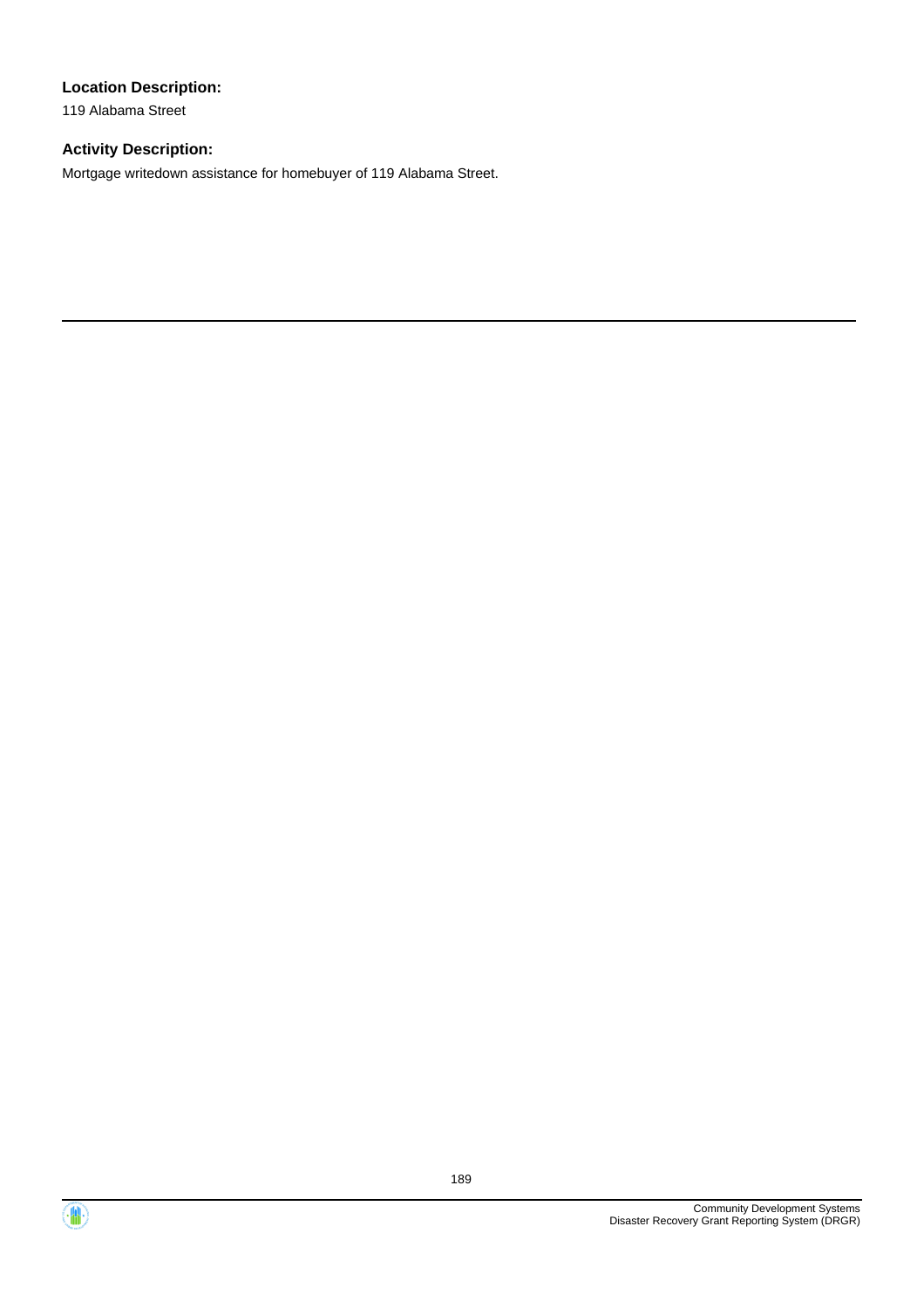**Grantee Activity Number: N2 3-25 Activity Title: 31A Circuit Street**

| <b>Activitiy Type:</b>                                       | <b>Activity Status:</b>                 |             |  |
|--------------------------------------------------------------|-----------------------------------------|-------------|--|
| Acquisition - general                                        | Under Way                               |             |  |
| <b>Project Number:</b>                                       | <b>Project Title:</b>                   |             |  |
| $2 - 1$                                                      | Acquisition & Rehabilitation            |             |  |
| <b>Projected Start Date:</b>                                 | <b>Projected End Date:</b>              |             |  |
| 05/30/2012                                                   | 02/02/2013                              |             |  |
| <b>Project Draw Block by HUD:</b>                            | <b>Project Draw Block Date by HUD:</b>  |             |  |
| Blocked by HQ ADMINISTRATOR                                  |                                         |             |  |
| <b>Activity Draw Block by HUD:</b>                           | <b>Activity Draw Block Date by HUD:</b> |             |  |
| <b>Block Drawdown By Grantee:</b>                            |                                         |             |  |
| Not Blocked                                                  |                                         |             |  |
| <b>National Objective:</b>                                   | <b>Total Budget:</b>                    | \$18,981.06 |  |
| LMMI: Low, Moderate and Middle Income National Objective for | <b>Other Funds</b>                      | \$0.00      |  |
| NSP Only                                                     | <b>Total Funds</b>                      | \$18,981.06 |  |
| <b>Environmental Assessment:</b>                             |                                         |             |  |
| <b>COMPLETED</b>                                             |                                         |             |  |
| <b>Benefit Report Type:</b>                                  |                                         |             |  |
| Direct (Households)                                          |                                         |             |  |

| <b>Proposed Beneficiaries</b>   | <b>Total</b> | Low | <b>Mod</b> | Low/Mod% |
|---------------------------------|--------------|-----|------------|----------|
| # Owner Households              |              |     |            | 100.00   |
| # of Households                 |              |     | 4          | 100.00   |
| <b>Proposed Accomplishments</b> | <b>Total</b> |     |            |          |
| # of Singlefamily Units         |              |     |            |          |
| # of Housing Units              |              |     |            |          |
| # of Properties                 |              |     |            |          |
|                                 |              |     |            |          |

| Activity is being carried out by Grantee:<br>No. | Activity is being carried out through |
|--------------------------------------------------|---------------------------------------|
| <b>Organization carrying out Activity:</b>       |                                       |
| Department of Neighborhood Development1          |                                       |

#### **Proposed budgets for organizations carrying out Activity:**

#### **Responsible Organization COVID-10 COVID-10 Organization Type Proposed**

Department of Neighborhood Development1 Local Government \$ 15,000.00

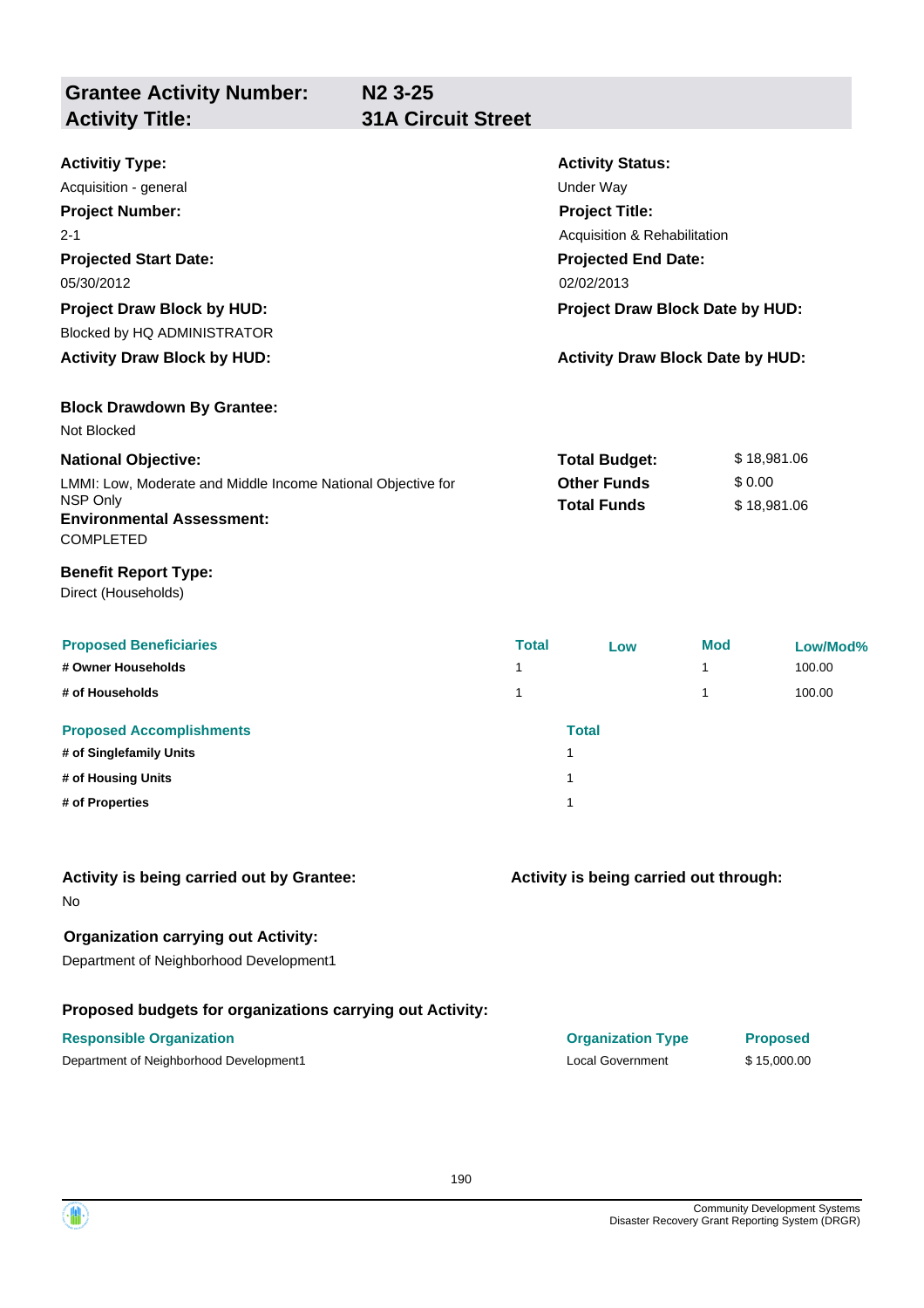31A Circuit Street Roxbury

### **Activity Description:**

Mortgage writedown assistance for first time homebuyer of 31A Circuit Street.



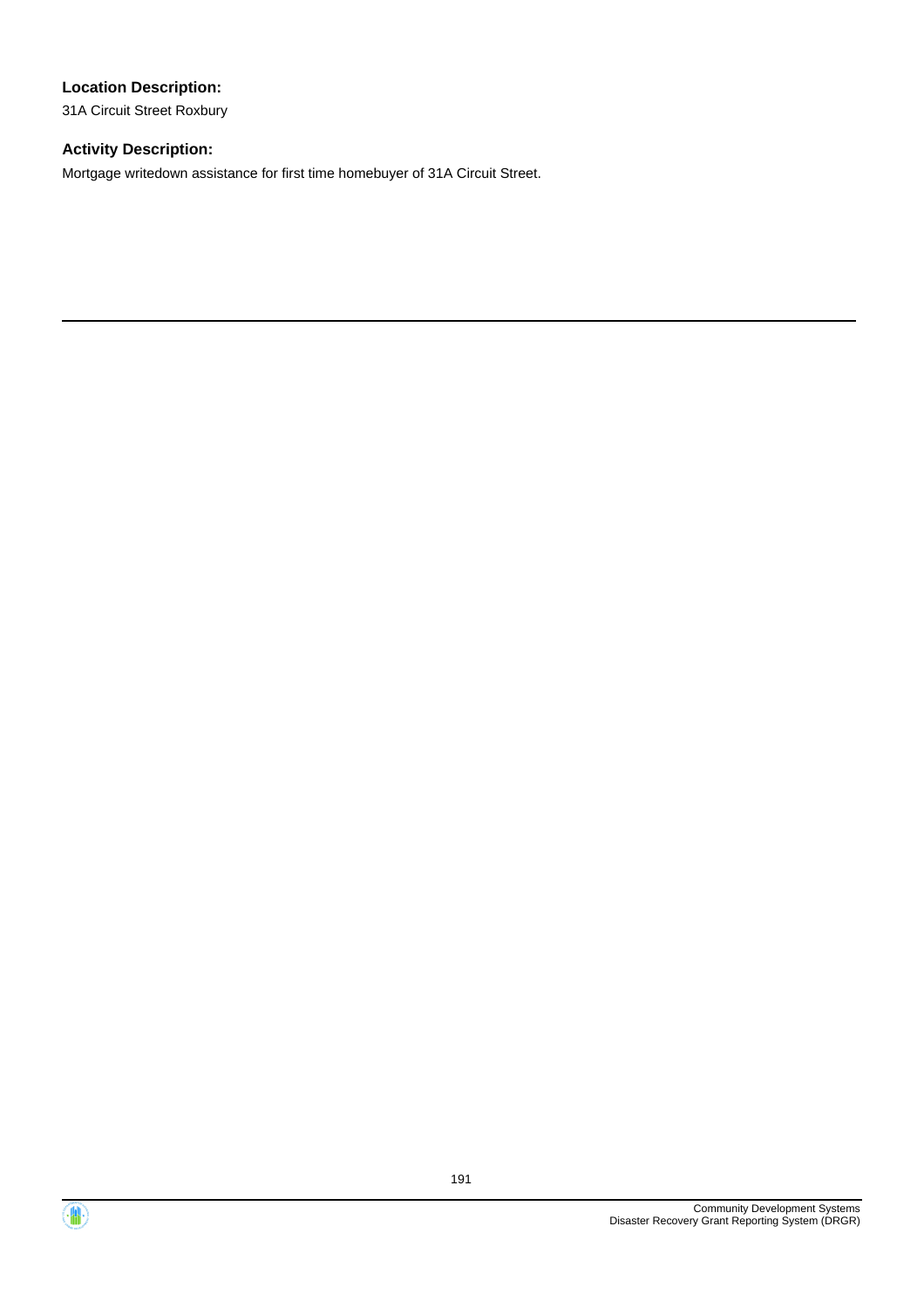**Grantee Activity Number: N2 3-26 Activity Title: 38 Woodville Street**

| <b>Activitiy Type:</b>                                       | <b>Activity Status:</b>                 |             |  |
|--------------------------------------------------------------|-----------------------------------------|-------------|--|
| Acquisition - general                                        | Under Way                               |             |  |
| <b>Project Number:</b>                                       | <b>Project Title:</b>                   |             |  |
| $2 - 1$                                                      | Acquisition & Rehabilitation            |             |  |
| <b>Projected Start Date:</b>                                 | <b>Projected End Date:</b>              |             |  |
| 06/13/2012                                                   | 02/02/2013                              |             |  |
| <b>Project Draw Block by HUD:</b>                            | <b>Project Draw Block Date by HUD:</b>  |             |  |
| Blocked by HQ ADMINISTRATOR                                  |                                         |             |  |
| <b>Activity Draw Block by HUD:</b>                           | <b>Activity Draw Block Date by HUD:</b> |             |  |
| <b>Block Drawdown By Grantee:</b>                            |                                         |             |  |
| Not Blocked                                                  |                                         |             |  |
| <b>National Objective:</b>                                   | <b>Total Budget:</b>                    | \$28,981.09 |  |
| LMMI: Low, Moderate and Middle Income National Objective for | <b>Other Funds</b>                      | \$0.00      |  |
| NSP Only<br><b>Environmental Assessment:</b>                 | <b>Total Funds</b>                      | \$28,981.09 |  |
|                                                              |                                         |             |  |

| <b>Proposed Beneficiaries</b>   | <b>Total</b> | Low          | <b>Mod</b> | Low/Mod% |
|---------------------------------|--------------|--------------|------------|----------|
| # Owner Households              | 1            |              |            | 100.00   |
| # of Households                 | 1            |              |            | 100.00   |
| <b>Proposed Accomplishments</b> |              | <b>Total</b> |            |          |
| # of Singlefamily Units         |              |              |            |          |
| # of Housing Units              |              |              |            |          |
| # of Properties                 |              |              |            |          |

| Activity is being carried out by Grantee:<br><b>No</b> | Activity is being carried out through |
|--------------------------------------------------------|---------------------------------------|
| <b>Organization carrying out Activity:</b>             |                                       |
| Department of Neighborhood Development1                |                                       |

#### **Proposed budgets for organizations carrying out Activity:**

#### **Responsible Organization COVID-10 COVID-10 Organization Type Proposed**

Department of Neighborhood Development1 Local Government \$ 25,000.00

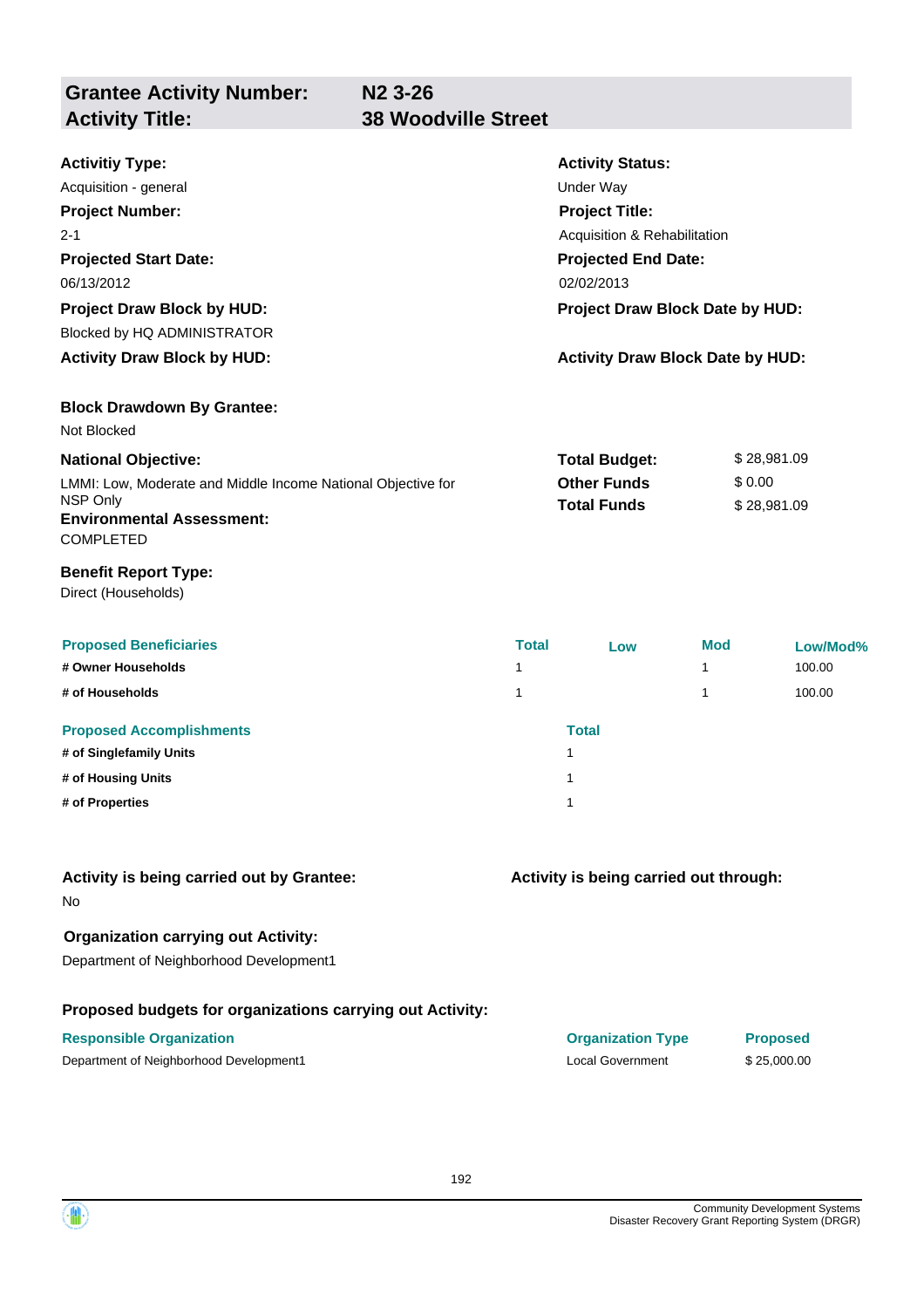38 Woodville Street #3 Roxbury.

# **Activity Description:**

Mortgage writedown assistance for a first time homebuyer.



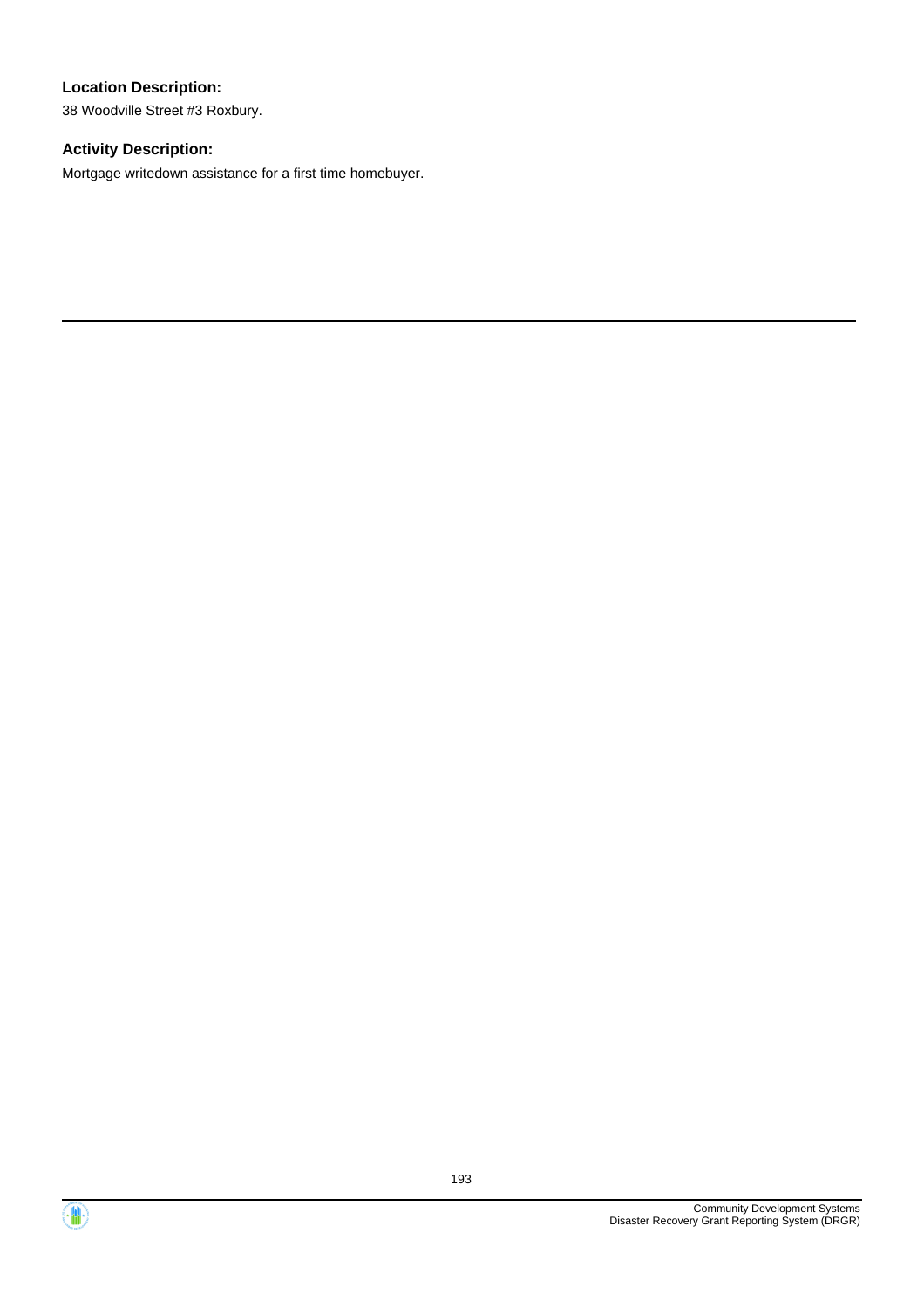**Grantee Activity Number: Projected Start Date:** LMMI: Low, Moderate and Middle Income National Objective for NSP Only **National Objective: Activity Status: Projected End Date: N2 3-28 Activitiy Type:** 08/06/2012 01/01/2013 Acquisition - general and the set of the set of the set of the Under Way **Activity Title: 38 Woodhaven Project Number:** 2-1 **Project Title:** Acquisition & Rehabilitation **Total Budget:** \$ 18,981.06 **Other Funds** \$ 0.00 **Total Funds** \$ 18,981.06 **Environmental Assessment:** COMPLETED **Proposed Beneficiaries Total Low Mod Low/Mod% # Owner Households** 1 1 100.00 **# of Households** 1 1 100.00 **Proposed Accomplishments Total # of Singlefamily Units** 1 **# of Housing Units** 1 **# of Properties** 1 **Activity is being carried out through:** No **Activity is being carried out by Grantee: Organization carrying out Activity:** Department of Neighborhood Development1 Direct (Households) **Benefit Report Type: Project Draw Block by HUD: Project Draw Block Date by HUD:** Blocked by HQ ADMINISTRATOR **Activity Draw Block by HUD: Activity Draw Block Date by HUD: Block Drawdown By Grantee:** Not Blocked

#### **Proposed budgets for organizations carrying out Activity:**

#### **Responsible Organization Organization Type Proposed**

Department of Neighborhood Development1 and the community of Neighborhood Development \$ 15,000.00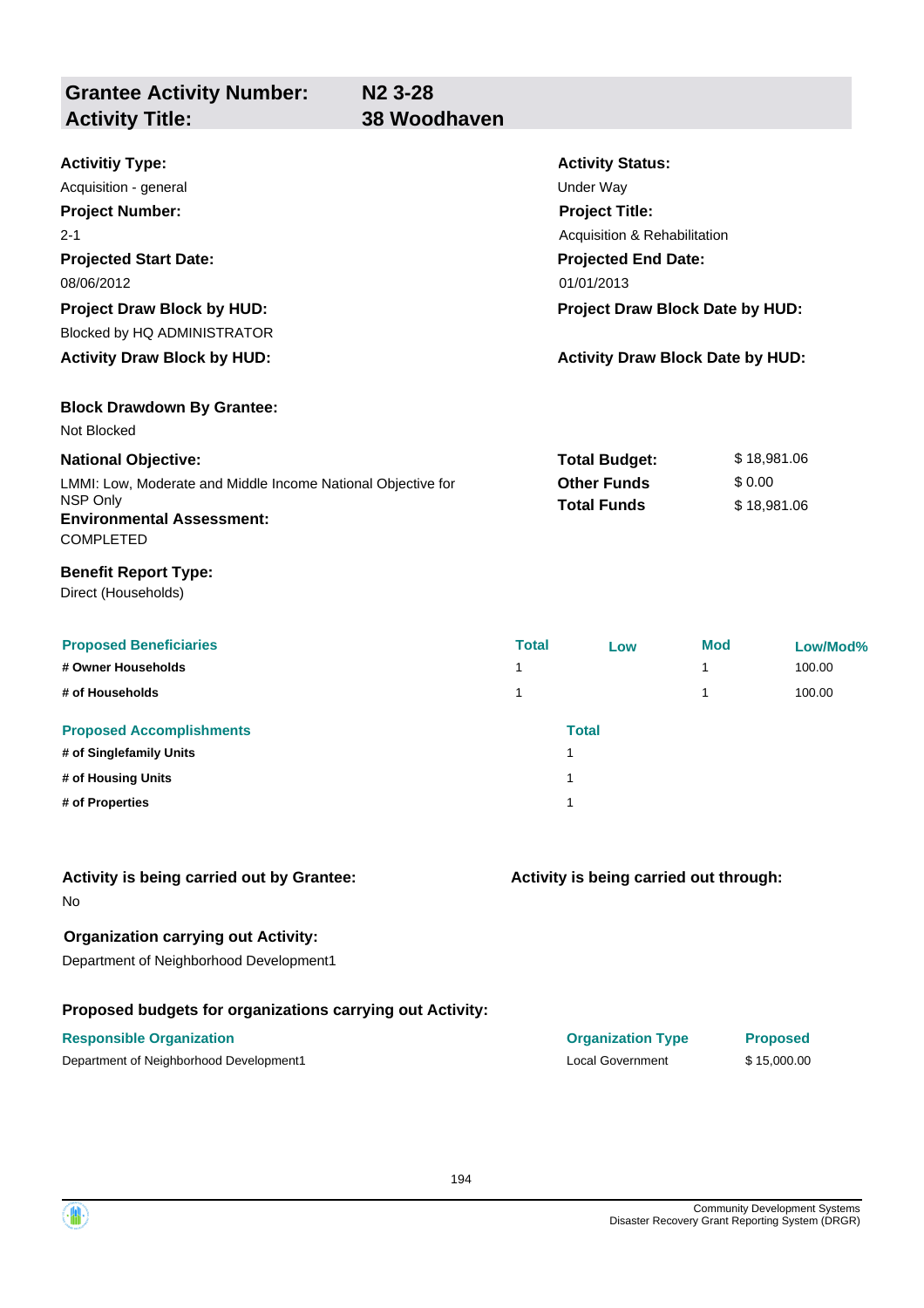38 Woodhaven, Mattapan

# **Activity Description:**

Mortgage writedown assistance for homebuyer of 38 Woodhaven, a single family.



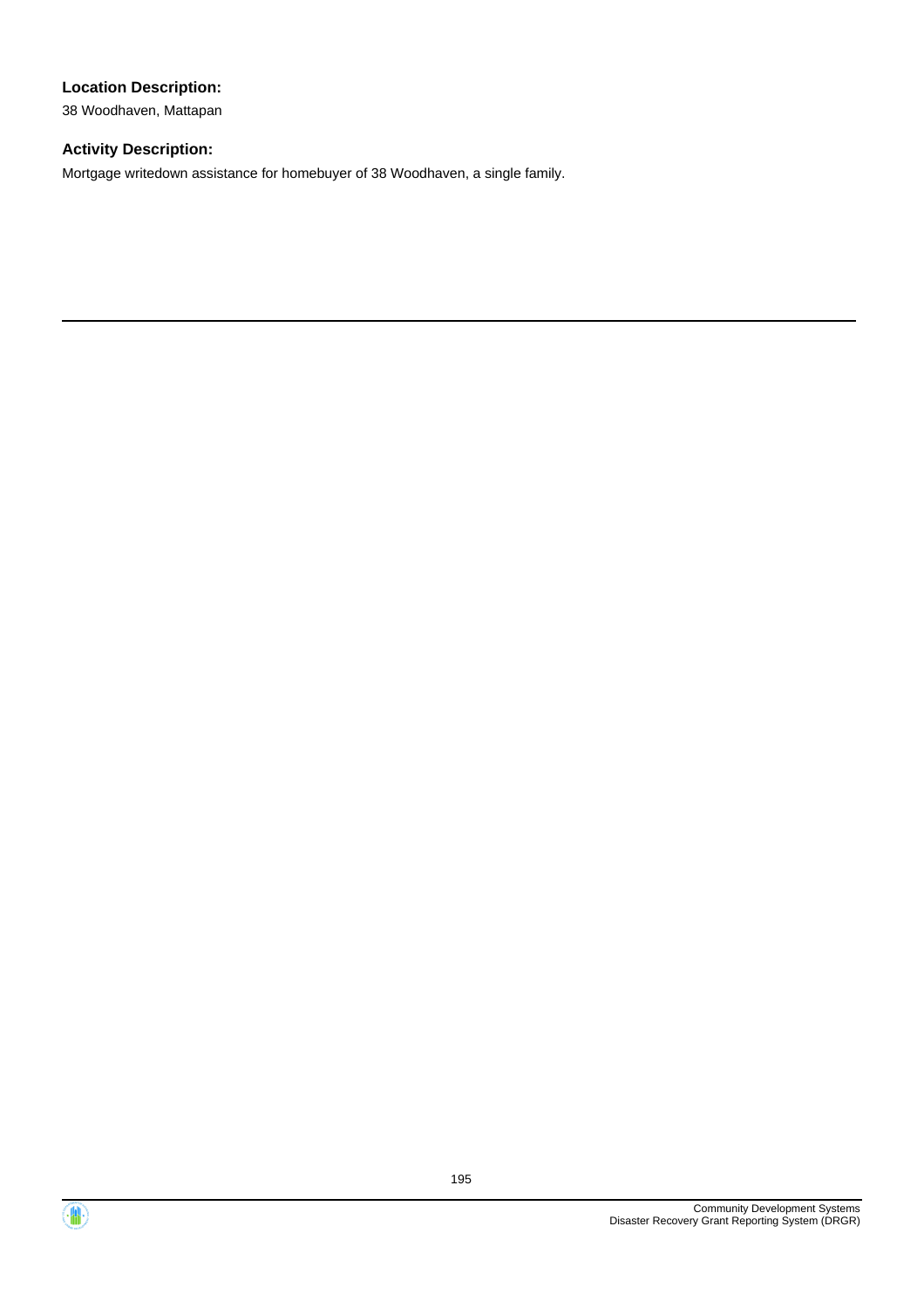**Grantee Activity Number: Activity Title: 38 Seminole Street**

**N2 3-29**

| <b>Activitiy Type:</b>                                                                |              | <b>Activity Status:</b>                 |     |                 |          |  |
|---------------------------------------------------------------------------------------|--------------|-----------------------------------------|-----|-----------------|----------|--|
| Acquisition - general                                                                 |              | Under Way                               |     |                 |          |  |
| <b>Project Number:</b>                                                                |              | <b>Project Title:</b>                   |     |                 |          |  |
| $2 - 1$                                                                               |              | Acquisition & Rehabilitation            |     |                 |          |  |
| <b>Projected Start Date:</b>                                                          |              | <b>Projected End Date:</b>              |     |                 |          |  |
| 08/27/2012                                                                            |              | 02/02/2013                              |     |                 |          |  |
| <b>Project Draw Block by HUD:</b>                                                     |              | <b>Project Draw Block Date by HUD:</b>  |     |                 |          |  |
| Blocked by HQ ADMINISTRATOR                                                           |              |                                         |     |                 |          |  |
| <b>Activity Draw Block by HUD:</b>                                                    |              | <b>Activity Draw Block Date by HUD:</b> |     |                 |          |  |
| <b>Block Drawdown By Grantee:</b>                                                     |              |                                         |     |                 |          |  |
| Not Blocked                                                                           |              |                                         |     |                 |          |  |
| <b>National Objective:</b>                                                            |              | <b>Total Budget:</b>                    |     | \$18,981.06     |          |  |
| LMMI: Low, Moderate and Middle Income National Objective for                          |              | <b>Other Funds</b>                      |     | \$0.00          |          |  |
| NSP Only                                                                              |              | <b>Total Funds</b>                      |     | \$18,981.06     |          |  |
| <b>Environmental Assessment:</b><br><b>COMPLETED</b>                                  |              |                                         |     |                 |          |  |
| <b>Benefit Report Type:</b><br>Direct (Households)                                    |              |                                         |     |                 |          |  |
| <b>Proposed Beneficiaries</b>                                                         | <b>Total</b> | Low                                     | Mod |                 | Low/Mod% |  |
| # Owner Households                                                                    | 1            |                                         | 1   |                 | 100.00   |  |
| # of Households                                                                       | 1            |                                         | 1   |                 | 100.00   |  |
| <b>Proposed Accomplishments</b>                                                       |              | <b>Total</b>                            |     |                 |          |  |
| # of Singlefamily Units                                                               |              | 1                                       |     |                 |          |  |
| # of Housing Units                                                                    |              | 1                                       |     |                 |          |  |
| # of Properties                                                                       |              | 1                                       |     |                 |          |  |
| Activity is being carried out by Grantee:                                             |              | Activity is being carried out through:  |     |                 |          |  |
| No                                                                                    |              |                                         |     |                 |          |  |
| <b>Organization carrying out Activity:</b><br>Department of Neighborhood Development1 |              |                                         |     |                 |          |  |
| Proposed budgets for organizations carrying out Activity:                             |              |                                         |     |                 |          |  |
| <b>Responsible Organization</b>                                                       |              | <b>Organization Type</b>                |     | <b>Proposed</b> |          |  |
| Department of Neighborhood Development1                                               |              | <b>Local Government</b>                 |     | \$15,000.00     |          |  |
|                                                                                       |              |                                         |     |                 |          |  |

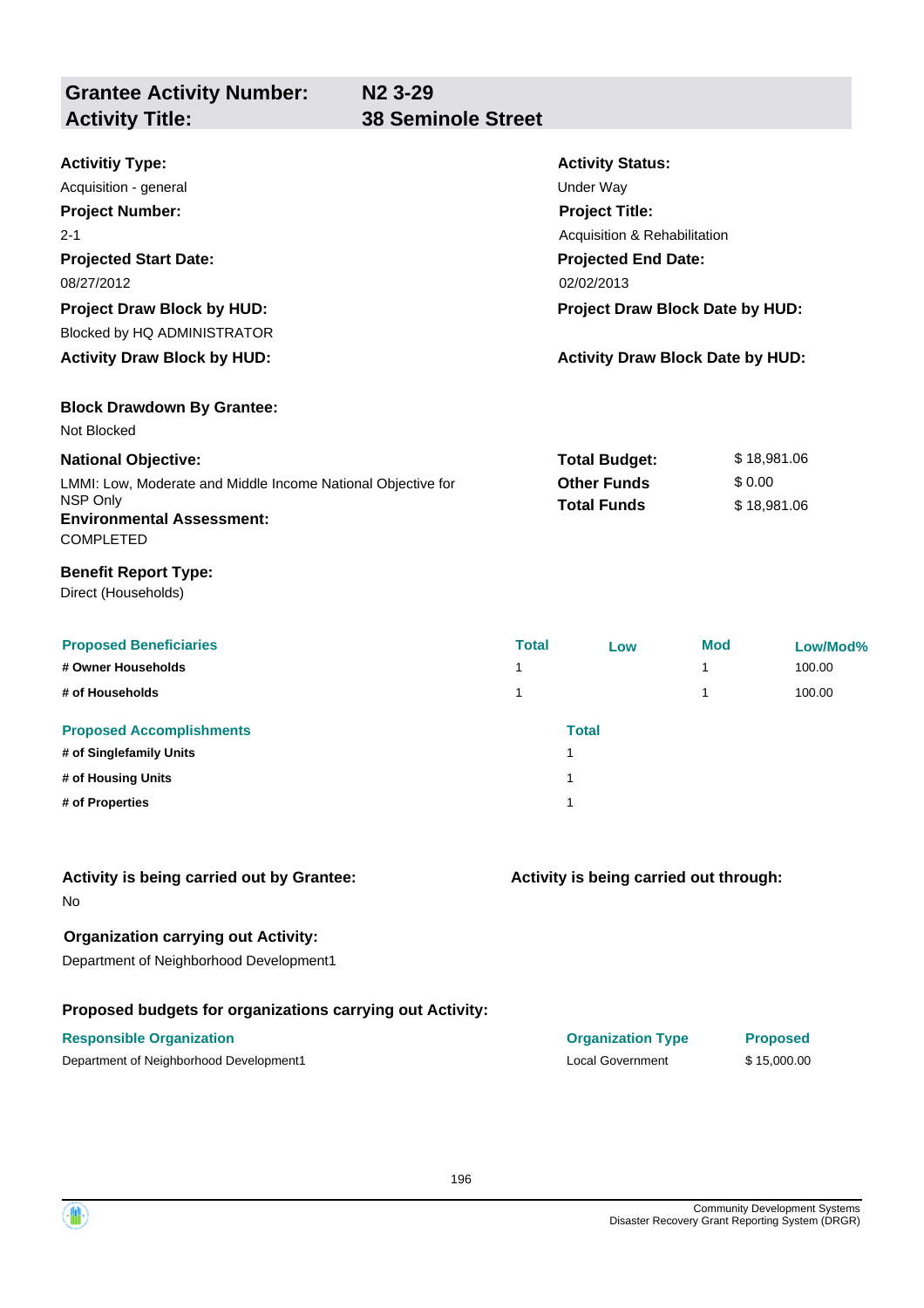38 Seminole Street

# **Activity Description:**

Mortgage write-down assistance for 38 Seminole Street



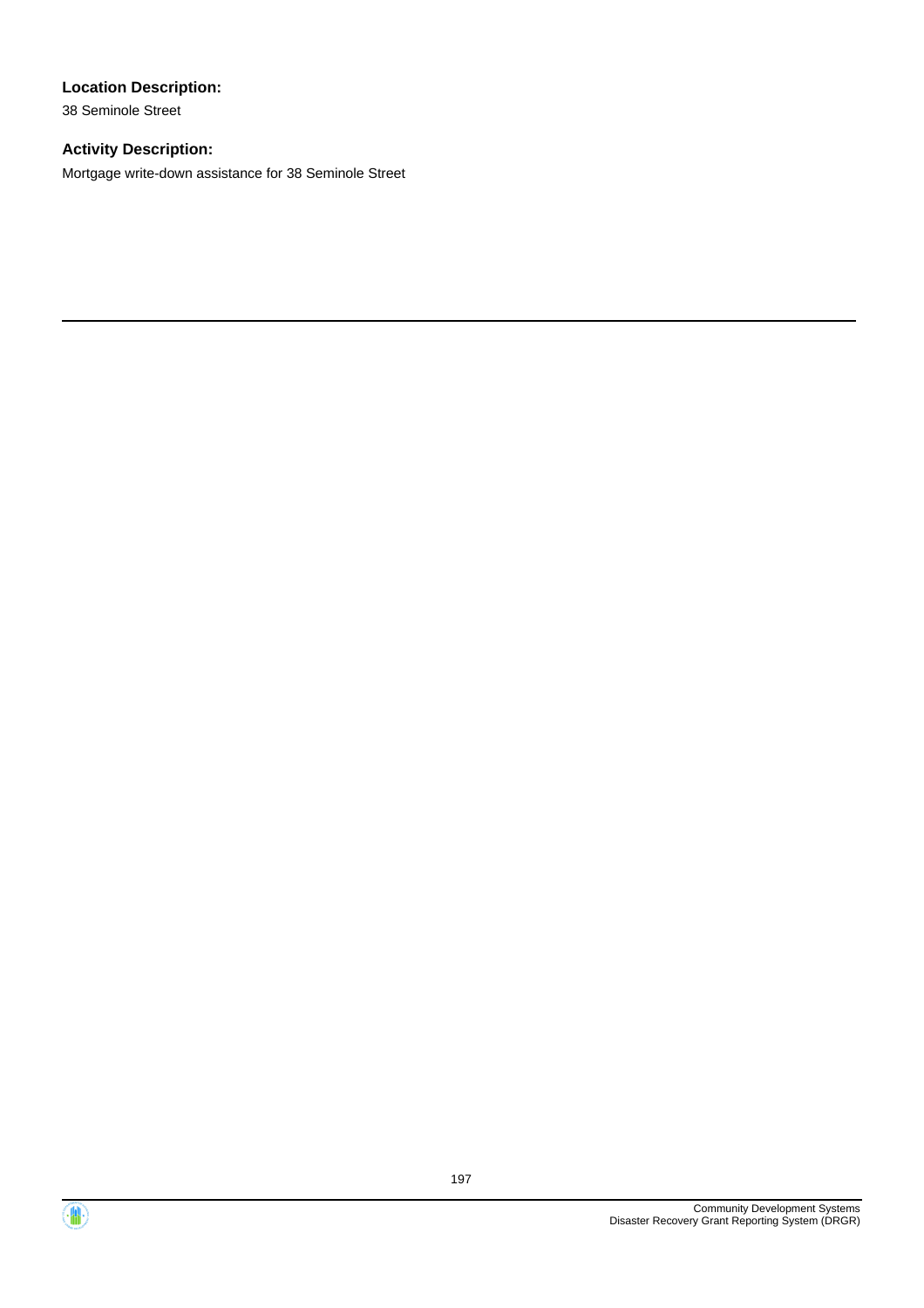**Grantee Activity Number: N2 3-30 Activity Title: 45 Brent Street**

| <b>Activitiy Type:</b>                                                   |                                 | <b>Activity Status:</b>                 |            |             |  |  |
|--------------------------------------------------------------------------|---------------------------------|-----------------------------------------|------------|-------------|--|--|
| Acquisition - general                                                    |                                 | <b>Under Way</b>                        |            |             |  |  |
| <b>Project Number:</b>                                                   |                                 | <b>Project Title:</b>                   |            |             |  |  |
| 2-1                                                                      |                                 | Acquisition & Rehabilitation            |            |             |  |  |
| <b>Projected Start Date:</b>                                             |                                 | <b>Projected End Date:</b>              |            |             |  |  |
| 10/01/2012                                                               |                                 | 02/01/2013                              |            |             |  |  |
| <b>Project Draw Block by HUD:</b>                                        | Project Draw Block Date by HUD: |                                         |            |             |  |  |
| <b>Blocked by HQ ADMINISTRATOR</b>                                       |                                 |                                         |            |             |  |  |
| <b>Activity Draw Block by HUD:</b>                                       |                                 | <b>Activity Draw Block Date by HUD:</b> |            |             |  |  |
| <b>Block Drawdown By Grantee:</b>                                        |                                 |                                         |            |             |  |  |
| Not Blocked                                                              |                                 |                                         |            |             |  |  |
| <b>National Objective:</b>                                               |                                 | <b>Total Budget:</b>                    |            | \$18,981.06 |  |  |
| LMMI: Low, Moderate and Middle Income National Objective for<br>NSP Only |                                 | <b>Other Funds</b>                      | \$0.00     |             |  |  |
| <b>Environmental Assessment:</b><br>COMPLETED                            |                                 | <b>Total Funds</b>                      |            | \$18,981.06 |  |  |
| <b>Benefit Report Type:</b><br>Direct (Households)                       |                                 |                                         |            |             |  |  |
| <b>Proposed Beneficiaries</b>                                            | <b>Total</b>                    | Low                                     | <b>Mod</b> | Low/Mod%    |  |  |

| # Owner Households              |              | 100.00 |
|---------------------------------|--------------|--------|
| # of Households                 |              | 100.00 |
| <b>Proposed Accomplishments</b> | <b>Total</b> |        |
| # of Singlefamily Units         |              |        |
| # of Housing Units              | и            |        |
| # of Properties                 | и            |        |
|                                 |              |        |

| <b>Activity is being carried out by Grantee:</b> | Activity is being carried out through: |
|--------------------------------------------------|----------------------------------------|
| No.                                              |                                        |
| <b>Organization carrying out Activity:</b>       |                                        |
| Department of Neighborhood Development1          |                                        |
|                                                  |                                        |

#### **Proposed budgets for organizations carrying out Activity:**

#### **Responsible Organization COVID-10 COVID-10 Organization Type Proposed**

Department of Neighborhood Development1 Local Government \$ 15,000.00

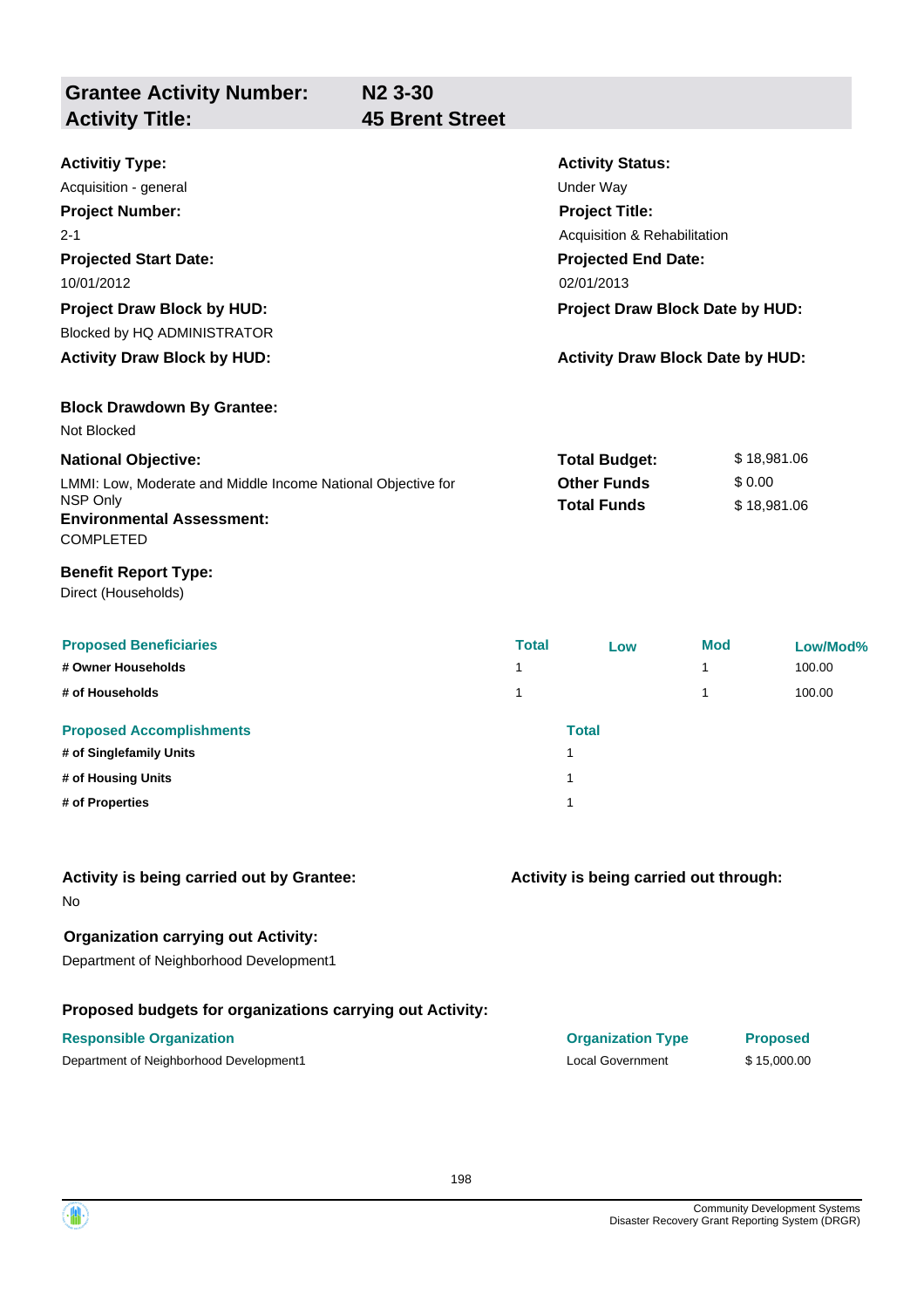45 Brent Street Dorchester

### **Activity Description:**

Mortgage writedown assistance for homebuyer of 45 Brent Street.



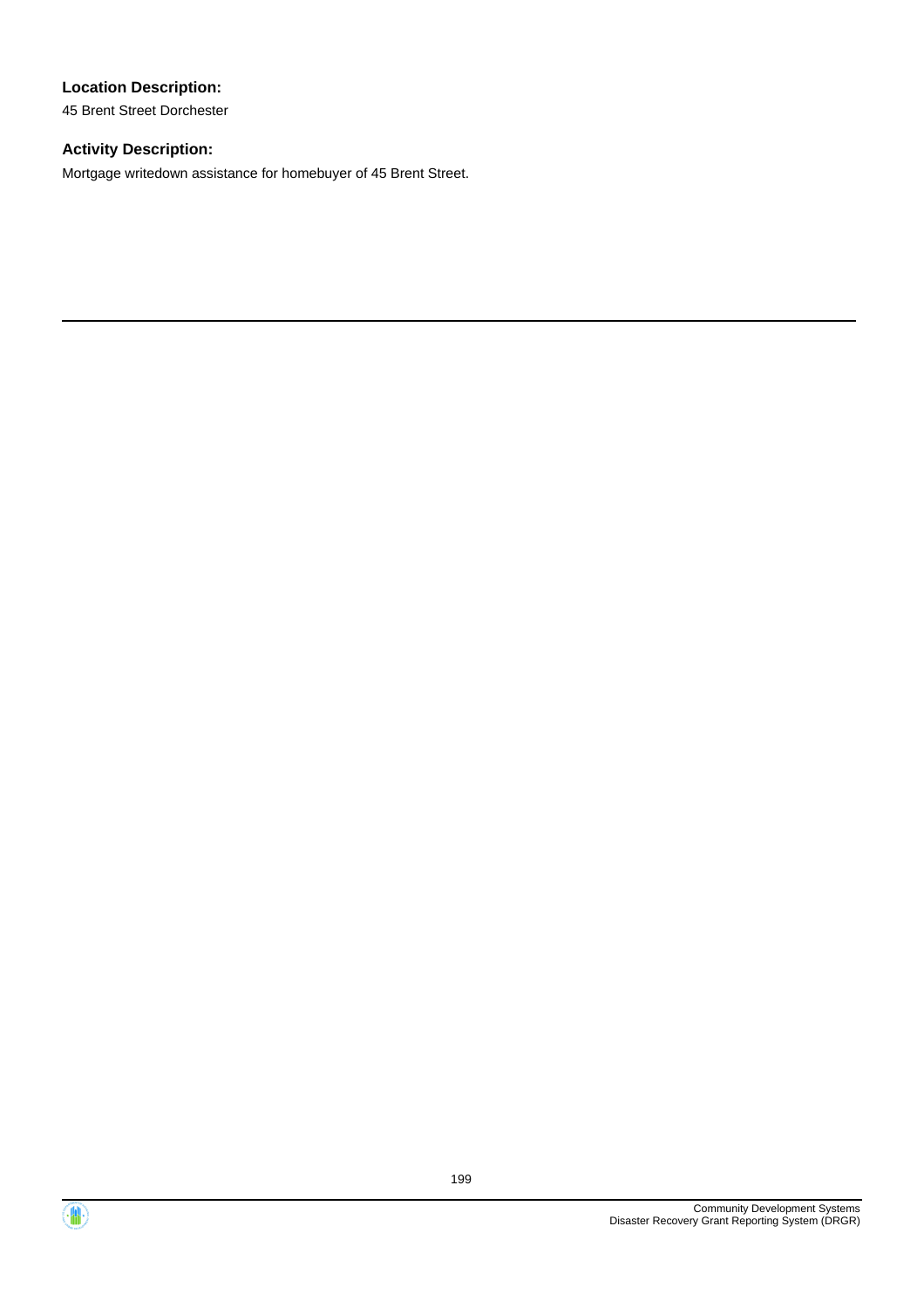**Grantee Activity Number: N2 3-31 Activity Title: 15 Catawba Street**

| <b>Activitiy Type:</b>                                       | <b>Activity Status:</b>                 |             |  |
|--------------------------------------------------------------|-----------------------------------------|-------------|--|
| Acquisition - general                                        | Under Way                               |             |  |
| <b>Project Number:</b>                                       | <b>Project Title:</b>                   |             |  |
| $2 - 1$                                                      | Acquisition & Rehabilitation            |             |  |
| <b>Projected Start Date:</b>                                 | <b>Projected End Date:</b>              |             |  |
| 11/16/2012                                                   | 02/01/2013                              |             |  |
| <b>Project Draw Block by HUD:</b>                            | <b>Project Draw Block Date by HUD:</b>  |             |  |
| Blocked by HQ ADMINISTRATOR                                  |                                         |             |  |
| <b>Activity Draw Block by HUD:</b>                           | <b>Activity Draw Block Date by HUD:</b> |             |  |
| <b>Block Drawdown By Grantee:</b>                            |                                         |             |  |
| Not Blocked                                                  |                                         |             |  |
| <b>National Objective:</b>                                   | <b>Total Budget:</b>                    | \$18,981.06 |  |
| LMMI: Low, Moderate and Middle Income National Objective for | <b>Other Funds</b>                      | \$0.00      |  |
| NSP Only                                                     | <b>Total Funds</b>                      | \$18,981.06 |  |
| <b>Environmental Assessment:</b>                             |                                         |             |  |
| <b>COMPLETED</b>                                             |                                         |             |  |

# **Benefit Report Type:**

Direct (Households)

| <b>Proposed Beneficiaries</b>   | <b>Total</b> | Low | <b>Mod</b> | Low/Mod% |
|---------------------------------|--------------|-----|------------|----------|
| # Owner Households              | 1            |     |            | 100.00   |
| # of Households                 | 1            |     |            | 100.00   |
| <b>Proposed Accomplishments</b> | <b>Total</b> |     |            |          |
| # of Singlefamily Units         |              |     |            |          |
| # of Housing Units              |              |     |            |          |
| # of Properties                 |              |     |            |          |
|                                 |              |     |            |          |

| Activity is being carried out by Grantee: |  |
|-------------------------------------------|--|
| No                                        |  |

#### **Organization carrying out Activity:**

Department of Neighborhood Development1

#### **Proposed budgets for organizations carrying out Activity:**

#### **Responsible Organization Organization Type Proposed**

Department of Neighborhood Development1 **Local Government** \$ 15,000.00

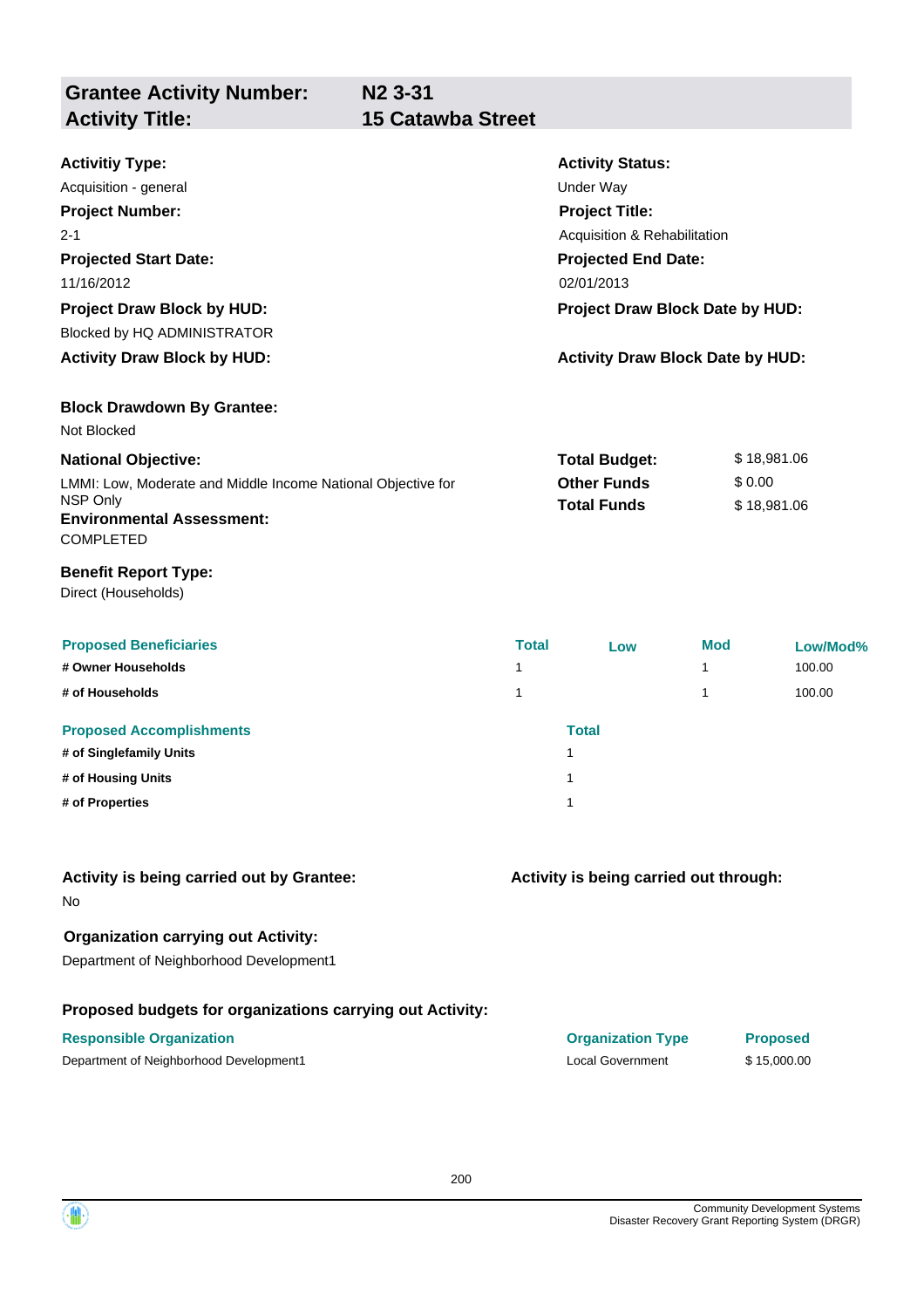15 Catawba Street

# **Activity Description:**

Mortgage writedown assistance for 15 Catawba Street.



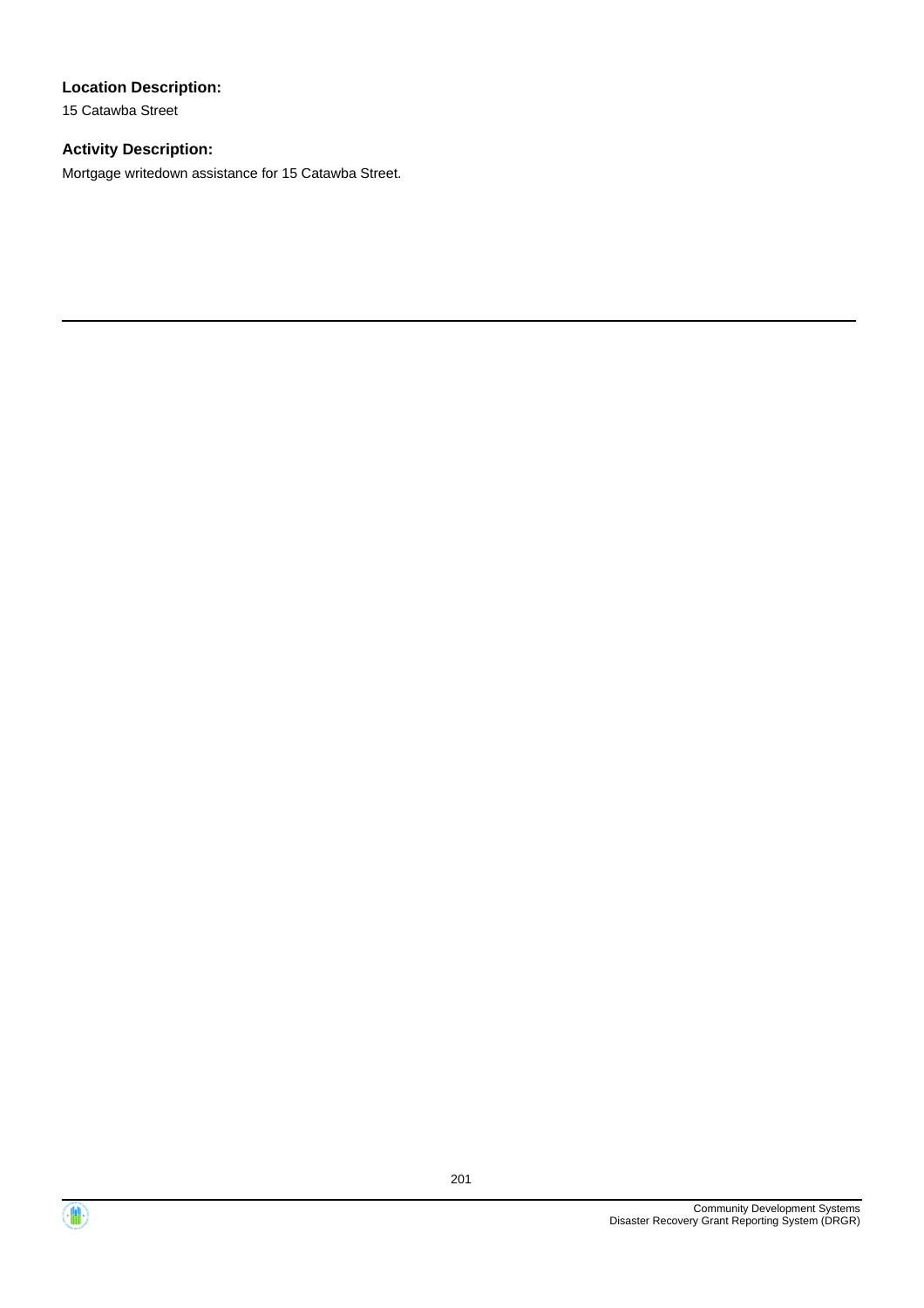**Grantee Activity Number: Projected Start Date:** LMMI: Low, Moderate and Middle Income National Objective for NSP Only **National Objective: Activity Status: Projected End Date: N2 6-01 Activitiy Type:** 09/15/2010 04/01/2011 Rehabilitation/reconstruction of residential structures example of the Under Way **Activity Title: 498 Blue Hill Avenue Project Number:** 2-1 **Project Title:** Acquisition & Rehabilitation **Total Budget:** \$ 158,415.72 **Other Funds** \$ 0.00 **Total Funds** \$ 158,415.72 **Environmental Assessment:** COMPLETED **Location Description: Proposed Beneficiaries Total Low Mod Low/Mod% # of Households** 0.0 **Proposed Accomplishments Total # of Housing Units** 1 **# of Properties** 1 **Proposed budgets for organizations carrying out Activity: Activity is being carried out through: Responsible Organization Organization Type Proposed** No **Activity is being carried out by Grantee: Organization carrying out Activity:** Department of Neighborhood Development1 Department of Neighborhood Development1 Local Government \$ 146,546.66 Direct (Households) **Benefit Report Type: Project Draw Block by HUD: Project Draw Block Date by HUD:** Blocked by HQ ADMINISTRATOR **Activity Draw Block by HUD: Activity Draw Block Date by HUD: Block Drawdown By Grantee:** Not Blocked

498 Blue Hill Avenue, Dorchester 02124

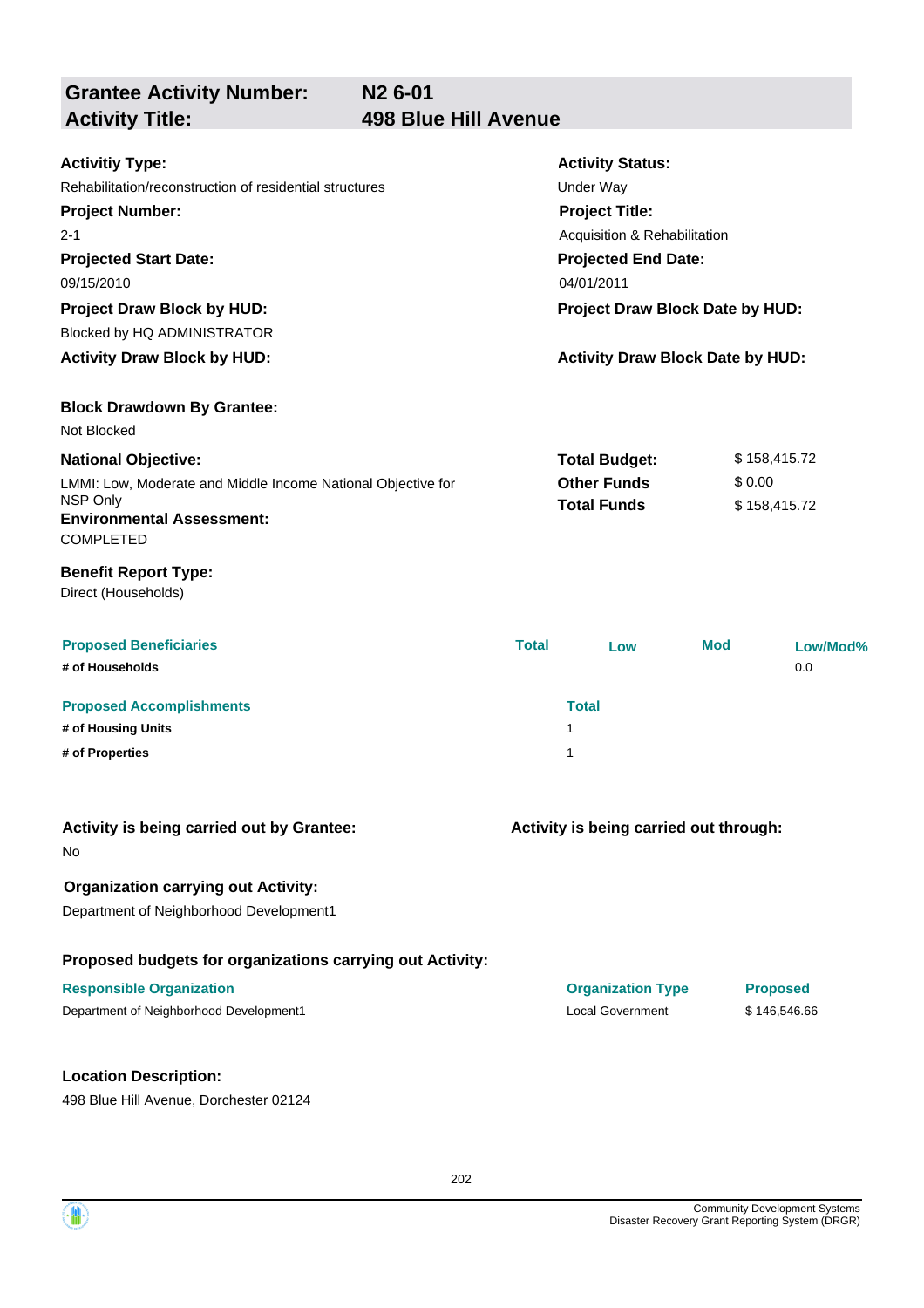# **Activity Description:**

Rehabilitation of 1 rental unit in a three family house. The other 2 rental units are reported at N2 12-01



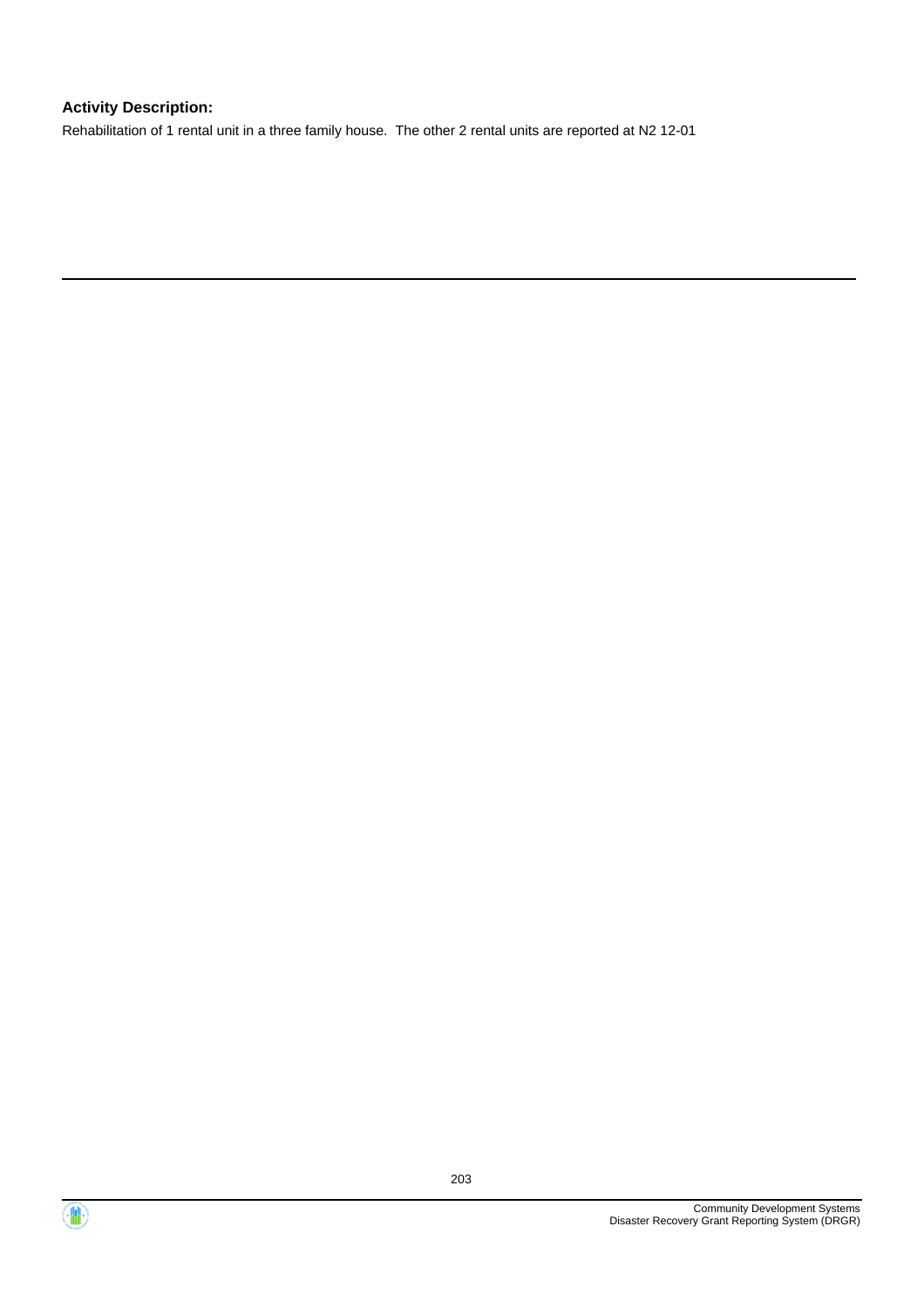**Grantee Activity Number: Activity Title: 12 Wildwood Street**

# **N2 6-02**

| <b>Activitiy Type:</b><br>Acquisition - general<br><b>Project Number:</b><br>$2 - 1$<br><b>Projected Start Date:</b><br>09/13/2010<br><b>Project Draw Block by HUD:</b><br>Blocked by HQ ADMINISTRATOR<br><b>Activity Draw Block by HUD:</b> | <b>Activity Status:</b><br><b>Under Way</b><br><b>Project Title:</b><br>Acquisition & Rehabilitation<br><b>Projected End Date:</b><br>09/13/2011<br>Project Draw Block Date by HUD:<br><b>Activity Draw Block Date by HUD:</b> |                                                                            |               |                                     |  |
|----------------------------------------------------------------------------------------------------------------------------------------------------------------------------------------------------------------------------------------------|--------------------------------------------------------------------------------------------------------------------------------------------------------------------------------------------------------------------------------|----------------------------------------------------------------------------|---------------|-------------------------------------|--|
| <b>Block Drawdown By Grantee:</b><br>Not Blocked                                                                                                                                                                                             |                                                                                                                                                                                                                                |                                                                            |               |                                     |  |
| <b>National Objective:</b><br>LMMI: Low, Moderate and Middle Income National Objective for<br>NSP Only<br><b>Environmental Assessment:</b><br><b>COMPLETED</b>                                                                               |                                                                                                                                                                                                                                | <b>Total Budget:</b><br><b>Other Funds</b><br>\$0.00<br><b>Total Funds</b> |               | \$82,114.18<br>\$82,114.18          |  |
| <b>Benefit Report Type:</b><br>Direct (Households)                                                                                                                                                                                           |                                                                                                                                                                                                                                |                                                                            |               |                                     |  |
| <b>Proposed Beneficiaries</b><br># Renter Households<br># of Households<br># of Permanent Jobs Created                                                                                                                                       | <b>Total</b><br>1<br>1                                                                                                                                                                                                         | Low                                                                        | Mod<br>1<br>1 | Low/Mod%<br>100.00<br>100.00<br>0.0 |  |
| <b>Proposed Accomplishments</b><br># of Multifamily Units<br># of Housing Units<br># of Properties                                                                                                                                           |                                                                                                                                                                                                                                | <b>Total</b><br>1<br>1<br>1                                                |               |                                     |  |
| Activity is being carried out by Grantee:<br>No                                                                                                                                                                                              |                                                                                                                                                                                                                                | Activity is being carried out through:                                     |               |                                     |  |
| <b>Organization carrying out Activity:</b><br>Department of Neighborhood Development1                                                                                                                                                        |                                                                                                                                                                                                                                |                                                                            |               |                                     |  |

#### **Proposed budgets for organizations carrying out Activity:**

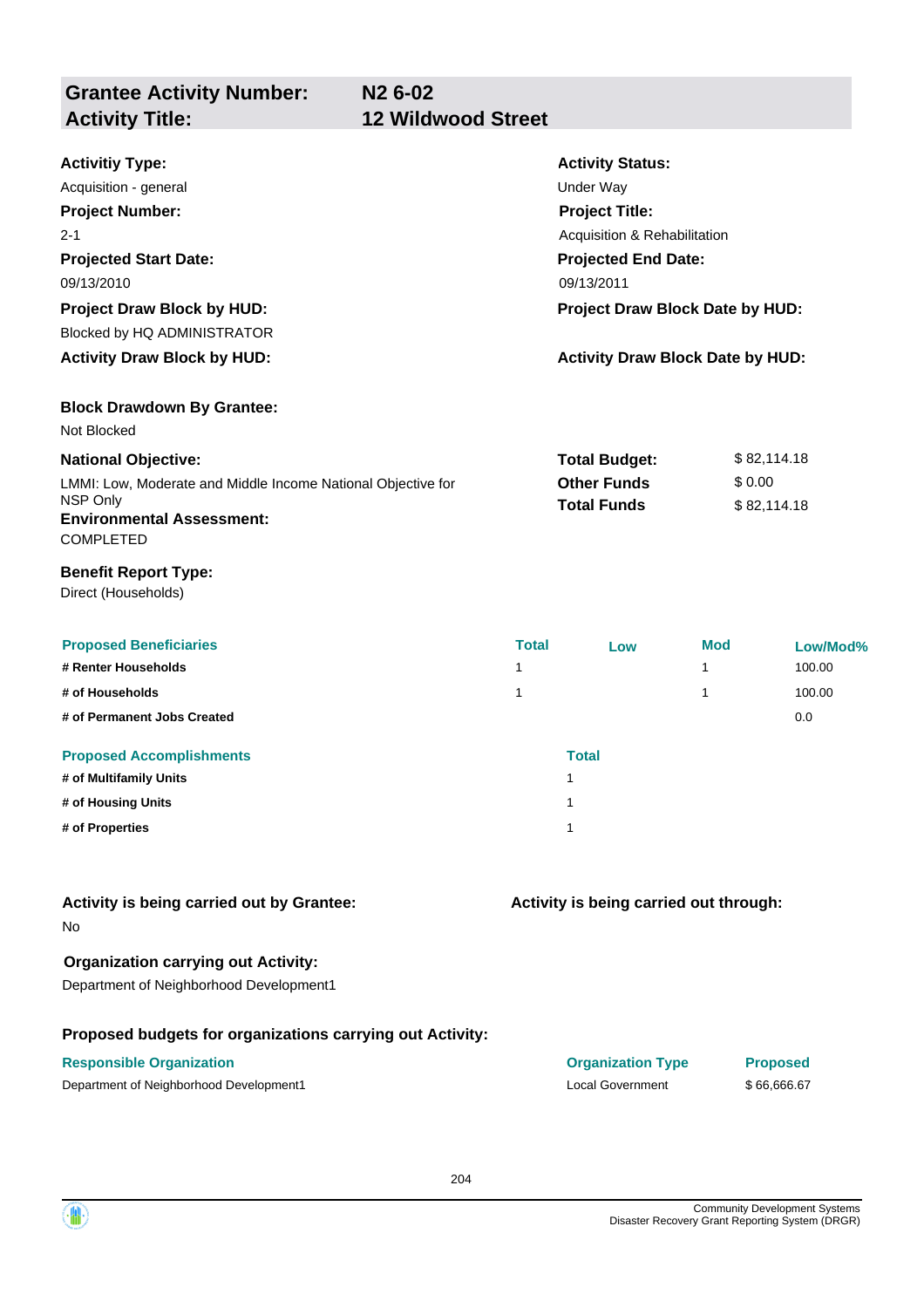12 Wildwood Street, Dorchester 02124

#### **Activity Description:**

Acquisition of the 3 family REO property to be used for rental housing. 2 of the units are VLI and reported under N2 12-05



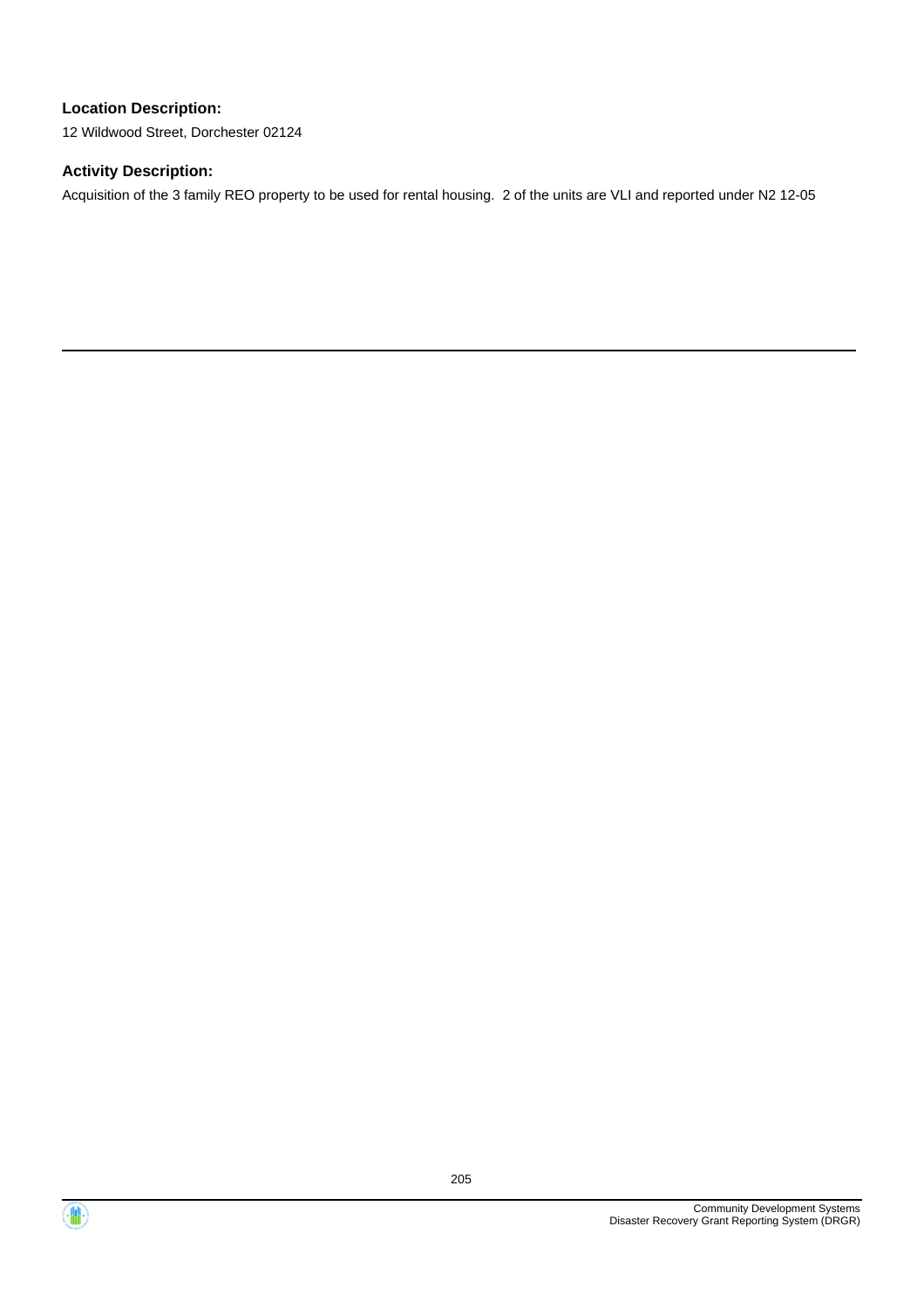**Grantee Activity Number: Projected Start Date:** LMMI: Low, Moderate and Middle Income National Objective for NSP Only **National Objective: Activity Status: Projected End Date: N2 6-03 Activitiy Type:** 02/15/2011 08/15/2012 Rehabilitation/reconstruction of residential structures example of the Under Way **Activity Title: COMPLETED- 17 Dunlap Street Project Number:** 2-1 **Project Title:** Acquisition & Rehabilitation **Total Budget:** \$ 85,624.52 **Other Funds** \$ 0.00 **Total Funds** \$ 85,624.52 **Environmental Assessment:** COMPLETED **Project Draw Block by HUD: Project Draw Block Date by HUD:** Blocked by HQ ADMINISTRATOR **Activity Draw Block by HUD: Activity Draw Block Date by HUD: Block Drawdown By Grantee:** Not Blocked

**Benefit Report Type:**

Direct (Households)

| <b>Proposed Beneficiaries</b>   | <b>Total</b> | Low          | Mod | Low/Mod% |
|---------------------------------|--------------|--------------|-----|----------|
| # Renter Households             | 4            |              | 1   | 100.00   |
| # of Households                 | 4            |              |     | 100.00   |
| <b>Proposed Accomplishments</b> |              | <b>Total</b> |     |          |
| # of Singlefamily Units         | 1            |              |     |          |
| # of Housing Units              |              |              |     |          |
| # of Properties                 | 4            |              |     |          |
|                                 |              |              |     |          |

| Activity is being carried out by Grantee: |  |
|-------------------------------------------|--|
| No                                        |  |

#### **Organization carrying out Activity:**

Department of Neighborhood Development1

#### **Proposed budgets for organizations carrying out Activity:**

#### **Responsible Organization Organization Type Proposed**

Department of Neighborhood Development1 and the community of Neighborhood Development \$ 76,036.33

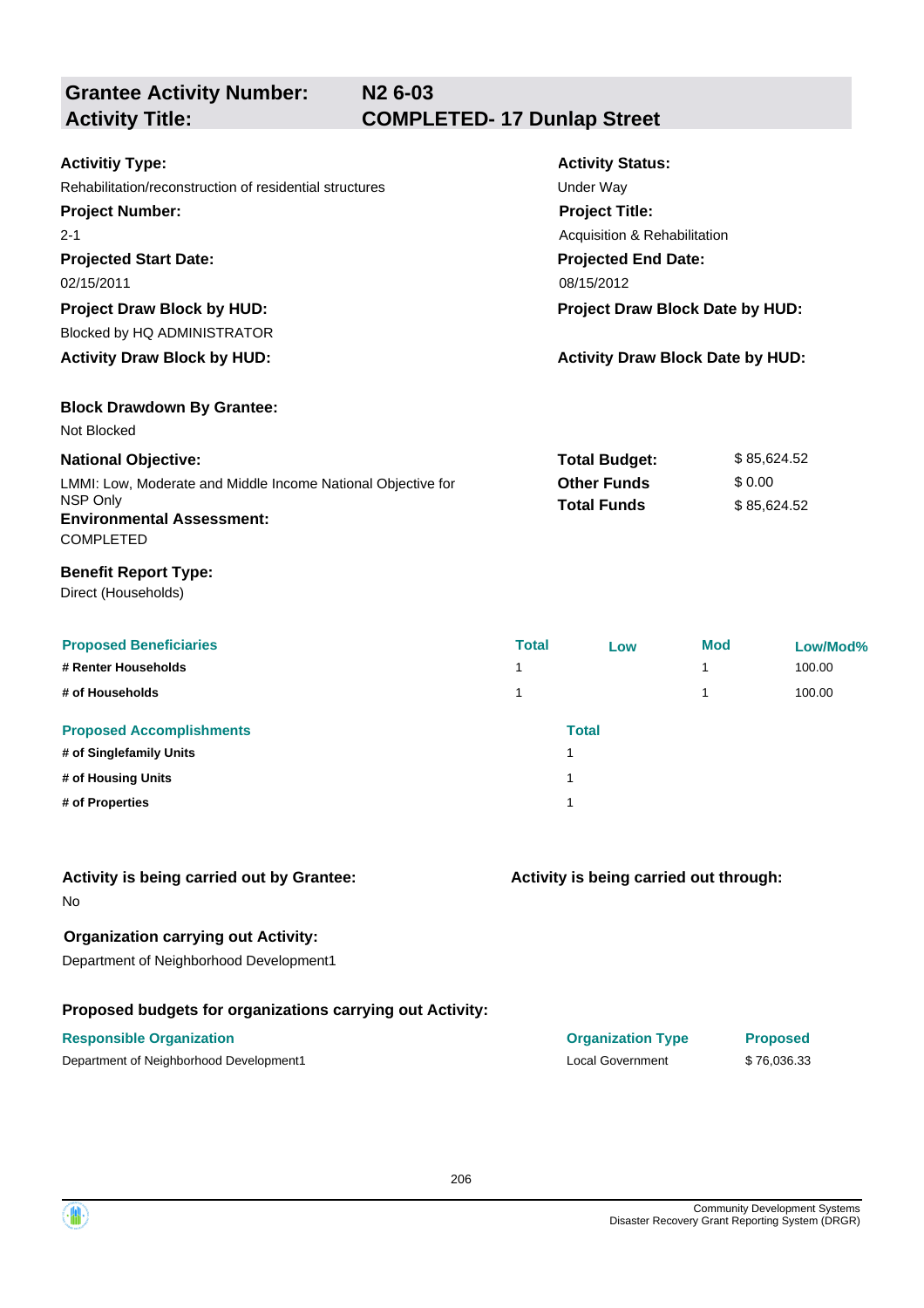17 Dunlap Street Dorchester 02124

#### **Activity Description:**

Interior and exterior rehab work on a vacant and foreclosed 3 family REO property. This is one unit. The other two units are VLI and reported at N2 12-08.



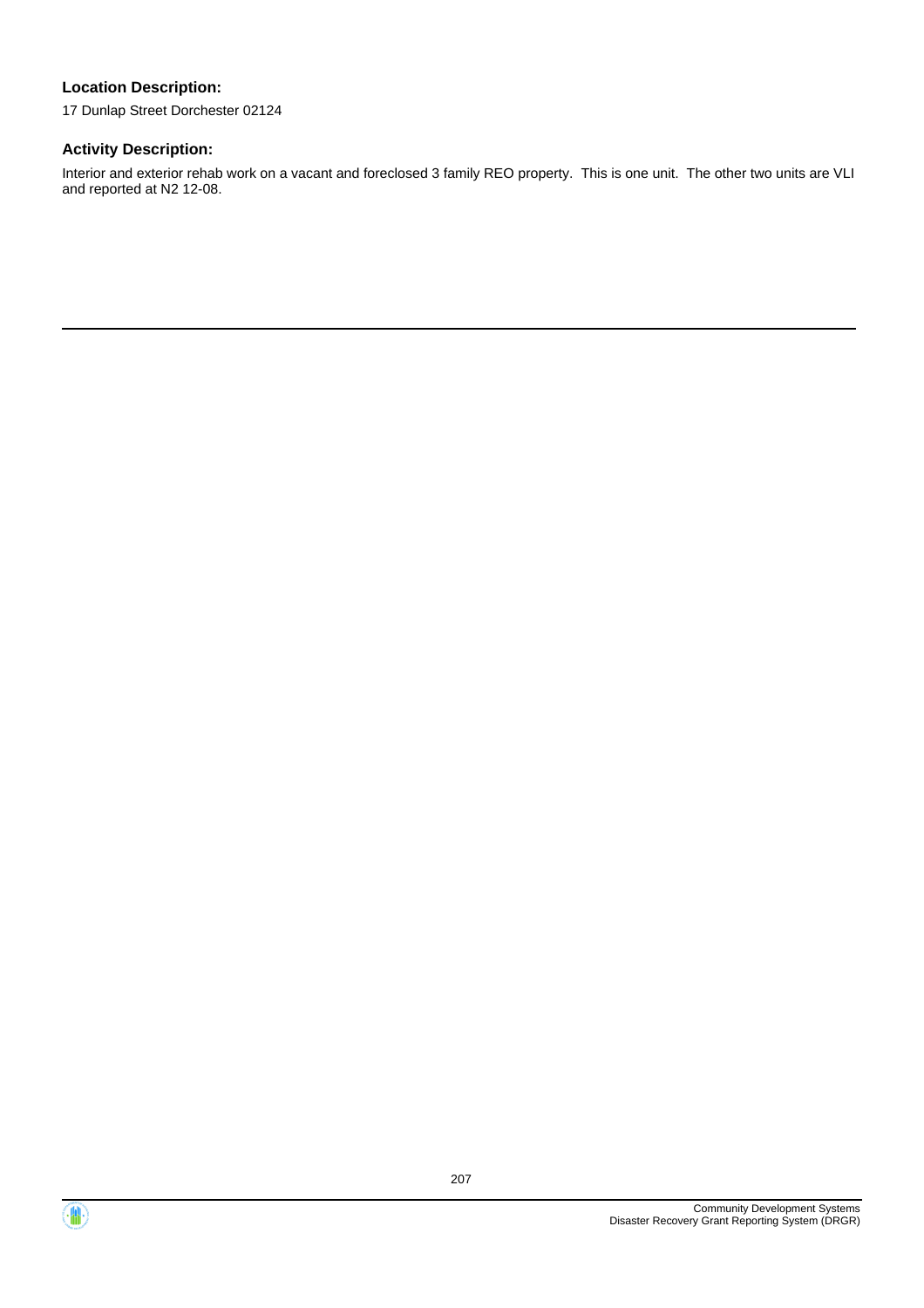**Grantee Activity Number: Projected Start Date:** LMMI: Low, Moderate and Middle Income National Objective for NSP Only **National Objective: Activity Status: Projected End Date: N2 6-04 Activitiy Type:** 03/25/2011 06/25/2011 Rehabilitation/reconstruction of residential structures example of the Under Way **Activity Title: 35 Nightingale Street Project Number:** 2-1 **Project Title:** Acquisition & Rehabilitation **Total Budget:** \$ 53,230.35 **Other Funds** \$ 0.00 **Total Funds** \$ 53,230.35 **Environmental Assessment:** COMPLETED **Proposed Beneficiaries Total Low Mod Low/Mod% # Renter Households** 1 1 100.00 **# of Households** 1 1 100.00 **Proposed Accomplishments Total # of Singlefamily Units** 1 **# of Housing Units** 1 **Proposed budgets for organizations carrying out Activity: Activity is being carried out through:** No **Activity is being carried out by Grantee: Organization carrying out Activity:** Department of Neighborhood Development1 Direct (Households) **Benefit Report Type: Project Draw Block by HUD: Project Draw Block Date by HUD:** Blocked by HQ ADMINISTRATOR **Activity Draw Block by HUD: Activity Draw Block Date by HUD: Block Drawdown By Grantee:** Not Blocked

**Responsible Organization Organization Type Proposed** Department of Neighborhood Development1 and the community of the community of the S 41,416.50

#### **Location Description:**

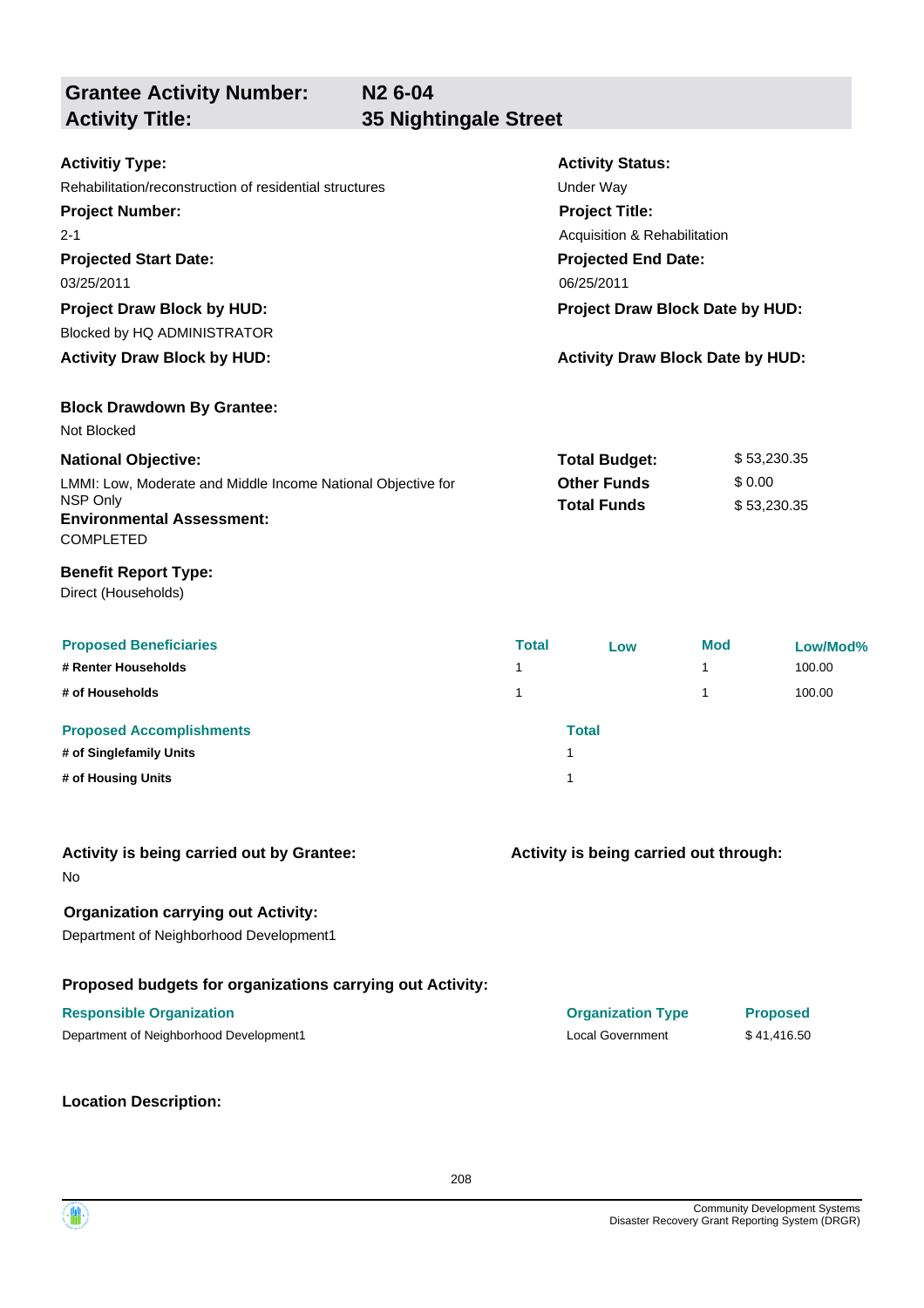35 Nightingale Street Dorchester MA 02124

#### **Activity Description:**

Rehab of 35 Nightingale Street. The other portions of the rehab are reported at N2 2-16 and N2 12-09.



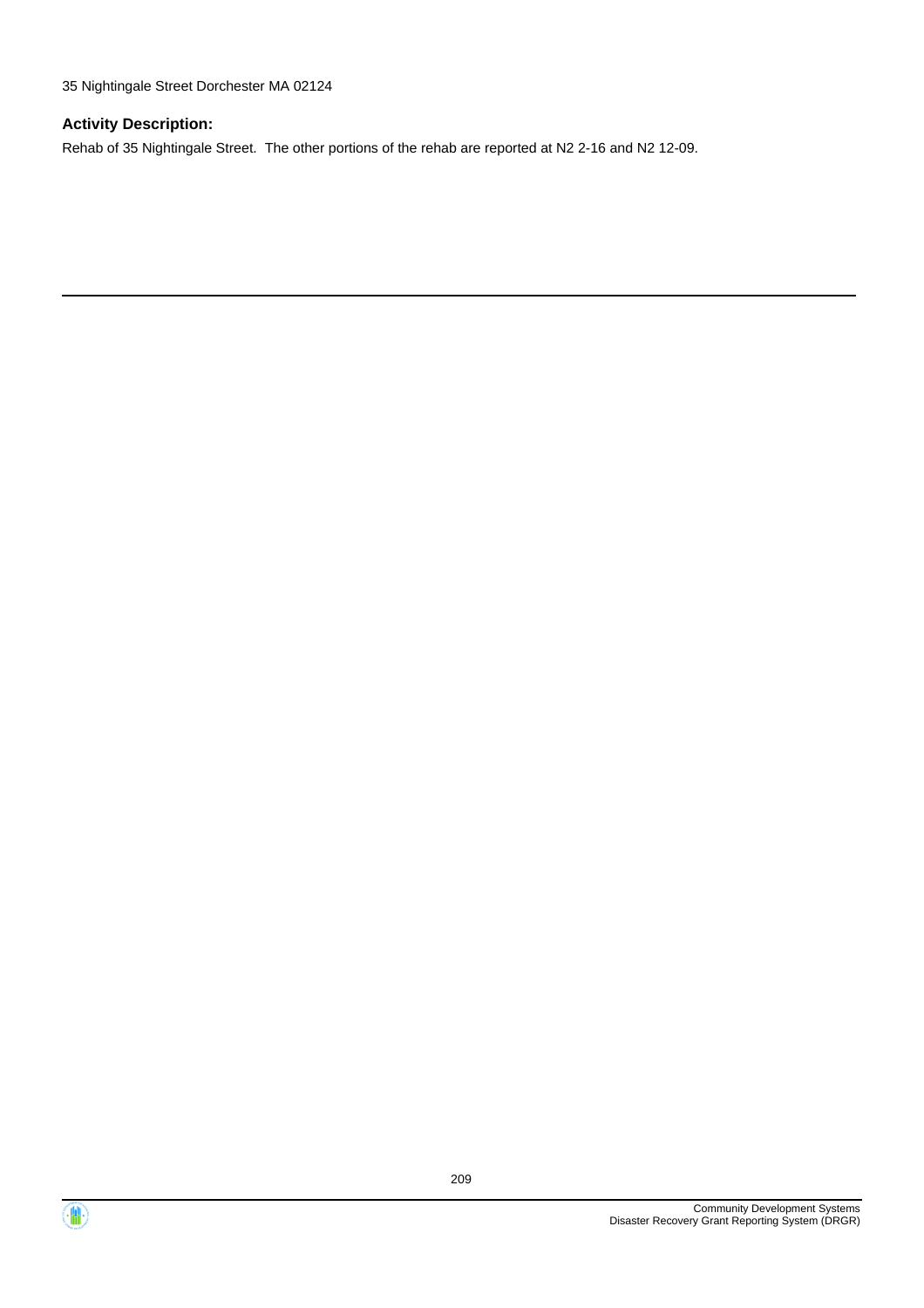**Grantee Activity Number: Projected Start Date:** LMMI: Low, Moderate and Middle Income National Objective for NSP Only **National Objective: Activity Status: Projected End Date: N2 6-05 Activitiy Type:** 03/29/2011 06/29/2012 Rehabilitation/reconstruction of residential structures example of the Under Way **Activity Title: 59 Spencer Street Project Number:** 2-1 **Project Title:** Acquisition & Rehabilitation **Total Budget:** \$ 47,473.18 **Other Funds** \$ 0.00 **Total Funds** \$47,473.18 **Environmental Assessment:** COMPLETED **Proposed Beneficiaries Total Low Mod Low/Mod% # Renter Households** 1 1 100.00 **# of Households** 1 1 100.00 **Proposed Accomplishments Total # of Singlefamily Units** 1 **# of Housing Units** 1 **Activity is being carried out through:** No **Activity is being carried out by Grantee:** Direct (Households) **Benefit Report Type: Project Draw Block by HUD: Project Draw Block Date by HUD:** Blocked by HQ ADMINISTRATOR **Activity Draw Block by HUD: Activity Draw Block Date by HUD: Block Drawdown By Grantee:** Not Blocked

# **Organization carrying out Activity:**

Department of Neighborhood Development1

#### **Proposed budgets for organizations carrying out Activity:**

| <b>Responsible Organization</b>         | <b>Organization Type</b> | <b>Proposed</b> |
|-----------------------------------------|--------------------------|-----------------|
| Department of Neighborhood Development1 | Local Government         | \$75.603.00     |

# **Location Description:**

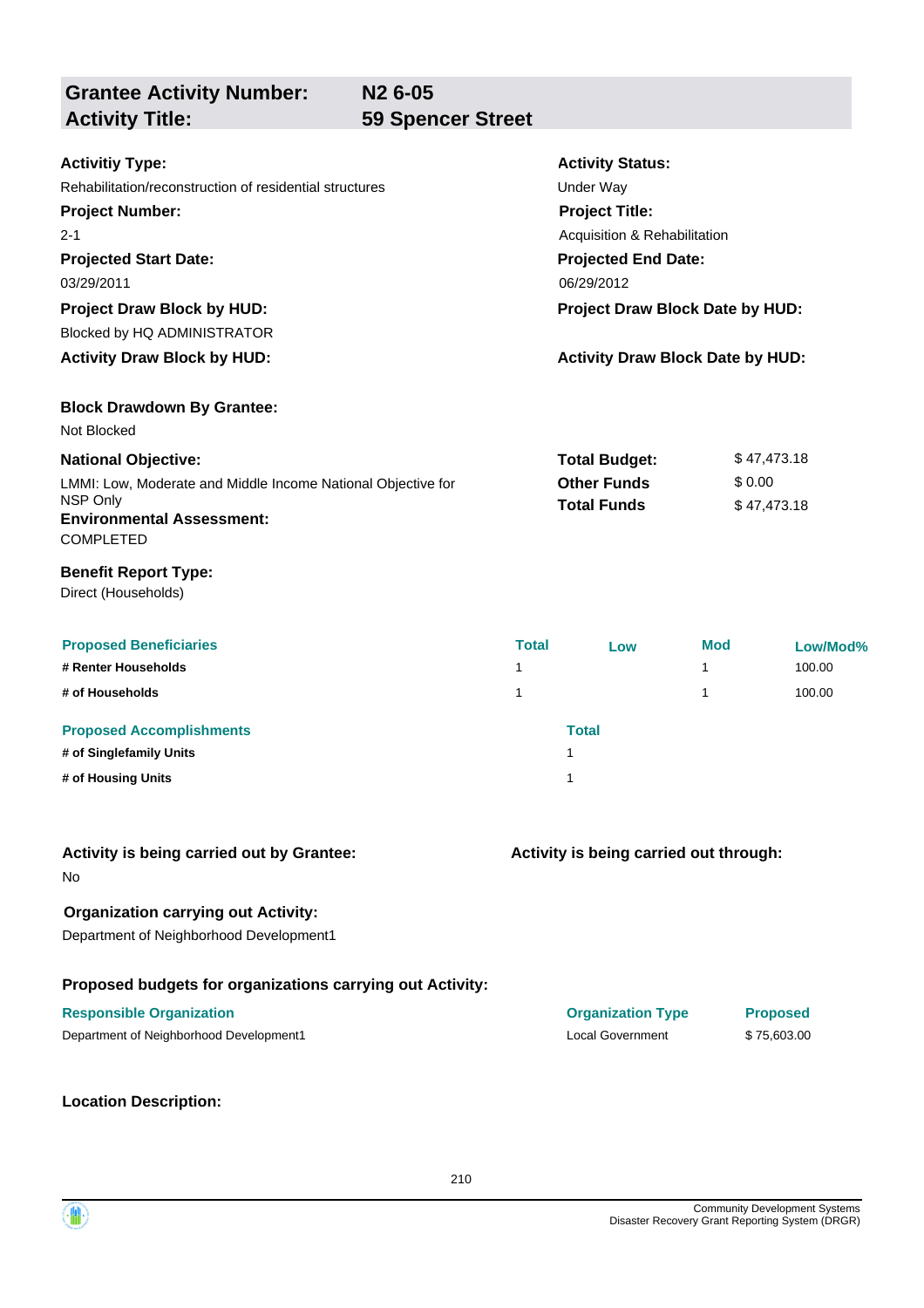59 Spencer Street, Dorchester, MA.

#### **Activity Description:**

Rehabilitation of 59 Spencer Street, a 3 family. This is the rental portion. The other parts are reported at N2 2-17 (homeownership) N2 12-10 (VLI rental).



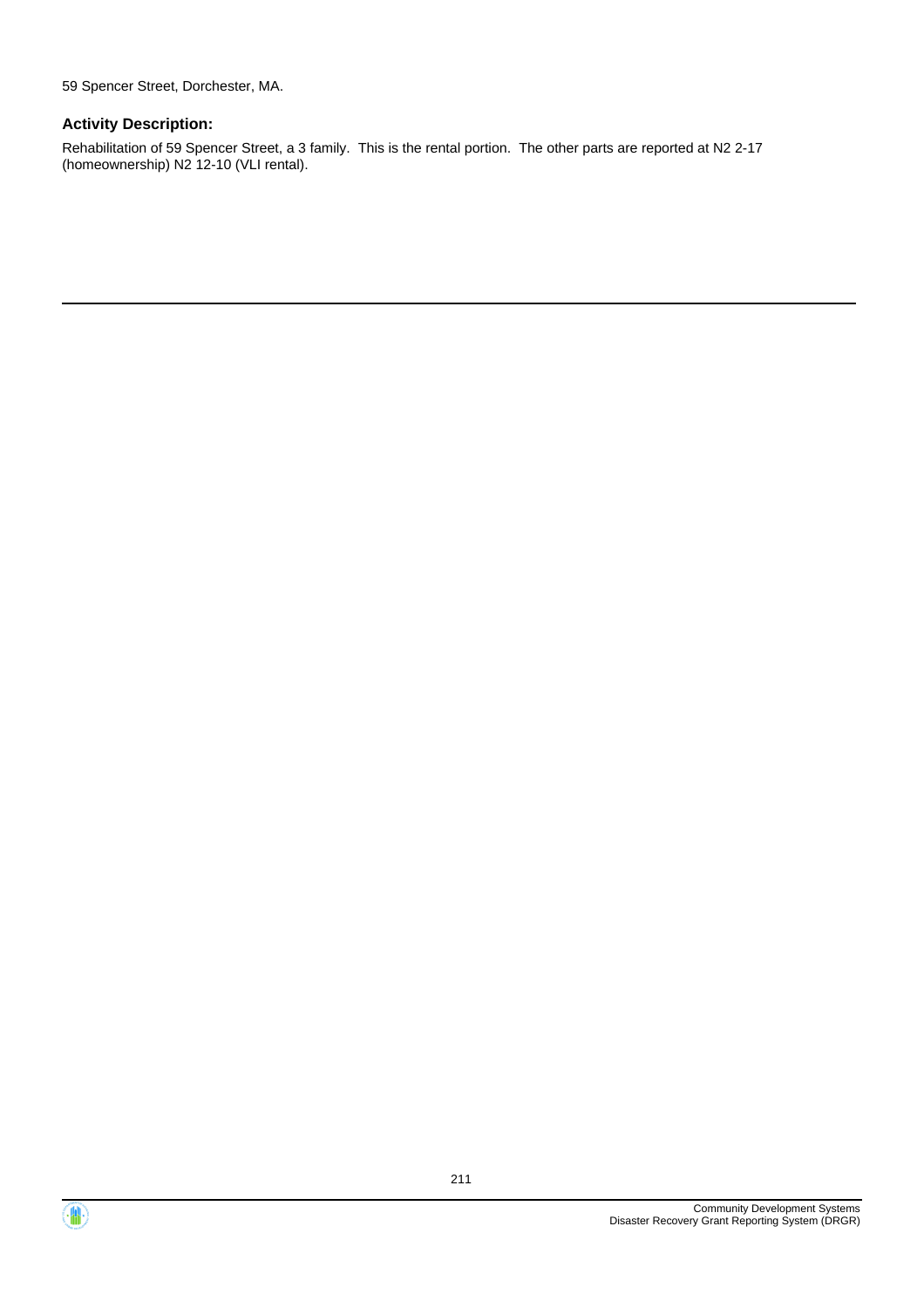| <b>Grantee Activity Number:</b><br><b>Activity Title:</b>                                                                                                                                                                                                                  | N <sub>2</sub> 6-06<br>742 Hyde Park Avenue |                                                                                                                                                                                                                                |                      |                                 |
|----------------------------------------------------------------------------------------------------------------------------------------------------------------------------------------------------------------------------------------------------------------------------|---------------------------------------------|--------------------------------------------------------------------------------------------------------------------------------------------------------------------------------------------------------------------------------|----------------------|---------------------------------|
| <b>Activitiy Type:</b><br>Rehabilitation/reconstruction of residential structures<br><b>Project Number:</b><br>2-1<br><b>Projected Start Date:</b><br>04/01/2011<br><b>Project Draw Block by HUD:</b><br>Blocked by HQ ADMINISTRATOR<br><b>Activity Draw Block by HUD:</b> |                                             | <b>Activity Status:</b><br><b>Under Way</b><br><b>Project Title:</b><br>Acquisition & Rehabilitation<br><b>Projected End Date:</b><br>06/01/2012<br>Project Draw Block Date by HUD:<br><b>Activity Draw Block Date by HUD:</b> |                      |                                 |
| <b>Block Drawdown By Grantee:</b><br>Not Blocked                                                                                                                                                                                                                           |                                             |                                                                                                                                                                                                                                |                      |                                 |
| <b>National Objective:</b><br>LMMI: Low, Moderate and Middle Income National Objective for<br>NSP Only<br><b>Environmental Assessment:</b><br><b>COMPLETED</b>                                                                                                             |                                             | <b>Total Budget:</b><br><b>Other Funds</b><br><b>Total Funds</b>                                                                                                                                                               | \$0.00               | \$324,117.80<br>\$324,117.80    |
| <b>Benefit Report Type:</b><br>Direct (Households)                                                                                                                                                                                                                         |                                             |                                                                                                                                                                                                                                |                      |                                 |
| <b>Proposed Beneficiaries</b><br># Renter Households<br># of Households                                                                                                                                                                                                    | <b>Total</b><br>2<br>2                      | Low                                                                                                                                                                                                                            | <b>Mod</b><br>2<br>2 | Low/Mod%<br>100.00<br>100.00    |
| <b>Proposed Accomplishments</b><br># of Singlefamily Units<br># of Housing Units                                                                                                                                                                                           |                                             | <b>Total</b><br>2<br>2                                                                                                                                                                                                         |                      |                                 |
| Activity is being carried out by Grantee:<br>No.                                                                                                                                                                                                                           |                                             | Activity is being carried out through:                                                                                                                                                                                         |                      |                                 |
| <b>Organization carrying out Activity:</b><br>Department of Neighborhood Development1                                                                                                                                                                                      |                                             |                                                                                                                                                                                                                                |                      |                                 |
| Proposed budgets for organizations carrying out Activity:                                                                                                                                                                                                                  |                                             |                                                                                                                                                                                                                                |                      |                                 |
| <b>Responsible Organization</b><br>Department of Neighborhood Development1                                                                                                                                                                                                 |                                             | <b>Organization Type</b><br><b>Local Government</b>                                                                                                                                                                            |                      | <b>Proposed</b><br>\$278,485.00 |
| <b>Location Description:</b>                                                                                                                                                                                                                                               |                                             |                                                                                                                                                                                                                                |                      |                                 |

212

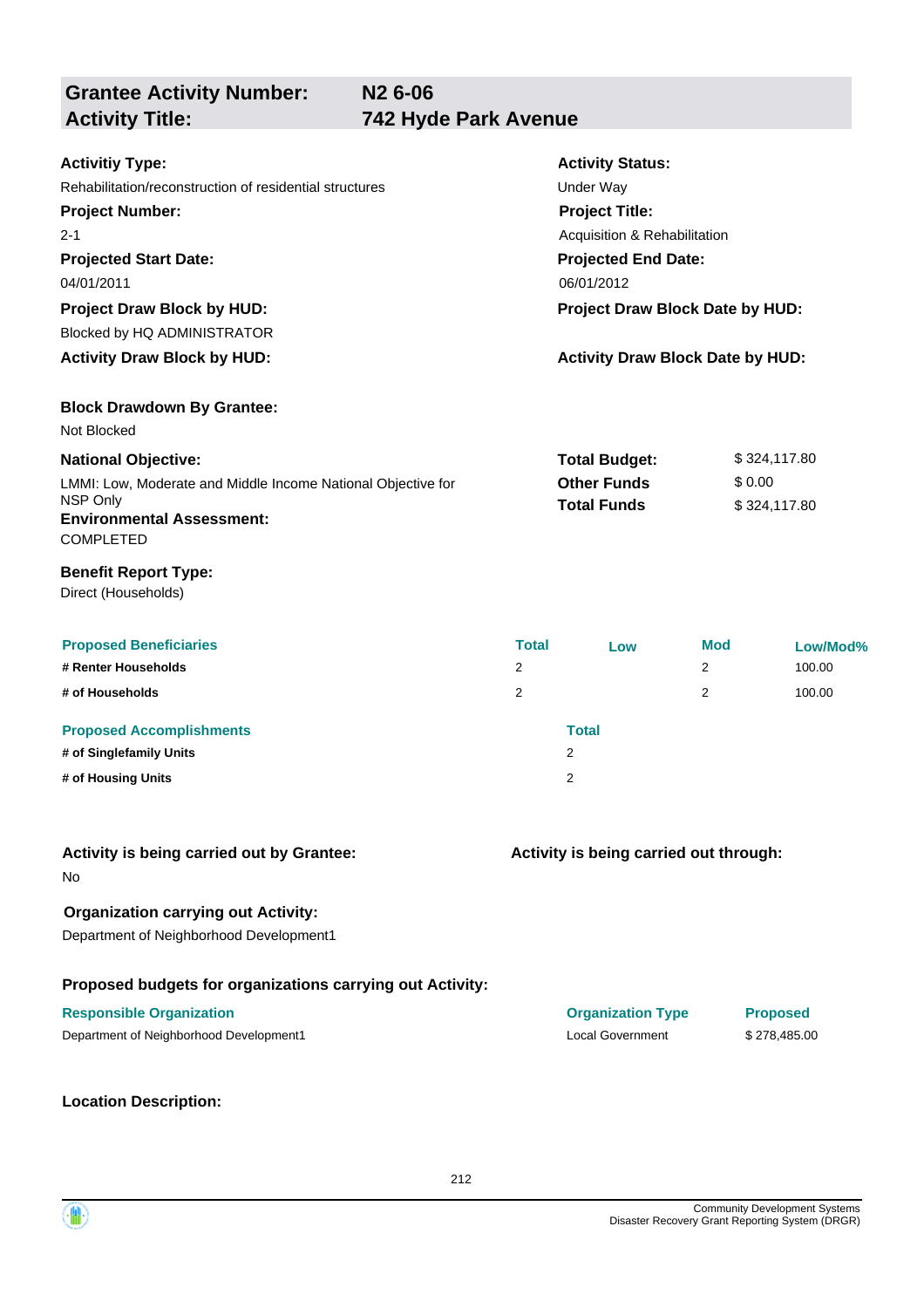742 Hyde Park Avenue, Hyde Park 02131-4737

#### **Activity Description:**

Acquisition and rehabilitation of a vacant foreclosed two family to be redeveloped for rental use.



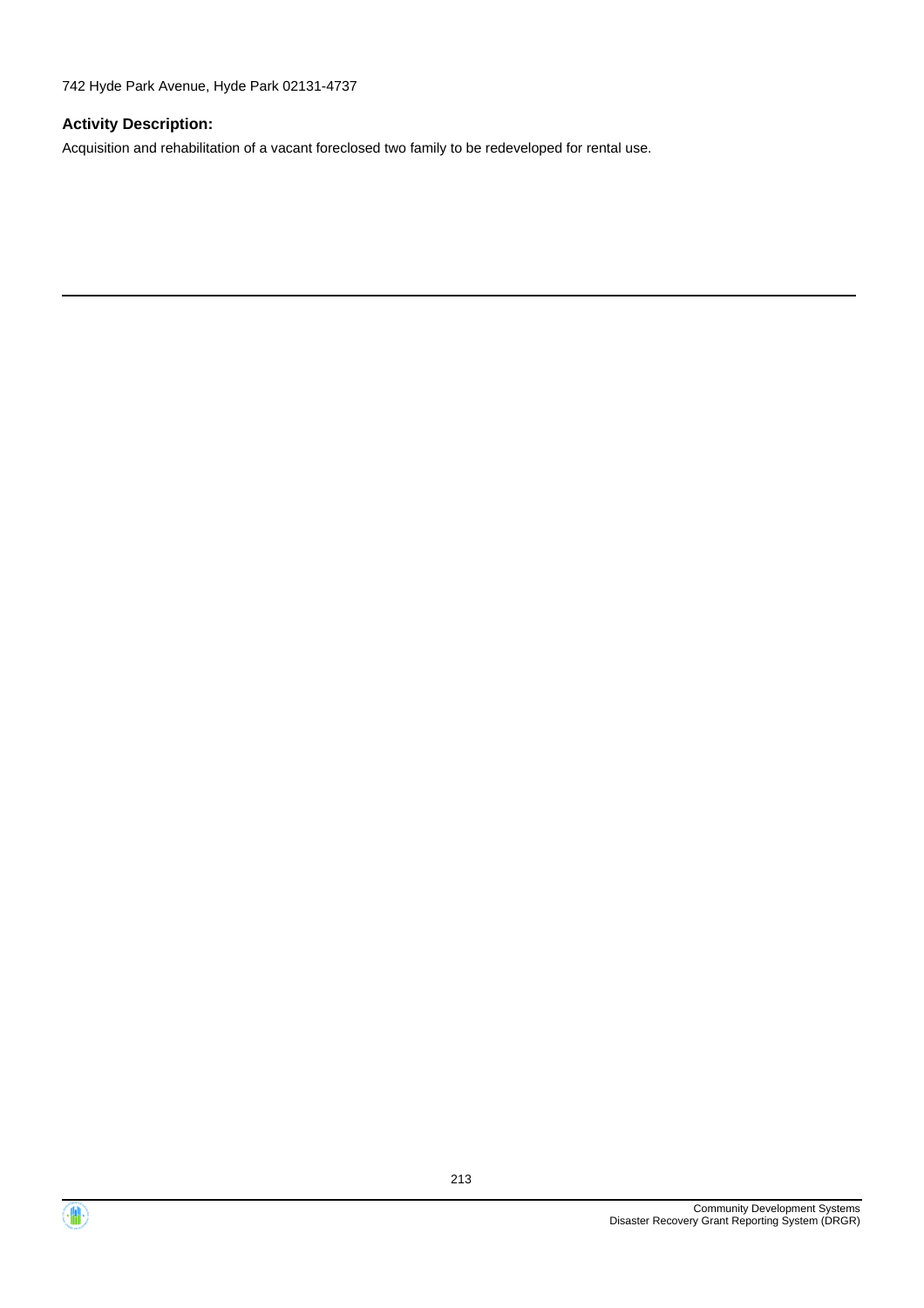| <b>Grantee Activity Number:</b><br><b>Activity Title:</b>                                                                                                                                                                                                                         | N <sub>2</sub> 6-07<br><b>33 Harold Street</b>                                                            |                                                                                                            |                      |                                                                                                            |  |  |
|-----------------------------------------------------------------------------------------------------------------------------------------------------------------------------------------------------------------------------------------------------------------------------------|-----------------------------------------------------------------------------------------------------------|------------------------------------------------------------------------------------------------------------|----------------------|------------------------------------------------------------------------------------------------------------|--|--|
| <b>Activitiy Type:</b><br>Rehabilitation/reconstruction of residential structures<br><b>Project Number:</b><br>2-1<br><b>Projected Start Date:</b><br>07/01/2011<br><b>Project Draw Block by HUD:</b><br><b>Blocked by HQ ADMINISTRATOR</b><br><b>Activity Draw Block by HUD:</b> | <b>Activity Status:</b><br>Under Way<br><b>Project Title:</b><br><b>Projected End Date:</b><br>08/01/2012 |                                                                                                            |                      | Acquisition & Rehabilitation<br>Project Draw Block Date by HUD:<br><b>Activity Draw Block Date by HUD:</b> |  |  |
| <b>Block Drawdown By Grantee:</b>                                                                                                                                                                                                                                                 |                                                                                                           |                                                                                                            |                      |                                                                                                            |  |  |
| Not Blocked<br><b>National Objective:</b><br>LMMI: Low, Moderate and Middle Income National Objective for<br>NSP Only<br><b>Environmental Assessment:</b><br>COMPLETED                                                                                                            |                                                                                                           | \$107,367.88<br><b>Total Budget:</b><br><b>Other Funds</b><br>\$0.00<br><b>Total Funds</b><br>\$107,367.88 |                      |                                                                                                            |  |  |
| <b>Benefit Report Type:</b><br>Direct (Households)                                                                                                                                                                                                                                |                                                                                                           |                                                                                                            |                      |                                                                                                            |  |  |
| <b>Proposed Beneficiaries</b><br># Renter Households<br># of Households                                                                                                                                                                                                           | <b>Total</b><br>1<br>1                                                                                    | Low                                                                                                        | <b>Mod</b><br>1<br>1 | Low/Mod%<br>100.00<br>100.00                                                                               |  |  |
| <b>Proposed Accomplishments</b><br># of Singlefamily Units<br># of Housing Units                                                                                                                                                                                                  |                                                                                                           | <b>Total</b><br>1<br>1                                                                                     |                      |                                                                                                            |  |  |
| Activity is being carried out by Grantee:<br>No                                                                                                                                                                                                                                   |                                                                                                           | Activity is being carried out through:                                                                     |                      |                                                                                                            |  |  |
| <b>Organization carrying out Activity:</b><br>Department of Neighborhood Development1                                                                                                                                                                                             |                                                                                                           |                                                                                                            |                      |                                                                                                            |  |  |
| Proposed budgets for organizations carrying out Activity:                                                                                                                                                                                                                         |                                                                                                           |                                                                                                            |                      |                                                                                                            |  |  |
| <b>Responsible Organization</b><br>Department of Neighborhood Development1                                                                                                                                                                                                        |                                                                                                           | <b>Organization Type</b><br><b>Local Government</b>                                                        |                      | <b>Proposed</b><br>\$104,400.00                                                                            |  |  |
| <b>Location Description:</b>                                                                                                                                                                                                                                                      |                                                                                                           |                                                                                                            |                      |                                                                                                            |  |  |

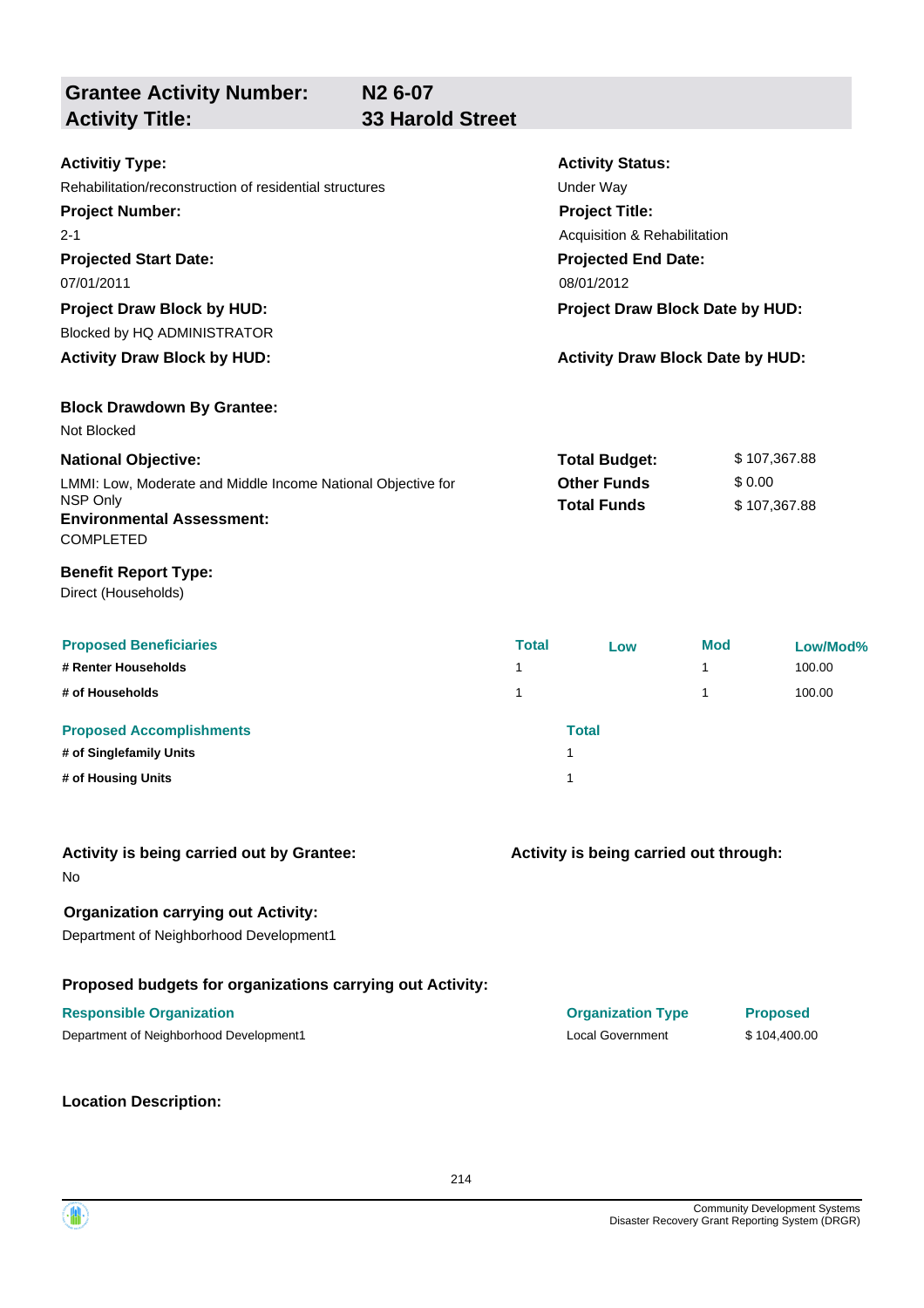33 Harold Street Roxbury

#### **Activity Description:**

Rehabilitation of 33 Harold Street, a 3 family. This represents the non-VLI rental unit. The VLI rental units are reported at N2 12- 13.



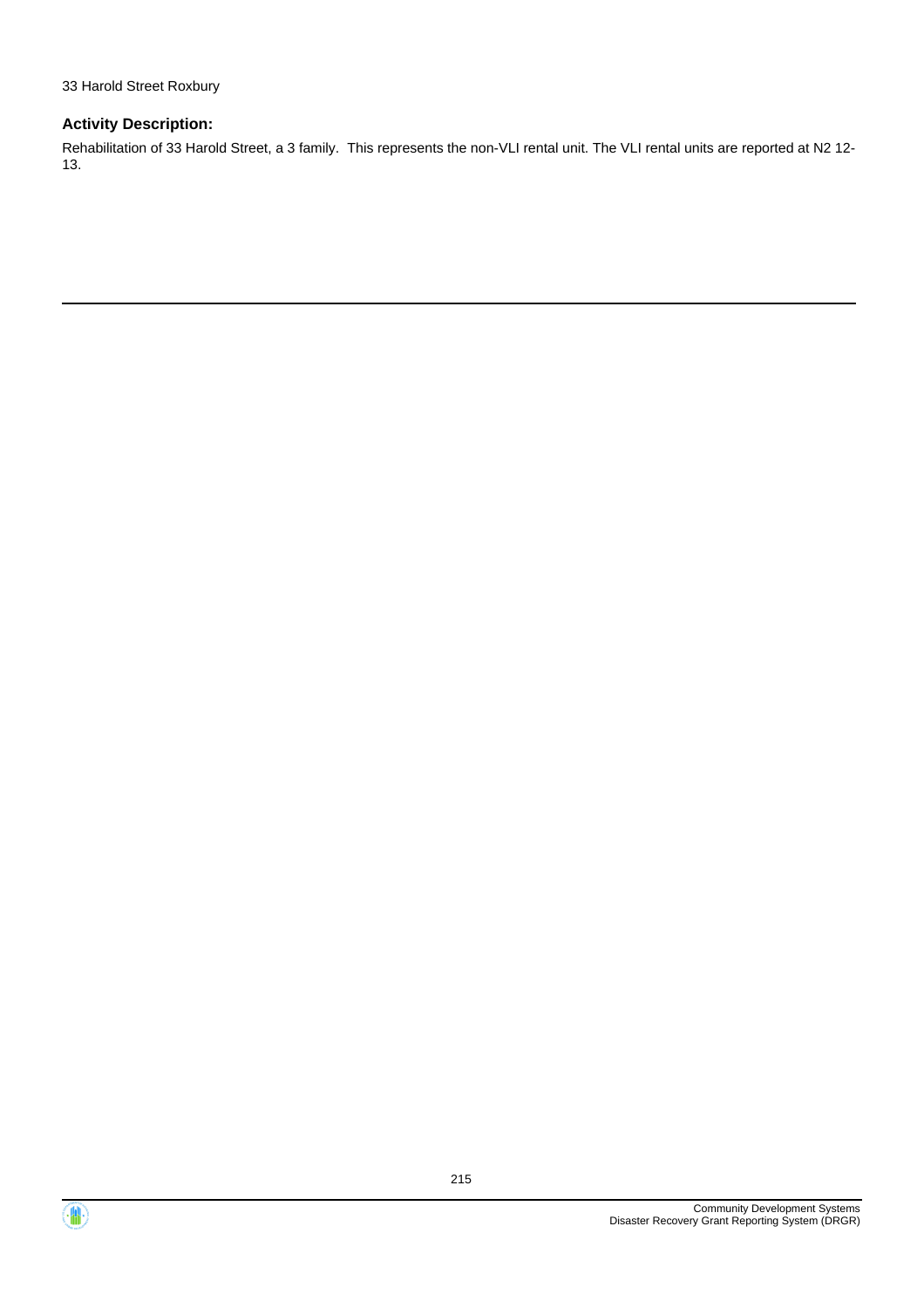**Grantee Activity Number: Projected Start Date:** LMMI: Low, Moderate and Middle Income National Objective for NSP Only **National Objective: Activity Status: Projected End Date: N2 6-08 Activitiy Type:** 10/20/2011 12/31/2012 Rehabilitation/reconstruction of residential structures Theorem Constructure Under Way **Activity Title: 87 Adams Street Project Number:** 2-1 **Project Title:** Acquisition & Rehabilitation **Total Budget:** \$ 109,355.13 **Other Funds** \$ 0.00 **Total Funds** \$ 109,355.13 **Environmental Assessment:** COMPLETED **Project Draw Block by HUD: Project Draw Block Date by HUD:** Blocked by HQ ADMINISTRATOR **Activity Draw Block by HUD: Activity Draw Block Date by HUD: Block Drawdown By Grantee:** Not Blocked

# **Benefit Report Type:**

Direct (Households)

| <b>Proposed Beneficiaries</b>   | <b>Total</b> | Low          | <b>Mod</b> | Low/Mod% |
|---------------------------------|--------------|--------------|------------|----------|
| # Renter Households             | 4            |              | 1          | 100.00   |
| # of Households                 | 4            |              |            | 100.00   |
| <b>Proposed Accomplishments</b> |              | <b>Total</b> |            |          |
| # of Singlefamily Units         |              |              |            |          |
| # of Housing Units              |              |              |            |          |

| <b>Activity is being carried out by Grantee:</b> |  |  |
|--------------------------------------------------|--|--|
| No                                               |  |  |

### **Organization carrying out Activity:**

Department of Neighborhood Development1

# **Proposed budgets for organizations carrying out Activity:**

# **Responsible Organization Organization Type Proposed** Department of Neighborhood Development1 and the community of the community of the state of \$ 93,387.00

# **Location Description:**

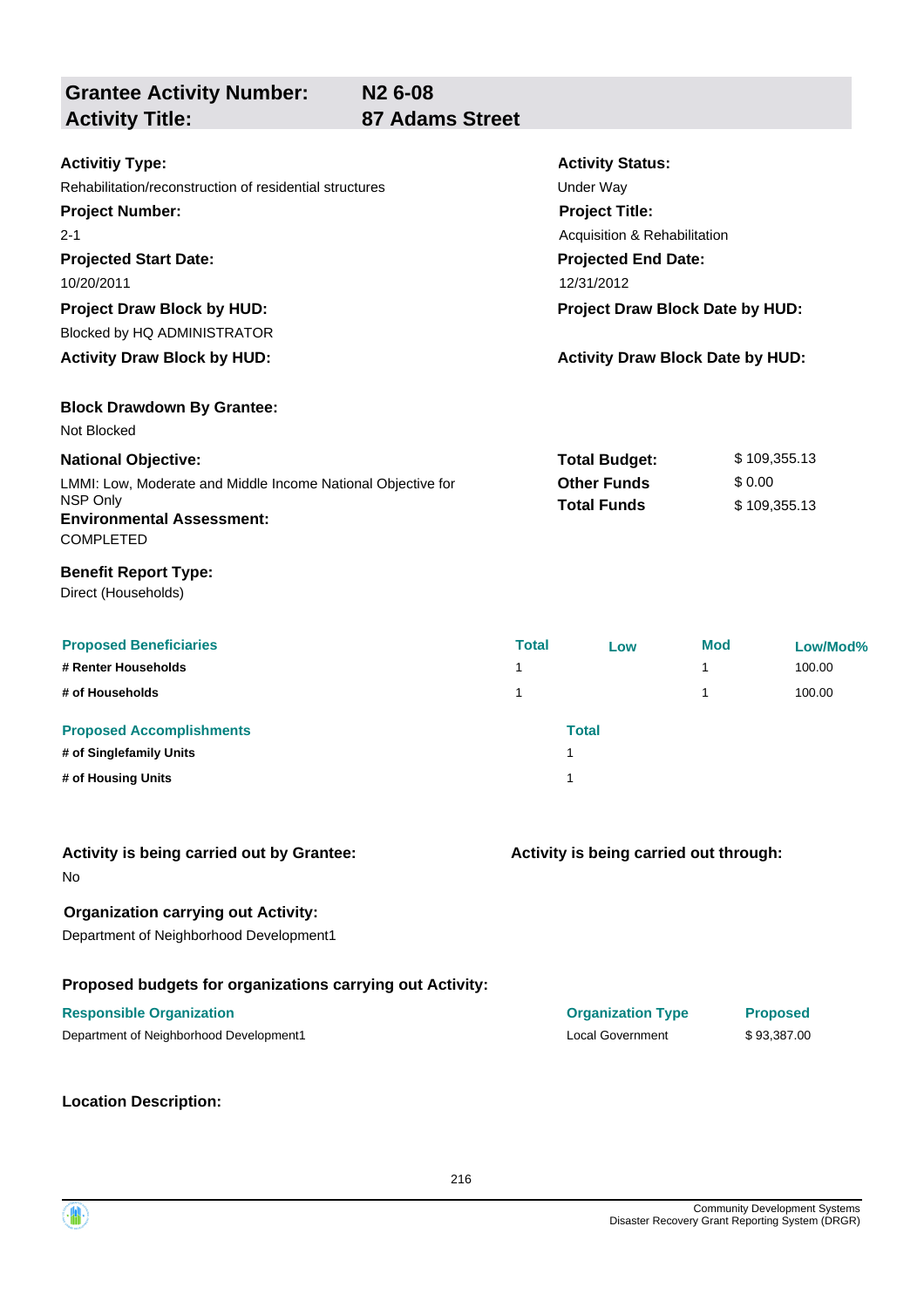87 Adams Street

# **Activity Description:**

Rehab of 87 Adams Street. This is the rental unit. The VLI rental units are reported at N2 12-14.



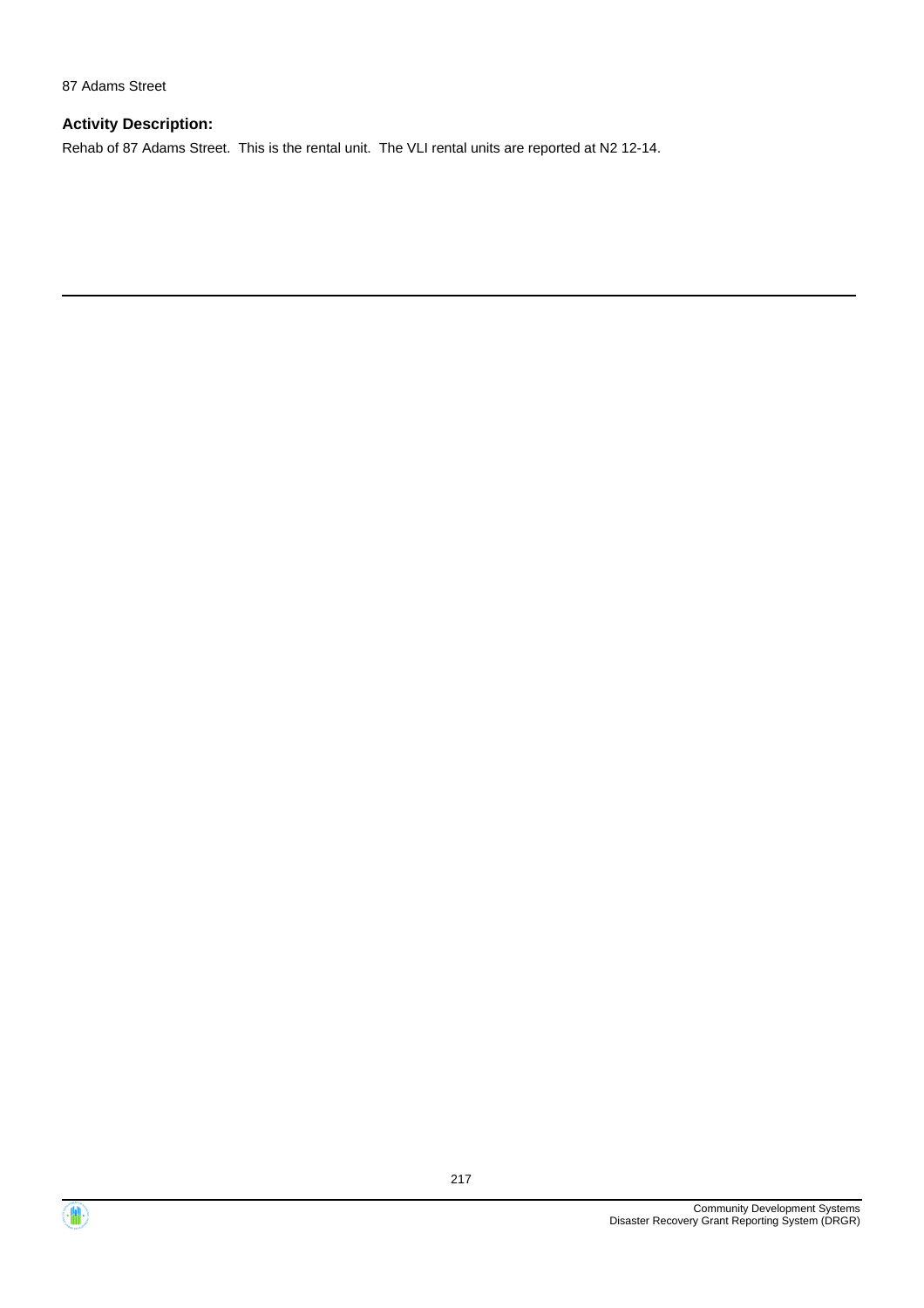| <b>Grantee Activity Number:</b><br><b>Activity Title:</b>                                                                                                                                                                                                                      | N <sub>2</sub> 6-09<br><b>257 Humboldt Avenue</b> |                                                                                                                                                                                                                         |               |                                |
|--------------------------------------------------------------------------------------------------------------------------------------------------------------------------------------------------------------------------------------------------------------------------------|---------------------------------------------------|-------------------------------------------------------------------------------------------------------------------------------------------------------------------------------------------------------------------------|---------------|--------------------------------|
| <b>Activitiy Type:</b><br>Rehabilitation/reconstruction of residential structures<br><b>Project Number:</b><br>$2 - 1$<br><b>Projected Start Date:</b><br>10/20/2011<br><b>Project Draw Block by HUD:</b><br>Blocked by HQ ADMINISTRATOR<br><b>Activity Draw Block by HUD:</b> |                                                   | <b>Activity Status:</b><br>Under Way<br><b>Project Title:</b><br>Acquisition & Rehabilitation<br><b>Projected End Date:</b><br>12/31/2012<br>Project Draw Block Date by HUD:<br><b>Activity Draw Block Date by HUD:</b> |               |                                |
| <b>Block Drawdown By Grantee:</b><br>Not Blocked                                                                                                                                                                                                                               |                                                   |                                                                                                                                                                                                                         |               |                                |
| <b>National Objective:</b><br>LMMI: Low, Moderate and Middle Income National Objective for<br>NSP Only<br><b>Environmental Assessment:</b><br><b>COMPLETED</b>                                                                                                                 |                                                   | \$127,684.12<br><b>Total Budget:</b><br><b>Other Funds</b><br>\$0.00<br><b>Total Funds</b><br>\$127,684.12                                                                                                              |               |                                |
| <b>Benefit Report Type:</b><br>Direct (Households)                                                                                                                                                                                                                             |                                                   |                                                                                                                                                                                                                         |               |                                |
| <b>Proposed Beneficiaries</b><br># Renter Households<br># of Households                                                                                                                                                                                                        | 1<br>1                                            | <b>Total</b><br>Low                                                                                                                                                                                                     | Mod<br>1<br>1 | Low/Mod%<br>100.00<br>100.00   |
| <b>Proposed Accomplishments</b><br># of Singlefamily Units<br># of Housing Units                                                                                                                                                                                               |                                                   | <b>Total</b><br>1<br>1                                                                                                                                                                                                  |               |                                |
| Activity is being carried out by Grantee:<br>No                                                                                                                                                                                                                                |                                                   | Activity is being carried out through:                                                                                                                                                                                  |               |                                |
| <b>Organization carrying out Activity:</b><br>Department of Neighborhood Development1                                                                                                                                                                                          |                                                   |                                                                                                                                                                                                                         |               |                                |
| Proposed budgets for organizations carrying out Activity:                                                                                                                                                                                                                      |                                                   |                                                                                                                                                                                                                         |               |                                |
| <b>Responsible Organization</b><br>Department of Neighborhood Development1                                                                                                                                                                                                     |                                                   | <b>Organization Type</b><br><b>Local Government</b>                                                                                                                                                                     |               | <b>Proposed</b><br>\$88,542.00 |
| <b>Location Description:</b>                                                                                                                                                                                                                                                   |                                                   |                                                                                                                                                                                                                         |               |                                |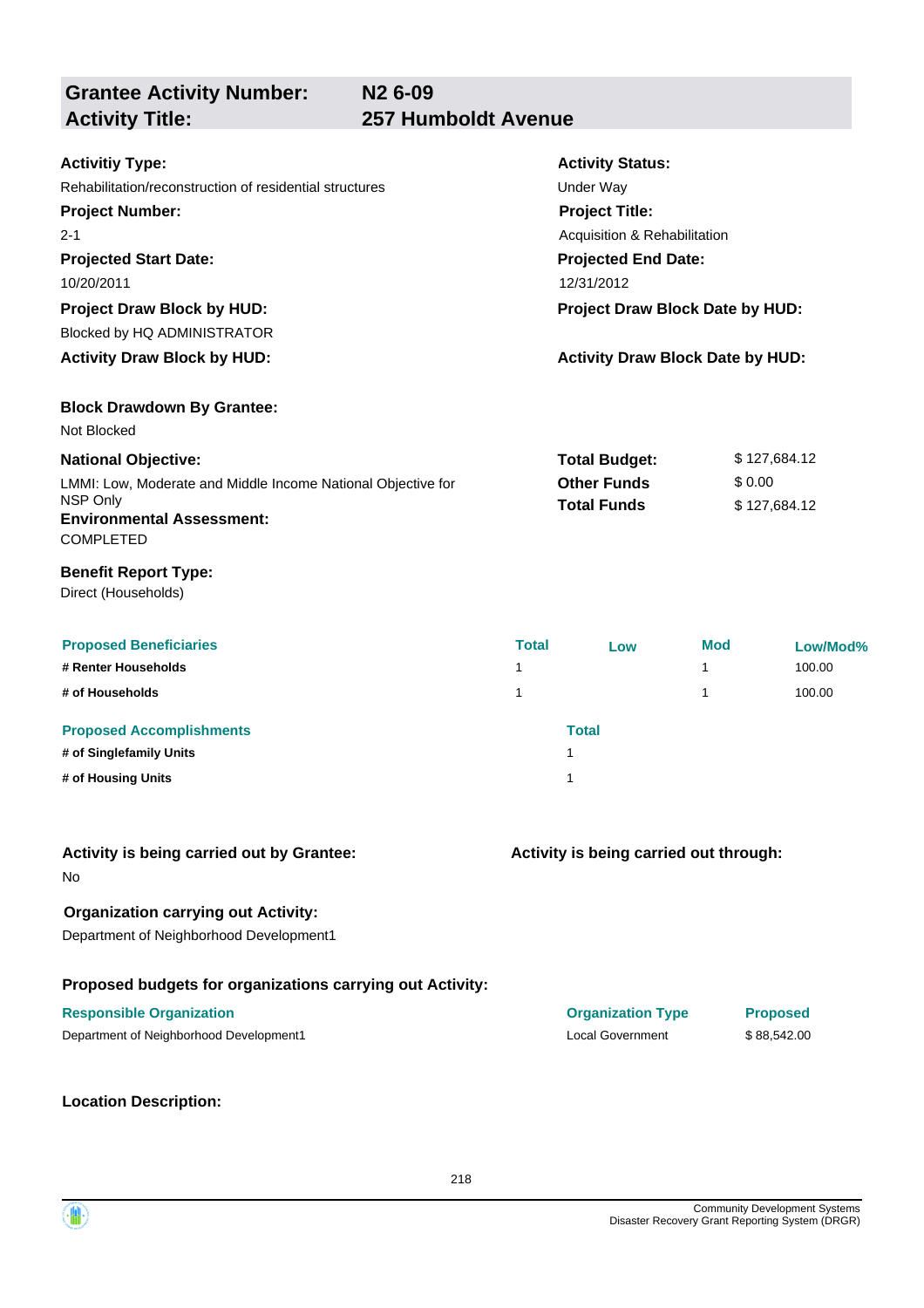257 Humboldt Avenue

## **Activity Description:**

Rehab of 257 Humboldt Avenue. This represents the regular rental. The 2 VLI unit rentals are reported at N2 12-15



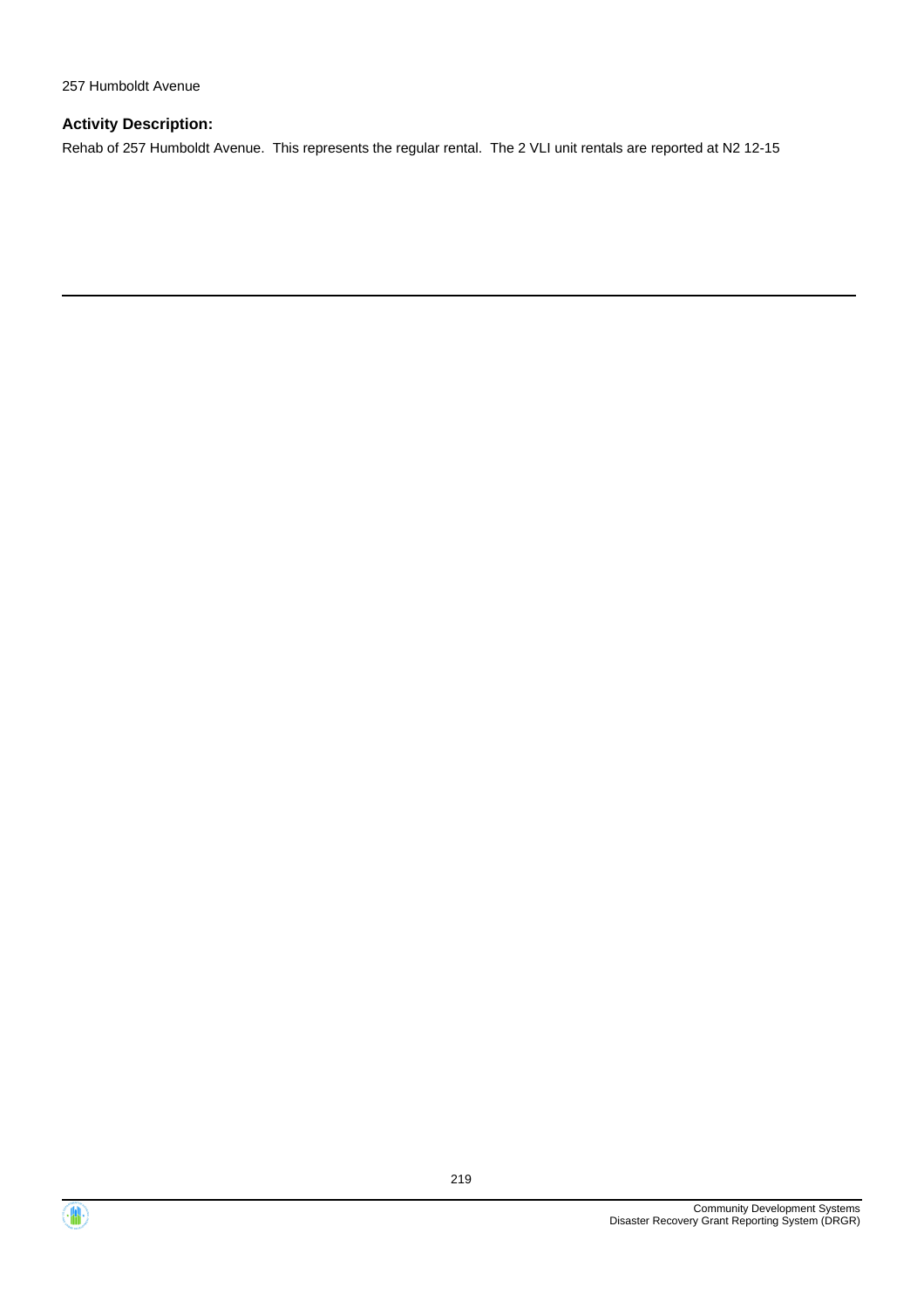| <b>Grantee Activity Number:</b><br>N <sub>2</sub> 6-10<br><b>Activity Title:</b><br><b>15 Raven Street</b>                                                                                                                                                                        |                                                                                                                                                                                                                                |                                                                  |                      |                                      |
|-----------------------------------------------------------------------------------------------------------------------------------------------------------------------------------------------------------------------------------------------------------------------------------|--------------------------------------------------------------------------------------------------------------------------------------------------------------------------------------------------------------------------------|------------------------------------------------------------------|----------------------|--------------------------------------|
| <b>Activitiy Type:</b><br>Rehabilitation/reconstruction of residential structures<br><b>Project Number:</b><br>2-1<br><b>Projected Start Date:</b><br>03/09/2012<br><b>Project Draw Block by HUD:</b><br><b>Blocked by HQ ADMINISTRATOR</b><br><b>Activity Draw Block by HUD:</b> | <b>Activity Status:</b><br><b>Under Way</b><br><b>Project Title:</b><br>Acquisition & Rehabilitation<br><b>Projected End Date:</b><br>03/09/2013<br>Project Draw Block Date by HUD:<br><b>Activity Draw Block Date by HUD:</b> |                                                                  |                      |                                      |
| <b>Block Drawdown By Grantee:</b><br>Not Blocked                                                                                                                                                                                                                                  |                                                                                                                                                                                                                                |                                                                  |                      |                                      |
| <b>National Objective:</b><br>LMMI: Low, Moderate and Middle Income National Objective for<br>NSP Only<br><b>Environmental Assessment:</b><br><b>COMPLETED</b>                                                                                                                    |                                                                                                                                                                                                                                | <b>Total Budget:</b><br><b>Other Funds</b><br><b>Total Funds</b> |                      | \$59,030.56<br>\$0.00<br>\$59,030.56 |
| <b>Benefit Report Type:</b><br>Direct (Households)                                                                                                                                                                                                                                |                                                                                                                                                                                                                                |                                                                  |                      |                                      |
| <b>Proposed Beneficiaries</b><br># Renter Households<br># of Households                                                                                                                                                                                                           | <b>Total</b><br>2<br>2                                                                                                                                                                                                         | Low                                                              | <b>Mod</b><br>2<br>2 | Low/Mod%<br>100.00<br>100.00         |
| <b>Proposed Accomplishments</b><br># of Singlefamily Units<br># of Housing Units                                                                                                                                                                                                  |                                                                                                                                                                                                                                | <b>Total</b><br>1<br>$\mathbf{1}$                                |                      |                                      |
| Activity is being carried out by Grantee:<br>No                                                                                                                                                                                                                                   |                                                                                                                                                                                                                                | Activity is being carried out through:                           |                      |                                      |
| <b>Organization carrying out Activity:</b><br>Department of Neighborhood Development1                                                                                                                                                                                             |                                                                                                                                                                                                                                |                                                                  |                      |                                      |
| Proposed budgets for organizations carrying out Activity:<br><b>Responsible Organization</b><br>Department of Neighborhood Development1                                                                                                                                           |                                                                                                                                                                                                                                | <b>Organization Type</b><br><b>Local Government</b>              |                      | <b>Proposed</b><br>\$53,080.33       |
| <b>Location Description:</b>                                                                                                                                                                                                                                                      |                                                                                                                                                                                                                                |                                                                  |                      |                                      |

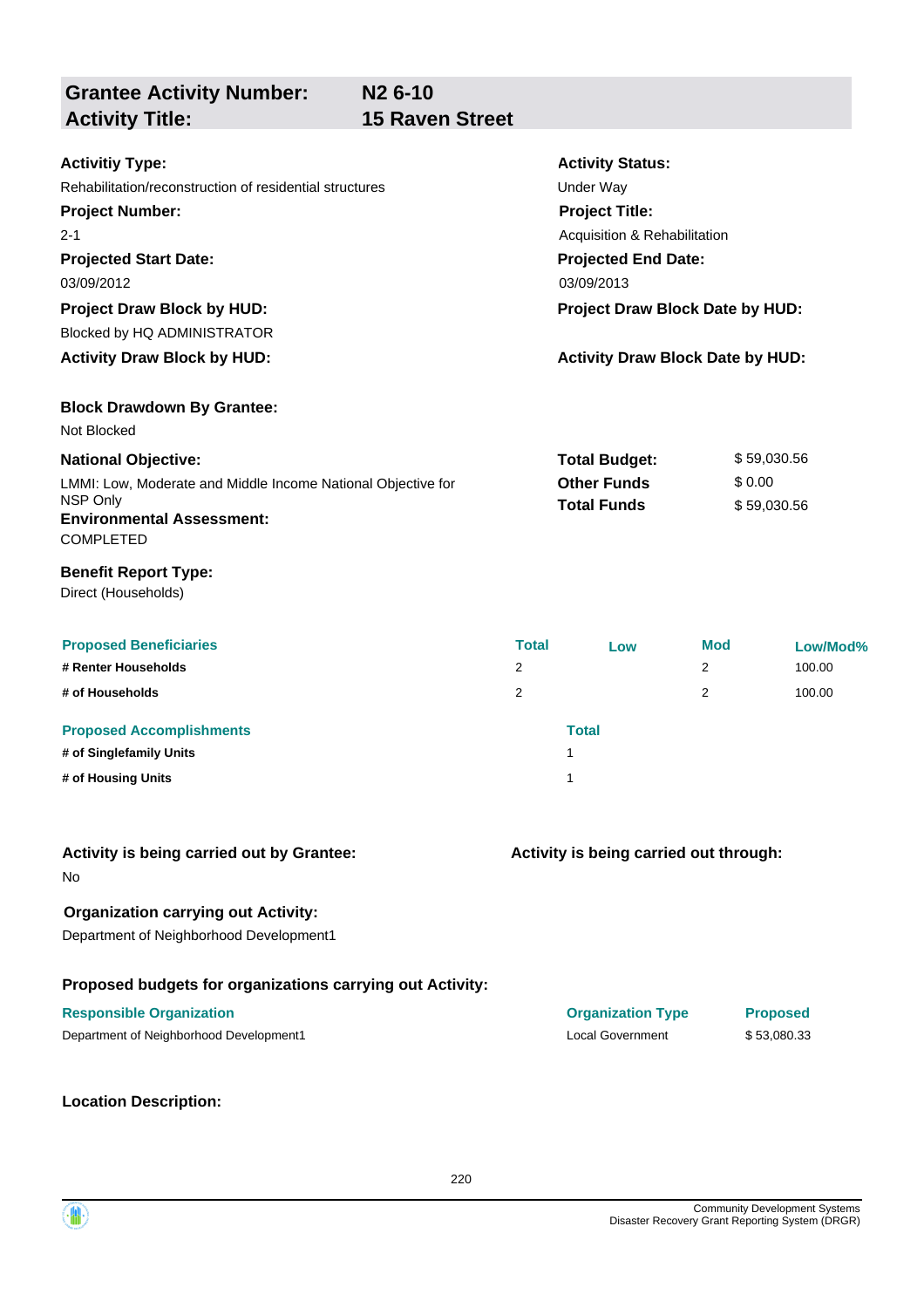15 Raven Street

#### **Activity Description:**

This represents the 2 regular rental unit rehab of 15 Raven Street. The homeownership unit is reported at N2 2-24. Following the VLI switch there is no longer a VLI unit which had been reported at N2 12-16.



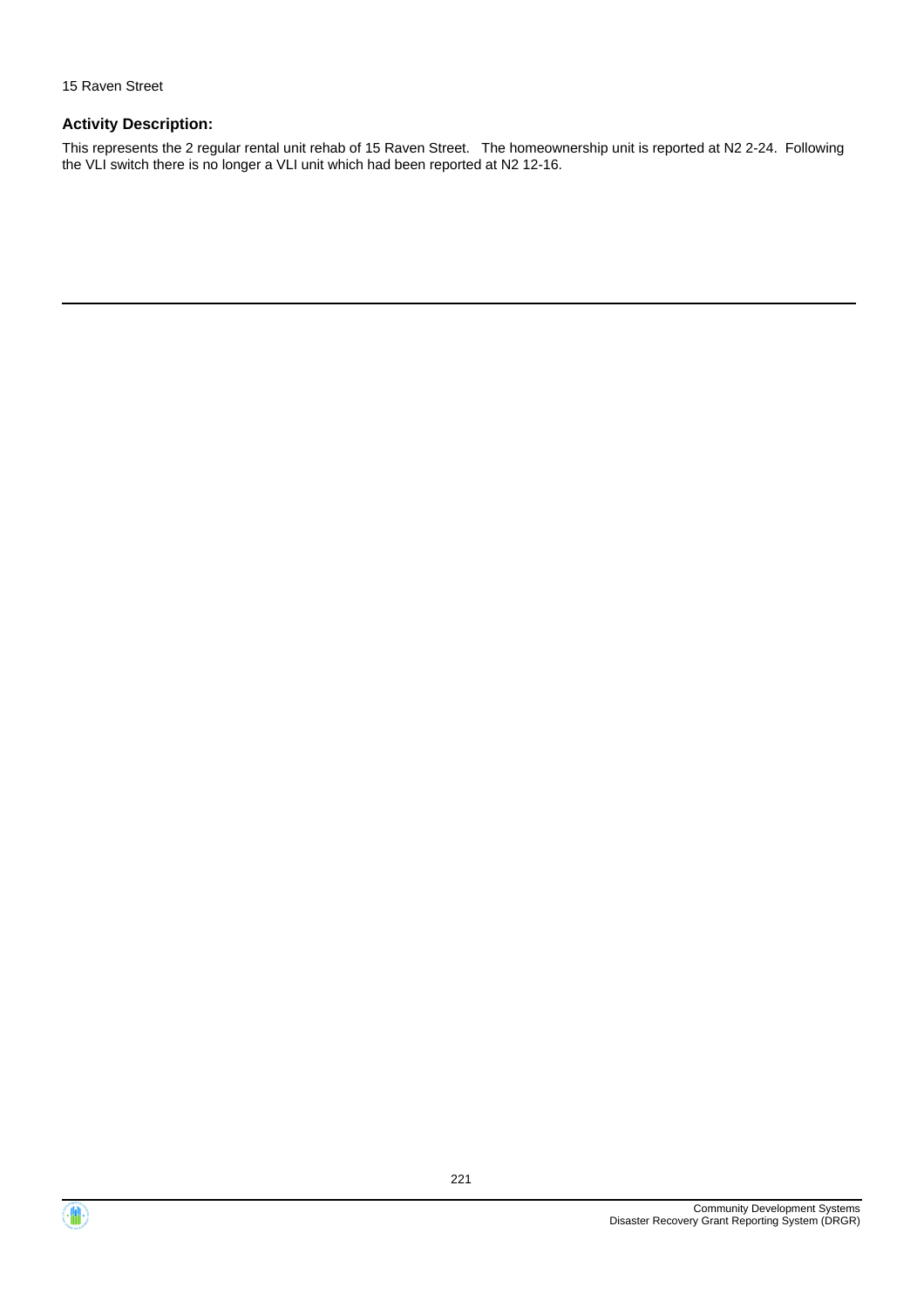**Grantee Activity Number: Projected Start Date:** LMMI: Low, Moderate and Middle Income National Objective for NSP Only **National Objective: Activity Status: Projected End Date: N2 6-11 Activitiy Type:** 03/09/2012 03/09/2013 Rehabilitation/reconstruction of residential structures example of the Under Way **Activity Title: 17 Ramsey Street Project Number:** 2-1 **Project Title:** Acquisition & Rehabilitation **Total Budget:** \$ 17,197.01 **Other Funds** \$ 0.00 **Total Funds** \$ 17,197.01 **Environmental Assessment:** COMPLETED **Proposed Beneficiaries Total Low Mod Low/Mod% # Renter Households** 1 1 100.00 **# of Households** 1 1 100.00 **Proposed Accomplishments Total # of Singlefamily Units** 1 **# of Housing Units** 1 Direct (Households) **Benefit Report Type: Project Draw Block by HUD: Project Draw Block Date by HUD:** Blocked by HQ ADMINISTRATOR **Activity Draw Block by HUD: Activity Draw Block Date by HUD: Block Drawdown By Grantee:** Not Blocked

| Activity is being carried out by Grantee: |  |  |
|-------------------------------------------|--|--|
| No                                        |  |  |

## **Organization carrying out Activity:**

Department of Neighborhood Development1

#### **Proposed budgets for organizations carrying out Activity:**

| <b>Responsible Organization</b>         | <b>Organization Type</b> | <b>Proposed</b> |
|-----------------------------------------|--------------------------|-----------------|
| Department of Neighborhood Development1 | Local Government         | \$16.721.66     |

#### **Location Description:**

**Activity is being carried out through:**

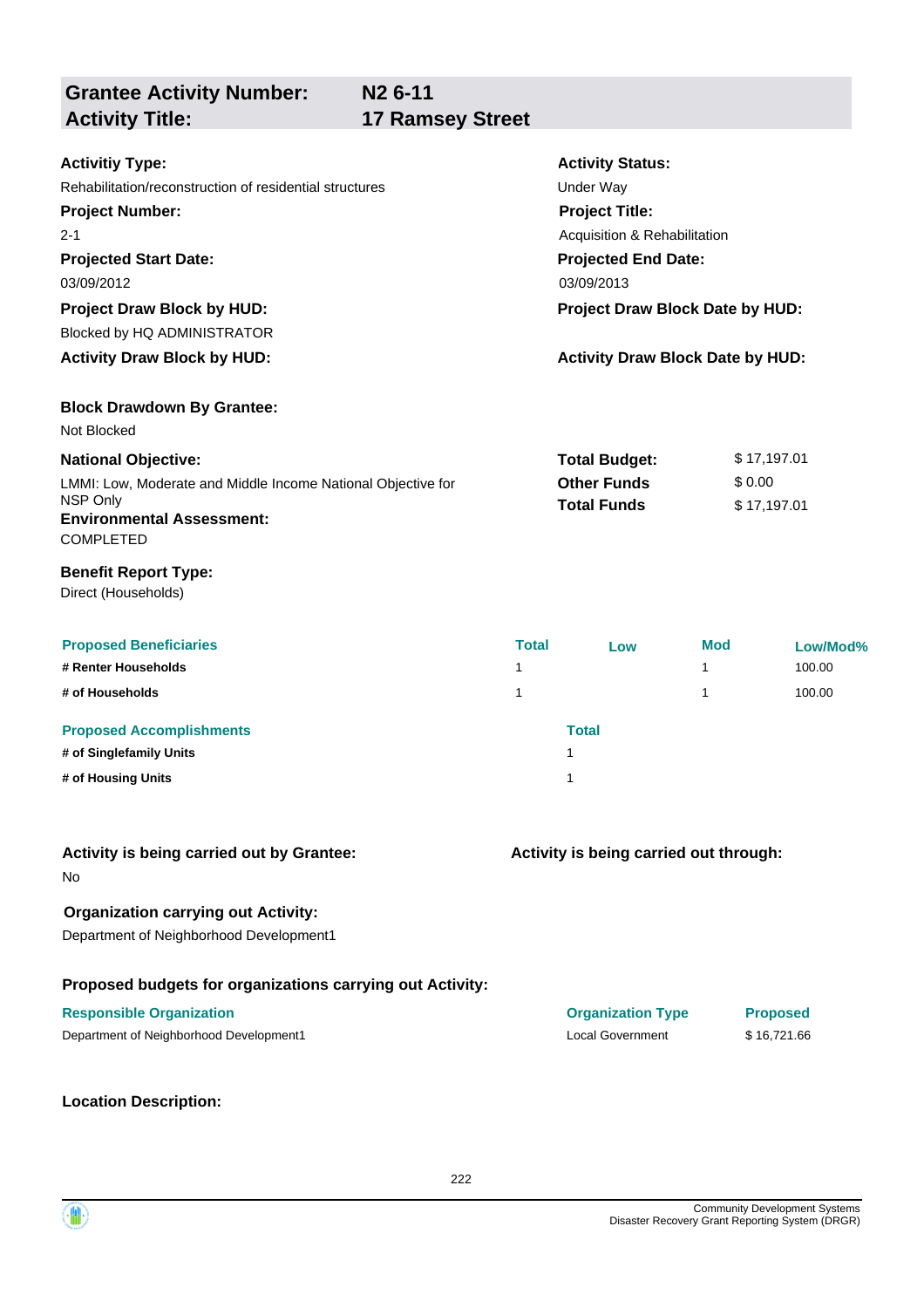17 Ramsey Street

#### **Activity Description:**

This represents the regular rental unit of the rehab at 17 Ramsey Street. The VLI unit is reported at N2 12-17 and the homeownership unit is reported at N2 2-25.



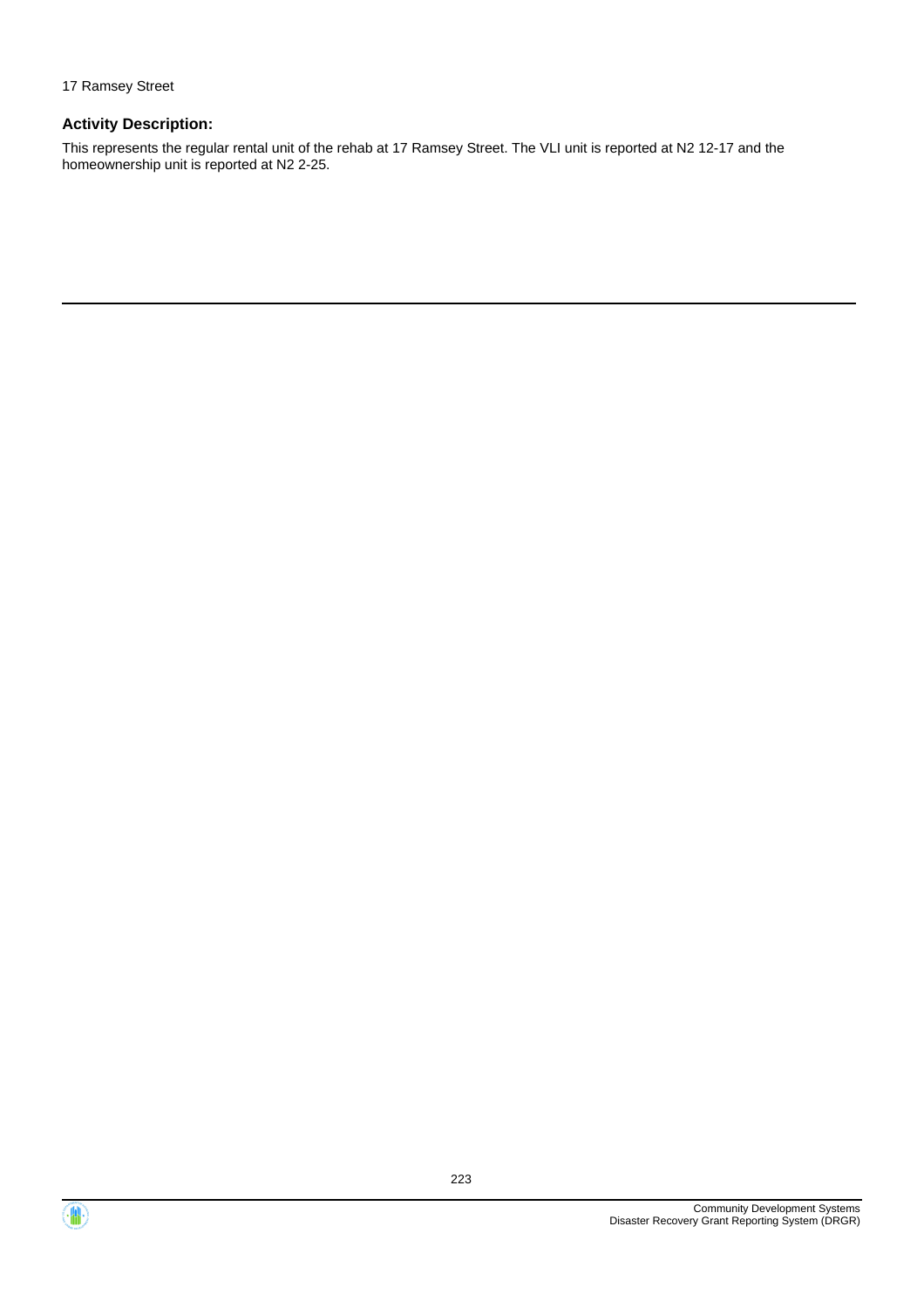**Grantee Activity Number: Projected Start Date:** LMMI: Low, Moderate and Middle Income National Objective for NSP Only **National Objective: Activity Status: Projected End Date: N2 6-12 Activitiy Type:** 07/27/2012 01/01/2013 Rehabilitation/reconstruction of residential structures example of the Under Way **Activity Title: 137 Intervale Street Project Number:** 2-1 **Project Title:** Acquisition & Rehabilitation **Total Budget:** \$ 90,429.47 **Other Funds** \$ 0.00 **Total Funds** \$ 90,429.47 **Environmental Assessment:** COMPLETED **Proposed Beneficiaries Total Low Mod Low/Mod% # Renter Households** 2 2 100.00 **# of Households** 2 2 100.00 **Proposed Accomplishments Total # of Singlefamily Units** 2 **# of Housing Units** 2 **Proposed budgets for organizations carrying out Activity: Activity is being carried out through: Responsible Organization Organization Type Proposed** No **Activity is being carried out by Grantee: Organization carrying out Activity:** Department of Neighborhood Development1 Department of Neighborhood Development1 and the control of Neighborhood Development \$ 94,846.67 Direct (Households) **Benefit Report Type: Project Draw Block by HUD: Project Draw Block Date by HUD:** Blocked by HQ ADMINISTRATOR **Activity Draw Block by HUD: Activity Draw Block Date by HUD: Block Drawdown By Grantee:** Not Blocked

## **Location Description:**

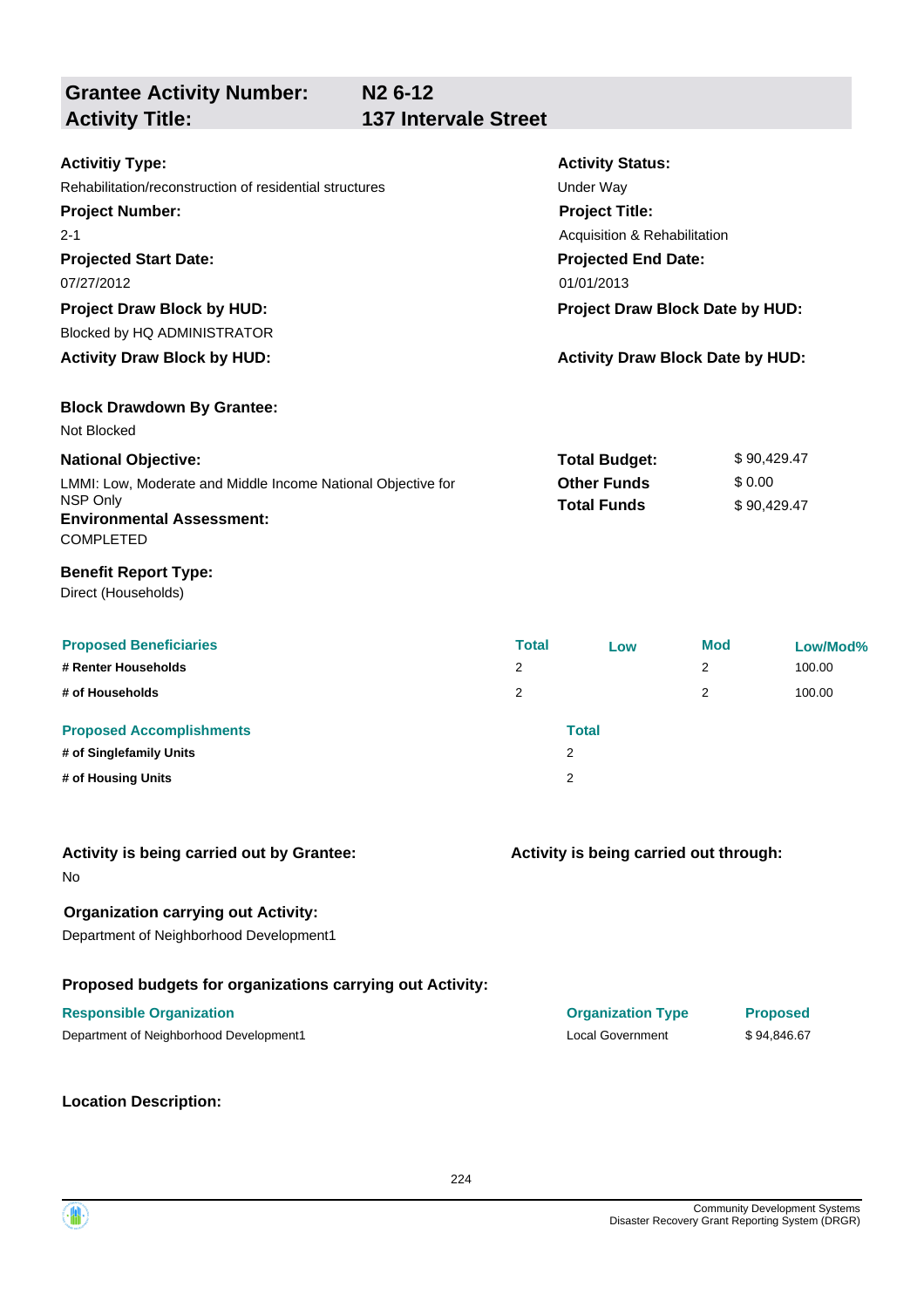137 Intervale Street

## **Activity Description:**

Rehab of 137 Intervale Street. This represents the 2 rental units. The homeownership unit is reported at N2 2-26.





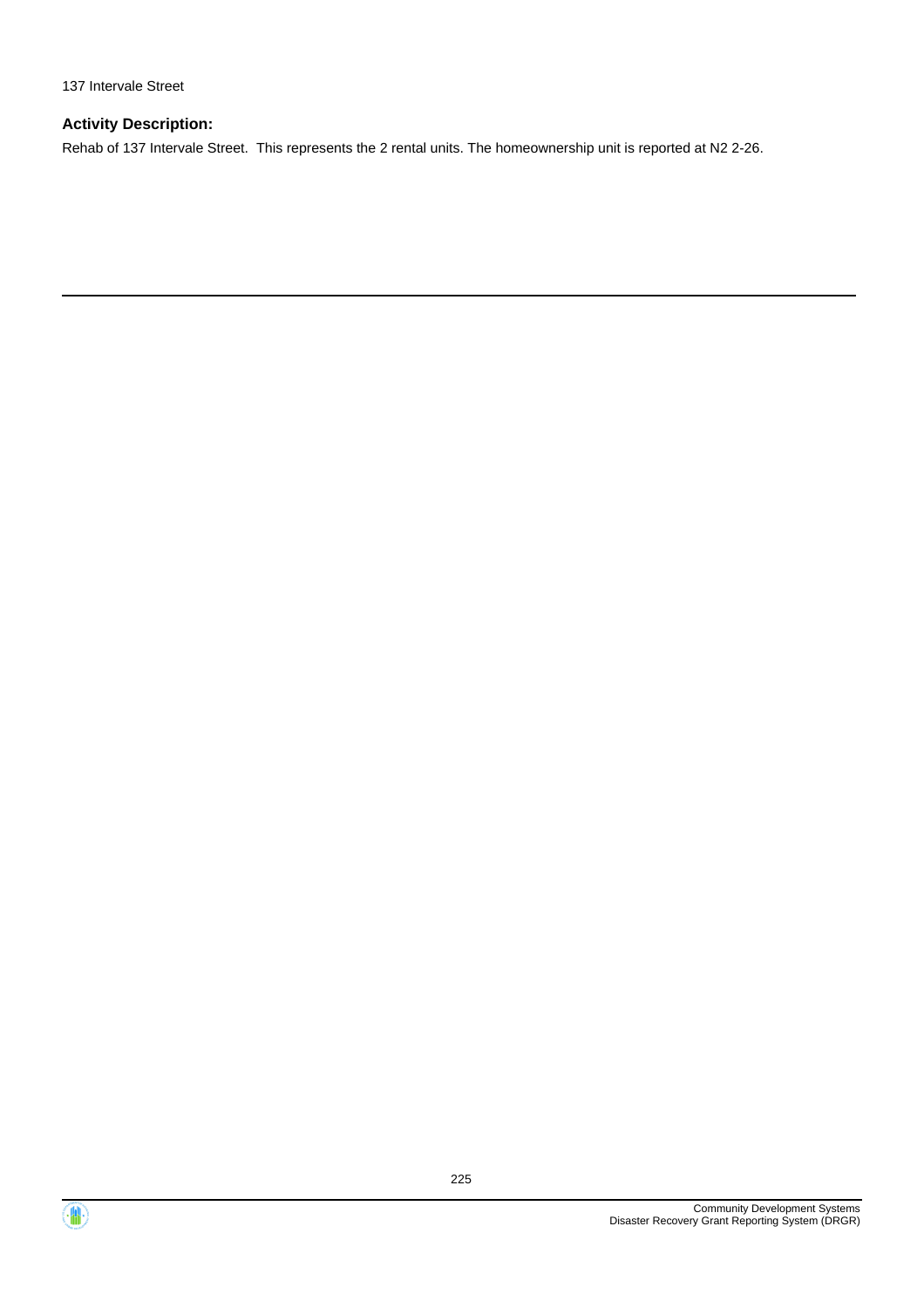| <b>Grantee Activity Number:</b><br><b>Activity Title:</b>                                                                                                                                                                                                           | $N2+6-13$<br>69-71+Fayston |                        |                                                                                                                                                                                                                                |                      |                                      |                              |
|---------------------------------------------------------------------------------------------------------------------------------------------------------------------------------------------------------------------------------------------------------------------|----------------------------|------------------------|--------------------------------------------------------------------------------------------------------------------------------------------------------------------------------------------------------------------------------|----------------------|--------------------------------------|------------------------------|
| <b>Activitiy Type:</b><br>Rehabilitation/reconstruction of residential structures<br><b>Project Number:</b><br>2-1<br><b>Projected Start Date:</b><br>07/27/2012<br>Project Draw Block by HUD:<br>Blocked by HQ ADMINISTRATOR<br><b>Activity Draw Block by HUD:</b> |                            |                        | <b>Activity Status:</b><br><b>Under Way</b><br><b>Project Title:</b><br>Acquisition & Rehabilitation<br><b>Projected End Date:</b><br>01/01/2013<br>Project Draw Block Date by HUD:<br><b>Activity Draw Block Date by HUD:</b> |                      |                                      |                              |
| <b>Block Drawdown By Grantee:</b>                                                                                                                                                                                                                                   |                            |                        |                                                                                                                                                                                                                                |                      |                                      |                              |
| Not Blocked<br><b>National Objective:</b><br>LMMI: Low, Moderate and Middle Income National Objective for<br>NSP Only<br><b>Environmental Assessment:</b><br>COMPLETED                                                                                              |                            |                        | <b>Total Budget:</b><br><b>Other Funds</b><br><b>Total Funds</b>                                                                                                                                                               |                      | \$93,413.82<br>\$0.00<br>\$93,413.82 |                              |
| <b>Benefit Report Type:</b><br>Direct (Households)                                                                                                                                                                                                                  |                            |                        |                                                                                                                                                                                                                                |                      |                                      |                              |
| <b>Proposed Beneficiaries</b><br># Renter Households<br># of Households                                                                                                                                                                                             |                            | <b>Total</b><br>1<br>1 | Low                                                                                                                                                                                                                            | <b>Mod</b><br>1<br>1 |                                      | Low/Mod%<br>100.00<br>100.00 |
| <b>Proposed Accomplishments</b><br># of Singlefamily Units<br># of Housing Units                                                                                                                                                                                    |                            |                        | <b>Total</b><br>1<br>1                                                                                                                                                                                                         |                      |                                      |                              |
| Activity is being carried out by Grantee:<br>No                                                                                                                                                                                                                     |                            |                        | Activity is being carried out through:                                                                                                                                                                                         |                      |                                      |                              |
| <b>Organization carrying out Activity:</b><br>Department of Neighborhood Development1                                                                                                                                                                               |                            |                        |                                                                                                                                                                                                                                |                      |                                      |                              |
| Proposed budgets for organizations carrying out Activity:                                                                                                                                                                                                           |                            |                        |                                                                                                                                                                                                                                |                      |                                      |                              |
| <b>Responsible Organization</b><br>Department of Neighborhood Development1                                                                                                                                                                                          |                            |                        | <b>Organization Type</b><br><b>Local Government</b>                                                                                                                                                                            |                      | <b>Proposed</b><br>\$111,346.00      |                              |
| <b>Location Description:</b>                                                                                                                                                                                                                                        |                            |                        |                                                                                                                                                                                                                                |                      |                                      |                              |

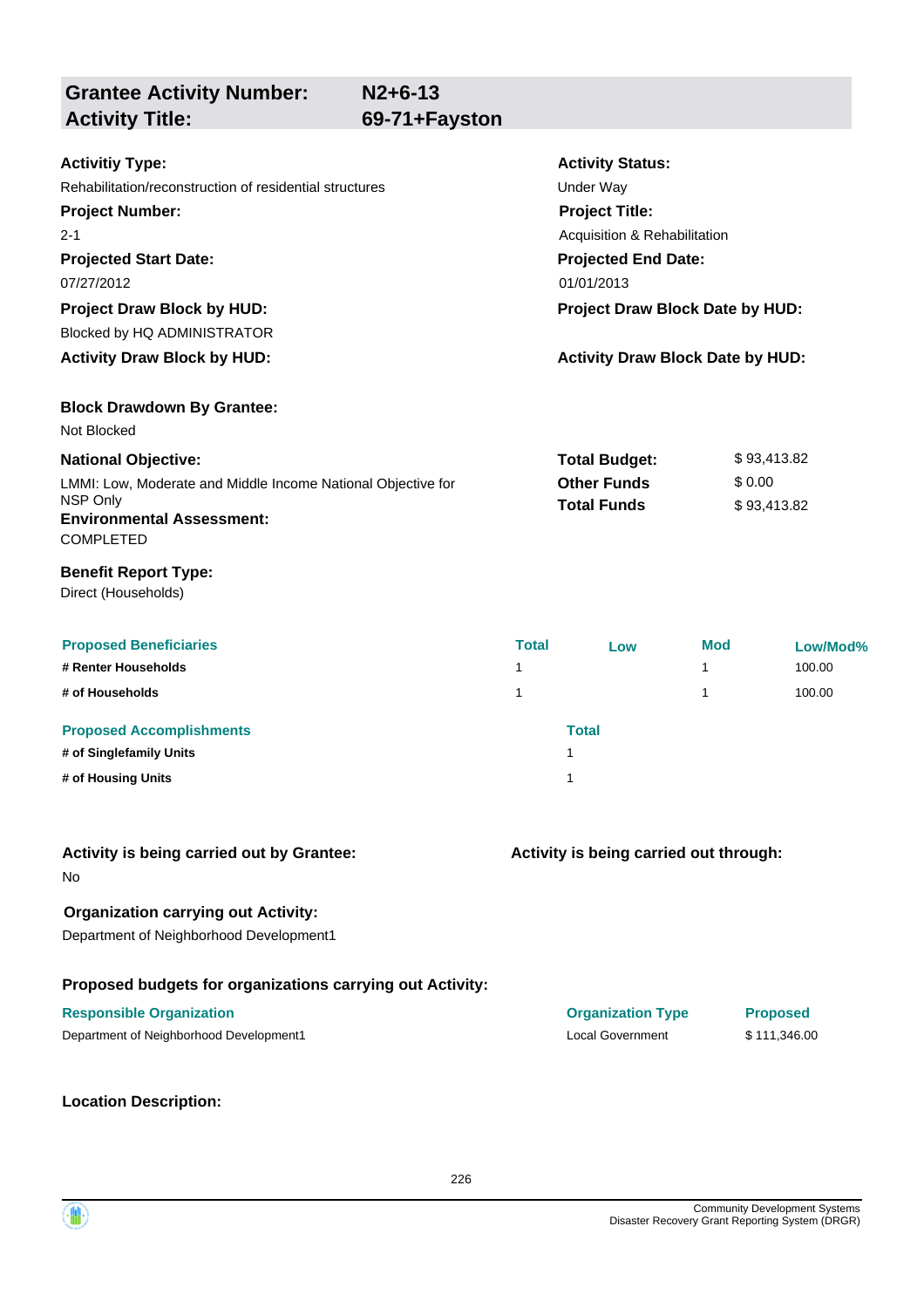69-71 Fayston Street.

## **Activity Description:**

Rehab of 69-71 Fayston Street. This represents the rental unit. The homeownership unit is reported at N2 2-27.





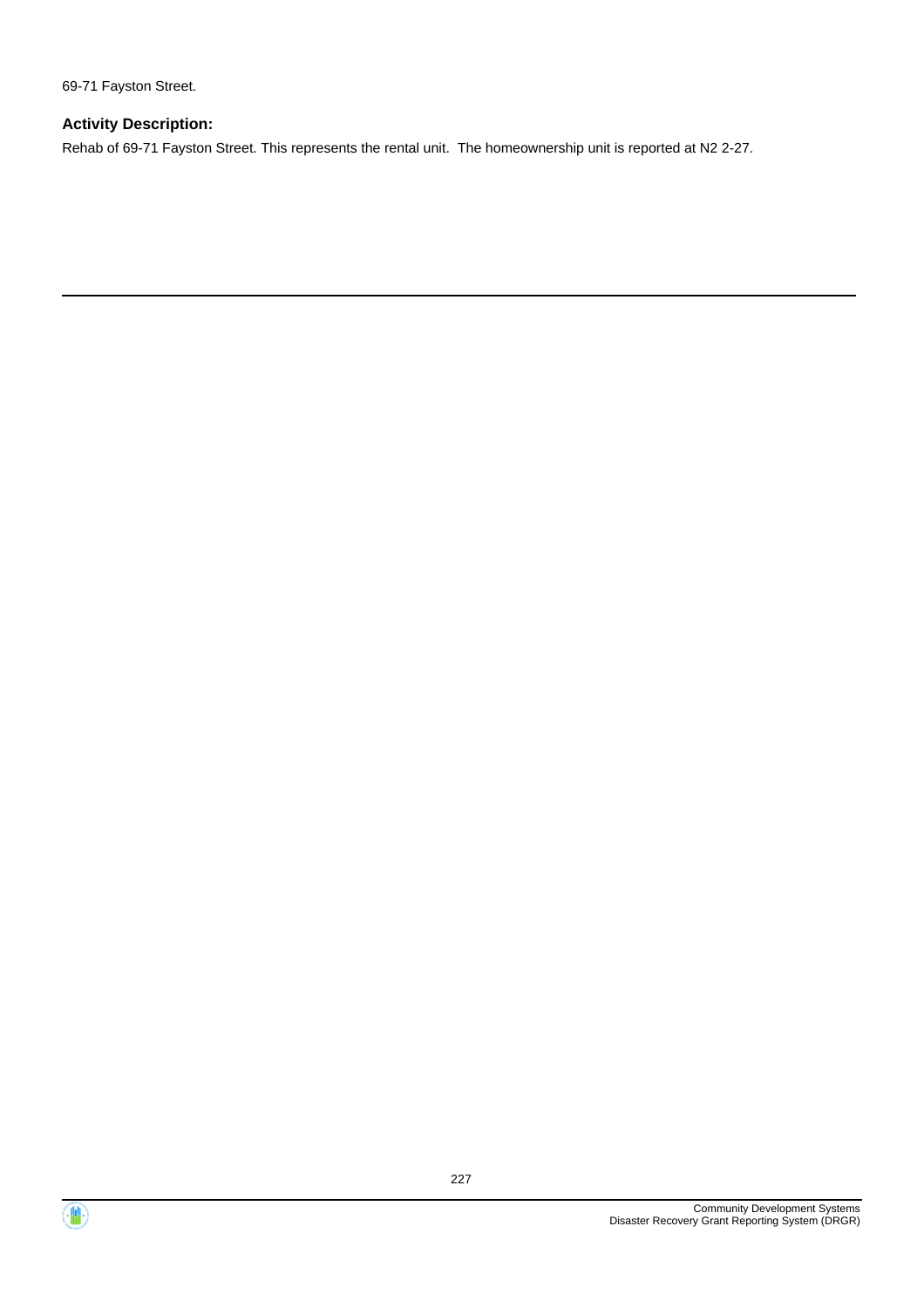**Grantee Activity Number: Projected Start Date: Activity Status: Projected End Date: N2-12-23 Activitiy Type:** Rehabilitation/reconstruction of residential structures **Exercise 2018** Under Way **Activity Title: Quincy Commons Project Number:** 2-1 **Project Title:** Acquisition & Rehabilitation

09/17/2015 09/17/2025 **Project Draw Block by HUD: Project Draw Block Date by HUD:** Blocked by HQ ADMINISTRATOR **Activity Draw Block by HUD: Activity Draw Block Date by HUD:**

## **Block Drawdown By Grantee:**

Not Blocked

| <b>National Objective:</b>                                   | <b>Total Budget:</b> | \$340,000,00 |
|--------------------------------------------------------------|----------------------|--------------|
| LMMI: Low, Moderate and Middle Income National Objective for | <b>Other Funds</b>   | \$ 0.00      |
| NSP Only                                                     | <b>Total Funds</b>   | \$340,000,00 |
| <b>Environmental Assessment:</b>                             |                      |              |

# COMPLETED

**Benefit Report Type:**

|  | Direct (Households) |
|--|---------------------|
|--|---------------------|

| <b>Proposed Beneficiaries</b>          | <b>Total</b> |              | Low | <b>Mod</b> | Low/Mod% |
|----------------------------------------|--------------|--------------|-----|------------|----------|
| # Renter Households                    | 40           |              | 40  |            | 100.00   |
| # of Households                        | 40           |              | 40  |            | 100.00   |
| <b>Proposed Accomplishments</b>        |              | <b>Total</b> |     |            |          |
| # of Multifamily Units                 |              | 40           |     |            |          |
| # of Housing Units                     |              | 40           |     |            |          |
| # of Elevated Structures               |              | 1            |     |            |          |
| # of Substantially Rehabilitated Units |              | 40           |     |            |          |
| # ELI Households (0-30% AMI)           |              | 5            |     |            |          |
| #Units ¿ other green                   |              |              |     |            |          |
| #Units deconstructed                   |              |              |     |            |          |
| #Sites re-used                         |              | $\mathbf{1}$ |     |            |          |
| #Units exceeding Energy Star           |              | 40           |     |            |          |
| #Units with bus/rail access            |              | 40           |     |            |          |
| #Low flow showerheads                  |              | 40           |     |            |          |
| #Low flow toilets                      |              | 40           |     |            |          |
| #Units with solar panels               |              |              |     |            |          |
| #Dishwashers replaced                  |              | 40           |     |            |          |
| #Clothes washers replaced              |              | 6            |     |            |          |
| #Refrigerators replaced                |              | 40           |     |            |          |

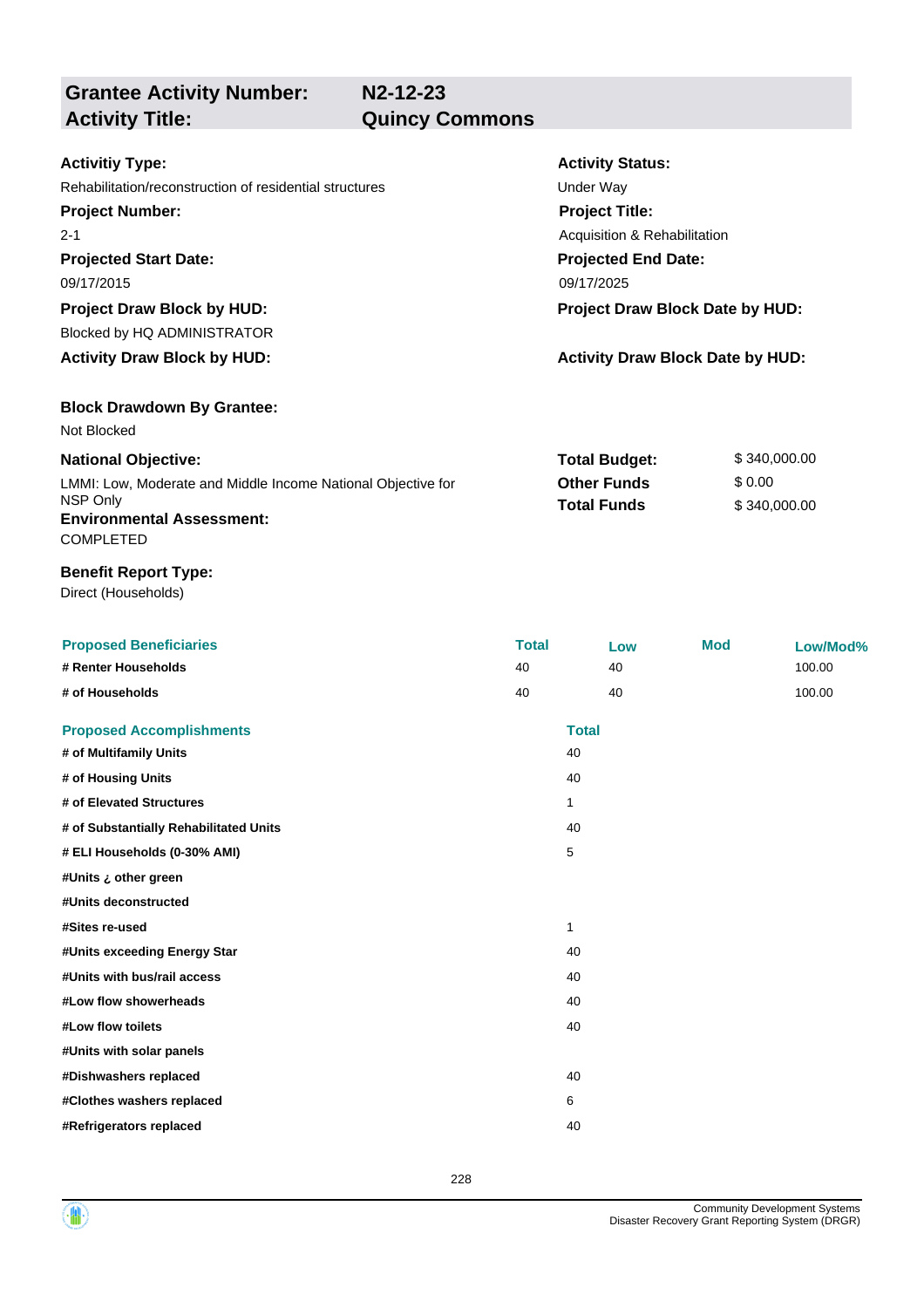| #Light fixtures (outdoors) replaced     | 10  |
|-----------------------------------------|-----|
| #Light Fixtures (indoors) replaced      | 200 |
| #Replaced hot water heaters             | 1   |
| <b>#Replaced thermostats</b>            | 40  |
| #Efficient AC added/replaced            | 1   |
| #High efficiency heating plants         | 1   |
| #Additional Attic/Roof Insulation       | 1   |
| <b>#Energy Star Replacement Windows</b> | 200 |
| # of Properties                         | 1   |

| <b>Activity is being carried out by Grantee:</b><br>Yes   | Activity is being carried out through:<br>Contractors |                 |  |
|-----------------------------------------------------------|-------------------------------------------------------|-----------------|--|
| <b>Organization carrying out Activity:</b>                |                                                       |                 |  |
| Department of Neighborhood Development1                   |                                                       |                 |  |
| Proposed budgets for organizations carrying out Activity: |                                                       |                 |  |
| <b>Responsible Organization</b>                           | <b>Organization Type</b>                              | <b>Proposed</b> |  |
| Department of Neighborhood Development1                   | Local Government                                      | \$340,000.00    |  |
| <b>Location Description:</b>                              |                                                       |                 |  |

# **Project # / Title: 2-24 / Interim Property Management**

| <b>Grantee Activity Number:</b><br><b>Activity Title:</b> | N <sub>2</sub> 24-01<br>Lot Clearance for REO properties |
|-----------------------------------------------------------|----------------------------------------------------------|
|                                                           |                                                          |
| <b>Activitiy Type:</b>                                    | <b>Activity Status:</b>                                  |
| Clearance and Demolition                                  | Under Way                                                |
| <b>Project Number:</b>                                    | <b>Project Title:</b>                                    |
| $2 - 24$                                                  | Interim Property Management                              |
| <b>Projected Start Date:</b>                              | <b>Projected End Date:</b>                               |
| 05/24/2010                                                | 12/30/2010                                               |

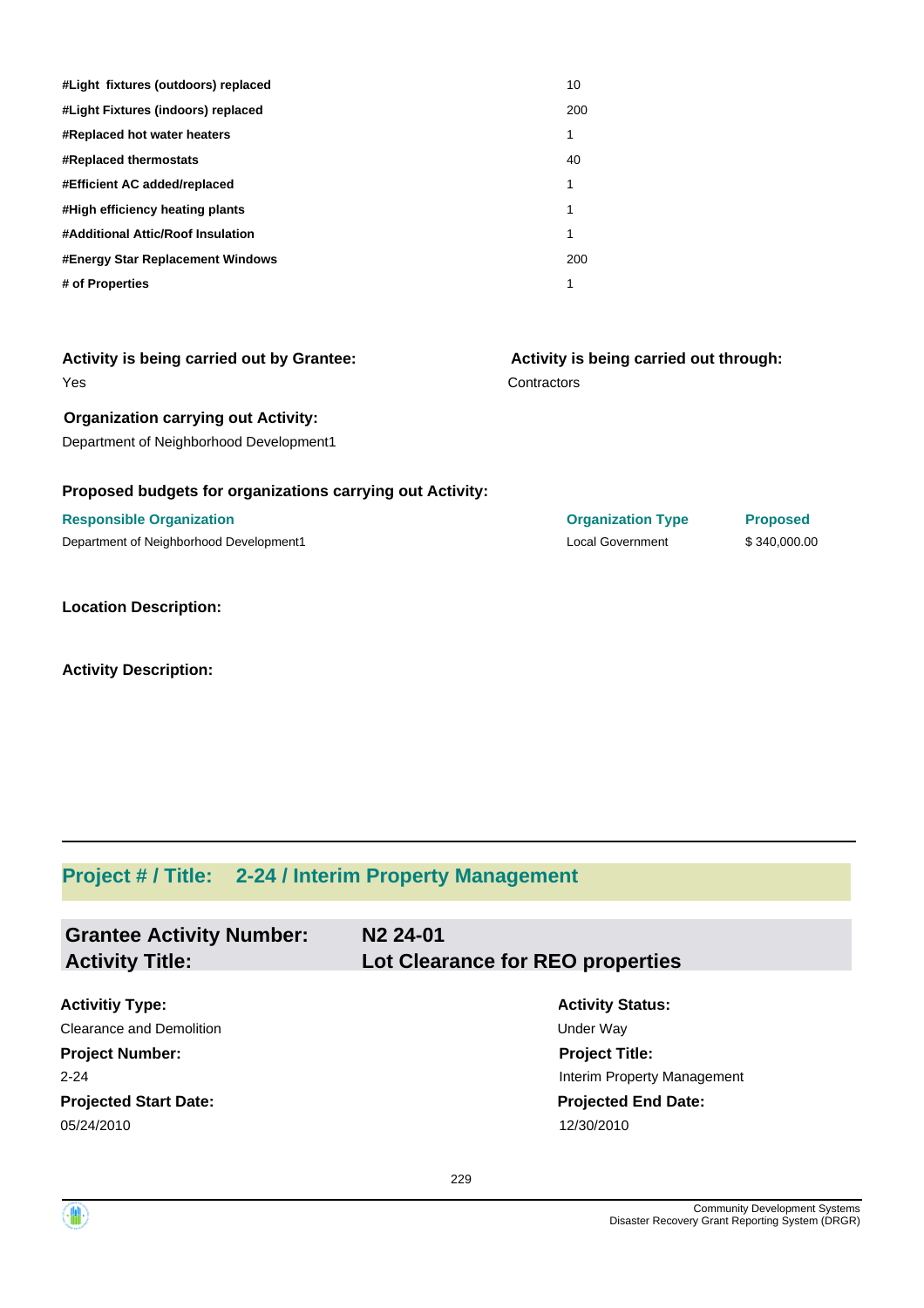| <b>Project Draw Block by HUD:</b><br><b>Blocked by HQ ADMINISTRATOR</b>                                                                                 |                       | Project Draw Block Date by HUD:                                  |                    |                            |  |
|---------------------------------------------------------------------------------------------------------------------------------------------------------|-----------------------|------------------------------------------------------------------|--------------------|----------------------------|--|
| <b>Activity Draw Block by HUD:</b>                                                                                                                      |                       | <b>Activity Draw Block Date by HUD:</b>                          |                    |                            |  |
| <b>Block Drawdown By Grantee:</b><br>Not Blocked                                                                                                        |                       |                                                                  |                    |                            |  |
| <b>National Objective:</b><br>LMMI: Low, Moderate and Middle Income National Objective for<br>NSP Only<br><b>Environmental Assessment:</b><br>COMPLETED |                       | <b>Total Budget:</b><br><b>Other Funds</b><br><b>Total Funds</b> | \$0.00             | \$73,783.25<br>\$73,783.25 |  |
| <b>Benefit Report Type:</b><br>Area Benefit (Census)                                                                                                    |                       |                                                                  |                    |                            |  |
| <b>Proposed Beneficiaries</b><br># of Persons                                                                                                           | <b>Total</b><br>39482 | Low<br>19111                                                     | <b>Mod</b><br>6654 | Low/Mod%<br>65.26          |  |
| <b>LMI%:</b>                                                                                                                                            |                       |                                                                  |                    | 65.26                      |  |
| Activity is being carried out by Grantee:<br>No                                                                                                         |                       | Activity is being carried out through:                           |                    |                            |  |
| <b>Organization carrying out Activity:</b><br>Department of Neighborhood Development1                                                                   |                       |                                                                  |                    |                            |  |
| Proposed budgets for organizations carrying out Activity:                                                                                               |                       |                                                                  |                    |                            |  |
| <b>Responsible Organization</b>                                                                                                                         |                       | <b>Organization Type</b>                                         |                    | <b>Proposed</b>            |  |
| Department of Neighborhood Development1                                                                                                                 |                       | <b>Local Government</b>                                          |                    | \$6,793.00                 |  |
| <b>Location Description:</b>                                                                                                                            |                       |                                                                  |                    |                            |  |
| 26 Court Street and various REO locations City Wide                                                                                                     |                       |                                                                  |                    |                            |  |
| <b>Activity Description:</b>                                                                                                                            |                       |                                                                  |                    |                            |  |
| Clearance of lots for REO properties                                                                                                                    |                       |                                                                  |                    |                            |  |
|                                                                                                                                                         |                       |                                                                  |                    |                            |  |

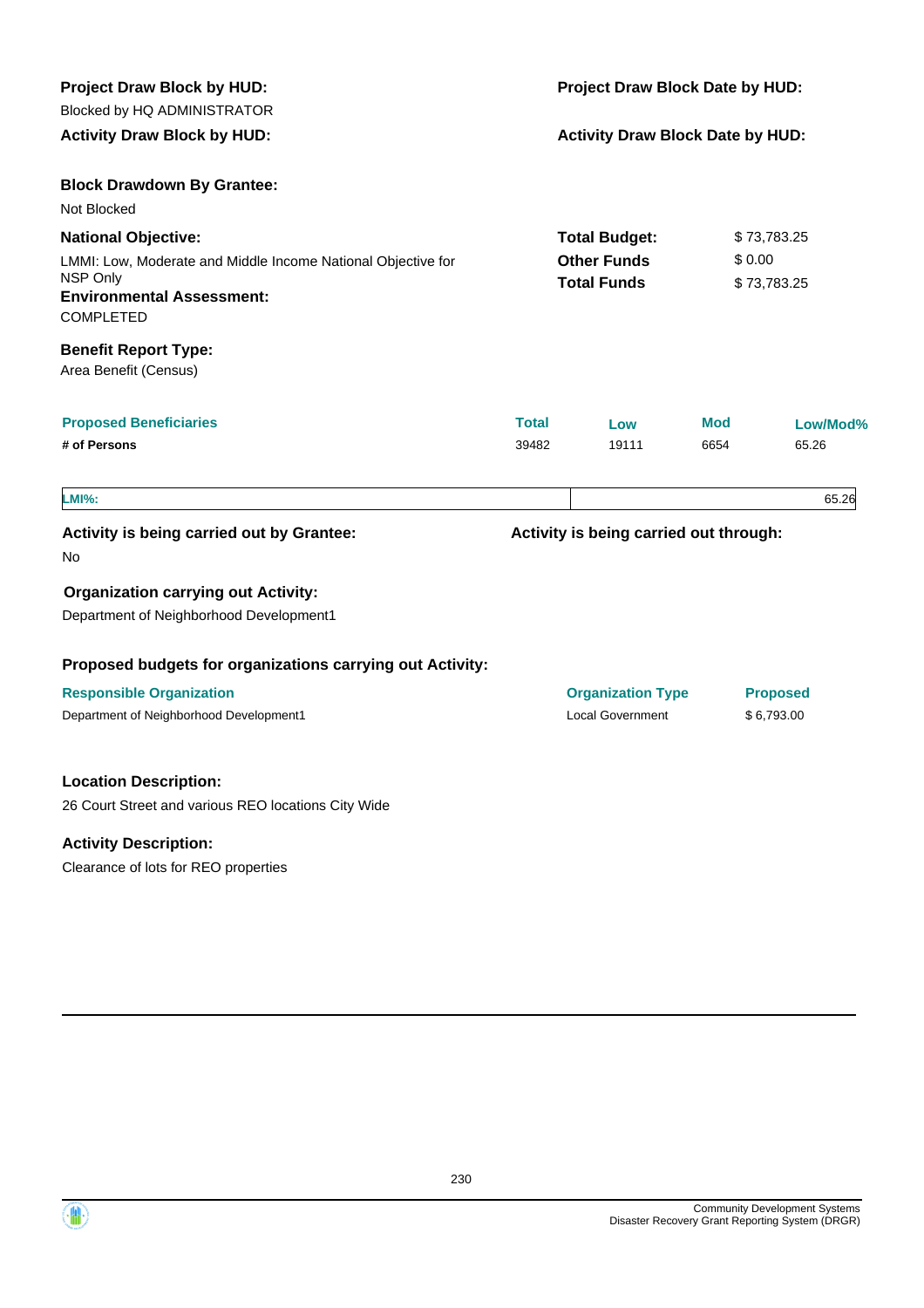| <b>Grantee Activity Number:</b><br><b>Activity Title:</b>                                                                                                                                                                                               | N <sub>2</sub> 24-02<br><b>Building Cleanout for REO properties</b> |                       |                                                                                                                                                                                                                        |             |                               |
|---------------------------------------------------------------------------------------------------------------------------------------------------------------------------------------------------------------------------------------------------------|---------------------------------------------------------------------|-----------------------|------------------------------------------------------------------------------------------------------------------------------------------------------------------------------------------------------------------------|-------------|-------------------------------|
| <b>Activitiy Type:</b><br>Clearance and Demolition<br><b>Project Number:</b><br>$2 - 24$<br><b>Projected Start Date:</b><br>06/03/2010<br><b>Project Draw Block by HUD:</b><br><b>Blocked by HQ ADMINISTRATOR</b><br><b>Activity Draw Block by HUD:</b> |                                                                     |                       | <b>Activity Status:</b><br>Under Way<br><b>Project Title:</b><br>Interim Property Management<br><b>Projected End Date:</b><br>12/30/2010<br>Project Draw Block Date by HUD:<br><b>Activity Draw Block Date by HUD:</b> |             |                               |
| <b>Block Drawdown By Grantee:</b><br>Not Blocked                                                                                                                                                                                                        |                                                                     |                       |                                                                                                                                                                                                                        |             |                               |
| <b>National Objective:</b><br>LMMI: Low, Moderate and Middle Income National Objective for<br>NSP Only<br><b>Environmental Assessment:</b><br>COMPLETED                                                                                                 |                                                                     |                       | <b>Total Budget:</b><br><b>Other Funds</b><br><b>Total Funds</b>                                                                                                                                                       | \$0.00      | \$10,180.00<br>\$10,180.00    |
| <b>Benefit Report Type:</b><br>Area Benefit (Census)                                                                                                                                                                                                    |                                                                     |                       |                                                                                                                                                                                                                        |             |                               |
| <b>Proposed Beneficiaries</b><br># of Persons                                                                                                                                                                                                           |                                                                     | <b>Total</b><br>34277 | Low<br>16696                                                                                                                                                                                                           | Mod<br>6506 | Low/Mod%<br>67.69             |
| <b>LMI%:</b>                                                                                                                                                                                                                                            |                                                                     |                       |                                                                                                                                                                                                                        |             | 67.69                         |
| Activity is being carried out by Grantee:<br>No                                                                                                                                                                                                         |                                                                     |                       | Activity is being carried out through:                                                                                                                                                                                 |             |                               |
| <b>Organization carrying out Activity:</b><br>Department of Neighborhood Development1                                                                                                                                                                   |                                                                     |                       |                                                                                                                                                                                                                        |             |                               |
| Proposed budgets for organizations carrying out Activity:                                                                                                                                                                                               |                                                                     |                       |                                                                                                                                                                                                                        |             |                               |
| <b>Responsible Organization</b><br>Department of Neighborhood Development1                                                                                                                                                                              |                                                                     |                       | <b>Organization Type</b><br><b>Local Government</b>                                                                                                                                                                    |             | <b>Proposed</b><br>\$5,070.96 |
| <b>Location Description:</b><br>Various REO locations                                                                                                                                                                                                   |                                                                     |                       |                                                                                                                                                                                                                        |             |                               |
| <b>Activity Description:</b>                                                                                                                                                                                                                            |                                                                     |                       |                                                                                                                                                                                                                        |             |                               |
| Cleaning out building prior to resale and/or rehab.                                                                                                                                                                                                     |                                                                     |                       |                                                                                                                                                                                                                        |             |                               |

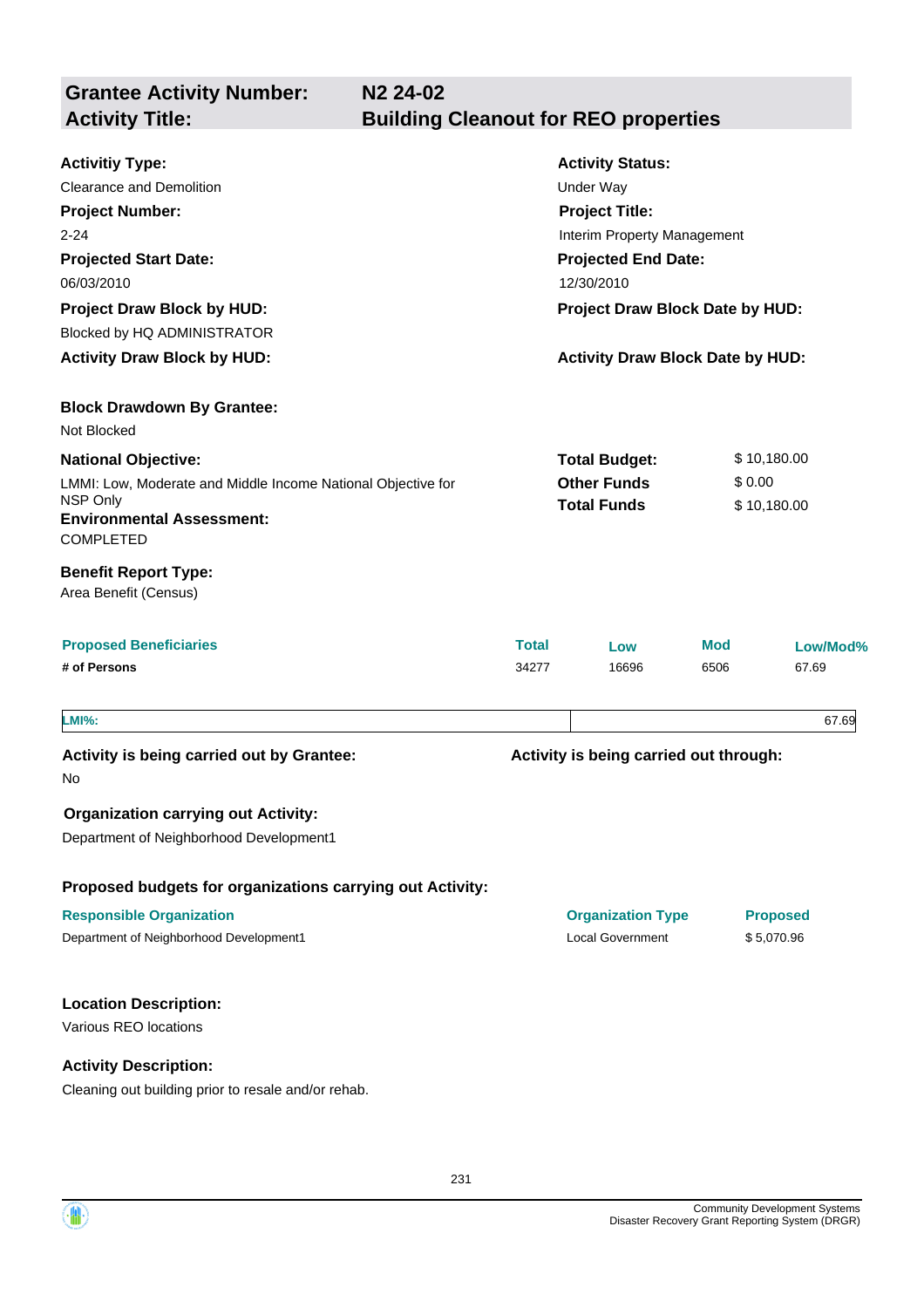

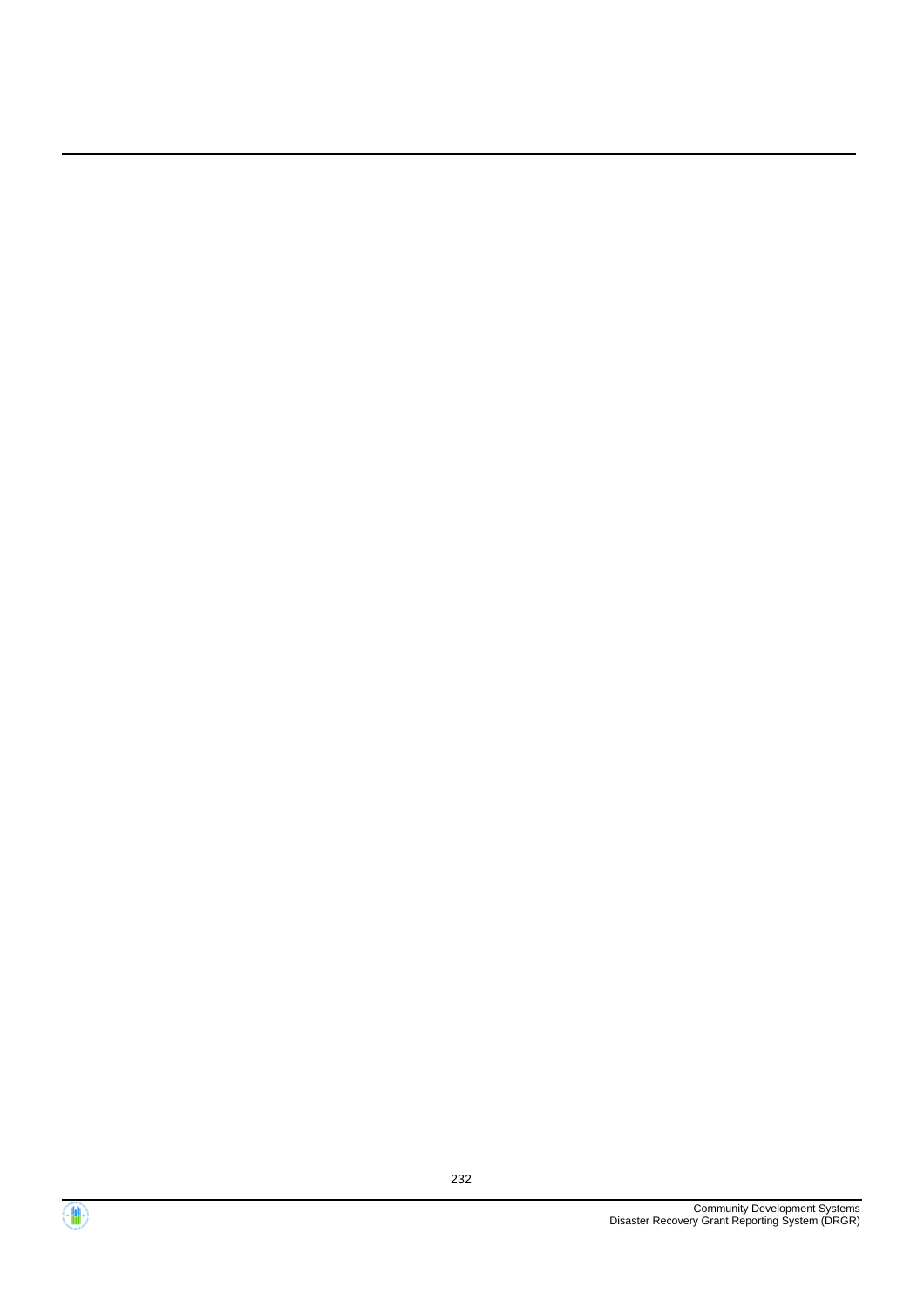| <b>Grantee Activity Number:</b>                                                                                                                                                                                                                     | N <sub>2</sub> 24-03               |                                                                  |                                                                                                                                                                                                                               |                                        |                   |
|-----------------------------------------------------------------------------------------------------------------------------------------------------------------------------------------------------------------------------------------------------|------------------------------------|------------------------------------------------------------------|-------------------------------------------------------------------------------------------------------------------------------------------------------------------------------------------------------------------------------|----------------------------------------|-------------------|
| <b>Activity Title:</b>                                                                                                                                                                                                                              | <b>Repairs to REO Acquisitions</b> |                                                                  |                                                                                                                                                                                                                               |                                        |                   |
| <b>Activitiy Type:</b><br><b>Clearance and Demolition</b><br><b>Project Number:</b><br>2-24<br><b>Projected Start Date:</b><br>07/13/2010<br><b>Project Draw Block by HUD:</b><br>Blocked by HQ ADMINISTRATOR<br><b>Activity Draw Block by HUD:</b> |                                    |                                                                  | <b>Activity Status:</b><br><b>Under Way</b><br><b>Project Title:</b><br>Interim Property Management<br><b>Projected End Date:</b><br>02/08/2013<br>Project Draw Block Date by HUD:<br><b>Activity Draw Block Date by HUD:</b> |                                        |                   |
| <b>Block Drawdown By Grantee:</b><br>Not Blocked                                                                                                                                                                                                    |                                    |                                                                  |                                                                                                                                                                                                                               |                                        |                   |
| <b>National Objective:</b><br>LMMI: Low, Moderate and Middle Income National Objective for<br>NSP Only<br><b>Environmental Assessment:</b><br>COMPLETED                                                                                             |                                    | <b>Total Budget:</b><br><b>Other Funds</b><br><b>Total Funds</b> |                                                                                                                                                                                                                               | \$130,729.59<br>\$0.00<br>\$130,729.59 |                   |
| <b>Benefit Report Type:</b><br>Area Benefit (Census)                                                                                                                                                                                                |                                    |                                                                  |                                                                                                                                                                                                                               |                                        |                   |
| <b>Proposed Beneficiaries</b><br># of Persons                                                                                                                                                                                                       |                                    | <b>Total</b><br>14335                                            | Low<br>6785                                                                                                                                                                                                                   | <b>Mod</b><br>2752                     | Low/Mod%<br>66.53 |
| <b>Proposed Accomplishments</b><br># of Properties                                                                                                                                                                                                  |                                    |                                                                  | <b>Total</b>                                                                                                                                                                                                                  |                                        |                   |
| I<br>.MI%:                                                                                                                                                                                                                                          |                                    |                                                                  |                                                                                                                                                                                                                               |                                        | 66.53             |
| Activity is being carried out by Grantee:<br>No                                                                                                                                                                                                     |                                    |                                                                  | Activity is being carried out through:                                                                                                                                                                                        |                                        |                   |
| <b>Organization carrying out Activity:</b><br>Department of Neighborhood Development1                                                                                                                                                               |                                    |                                                                  |                                                                                                                                                                                                                               |                                        |                   |
| Proposed budgets for organizations carrying out Activity:                                                                                                                                                                                           |                                    |                                                                  |                                                                                                                                                                                                                               |                                        |                   |
| <b>Responsible Organization</b>                                                                                                                                                                                                                     |                                    |                                                                  | <b>Organization Type</b>                                                                                                                                                                                                      |                                        | <b>Proposed</b>   |
| Department of Neighborhood Development1                                                                                                                                                                                                             |                                    |                                                                  | <b>Local Government</b>                                                                                                                                                                                                       |                                        | \$9,680.00        |
| <b>Location Description:</b>                                                                                                                                                                                                                        |                                    |                                                                  |                                                                                                                                                                                                                               |                                        |                   |
| 15 Raven Street, Dorchester and other REO locations                                                                                                                                                                                                 |                                    |                                                                  |                                                                                                                                                                                                                               |                                        |                   |

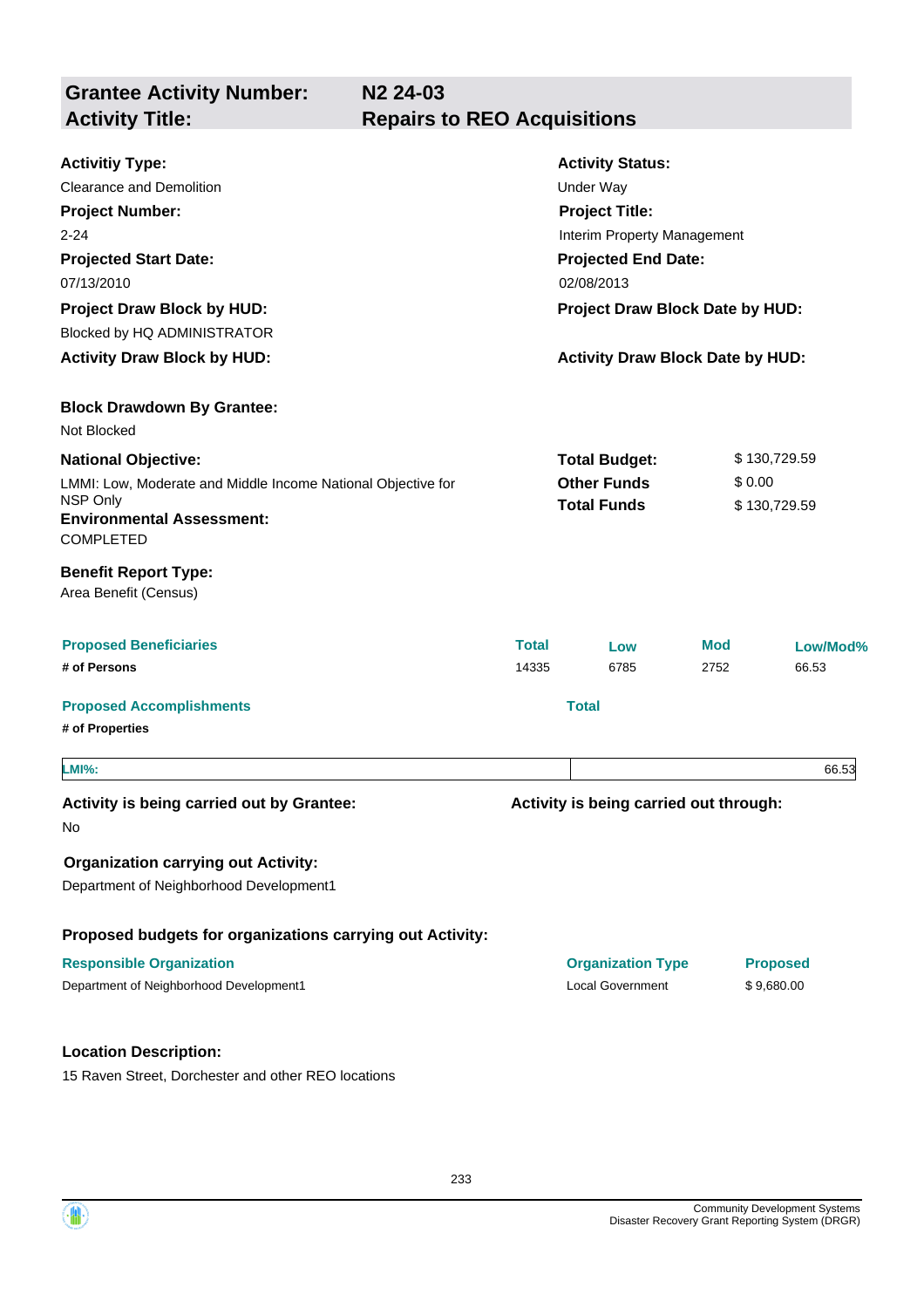Perform necessary repairs at REO properties acquired by the City prior to disposition by RFP.



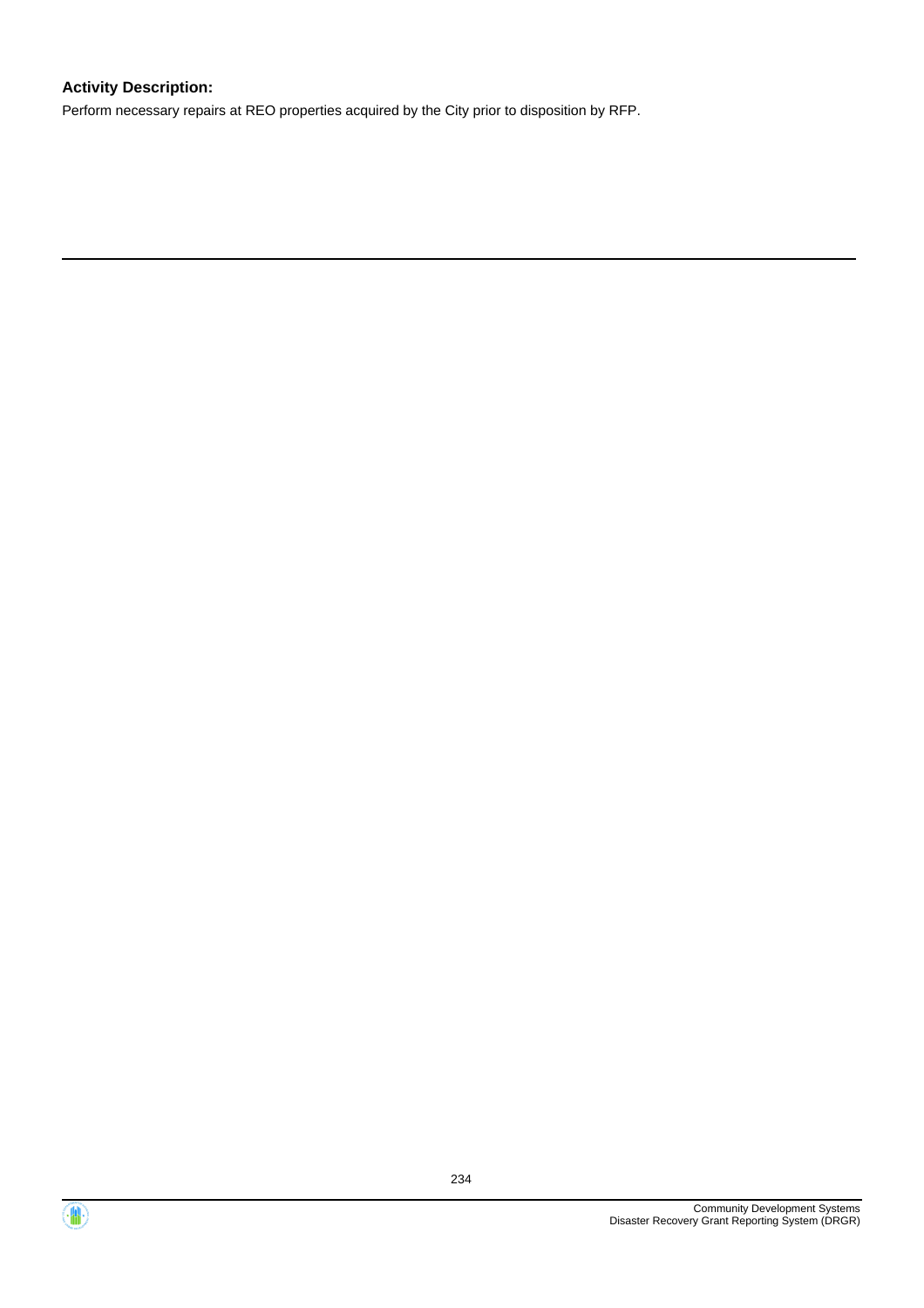| <b>Grantee Activity Number:</b><br><b>Activity Title:</b>                                                                                                                                                                                                     | N <sub>2</sub> 24-04<br><b>EPA Testing/abatement</b> |                                                                  |                                                                                                                                                                                                                        |                                      |                   |
|---------------------------------------------------------------------------------------------------------------------------------------------------------------------------------------------------------------------------------------------------------------|------------------------------------------------------|------------------------------------------------------------------|------------------------------------------------------------------------------------------------------------------------------------------------------------------------------------------------------------------------|--------------------------------------|-------------------|
| <b>Activitiy Type:</b><br>Land Banking - Disposition (NSP Only)<br><b>Project Number:</b><br>$2 - 24$<br><b>Projected Start Date:</b><br>07/12/2010<br><b>Project Draw Block by HUD:</b><br>Blocked by HQ ADMINISTRATOR<br><b>Activity Draw Block by HUD:</b> |                                                      |                                                                  | <b>Activity Status:</b><br>Under Way<br><b>Project Title:</b><br>Interim Property Management<br><b>Projected End Date:</b><br>02/08/2013<br>Project Draw Block Date by HUD:<br><b>Activity Draw Block Date by HUD:</b> |                                      |                   |
| <b>Block Drawdown By Grantee:</b>                                                                                                                                                                                                                             |                                                      |                                                                  |                                                                                                                                                                                                                        |                                      |                   |
| Not Blocked                                                                                                                                                                                                                                                   |                                                      |                                                                  |                                                                                                                                                                                                                        |                                      |                   |
| <b>National Objective:</b><br>LMMI: Low, Moderate and Middle Income National Objective for<br>NSP Only<br><b>Environmental Assessment:</b><br><b>COMPLETED</b>                                                                                                |                                                      | <b>Total Budget:</b><br><b>Other Funds</b><br><b>Total Funds</b> |                                                                                                                                                                                                                        | \$14,102.70<br>\$0.00<br>\$14,102.70 |                   |
| <b>Benefit Report Type:</b><br>Area Benefit (Census)                                                                                                                                                                                                          |                                                      |                                                                  |                                                                                                                                                                                                                        |                                      |                   |
| <b>Proposed Beneficiaries</b><br># of Persons                                                                                                                                                                                                                 |                                                      | <b>Total</b><br>7059                                             | Low<br>3567                                                                                                                                                                                                            | <b>Mod</b><br>1434                   | Low/Mod%<br>70.85 |
| <b>Proposed Accomplishments</b><br># of Properties                                                                                                                                                                                                            |                                                      |                                                                  | <b>Total</b>                                                                                                                                                                                                           |                                      |                   |
| LMI%:                                                                                                                                                                                                                                                         |                                                      |                                                                  |                                                                                                                                                                                                                        |                                      | 70.85             |
| Activity is being carried out by Grantee:<br>No                                                                                                                                                                                                               |                                                      |                                                                  | Activity is being carried out through:                                                                                                                                                                                 |                                      |                   |
| <b>Organization carrying out Activity:</b><br>Department of Neighborhood Development1                                                                                                                                                                         |                                                      |                                                                  |                                                                                                                                                                                                                        |                                      |                   |
| Proposed budgets for organizations carrying out Activity:                                                                                                                                                                                                     |                                                      |                                                                  |                                                                                                                                                                                                                        |                                      |                   |
| <b>Responsible Organization</b>                                                                                                                                                                                                                               |                                                      |                                                                  | <b>Organization Type</b>                                                                                                                                                                                               |                                      | <b>Proposed</b>   |
| Department of Neighborhood Development1                                                                                                                                                                                                                       |                                                      |                                                                  | <b>Local Government</b>                                                                                                                                                                                                |                                      | \$18,980.40       |
| <b>Location Description:</b>                                                                                                                                                                                                                                  |                                                      |                                                                  |                                                                                                                                                                                                                        |                                      |                   |

15 Raven Street, Dorchester 02125; 72 Esmond Street, Dorchester; 87 Adams, Dorchester; 33 Harold Street; Roxbury.

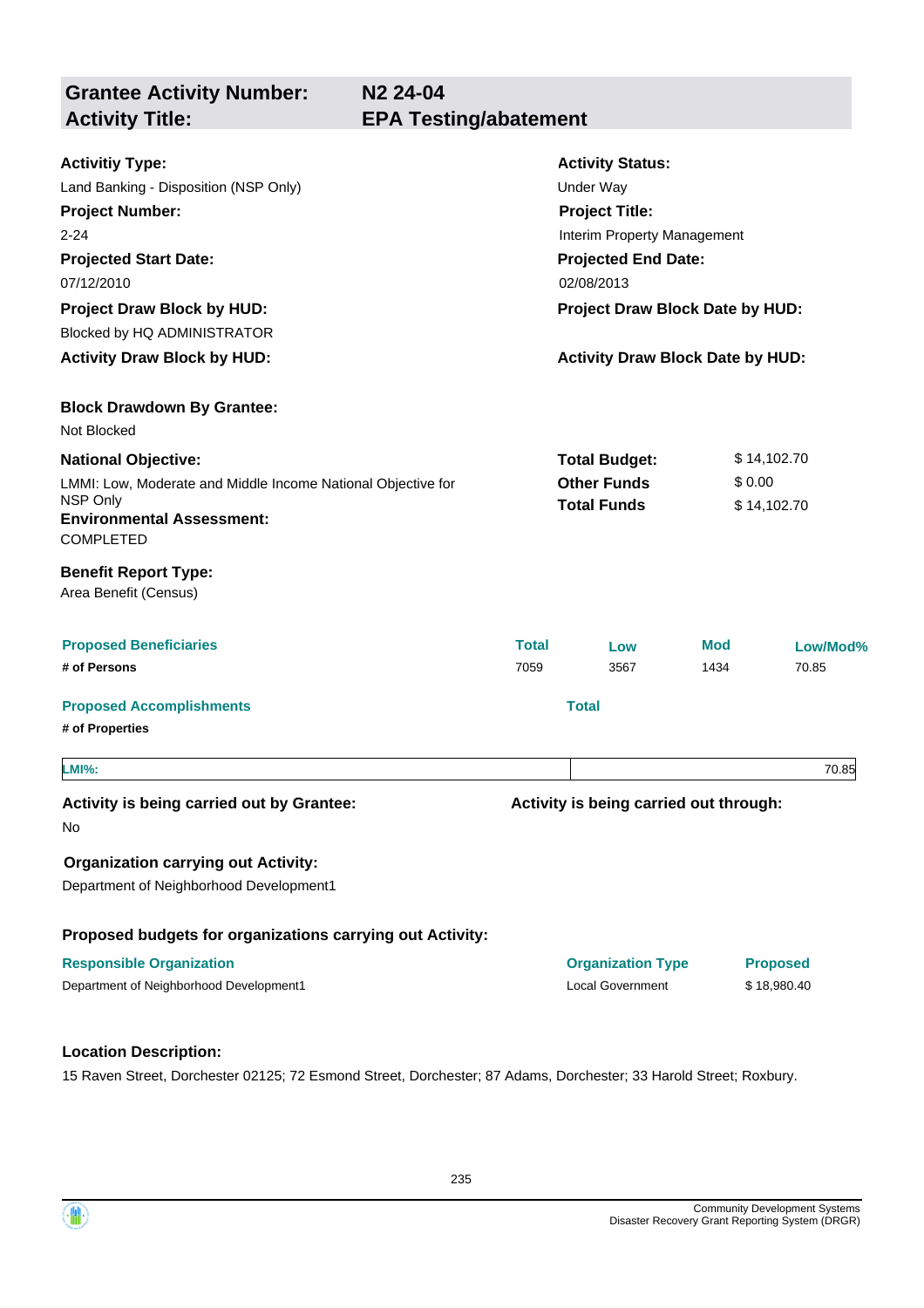EPA testing for lead and mold at REO City acquired property.



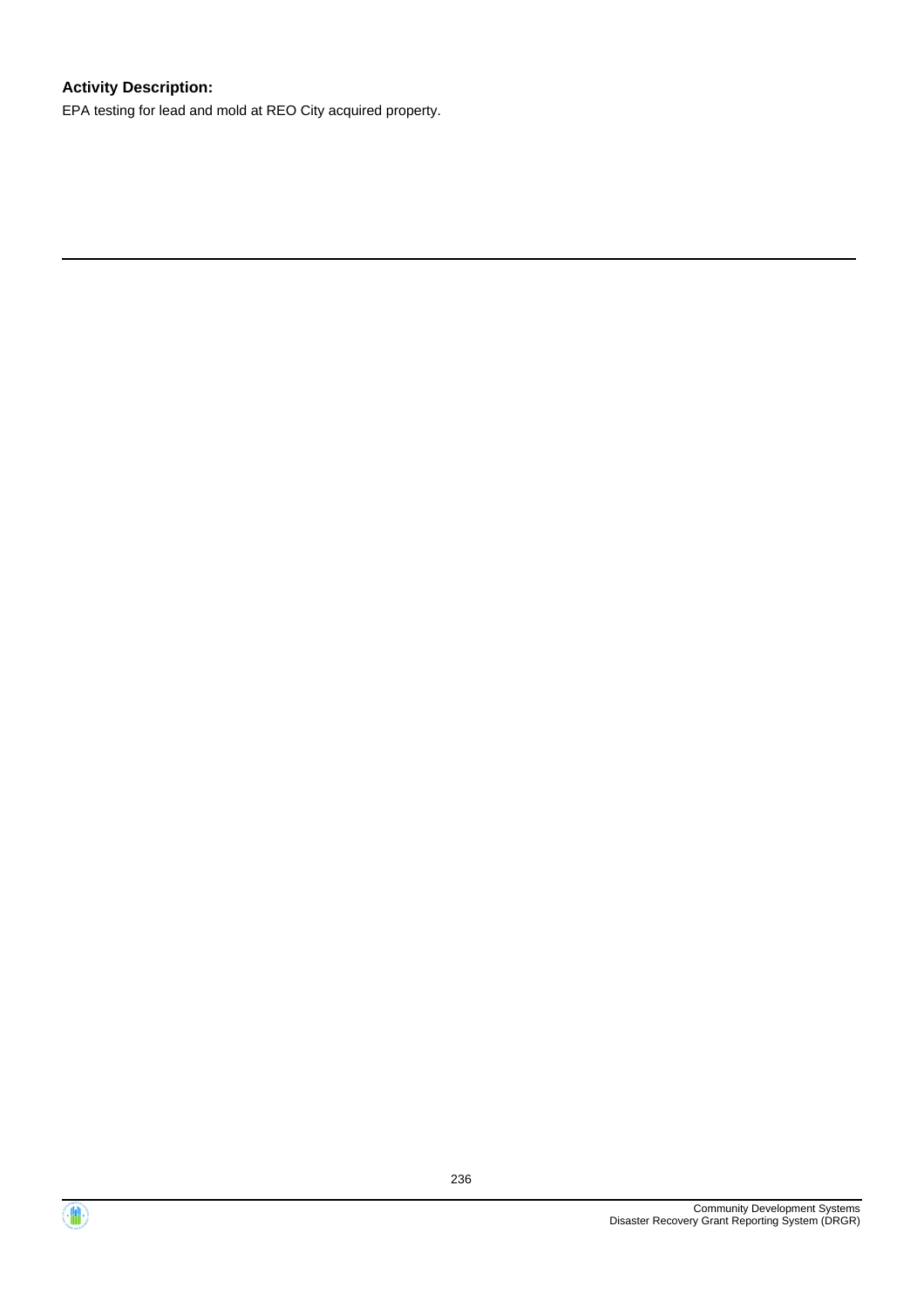| <b>Grantee Activity Number:</b><br><b>Activity Title:</b>                                                                                                                                                                  | N <sub>2</sub> 24-05<br><b>REO Utilities</b> |                                                                            |                                                                                                                                                                                    |                            |                                |
|----------------------------------------------------------------------------------------------------------------------------------------------------------------------------------------------------------------------------|----------------------------------------------|----------------------------------------------------------------------------|------------------------------------------------------------------------------------------------------------------------------------------------------------------------------------|----------------------------|--------------------------------|
| <b>Activitiy Type:</b><br>Land Banking - Disposition (NSP Only)<br><b>Project Number:</b><br>2-24<br><b>Projected Start Date:</b><br>07/19/2010<br><b>Project Draw Block by HUD:</b><br><b>Blocked by HQ ADMINISTRATOR</b> |                                              |                                                                            | <b>Activity Status:</b><br><b>Under Way</b><br><b>Project Title:</b><br>Interim Property Management<br><b>Projected End Date:</b><br>02/08/2013<br>Project Draw Block Date by HUD: |                            |                                |
| <b>Activity Draw Block by HUD:</b><br><b>Block Drawdown By Grantee:</b><br>Not Blocked                                                                                                                                     |                                              |                                                                            | <b>Activity Draw Block Date by HUD:</b>                                                                                                                                            |                            |                                |
| <b>National Objective:</b><br>LMMI: Low, Moderate and Middle Income National Objective for<br>NSP Only<br><b>Environmental Assessment:</b><br><b>EXEMPT</b>                                                                |                                              | <b>Total Budget:</b><br><b>Other Funds</b><br>\$0.00<br><b>Total Funds</b> |                                                                                                                                                                                    | \$43,869.96<br>\$43,869.96 |                                |
| <b>Benefit Report Type:</b><br>Area Benefit (Census)                                                                                                                                                                       |                                              |                                                                            |                                                                                                                                                                                    |                            |                                |
| <b>Proposed Beneficiaries</b><br># of Persons                                                                                                                                                                              |                                              | Total<br>21503                                                             | Low<br>11117                                                                                                                                                                       | <b>Mod</b><br>3416         | Low/Mod%<br>67.59              |
| <b>LMI%:</b>                                                                                                                                                                                                               |                                              |                                                                            |                                                                                                                                                                                    |                            | 67.59                          |
| Activity is being carried out by Grantee:<br>No<br><b>Organization carrying out Activity:</b><br>Department of Neighborhood Development1                                                                                   |                                              |                                                                            | Activity is being carried out through:                                                                                                                                             |                            |                                |
| Proposed budgets for organizations carrying out Activity:                                                                                                                                                                  |                                              |                                                                            |                                                                                                                                                                                    |                            |                                |
| <b>Responsible Organization</b><br>Department of Neighborhood Development1                                                                                                                                                 |                                              |                                                                            | <b>Organization Type</b><br><b>Local Government</b>                                                                                                                                |                            | <b>Proposed</b><br>\$30,337.00 |
| <b>Location Description:</b><br>10 Camerson Street, Dorchester 02125                                                                                                                                                       |                                              |                                                                            |                                                                                                                                                                                    |                            |                                |
| <b>Activity Description:</b>                                                                                                                                                                                               |                                              |                                                                            |                                                                                                                                                                                    |                            |                                |

Payments for utility bills (Gas, Electricity, Water and Sewer) for city purchased REO properties that are occupied.

(他)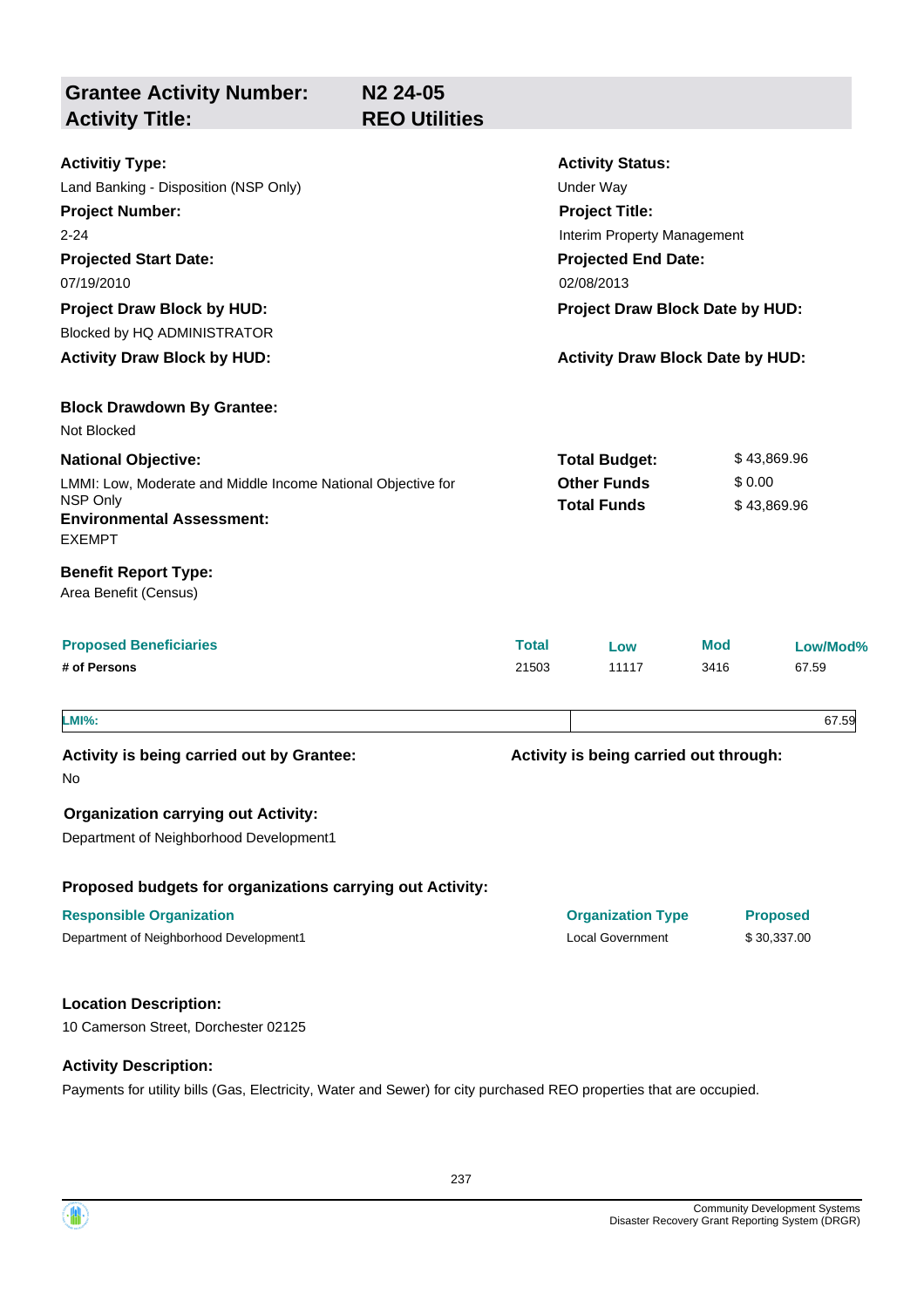

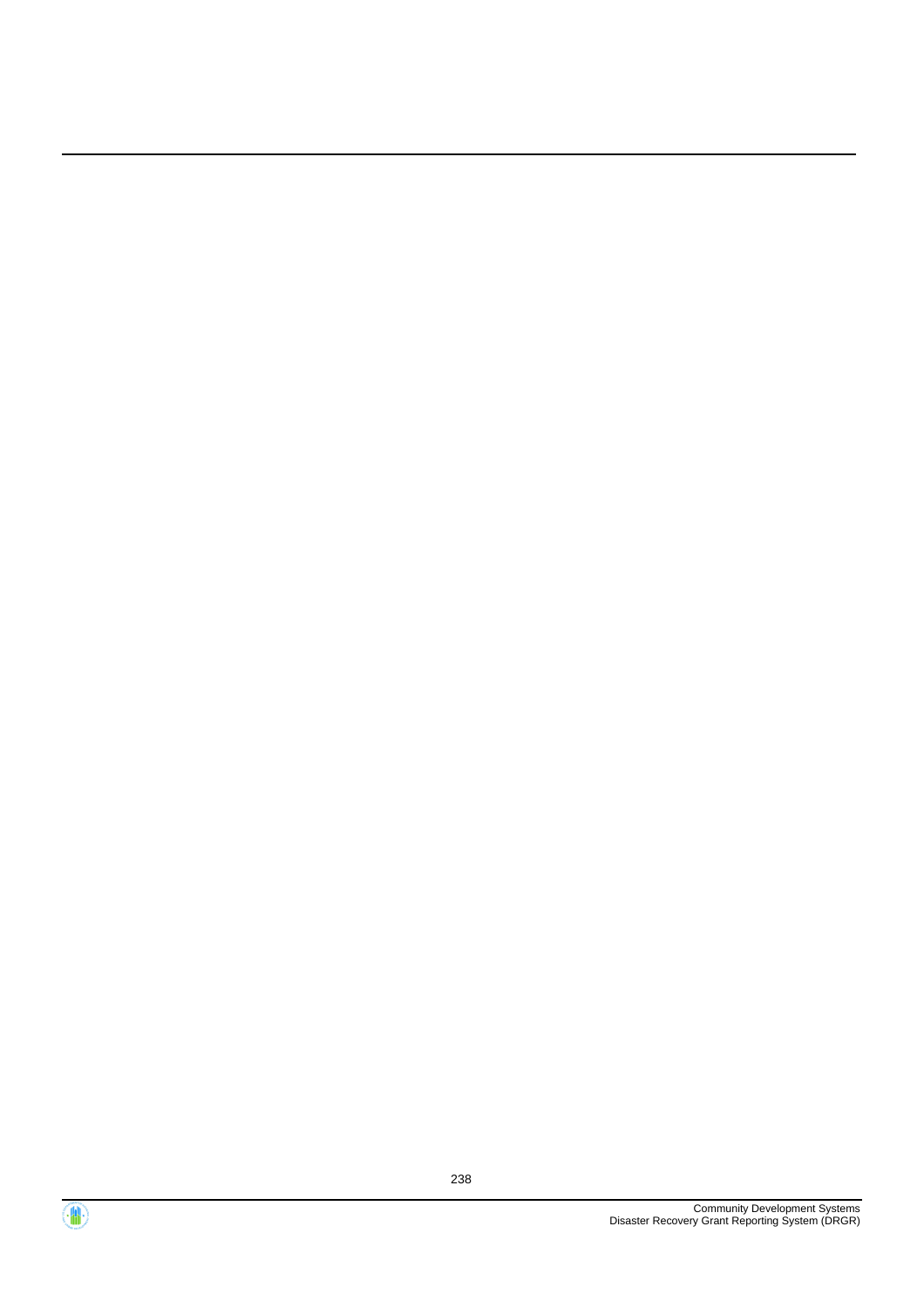| <b>Grantee Activity Number:</b><br><b>Activity Title:</b>                 | N <sub>2</sub> 24-06<br><b>REO Extermination Services</b> |                                         |                 |
|---------------------------------------------------------------------------|-----------------------------------------------------------|-----------------------------------------|-----------------|
|                                                                           |                                                           |                                         |                 |
| <b>Activitiy Type:</b>                                                    |                                                           | <b>Activity Status:</b>                 |                 |
| Land Banking - Disposition (NSP Only)                                     |                                                           | <b>Under Way</b>                        |                 |
| <b>Project Number:</b>                                                    |                                                           | <b>Project Title:</b>                   |                 |
| $2 - 24$                                                                  |                                                           | Interim Property Management             |                 |
| <b>Projected Start Date:</b>                                              |                                                           | <b>Projected End Date:</b>              |                 |
| 08/16/2010                                                                |                                                           | 03/30/2011                              |                 |
| <b>Project Draw Block by HUD:</b>                                         |                                                           | Project Draw Block Date by HUD:         |                 |
| Blocked by HQ ADMINISTRATOR                                               |                                                           |                                         |                 |
| <b>Activity Draw Block by HUD:</b>                                        |                                                           | <b>Activity Draw Block Date by HUD:</b> |                 |
| <b>Block Drawdown By Grantee:</b><br>Not Blocked                          |                                                           |                                         |                 |
| <b>National Objective:</b>                                                |                                                           | <b>Total Budget:</b>                    | \$1,635.00      |
| LMMI: Low, Moderate and Middle Income National Objective for              |                                                           | <b>Other Funds</b>                      | \$0.00          |
| NSP Only                                                                  |                                                           | <b>Total Funds</b>                      | \$1,635.00      |
| <b>Environmental Assessment:</b>                                          |                                                           |                                         |                 |
| <b>COMPLETED</b>                                                          |                                                           |                                         |                 |
| <b>Benefit Report Type:</b><br>Area Benefit (Census)                      |                                                           |                                         |                 |
| <b>Proposed Accomplishments</b>                                           |                                                           | <b>Total</b>                            |                 |
| # of Singlefamily Units                                                   |                                                           | 4                                       |                 |
| # of Housing Units                                                        |                                                           | 4                                       |                 |
| # of Properties                                                           |                                                           |                                         |                 |
| <b>LMI%:</b>                                                              |                                                           |                                         |                 |
| Activity is being carried out by Grantee:<br>No                           |                                                           | Activity is being carried out through:  |                 |
| <b>Organization carrying out Activity:</b>                                |                                                           |                                         |                 |
| Department of Neighborhood Development1                                   |                                                           |                                         |                 |
| Proposed budgets for organizations carrying out Activity:                 |                                                           |                                         |                 |
| <b>Responsible Organization</b>                                           |                                                           | <b>Organization Type</b>                | <b>Proposed</b> |
| Department of Neighborhood Development1                                   |                                                           | <b>Local Government</b>                 | \$9,999.00      |
| <b>Location Description:</b>                                              |                                                           |                                         |                 |
| 87 Adams Street, Dorchester 02122 and other REO properties managed by DND |                                                           |                                         |                 |

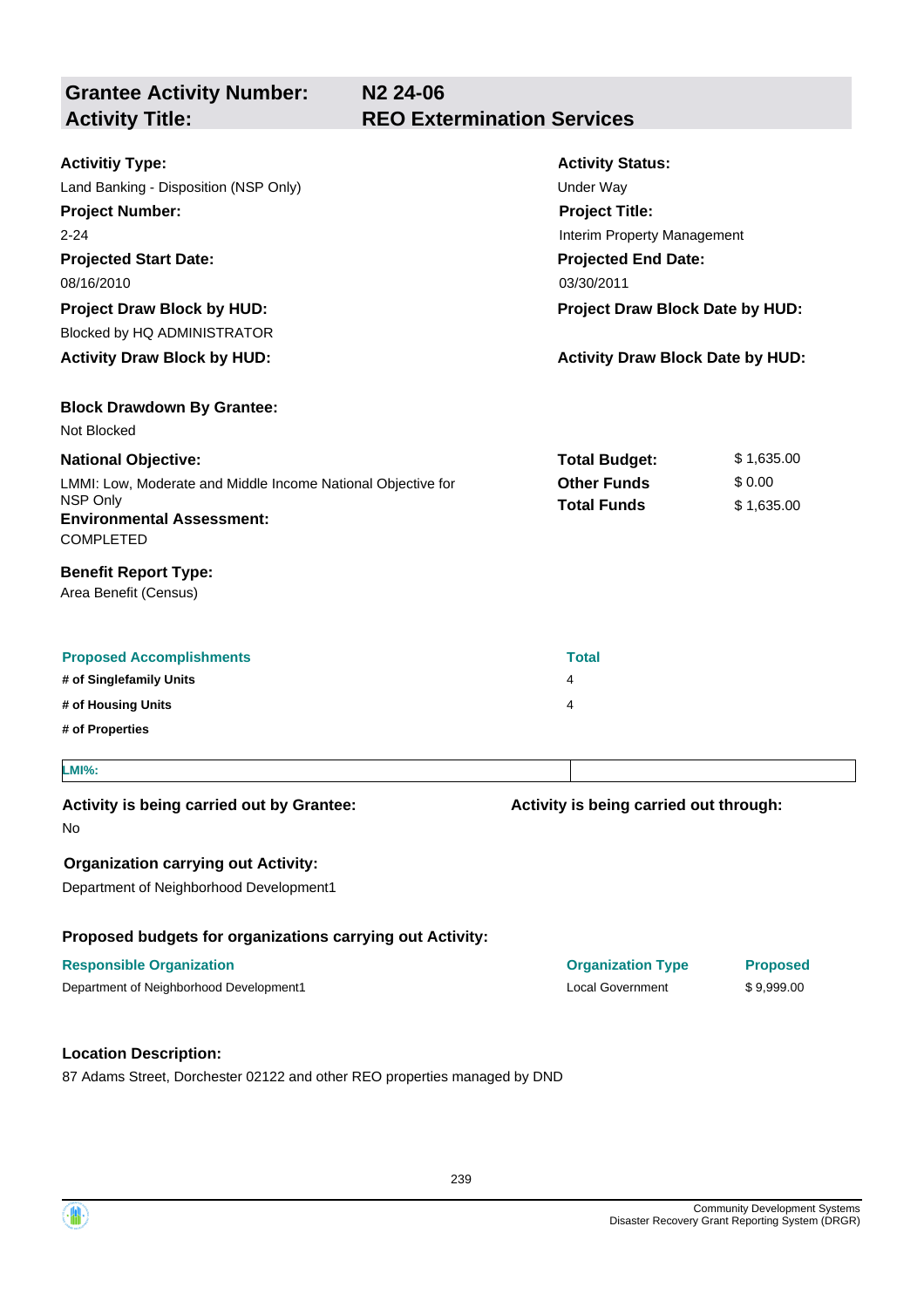Procide extermination services for REO properties acquired by the City and being held for disposition.



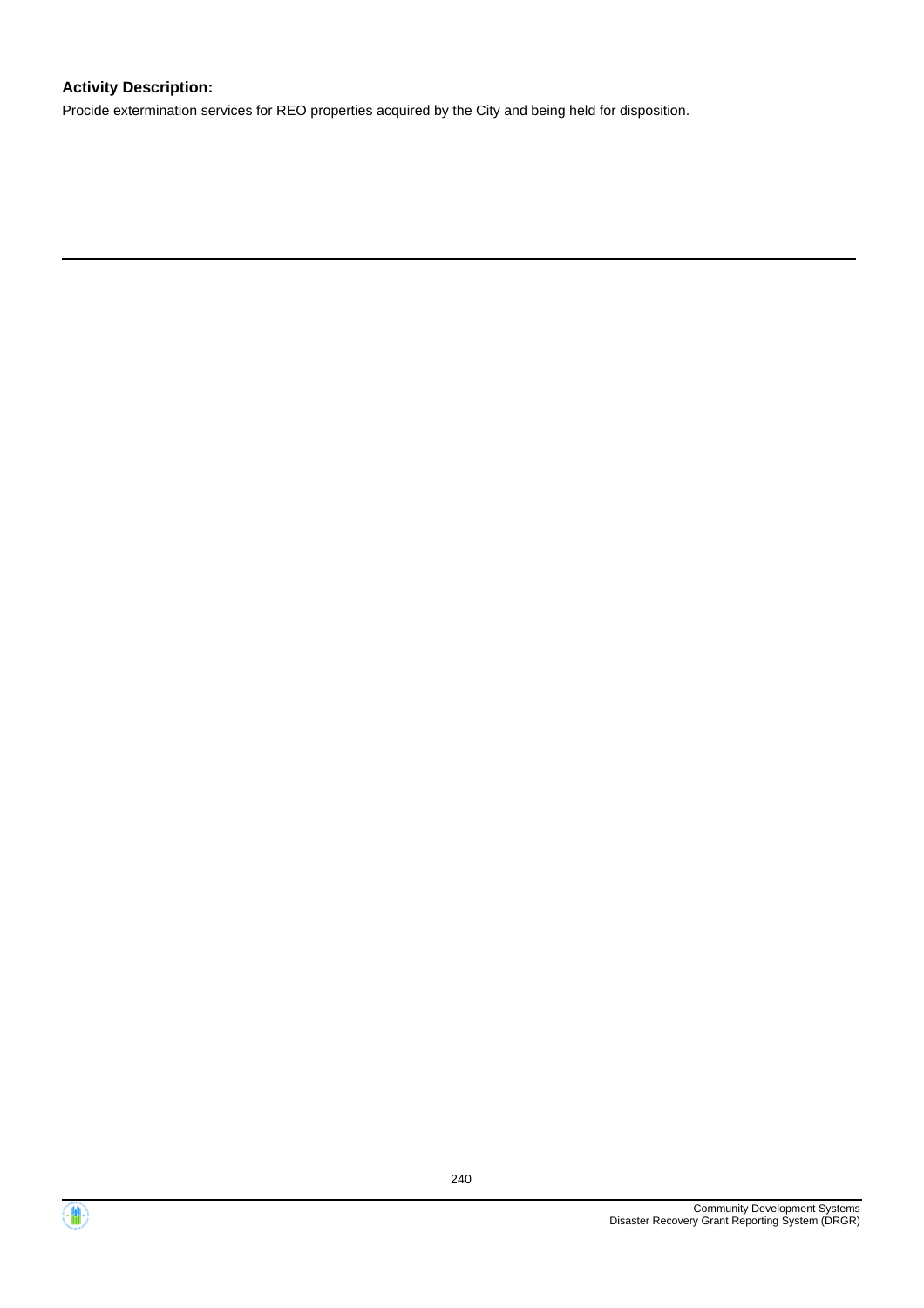| <b>Grantee Activity Number:</b><br><b>Activity Title:</b>    | N <sub>2</sub> 24-09<br><b>Tenant Relocation Consultant Services</b> |                                         |                            |                                        |             |  |  |
|--------------------------------------------------------------|----------------------------------------------------------------------|-----------------------------------------|----------------------------|----------------------------------------|-------------|--|--|
| <b>Activitiy Type:</b>                                       |                                                                      |                                         | <b>Activity Status:</b>    |                                        |             |  |  |
| Relocation payments and assistance                           |                                                                      | <b>Under Way</b>                        |                            |                                        |             |  |  |
| <b>Project Number:</b>                                       |                                                                      | <b>Project Title:</b>                   |                            |                                        |             |  |  |
| $2 - 24$                                                     |                                                                      | Interim Property Management             |                            |                                        |             |  |  |
| <b>Projected Start Date:</b>                                 |                                                                      |                                         | <b>Projected End Date:</b> |                                        |             |  |  |
| 10/28/2010                                                   |                                                                      |                                         | 10/28/2011                 |                                        |             |  |  |
| <b>Project Draw Block by HUD:</b>                            |                                                                      |                                         |                            | Project Draw Block Date by HUD:        |             |  |  |
| Blocked by HQ ADMINISTRATOR                                  |                                                                      |                                         |                            |                                        |             |  |  |
| <b>Activity Draw Block by HUD:</b>                           |                                                                      | <b>Activity Draw Block Date by HUD:</b> |                            |                                        |             |  |  |
| <b>Block Drawdown By Grantee:</b>                            |                                                                      |                                         |                            |                                        |             |  |  |
| Not Blocked                                                  |                                                                      |                                         |                            |                                        |             |  |  |
| <b>National Objective:</b>                                   |                                                                      |                                         | <b>Total Budget:</b>       |                                        | \$10,972.50 |  |  |
| LMMI: Low, Moderate and Middle Income National Objective for |                                                                      |                                         | <b>Other Funds</b>         | \$0.00                                 |             |  |  |
| NSP Only<br><b>Environmental Assessment:</b>                 |                                                                      |                                         | <b>Total Funds</b>         |                                        | \$10,972.50 |  |  |
| <b>COMPLETED</b>                                             |                                                                      |                                         |                            |                                        |             |  |  |
| <b>Benefit Report Type:</b><br>Direct (Households)           |                                                                      |                                         |                            |                                        |             |  |  |
| <b>Proposed Beneficiaries</b>                                |                                                                      | <b>Total</b>                            | Low                        | <b>Mod</b>                             | Low/Mod%    |  |  |
| # Renter Households                                          |                                                                      | 1                                       |                            |                                        | 0.00        |  |  |
| # of Households                                              |                                                                      | 1                                       |                            |                                        | 0.00        |  |  |
| Activity is being carried out by Grantee:<br>No              |                                                                      |                                         |                            | Activity is being carried out through: |             |  |  |

**Organization carrying out Activity:**

Department of Neighborhood Development1

## **Proposed budgets for organizations carrying out Activity:**

### **Responsible Organization Organization Type Proposed**

Department of Neighborhood Development1 Local Government \$ 4,999.00

### **Location Description:**

City-wide

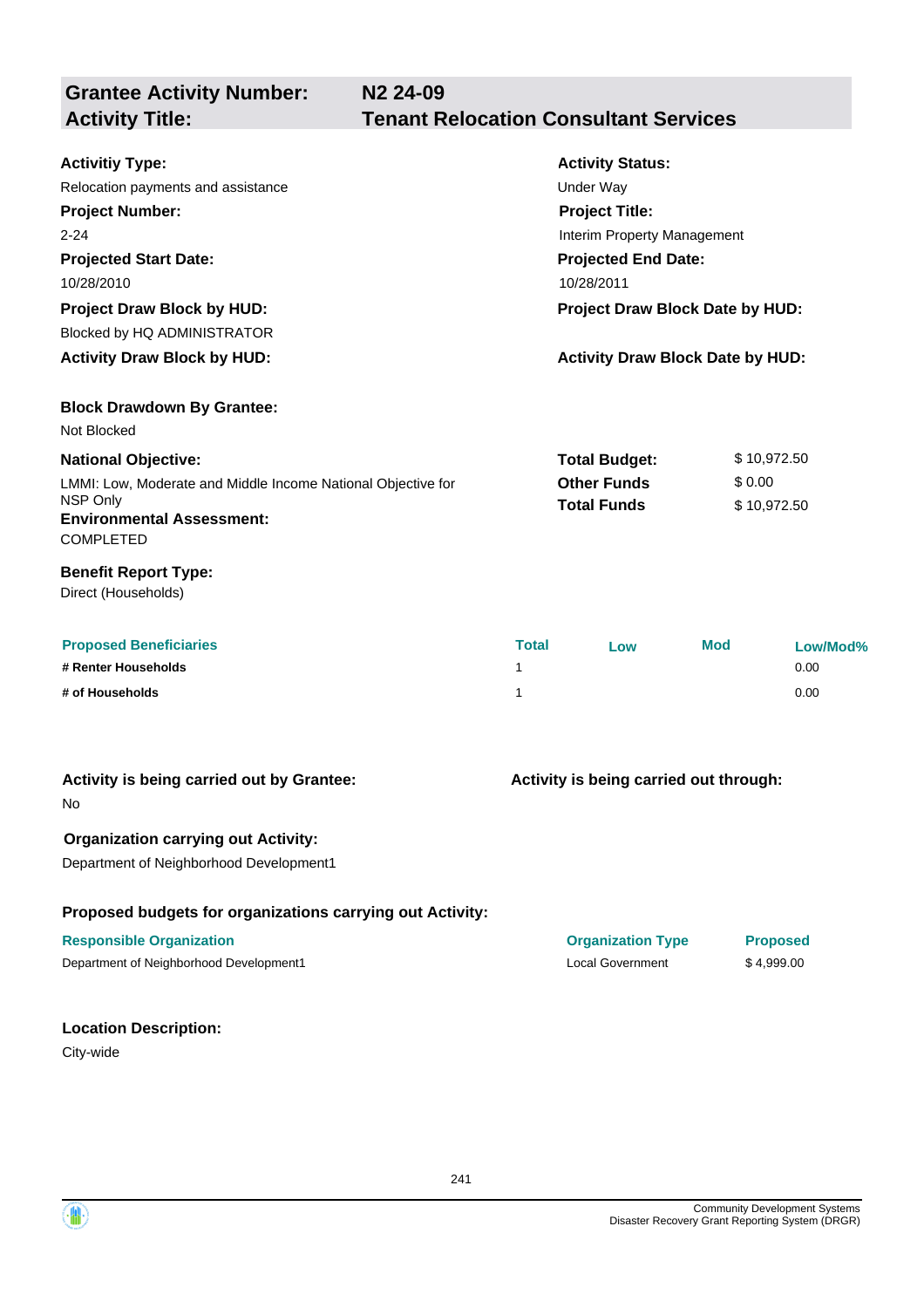Tenant Relocation Services (consultant) for REO properties including 15 Raven Street.



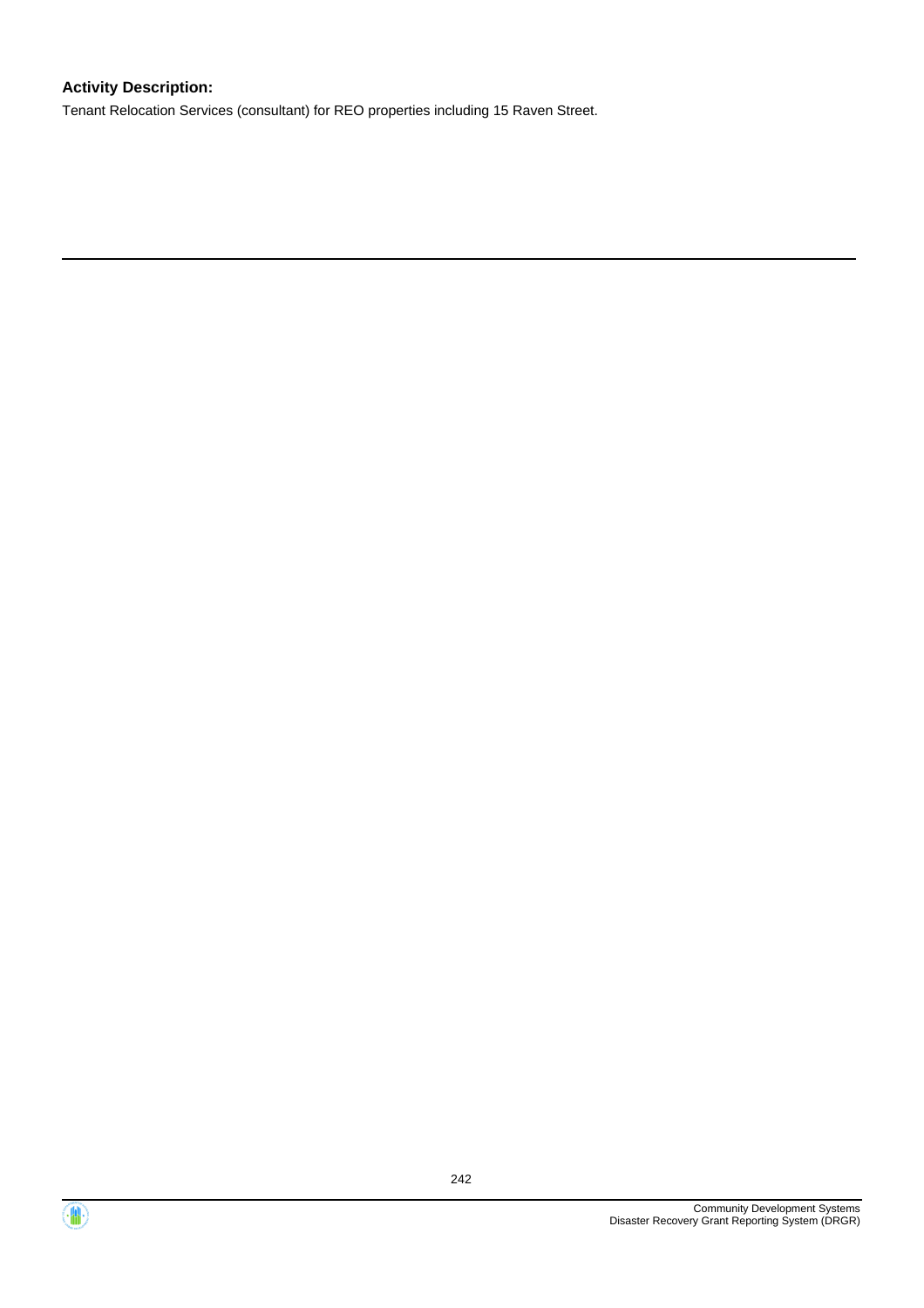**Grantee Activity Number: N2 24-10 Activity Title: Translation Services**

| <b>Activitiy Type:</b>                                           |                                         | <b>Activity Status:</b>     |            |          |
|------------------------------------------------------------------|-----------------------------------------|-----------------------------|------------|----------|
| Public services                                                  |                                         | <b>Under Way</b>            |            |          |
| <b>Project Number:</b>                                           |                                         | <b>Project Title:</b>       |            |          |
| $2 - 24$                                                         |                                         | Interim Property Management |            |          |
| <b>Projected Start Date:</b>                                     |                                         | <b>Projected End Date:</b>  |            |          |
| 09/20/2010                                                       |                                         | 12/12/2011                  |            |          |
| <b>Project Draw Block by HUD:</b><br>Blocked by HQ ADMINISTRATOR | Project Draw Block Date by HUD:         |                             |            |          |
| <b>Activity Draw Block by HUD:</b>                               | <b>Activity Draw Block Date by HUD:</b> |                             |            |          |
| <b>Block Drawdown By Grantee:</b>                                |                                         |                             |            |          |
| Not Blocked                                                      |                                         |                             |            |          |
| <b>National Objective:</b>                                       |                                         | <b>Total Budget:</b>        |            | \$75.00  |
| LMMI: Low, Moderate and Middle Income National Objective for     |                                         | <b>Other Funds</b>          | \$0.00     |          |
| NSP Only<br><b>Environmental Assessment:</b><br><b>COMPLETED</b> | <b>Total Funds</b>                      |                             | \$75.00    |          |
| <b>Benefit Report Type:</b><br>Direct (Households)               |                                         |                             |            |          |
| <b>Proposed Beneficiaries</b>                                    | <b>Total</b>                            | Low                         | <b>Mod</b> | Low/Mod% |
| # of Households                                                  | 1                                       |                             |            | 0.00     |
|                                                                  |                                         |                             |            |          |

| Activity is being carried out by Grantee: |  |  |
|-------------------------------------------|--|--|
| No                                        |  |  |

**Organization carrying out Activity:**

Department of Neighborhood Development1

## **Proposed budgets for organizations carrying out Activity:**

#### **Responsible Organization Organization Type Proposed**

Department of Neighborhood Development1 Local Government \$ 60.00

#### **Location Description:**

City wide

#### **Activity Description:**

Translation Services for documents to non-English speaking tenants.

**Activity is being carried out through:**

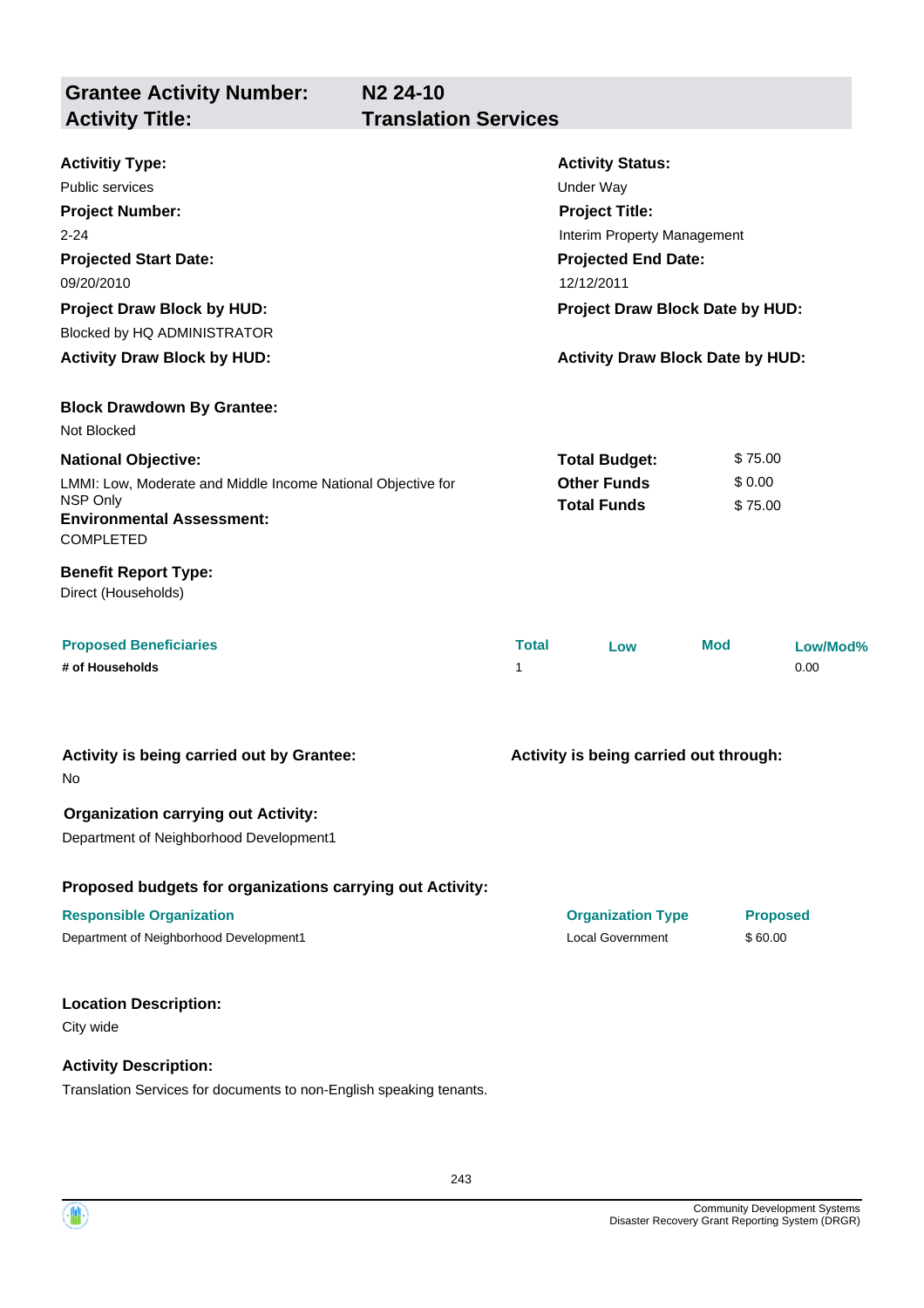

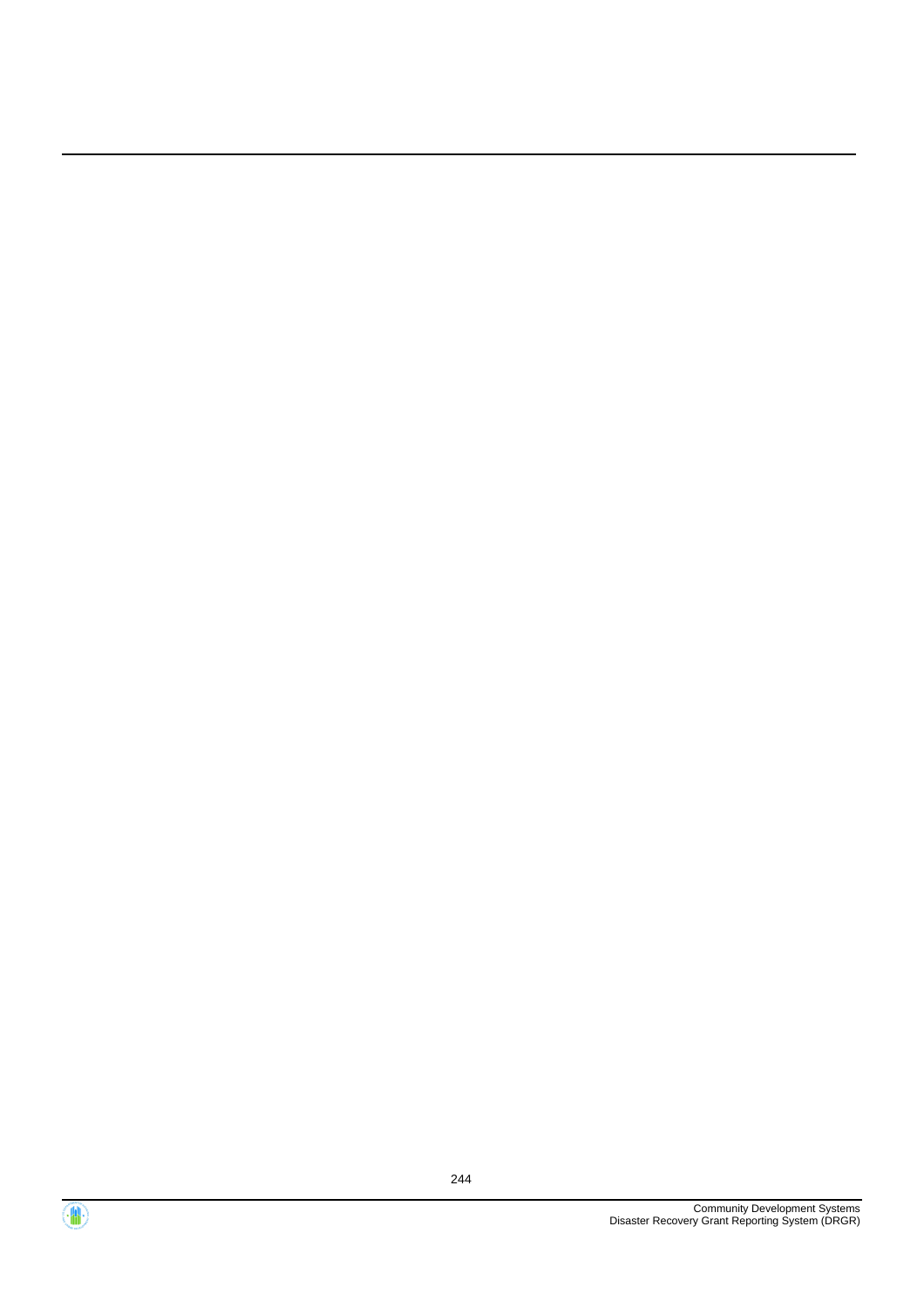**N2 24-11**

**Grantee Activity Number:**

**Moving Services** 

| <b>Activitiy Type:</b>                                           |               | <b>Activity Status:</b>                 |            |          |  |
|------------------------------------------------------------------|---------------|-----------------------------------------|------------|----------|--|
| Relocation payments and assistance                               |               | <b>Under Way</b>                        |            |          |  |
| <b>Project Number:</b>                                           |               | <b>Project Title:</b>                   |            |          |  |
| $2 - 24$                                                         |               | Interim Property Management             |            |          |  |
| <b>Projected Start Date:</b>                                     |               | <b>Projected End Date:</b>              |            |          |  |
| 12/15/2010                                                       |               | 03/15/2012                              |            |          |  |
| <b>Project Draw Block by HUD:</b>                                |               | Project Draw Block Date by HUD:         |            |          |  |
| Blocked by HQ ADMINISTRATOR                                      |               |                                         |            |          |  |
| <b>Activity Draw Block by HUD:</b>                               |               | <b>Activity Draw Block Date by HUD:</b> |            |          |  |
| <b>Block Drawdown By Grantee:</b>                                |               |                                         |            |          |  |
| Not Blocked                                                      |               |                                         |            |          |  |
| <b>National Objective:</b>                                       |               | <b>Total Budget:</b>                    | \$313.75   |          |  |
| LMMI: Low, Moderate and Middle Income National Objective for     |               | <b>Other Funds</b>                      | \$0.00     |          |  |
| NSP Only<br><b>Environmental Assessment:</b><br><b>COMPLETED</b> |               | <b>Total Funds</b>                      | \$313.75   |          |  |
| <b>Benefit Report Type:</b><br>Direct (Households)               |               |                                         |            |          |  |
| <b>Proposed Beneficiaries</b>                                    | <b>Total</b>  | Low                                     | <b>Mod</b> | Low/Mod% |  |
| All Property of the computer of the                              | $\rightarrow$ |                                         |            | 10000    |  |

| # Renter Households | $\overline{ }$ | 100.00 |
|---------------------|----------------|--------|
| # of Households     | 47             | 100.00 |

| Activity is being carried out by Grantee:<br>No.                                      | Activity is being carried out through: |                 |
|---------------------------------------------------------------------------------------|----------------------------------------|-----------------|
| <b>Organization carrying out Activity:</b><br>Department of Neighborhood Development1 |                                        |                 |
| Proposed budgets for organizations carrying out Activity:                             |                                        |                 |
| <b>Responsible Organization</b>                                                       | <b>Organization Type</b>               | <b>Proposed</b> |
| Department of Neighborhood Development1                                               | Local Government                       | \$9,999.00      |
| <b>Location Description:</b>                                                          |                                        |                 |
| Various occupied City acquired properties.                                            |                                        |                 |

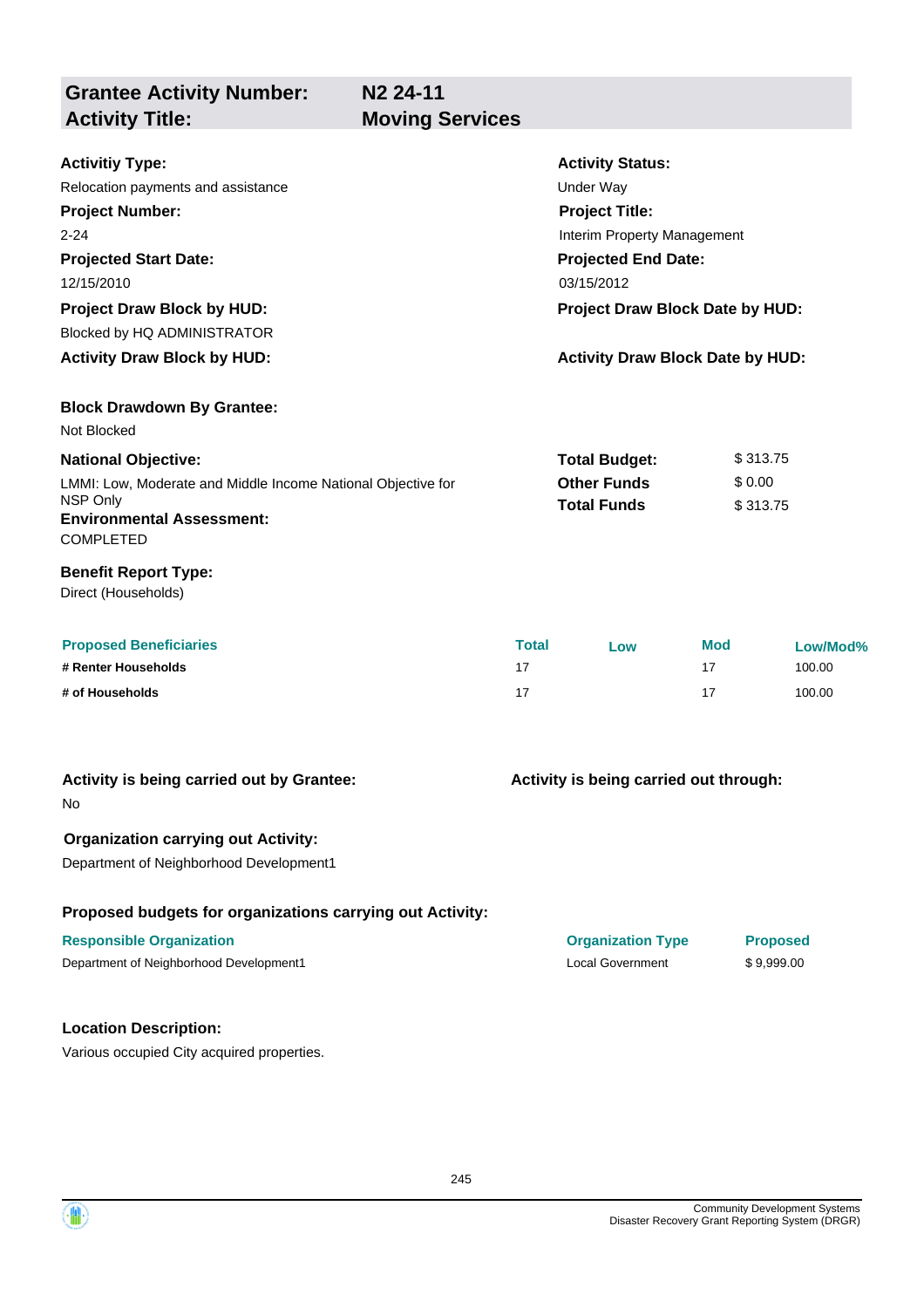This is a contract for moving services to relocate households who were occupying properties the City acquired using NSP funds.



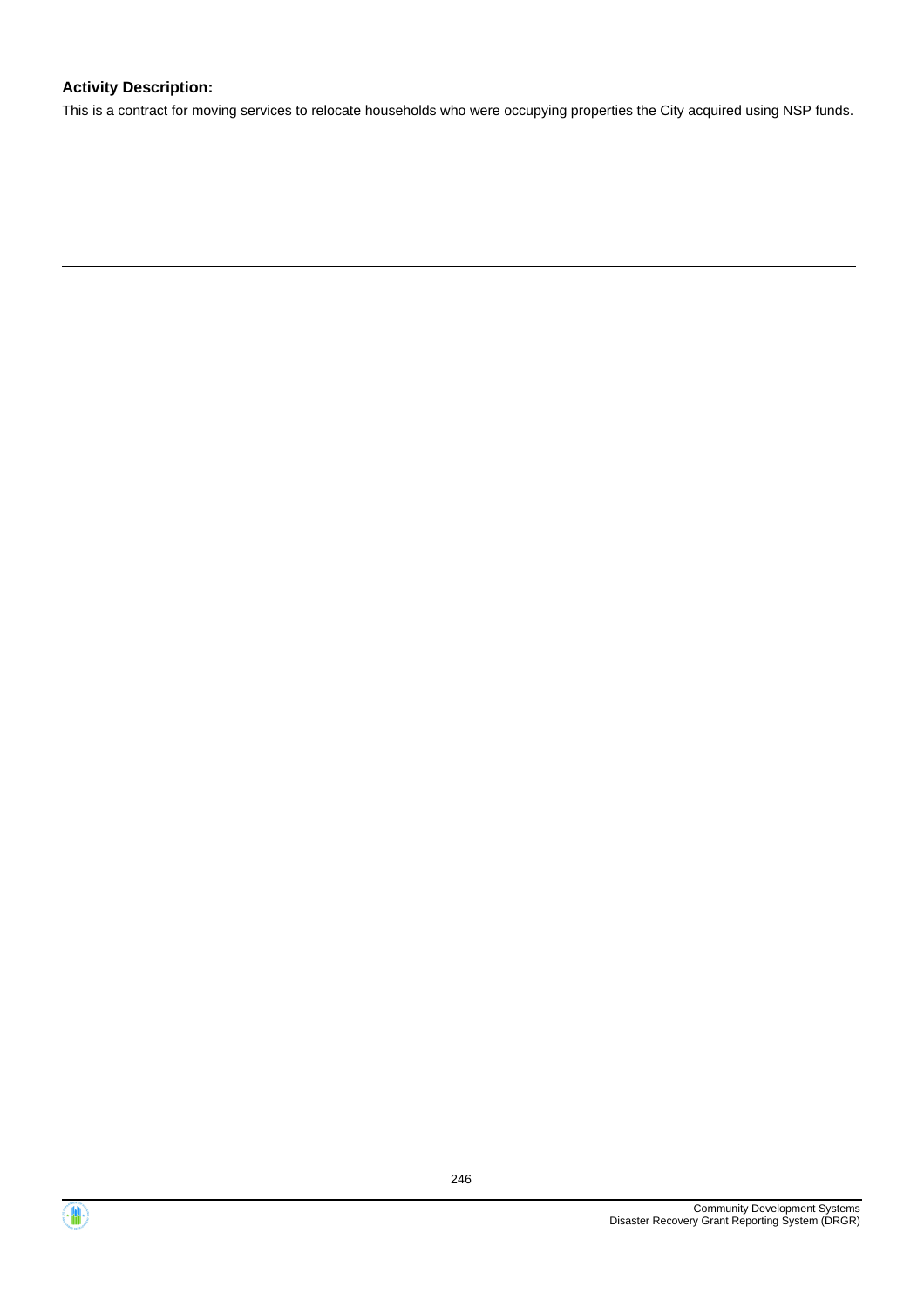| <b>Grantee Activity Number:</b><br><b>Activity Title:</b>               | N <sub>2</sub> 24-12<br><b>Relocation payments</b> |                                         |                                 |            |          |
|-------------------------------------------------------------------------|----------------------------------------------------|-----------------------------------------|---------------------------------|------------|----------|
| <b>Activitiy Type:</b>                                                  |                                                    |                                         | <b>Activity Status:</b>         |            |          |
| Relocation payments and assistance                                      |                                                    |                                         | <b>Under Way</b>                |            |          |
| <b>Project Number:</b>                                                  |                                                    |                                         | <b>Project Title:</b>           |            |          |
| $2 - 24$                                                                |                                                    |                                         | Interim Property Management     |            |          |
| <b>Projected Start Date:</b><br>01/05/2011                              | <b>Projected End Date:</b><br>01/05/2012           |                                         |                                 |            |          |
|                                                                         |                                                    |                                         |                                 |            |          |
| <b>Project Draw Block by HUD:</b><br><b>Blocked by HQ ADMINISTRATOR</b> |                                                    |                                         | Project Draw Block Date by HUD: |            |          |
| <b>Activity Draw Block by HUD:</b>                                      |                                                    | <b>Activity Draw Block Date by HUD:</b> |                                 |            |          |
| <b>Block Drawdown By Grantee:</b>                                       |                                                    |                                         |                                 |            |          |
| Not Blocked                                                             |                                                    |                                         |                                 |            |          |
| <b>National Objective:</b>                                              |                                                    |                                         | <b>Total Budget:</b>            |            | \$345.00 |
| LMMI: Low, Moderate and Middle Income National Objective for            |                                                    |                                         | <b>Other Funds</b>              | \$0.00     |          |
| NSP Only<br><b>Environmental Assessment:</b><br>COMPLETED               |                                                    |                                         | <b>Total Funds</b>              |            | \$345.00 |
| <b>Benefit Report Type:</b><br>Direct (Households)                      |                                                    |                                         |                                 |            |          |
| <b>Proposed Beneficiaries</b>                                           |                                                    | <b>Total</b>                            | Low                             | <b>Mod</b> | Low/Mod% |
| # Renter Households                                                     |                                                    | 17                                      |                                 | 17         | 100.00   |
| # of Households                                                         |                                                    | 17                                      |                                 | 17         | 100.00   |

| Activity is being carried out by Grantee:                 | Activity is being carried out through: |                 |  |  |
|-----------------------------------------------------------|----------------------------------------|-----------------|--|--|
| No.                                                       |                                        |                 |  |  |
| <b>Organization carrying out Activity:</b>                |                                        |                 |  |  |
| Department of Neighborhood Development1                   |                                        |                 |  |  |
| Proposed budgets for organizations carrying out Activity: |                                        |                 |  |  |
| <b>Responsible Organization</b>                           | <b>Organization Type</b>               | <b>Proposed</b> |  |  |

Department of Neighborhood Development1 **Local Government** \$ 345.00

## **Location Description:**

various occupied units city wide

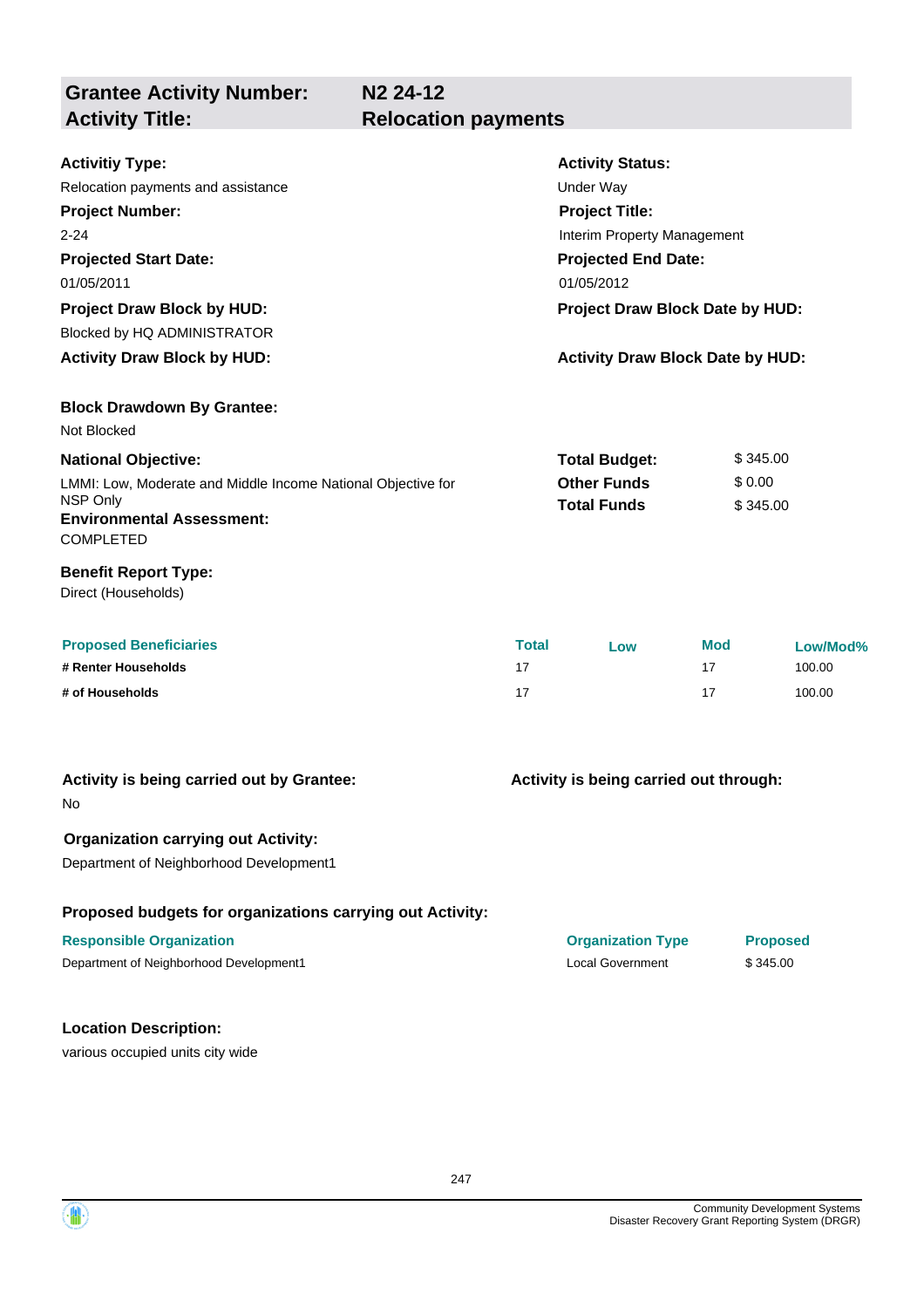relocation payments for various occupied properties who are being relocated. These payments will be for relocating (households) the occupied properties which the City acquired using NSP funds.

# **Project # / Title: 2-29 / Administration & Planning**

| <b>Grantee Activity Number:</b><br><b>Activity Title:</b>                                                                            | N <sub>2</sub> 29-01<br><b>Administration and Planning</b> |                                         |  |  |
|--------------------------------------------------------------------------------------------------------------------------------------|------------------------------------------------------------|-----------------------------------------|--|--|
| <b>Activitiy Type:</b>                                                                                                               | <b>Activity Status:</b>                                    |                                         |  |  |
| Administration                                                                                                                       | Under Way                                                  |                                         |  |  |
| <b>Project Number:</b>                                                                                                               | <b>Project Title:</b>                                      |                                         |  |  |
| $2 - 29$                                                                                                                             | Administration & Planning                                  |                                         |  |  |
| <b>Projected Start Date:</b><br>04/08/2010                                                                                           | 02/08/2013                                                 | <b>Projected End Date:</b>              |  |  |
| <b>Project Draw Block by HUD:</b><br>Blocked by HQ ADMINISTRATOR                                                                     |                                                            | <b>Project Draw Block Date by HUD:</b>  |  |  |
| <b>Activity Draw Block by HUD:</b>                                                                                                   |                                                            | <b>Activity Draw Block Date by HUD:</b> |  |  |
| <b>Block Drawdown By Grantee:</b><br>Not Blocked                                                                                     |                                                            |                                         |  |  |
| <b>National Objective:</b>                                                                                                           | <b>Total Budget:</b>                                       | \$1,325,594.13                          |  |  |
| Not Applicable - (for Planning/Administration or Unprogrammed<br>Funds only)<br><b>Environmental Assessment:</b><br><b>COMPLETED</b> | <b>Other Funds</b><br><b>Total Funds</b>                   | \$0.00<br>\$1,325,594.13                |  |  |
| <b>Benefit Report Type:</b>                                                                                                          |                                                            |                                         |  |  |

NA

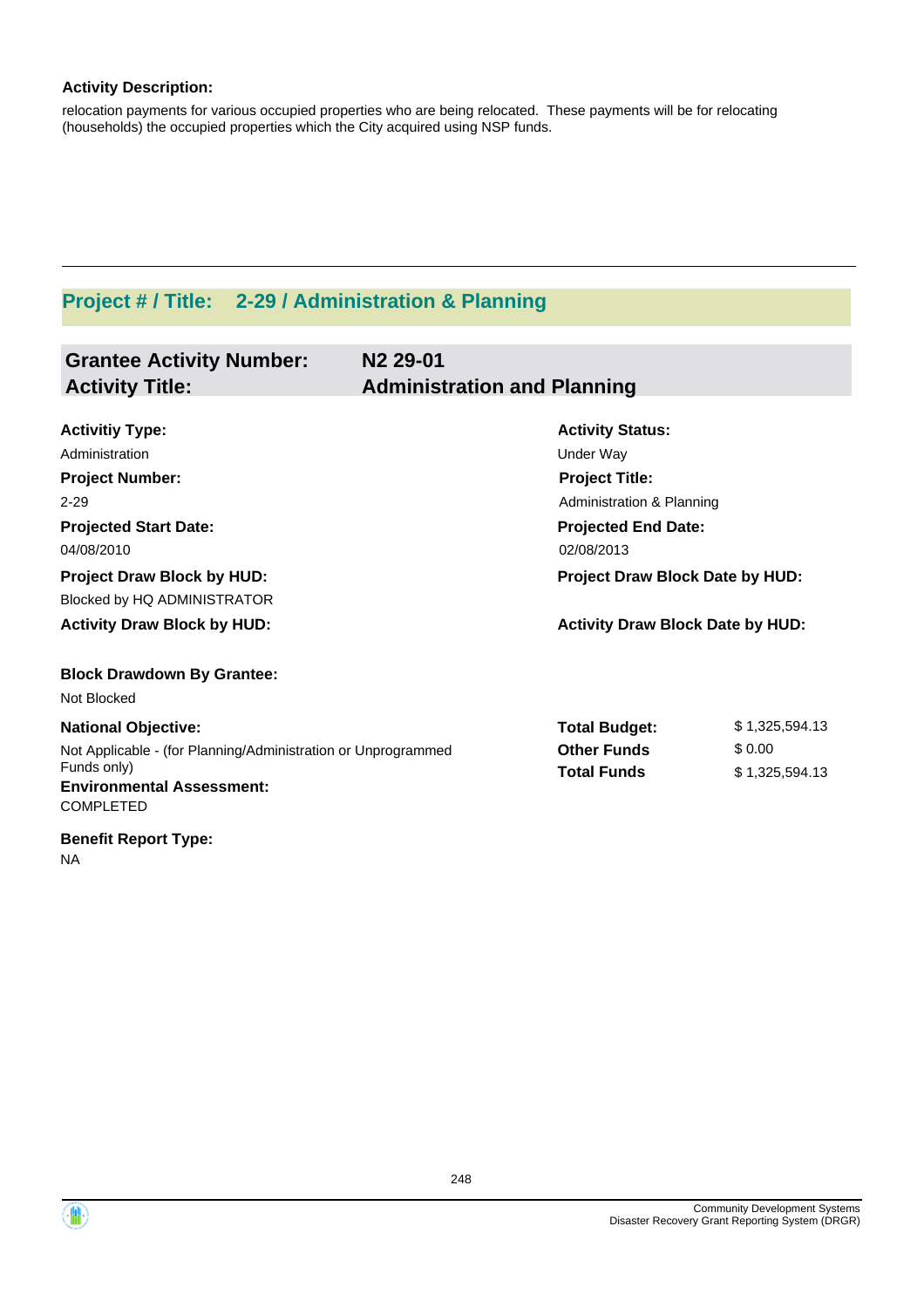#### **Activity is being carried out by Grantee:**

#### No

**Organization carrying out Activity:** Department of Neighborhood Development1

#### **Proposed budgets for organizations carrying out Activity:**

**Responsible Organization Organization Type Proposed** Department of Neighborhood Development1 Separatment by the Unit of Neighborhood Development1

### **Location Description:**

26 Court Street, Boston 02108

### **Activity Description:**

Funds for staff engaged in administration and planning activities.

**Activity is being carried out through:**

# **Project # / Title: 2-3 / Homebuyer Counseling & Outreach**

| <b>Grantee Activity Number:</b><br><b>Activity Title:</b>    | N <sub>2</sub> 3-02<br><b>REO Appraisals - Homebuyers</b> |                                 |  |  |
|--------------------------------------------------------------|-----------------------------------------------------------|---------------------------------|--|--|
|                                                              |                                                           |                                 |  |  |
| <b>Activitiy Type:</b>                                       | <b>Activity Status:</b>                                   |                                 |  |  |
| <b>Public services</b>                                       | Under Way                                                 |                                 |  |  |
| <b>Project Number:</b>                                       | <b>Project Title:</b>                                     |                                 |  |  |
| $2 - 3$                                                      |                                                           | Homebuyer Counseling & Outreach |  |  |
| <b>Projected Start Date:</b>                                 |                                                           | <b>Projected End Date:</b>      |  |  |
| 07/01/2010                                                   | 02/08/2013                                                |                                 |  |  |
| <b>Project Draw Block by HUD:</b>                            |                                                           | Project Draw Block Date by HUD: |  |  |
| Blocked by HQ ADMINISTRATOR                                  |                                                           |                                 |  |  |
| <b>Activity Draw Block by HUD:</b>                           | <b>Activity Draw Block Date by HUD:</b>                   |                                 |  |  |
| <b>Block Drawdown By Grantee:</b>                            |                                                           |                                 |  |  |
| Not Blocked                                                  |                                                           |                                 |  |  |
| <b>National Objective:</b>                                   | <b>Total Budget:</b>                                      | \$5,200.00                      |  |  |
| LMMI: Low, Moderate and Middle Income National Objective for | <b>Other Funds</b>                                        | \$0.00                          |  |  |
| <b>NSP Only</b>                                              | <b>Total Funds</b>                                        | \$5,200.00                      |  |  |
| <b>Environmental Assessment:</b>                             |                                                           |                                 |  |  |
| <b>EXEMPT</b>                                                |                                                           |                                 |  |  |
| Banafit Banant Tu                                            |                                                           |                                 |  |  |

**Benefit Report Type:**

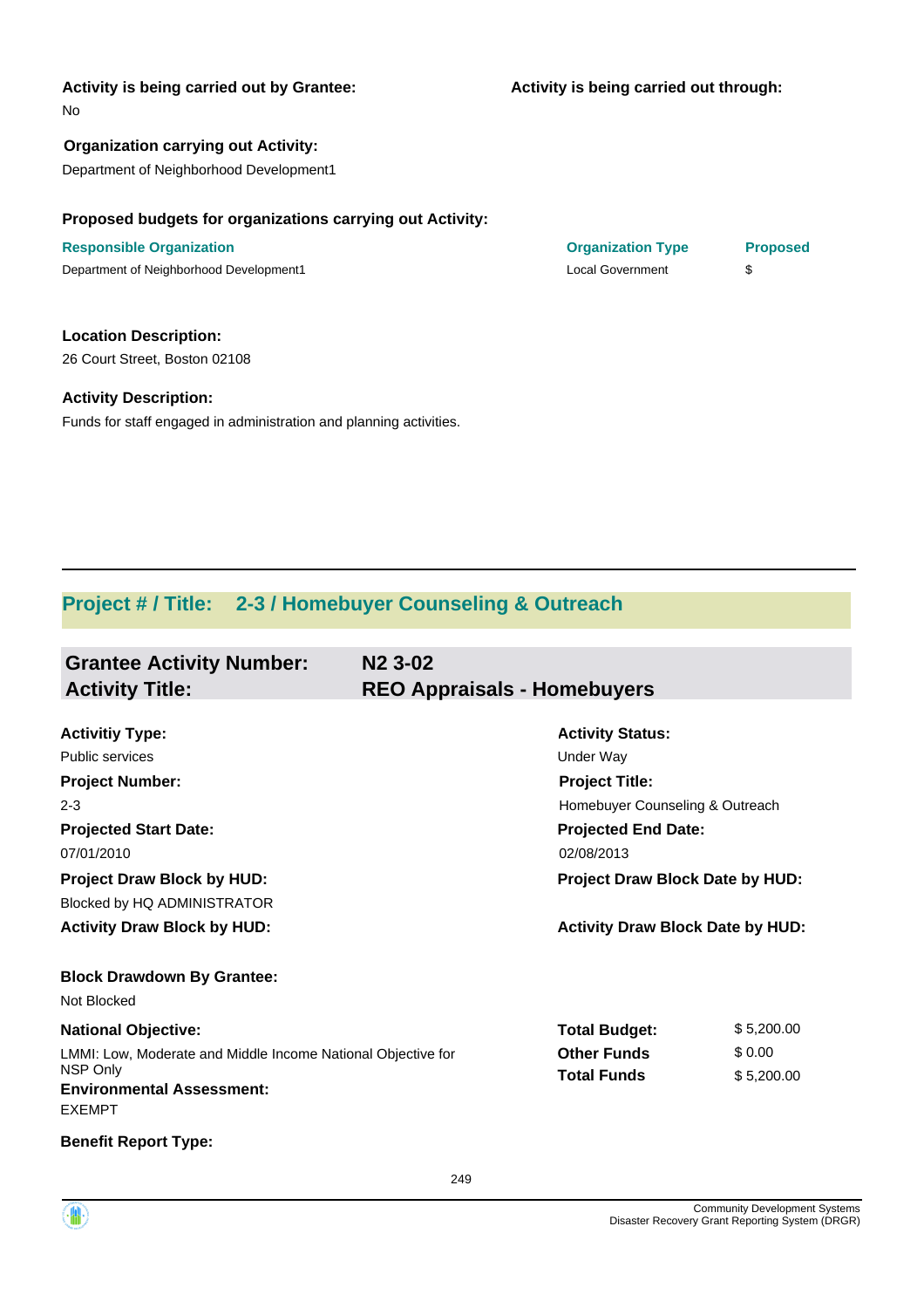Area Benefit (Census)

| <b>Proposed Beneficiaries</b><br># of Persons             | <b>Total</b><br>14614 | Low                                    | <b>Mod</b><br>2714 | Low/Mod%        |
|-----------------------------------------------------------|-----------------------|----------------------------------------|--------------------|-----------------|
|                                                           |                       | 7839                                   |                    | 72.21           |
| <b>LMI%:</b>                                              |                       |                                        |                    | 72.21           |
| Activity is being carried out by Grantee:                 |                       | Activity is being carried out through: |                    |                 |
| No.                                                       |                       |                                        |                    |                 |
| <b>Organization carrying out Activity:</b>                |                       |                                        |                    |                 |
| Department of Neighborhood Development1                   |                       |                                        |                    |                 |
| Proposed budgets for organizations carrying out Activity: |                       |                                        |                    |                 |
| <b>Responsible Organization</b>                           |                       | <b>Organization Type</b>               |                    | <b>Proposed</b> |
| Department of Neighborhood Development1                   |                       | <b>Local Government</b>                |                    | \$4,999.00      |
| <b>Location Description:</b>                              |                       |                                        |                    |                 |

Various locations in Boston FIT areas

## **Activity Description:**

Provide appraisal services for potential NSP properties for purchase by homeowners.

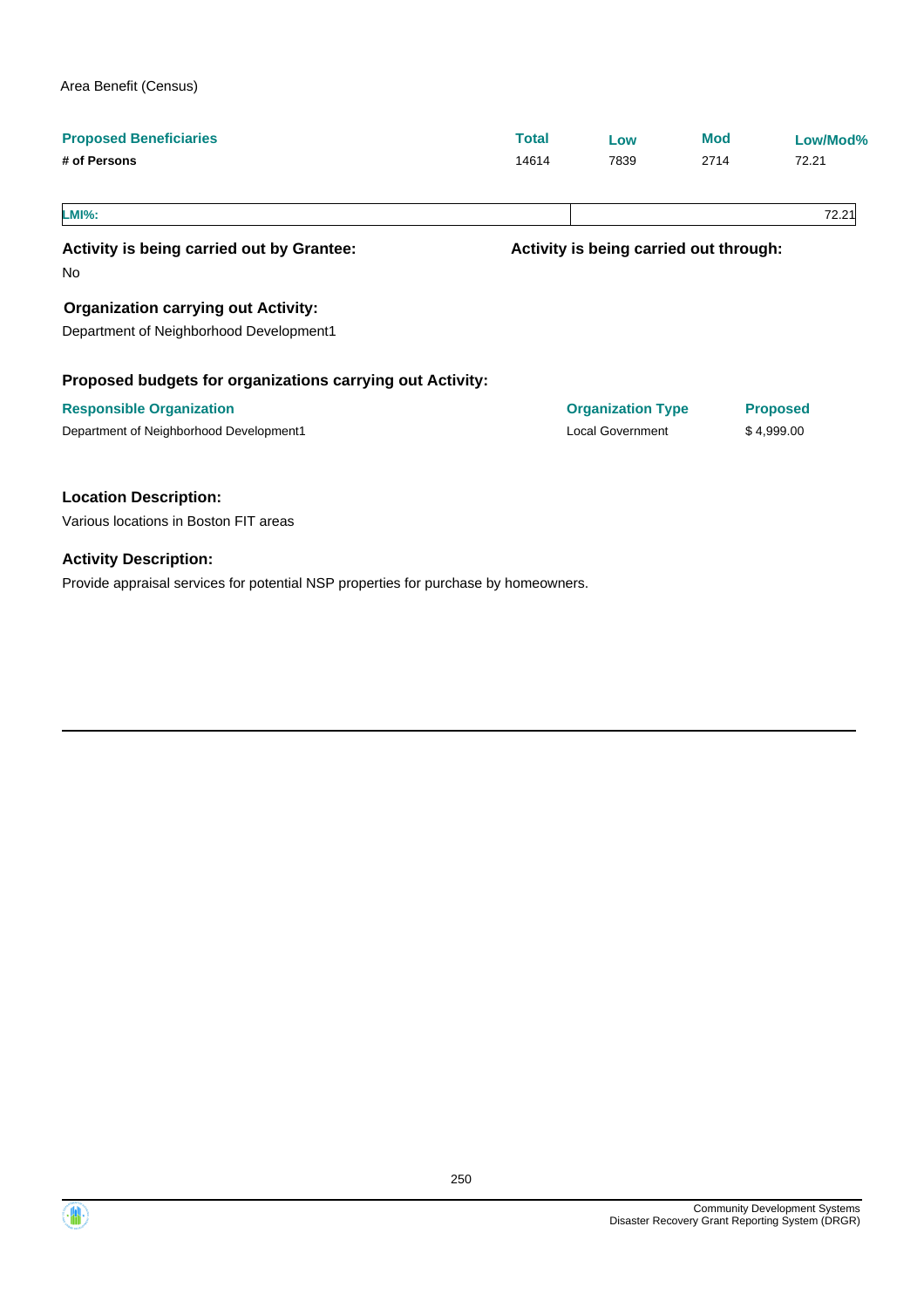**Grantee Activity Number: Activity Title: 251 Fuller Street**

**N2 3-03**

| <b>Activitiy Type:</b>                                                                | <b>Activity Status:</b><br><b>Under Way</b> |                                                                             |        |                 |  |
|---------------------------------------------------------------------------------------|---------------------------------------------|-----------------------------------------------------------------------------|--------|-----------------|--|
| Acquisition - general                                                                 |                                             |                                                                             |        |                 |  |
| <b>Project Number:</b>                                                                |                                             | <b>Project Title:</b>                                                       |        |                 |  |
| Homebuyer Counseling & Outreach<br>$2 - 3$                                            |                                             |                                                                             |        |                 |  |
| <b>Projected Start Date:</b>                                                          |                                             | <b>Projected End Date:</b><br>10/15/2010<br>Project Draw Block Date by HUD: |        |                 |  |
| 08/15/2010                                                                            |                                             |                                                                             |        |                 |  |
| <b>Project Draw Block by HUD:</b>                                                     |                                             |                                                                             |        |                 |  |
| Blocked by HQ ADMINISTRATOR                                                           |                                             |                                                                             |        |                 |  |
| <b>Activity Draw Block by HUD:</b>                                                    | <b>Activity Draw Block Date by HUD:</b>     |                                                                             |        |                 |  |
| <b>Block Drawdown By Grantee:</b>                                                     |                                             |                                                                             |        |                 |  |
| Not Blocked                                                                           |                                             |                                                                             |        |                 |  |
| <b>National Objective:</b>                                                            |                                             | <b>Total Budget:</b>                                                        |        | \$18,981.06     |  |
| LMMI: Low, Moderate and Middle Income National Objective for                          |                                             | <b>Other Funds</b>                                                          | \$0.00 |                 |  |
| NSP Only                                                                              |                                             | <b>Total Funds</b>                                                          |        | \$18,981.06     |  |
| <b>Environmental Assessment:</b><br><b>COMPLETED</b>                                  |                                             |                                                                             |        |                 |  |
| <b>Benefit Report Type:</b><br>Direct (Households)                                    |                                             |                                                                             |        |                 |  |
| <b>Proposed Beneficiaries</b>                                                         | <b>Total</b>                                | Low                                                                         | Mod    | Low/Mod%        |  |
| # Owner Households                                                                    | 1                                           |                                                                             | 1      | 100.00          |  |
| # of Households                                                                       | 1                                           |                                                                             | 1      | 100.00          |  |
| <b>Proposed Accomplishments</b>                                                       |                                             | <b>Total</b>                                                                |        |                 |  |
| # of Singlefamily Units                                                               |                                             | 1                                                                           |        |                 |  |
| # of Housing Units                                                                    |                                             | 1                                                                           |        |                 |  |
| # of Properties                                                                       |                                             | 1                                                                           |        |                 |  |
| Activity is being carried out by Grantee:<br>No                                       |                                             | Activity is being carried out through:                                      |        |                 |  |
| <b>Organization carrying out Activity:</b><br>Department of Neighborhood Development1 |                                             |                                                                             |        |                 |  |
| Proposed budgets for organizations carrying out Activity:                             |                                             |                                                                             |        |                 |  |
| <b>Responsible Organization</b>                                                       |                                             | <b>Organization Type</b>                                                    |        | <b>Proposed</b> |  |

Department of Neighborhood Development1 Local Government \$ 15,000.00

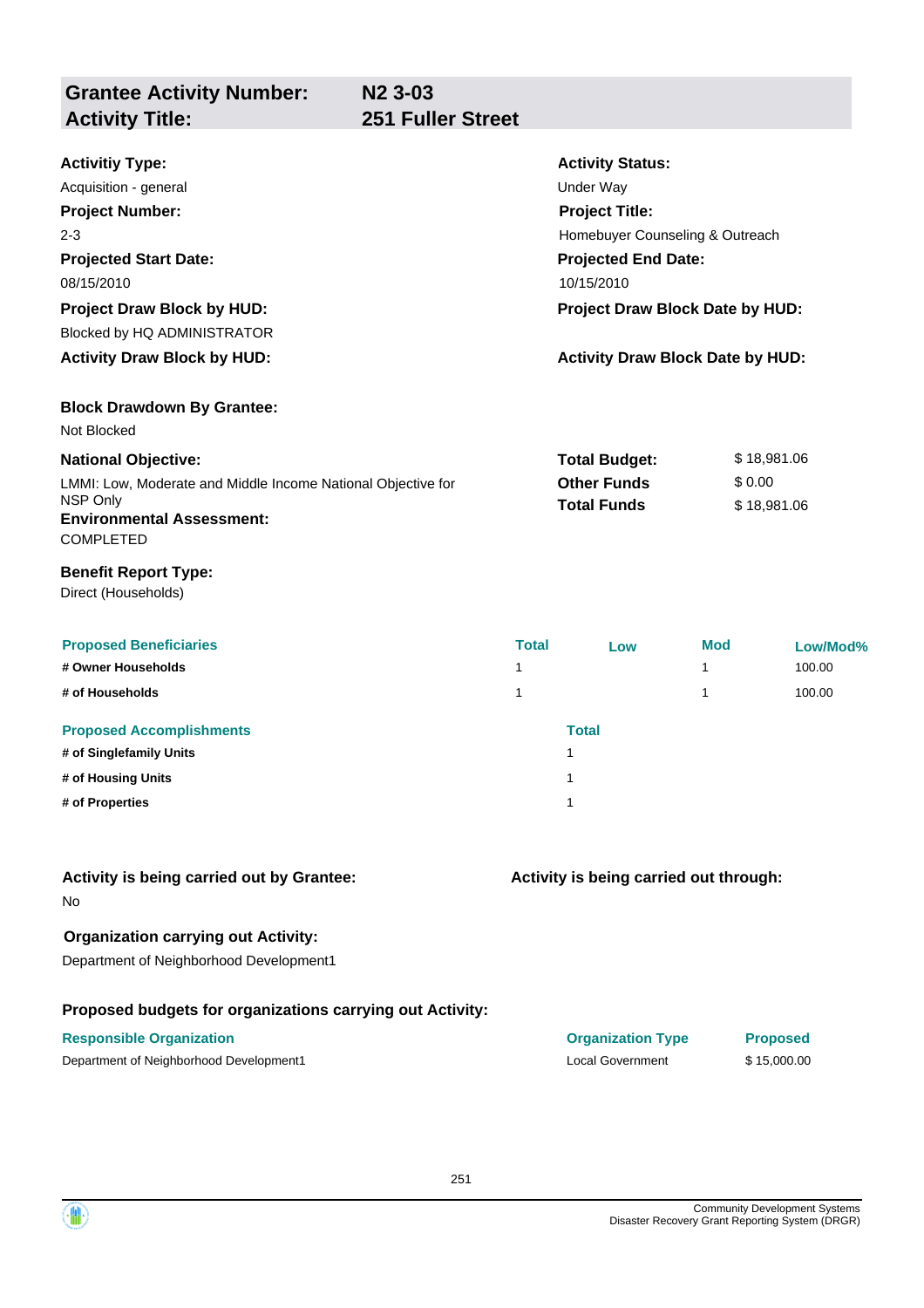## **Location Description:**

251 Fuller Street, Dorechester MA 02124

## **Activity Description:**

Mortgage writedown asssistance for purchaser of REO property



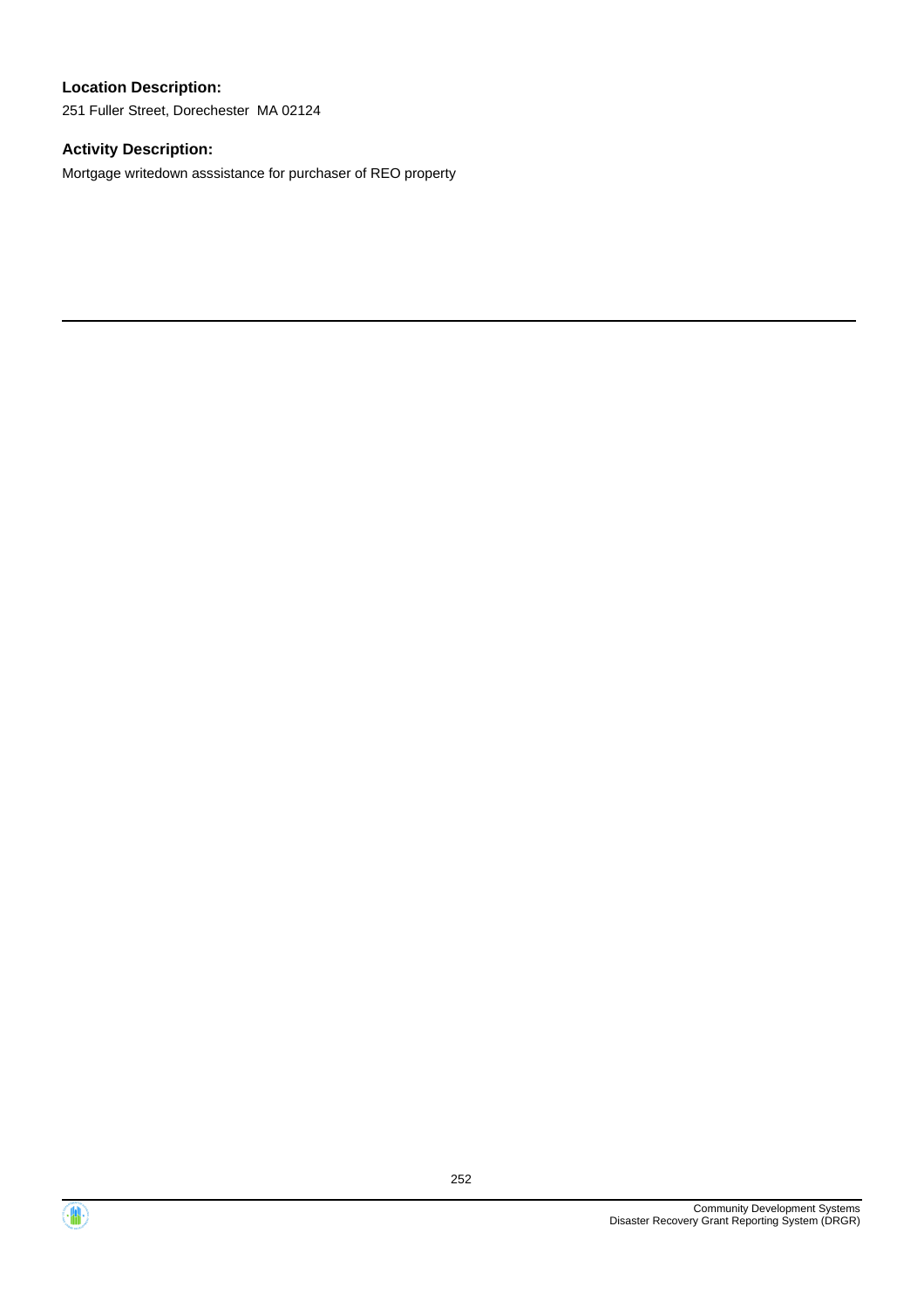**Grantee Activity Number: N2 3-05 Activity Title: COMPLETED- 150 Itasca Street**

| <b>Activitiy Type:</b>             | <b>Activity Status:</b>                 |  |  |
|------------------------------------|-----------------------------------------|--|--|
| Acquisition - general              | Under Way                               |  |  |
| <b>Project Number:</b>             | <b>Project Title:</b>                   |  |  |
| $2 - 3$                            | Homebuyer Counseling & Outreach         |  |  |
| <b>Projected Start Date:</b>       | <b>Projected End Date:</b>              |  |  |
| 12/01/2010                         | 12/01/2011                              |  |  |
| <b>Project Draw Block by HUD:</b>  | <b>Project Draw Block Date by HUD:</b>  |  |  |
| Blocked by HQ ADMINISTRATOR        |                                         |  |  |
| <b>Activity Draw Block by HUD:</b> | <b>Activity Draw Block Date by HUD:</b> |  |  |
| <b>Block Drawdown By Grantee:</b>  |                                         |  |  |
| Not Blocked                        |                                         |  |  |
|                                    |                                         |  |  |

## **National Objective:**

| LMMI: Low, Moderate and Middle Income National Objective for | <b>Other Funds</b> | \$0.00      |
|--------------------------------------------------------------|--------------------|-------------|
| NSP Only                                                     | <b>Total Funds</b> | \$18,981,06 |
| <b>Environmental Assessment:</b>                             |                    |             |
| <b>COMPLETED</b>                                             |                    |             |

#### **Benefit Report Type:**

Direct (Households)

| <b>Proposed Beneficiaries</b><br># Owner Households<br># of Households | <b>Total</b><br>4<br>4 | Low          | <b>Mod</b><br>и | Low/Mod%<br>100.00<br>100.00 |
|------------------------------------------------------------------------|------------------------|--------------|-----------------|------------------------------|
| <b>Proposed Accomplishments</b><br># of Singlefamily Units             | 1                      | <b>Total</b> |                 |                              |
| # of Housing Units                                                     | 1                      |              |                 |                              |
| # of Properties                                                        | 1                      |              |                 |                              |

| Activity is being carried out by Grantee: |  |
|-------------------------------------------|--|
|-------------------------------------------|--|

#### No

#### **Organization carrying out Activity:**

Department of Neighborhood Development1

#### **Proposed budgets for organizations carrying out Activity:**

#### **Responsible Organization Organization Type Proposed**

Department of Neighborhood Development1 **Local Government** \$ 15,000.00

## **Activity is being carried out through:**

**Total Budget:** \$ 18,981.06

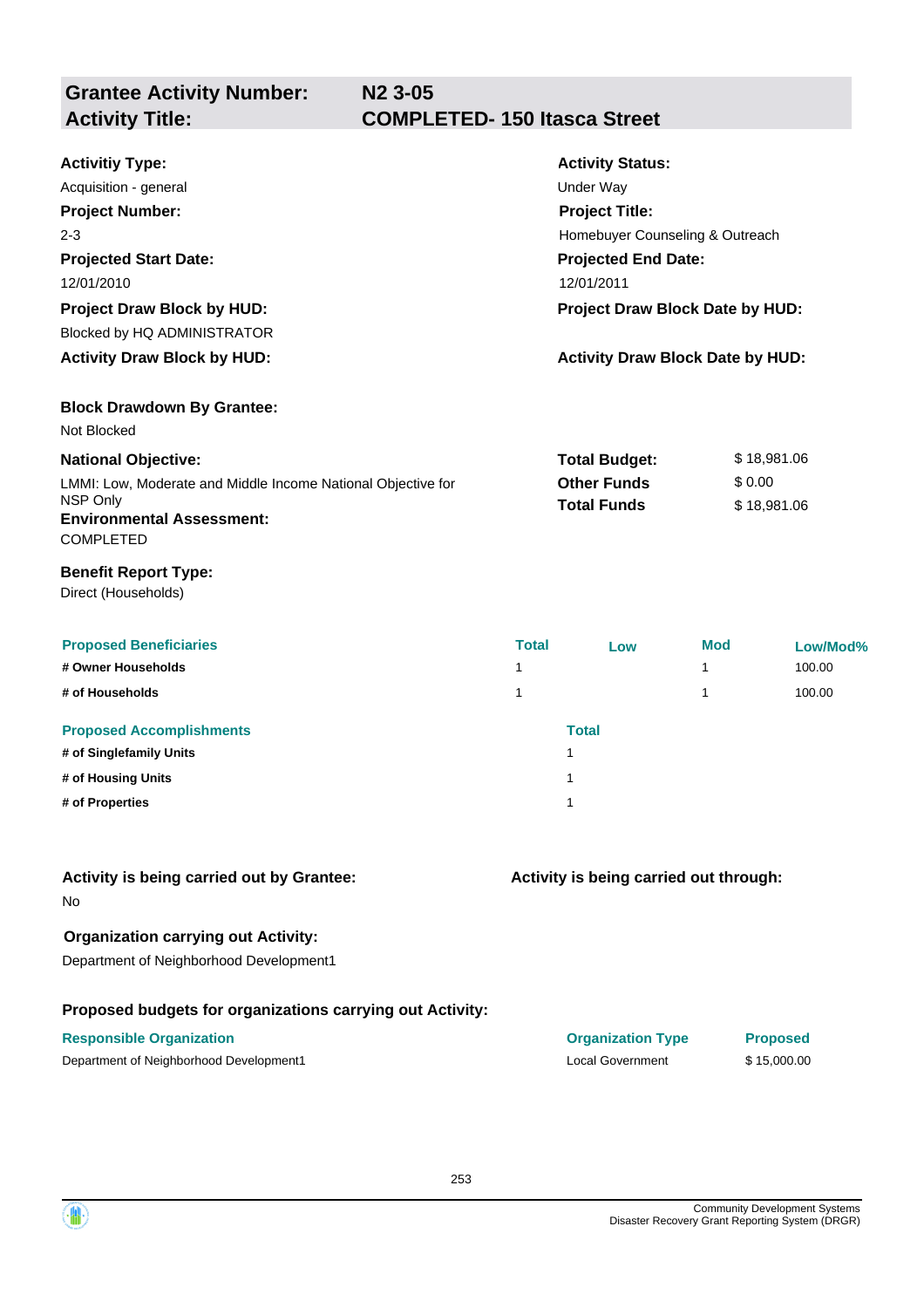### **Location Description:**

150 Itasca Street, Mattapan, MA 02126-1313

#### **Activity Description:**

Downpayment assistance to a first time homebuyer for the purchase of an REO property.



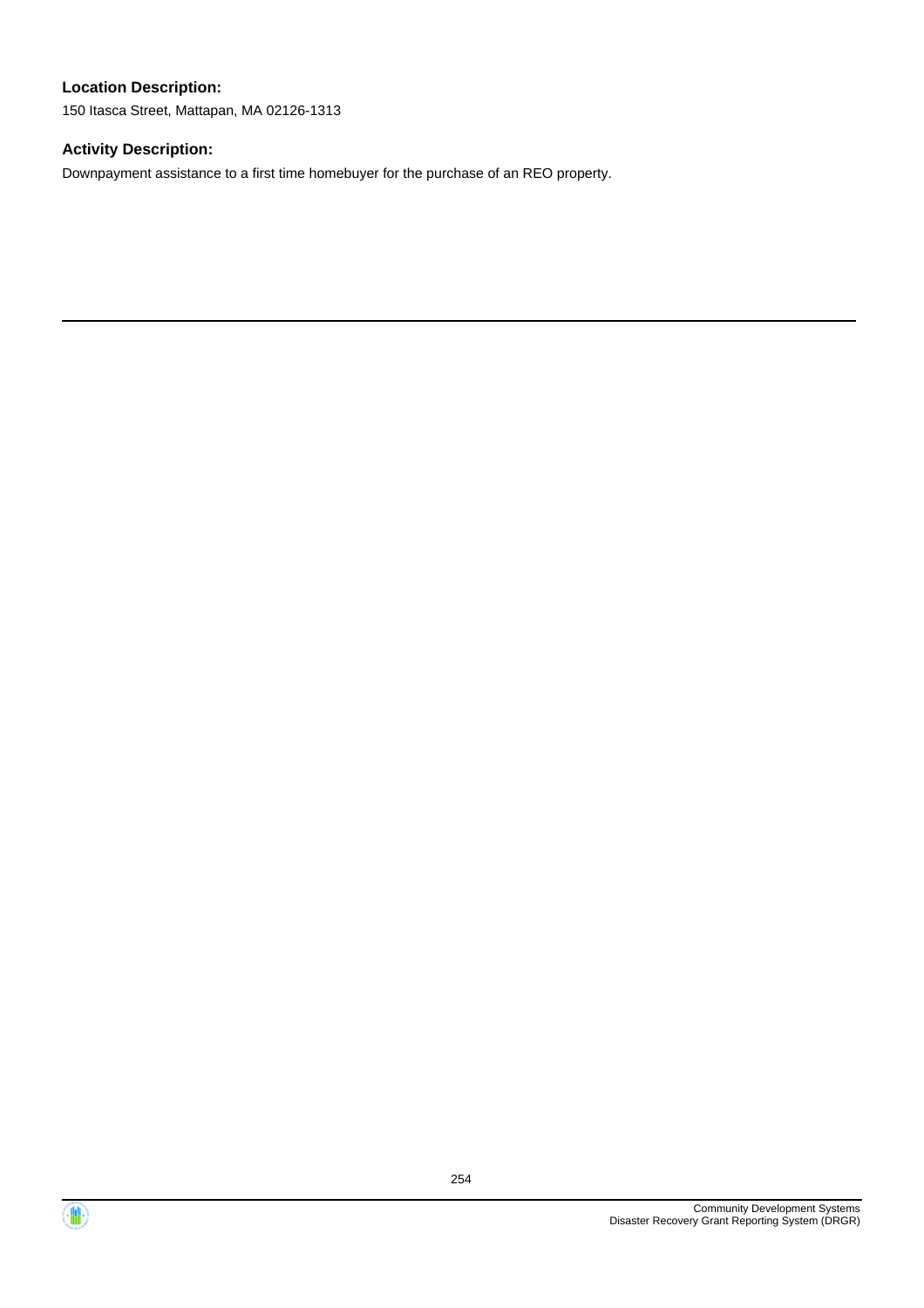| N <sub>2</sub> 4-01<br><b>Grantee Activity Number:</b><br><b>Activity Title:</b><br><b>Marketing NSP property</b> |              |                                                          |                        |                 |  |
|-------------------------------------------------------------------------------------------------------------------|--------------|----------------------------------------------------------|------------------------|-----------------|--|
|                                                                                                                   |              |                                                          |                        |                 |  |
| <b>Activitiy Type:</b>                                                                                            |              | <b>Activity Status:</b>                                  |                        |                 |  |
| Public services                                                                                                   |              | <b>Under Way</b>                                         |                        |                 |  |
| <b>Project Number:</b>                                                                                            |              | <b>Project Title:</b><br>Homebuyer Counseling & Outreach |                        |                 |  |
| 2-3<br><b>Projected Start Date:</b>                                                                               |              | <b>Projected End Date:</b>                               |                        |                 |  |
| 06/24/2010                                                                                                        |              | 08/30/2011                                               |                        |                 |  |
| <b>Project Draw Block by HUD:</b>                                                                                 |              | Project Draw Block Date by HUD:                          |                        |                 |  |
| <b>Blocked by HQ ADMINISTRATOR</b>                                                                                |              |                                                          |                        |                 |  |
| <b>Activity Draw Block by HUD:</b>                                                                                |              | <b>Activity Draw Block Date by HUD:</b>                  |                        |                 |  |
| <b>Block Drawdown By Grantee:</b>                                                                                 |              |                                                          |                        |                 |  |
| Not Blocked                                                                                                       |              |                                                          |                        |                 |  |
| <b>National Objective:</b>                                                                                        |              | <b>Total Budget:</b>                                     |                        | \$186,275.89    |  |
| LMMI: Low, Moderate and Middle Income National Objective for<br>NSP Only                                          |              | <b>Other Funds</b><br><b>Total Funds</b>                 | \$0.00<br>\$186,275.89 |                 |  |
| <b>Environmental Assessment:</b><br>COMPLETED                                                                     |              |                                                          |                        |                 |  |
| <b>Benefit Report Type:</b><br>Area Benefit (Census)                                                              |              |                                                          |                        |                 |  |
| <b>Proposed Beneficiaries</b>                                                                                     | <b>Total</b> | Low                                                      | <b>Mod</b>             | Low/Mod%        |  |
| # of Persons                                                                                                      | 554018       | 225484                                                   | 85916                  | 56.21           |  |
| <b>Proposed Accomplishments</b>                                                                                   |              | <b>Total</b>                                             |                        |                 |  |
| # of Businesses                                                                                                   |              | 5                                                        |                        |                 |  |
| <b>LMI%:</b>                                                                                                      |              |                                                          |                        | 56.21           |  |
| Activity is being carried out by Grantee:<br>No                                                                   |              | Activity is being carried out through:                   |                        |                 |  |
| <b>Organization carrying out Activity:</b>                                                                        |              |                                                          |                        |                 |  |
| Department of Neighborhood Development1                                                                           |              |                                                          |                        |                 |  |
| Proposed budgets for organizations carrying out Activity:                                                         |              |                                                          |                        |                 |  |
| <b>Responsible Organization</b>                                                                                   |              | <b>Organization Type</b>                                 |                        | <b>Proposed</b> |  |
| Department of Neighborhood Development1                                                                           |              | <b>Local Government</b>                                  |                        | \$300.00        |  |
| <b>Location Description:</b>                                                                                      |              |                                                          |                        |                 |  |
| City wide                                                                                                         |              |                                                          |                        |                 |  |
|                                                                                                                   |              |                                                          |                        |                 |  |

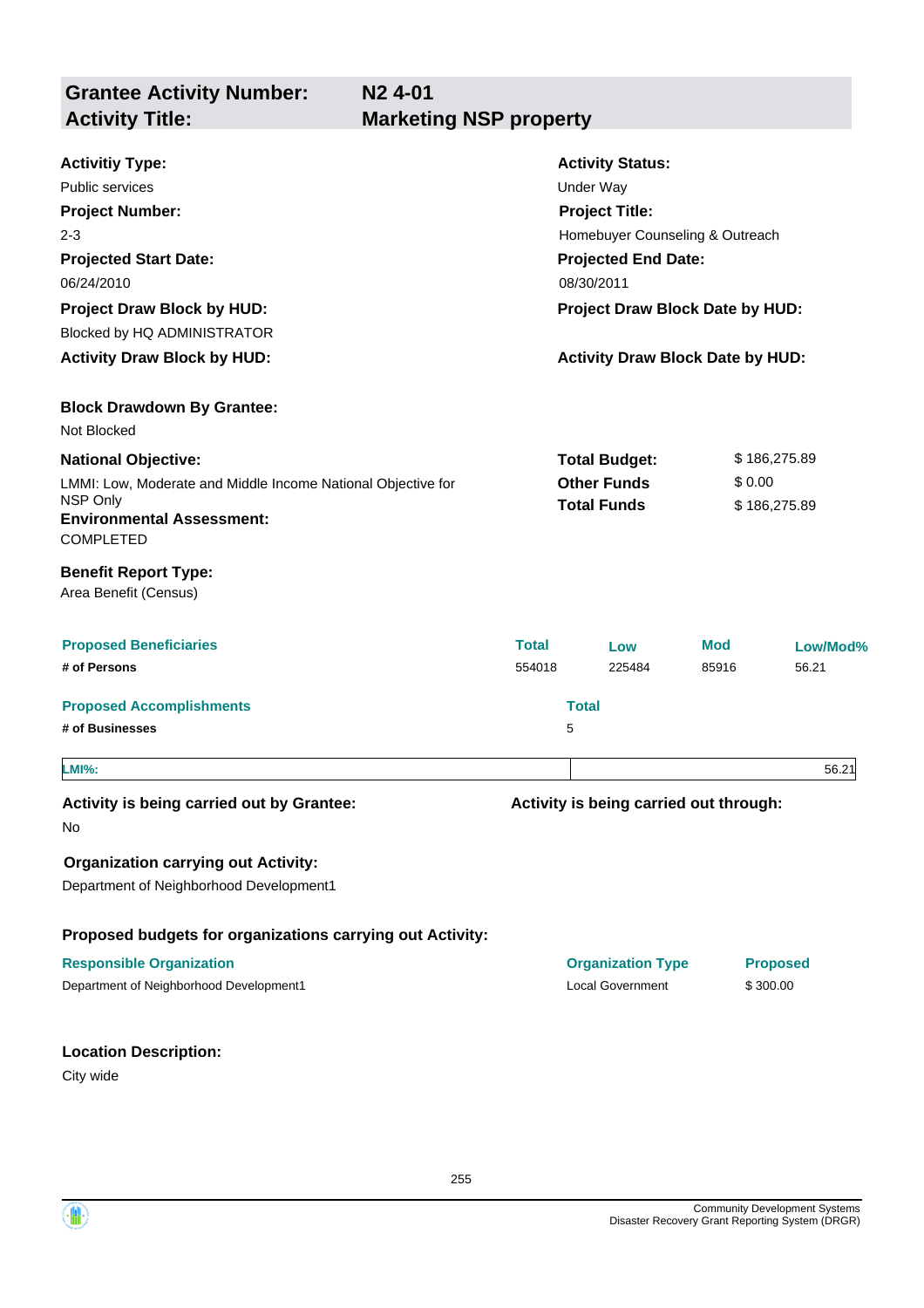### **Activity Description:**

advertising for sale REO properties purchased with NSP funds in a Spanish language publication, El Mundo, as well as other newspapers citywide.

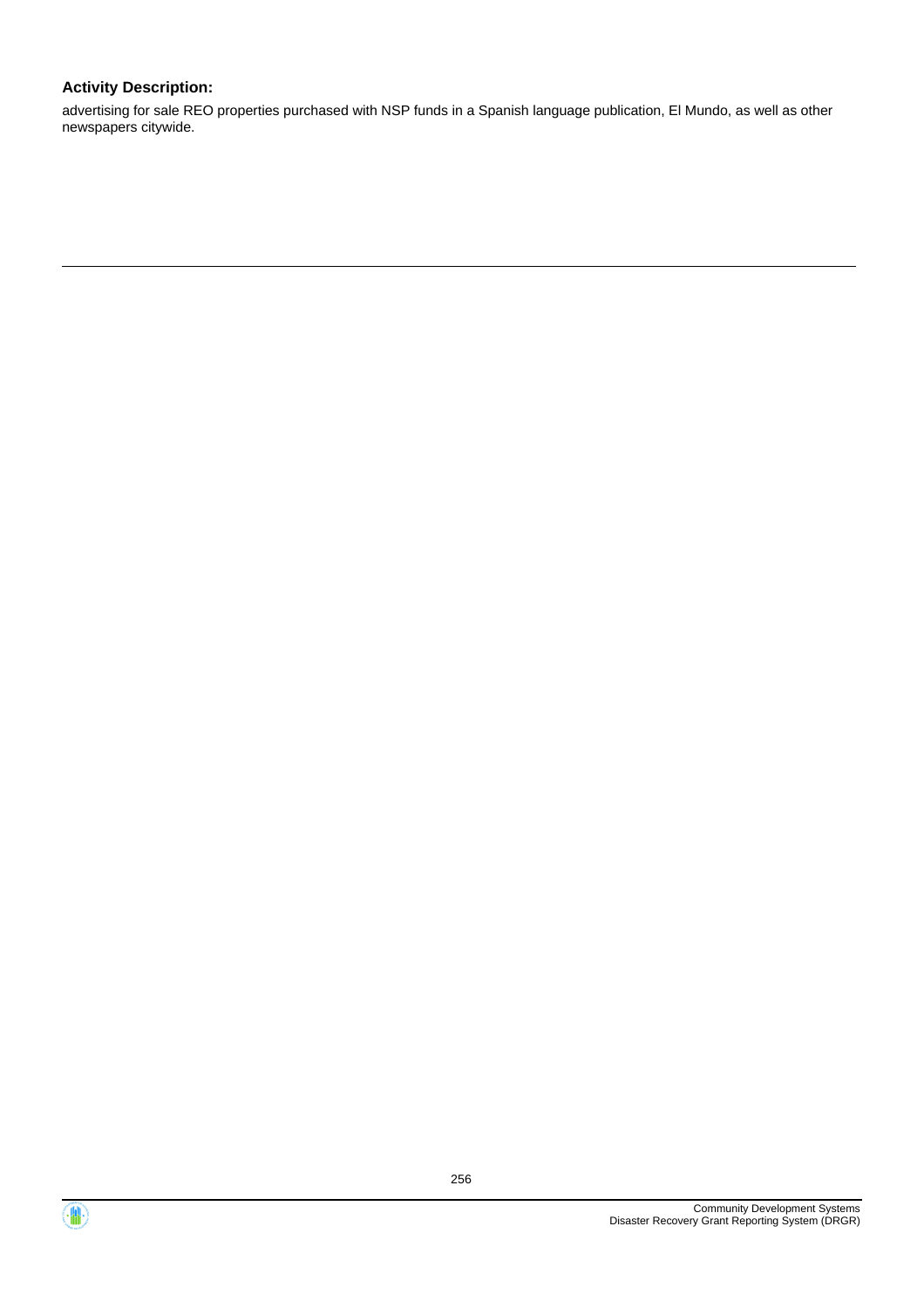| <b>Grantee Activity Number:</b><br><b>Activity Title:</b>                                                                                                                                        | N <sub>2</sub> 4-0 <sub>2</sub><br><b>NSP Financial Education</b> |              |                                                                                                                                                                                 |            |                                      |
|--------------------------------------------------------------------------------------------------------------------------------------------------------------------------------------------------|-------------------------------------------------------------------|--------------|---------------------------------------------------------------------------------------------------------------------------------------------------------------------------------|------------|--------------------------------------|
| <b>Activitiy Type:</b><br>Public services<br><b>Project Number:</b><br>$2 - 3$<br><b>Projected Start Date:</b><br>08/07/2010<br><b>Project Draw Block by HUD:</b><br>Blocked by HQ ADMINISTRATOR |                                                                   |              | <b>Activity Status:</b><br>Under Way<br><b>Project Title:</b><br>Homebuyer Counseling & Outreach<br><b>Projected End Date:</b><br>04/07/2011<br>Project Draw Block Date by HUD: |            |                                      |
| <b>Activity Draw Block by HUD:</b><br><b>Block Drawdown By Grantee:</b><br>Not Blocked                                                                                                           |                                                                   |              | <b>Activity Draw Block Date by HUD:</b>                                                                                                                                         |            |                                      |
| <b>National Objective:</b><br>LMMI: Low, Moderate and Middle Income National Objective for<br>NSP Only<br><b>Environmental Assessment:</b><br><b>COMPLETED</b>                                   |                                                                   |              | <b>Total Budget:</b><br><b>Other Funds</b><br><b>Total Funds</b>                                                                                                                |            | \$41,581.94<br>\$0.00<br>\$41,581.94 |
| <b>Benefit Report Type:</b><br>Direct (Person)                                                                                                                                                   |                                                                   |              |                                                                                                                                                                                 |            |                                      |
| <b>Proposed Beneficiaries</b><br># of Persons                                                                                                                                                    | 1                                                                 | <b>Total</b> | Low                                                                                                                                                                             | <b>Mod</b> | Low/Mod%<br>0.00                     |
| Activity is being carried out by Grantee:<br>No                                                                                                                                                  |                                                                   |              | Activity is being carried out through:                                                                                                                                          |            |                                      |
| <b>Organization carrying out Activity:</b><br>Department of Neighborhood Development1                                                                                                            |                                                                   |              |                                                                                                                                                                                 |            |                                      |
| Proposed budgets for organizations carrying out Activity:                                                                                                                                        |                                                                   |              |                                                                                                                                                                                 |            |                                      |
| <b>Responsible Organization</b><br>Department of Neighborhood Development1                                                                                                                       |                                                                   |              | <b>Organization Type</b><br><b>Local Government</b>                                                                                                                             |            | <b>Proposed</b><br>\$18,000.00       |
| <b>Location Description:</b><br>26 Court Street, Boston 02108                                                                                                                                    |                                                                   |              |                                                                                                                                                                                 |            |                                      |
| <b>Activity Description:</b>                                                                                                                                                                     |                                                                   |              |                                                                                                                                                                                 |            |                                      |

Workshops in financial literacy and homebuyer training for potential purchasers of REO property.

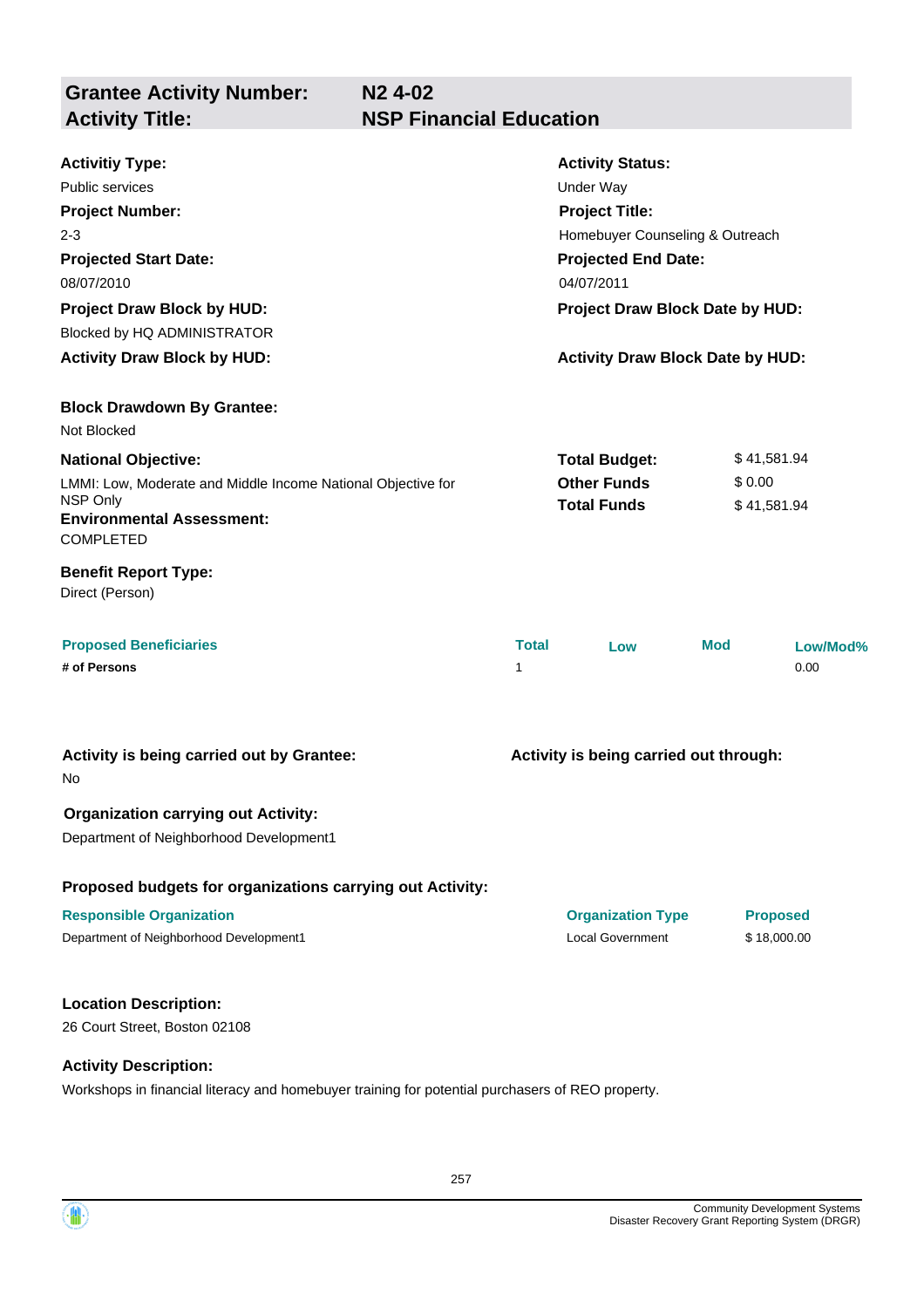

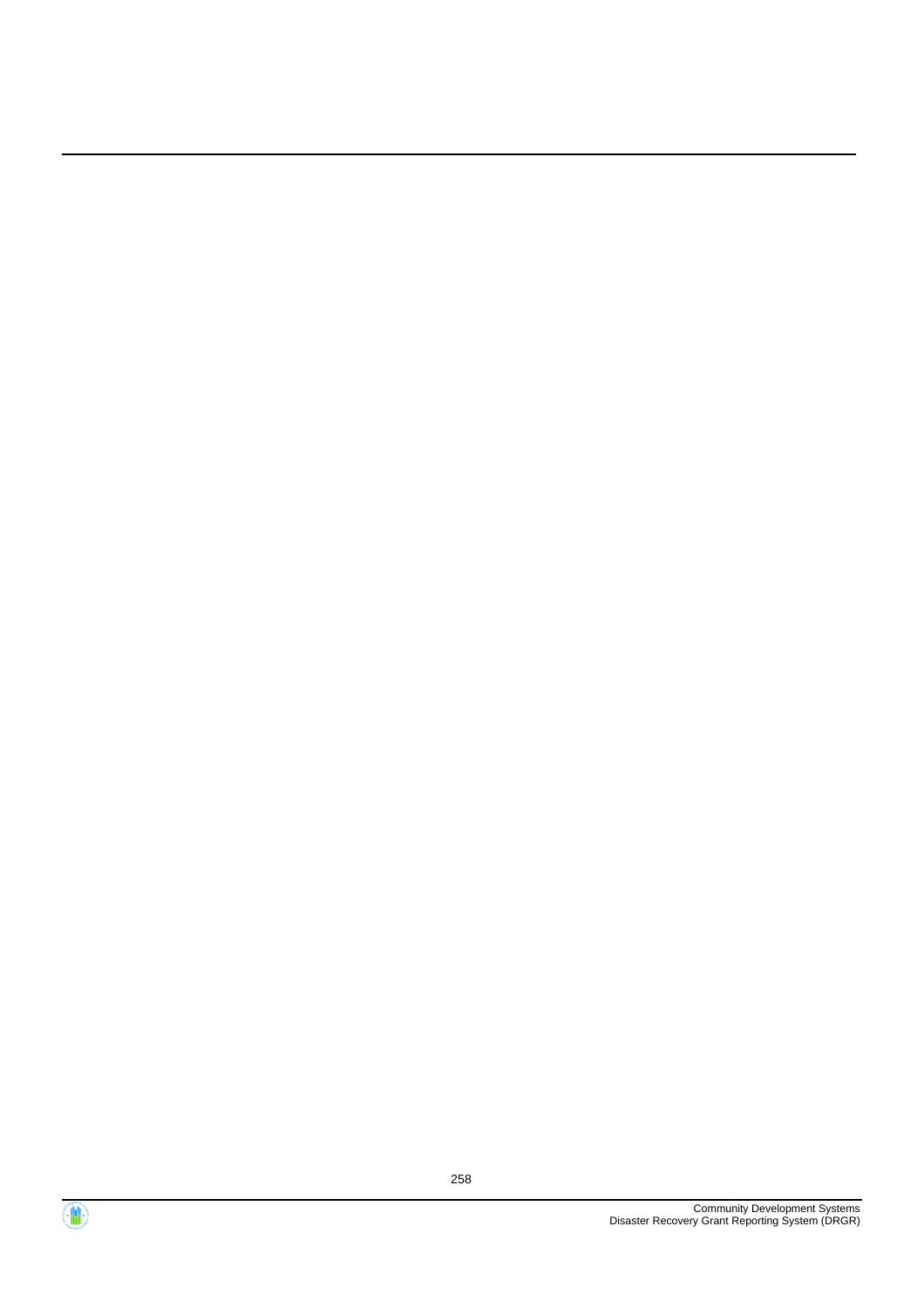**Grantee Activity Number: Projected Start Date:** LMMI: Low, Moderate and Middle Income National Objective for NSP Only **National Objective: Activity Status: Projected End Date: N2 4-03 Activitiy Type:** 09/13/2010 01/01/2012 Acquisition - general and the set of the set of the set of the Under Way **Activity Title: REO Appraisals Project Number:** 2-3 **Project Title:** Homebuyer Counseling & Outreach **Total Budget:** \$ 6,995.00 **Other Funds** \$ 0.00 **Total Funds** \$ 6,995.00 **Environmental Assessment:** COMPLETED **Location Description:** 251 Fuller Street Dorchester 02124 and others **Proposed Beneficiaries Total Low Mod Low/Mod% # of Persons** 895 376 106 53.85 **Proposed Accomplishments Total # of Properties Proposed budgets for organizations carrying out Activity: Activity is being carried out through: Responsible Organization Organization Type Proposed** No **Activity is being carried out by Grantee: Organization carrying out Activity:** Department of Neighborhood Development1 Department of Neighborhood Development1 Local Government \$ 350.00 Area Benefit (Census) **Benefit Report Type: Project Draw Block by HUD: Project Draw Block Date by HUD:** Blocked by HQ ADMINISTRATOR **Activity Draw Block by HUD: Activity Draw Block Date by HUD: Block Drawdown By Grantee:** Not Blocked **LMI%:** 53.85

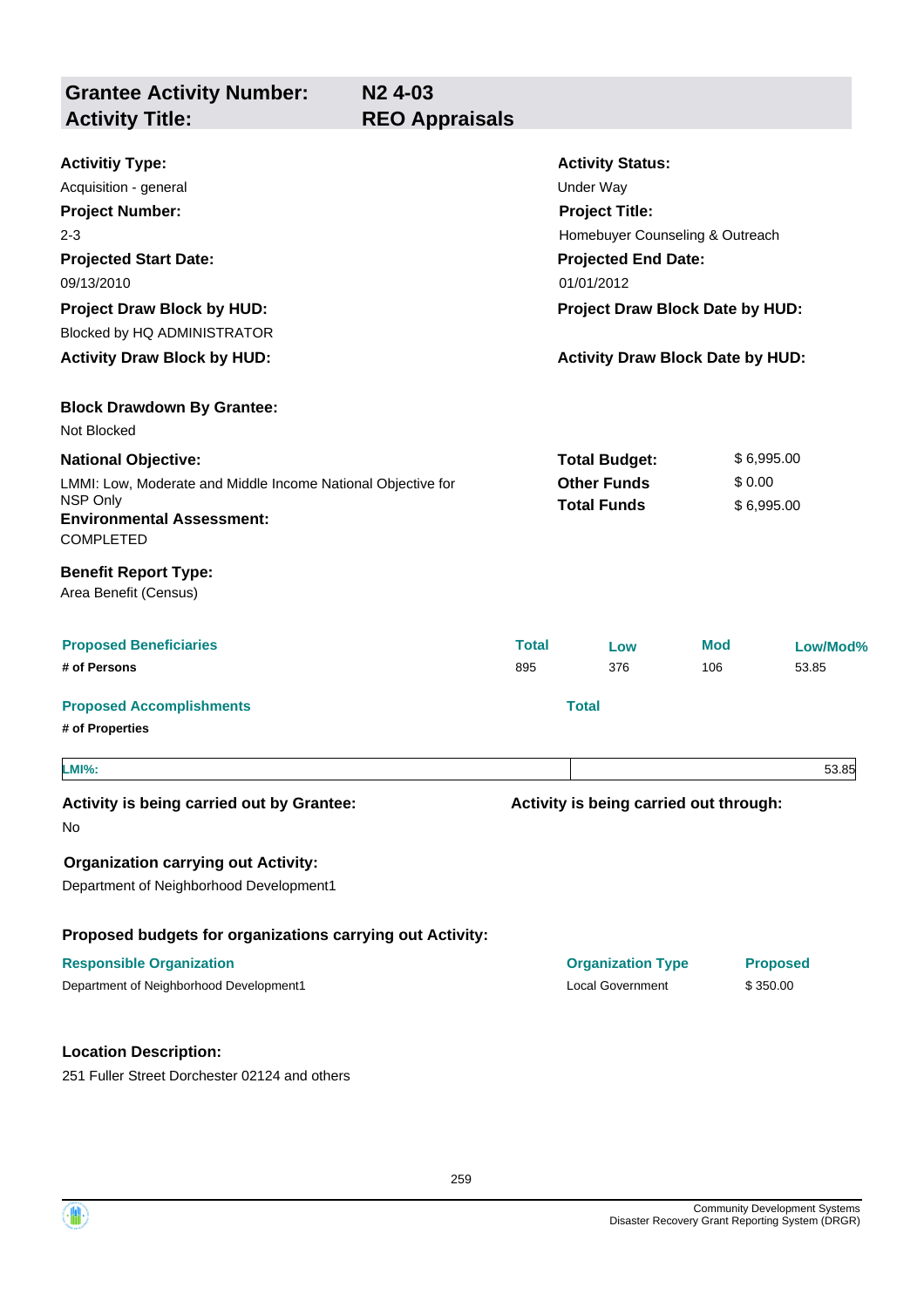## **Activity Description:**

Appraisal



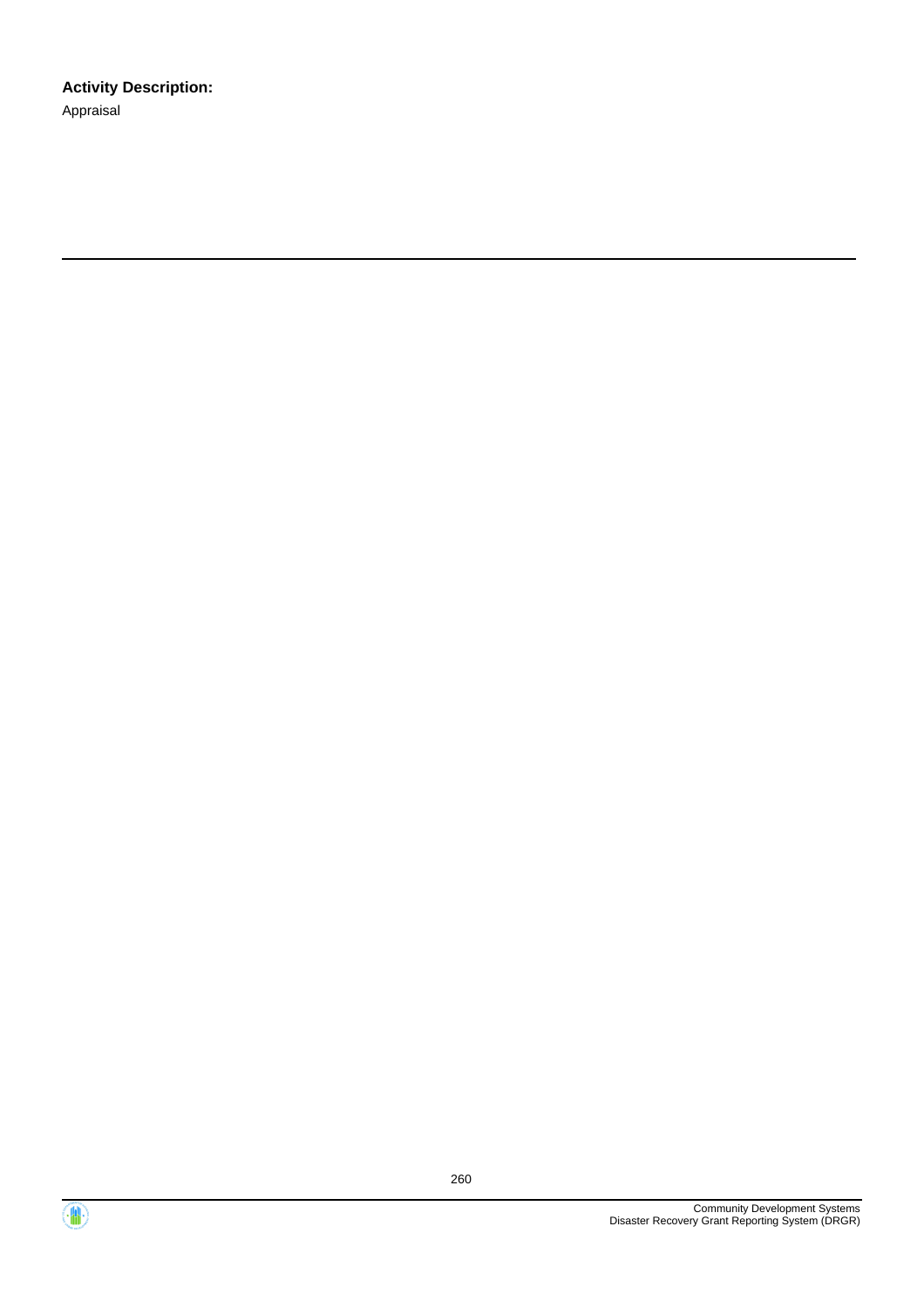| <b>Grantee Activity Number:</b>                              | N <sub>2</sub> 4-04                       |              |                                         |            |                 |          |  |
|--------------------------------------------------------------|-------------------------------------------|--------------|-----------------------------------------|------------|-----------------|----------|--|
| <b>Activity Title:</b>                                       | <b>Homebuyer Education-Homebuying 101</b> |              |                                         |            |                 |          |  |
| <b>Activitiy Type:</b>                                       |                                           |              | <b>Activity Status:</b>                 |            |                 |          |  |
| Homeownership Assistance to low- and moderate-income         |                                           |              | <b>Under Way</b>                        |            |                 |          |  |
| <b>Project Number:</b>                                       |                                           |              | <b>Project Title:</b>                   |            |                 |          |  |
| $2 - 3$                                                      |                                           |              | Homebuyer Counseling & Outreach         |            |                 |          |  |
| <b>Projected Start Date:</b>                                 |                                           |              | <b>Projected End Date:</b>              |            |                 |          |  |
| 03/31/2011                                                   |                                           |              | 06/28/2012                              |            |                 |          |  |
| <b>Project Draw Block by HUD:</b>                            |                                           |              | Project Draw Block Date by HUD:         |            |                 |          |  |
| Blocked by HQ ADMINISTRATOR                                  |                                           |              |                                         |            |                 |          |  |
| <b>Activity Draw Block by HUD:</b>                           |                                           |              | <b>Activity Draw Block Date by HUD:</b> |            |                 |          |  |
| <b>Block Drawdown By Grantee:</b>                            |                                           |              |                                         |            |                 |          |  |
| Not Blocked                                                  |                                           |              |                                         |            |                 |          |  |
| <b>National Objective:</b>                                   |                                           |              | <b>Total Budget:</b>                    |            | \$2,800.00      |          |  |
| LMMI: Low, Moderate and Middle Income National Objective for |                                           |              | <b>Other Funds</b>                      |            | \$0.00          |          |  |
| NSP Only<br><b>Environmental Assessment:</b>                 |                                           |              | <b>Total Funds</b>                      |            | \$2,800.00      |          |  |
| <b>COMPLETED</b>                                             |                                           |              |                                         |            |                 |          |  |
| <b>Benefit Report Type:</b><br>Direct (Households)           |                                           |              |                                         |            |                 |          |  |
| <b>Proposed Beneficiaries</b>                                |                                           | <b>Total</b> | Low                                     | <b>Mod</b> |                 | Low/Mod% |  |
| # Owner Households                                           |                                           | 10           |                                         | 10         |                 | 100.00   |  |
| # of Households                                              |                                           | 10           |                                         | 10         |                 | 100.00   |  |
| <b>Proposed Accomplishments</b>                              |                                           |              | <b>Total</b>                            |            |                 |          |  |
| # of Singlefamily Units                                      |                                           |              | 10                                      |            |                 |          |  |
| # of Housing Units                                           |                                           |              | 10                                      |            |                 |          |  |
| Activity is being carried out by Grantee:<br>No              |                                           |              | Activity is being carried out through:  |            |                 |          |  |
| <b>Organization carrying out Activity:</b>                   |                                           |              |                                         |            |                 |          |  |
| Department of Neighborhood Development1                      |                                           |              |                                         |            |                 |          |  |
| Proposed budgets for organizations carrying out Activity:    |                                           |              |                                         |            |                 |          |  |
| <b>Responsible Organization</b>                              |                                           |              | <b>Organization Type</b>                |            | <b>Proposed</b> |          |  |
| Department of Neighborhood Development1                      |                                           |              | <b>Local Government</b>                 |            | \$3,000.00      |          |  |
| <b>Location Description:</b>                                 |                                           |              |                                         |            |                 |          |  |

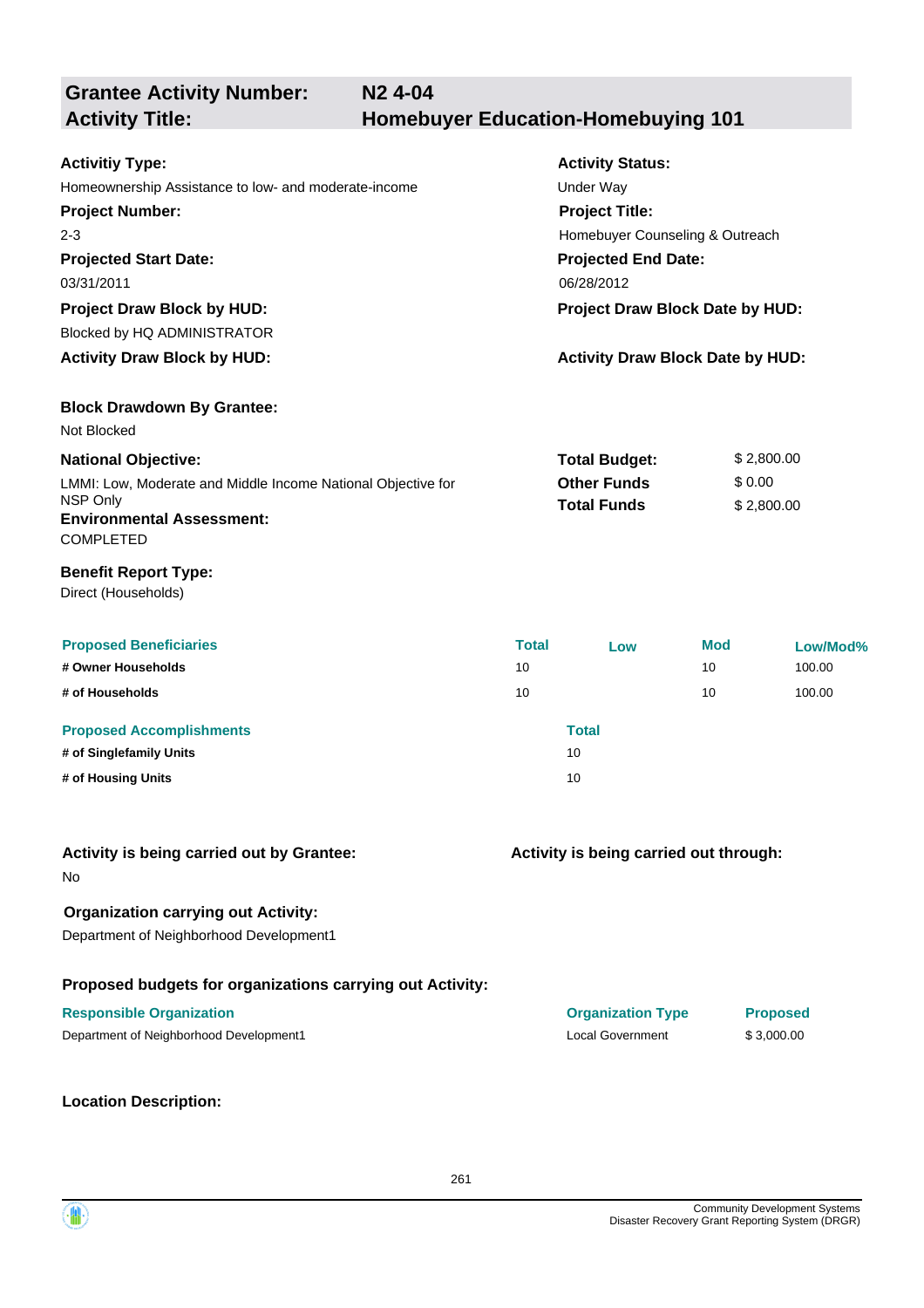City-wide

#### **Activity Description:**

Homebuyer Education Classes- Homebuying 101

# **Action Plan Comments:**

Reviewer - Changes approved.

| Reviewer - | The new activities this quarter were rehabs and mortgage writedown assistance: |
|------------|--------------------------------------------------------------------------------|
|            | N <sub>2</sub> 1-14                                                            |
|            | N <sub>2</sub> 1-15                                                            |
|            | N2 1-16                                                                        |
|            | N <sub>2</sub> 1-17                                                            |
|            | N2 1-18                                                                        |
|            | N2 12-14                                                                       |
|            | N2 12-15                                                                       |
|            | N <sub>2</sub> 3-12                                                            |
|            | N <sub>2</sub> 3-13                                                            |
|            | N <sub>2</sub> 3-14                                                            |
|            | N <sub>2</sub> 3-15                                                            |
|            |                                                                                |

## **Action Plan History**

**Version Date**